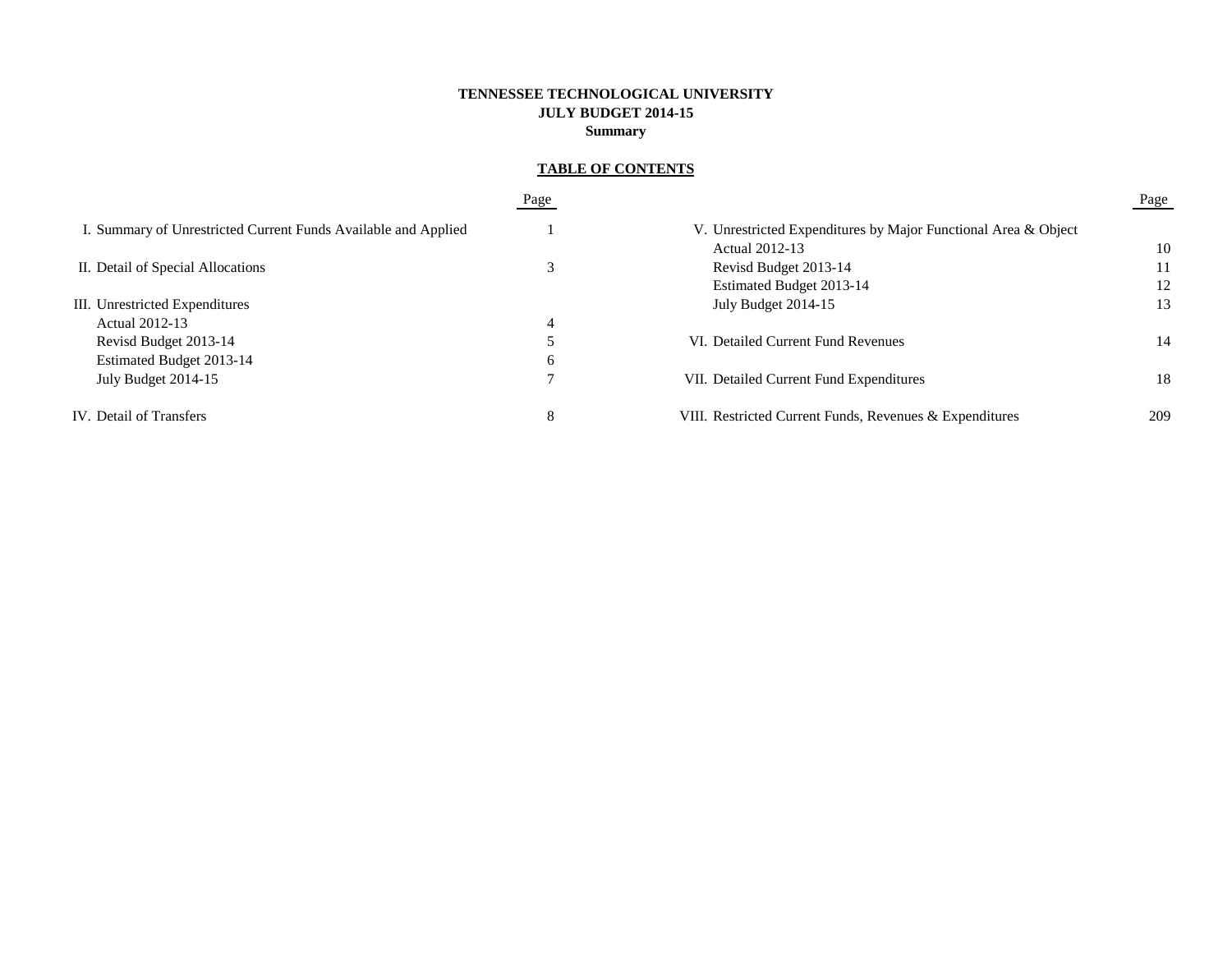Page 1<br>Page 1 Run Date 01-MAY-2014 FZRJF01 TBR8: 1.1 Run Date 01-MAY-2014

## Form I Georgian Communication of the Communication of Tennessee Tech University Communication Run Time 05:59 PM Summary Of Unrestricted Current Funds Available And Applied July Budget 2014-15

|                                          | Actual<br>$2012 - 13$ | October<br>Budget<br>$2013 - 14$ | Estimated<br>Budget<br>$2013 - 14$ | % Change<br>Over<br>Actual | July<br>Budget<br>$2014 - 15$ | % Change<br>Over<br>Actual |
|------------------------------------------|-----------------------|----------------------------------|------------------------------------|----------------------------|-------------------------------|----------------------------|
| Unrestricted Current Fund Balances       |                       |                                  |                                    |                            |                               |                            |
| at Beginning of Period                   |                       |                                  |                                    |                            |                               |                            |
| Allocation for Encumbrances              | 353,083               | 440,500                          | 440,500                            | 24.8                       | 440,500                       | 24.8                       |
| Allocation for Working Capital           | 1,797,148             | 2,496,400                        | 2,496,400                          | 38.9                       | 2,496,400                     | 38.9                       |
| Special Allocations                      | 3,713,652             | 4,588,600                        | 4,588,600                          | 23.6                       | 9,916,700                     | 167.0                      |
| Unallocated Balance                      | 4,501,735             | 4,951,900                        | 4,951,900                          | 10.0                       | $\mathbf 0$                   | $-100.0$                   |
| Total Unrestricted Current Fund Balances | 10,365,618            | 12,477,400                       | 12,477,400                         | 20.4                       | 12,853,600                    | 24.0                       |
| Revenues                                 |                       |                                  |                                    |                            |                               |                            |
| Education and General                    |                       |                                  |                                    |                            |                               |                            |
| Tuition and Fees                         | 82,910,753            | 89,501,400                       | 93, 241, 400                       | 12.5                       | 97,068,100                    | 17.1                       |
| State Appropriations                     | 36, 914, 122          | 38,928,900                       | 38,928,900                         | 05.5                       | 37,752,700                    | 02.3                       |
| Federal Grants and Contracts             | 926,483               | 878,300                          | 872,800                            | $-05.8$                    | 872,800                       | $-05.8$                    |
| Local Grants and Contracts               | $\mathbf 0$           | 3,200                            | 3,200                              |                            | 3,200                         |                            |
| State Grants and Contracts               | 59,364                | 59,400                           | 59,400                             | 00.1                       | 59,400                        | 00.1                       |
| Private Grants and Contracts             | 34,840                | 39,100                           | 39,100                             | 12.2                       | 39,100                        | 12.2                       |
| Private Gifts                            | 175                   | $\Omega$                         | $\Omega$                           | $-100.0$                   | $\Omega$                      | $-100.0$                   |
| Sales & Services of Educ Activities      | 1,463,257             | 1,468,400                        | 1,617,600                          | 10.5                       | 1,499,100                     | 02.4                       |
| Sales & Services of Other Activities     | 8,408,152             | 7,279,400                        | 7,815,800                          | $-07.0$                    | 8,190,600                     | $-02.6$                    |
| Other Sources                            | 429,275               | 310,600                          | 330,600                            | $-23.0$                    | 330,600                       | $-23.0$                    |
| Total Education and General              | 131, 146, 421         | 138,468,700                      | 142,908,800                        | 09.0                       | 145,815,600                   | 11.2                       |
| Sales & Services of Aux Enterprises      |                       |                                  |                                    |                            |                               |                            |
| Sales and Services of Aux Enterprises    | 15,985,040            | 15,708,400                       | 16,692,000                         | 04.4                       | 15,975,300                    | $-00.1$                    |
| Total Revenues                           | 147, 131, 461         | 154,177,100                      | 159,600,800                        | 08.5                       | 161,790,900                   | 10.0                       |
| Expenditures and Transfers               |                       |                                  |                                    |                            |                               |                            |
| Education and General<br>Instruction     | 55,691,303            | 65,984,700                       | 65,408,300                         | 17.4                       | 63,439,300                    | 13.9                       |
| Research                                 | 1,349,099             | 2,774,200                        | 3,013,700                          | 123.4                      | 1,358,600                     | 00.7                       |
| Public Service                           | 3,068,624             | 2,929,300                        | 2,904,800                          | $-05.3$                    | 2,441,200                     | $-20.4$                    |
| Academic Support                         | 10,613,450            | 11,440,900                       | 12,120,700                         | 14.2                       | 10,893,900                    | 02.6                       |
| Student Services                         | 19,898,448            | 22,482,400                       | 22,893,100                         | 15.0                       | 22,709,700                    | 14.1                       |
| Institutional Support                    | 12,159,567            | 14,586,200                       | 14,930,900                         | 22.8                       | 14,756,000                    | 21.4                       |
| Operation & Maintenance of Plant         | 11,049,206            | 13,005,900                       | 13,442,100                         | 21.7                       | 11,893,800                    | 07.6                       |
| Scholarships & Fellowships               | 5,894,351             | 7,865,900                        | 7,858,800                          | 33.3                       | 7,858,800                     | 33.3                       |
| Total Education and General              | 119,724,048           | 141,069,500                      | 142,572,400                        | 19.1                       | 135, 351, 300                 | 13.1                       |
| Mandatory Transfers for:                 |                       |                                  |                                    |                            |                               |                            |
| Principal & Interest                     | 517,600               | 517,600                          | 519,200                            | 00.3                       | 518,800                       | 00.2                       |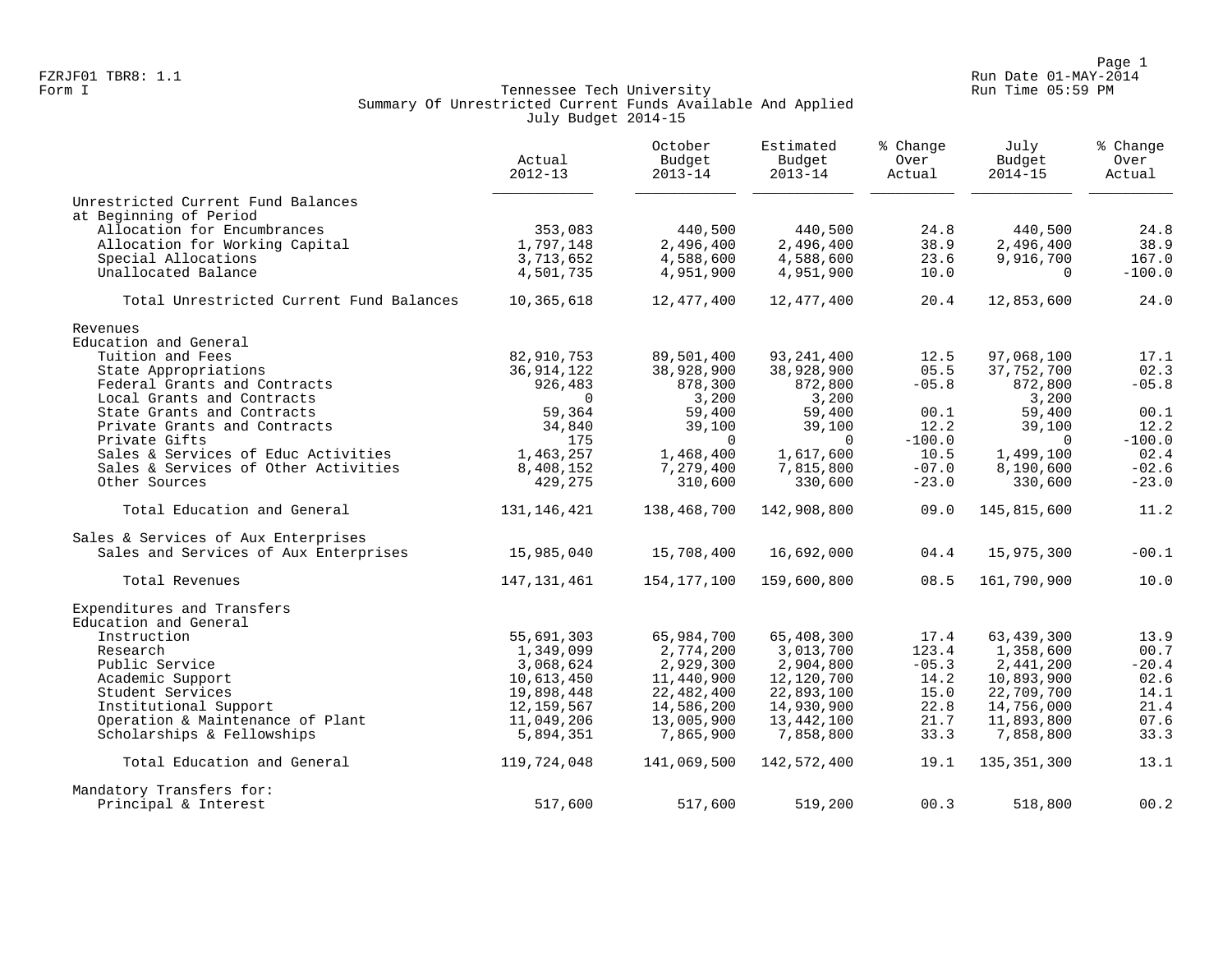Page 2<br>Page 2 Run Date 01-MAY-2014 FZRJF01 TBR8: 1.1 Run Date 01-MAY-2014

## Form I Georgian Communication of the Communication of Tennessee Tech University Communication Run Time 05:59 PM Summary Of Unrestricted Current Funds Available And Applied July Budget 2014-15

|                                                                                                                                                                       | Actual<br>$2012 - 13$                          | October<br>Budget<br>$2013 - 14$                      | Estimated<br>Budget<br>$2013 - 14$    | % Change<br>Over<br>Actual           | July<br>Budget<br>$2014 - 15$                 | % Change<br>Over<br>Actual       |
|-----------------------------------------------------------------------------------------------------------------------------------------------------------------------|------------------------------------------------|-------------------------------------------------------|---------------------------------------|--------------------------------------|-----------------------------------------------|----------------------------------|
| Total Mandatory Transfers                                                                                                                                             | 517,600                                        | 517,600                                               | 519,200                               | 00.3                                 | 518,800                                       | 00.2                             |
| Non-Mandatory Transfers for:<br>Transfers to Unexpended Plant Fund<br>Transfers to Renewal & Replacements<br>Transfers to Other Funds                                 | 5,404,190<br>4,130,521<br>581,234              | 2,359,800<br>3,475,300<br>587,000                     | 6, 205, 800<br>2,556,200<br>595,700   | 14.8<br>$-38.1$<br>02.5              | 7,733,400<br>2,032,000<br>2,588,700           | 43.1<br>$-50.8$<br>345.4         |
| Total Non-Mandatory Transfers                                                                                                                                         | 10, 115, 945                                   | 6,422,100                                             | 9,357,700                             | $-07.5$                              | 12,354,100                                    | 22.1                             |
| Total Education and General                                                                                                                                           | 130, 357, 593                                  | 148,009,200                                           | 152,449,300                           | 16.9                                 | 148, 224, 200                                 | 13.7                             |
| Auxiliary Enterprises Expenditures<br>Auxiliary Enterprises Expenditures                                                                                              | 6,553,476                                      | 7,425,800                                             | 7,652,600                             | 16.8                                 | 7,308,300                                     | 11.5                             |
| Total Auxiliary Expenditures                                                                                                                                          | 6,553,476                                      | 7,425,800                                             | 7,652,600                             | 16.8                                 | 7,308,300                                     | 11.5                             |
| Mandatory Transfers for:<br>Principal & Interest                                                                                                                      | 3,102,837                                      | 3,075,100                                             | 3,203,900                             | 03.3                                 | 3,546,600                                     | 14.3                             |
| Total Mandatory Transfers                                                                                                                                             | 3,102,837                                      | 3,075,100                                             | 3,203,900                             | 03.3                                 | 3,546,600                                     | 14.3                             |
| Non-Mandatory Transfers for:<br>Transfers to Renewal & Replacements<br>Transfers from Renewal & Replacements                                                          | 5,841,493<br>$-9,778$                          | 5,207,500<br>$\Omega$                                 | 5,835,500<br>0                        | $-00.1$<br>$-100.0$                  | 5,120,400<br>$\Omega$                         | $-12.3$<br>$-100.0$              |
| Total Non-Mandatory Transfers                                                                                                                                         | 5,831,715                                      | 5,207,500                                             | 5,835,500                             | 00.1                                 | 5,120,400                                     | $-12.2$                          |
| Total Auxiliary Enterprises                                                                                                                                           | 15,488,028                                     | 15,708,400                                            | 16,692,000                            | 07.8                                 | 15,975,300                                    | 03.1                             |
| Total Expenditures And Transfers                                                                                                                                      | 145,845,621                                    | 163,717,600                                           | 169, 141, 300                         | 16.0                                 | 164, 199, 500                                 | 12.6                             |
| Other                                                                                                                                                                 |                                                |                                                       |                                       |                                      |                                               |                                  |
| Total Other                                                                                                                                                           | 0                                              | $\mathbf 0$                                           | $\mathbf 0$                           | 00.0                                 | $\Omega$                                      | 00.0                             |
| Unrestricted Current Fund Balances<br>at End of Period<br>Allocation for Encumbrances<br>Allocation for Working Capital<br>Special Allocations<br>Unallocated Balance | 440,475<br>2,496,432<br>4,588,567<br>4,951,885 | 440,500<br>2,496,400<br>$\overline{0}$<br>$\mathbf 0$ | 440,500<br>2,496,400<br>0<br>$\Omega$ | 00.0<br>00.0<br>$-100.0$<br>$-100.0$ | 440,500<br>2,496,400<br>7,508,100<br>$\Omega$ | 00.0<br>00.0<br>63.6<br>$-100.0$ |
| Total Unrestricted Current Fund Balances                                                                                                                              | 12, 477, 359                                   | 2,936,900                                             | 2,936,900                             | $-76.5$                              | 10,445,000                                    | $-16.3$                          |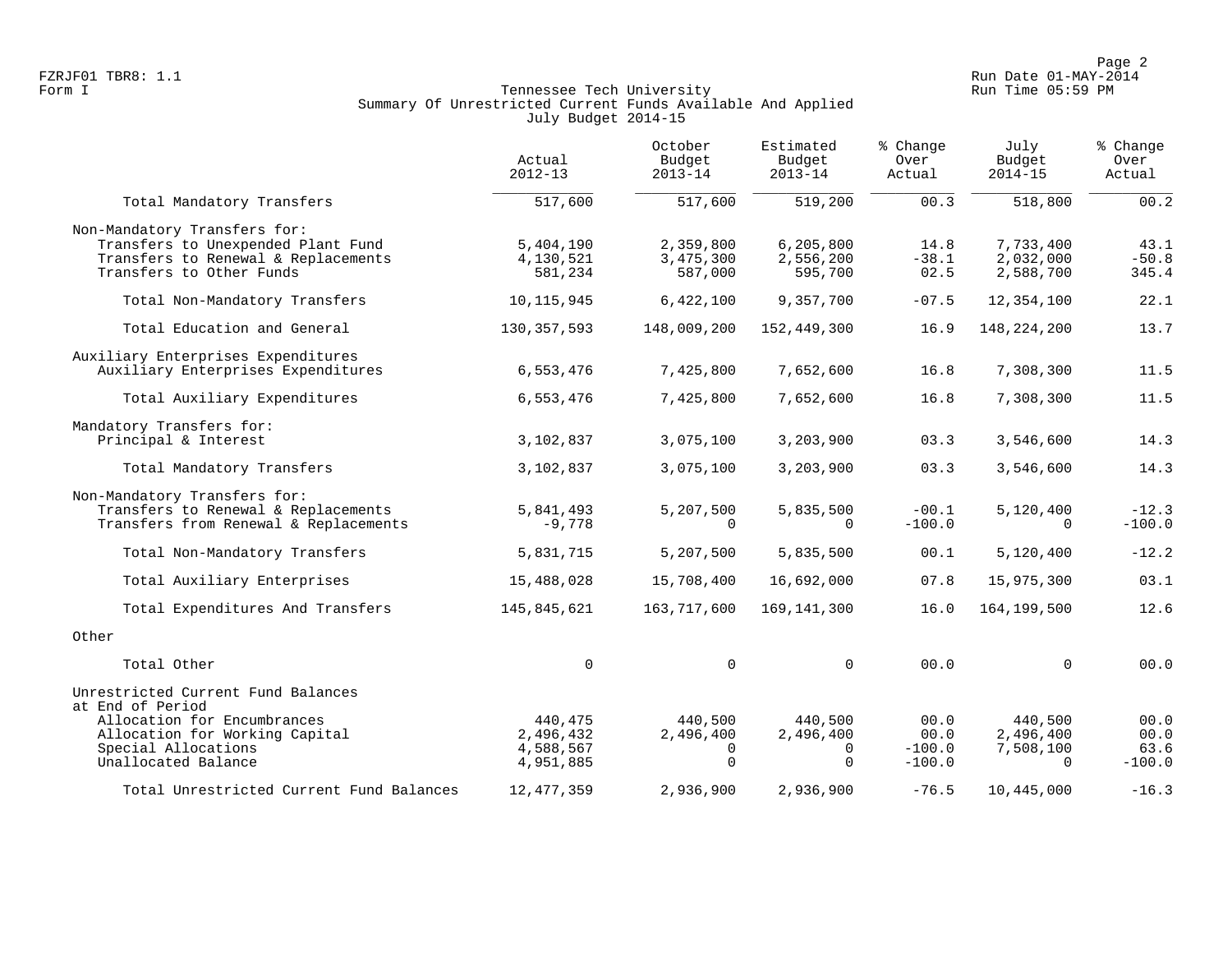## Form II Tennessee Tech University Run Time 06:07 PM Special Allocations July Budget 2014-15

|                                                 | Actual<br>$2012 - 13$ | October<br>Budget<br>$2013 - 14$ | Estimated<br>Budget<br>$2013 - 14$ | July<br>Budget<br>$2014 - 15$ |
|-------------------------------------------------|-----------------------|----------------------------------|------------------------------------|-------------------------------|
| At Beginning of Period                          |                       |                                  |                                    |                               |
| 2% to 5% Reserve                                | 8,809,160             | 9,916,690                        | 9,916,690                          | 5, 292, 762                   |
| Allocation for Compensated Absences             | $-2,995,756$          | $-3,373,675$                     | $-3, 373, 675$                     |                               |
| Allocation for Student Activity Fees            | 1,429,965             | 1,627,960                        | 1,627,960                          | 1,627,960                     |
| Allocation for Technology Access Fees           | 1,089,490             | 1,203,030                        | 1,203,030                          | 1,203,030                     |
| Allocation for Auxiliary Contingency            | 725,568               | 799,250                          | 799,250                            | 834,600                       |
| Allocation for Specialized Academic Course Fees | 468,630               | 958,340                          | 958,340                            | 958,340                       |
| Allocation for Unexpended Contracts             |                       |                                  |                                    |                               |
| Allocation for Conferences and Institutes       |                       |                                  |                                    |                               |
| Allocation for Floyd Scholarship                |                       |                                  |                                    |                               |
| Allocation for RODP                             |                       |                                  |                                    |                               |
| Allocation for TTC Equipment Appropriation      |                       |                                  |                                    |                               |
| Allocation for OPEB                             | $-5,813,405$          | $-6,543,017$                     | $-6, 543, 017$                     |                               |
| Allocation for Designated Appropriations        |                       |                                  |                                    |                               |
| Allocation for Sustainable Campus Fee           |                       |                                  |                                    |                               |
| Allocation for International Education Fee      |                       |                                  |                                    |                               |
| Total                                           | 3,713,652             | 4,588,578                        | 4,588,578                          | 9,916,692                     |
| At End of Period                                |                       |                                  |                                    |                               |
| 2% to 5% Reserve                                | 9,916,690             | 5,341,942                        | 5,292,762                          | 2,920,000                     |
| Allocation for Compensated Absences             | $-3,373,675$          | $-3,373,675$                     | $-3,373,675$                       |                               |
| Allocation for Student Activity Fees            | 1,627,954             | 1,627,960                        | 1,627,960                          | 1,627,960                     |
| Allocation for Technology Access Fees           | 1,203,026             | 1,203,030                        | 1,203,030                          | 1,203,030                     |
| Allocation for Auxiliary Contingency            | 799,253               | 785,420                          | 834,600                            | 798,770                       |
| Allocation for Specialized Academic Course Fees | 958,336               | 958,340                          | 958,340                            | 958,340                       |
| Allocation for Unexpended Contracts             |                       |                                  |                                    |                               |
| Allocation for Conferences and Institutes       |                       |                                  |                                    |                               |
| Allocation for Floyd Scholarship                |                       |                                  |                                    |                               |
| Allocation for RODP                             |                       |                                  |                                    |                               |
| Allocation for TTC Equipment Appropriation      |                       |                                  |                                    |                               |
| Allocation for OPEB                             | $-6,543,017$          | $-6$ ,543,017                    | $-6, 543, 017$                     |                               |
| Allocation for Designated Appropriations        |                       |                                  |                                    |                               |
| Allocation for Sustainable Campus Fee           |                       |                                  |                                    |                               |
| Allocation for International Education Fee      |                       |                                  |                                    |                               |
| Total                                           | 4,588,567             | 0                                | 0                                  | 7,508,100                     |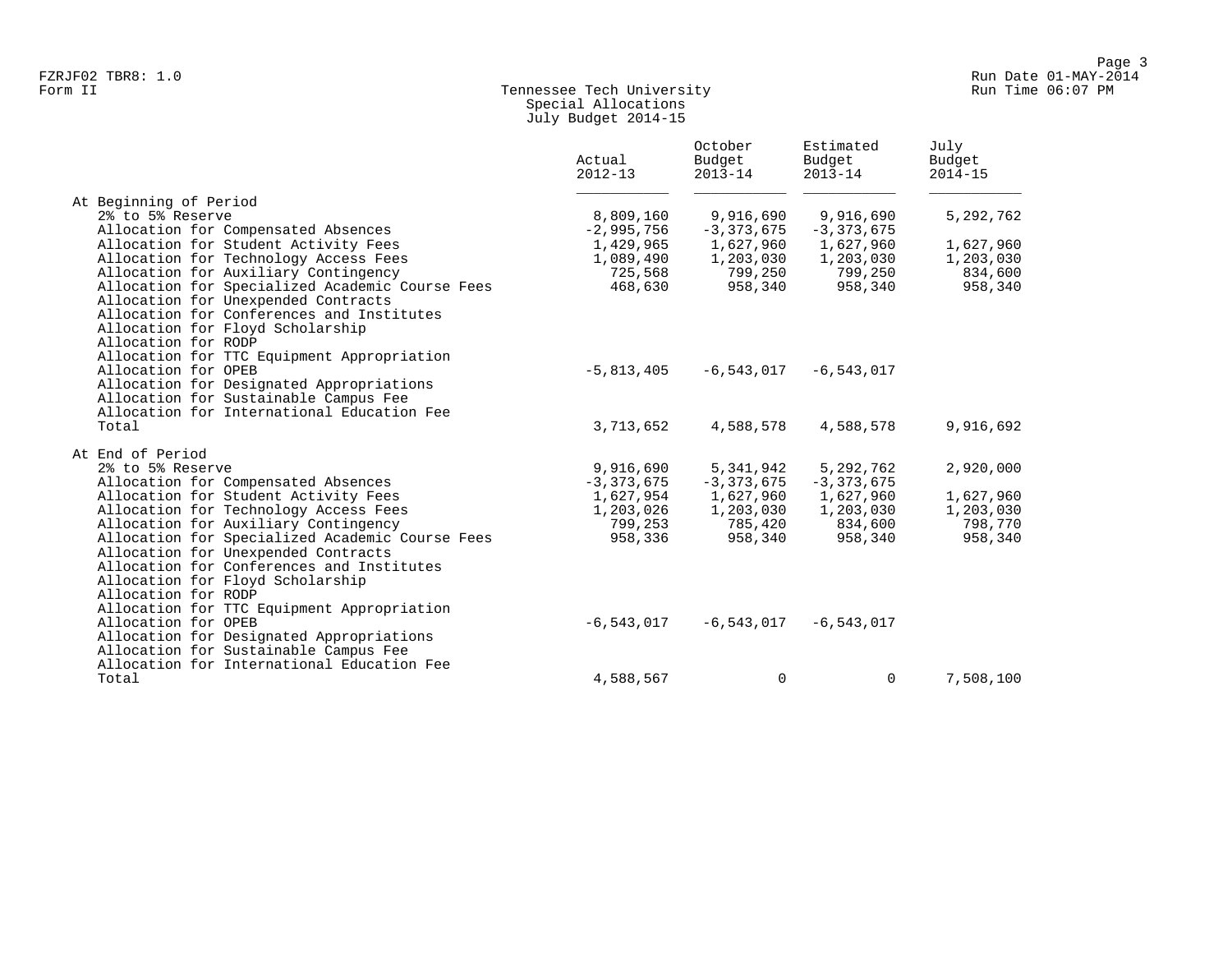#### Form III Tennessee Tech University Run Time 06:13 PM Unrestricted Educational And General Expenditures By Budget Category Actual 2012-13

| UNRESTRICTED EXPENDITURES<br>EDUCATION AND GENERAL | Professional<br>Salaries | Other<br>Salaries | Employee<br>Benefits | Travel       | Operating<br>Expense | Capital<br>Outlay | Total         | % OF<br>Total<br>E & G |
|----------------------------------------------------|--------------------------|-------------------|----------------------|--------------|----------------------|-------------------|---------------|------------------------|
|                                                    |                          |                   |                      |              |                      |                   |               |                        |
| Instruction                                        | 32, 453, 064             | 2,977,808         | 12,846,318           | 491,528      | 6,620,882            | 301,703           | 55,691,303    | 46.52                  |
| Research                                           | 383,409                  | 163,107           | 214,038              | 103,300      | 474,419              | 10,826            | 1,349,099     | 1.13                   |
| Public Service                                     | 615,306                  | 410,112           | 403,539              | 49,374       | 1,295,324            | 294,969           | 3,068,624     | 2.56                   |
| Academic Support                                   | 5, 318, 136              | 1,887,975         | 3,122,340            | 363,440      | $-381, 253$          | 302,812           | 10,613,450    | 8.86                   |
| Student Services                                   | 4,781,369                | 2,178,905         | 3,087,524            | 1,441,101    | 8,355,269            | 54,280            | 19,898,448    | 16.62                  |
| Institutional Support                              | 4,720,592                | 2,015,767         | 2,992,554            | 145,357      | 2,285,297            | $\mathbf 0$       | 12,159,567    | 10.16                  |
| Oper & Maint of Plant                              | 500,285                  | 1,885,348         | 1,258,447            | 13,987       | 7,375,078            | 16,061            | 11,049,206    | 9.23                   |
| Scholarships & Fellow                              | 0                        | $\mathbf 0$       | $\mathbf 0$          | $\mathbf{0}$ | 5,894,351            | $\mathbf 0$       | 5,894,351     | 4.92                   |
| Total Educational and General                      | 48,772,161               | 11,519,022        | 23,924,760           | 2,608,087    | 31,919,367           | 980,651           | 119,724,048   |                        |
| Auxiliary Enterprises                              | 641,149                  | 1,405,455         | 727,223              | 11,272       | 3,768,377            | 0                 | 6,553,476     |                        |
| Total Unrestricted                                 | 49, 413, 310             | 12,924,477        | 24,651,983           | 2,619,359    | 35,687,744           | 980,651           | 126, 277, 524 |                        |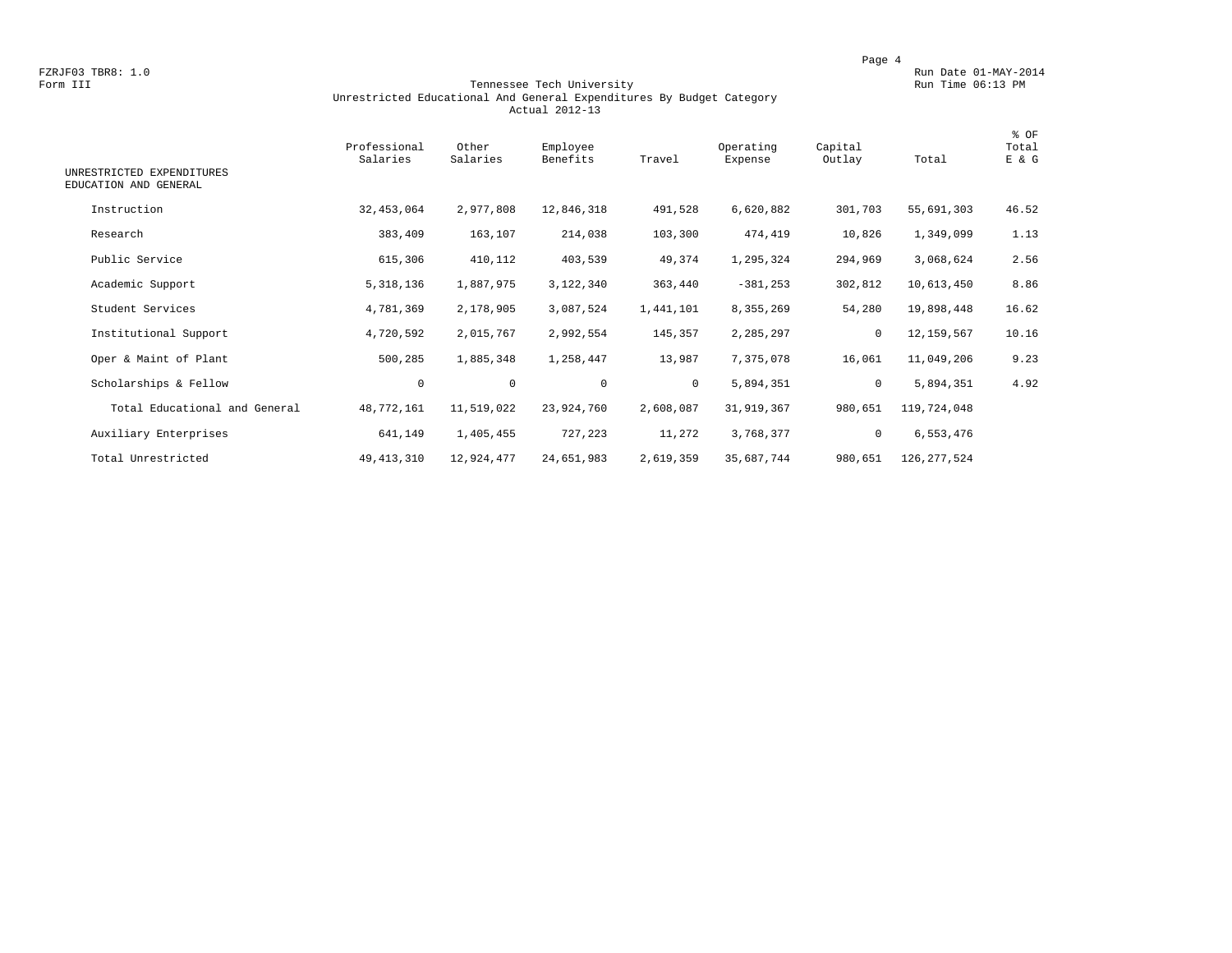#### Form III Tennessee Tech University Run Time 06:13 PM Unrestricted Educational And General Expenditures By Budget Category Revised 2013-14

| UNRESTRICTED EXPENDITURES<br>EDUCATION AND GENERAL | Professional<br>Salaries | Other<br>Salaries | Employee<br>Benefits | Travel       | Operating<br>Expense | Capital<br>Outlay | Total       | % OF<br>Total<br>E & G |
|----------------------------------------------------|--------------------------|-------------------|----------------------|--------------|----------------------|-------------------|-------------|------------------------|
| Instruction                                        | 37,807,400               | 2,712,600         | 13,642,800           | 411,900      | 11,271,900           | 138,100           | 65,984,700  | 46.77                  |
| Research                                           | 203,500                  | 74,100            | 213,900              | 48,400       | 2,234,300            | 0                 | 2,774,200   | 1.97                   |
| Public Service                                     | 782,900                  | 287,700           | 421,400              | 33,500       | 1,359,000            | 44,800            | 2,929,300   | 2.08                   |
| Academic Support                                   | 7,114,500                | 1,992,500         | 3,425,500            | 168,900      | $-1,504,500$         | 244,000           | 11,440,900  | 8.11                   |
| Student Services                                   | 5,873,400                | 2,010,100         | 3,342,200            | 1,260,800    | 9,995,900            | 0                 | 22,482,400  | 15.94                  |
| Institutional Support                              | 6,042,400                | 2,299,800         | 3,332,600            | 126,200      | 2,778,200            | 7,000             | 14,586,200  | 10.34                  |
| Oper & Maint of Plant                              | 756,600                  | 2,230,500         | 1,316,600            | 11,700       | 8,688,900            | 1,600             | 13,005,900  | 9.22                   |
| Scholarships & Fellow                              | $\circ$                  | 0                 | $\mathbf 0$          | $\mathbf{0}$ | 7,865,900            | 0                 | 7,865,900   | 5.58                   |
| Total Educational and General                      | 58,580,700               | 11,607,300        | 25,695,000           | 2,061,400    | 42,689,600           | 435,500           | 141,069,500 |                        |
| Auxiliary Enterprises                              | 706,000                  | 1,647,000         | 774,100              | 13,700       | 4,282,500            | 2,500             | 7,425,800   |                        |
| Total Unrestricted                                 | 59,286,700               | 13,254,300        | 26,469,100           | 2,075,100    | 46,972,100           | 438,000           | 148,495,300 |                        |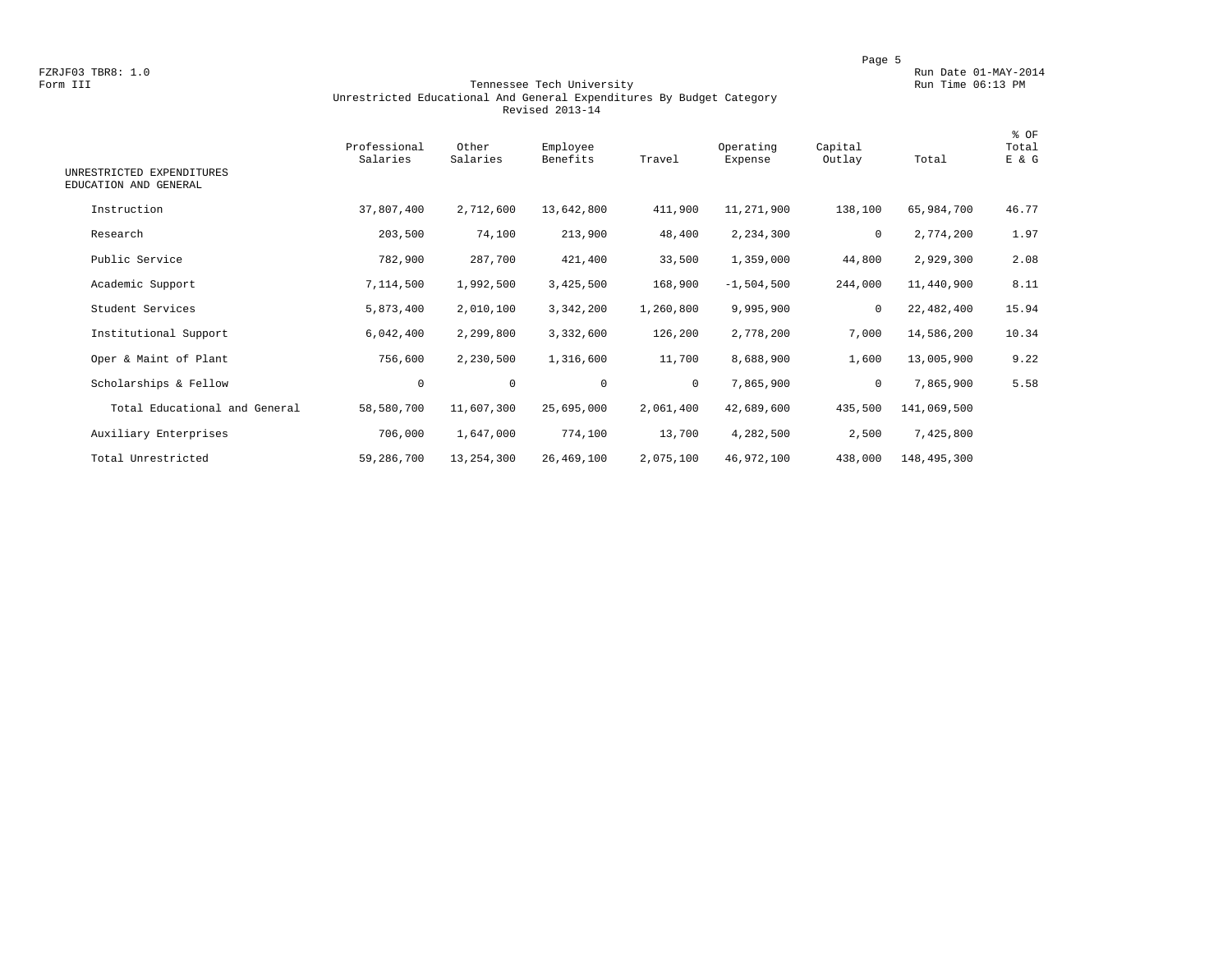#### Form III Tennessee Tech University Run Time 06:13 PM Unrestricted Educational And General Expenditures By Budget Category Estimated 2013-14

| UNRESTRICTED EXPENDITURES<br>EDUCATION AND GENERAL | Professional<br>Salaries | Other<br>Salaries | Employee<br>Benefits | Travel    | Operating<br>Expense | Capital<br>Outlay | Total       | % OF<br>Total<br>E & G |
|----------------------------------------------------|--------------------------|-------------------|----------------------|-----------|----------------------|-------------------|-------------|------------------------|
| Instruction                                        | 36,541,600               | 3,082,400         | 13,676,800           | 525,200   | 11,388,200           | 194,100           | 65,408,300  | 45.88                  |
| Research                                           | 302,700                  | 133,500           | 248,600              | 113,800   | 2,111,700            | 103,400           | 3,013,700   | 2.11                   |
| Public Service                                     | 710,300                  | 330,100           | 451,700              | 36,400    | 1,376,300            | 0                 | 2,904,800   | 2.04                   |
| Academic Support                                   | 6,669,600                | 1,997,900         | 3,541,100            | 362,200   | $-773,000$           | 322,900           | 12,120,700  | 8.50                   |
| Student Services                                   | 5,968,600                | 2,026,400         | 3,189,800            | 1,599,000 | 10,102,700           | 6,600             | 22,893,100  | 16.06                  |
| Institutional Support                              | 5,935,600                | 2,255,100         | 3,462,300            | 199,000   | 3,078,900            | 0                 | 14,930,900  | 10.47                  |
| Oper & Maint of Plant                              | 619,200                  | 2,025,900         | 1,530,900            | 15,800    | 9,121,700            | 128,600           | 13,442,100  | 9.43                   |
| Scholarships & Fellow                              | $\mathbf 0$              | $\mathbf 0$       | $\mathbf 0$          | $\circ$   | 7,858,800            | $\mathbf 0$       | 7,858,800   | 5.51                   |
| Total Educational and General                      | 56,747,600               | 11,851,300        | 26,101,200           | 2,851,400 | 44, 265, 300         | 755,600           | 142,572,400 |                        |
| Auxiliary Enterprises                              | 680,800                  | 1,671,200         | 776,100              | 17,500    | 4,504,500            | 2,500             | 7,652,600   |                        |
| Total Unrestricted                                 | 57,428,400               | 13,522,500        | 26,877,300           | 2,868,900 | 48,769,800           | 758,100           | 150,225,000 |                        |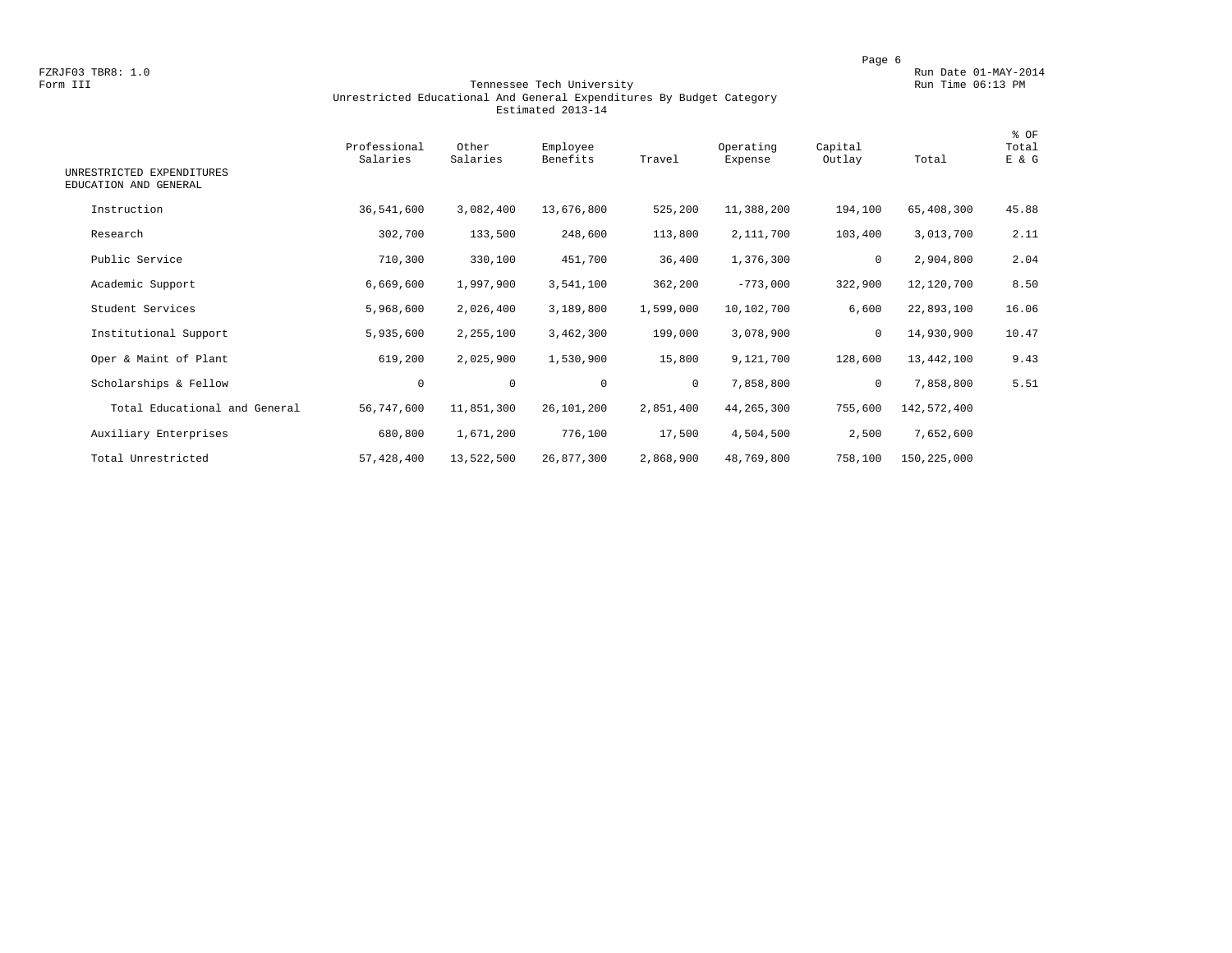#### Form III Tennessee Tech University Run Time 06:13 PM Unrestricted Educational And General Expenditures By Budget Category Proposed 2014-15

| UNRESTRICTED EXPENDITURES<br>EDUCATION AND GENERAL | Professional<br>Salaries | Other<br>Salaries | Employee<br>Benefits | Travel       | Operating<br>Expense | Capital<br>Outlay | Total         | % OF<br>Total<br>E & G |
|----------------------------------------------------|--------------------------|-------------------|----------------------|--------------|----------------------|-------------------|---------------|------------------------|
| Instruction                                        | 37,575,100               | 2,674,800         | 13,693,000           | 308,700      | 9,049,600            | 138,100           | 63,439,300    | 46.87                  |
| Research                                           | 202,900                  | 32,500            | 248,000              | 1,900        | 873,300              | 0                 | 1,358,600     | 1.00                   |
| Public Service                                     | 641,800                  | 249,100           | 429,800              | 39,500       | 1,081,000            | 0                 | 2,441,200     | 1.80                   |
| Academic Support                                   | 7,216,800                | 1,888,600         | 3,824,200            | 191,900      | $-2,461,000$         | 233,400           | 10,893,900    | 8.05                   |
| Student Services                                   | 6,638,300                | 2,003,100         | 3,584,600            | 1,090,200    | 9,393,500            | $\mathbf 0$       | 22,709,700    | 16.78                  |
| Institutional Support                              | 6,512,100                | 2,367,300         | 3,609,800            | 79,600       | 2,180,200            | 7,000             | 14,756,000    | 10.90                  |
| Oper & Maint of Plant                              | 761,600                  | 2,248,000         | 1,604,400            | 13,200       | 7,266,600            | $\mathbf 0$       | 11,893,800    | 8.79                   |
| Scholarships & Fellow                              | 0                        | $\circ$           | $\mathbf 0$          | $\mathbf{0}$ | 7,858,800            | 0                 | 7,858,800     | 5.81                   |
| Total Educational and General                      | 59,548,600               | 11,463,400        | 26,993,800           | 1,725,000    | 35, 242, 000         | 378,500           | 135, 351, 300 |                        |
| Auxiliary Enterprises                              | 729,000                  | 1,605,700         | 800,700              | 13,700       | 4,156,700            | 2,500             | 7,308,300     |                        |
| Total Unrestricted                                 | 60, 277, 600             | 13,069,100        | 27,794,500           | 1,738,700    | 39, 398, 700         | 381,000           | 142,659,600   |                        |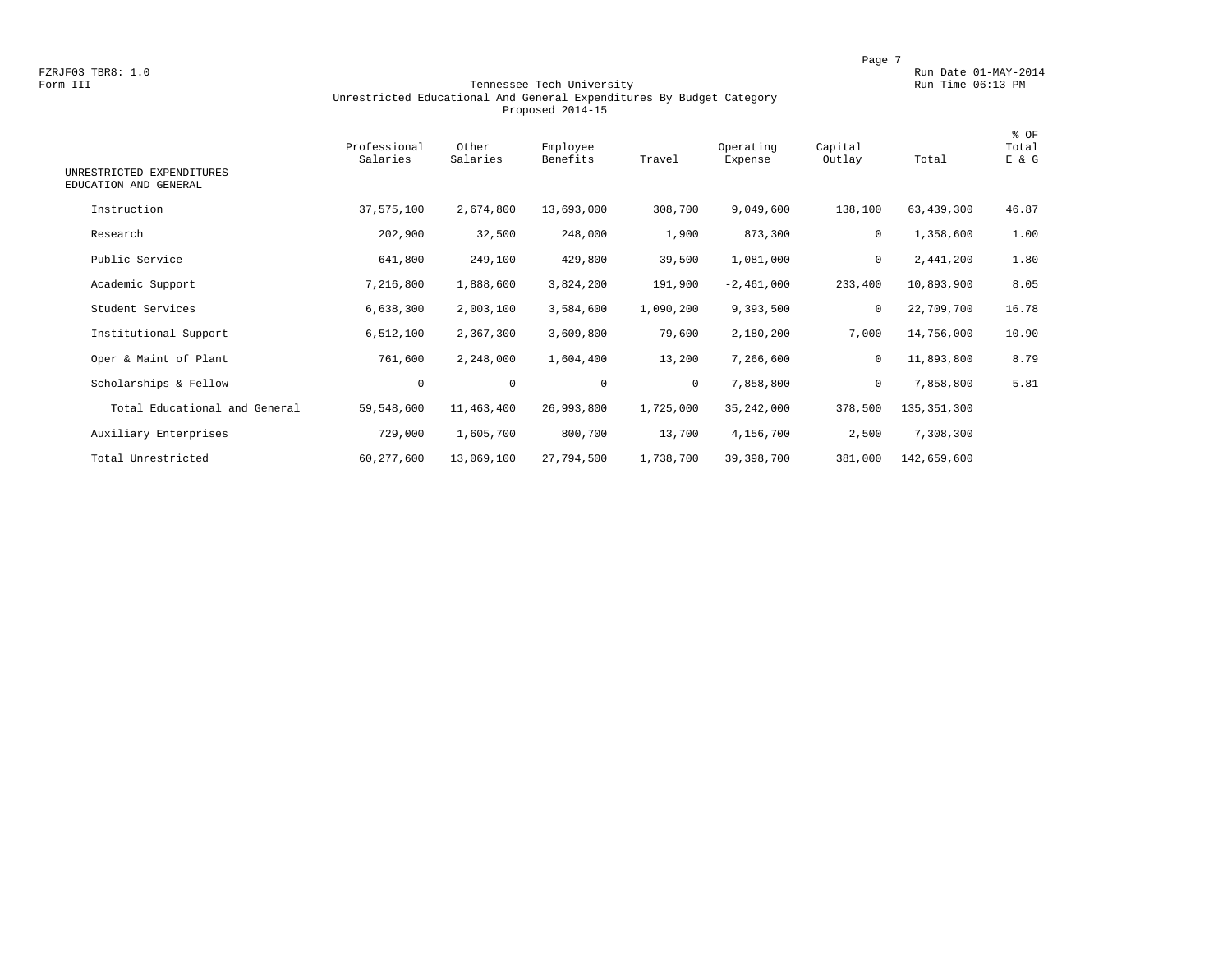#### Form IV Tennessee Tech University Run Time 06:24 PM Detail Of Transfers July Budget 2014-15

|                                                                         | Actual<br>$2012 - 13$ | October<br>Budget<br>$2013 - 14$ | Estimated<br>Budget<br>$2013 - 14$ | July<br>Budget<br>$2014 - 15$ |
|-------------------------------------------------------------------------|-----------------------|----------------------------------|------------------------------------|-------------------------------|
| Educational And General<br>Mandatory Transfers                          |                       |                                  |                                    |                               |
| Retirement of Indebtedness:                                             |                       |                                  |                                    |                               |
| ROI Energy Performance Contract                                         | 315,060               | 315,060                          | 315,770                            | 315,770                       |
| ROI Performance Contr Order 2                                           | 202,540               | 202,540                          | 203,380                            | 203,000                       |
| Loan Fund Matching-NDSL                                                 |                       |                                  |                                    |                               |
| Renewals and Replacements:                                              |                       |                                  |                                    |                               |
| Total E&G Mandatory Transfers                                           | 517,600               | 517,600                          | 519,150                            | 518,770                       |
| Non-Mandatory Transfers To (From)                                       |                       |                                  |                                    |                               |
| Unexpended Plant Funds:                                                 |                       |                                  |                                    |                               |
| Transf to Un Ex Plant Extra Maint                                       | 90,000                | 90,000                           | 90,000                             | 90,000                        |
| Transf to Un Ex Plant Parkg Paving                                      | 214,800               | 214,800                          | 214,800                            | 214,800                       |
| Trf to Un Ex Plt Extra Maint Local                                      | 60,000                | 60,000                           | 60,000                             | 60,000                        |
| Trf to Un Ex Plt West Prop Purchase                                     | $\Omega$              | $\Omega$                         | $\Omega$                           | 1,496,630                     |
| Trf to Un Ex Plt Var Acad Bldg<br>Trf to Un Ex Plt Peachtree Street     | 4,314,390<br>500,000  | 1,000,000<br>$\Omega$            | 4,831,000<br>$\Omega$              | 841,000<br>$\Omega$           |
| Trf to Un Ex Plt Stadium Stairs                                         | 225,000               | $\Omega$                         | $\Omega$                           | $\Omega$                      |
| Trf to Un Ex Plt Facilities Develop                                     | $\Omega$              | 995,000                          | 1,010,000                          | 1,041,000                     |
| Trf to Un Ex Plt Hooper Eblen Seatq                                     | 0                     | 0                                | $\Omega$                           | 2,240,000                     |
| Trf to Un Ex Plt Hooper Eblen Boilr                                     | $\Omega$              | $\Omega$                         | $\Omega$                           | 1,750,000                     |
| Renewals and Replacements:                                              |                       |                                  |                                    |                               |
| Transfers to RR Computer Ctr                                            | 300,000               | 300,000                          | 300,000                            | 300,000                       |
| Transfers to RR Motor Pool                                              | 1,977                 | $\Omega$                         | $\Omega$                           | $\overline{0}$                |
| Transfers to RR Printing                                                | 97,528                | $\Omega$                         | $\Omega$                           | $\Omega$                      |
| Transfers to RR MP Athletics                                            | $\Omega$              | 2,000                            | 10,000                             | 2,000                         |
| Transfers to RR MP Ext Educ                                             | 4,692                 | 1,000                            | 1,000                              | 1,000                         |
| Transfers to RR MP Arts n Sci                                           | 13,144                | 10,000                           | 10,000                             | 10,000                        |
| Transfers to RR MP Water Ctr                                            | 14,340                | 12,000                           | 12,000                             | 12,000                        |
| Transfers to RR Reserves                                                | 2,814,137             | 2,664,300                        | 1,500,000                          | 1,175,600                     |
| Transfers to RR Athletic Fund                                           | 527,615               | 58,867                           | 296,047                            | 104,260                       |
| Transfers to RR Craft Ctr E&G                                           | 75,968<br>77,110      | $\Omega$<br>77,110               | $\Omega$<br>77,110                 | $\Omega$                      |
| Transfers to RR Com Equipment Repl<br>Transfers to RR University Police | 19,010                | $\Omega$                         | $\Omega$                           | 77,110<br>$\Omega$            |
| Transfers to RR Electronic Updates                                      | 185,000               | 350,000                          | 350,000                            | 350,000                       |
| Other:                                                                  |                       |                                  |                                    |                               |
| Transfers to ROI Fitness Center                                         | 260,553               | 263,150                          | 267,050                            | 2,260,050                     |
| Transfers to ROI Univ Center                                            | 100,213               | 101,200                          | 102,700                            | 102,700                       |
| Transfers to ROI Eblen Center                                           | 220,468               | 222,650                          | 225,950                            | 225,950                       |
| Total E&G Non-Mandatory Transfers                                       | 10, 115, 945          | 6,422,077                        | 9,357,657                          | 12,354,100                    |
| Total Educational And General                                           | 10,633,545            | 6,939,677                        | 9,876,807                          | 12,872,870                    |

Auxiliary Enterprises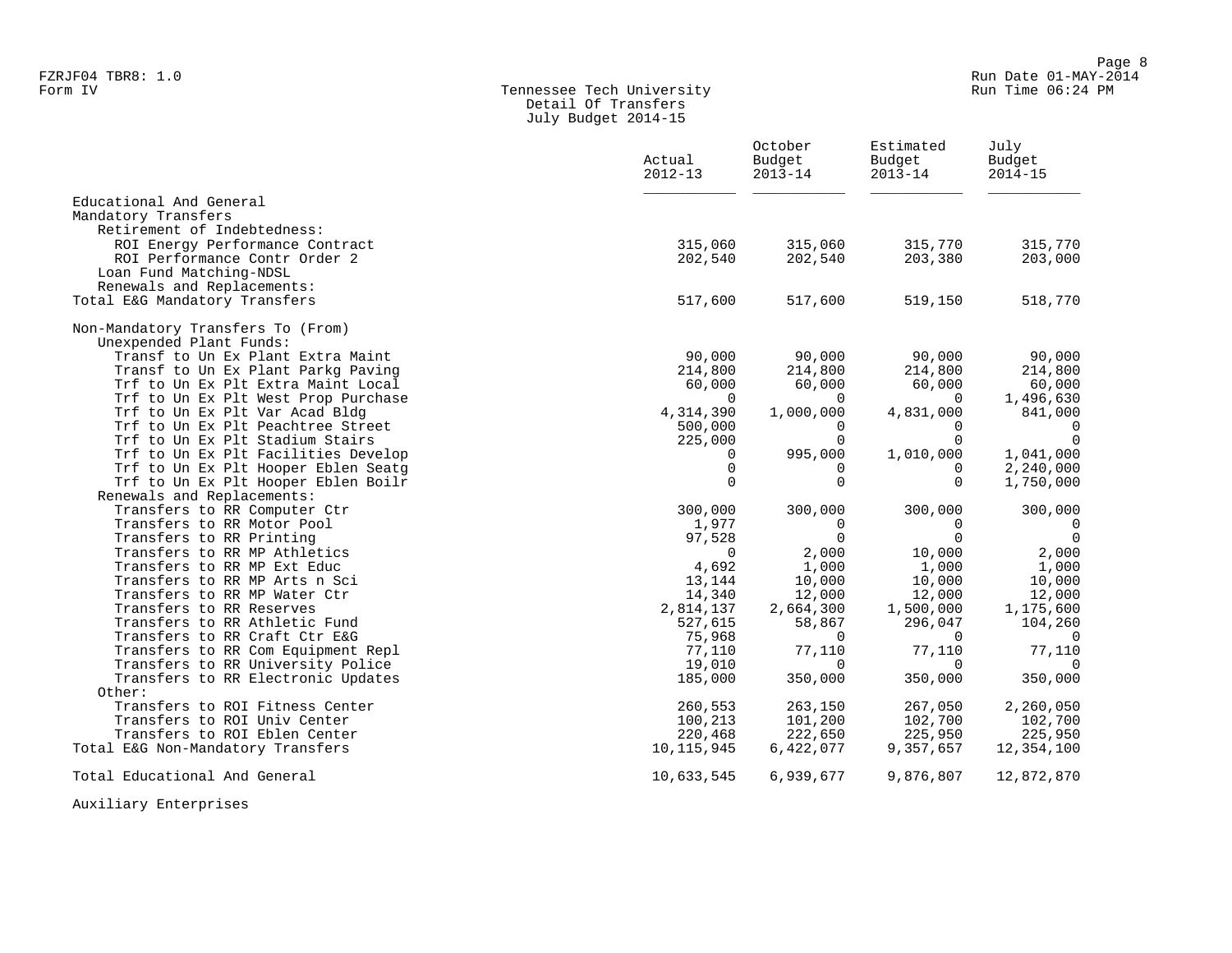#### Form IV Tennessee Tech University Run Time 06:24 PM Detail Of Transfers July Budget 2014-15

|                                          | Actual<br>$2012 - 13$ | October<br>Budget<br>$2013 - 14$ | Estimated<br>Budget<br>$2013 - 14$ | July<br>Budget<br>$2014 - 15$ |
|------------------------------------------|-----------------------|----------------------------------|------------------------------------|-------------------------------|
| Mandatory Transfers                      |                       |                                  |                                    |                               |
| Retirement of Indebtedness:              |                       |                                  |                                    |                               |
| ROI Dorms 10TH D 2012C 914 (2004B)       | 381,000               | 354,320                          | 347,830                            | 347,830                       |
| ROI Dorms 10TH Dixie 2005A 914 Bd        | 172,050               | 166,160                          | 166,160                            | 166,160                       |
| ROI R H Rep 2007C 914 Bd                 | 224,510               | 193,620                          | 186,170                            | 186,170                       |
| ROI New Dorm 2010 917                    | 1,944,210             | 1,887,210                        | 1,886,810                          | 1,884,950                     |
| ROI TV Apts 2012A 920                    | 349,420               | 461,790                          | 461,790                            | 461,300                       |
| ROI TV Apts Renov PH2 P921               | 31,647                | 12,000                           | 133,150                            | 466,210                       |
| ROI Warf Ellington P922                  | 0                     | $\mathbf{0}$                     | 16,000                             | 16,000                        |
| ROI Jobe Murphy RH P924                  | $\Omega$              | 0                                | 3,000                              | 3,000                         |
| ROI TV Ph 3 P923                         | $\Omega$              | $\Omega$                         | 3,000                              | 15,000                        |
| Renewals and Replacements:               |                       |                                  |                                    |                               |
| Total Auxiliary Mandatory Transfers      | 3,102,837             | 3,075,100                        | 3,203,910                          | 3,546,620                     |
| Non-Mandatory Transfers To (From)        |                       |                                  |                                    |                               |
| Unexpended Plant Funds:                  |                       |                                  |                                    |                               |
| Renewals and Replacements:               |                       |                                  |                                    |                               |
| Transfers to RR Housing                  | 3,459,182             | 2,739,692                        | 3,335,182                          | 2,530,086                     |
| Transfers to RR Aptments                 | 107,645               | $\Omega$                         | $\Omega$                           | $\Omega$                      |
| Transfers to RR Bookstore                | 576,255               | 476,306                          | 476,166                            | 496,066                       |
| Transfers to RR Cafeteria                | 1,233,427             | 1,605,886                        | 1,603,486                          | 1,663,265                     |
| Transfers to RR Vending                  | 65,839                | 61,900                           | 76,690                             | 76,460                        |
| Transfers to RR Post Office              | 91,395                | 93,272                           | 91,772                             | 123,276                       |
| Transfers to RR Fitness Center           | 307,750               | 218,432                          | 223,142                            | 192,023                       |
| Transfers to RR CC Housing               | 0                     | 11,732                           | 29,072                             | 39,212                        |
| Transfers to RR CC Contr SR              | $\Omega$              | 300                              | $\Omega$                           | $\Omega$                      |
| Transfers from RR Craft Center<br>Other: | $-9,778$              | $\Omega$                         | $\Omega$                           | $\Omega$                      |
| Total Auxiliary Non-Mandatory Transfers  | 5,831,715             | 5,207,520                        | 5,835,510                          | 5,120,388                     |
| Total Auxiliary Enterprises              | 8,934,552             | 8,282,620                        | 9,039,420                          | 8,667,008                     |
| Total Transfers                          | 19,568,097            | 15,222,297                       | 18,916,227                         | 21,539,878                    |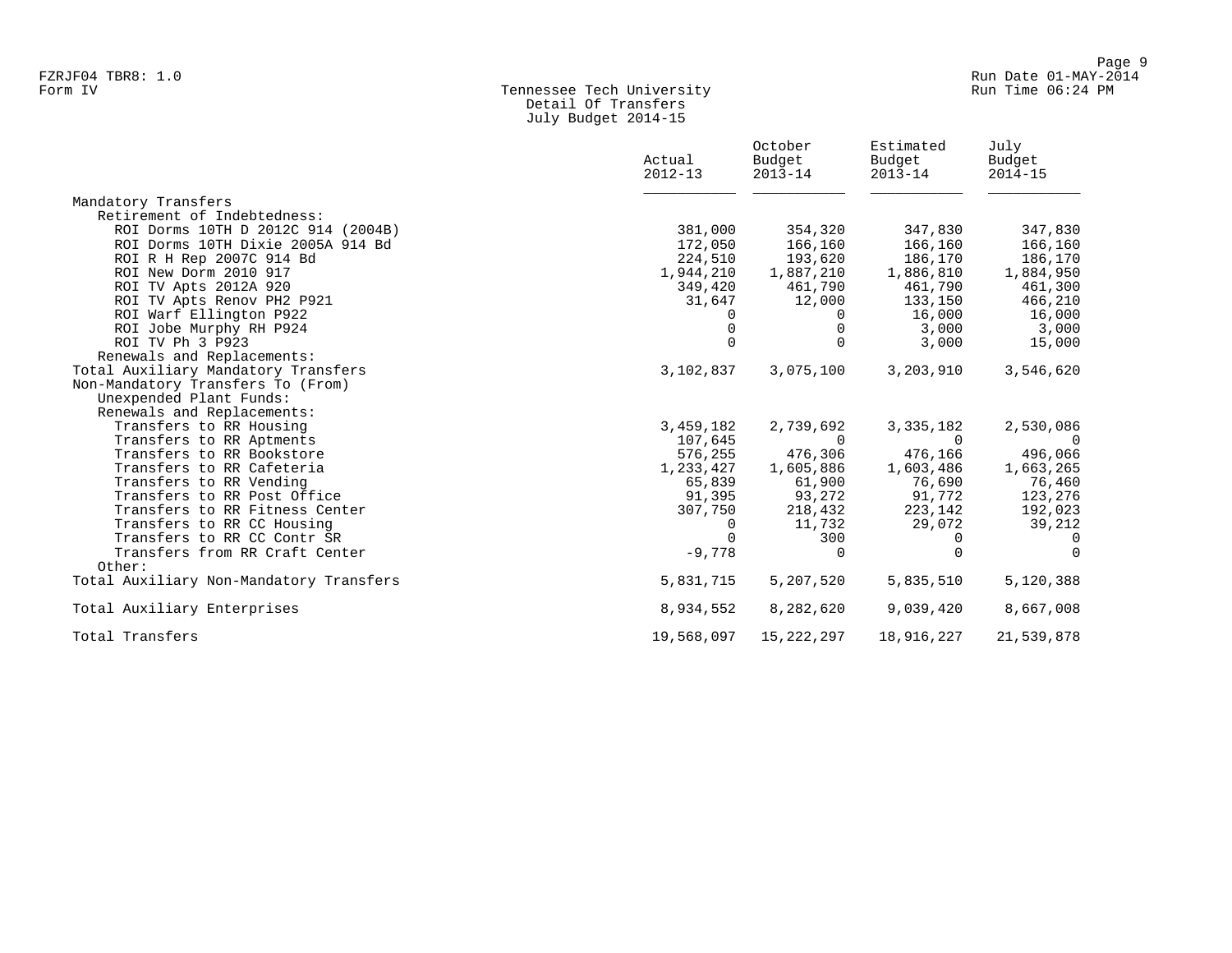Page 10 FZRJF05 TBR8: 1.0 Run Date 01-MAY-2014

#### Form V Tennessee Tech University Run Time 06:32 PM Unrestricted Expenditures And Transfers By Major Functional Area And Account For Fiscal Year Actual 2012-13

|                             |                |              | Public     | Academic     | Student     | Inst.        | Operation &  | Scholar/    | Total         |             |               |
|-----------------------------|----------------|--------------|------------|--------------|-------------|--------------|--------------|-------------|---------------|-------------|---------------|
|                             | Instruction    | Research     | Service    | Support      | Services    | Support      | Maintenance  | Fellowships | $E$ & $G$     | Auxiliary   | Total         |
| Salaries                    |                |              |            |              |             |              |              |             |               |             |               |
| Administrative/Professional | $\overline{0}$ | 1,929        | 26,649     | 1,404,061    | 290,405     | 1,675,235    | 113,630      | $\Omega$    | 3,511,909     | $^{\circ}$  | 3,511,909     |
| Academic                    | 30,701,126     | 268,876      | 63,527     | 727,019      | 8,548       | 2,402        | 4,345        | $\Omega$    | 31,775,843    | $\mathbf 0$ | 31,775,843    |
| Supporting                  | 2,203,855      | 57,120       | 291,512    | 1,678,126    | 1,863,643   | 1,953,153    | 1,857,279    | $\Omega$    | 9,904,688     | 780,488     | 10,685,176    |
| Students                    | 773,953        | 105,987      | 118,600    | 209,849      | 315,262     | 62,614       | 28,069       | $\Omega$    | 1,614,334     | 624,967     | 2,239,301     |
| Professional                | 1,751,938      | 112,604      | 525,130    | 3,187,056    | 4, 482, 416 | 3,042,955    | 382,310      | $\Omega$    | 13, 484, 409  | 641,149     | 14, 125, 558  |
| Total Salaries              | 35, 430, 872   | 546,516      | 1,025,418  | 7,206,111    | 6,960,274   | 6,736,359    | 2,385,633    | $\Omega$    | 60, 291, 183  | 2,046,604   | 62, 337, 787  |
| Employee Benefits           |                |              |            |              |             |              |              |             |               |             |               |
| FICA                        | 2,449,067      | 34,522       | 68,656     | 491,666      | 476,078     | 468,026      | 167,240      | $\Omega$    | 4, 155, 255   | 110,241     | 4,265,496     |
| Retirement                  | 3,657,368      | 45,938       | 98,068     | 833,073      | 775,609     | 828,407      | 331,498      | $\cap$      | 6,569,961     | 189,400     | 6,759,361     |
| Insurance                   | 4,529,773      | 49,230       | 147,082    | 1,241,844    | 1,246,346   | 1,196,576    | 695,072      | $\Omega$    | 9,105,923     | 366,588     | 9,472,511     |
| Unemployment Compensation   | 39,095         | $^{\circ}$   | $\circ$    | 21,161       | $\mathbf 0$ | 11,219       | 69,696       | $\cap$      | 141,171       | 26,660      | 167,831       |
| Other                       | 2,171,015      | 84,348       | 89,733     | 534,596      | 589,491     | 488,326      | $-5,059$     | $\Omega$    | 3,952,450     | 34,334      | 3,986,784     |
| Total Benefits              | 12,846,318     | 214,038      | 403,539    | 3,122,340    | 3,087,524   | 2,992,554    | 1,258,447    | $\Omega$    | 23,924,760    | 727,223     | 24,651,983    |
| Total Personal Serv.        | 48, 277, 190   | 760,554      | 1,428,957  | 10,328,451   | 10,047,798  | 9,728,913    | 3,644,080    | $\Omega$    | 84, 215, 943  | 2,773,827   | 86,989,770    |
| Other                       |                |              |            |              |             |              |              |             |               |             |               |
| Travel                      | 491,528        | 103,300      | 49,374     | 363,440      | 1,441,101   | 145,357      | 13,987       | $\Omega$    | 2,608,087     | 11,272      | 2,619,359     |
| Printing, Duplicating, Film | 32,898         | 9,551        | 29,321     | 9,737        | 233,872     | $-287,880$   | 1,863        | $\circ$     | 29,362        | 8,157       | 37,519        |
| Processing                  |                |              |            |              |             |              |              |             |               |             |               |
| Utilities & Fuel            | $\overline{0}$ | $\mathbf 0$  | $^{\circ}$ | 17,078       | $\mathbf 0$ | $\circ$      | 5,611,756    | $\Omega$    | 5,628,834     | $^{\circ}$  | 5,628,834     |
| Communications & Shipping   | 125,159        | 10,795       | 16,235     | 90,877       | 123,550     | $-465, 297$  | 8,380        | $\circ$     | $-90, 301$    | 520,498     | 430,197       |
| Cost                        |                |              |            |              |             |              |              |             |               |             |               |
| Maintenance/Repairs         | 172,172        | $-8,517$     | 28,280     | 148,461      | 136,881     | 70,326       | 2,219,256    | $\Omega$    | 2,766,859     | 463,636     | 3,230,495     |
| Professional/Admin.         | 1,212,737      | 41,142       | 324,022    | 1,939,681    | 1,112,654   | 1,389,929    | 200,441      | $\cap$      | 6,220,606     | 73,090      | 6,293,696     |
| Services                    |                |              |            |              |             |              |              |             |               |             |               |
| Supplies                    | 1,819,426      | 217,994      | 274,115    | 1,051,726    | 1,449,644   | 377,381      | 618,708      | $\Omega$    | 5,808,994     | 203,817     | 6,012,811     |
| Rental & Insurance          | 250,908        | 29,804       | 14,916     | 68,571       | 176,944     | 72,072       | 420,455      | $\circ$     | 1,033,670     | 180,668     | 1,214,338     |
| Motor Vehicle Operation     | $-1,977$       | 254          | 6,046      | 51,930       | 52,314      | 36,911       | 82,786       | $\Omega$    | 228,264       | 1,148       | 229,412       |
| Grants & Subsidies          | 2,515          | 100          | $\Omega$   | 125          | $\Omega$    | 989          | $\circ$      | $\cap$      | 3,729         | $\circ$     | 3,729         |
| Other Services & Expenses   | 75,893         | $\mathbf{0}$ | 164,251    | 62,044       | 70,686      | 961,769      | $-17$        | $\Omega$    | 1,334,626     | 40,206      | 1,374,832     |
| Stores for Resale           | $\mathbf 0$    | $\mathbf{0}$ | 200        | $\mathbf 0$  | $\mathbf 0$ | $\circ$      | $\circ$      | $\Omega$    | 200           | 83,334      | 83,534        |
| Equipment                   | 301,703        | 10,826       | 294,969    | 76,688       | 54,280      | $\mathbb O$  | 16,061       | $\cap$      | 754,527       | $\circ$     | 754,527       |
| Dept Revenue & Service      | 2,576,477      | 173,296      | 437,938    | $-3,788,519$ | 357,369     | 129,097      | $-1,788,550$ | $\Omega$    | $-1,902,892$  | 2,150,603   | 247,711       |
| Charges                     |                |              |            |              |             |              |              |             |               |             |               |
| Library Holdings & Bindings | $^{\circ}$     | $^{\circ}$   | $\Omega$   | 226,124      | $^{\circ}$  | $^{\circ}$   | $^{\circ}$   | $^{\circ}$  | 226,124       | $^{\circ}$  | 226,124       |
| Scholarships                | 354,674        | $\mathbf{0}$ | $\Omega$   | $-32,964$    | 4,641,355   | $\circ$      | $\circ$      | 5,894,351   | 10,857,416    | 43,220      | 10,900,636    |
| Total Other                 | 7, 414, 113    | 588,545      | 1,639,667  | 284,999      | 9,850,650   | 2,430,654    | 7,405,126    | 5,894,351   | 35,508,105    | 3,779,649   | 39, 287, 754  |
| Total E & G                 | 55,691,303     | 1,349,099    | 3,068,624  | 10,613,450   | 19,898,448  | 12, 159, 567 | 11,049,206   | 5,894,351   | 119,724,048   | 6,553,476   | 126, 277, 524 |
| Transfers & Debt Serv.      | $\Omega$       | $\mathbf 0$  | $\Omega$   | $^{\circ}$   | $\Omega$    | $\circ$      | $^{\circ}$   | $\Omega$    | 10,633,545    | 8,934,552   | 19,568,097    |
| Grand Total                 | 55,691,303     | 1,349,099    | 3,068,624  | 10,613,450   | 19,898,448  | 12, 159, 567 | 11,049,206   | 5,894,351   | 130, 357, 593 | 15,488,028  | 145,845,621   |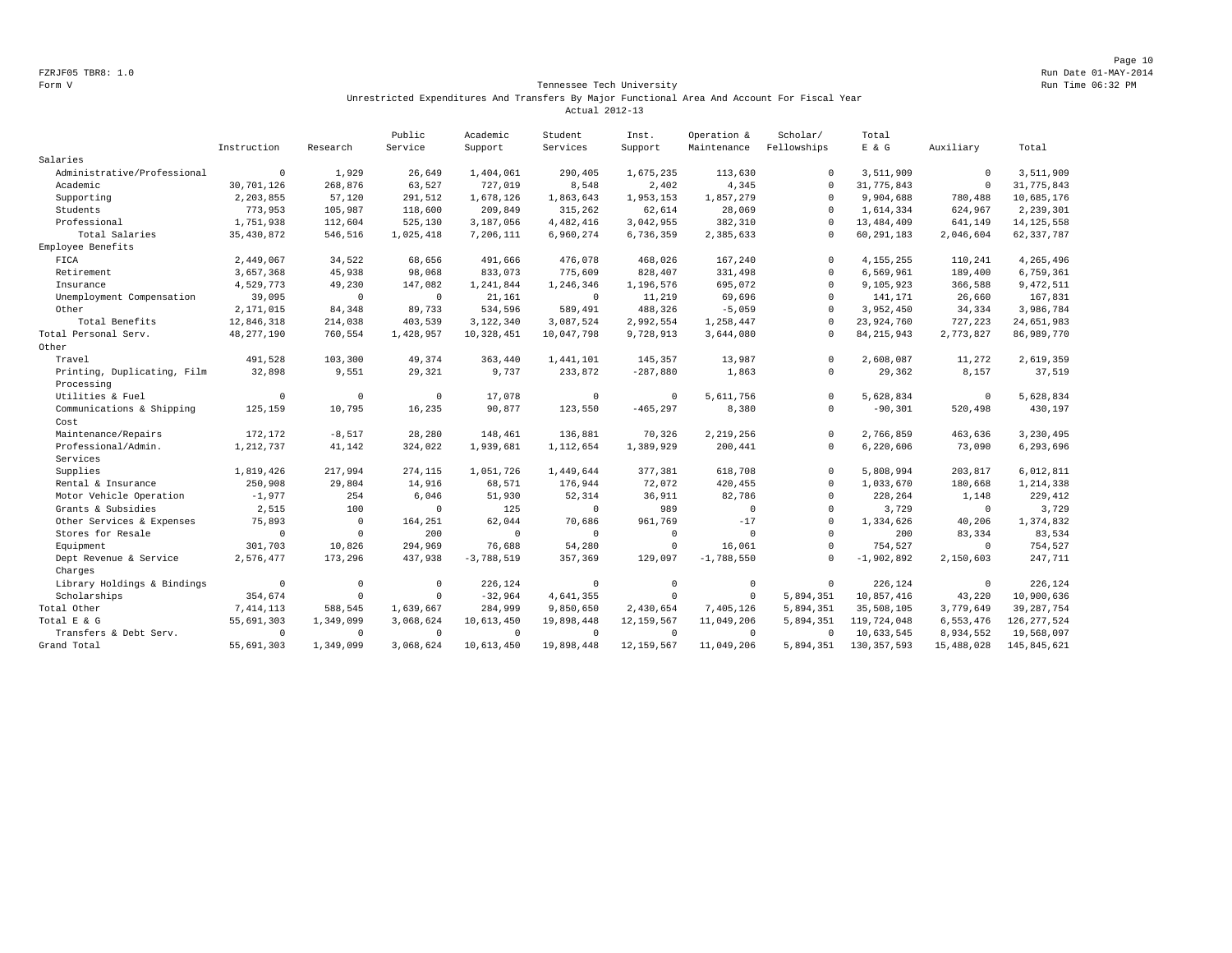#### Form V Tennessee Tech University Run Time 06:32 PM Unrestricted Expenditures And Transfers By Major Functional Area And Account For Fiscal Year Revised 2013-14

|                             |              |            | Public    | Academic       | Student      | Inst.        | Operation &    | Scholar/    | Total        |              |               |
|-----------------------------|--------------|------------|-----------|----------------|--------------|--------------|----------------|-------------|--------------|--------------|---------------|
|                             | Instruction  | Research   | Service   | Support        | Services     | Support      | Maintenance    | Fellowships | E & G        | Auxiliary    | Total         |
| Salaries                    |              |            |           |                |              |              |                |             |              |              |               |
| Administrative/Professional | 98,430       | $^{\circ}$ | 27,000    | 1,681,080      | 295,688      | 2,416,551    | 109,244        |             | 4,627,993    | $\mathbf{0}$ | 4,627,993     |
| Academic                    | 35, 435, 032 | 132,451    | 144,740   | 886,704        | $\circ$      | 12,900       | $\Omega$       | $\Omega$    | 36,611,827   | 4,000        | 36,615,827    |
| Supporting                  | 2,250,640    | 32,991     | 238,273   | 1,884,341      | 1,777,825    | 2,235,047    | 2, 213, 776    | $\Omega$    | 10,632,893   | 951,382      | 11,584,275    |
| Students                    | 462,005      | 41,140     | 49,390    | 108,190        | 232,250      | 64,710       | 16,770         | $\Omega$    | 974,455      | 695,600      | 1,670,055     |
| Professional                | 2, 273, 914  | 71,043     | 611,123   | 4,546,700      | 5,577,677    | 3,612,906    | 647,306        | $\Omega$    | 17,340,669   | 702,022      | 18,042,691    |
| Total Salaries              | 40,520,021   | 277,625    | 1,070,526 | 9,107,015      | 7,883,440    | 8,342,114    | 2,987,096      | $\Omega$    | 70,187,837   | 2,353,004    | 72,540,841    |
| Employee Benefits           |              |            |           |                |              |              |                |             |              |              |               |
| FICA                        | 2,182,844    | 34,227     | 67,418    | 548,074        | 534,752      | 533,208      | 210,656        | $\Omega$    | 4, 111, 179  | 123,850      | 4,235,029     |
| Retirement                  | 4,365,688    | 68,454     | 134,835   | 1,096,147      | 1,069,503    | 1,066,416    | 421,312        | $\Omega$    | 8,222,355    | 247,699      | 8,470,054     |
| Insurance                   | 6,002,821    | 94,125     | 185,398   | 1,507,202      | 1,470,567    | 1,466,322    | 579,304        | $\Omega$    | 11,305,739   | 340,586      | 11,646,325    |
| Unemployment Compensation   | 136,428      | 2,139      | 4,214     | 34,255         | 33,422       | 33,326       | 13,166         |             | 256,950      | 7,741        | 264,691       |
| Other                       | 954,994      | 14,974     | 29,495    | 239,782        | 233,954      | 233,279      | 92,162         | $\Omega$    | 1,798,640    | 54,184       | 1,852,824     |
| Total Benefits              | 13,642,775   | 213,919    | 421,360   | 3,425,460      | 3, 342, 198  | 3, 332, 551  | 1,316,600      |             | 25,694,863   | 774,060      | 26, 468, 923  |
| Total Personal Serv.        | 54, 162, 796 | 491,544    | 1,491,886 | 12,532,475     | 11, 225, 638 | 11,674,665   | 4,303,696      |             | 95,882,700   | 3,127,064    | 99,009,764    |
| Other                       |              |            |           |                |              |              |                |             |              |              |               |
| Travel                      | 411,940      | 48,401     | 33,520    | 168,930        | 1,260,810    | 126,200      | 11,730         | $\Omega$    | 2,061,531    | 13,710       | 2,075,241     |
| Operating Expense Budget    | 7,218,179    | 1,988,789  | 722,890   | 3,626,841      | 4,016,289    | 4,170,170    | 5,042,056      | $\Omega$    | 26,785,214   | 1,991,026    | 28,776,240    |
| Capital Expenditure Budget  | 138,100      | $\Omega$   | 44,770    | 243,990        | 0            | 6,970        | 1,580          |             | 435,410      | 2,500        | 437,910       |
| Utilities & Fuel            |              | $\Omega$   |           | 0              | $^{\circ}$   | $\Omega$     | 5,782,480      | $\Omega$    | 5,782,480    | $\Omega$     | 5,782,480     |
| Dept Revenue & Service      | 3,618,810    | 245,470    | 636,100   | $-5, 131, 390$ | 500,900      | $-1.417.430$ | $-2, 135, 590$ |             | $-3,683,130$ | 2,291,440    | $-1,391,690$  |
| Charges                     |              |            |           |                |              |              |                |             |              |              |               |
| Scholarships                | 434,880      | $\circ$    | $\Omega$  | $^{\circ}$     | 5,478,670    | 25,440       | $\circ$        | 7,865,910   | 13,804,900   | $\mathbf{0}$ | 13,804,900    |
| Total Other                 | 11,821,909   | 2,282,660  | 1,437,280 | $-1,091,629$   | 11,256,669   | 2,911,350    | 8,702,256      | 7,865,910   | 45, 186, 405 | 4,298,676    | 49,485,081    |
| Total E & G                 | 65,984,705   | 2,774,204  | 2,929,166 | 11,440,846     | 22, 482, 307 | 14,586,015   | 13,005,952     | 7,865,910   | 141,069,105  | 7,425,740    | 148,494,845   |
| Transfers & Debt Serv.      | $\Omega$     | $^{\circ}$ |           | $^{\circ}$     | $^{\circ}$   | $\Omega$     | $^{\circ}$     | $\Omega$    | 6,939,677    | 8,282,620    | 15, 222, 297  |
| Grand Total                 | 65,984,705   | 2,774,204  | 2,929,166 | 11,440,846     | 22, 482, 307 | 14,586,015   | 13,005,952     | 7,865,910   | 148,008,782  | 15,708,360   | 163, 717, 142 |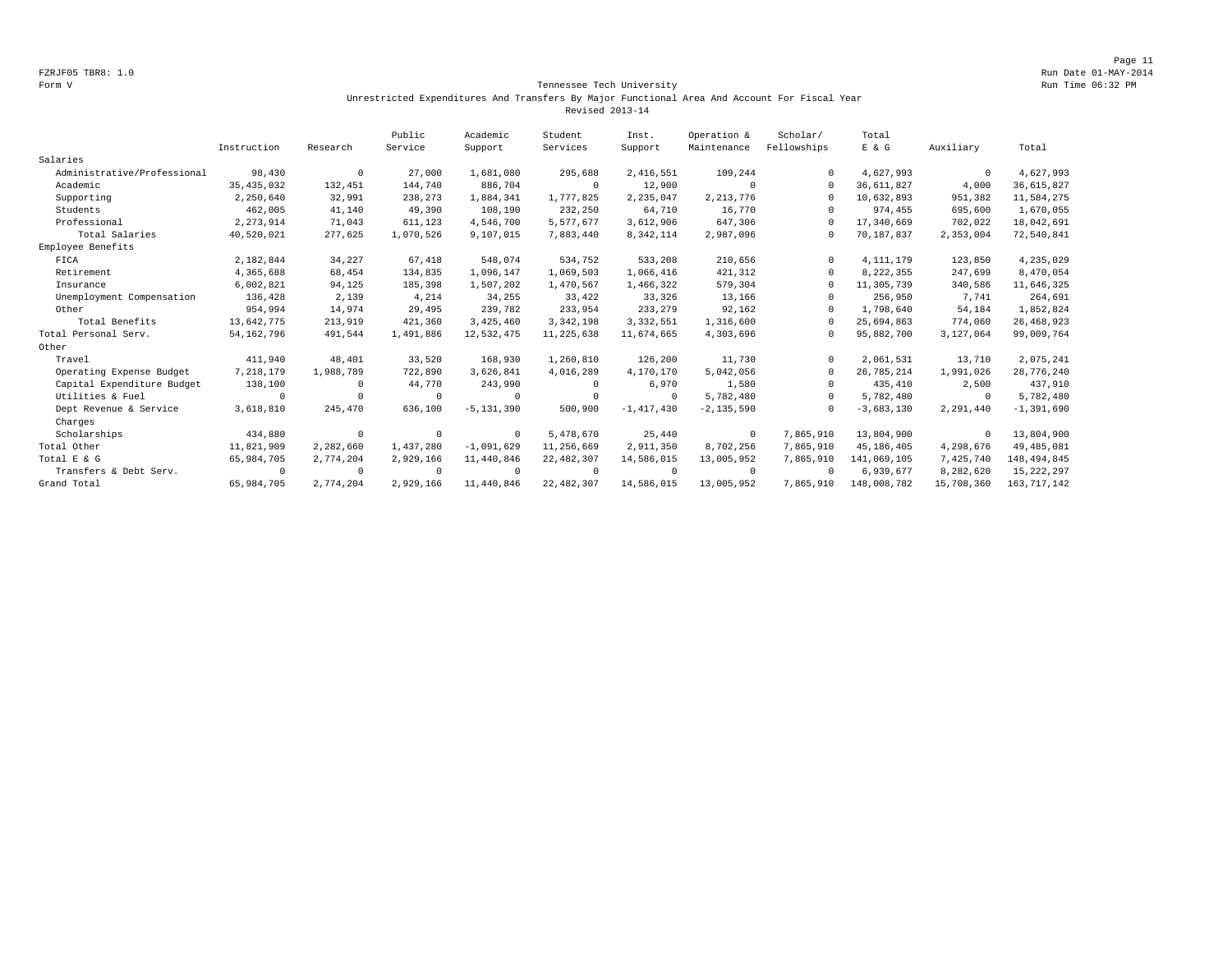Page 12 FZRJF05 TBR8: 1.0 Run Date 01-MAY-2014

#### Form V Tennessee Tech University Run Time 06:32 PM Unrestricted Expenditures And Transfers By Major Functional Area And Account For Fiscal Year Estimated 2013-14

|                             |              |            | Public    | Academic       | Student      | Inst.          | Operation &  | Scholar/    | Total         |             |                |
|-----------------------------|--------------|------------|-----------|----------------|--------------|----------------|--------------|-------------|---------------|-------------|----------------|
|                             | Instruction  | Research   | Service   | Support        | Services     | Support        | Maintenance  | Fellowships | $E$ & $G$     | Auxiliary   | Total          |
| Salaries                    |              |            |           |                |              |                |              |             |               |             |                |
| Administrative/Professional | 83,430       | $^{\circ}$ | 27,000    | 1,669,537      | 295,688      | 2,375,675      | 111,244      | $\Omega$    | 4,562,574     | $\mathbf 0$ | 4,562,574      |
| Academic                    | 34, 272, 733 | 241,561    | 134,202   | 771,456        | 2,060        | 92,400         | $\Omega$     | $\cap$      | 35, 514, 412  | 100         | 35, 514, 512   |
| Supporting                  | 2,321,950    | 40,391     | 228,873   | 1,872,801      | 1,738,172    | 2,172,052      | 2,005,047    |             | 10,379,286    | 991,132     | 11,370,418     |
| Students                    | 760,418      | 93,120     | 101,238   | 125,100        | 288,277      | 83,070         | 20,820       | $\Omega$    | 1,472,043     | 680,100     | 2, 152, 143    |
| Professional                | 2,185,409    | 61,143     | 549,049   | 4,228,632      | 5,670,804    | 3,467,556      | 507,976      | $\cap$      | 16,670,569    | 680,732     | 17, 351, 301   |
| Total Salaries              | 39,623,940   | 436,215    | 1,040,362 | 8,667,526      | 7,995,001    | 8,190,753      | 2,645,087    | $\Omega$    | 68,598,884    | 2,352,064   | 70,950,948     |
| Employee Benefits           |              |            |           |                |              |                |              |             |               |             |                |
| FICA                        | 2,188,282    | 39,771     | 72,280    | 566,584        | 510,364      | 553,966        | 244,948      | $\Omega$    | 4,176,195     | 124,170     | 4,300,365      |
| Retirement                  | 4,376,565    | 79,541     | 144,559   | 1,133,167      | 1,020,727    | 1,107,933      | 489,896      | $\Omega$    | 8,352,388     | 248,339     | 8,600,727      |
| Insurance                   | 6,017,777    | 109,369    | 198,769   | 1,558,105      | 1,403,500    | 1,523,408      | 673,607      | $\Omega$    | 11, 484, 535  | 341,466     | 11,826,001     |
| Unemployment Compensation   | 136,768      | 2,486      | 4,517     | 35,411         | 31,898       | 34,623         | 15,309       | $\Omega$    | 261,012       | 7,761       | 268,773        |
| Other                       | 957,374      | 17,400     | 31,622    | 247.880        | 223,284      | 242,360        | 107,165      | $\Omega$    | 1,827,085     | 54,324      | 1,881,409      |
| Total Benefits              | 13,676,766   | 248,567    | 451,747   | 3,541,147      | 3,189,773    | 3,462,290      | 1,530,925    | $\Omega$    | 26, 101, 215  | 776,060     | 26,877,275     |
| Total Personal Serv.        | 53,300,706   | 684,782    | 1,492,109 | 12,208,673     | 11, 184, 774 | 11,653,043     | 4,176,012    | 0           | 94,700,099    | 3,128,124   | 97,828,223     |
| Other                       |              |            |           |                |              |                |              |             |               |             |                |
| Travel                      | 525,240      | 113,840    | 36,440    | 362,210        | 1,598,955    | 198,960        | 15,780       | $\Omega$    | 2,851,425     | 17,480      | 2,868,905      |
| Operating Expense Budget    | 7,346,871    | 1,863,030  | 731,792   | 4,502,313      | 4,665,311    | 4, 477, 411    | 5,537,675    | $\Omega$    | 29, 124, 403  | 2, 112, 246 | 31, 236, 649   |
| Capital Expenditure Budget  | 194,120      | 103,440    |           | 322,910        | 6,580        | $\Omega$       | 128,580      | $\Omega$    | 755,630       | 2,500       | 758,130        |
| Utilities & Fuel            | $\Omega$     | 0          |           | 0              | $\mathbf 0$  | $\Omega$       | 5,772,480    | $\Omega$    | 5,772,480     | 0           | 5,772,480      |
| Dept Revenue & Service      | 3,666,430    | 248,690    | 644,470   | $-5, 275, 320$ | 506,320      | $-1, 423, 950$ | $-2,188,430$ | $\Omega$    | $-3,821,790$  | 2,366,740   | $-1, 455, 050$ |
| Charges                     |              |            |           |                |              |                |              |             |               |             |                |
| Scholarships                | 374,880      | $\circ$    | $\Omega$  | $\mathbf 0$    | 4,931,060    | 25,440         | $^{\circ}$   | 7,858,810   | 13,190,190    | 25,500      | 13, 215, 690   |
| Total Other                 | 12,107,541   | 2,329,000  | 1,412,702 | $-87,887$      | 11,708,226   | 3, 277, 861    | 9,266,085    | 7,858,810   | 47,872,338    | 4,524,466   | 52,396,804     |
| Total E & G                 | 65,408,247   | 3,013,782  | 2,904,811 | 12, 120, 786   | 22,893,000   | 14,930,904     | 13,442,097   | 7,858,810   | 142, 572, 437 | 7,652,590   | 150, 225, 027  |
| Transfers & Debt Serv.      | $\Omega$     | $^{\circ}$ |           | $^{\circ}$     | $\Omega$     | $\Omega$       | $^{\circ}$   | $\Omega$    | 9,876,807     | 9,039,420   | 18,916,227     |
| Grand Total                 | 65, 408, 247 | 3,013,782  | 2,904,811 | 12, 120, 786   | 22,893,000   | 14,930,904     | 13,442,097   | 7,858,810   | 152, 449, 244 | 16,692,010  | 169, 141, 254  |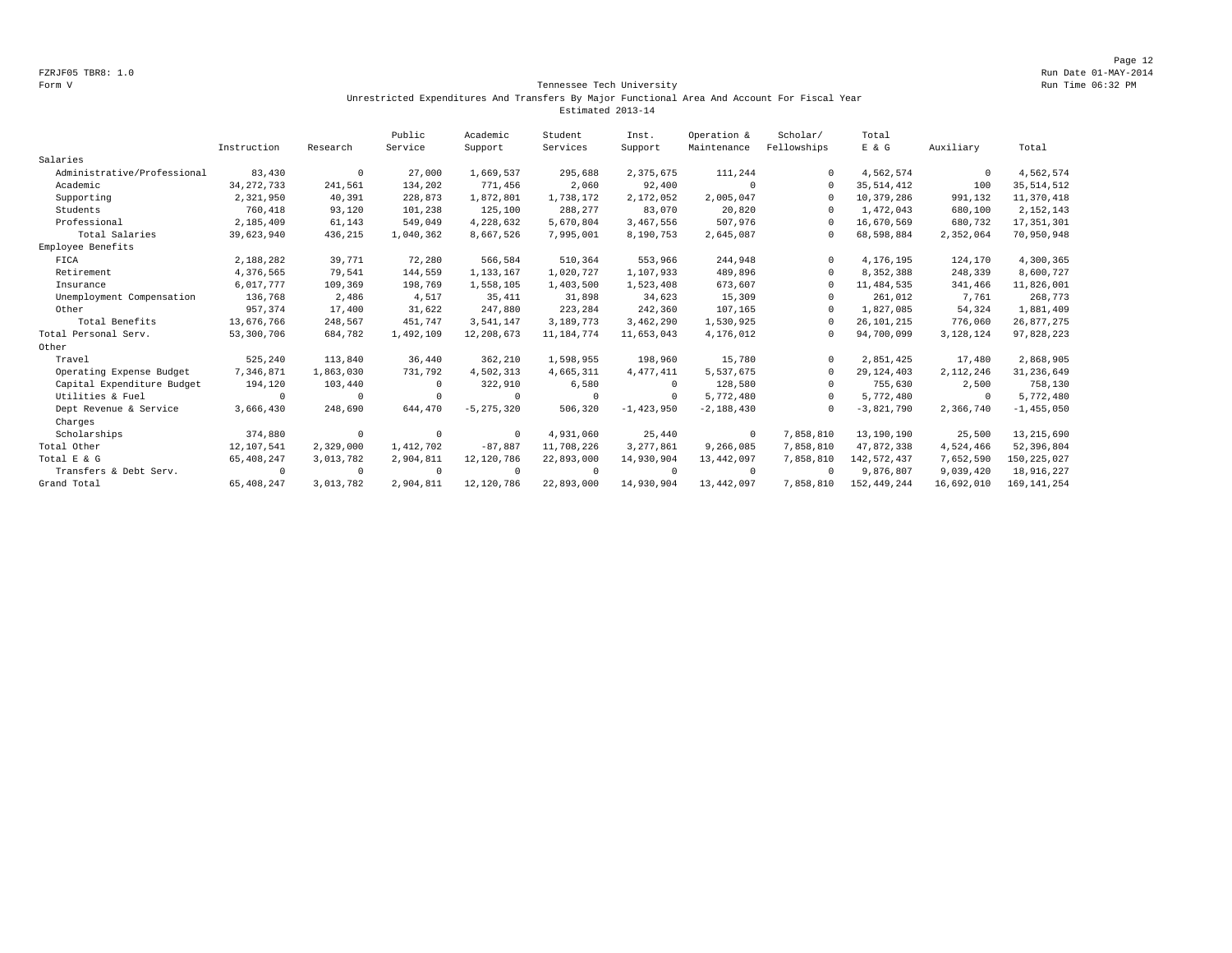Page 13 FZRJF05 TBR8: 1.0 Run Date 01-MAY-2014

#### Form V Tennessee Tech University Run Time 06:32 PM Unrestricted Expenditures And Transfers By Major Functional Area And Account For Fiscal Year Proposed 2014-15

|                             |              |            | Public    | Academic       | Student    | Inst.        | Operation &    | Scholar/    | Total         |             |                |
|-----------------------------|--------------|------------|-----------|----------------|------------|--------------|----------------|-------------|---------------|-------------|----------------|
|                             | Instruction  | Research   | Service   | Support        | Services   | Support      | Maintenance    | Fellowships | $E$ & $G$     | Auxiliary   | Total          |
| Salaries                    |              |            |           |                |            |              |                |             |               |             |                |
| Administrative/Professional | 148,459      | $^{\circ}$ | $\Omega$  | 1,696,092      | 295,888    | 2,482,839    | 109,544        | $\Omega$    | 4,732,822     | $^{\circ}$  | 4,732,822      |
| Academic                    | 35,050,298   | 132,733    | 119,861   | 829,973        | $\circ$    | 152,400      | $^{\circ}$     | $\Omega$    | 36, 285, 265  | 4,000       | 36, 289, 265   |
| Supporting                  | 2,218,519    | 32,091     | 210,273   | 1,790,157      | 1,772,140  | 2,317,406    | 2, 231, 257    |             | 10,571,843    | 925,134     | 11,496,977     |
| Students                    | 456,330      | 390        | 38,860    | 98,470         | 230,950    | 49,860       | 16,770         |             | 891,630       | 680,600     | 1,572,230      |
| Professional                | 2,376,301    | 70,165     | 521,929   | 4,690,759      | 6,342,439  | 3,876,908    | 652,076        | $\Omega$    | 18,530,577    | 725,032     | 19,255,609     |
| Total Salaries              | 40,249,907   | 235,379    | 890,923   | 9,105,451      | 8,641,417  | 8,879,413    | 3,009,647      | $\Omega$    | 71,012,137    | 2,334,766   | 73, 346, 903   |
| Employee Benefits           |              |            |           |                |            |              |                |             |               |             |                |
| FICA                        | 2,190,874    | 39,681     | 68,763    | 611,878        | 573,541    | 577,570      | 256,697        | $\Omega$    | 4,319,004     | 128,114     | 4, 447, 118    |
| Retirement                  | 4,381,747    | 79,362     | 137,526   | 1,223,756      | 1,147,082  | 1,155,139    | 513,393        | $\Omega$    | 8,638,005     | 256,227     | 8,894,232      |
| Insurance                   | 6,024,902    | 109,123    | 189,098   | 1,682,664      | 1,577,238  | 1,588,316    | 705,916        | $\Omega$    | 11,877,257    | 352,312     | 12,229,569     |
| Unemployment Compensation   | 136,930      | 2,480      | 4,298     | 38,242         | 35,846     | 36,098       | 16,044         |             | 269,938       | 8,007       | 277,945        |
| Other                       | 958,507      | 17,360     | 30,084    | 267,697        | 250,924    | 252,687      | 112,305        | $\cap$      | 1,889,564     | 56,050      | 1,945,614      |
| Total Benefits              | 13,692,960   | 248,006    | 429,769   | 3,824,237      | 3,584,631  | 3,609,810    | 1,604,355      |             | 26,993,768    | 800,710     | 27,794,478     |
| Total Personal Serv.        | 53, 942, 867 | 483,385    | 1,320,692 | 12,929,688     | 12,226,048 | 12,489,223   | 4,614,002      | $\Omega$    | 98,005,905    | 3, 135, 476 | 101, 141, 381  |
| Other                       |              |            |           |                |            |              |                |             |               |             |                |
| Travel                      | 308,740      | 1,940      | 39,520    | 191,910        | 1,090,160  | 79,570       | 13,230         | $\Omega$    | 1,725,070     | 13,710      | 1,738,780      |
| Operating Expense Budget    | 4,908,740    | 621,880    | 429,560   | 2.803.145      | 3,381,219  | 3,526,810    | 3,708,744      | $\Omega$    | 19,380,098    | 1,783,506   | 21, 163, 604   |
| Capital Expenditure Budget  | 138,100      | $\Omega$   |           | 233,420        | 0          | 6,970        | $^{\circ}$     |             | 378,490       | 2,500       | 380,990        |
| Utilities & Fuel            | $\Omega$     | $\Omega$   |           | $^{\circ}$     | $\Omega$   | $^{\circ}$   | 5,772,480      | $\cap$      | 5,772,480     | $^{\circ}$  | 5,772,480      |
| Dept Revenue & Service      | 3,705,970    | 251,380    | 651,420   | $-5, 264, 190$ | 512,970    | $-1,372,050$ | $-2, 214, 610$ | $\Omega$    | $-3,729,110$  | 2,373,210   | $-1, 355, 900$ |
| Charges                     |              |            |           |                |            |              |                |             |               |             |                |
| Scholarships                | 434,880      | $^{\circ}$ | $\Omega$  | $^{\circ}$     | 5,499,340  | 25,440       | $^{\circ}$     | 7,858,810   | 13,818,470    | $^{\circ}$  | 13,818,470     |
| Total Other                 | 9,496,430    | 875,200    | 1,120,500 | $-2.035.715$   | 10,483,689 | 2,266,740    | 7,279,844      | 7,858,810   | 37, 345, 498  | 4,172,926   | 41,518,424     |
| Total E & G                 | 63, 439, 297 | 1,358,585  | 2,441,192 | 10,893,973     | 22,709,737 | 14,755,963   | 11,893,846     | 7,858,810   | 135, 351, 403 | 7,308,402   | 142,659,805    |
| Transfers & Debt Serv.      | $\Omega$     | $^{\circ}$ | $\Omega$  | $^{\circ}$     | $\circ$    | $\Omega$     | $^{\circ}$     | $\Omega$    | 12,872,870    | 8,667,008   | 21,539,878     |
| Grand Total                 | 63, 439, 297 | 1,358,585  | 2,441,192 | 10,893,973     | 22,709,737 | 14,755,963   | 11,893,846     | 7,858,810   | 148, 224, 273 | 15,975,410  | 164, 199, 683  |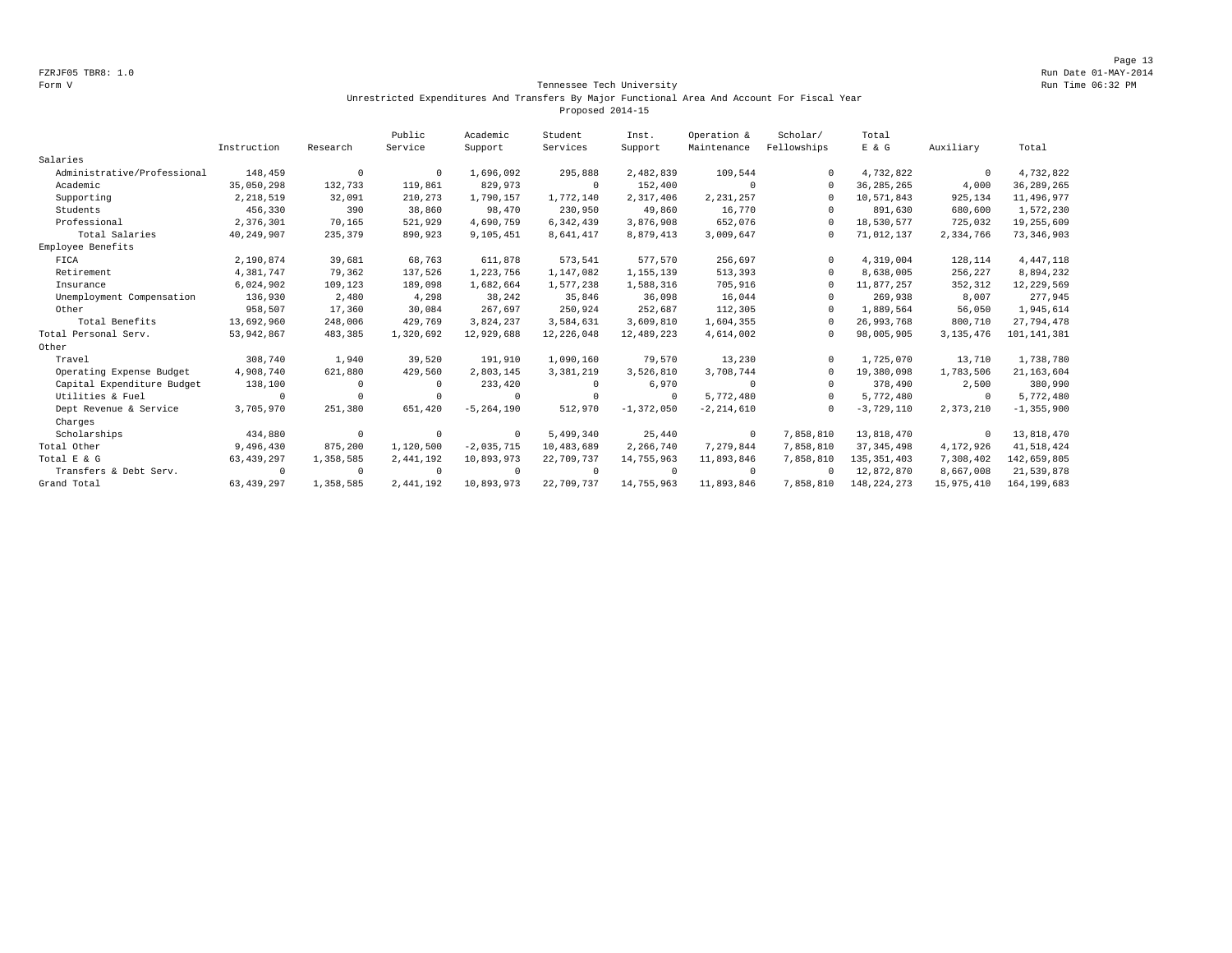#### PAGE 14 FZRJF06 TBR8: 1.1 RUN DATE 01-MAY-2014 RUN TIME 06:48 PM

| Form VI | Tennessee Tech University |
|---------|---------------------------|
|         | Current Fund Revenues     |
|         | July Budget 2014-15       |

|                                     | Actual<br>$2012 - 13$ | October<br>Budget<br>$2013 - 14$ | Estimated<br>Budget<br>$2013 - 14$ | July<br>Budget<br>$2014 - 15$ |
|-------------------------------------|-----------------------|----------------------------------|------------------------------------|-------------------------------|
| Education and General               |                       |                                  |                                    |                               |
| Tuition and Fees                    |                       |                                  |                                    |                               |
| Mandatory Fees                      |                       |                                  |                                    |                               |
| Maintenance Fees                    | 60,738,843            | 64,721,600                       | 66, 377, 700                       | 67,853,900                    |
| Out-Of-State Tuition                | 11,266,266            | 13,582,220                       | 15,422,500                         | 15,422,500                    |
| Debt Service Fees                   | 581,235               | 587,000                          | 595,700                            | 2,588,700                     |
| General Access                      |                       |                                  |                                    |                               |
| Gen Access Schedule Change Reg Term | 144,409               | 5,900                            | 5,900                              | 0                             |
| Gen Access Schedule Change Sum Term | 12,358                | $\Omega$                         | $\Omega$                           | $\Omega$                      |
| Gen Access UG Graduation Reg Term   | 77,432                | 84,000                           | 85,000                             | 85,000                        |
| Gen Access UG Graduation Sum Term   | 6,602                 | $\Omega$                         | $\Omega$                           | $\Omega$                      |
| Technology Access Fee               | 2,353,014             | 2,366,800                        | 2,403,800                          | 2,403,800                     |
| Student Activity Fee                | 2,729,454             | 2,239,500                        | 2,272,700                          | 2,253,800                     |
| Facilities Fee                      | $\Omega$              | 995,000                          | 1,010,000                          | 1,041,000                     |
| Sustainable Campus Fee              | 153,954               | 155,900                          | 158,500                            | 158,500                       |
| International Fee                   | 292,797               | 294,000                          | 298,500                            | 298,500                       |
| Total Mandatory Fees                | 78, 356, 364          | 85,031,920                       | 88,630,300                         | 92,105,700                    |
| Non-Mandatory Fees                  |                       |                                  |                                    |                               |
| CEU Student Fees                    | 160,043               | 164,000                          | 153,500                            | 153,500                       |
| Application Fees                    | 257,815               | 246,500                          | 252,500                            | 252,500                       |
| Late Registration Fees              | 74,700                | 95,000                           | 76,000                             | 76,000                        |
| Institution On-Line Course Fee      | 339,796               | 327,000                          | 319,000                            | 319,000                       |
| RODP Fee                            | 558,292               | 593,000                          | 640,000                            | 640,000                       |
| Specialized Academic Course Fee     |                       |                                  |                                    |                               |
| SACFee Engineering Regr Term        | 906,690               | 980,000                          | 1,028,000                          | 1,365,000                     |
| SACFee Engineering Summ Term        | 29,763                | $\Omega$                         | $\Omega$                           |                               |
| SACFee Business Regr Term           | 584,094               | 635,500                          | 652,900                            | 652,900                       |
| SACFee Business Summ Term           | 54,183                | O                                | $\Omega$                           | $\Omega$                      |
| SACFee Nursing Regr Term            | 176,528               | 234,000                          | 239,500                            | 264,500                       |
| SACFee Nursing Summ Term            | 4,211                 | ∩                                | $\Omega$                           | 0                             |
| SACFee Nursing Regr Term RODP       | 38,693                | $\Omega$                         | $\Omega$                           | $\Omega$                      |
| SACFee Nursing Summ Term RODP       | 10,336                | O                                | $\Omega$                           | $\mathbf 0$                   |
| SACFee Education Regr Term          | 391,006               | 460,000                          | 490,000                            | 490,000                       |
| SACFee Education Summ Term          | 17,205                | $\Omega$                         | $\Omega$                           | 0                             |
| Laboratory Materials Fees           | 234,030               | 9,500                            | 8,690                              | 8,800                         |
| Music Private Lesson Fees           | 122,750               | 127,000                          | 137,500                            | 137,500                       |
| Craft Ctr Studio Fees Regr Term     | 74,909                | 86,500                           | 87,700                             | 87,700                        |
| Craft Ctr Studio Fees Summer Term   | 1,373                 | $\mathbf 0$                      | $\mathbf 0$                        | $\overline{0}$                |
| Craft Ctr Workshop Fees             | 43,364                | 60,000                           | 60,000                             | 50,000                        |
| Credit By Examination               | 3,540                 | $\Omega$                         | 700                                | 700                           |
| Return Check Fines                  | 5,100                 | 5,000                            | 4,500                              | 4,500                         |
| Laboratory Breakage                 | 2,321                 | 2,500                            | 2,800                              | 2,800                         |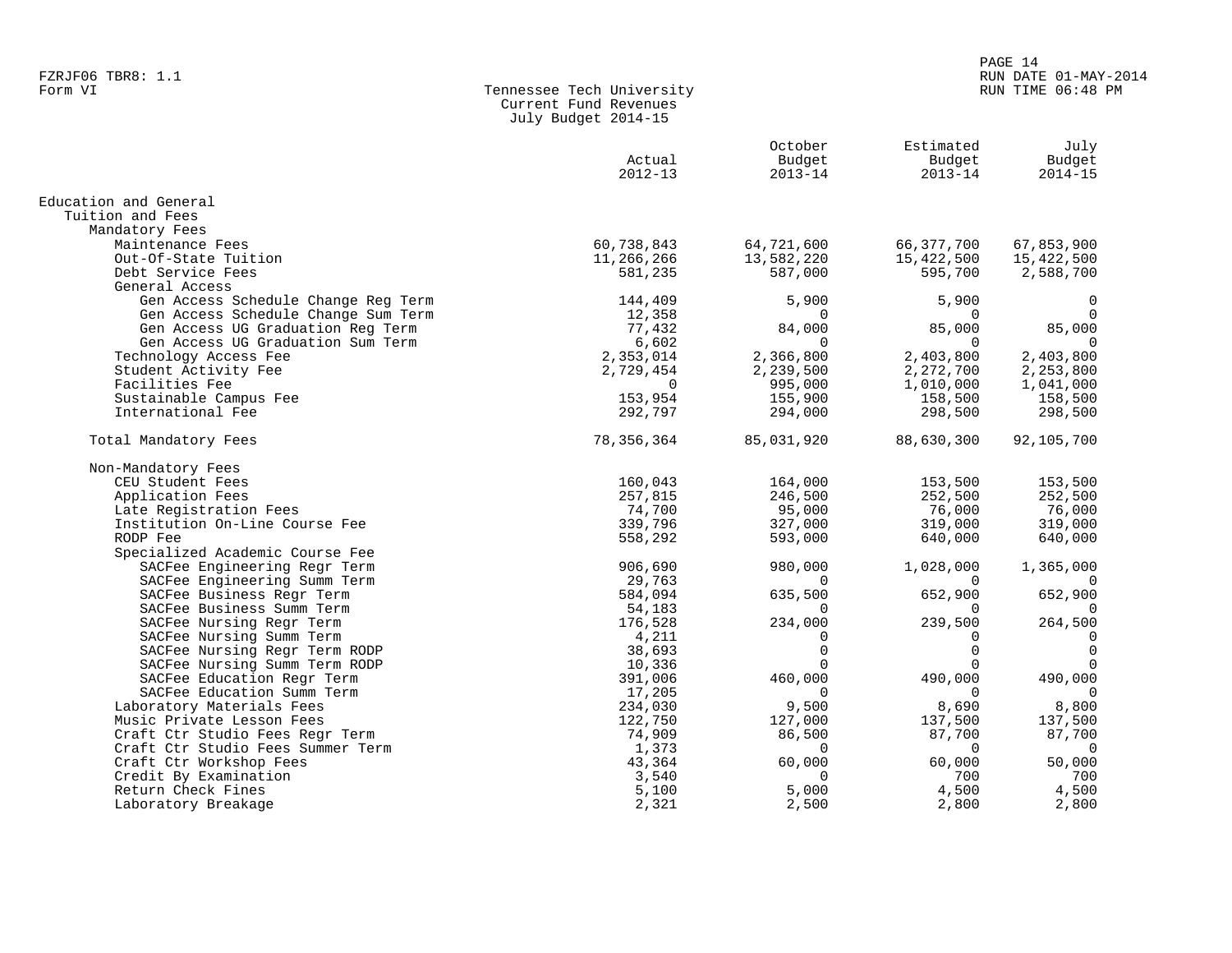| Form VI | Tennessee Tech University |
|---------|---------------------------|
|         | Current Fund Revenues     |
|         | July Budget 2014-15       |

|                                      | Actual<br>$2012 - 13$ | October<br>Budget<br>$2013 - 14$ | Estimated<br>Budget<br>$2013 - 14$ | July<br>Budget<br>$2014 - 15$ |
|--------------------------------------|-----------------------|----------------------------------|------------------------------------|-------------------------------|
|                                      |                       |                                  |                                    |                               |
| Examination and Tesing Nursing       | 18,796                | 27,000                           | 27,000                             | 27,000                        |
| Thesis Binding                       | 1,210                 | 2,000                            | 2,000                              | 2,000                         |
| Library Fines                        | 5,083                 | 7,200                            | 7,200                              | 7,200                         |
| LRC Library Fines                    | 560                   | $\Omega$                         | 1,000                              | 1,000                         |
| DMBA Module Fee                      | 72,526                | 68,500                           | 66,000                             | 66,000                        |
| Eagle Card Replacement Fees          | 14,838                | 14,000                           | 14,500                             | 14,500                        |
| Laboratory Materials Fees Summer     | 7,265                 | $\Omega$                         | $\Omega$                           | $\Omega$                      |
| Alternative Del Fee Acad Yr Undrgrd  | 224,314               | 318,000                          | 329,700                            | 329,700                       |
| Alternative Del Fee Acad Yr Grad     | 58,305                | $\Omega$                         | $\Omega$                           | $\Omega$                      |
| Alternative Del Fee Sum Undrgrd      | 30,702                | $\Omega$                         | $\Omega$                           | $\mathbf 0$                   |
| Alternative Del Fee Sum Grad         | 22,071                | $\Omega$                         | $\Omega$                           | $\Omega$                      |
| Recital Fees                         | 1,400                 | $\Omega$                         | $\Omega$                           | $\Omega$                      |
| NCLEX                                | 2,275                 | 1,800                            | 1,800                              | 1,800                         |
| Art Course Fee                       | 5,930                 | 5,500                            | 8,600                              | 7,760                         |
| Sales Tax Transmitted                | $-1,628$              | $\Omega$                         | $\Omega$                           | $\Omega$                      |
|                                      |                       |                                  |                                    |                               |
| Total Non-Mandatory Fees             | 4,554,389             | 4,469,500                        | 4,611,090                          | 4,962,360                     |
| Total Tuition & Fees                 | 82,910,753            | 89,501,420                       | 93, 241, 390                       | 97,068,060                    |
|                                      |                       | 38,928,900                       | 38,928,900                         | 37,752,700                    |
| State Appropriations                 | 36, 914, 122          |                                  |                                    |                               |
| Federal Grants and Contracts         | 926,483               | 878,340                          | 872,770                            | 872,770                       |
| State Grants & Contracts             | 59,364<br>$\Omega$    | 59,400                           | 59,400                             | 59,400                        |
| Local Grants & Contracts             |                       | 3,200                            | 3,200                              | 3,200                         |
| Private Grants & Contracts           | 34,840                | 39,100                           | 39,100                             | 39,100                        |
| Private Gifts                        | 175                   | $\Omega$                         | $\Omega$                           | $\Omega$                      |
| Sales & Services of Educ. Activities |                       |                                  |                                    |                               |
| Child Care Centers - Educational     | 207,674               | 293,040                          | 293,040                            | 293,040                       |
| Extramurals                          | $\Omega$              | 820                              | 820                                | 820                           |
| Band Camps                           | 60,612                | 53,330                           | 54,078                             | 53,330                        |
| Livestock Dairy Beef Cattle          | 288,305               | 325,050                          | 320,150                            | 325,050                       |
| Livestock Dairy Sheep                | 1,243                 | 6,900                            | 4,000                              | 6,900                         |
| Livestock Dairy Hogs                 | 20,731                | 13,870                           | 23,000                             | 13,870                        |
| Livestock Dairy Milk Sales           | 0                     | $\mathbf 0$                      | $-430$                             | $\overline{0}$                |
| Dramatics                            | 5,853                 | 2,420                            | 5,358                              | 2,420                         |
| Sales Svcs Edu Depts Taxable         | 11,711                | 3,600                            | 5,580                              | 5,580                         |
| Sales Svcs Edu Depts Nontaxable      | 2,584                 | $\Omega$                         | $\Omega$                           | $\Omega$                      |
| Sales Tax Transmitted                | $-1,561$              | $\Omega$                         | $\Omega$                           | $\Omega$                      |
| Workshop Fees                        | 26,022                | 25,500                           | 25,500                             | 25,500                        |
| Dairy Cattle                         | 0                     | 430                              | 430                                | 430                           |
| Showing Fitting Services             | $\Omega$              | 5,240                            | $\Omega$                           | 5,240                         |
| Bull Development Center              | 9,493                 | 6,000                            | 5,000                              | 6,000                         |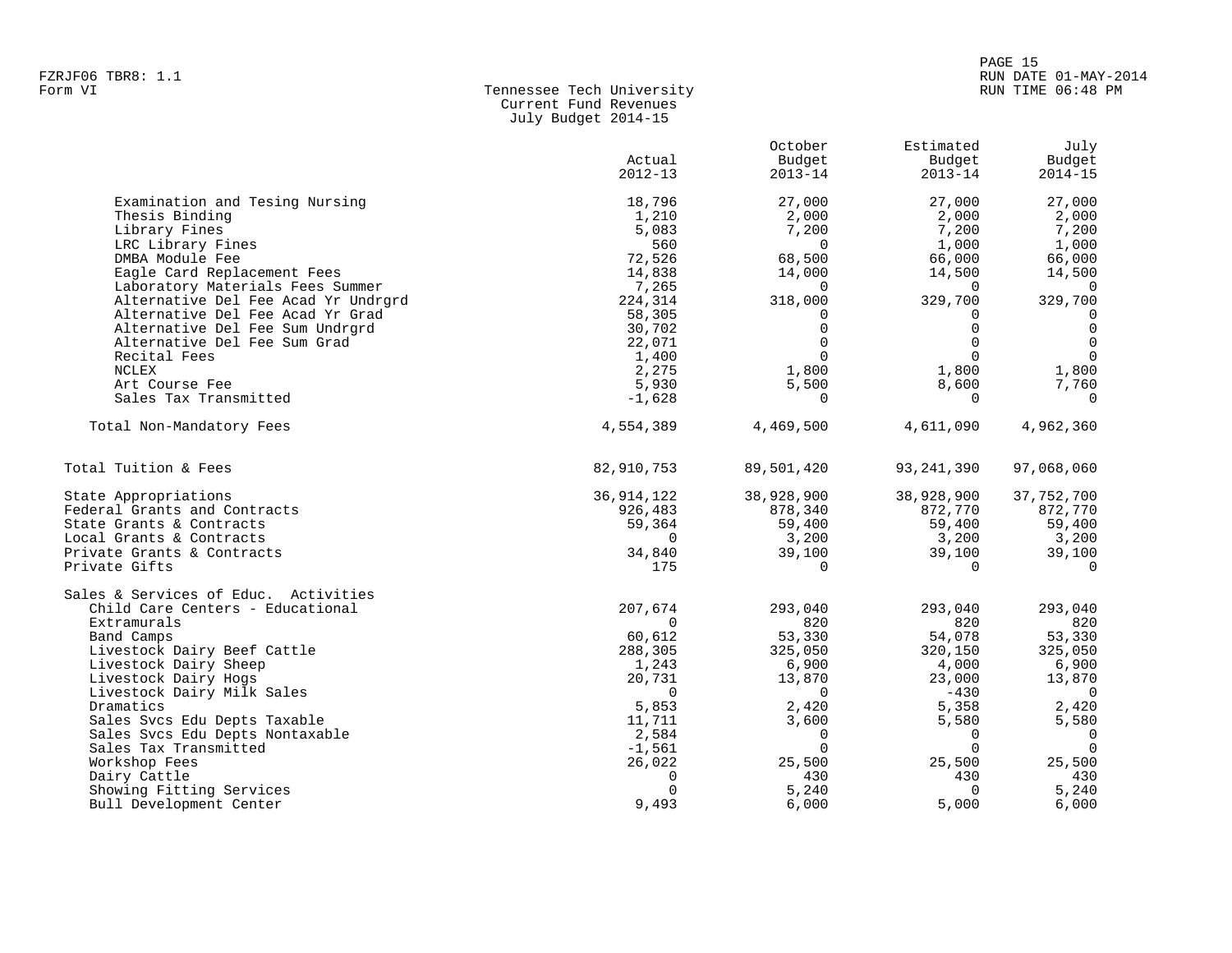#### PAGE 16 FZRJF06 TBR8: 1.1 RUN DATE 01-MAY-2014 RUN TIME 06:48 PM

| Form VI | Tennessee Tech University |
|---------|---------------------------|
|         | Current Fund Revenues     |
|         | July Budget 2014-15       |

|                                            |             | October        | Estimated   | July           |
|--------------------------------------------|-------------|----------------|-------------|----------------|
|                                            | Actual      | Budget         | Budget      | Budget         |
|                                            | $2012 - 13$ | $2013 - 14$    | $2013 - 14$ | $2014 - 15$    |
| Business Media Service Center              | 423,956     | 445,850        | 528,340     | 498,570        |
| Ultrasound Services                        | 6,256       | 0              | 120         | $\mathbf 0$    |
| Entry Fees                                 | 1,399       | $\mathbf 0$    | $\Omega$    | $\overline{0}$ |
| Federal Program Income                     | 3,287       | $\Omega$       | $\Omega$    | $\Omega$       |
| Vegetables and Garden Products             | 94,632      | 56,000         | 126,000     | 56,000         |
| Bull Sales                                 | 133,995     | 50,000         | 80,000      | 50,000         |
| Oakley Ag Ctr Student Rental               | 600         | 15,000         | 15,000      | 15,000         |
| Indirect Cost Recovery Unrestricted        | 141,318     | 148,630        | 114,910     | 124,640        |
| Plant Sales                                | 484         | 2,220          | 2,220       | 2,220          |
| Instructional Equipment Rental             | 878         | $\overline{0}$ | $\Omega$    | $\overline{0}$ |
| Examination and Testing Fees               | 13,265      | 8,500          | 8,500       | 8,500          |
| Examination and Testing COMPASS            | 10,520      | 6,000          | 6,000       | 6,000          |
| Total Sales & Services of Educ. Activities | 1,463,257   | 1,468,400      | 1,617,616   | 1,499,110      |
| Sales & Services of Other Activities       |             |                |             |                |
| Athletics                                  | 6,004,785   | 5,660,890      | 5,992,010   | 6,314,890      |
| Sales and Service Other Act Taxable        | 81,739      | 35,350         | 47,810      | 35,000         |
| Sales and Serv Other Act Nontaxable        | 145,134     | 106,000        | 119,920     | 110,000        |
| Sales & Serv Oth Sales Tax Transmit        | $-25,519$   | $-4,130$       | $-4,660$    | $-4,130$       |
| Parking Permits Taxable                    | 45,465      | 47,300         | 50,000      | 50,000         |
| Parking Permits Nontaxable                 | 1,397       | $\mathbf 0$    | $\Omega$    | $\overline{0}$ |
| Campus Access Regular Term                 | 482,063     | 526,000        | 534,300     | 534,300        |
| Campus Access Summer Term                  | 41,130      | $\Omega$       | $\Omega$    | $\Omega$       |
| Facilities Rental                          | 137,586     | 114,671        | 144,800     | 135,809        |
| Agric Pavilion Concessions Taxable         | 37,000      | 46,000         | 34,000      | 46,000         |
| Agric Pavilion Student Resid Rent          | 4,755       | 4,980          | 5,400       | 4,980          |
| Salvage Income                             | 43,629      | 30,000         | 40,000      | 40,000         |
| Royalties Patents Copyrights               | 750         | $\mathbf 0$    | $\Omega$    | $\overline{0}$ |
| Commissions on Other Sources               | 199,023     | 165,600        | 200,000     | 240,000        |
| PSC Metals Salvage                         | 7,239       | $\Omega$       | $\Omega$    | $\overline{0}$ |
| Photo Services Sales Taxable               | 28,838      | 32,490         | 23,490      | 32,490         |
| Photo Services Sales Nontaxable            | 4,612       | $\Omega$       | $\Omega$    | $\Omega$       |
| International Student Reg Fee              | 157,800     | 111,000        | 175,600     | 175,600        |
| Airport Transportation Fee                 | 6,800       | 7,440          | 9,440       | 9,440          |
| Intrastate Long Distance (9.75%)           | 13,047      | 21,000         | 21,000      | 21,000         |
| Interstate Long Distance (8.50%)           | 513         | $\mathbf 0$    | $\mathbf 0$ | $\overline{0}$ |
| Long Distance Nontaxable                   | 9,647       | $\mathbf 0$    | $\Omega$    | $\overline{0}$ |
| Printing Services Taxable                  | 38,534      | 22,160         | 22,160      | 22,160         |
| Printing Services Nontaxable               | 45,472      | $\Omega$       | $\mathbf 0$ | 50,000         |
| Cable TV Taxable                           | 429         | 600            | 600         | 600            |
| Recycling Salvage                          | 636         | $\mathbf 0$    | $\Omega$    | $\overline{0}$ |
| Clinics                                    | 453,811     | 0              | 1,930       | $\Omega$       |
| Career Services                            | 84,125      | 43,100         | 68,600      | 43,100         |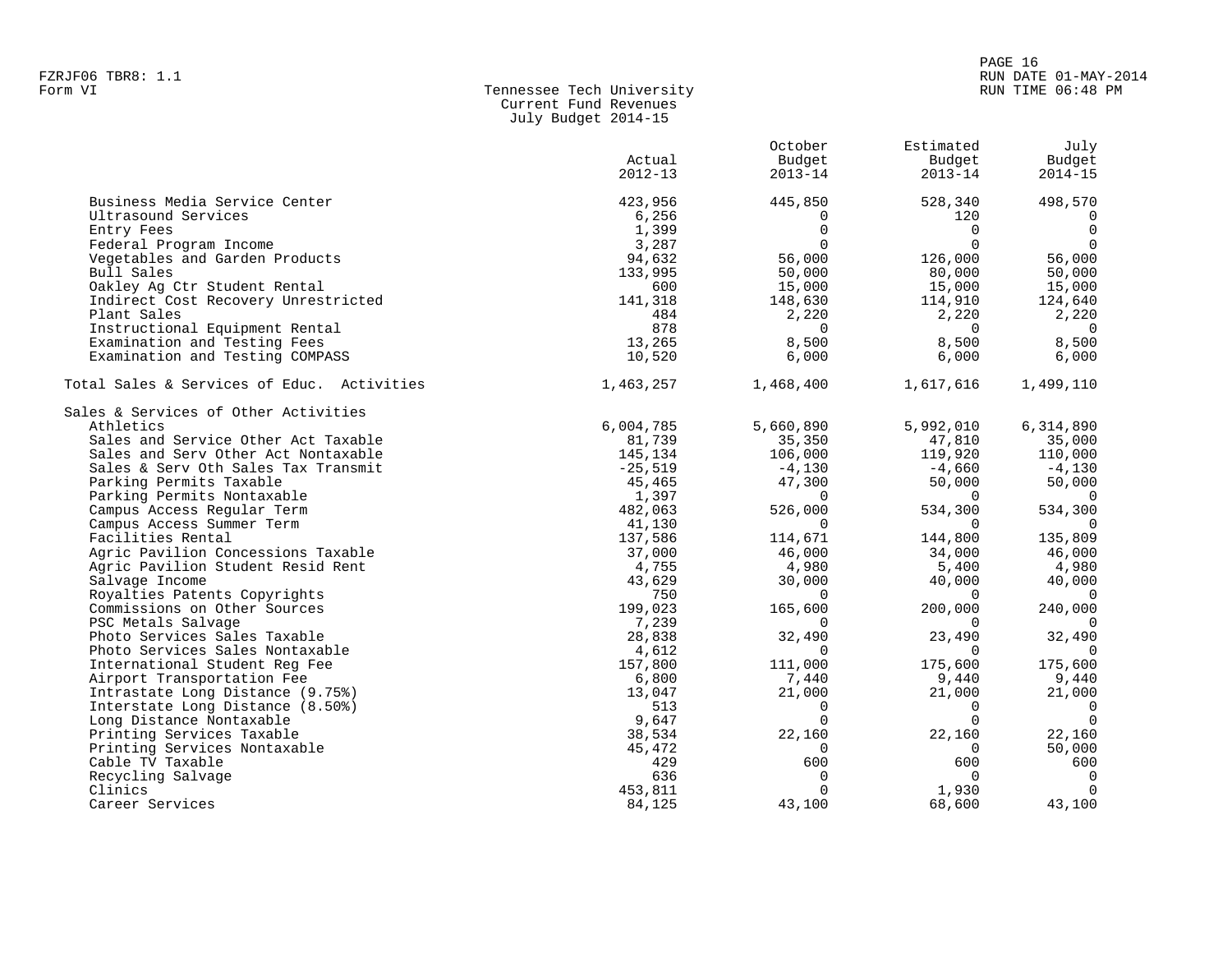Current Fund Revenues

|                                             | Actual<br>$2012 - 13$ | October<br>Budget<br>$2013 - 14$ | Estimated<br>Budget<br>$2013 - 14$ | July<br>Budget<br>$2014 - 15$ |
|---------------------------------------------|-----------------------|----------------------------------|------------------------------------|-------------------------------|
| Pharmacy                                    | 57,871                | 53,800                           | 63,800                             | 63,800                        |
| Infirmary Lab                               | 23,708                | 20,000                           | 27,000                             | 27,000                        |
| Health Services Faculty Staff               | 2,109                 | $\Omega$                         | $\Omega$                           | $\overline{0}$                |
| Student Orientation SOAR Req Fees           | 200,650               | 195,690                          | 195,690                            | 195,690                       |
| Student Orientation SOAR Hours Taxb         | 23,830                | 20,000                           | 20,000                             | 20,000                        |
| Career College Fair                         | 5,040                 | 5,880                            | 5,880                              | 5,880                         |
| Replacement Diplomas                        | 870                   | 250                              | 250                                | 250                           |
| Advertising                                 | 11,308                | 6,780                            | 6,780                              | 6,780                         |
| Yearbook Sales Taxable                      | 330                   | 500                              | 500                                | 500                           |
| Yearbook Sales Nontaxable<br>Copies Taxable | 251<br>12,917         | $\Omega$<br>6,000                | $\Omega$<br>9,460                  | $\mathbf 0$                   |
| Over and Short Taxable                      | 3                     | 0                                | $\mathbf 0$                        | 9,460<br>$\Omega$             |
| Salvage of Fixed Assets                     | 18,825                | $\Omega$                         | $\Omega$                           | $\Omega$                      |
|                                             |                       |                                  |                                    |                               |
| Total Sales & Services of Other Activities  | 8,408,152             | 7,279,351                        | 7,815,760                          | 8,190,599                     |
| Other Sources                               |                       |                                  |                                    |                               |
| Traffic Fines                               | 178,920               | 152,500                          | 172,500                            | 172,500                       |
| ACT GED Testing                             | $\Omega$              | 70                               | 70                                 | 70                            |
| Over and Short General Nontaxable           | 37                    | $\Omega$                         | $\Omega$                           | $\overline{0}$                |
| Miscellaneous Income Nontaxable             | 39,355                | 10,000                           | 30,000                             | 30,000                        |
| Equipment Rental                            | $\Omega$              | 2,000                            | 2,000                              | 2,000                         |
| Expired Grants                              | 77,265                | $\Omega$                         | $\Omega$                           | $\mathbf 0$                   |
| Interest Income                             | 153,430               | 145,000                          | 125,000                            | 125,000                       |
| Unrealized Gains and Losses                 | $-19,732$             | 1,000                            | 1,000                              | 1,000                         |
| Total Other Sources                         | 429,275               | 310,570                          | 330,570                            | 330,570                       |
| Total Educational & General                 | 131, 146, 421         | 138,468,681                      | 142,908,706                        | 145,815,509                   |
| Auxiliary Enterprises Revenues              |                       |                                  |                                    |                               |
| Book & University Store                     | 614,323               | 517,720                          | 517,720                            | 537,500                       |
| Food Services                               | 1,996,561             | 1,915,500                        | 1,931,000                          | 1,985,000                     |
| Housing                                     | 11,550,698            | 11,279,920                       | 12, 155, 920                       | 11,405,660                    |
| Post Office                                 | 360,832               | 355,700                          | 375,700                            | 375,700                       |
| Wellness Facility                           | 1,233,970             | 1,393,800                        | 1,422,150                          | 1,400,250                     |
| Other Auxiliaries                           | 228,656               | 245,720                          | 289,520                            | 271,200                       |
| Total Auxiliary Revenues                    | 15,985,040            | 15,708,360                       | 16,692,010                         | 15,975,310                    |
|                                             |                       |                                  |                                    |                               |

July Budget 2014-15

Total Revenues 147,131,461 154,177,041 159,600,716 161,790,819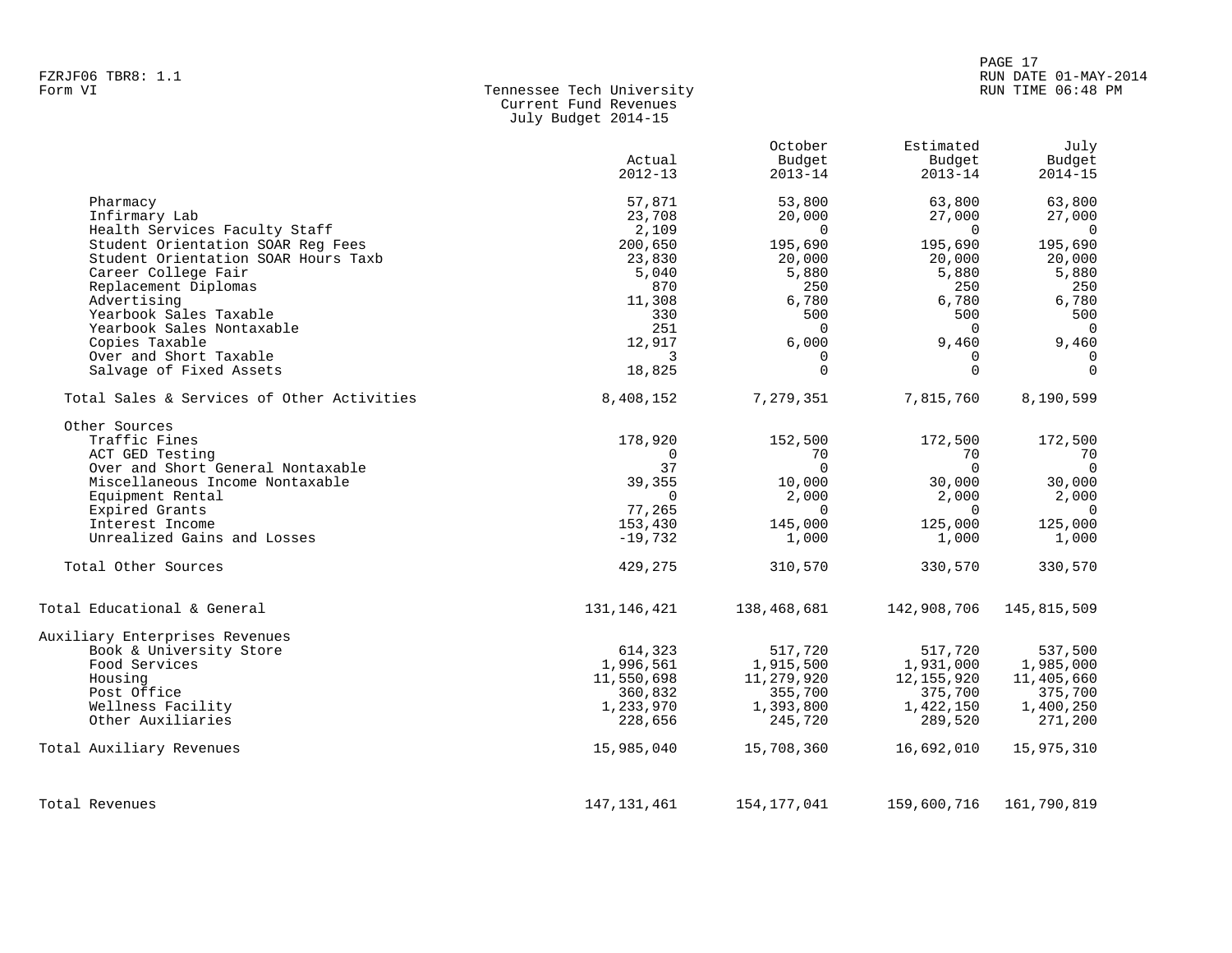|                                               | Actual<br>$2012 - 13$ | October<br>$2013 - 14$ | Estimated<br>$2013 - 14$ | July<br>$2014 - 15$ |
|-----------------------------------------------|-----------------------|------------------------|--------------------------|---------------------|
| Education and General                         |                       |                        |                          |                     |
| Instruction (20)                              |                       |                        |                          |                     |
| Instruction (200)                             |                       |                        |                          |                     |
| Summer School (120004)<br>Salaries - Academic | 1,837,199             | 1,509,620              | 1,509,620                | 1,509,620           |
| Salaries - Supporting                         | 2,343                 | 0                      | 0                        | $\Omega$            |
| Salaries - Students                           | 11,015                | $\Omega$               | $\Omega$                 | $\Omega$            |
| Employee Benefits                             | 342,501               | 318,720                | 318,720                  | 318,720             |
| Total - Summer School (120004):               | 2,193,058             | 1,828,340              | 1,828,340                | 1,828,340           |
|                                               |                       |                        |                          |                     |
| Other Faculty (120025)                        |                       |                        |                          |                     |
| Salaries - Academic                           |                       | 904,990                | 783,286                  | 143,830             |
| Salaries - Supporting                         | $\Omega$              | 32,320                 | 30,382                   | 32,320              |
| Employee Benefits                             | $\Omega$              | 92,400                 | 92,400                   | $\Omega$            |
| Total - Other Faculty $(120025)$ :            | 0                     | 1,029,710              | 906,068                  | 176,150             |
| SAF Student Success Fee (121000)              |                       |                        |                          |                     |
| Salaries - Academic                           | 234,504               | 237,586                | 237,316                  | 225,970             |
| Salaries - Supporting                         | 9,329                 | 22,880                 | 1,773                    | 22,880              |
| Salaries - Students                           | 62,469                | 48,500                 | 83,200                   | 48,500              |
| Salaries - Professional                       | 4,853                 | 81,923                 | 68,600                   | 96,811              |
| Employee Benefits                             | 54,069                | 81,230                 | 81,230                   | 81,230              |
| Travel                                        | 288                   | 5,000                  | 5,000                    | 5,000               |
| Operating Expenses                            | 74,038                | 155,390                | 155,390                  | 33,895              |
| Total - SAF Student Success Fee (121000):     | 439,550               | 632,509                | 632,509                  | 514,286             |
|                                               |                       |                        |                          |                     |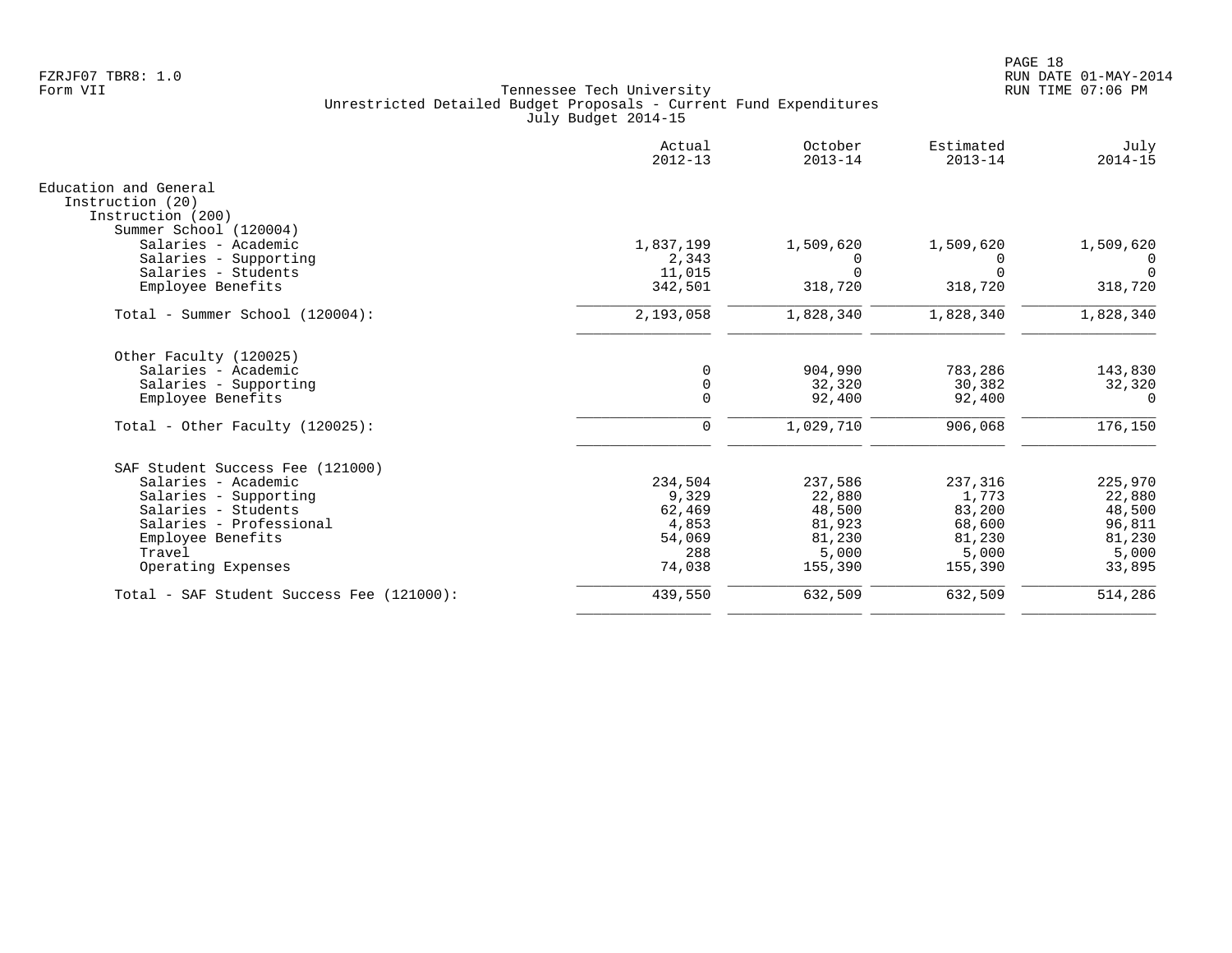|                                           | Actual<br>$2012 - 13$ | October<br>$2013 - 14$ | Estimated<br>$2013 - 14$ | July<br>$2014 - 15$ |
|-------------------------------------------|-----------------------|------------------------|--------------------------|---------------------|
| SAF SS Fee Villages (121001)              |                       |                        |                          |                     |
| Salaries - Academic                       | 25,000                | 36,500                 | 36,500                   | 36,500              |
| Salaries - Students                       | 50,256                | 48,000                 | 48,000                   | 48,000              |
| Salaries - Professional                   | 100                   | $\Omega$               | $\mathbf 0$              | $\mathbf 0$         |
| Employee Benefits                         | 8,043                 | 8,600                  | 8,600                    | 8,600               |
| Travel                                    | 4,942                 | $\cap$                 | 8,000                    | $\Omega$            |
| Operating Expenses<br>Department Revenues | 73,411<br>$-7$        | 600,640<br>$\Omega$    | 604,340<br>$\Omega$      | 139,740<br>$\Omega$ |
| Total - SAF SS Fee Villages (121001):     | 161,745               | 693,740                | 705,440                  | 232,840             |
|                                           |                       |                        |                          |                     |
| Instr TAF Equipment (121600)              |                       |                        |                          |                     |
| Operating Expenses<br>Capital Outlay      | 127,121               | 564,070                | 568,170                  | 261,900             |
|                                           | 20,292                | 5,500                  | 5,500                    | 5,500               |
| Total - Instr TAF Equipment (121600):     | 147,413               | 569,570                | 573,670                  | 267,400             |
| COOP Education (121801)                   |                       |                        |                          |                     |
| Salaries - Professional                   | 54,910                | 55,795                 | 55,795                   | 55,895              |
| Employee Benefits                         | 10,326                | 18,030                 | 18,030                   | 18,030              |
| Travel                                    | 10                    | $\Omega$               | $\Omega$                 | $\overline{0}$      |
| Operating Expenses                        | 1,474                 | 1,500                  | 1,500                    | 1,500               |
| Total - COOP Education (121801):          | 66,720                | 75,325                 | 75,325                   | 75,425              |
| Honors Program (121900)                   |                       |                        |                          |                     |
| Salaries - Academic                       | 61,060                | 71,500                 | 64,400                   | 71,500              |
| Salaries - Supporting                     | 24,489                | 24,270                 | 24,290                   | 24,512              |
| Salaries - Students                       | 3,967                 | 2,435                  | 2,435                    | 3,780               |
| Salaries - Professional                   | 57,630                | 56,010                 | 58,510                   | 59,440              |
| Employee Benefits                         | 52,786                | 57,715                 | 62,295                   | 53,040              |
| Travel                                    | 730                   | 2,340                  | 2,340                    | 2,340               |
| Operating Expenses                        | 5,114                 | 2,710                  | 2,710                    | 2,710               |
| Total - Honors Program (121900):          | 205,776               | 216,980                | 216,980                  | 217,322             |
|                                           |                       |                        |                          |                     |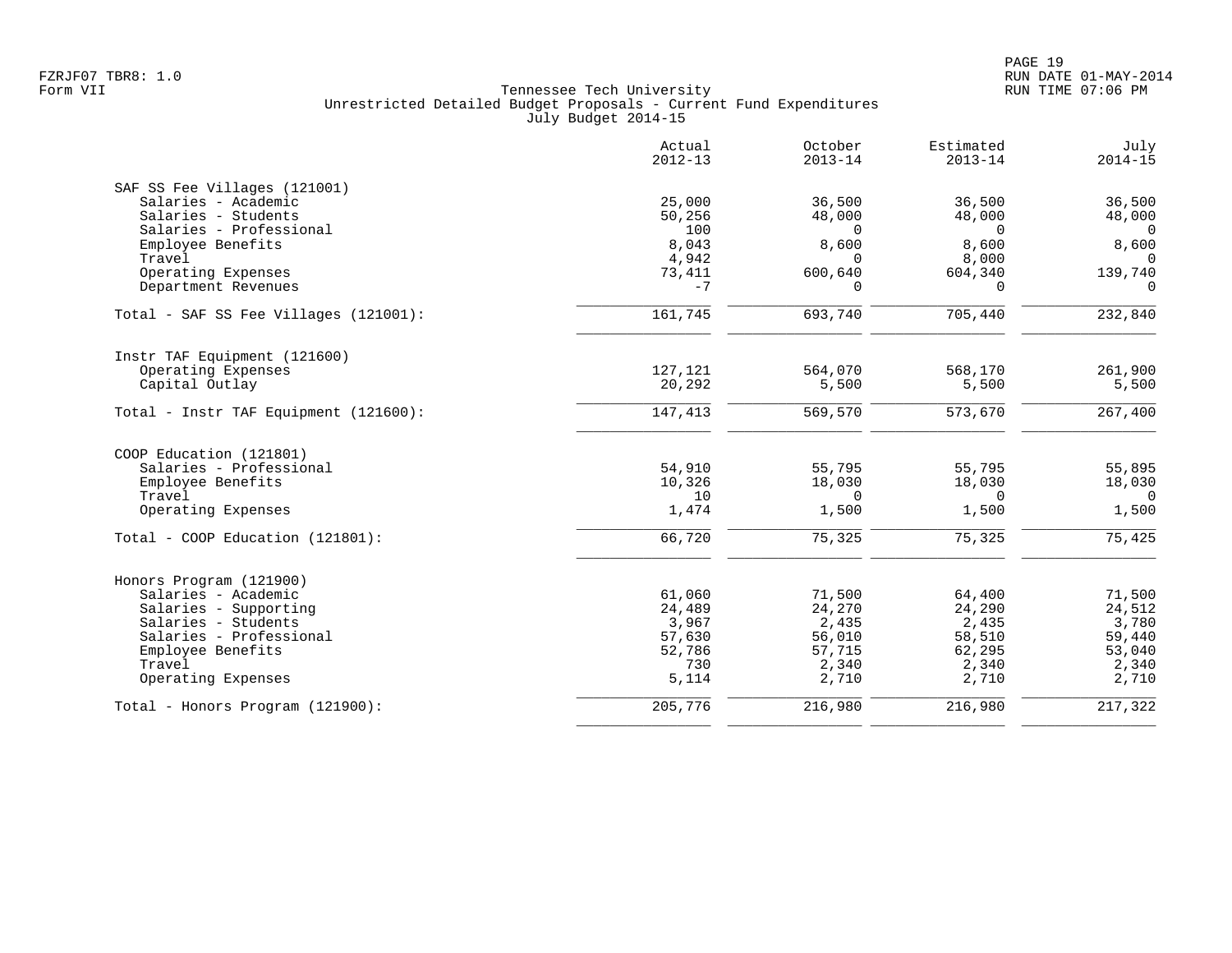|                                                                    | Actual<br>$2012 - 13$ | October<br>$2013 - 14$ | Estimated<br>$2013 - 14$ | July<br>$2014 - 15$ |
|--------------------------------------------------------------------|-----------------------|------------------------|--------------------------|---------------------|
| Federal College Work Study Program (122001)<br>Salaries - Students | 48,636                | 57,730                 | 57,730                   | 57,730              |
| Total - Federal College Work Study Program (122001):               | 48,636                | 57,730                 | 57,730                   | 57,730              |
| Military Science (125600)                                          |                       |                        |                          |                     |
| Salaries - Supporting                                              | 31,010                | 31,539                 | 31,539                   | 31,639              |
| Employee Benefits                                                  | 21,013                | 24,150                 | 24,150                   | 24,150              |
| Operating Expenses                                                 | 5,069                 | 5,460                  | 5,460                    | 5,460               |
| Total - Military Science (125600):                                 | 57,092                | 61,149                 | 61,149                   | 61,249              |
| Arts and Sci Grad Assist (130001)                                  |                       |                        |                          |                     |
| Employee Benefits                                                  | 233,962               | 271,990                | 271,990                  | 271,990             |
| Total - Arts and Sci Grad Assist (130001):                         | 233,962               | 271,990                | 271,990                  | 271,990             |
| Online Course Dev Arts and Science (130010)                        |                       |                        |                          |                     |
| Operating Expenses                                                 | 0                     | 22,040                 | 15,540                   | 22,040              |
| Total - Online Course Dev Arts and Science (130010):               | $\Omega$              | 22,040                 | 15,540                   | 22,040              |
| Biology (131000)                                                   |                       |                        |                          |                     |
| Salaries - Academic                                                | 1,103,503             | 1,184,226              | 1,168,826                | 1,327,395           |
| Salaries - Supporting                                              | 56,859                | 67,001                 | 67,001                   | 68,817              |
| Salaries - Students                                                | 59,750                | 46,500                 | 75,500                   | 46,500              |
| Salaries - Professional                                            | 77,844                | 81,466                 | 81,466                   | 81,204              |
| Employee Benefits                                                  | 475,223               | 476,940                | 441,940                  | 491,440             |
| Travel                                                             | 5,260                 | $\Omega$               | 250                      | $\cap$              |
| Operating Expenses<br>Capital Outlay                               | 44,710<br>5,400       | 22,890                 | 41,050<br>5,930          | 22,890<br>$\Omega$  |
|                                                                    |                       |                        |                          |                     |
| $Total - Biology (131000):$                                        | 1,828,549             | 1,879,023              | 1,881,963                | 2,038,246           |
|                                                                    |                       |                        |                          |                     |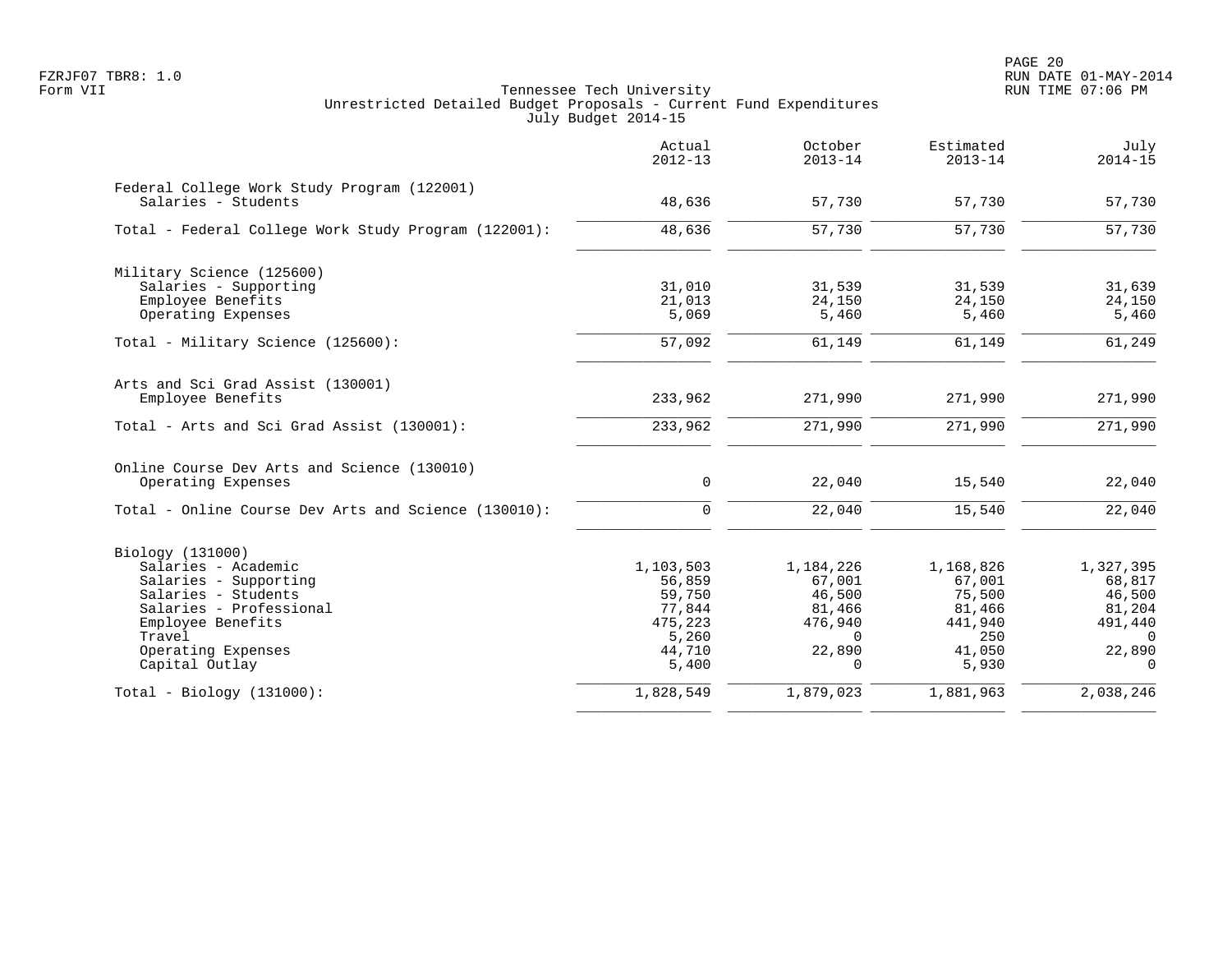PAGE 21 FZRJF07 TBR8: 1.0 RUN DATE 01-MAY-2014

| Actual<br>$2012 - 13$ | October<br>$2013 - 14$ | Estimated<br>$2013 - 14$ | July<br>$2014 - 15$ |
|-----------------------|------------------------|--------------------------|---------------------|
|                       |                        |                          |                     |
| 7,818                 | 9.400                  | 11,400                   | 9,400               |
| 59,241                | 75,530                 | 73,530                   | 75,530              |
| 67,059                | 84,930                 | 84,930                   | 84,930              |
|                       |                        |                          |                     |
|                       |                        |                          | 1,588,762           |
| 67,114                | 69,855                 | 69,855                   | 70,376              |
| 21,960                | 12,800                 | 25,800                   | 12,800              |
| 49,062                | 52,323                 | 52,323                   | 52,557              |
| 480,583               | 484,280                | 484,280                  | 484,280             |
| 430                   | 2,000                  | 2,000                    | 2,000               |
| 137,954               | 23,930                 | 23,930                   | 23,930              |
| 2,080,184             | 2,167,579              | 2,169,529                | 2, 234, 705         |
|                       |                        |                          |                     |
| 26,676                | 25,000                 | 25,000                   | 25,000              |
| 26,676                | 25,000                 | 25,000                   | 25,000              |
|                       |                        |                          |                     |
| 52,712                | 63,900                 | 63,900                   | 63,900              |
| $-500$                | 0                      | 0                        | 0                   |
| 52,212                | 63,900                 | 63,900                   | 63,900              |
|                       | 1,323,081              | 1,522,391                | 1,511,341           |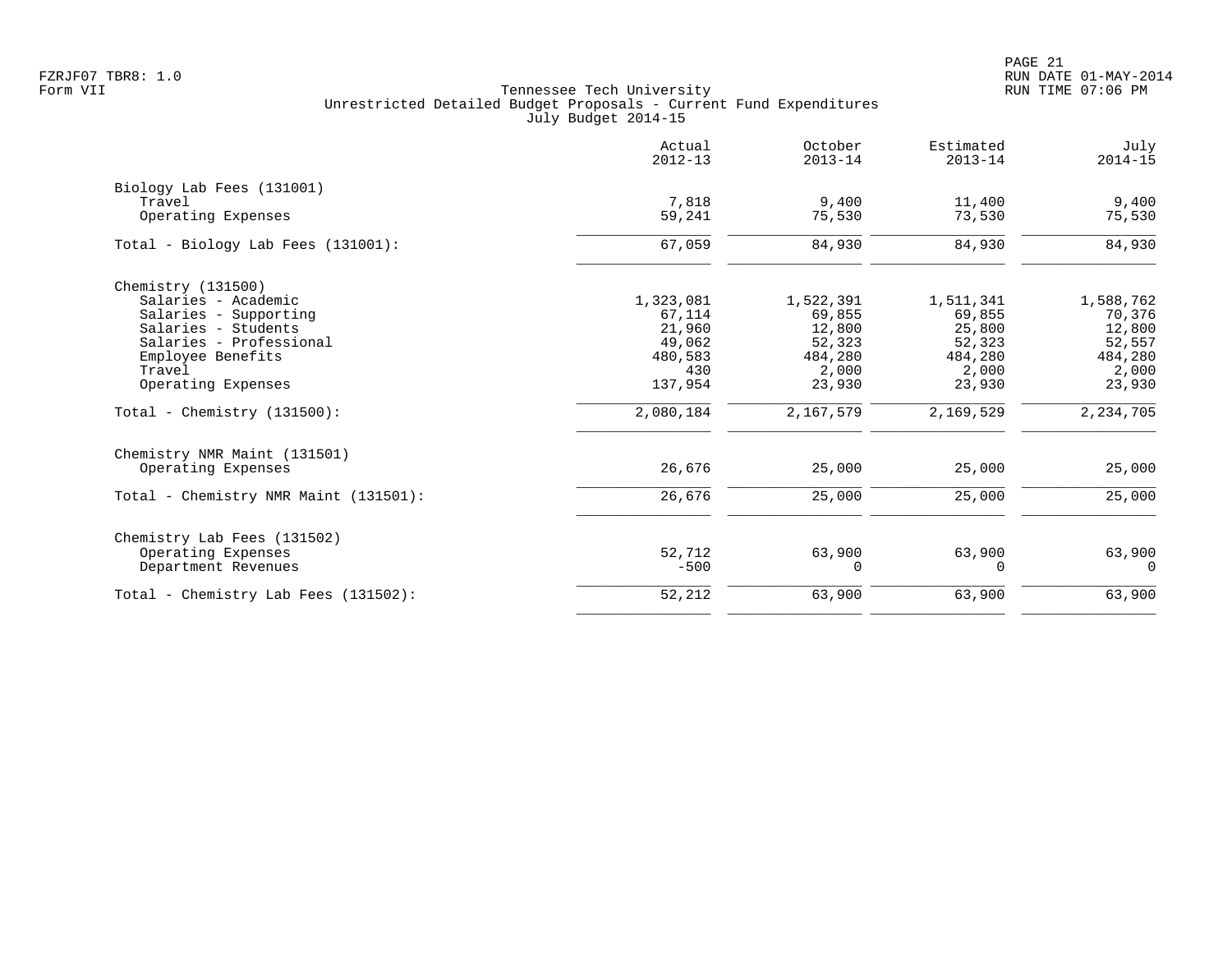|                                               | Actual<br>$2012 - 13$ | October<br>$2013 - 14$ | Estimated<br>$2013 - 14$ | July<br>$2014 - 15$ |
|-----------------------------------------------|-----------------------|------------------------|--------------------------|---------------------|
| Preprof Health Services (131503)              |                       |                        |                          |                     |
| Salaries - Supporting                         | 3,649                 | 22,224                 | 22,224                   | 22,224              |
| Employee Benefits                             | 887                   | 2,760                  | 5,700                    | 5,700               |
| Travel                                        | 106                   | 500                    | 500                      | 500                 |
| Operating Expenses                            | 1,133                 | 860                    | 860                      | 860                 |
| Total - Preprof Health Services (131503):     | 5,775                 | 26,344                 | 29,284                   | 29,284              |
| Environmental Science PHD (131504)            |                       |                        |                          |                     |
| Salaries - Academic                           | 57,042                | 37,000                 | 60,126                   | 37,000              |
| Salaries - Supporting                         | 802                   | $\Omega$               | $\Omega$                 | $\Omega$            |
| Salaries - Students                           | 9,783                 | $\Omega$               | 34,008                   | $\Omega$            |
| Salaries - Professional                       | 33,379                | 91,220                 | 42,118                   | 87,580              |
| Employee Benefits                             | 6,006                 | 6,690                  | 6,690                    | 6,690               |
| Travel                                        | 3,798                 | 3,700                  | 5,200                    | 3,700               |
| Operating Expenses                            | 15,403                | 13,700                 | 11,668                   | 5,660               |
| Total - Environmental Science PHD (131504):   | 126,213               | 152,310                | 159,810                  | 140,630             |
| Chemistry Equip Maintenance (131505)          |                       |                        |                          |                     |
| Operating Expenses                            | $\mathbf 0$           | 75,250                 | 75,250                   | 75,250              |
| Total - Chemistry Equip Maintenance (131505): | $\Omega$              | 75,250                 | 75,250                   | 75,250              |
| Computer Science (132000)                     |                       |                        |                          |                     |
| Salaries - Academic                           | 712,977               | 819,532                | 773,546                  | 784,961             |
| Salaries - Supporting                         | 27,929                | 47,649                 | 49,449                   | 50,095              |
| Salaries - Students                           | 18,859                | 6,000                  | 6,000                    | 6,000               |
| Salaries - Professional                       | 29,050                | 46,860                 | 28,470                   | 46,860              |
| Employee Benefits                             | 235,925               | 264,280                | 214,840                  | 211,280             |
| Travel                                        | 2,425                 | $\Omega$               | $\Omega$                 | $\Omega$            |
| Operating Expenses                            | 15,675                | 15,830                 | 26,700                   | 15,830              |
| Capital Outlay                                | 3,000                 | <sup>n</sup>           | $\Omega$                 | $\Omega$            |
| Total - Computer Science (132000):            | 1,045,840             | 1,200,151              | 1,099,005                | 1,115,026           |
|                                               |                       |                        |                          |                     |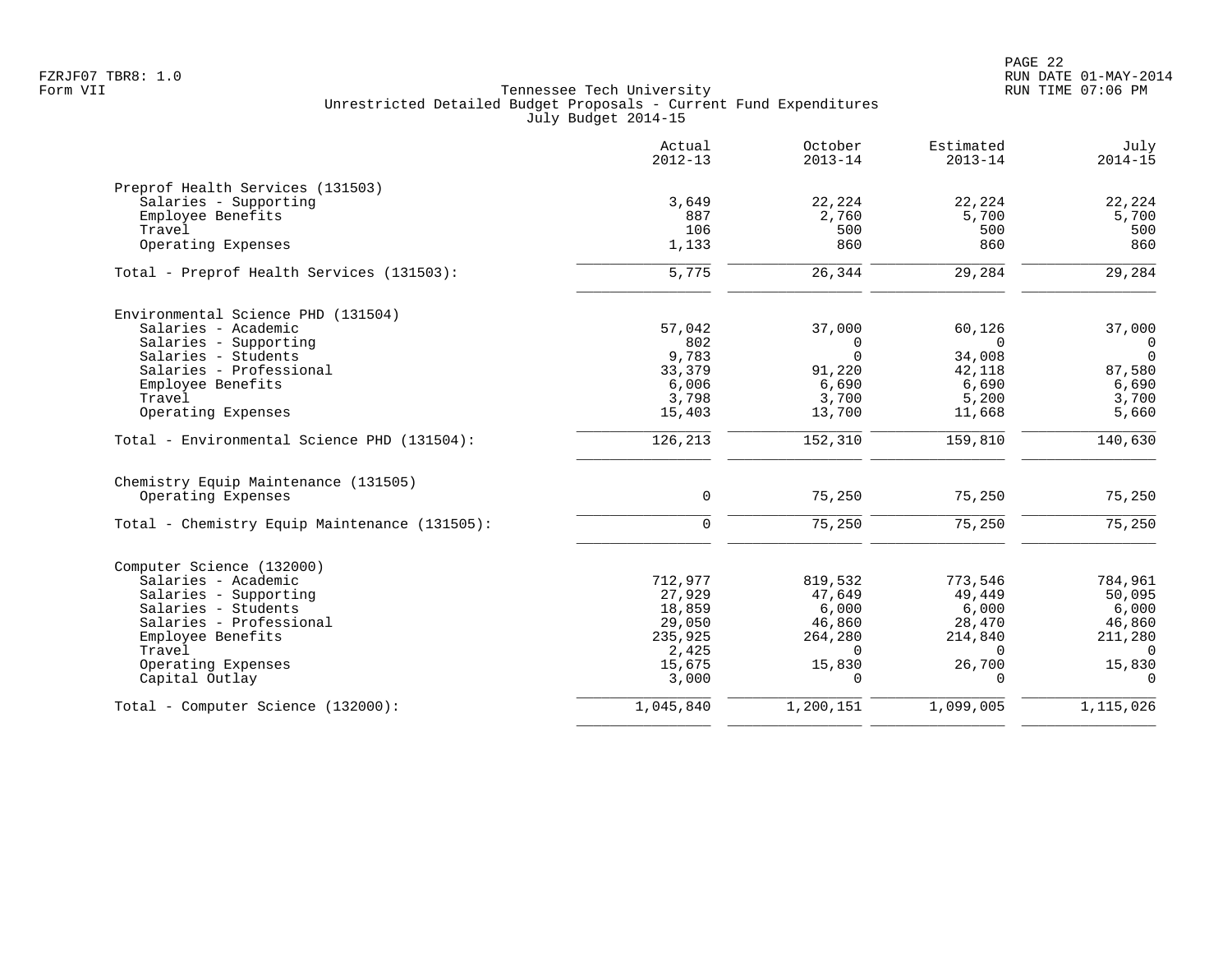|                                                            | Actual<br>$2012 - 13$ | October<br>$2013 - 14$ | Estimated<br>$2013 - 14$ | July<br>$2014 - 15$ |
|------------------------------------------------------------|-----------------------|------------------------|--------------------------|---------------------|
| Computer Science Grad Assist (132001)<br>Employee Benefits | 32,645                | 29,010                 | 47,210                   | 29,010              |
| Total - Computer Science Grad Assist (132001):             | 32,645                | 29,010                 | 47,210                   | 29,010              |
| Earth Sciences (132500)                                    |                       |                        |                          |                     |
| Salaries - Academic                                        | 457,172               | 509,723                | 526,693                  | 511,791             |
| Salaries - Supporting                                      | 29,930                | 27,210                 | 27,210                   | 27,299              |
| Salaries - Students                                        | 4,988                 | 5,300                  | 6,400                    | 5,300               |
| Employee Benefits                                          | 187,761               | 188,040                | 188,040                  | 188,040             |
| Travel                                                     | 127                   | $\Omega$               | $\Omega$                 | $\Omega$            |
| Operating Expenses                                         | 28,390                | 13,400                 | 12,900                   | 13,400              |
| Total - Earth Sciences (132500):                           | 708,368               | 743,673                | 761,243                  | 745,830             |
| Earth Sciences Lab Fees (132501)                           |                       |                        |                          |                     |
| Travel                                                     | 7,656                 | $\Omega$               | 0                        | $\Omega$            |
| Operating Expenses                                         | 933                   | 9,650                  | 9,650                    | 9,650               |
| Total - Earth Sciences Lab Fees (132501):                  | 8,589                 | 9,650                  | 9,650                    | 9,650               |
| English (133000)                                           |                       |                        |                          |                     |
| Salaries - Academic                                        | 2,122,438             | 1,847,805              | 1,704,515                | 1,893,975           |
| Salaries - Supporting                                      | 52,222                | 50,328                 | 50,328                   | 50,728              |
| Salaries - Students                                        | 5,643                 | 3,000                  | 11,400                   | 0                   |
| Employee Benefits                                          | 693,140               | 620,100                | 620,100                  | 650,600             |
| Travel                                                     | 494                   | 500                    | 7,000                    | $\Omega$            |
| Operating Expenses                                         | 35,071                | 24,170                 | 25,270                   | 27,670              |
| Total - English $(133000)$ :                               | 2,909,008             | 2,545,903              | 2,418,613                | 2,622,973           |
|                                                            |                       |                        |                          |                     |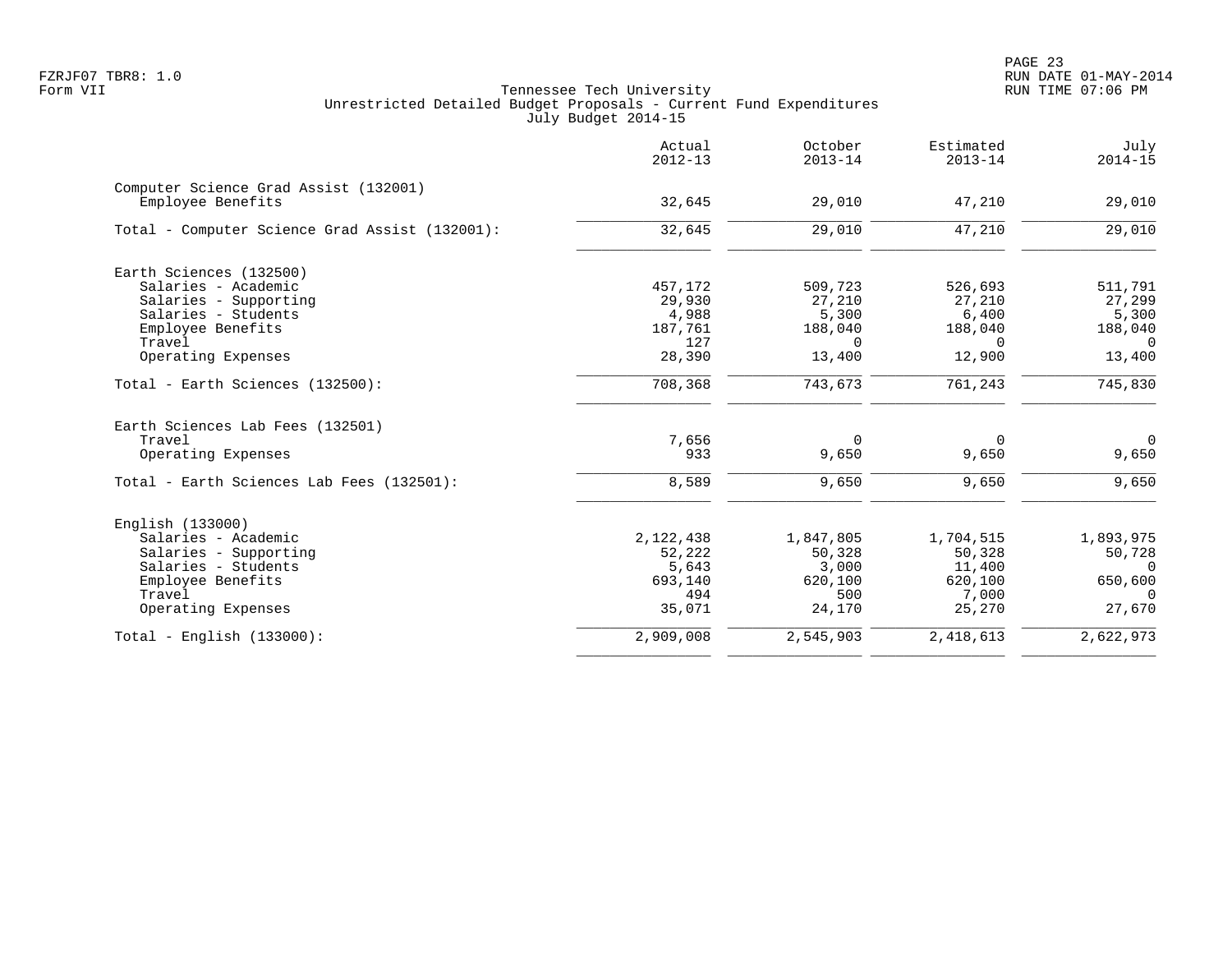|                                            | Actual<br>$2012 - 13$ | October<br>$2013 - 14$ | Estimated<br>$2013 - 14$ | July<br>$2014 - 15$   |
|--------------------------------------------|-----------------------|------------------------|--------------------------|-----------------------|
| Speech (133001)                            |                       |                        |                          |                       |
| Travel<br>Operating Expenses               | 17,011<br>2,198       | 10,000<br>$\Omega$     | 10,000<br>$\Omega$       | 10,000<br>$\mathbf 0$ |
|                                            |                       |                        |                          |                       |
| Total - Speech $(133001)$ :                | 19,209                | 10,000                 | 10,000                   | 10,000                |
| Communication (133003)                     |                       |                        |                          |                       |
| Salaries - Academic                        | $\mathbf 0$           | 568,350                | 538,110                  | 573,331               |
| Salaries - Supporting<br>Employee Benefits | 26,648<br>20,913      | 27,699<br>125,100      | 27,699<br>161,730        | 27,799<br>161,730     |
| Operating Expenses                         | 3,587                 | 11,000                 | 11,000                   | 11,000                |
| Total - Communication (133003):            | 51,148                | 732,149                | 738,539                  | 773,860               |
| Theatre (133004)                           |                       |                        |                          |                       |
| Travel                                     | 114                   | $\mathbf 0$            | 0                        | $\mathbf 0$           |
| Operating Expenses                         | 5,067                 | 2,440                  | 5,378                    | 2,440                 |
| Total - Theatre $(133004)$ :               | 5,181                 | 2,440                  | 5,378                    | 2,440                 |
| Living Writers Projects (133005)           |                       |                        |                          |                       |
| Operating Expenses                         | $\mathbf 0$           | 300                    | 300                      | $\mathbf 0$           |
| Total - Living Writers Projects (133005):  | $\mathbf 0$           | 300                    | 300                      | $\mathbf 0$           |
| Foreign Languages (133500)                 |                       |                        |                          |                       |
| Salaries - Academic                        | 468,060               | 425,050                | 483,140                  | 449,920               |
| Salaries - Supporting                      | 26,048                | 27,199                 | 27,199                   | 27,299                |
| Salaries - Students<br>Employee Benefits   | 3,890<br>158,254      | 5,220<br>156,730       | 2,420<br>156,730         | 5,220<br>156,730      |
| Operating Expenses                         | 11,295                | 8,250                  | 13,550                   | 8,000                 |
| Total - Foreign Languages (133500):        | 667,547               | 622,449                | 683,039                  | 647,169               |
|                                            |                       |                        |                          |                       |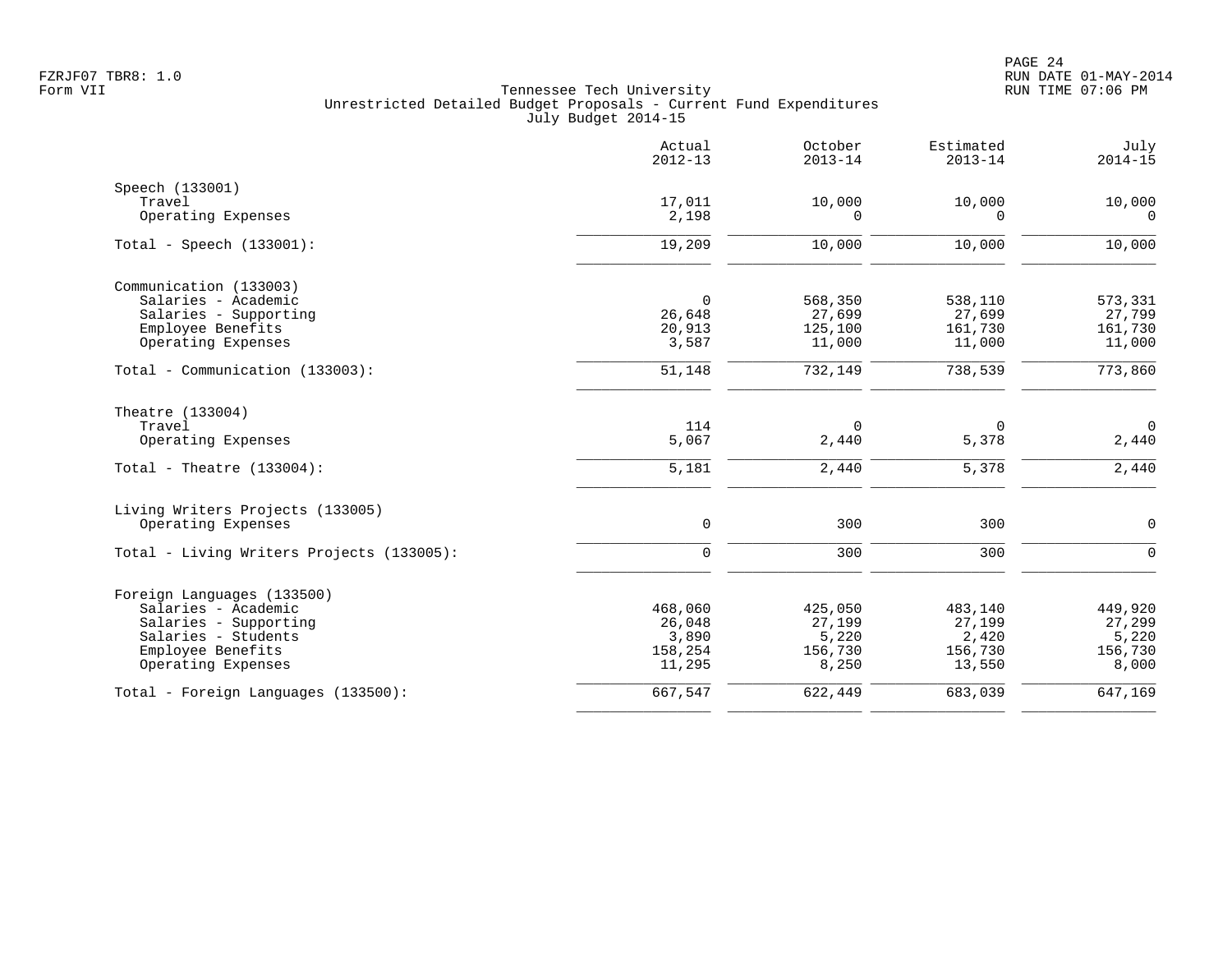| Actual<br>$2012 - 13$ | October<br>$2013 - 14$         | Estimated<br>$2013 - 14$       | July<br>$2014 - 15$            |
|-----------------------|--------------------------------|--------------------------------|--------------------------------|
|                       |                                |                                |                                |
|                       |                                |                                | 763,855                        |
|                       |                                |                                | 24,845                         |
| 598                   | $\Omega$                       | $\Omega$                       | 0                              |
| 265,137               | 269,570                        | 269,570                        | 269,570                        |
| $\Omega$              | $\Omega$                       | 50                             | $\Omega$                       |
| 14,387                | 10,810                         | 15,180                         | 10,810                         |
| 1,029,552             | 1,066,172                      | 1,064,085                      | 1,069,080                      |
|                       |                                |                                |                                |
|                       |                                |                                | 1,636,291                      |
| 53,290                | 55,025                         | 55,025                         | 55,225                         |
| 9,741                 | 870                            | 10,870                         | 870                            |
| 466,799               | 477,260                        | 477,260                        | 500,660                        |
| 5,480                 | 4,000                          | 4,000                          | $\mathbf 0$                    |
| 46,414                | 18,880                         | 18,880                         | 22,880                         |
| 1,959,296             | 2,145,987                      | 2,081,774                      | 2,215,926                      |
|                       |                                |                                |                                |
| 20,400                |                                | $\Omega$                       | 0                              |
| $\Omega$              | $\Omega$                       | 15,000                         | $\Omega$                       |
| 9,510                 | $\Omega$                       | $\Omega$                       | $\Omega$                       |
| 29,910                | 0                              | 15,000                         | 0                              |
|                       | 725,140<br>24,290<br>1,377,572 | 761,047<br>24,745<br>1,589,952 | 754,540<br>24,745<br>1,515,739 |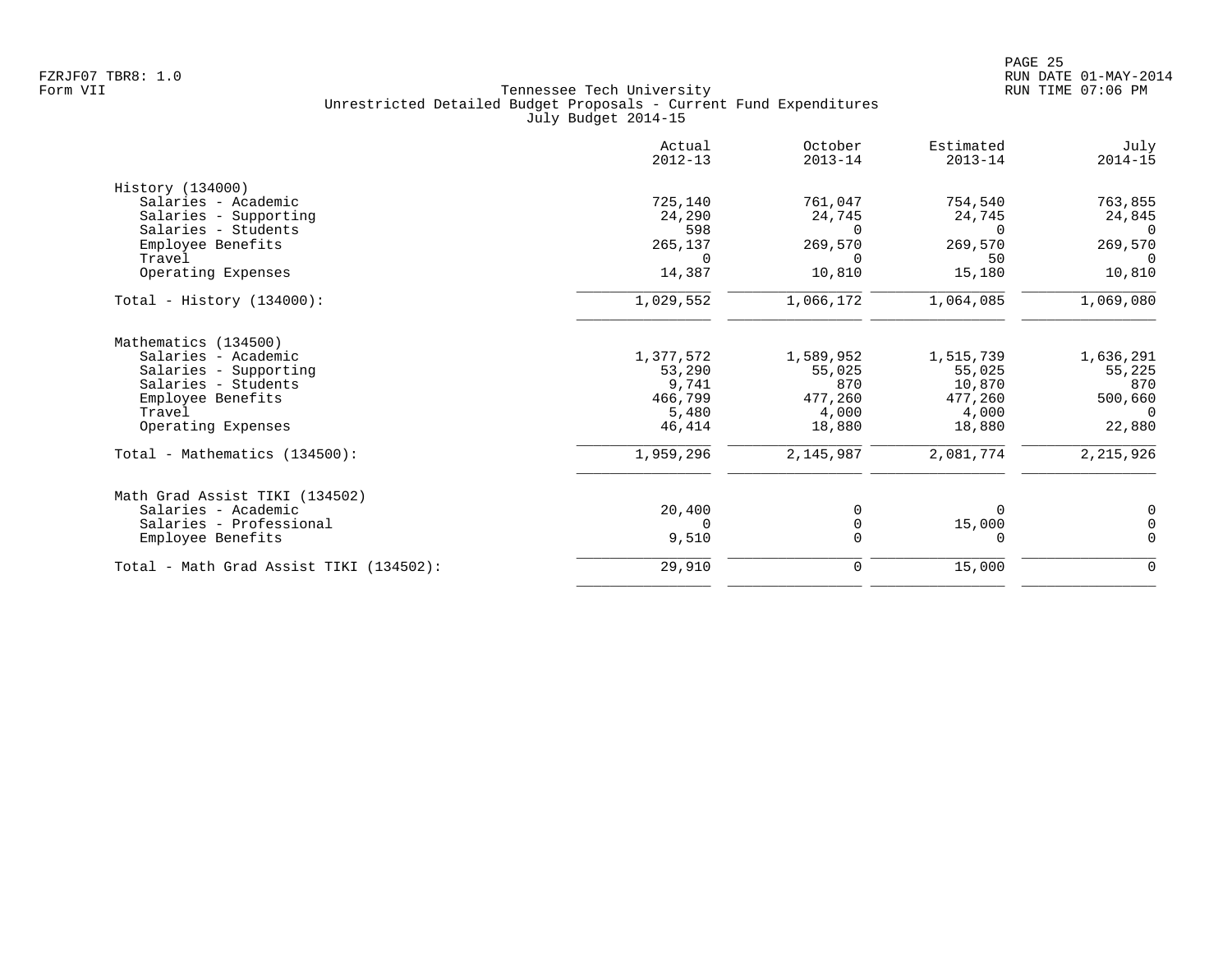|                                                   | Actual<br>$2012 - 13$ | October<br>$2013 - 14$ | Estimated<br>$2013 - 14$ | July<br>$2014 - 15$ |
|---------------------------------------------------|-----------------------|------------------------|--------------------------|---------------------|
| Physics (135000)                                  |                       |                        |                          |                     |
| Salaries - Academic                               | 588,078               | 610,612                | 610,612                  | 671,560             |
| Salaries - Supporting                             | 69,235                | 71,251                 | 71,251                   | 71,586              |
| Salaries - Students                               | 17,293                | 12,640                 | 19,640                   | 12,640              |
| Employee Benefits                                 | 225,950               | 228,540                | 189,540                  | 216,340             |
| Travel                                            | 4,163                 | $\Omega$               | $\Omega$                 | $\bigcap$           |
| Operating Expenses                                | 14,791                | 10,790                 | 10,790                   | 10,790              |
| Total - Physics $(135000)$ :                      | 919,510               | 933,833                | 901,833                  | 982,916             |
| Physics Lab Fees (135001)                         |                       |                        |                          |                     |
| Operating Expenses                                | 16,497                | 18,930                 | 18,930                   | 18,930              |
| Total - Physics Lab Fees (135001):                | 16,497                | 18,930                 | 18,930                   | 18,930              |
| Sociology and Political Science (135500)          |                       |                        |                          |                     |
| Salaries - Academic                               | 839,271               | 975,083                | 967,683                  | 1,017,966           |
| Salaries - Supporting                             | 25,624                | 27,004                 | 27,004                   | 26,304              |
| Employee Benefits                                 | 297,101               | 308,100                | 308,100                  | 308,100             |
| Travel                                            | 2,408                 | 4,000                  | 7,000                    | $\Omega$            |
| Operating Expenses                                | 67,573                | 10,670                 | 59,170                   | 14,670              |
| Total - Sociology and Political Science (135500): | 1,231,977             | 1,324,857              | 1,368,957                | 1,367,040           |
| Gen Curr Student Success (136000)                 |                       |                        |                          |                     |
| Salaries - Supporting                             | 24,690                | 25,656                 | 25,256                   | 25,756              |
| Salaries - Students                               | 2,135                 | 1,800                  | 1,100                    | 1,800               |
| Salaries - Professional                           | 70,450                | 72,681                 | 89,401                   | 106,095             |
| Employee Benefits                                 | 24,024                | 35,250                 | 35,250                   | 35,250              |
| Operating Expenses                                | 5,618                 | 3,050                  | 4,150                    | 3,050               |
| Total - Gen Curr Student Success (136000):        | 126,917               | 138,437                | 155,157                  | 171,951             |
|                                                   |                       |                        |                          |                     |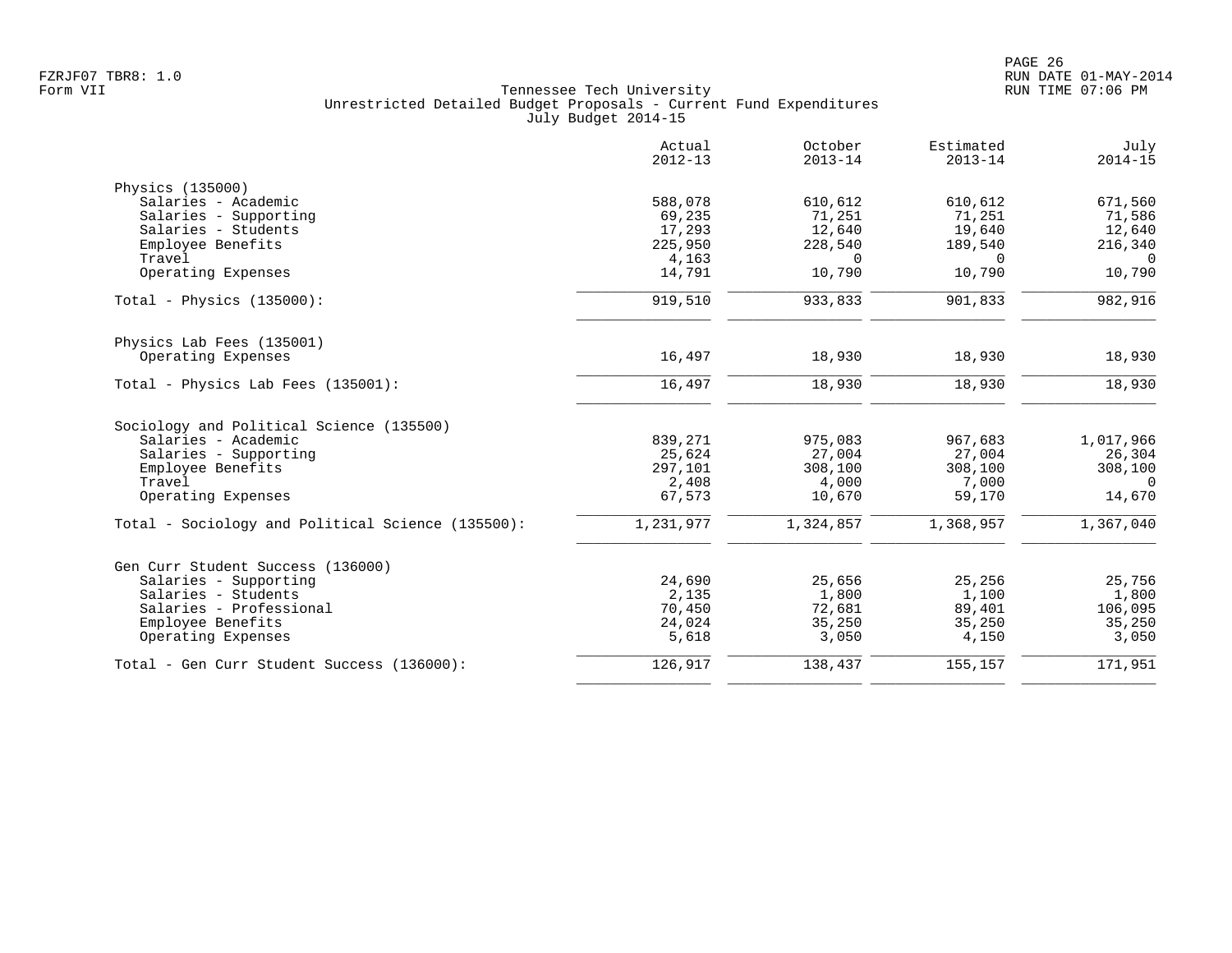|                                                       | Actual<br>$2012 - 13$ | October<br>$2013 - 14$ | Estimated<br>$2013 - 14$ | July<br>$2014 - 15$ |
|-------------------------------------------------------|-----------------------|------------------------|--------------------------|---------------------|
| Gen Curr Studt Succ Grad Assist (136001)              |                       |                        |                          |                     |
| Employee Benefits                                     | 12,357                | 10,710                 | 10,710                   | 10,710              |
| Total - Gen Curr Studt Succ Grad Assist (136001):     | 12,357                | 10,710                 | 10,710                   | 10,710              |
| SACF Engineering Spec Acad Crs Fees (137001)          |                       |                        |                          |                     |
| Salaries - Academic                                   | 166,928               | 90,000                 | 103,750                  | 90,000              |
| Salaries - Supporting                                 |                       | $\Omega$               | 3,600                    | 0                   |
| Salaries - Students                                   | 73,274                | 73,000                 | 101,000                  | 73,000              |
| Salaries - Professional                               | 4,000                 | $\Omega$               | $\Omega$                 | $\Omega$            |
| Employee Benefits                                     | 45,485                | 46,600                 | 46,600                   | 46,600              |
| Travel                                                | 59,537                | 36,000                 | 44,000                   | 36,000              |
| Operating Expenses                                    | 256,620               | 884,340                | 845,780                  | 885,900             |
| Capital Outlay                                        | 150,626               | 6,000                  | 31,210                   | 6,000               |
| Total - SACF Engineering Spec Acad Crs Fees (137001): | 756,470               | 1,135,940              | 1,175,940                | 1,137,500           |
| SACF Enginrg Student Success (137002)                 |                       |                        |                          |                     |
| Salaries - Supporting                                 | 6,047                 | 24,549                 | 24,549                   | 24,549              |
| Salaries - Students                                   | $\Omega$              | $\Omega$               | 590                      | - 0                 |
| Salaries - Professional                               | 36,900                | 98,881                 | 98,881                   | 103,744             |
| Employee Benefits                                     | 15,081                | 6,800                  | 40,360                   | 6,800               |
| Travel                                                | $\Omega$              | 6,000                  | 8,070                    | $\Omega$            |
| Operating Expenses                                    | 16,434                | 108,710                | 80,490                   | 92,410              |
| Total - SACF Enginrg Student Success (137002):        | 74,462                | 244,940                | 252,940                  | 227,503             |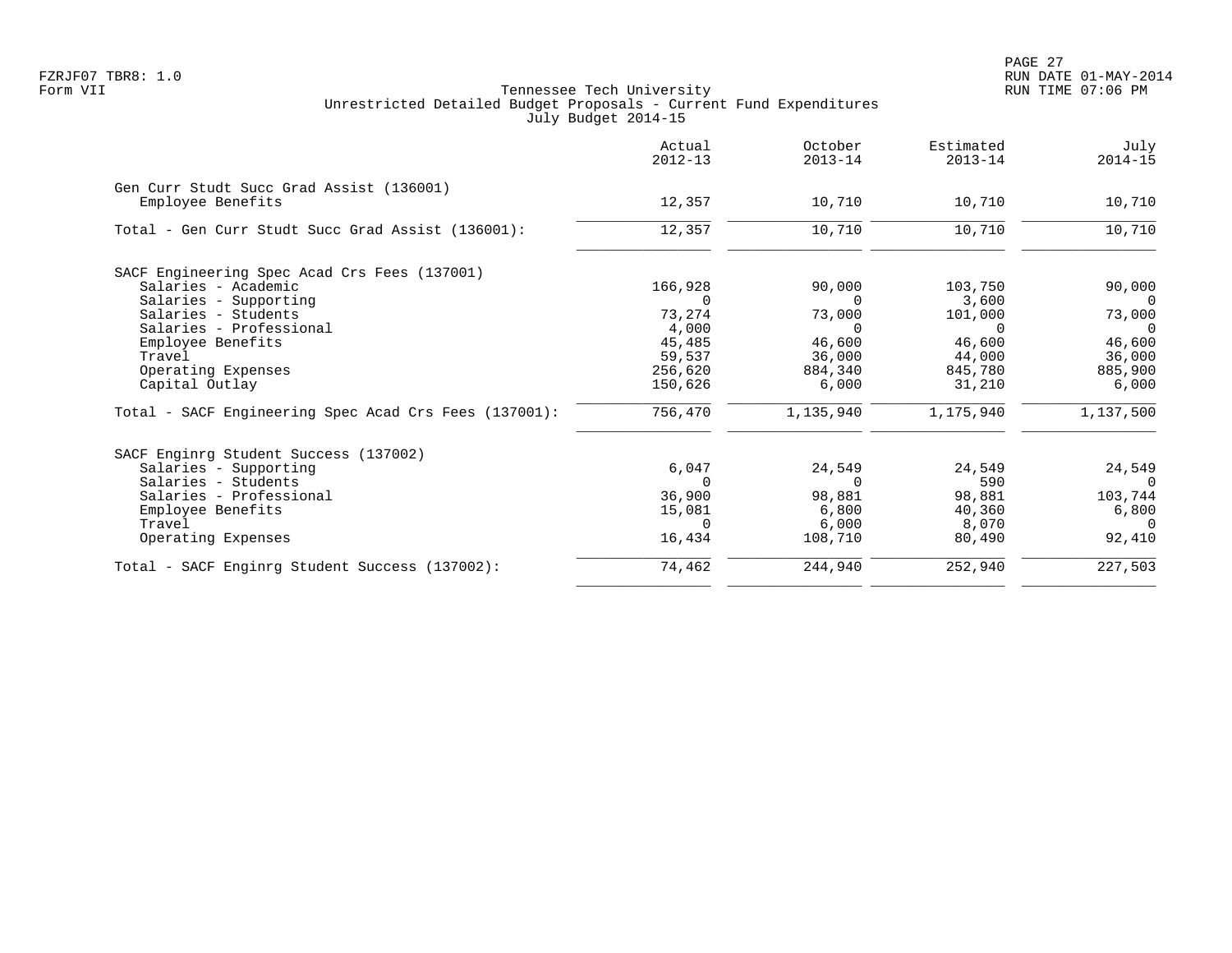PAGE 28 FZRJF07 TBR8: 1.0 RUN DATE 01-MAY-2014

|                                                   | Actual<br>$2012 - 13$   | October<br>$2013 - 14$ | Estimated<br>$2013 - 14$ | July<br>$2014 - 15$      |
|---------------------------------------------------|-------------------------|------------------------|--------------------------|--------------------------|
| Engineering Instruction Support (137008)          |                         |                        |                          |                          |
| Salaries - Academic<br>Employee Benefits          | $\mathbf 0$<br>$\Omega$ | 200,000<br>16,000      | $\Omega$<br>27,990       | $\overline{0}$<br>16,000 |
| Total - Engineering Instruction Support (137008): | 0                       | 216,000                | 27,990                   | 16,000                   |
| Engineering MOE Funding (137020)                  |                         |                        |                          |                          |
| Salaries - Academic<br>Employee Benefits          | 410,135<br>127,419      | 464,504<br>128,000     | 464,504<br>128,000       | 464,069<br>128,000       |
| Total - Engineering MOE Funding (137020):         | 537,554                 | 592,504                | 592,504                  | 592,069                  |
| Basic Engineering (137200)                        |                         |                        |                          |                          |
| Salaries - Academic                               | 254,958                 | 234,138                | 256,638                  | 345,384                  |
| Salaries - Supporting                             | 28,035                  | 27,299                 | 27,299                   | 27,399                   |
| Employee Benefits                                 | 91,601                  | 94,340                 | 95,740                   | 94,340                   |
| Travel<br>Operating Expenses                      | 2,179<br>8,722          | $\Omega$<br>11,420     | $\Omega$<br>13,780       | $\Omega$<br>11,420       |
| Total - Basic Engineering (137200):               | 385,495                 | 367,197                | 393,457                  | 478,543                  |
| Basic Engr Lab Fees (137203)                      |                         |                        |                          |                          |
| Operating Expenses                                | 9,973                   | 24,310                 | 24,310                   | 18,400                   |
| Capital Outlay                                    | 3,000                   | $\Omega$               | $\Omega$                 | $\Omega$                 |
| Total - Basic Engr Lab Fees (137203):             | 12,973                  | 24,310                 | 24,310                   | 18,400                   |
|                                                   |                         |                        |                          |                          |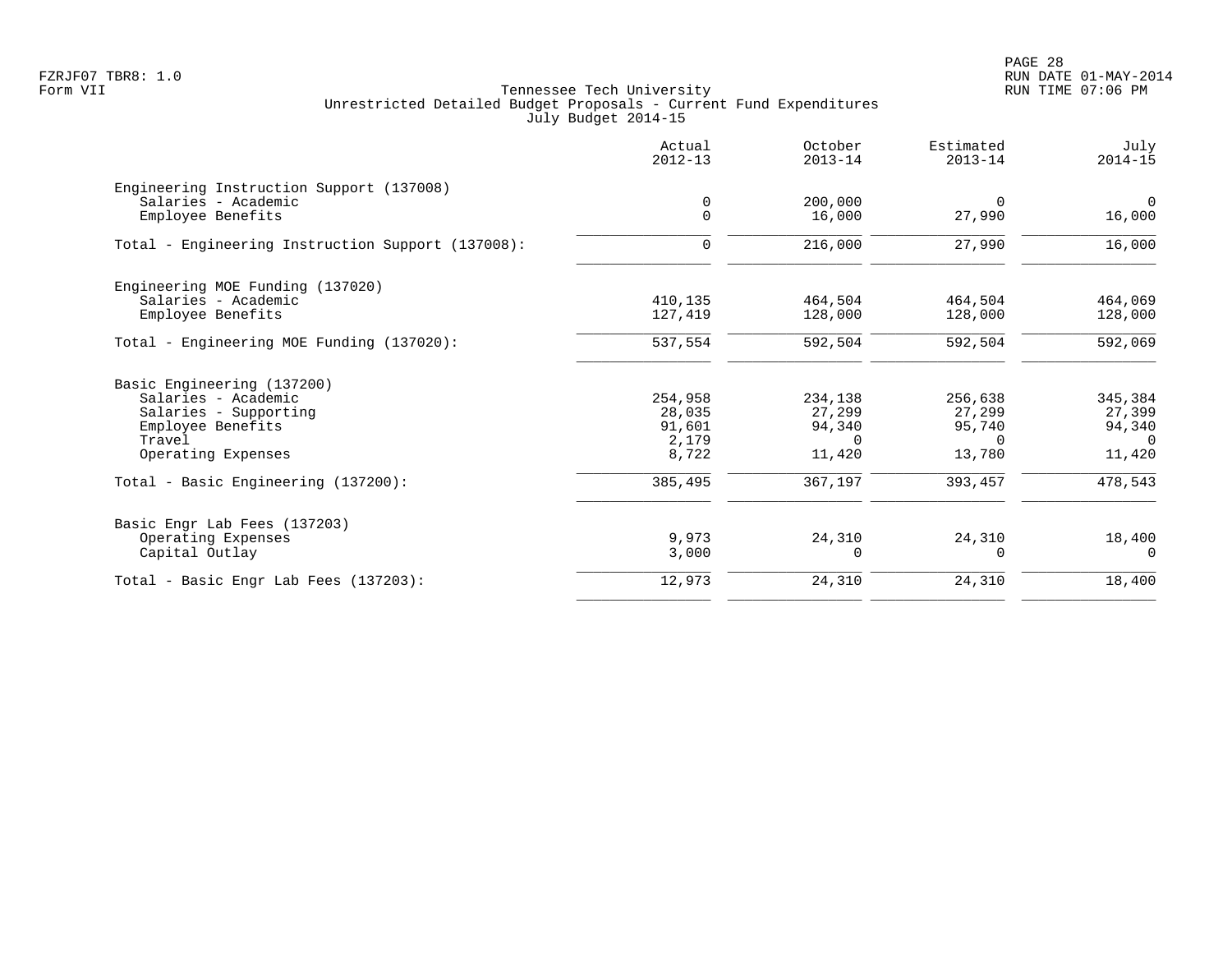|                                                | Actual<br>$2012 - 13$ | October<br>$2013 - 14$ | Estimated<br>$2013 - 14$ | July<br>$2014 - 15$ |
|------------------------------------------------|-----------------------|------------------------|--------------------------|---------------------|
| Chemical Engineering (137400)                  |                       |                        |                          |                     |
| Salaries - Academic                            | 454,794               | 616,308                | 581,358                  | 739,039             |
| Salaries - Supporting                          | 87,814                | 90,860                 | 92,798                   | 93,306              |
| Salaries - Students                            | 1,040                 | 4,000                  | 2,450                    | 0                   |
| Salaries - Professional                        | 27,300                | $\Omega$               | $\Omega$                 | $\Omega$            |
| Employee Benefits                              | 170,459               | 174,410                | 176,900                  | 204,910             |
| Operating Expenses                             | 19,332                | 9,700                  | 29,660                   | 9,700               |
| Total - Chemical Engineering (137400):         | 760,739               | 895,278                | 883,166                  | 1,046,955           |
| Chemical Engr Grad Assistant (137401)          |                       |                        |                          |                     |
| Employee Benefits                              | 29,766                | 31,400                 | 42,490                   | 8,120               |
| Total - Chemical Engr Grad Assistant (137401): | 29,766                | 31,400                 | 42,490                   | 8,120               |
| Chemical Engr Lab Fees (137402)                |                       |                        |                          |                     |
| Operating Expenses                             | 5,725                 | 5,800                  | 5,800                    | 5,800               |
| Total - Chemical Engr Lab Fees (137402):       | 5,725                 | 5,800                  | 5,800                    | 5,800               |
| Chem Engr Chall Grad Assit (137408)            |                       |                        |                          |                     |
| Salaries - Professional                        | 12,800                | 0                      | 15,000                   | 0                   |
| Employee Benefits                              | 8,615                 | 0                      | 5,240                    | $\mathbf 0$         |
| Operating Expenses                             | 259                   | $\Omega$               | 260                      | $\overline{0}$      |
| Total - Chem Engr Chall Grad Assit (137408):   | 21,674                | $\mathbf 0$            | 20,500                   | $\mathbf 0$         |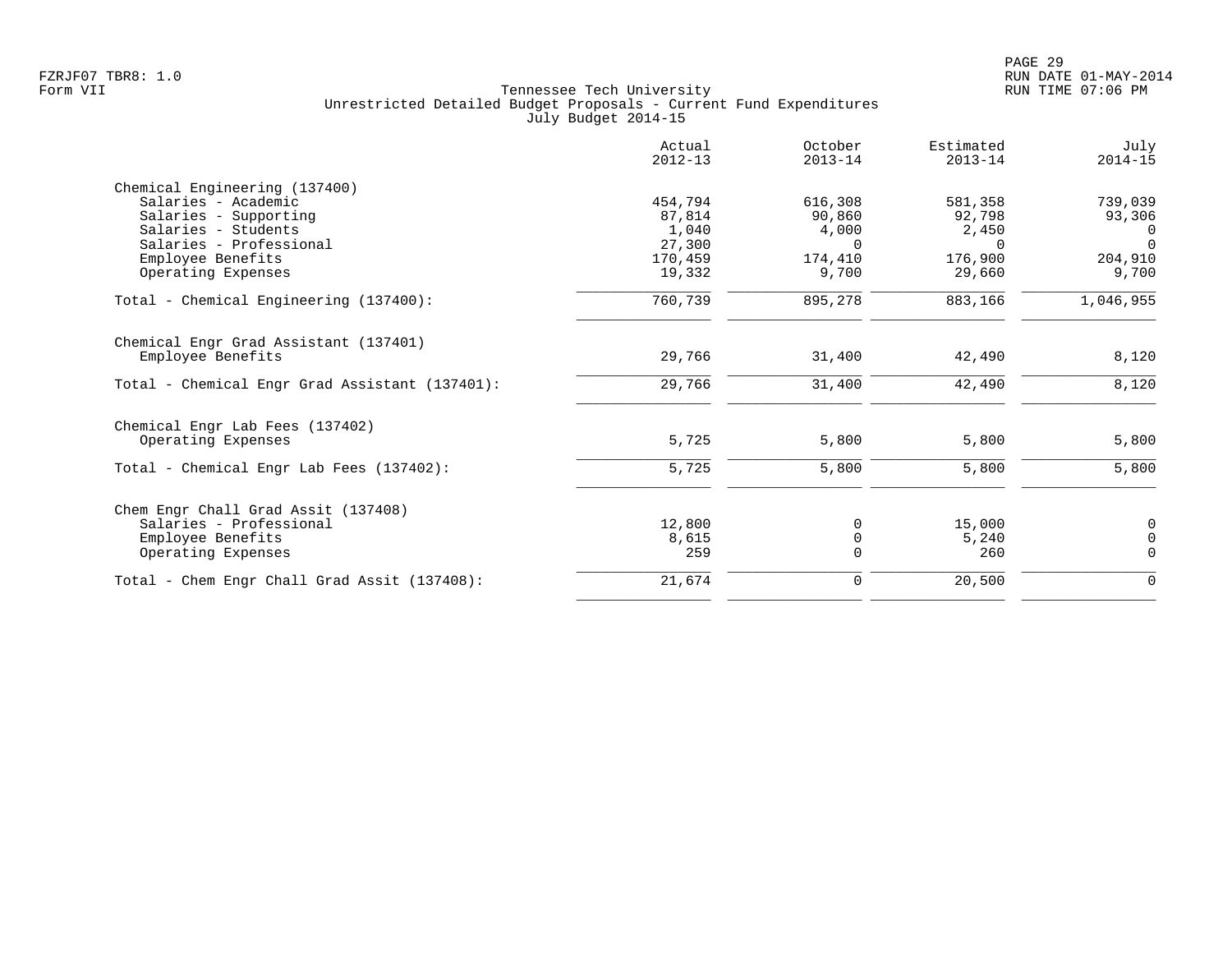|                                                              | Actual<br>$2012 - 13$ | October<br>$2013 - 14$ | Estimated<br>$2013 - 14$ | July<br>$2014 - 15$ |
|--------------------------------------------------------------|-----------------------|------------------------|--------------------------|---------------------|
| Civil and Environmental Engineering (137600)                 |                       |                        |                          |                     |
| Salaries - Academic                                          | 1,158,364             | 1,328,099              | 1,199,621                | 1,239,409           |
| Salaries - Supporting                                        | 93,599                | 95,662                 | 92,199                   | 95,254              |
| Salaries - Students                                          | 12,439                | $\Omega$               | 4,615                    | $\Omega$            |
| Salaries - Professional                                      | 13,755                | $\Omega$               | 16,600                   | $\Omega$            |
| Employee Benefits                                            | 410,211               | 412,040                | 381,440                  | 379,040             |
| Travel                                                       | 3,024                 | $\Omega$               | 4,500                    | $\Omega$            |
| Operating Expenses                                           | 49,176                | 18,550                 | 38,624                   | 18,550              |
| Capital Outlay                                               | 18,120                | $\Omega$               | 0                        | $\Omega$            |
| Total - Civil and Environmental Engineering (137600):        | 1,758,688             | 1,854,351              | 1,737,599                | 1,732,253           |
| Civil and Envir Grad Assistant (137601)<br>Employee Benefits | 36,065                | 24,390                 | 24,390                   | 24,390              |
|                                                              |                       |                        |                          |                     |
| Total - Civil and Envir Grad Assistant (137601):             | 36,065                | 24,390                 | 24,390                   | 24,390              |
| Civil and Envir Lab Fees (137602)                            |                       |                        |                          |                     |
| Operating Expenses                                           | 4,000                 | 4,000                  | 4,000                    | 4,000               |
| Total - Civil and Envir Lab Fees (137602):                   | 4,000                 | 4,000                  | 4,000                    | 4,000               |
| Civil and Envir Teaching Assist (137604)                     |                       |                        |                          |                     |
| Employee Benefits                                            | 4,522                 | 0                      | 0                        | 0                   |
| Total - Civil and Envir Teaching Assist (137604):            | 4,522                 | 0                      | 0                        | 0                   |
|                                                              |                       |                        |                          |                     |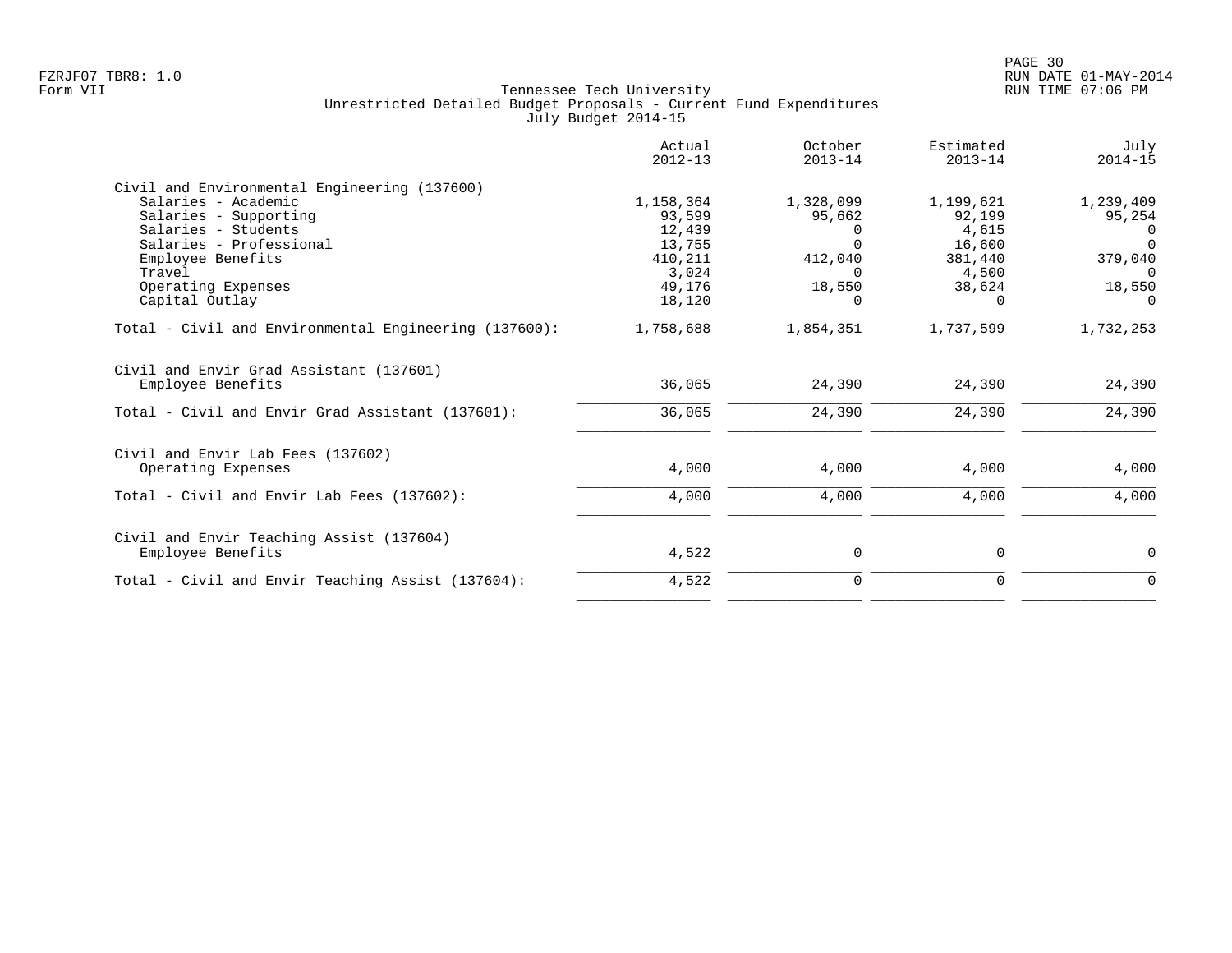|                                                      | Actual<br>$2012 - 13$ | October<br>$2013 - 14$ | Estimated<br>$2013 - 14$ | July<br>$2014 - 15$ |
|------------------------------------------------------|-----------------------|------------------------|--------------------------|---------------------|
| Elect and Comptr Engr Office (137800)                |                       |                        |                          |                     |
| Salaries - Academic                                  | 1,106,542             | 1,400,630              | 1,358,830                | 1,374,593           |
| Salaries - Supporting                                | 107,451               | 117,681                | 117,681                  | 118,281             |
| Salaries - Students                                  | 2,419                 | $\Omega$               | 4,530                    | $\Omega$            |
| Salaries - Professional                              | 57,445                | 59,374                 | 59,374                   | 59,474              |
| Employee Benefits                                    | 444,159               | 450,420                | 451,490                  | 451,290             |
| Travel                                               | 7,001                 | 990                    | 990                      | 990                 |
| Operating Expenses                                   | 42,740                | 19,250                 | 42,070                   | 19,250              |
| Total - Elect and Comptr Engr Office (137800):       | 1,767,757             | 2,048,345              | 2,034,965                | 2,023,878           |
| Elect and Comp Engr Grad Assist (137801)             |                       |                        |                          |                     |
| Employee Benefits                                    | 78,209                | 48,810                 | 71,610                   | 32,510              |
| Total - Elect and Comp Engr Grad Assist (137801):    | 78,209                | 48,810                 | 71,610                   | 32,510              |
| Elect and Comp Lab Fees (137802)                     |                       |                        |                          |                     |
| Travel                                               | 0                     | $\Omega$               | 90                       | $\overline{0}$      |
| Operating Expenses                                   | 4,395                 | 4,500                  | 4,410                    | 4,500               |
| Total - Elect and Comp Lab Fees (137802):            | 4,395                 | 4,500                  | 4,500                    | 4,500               |
| Dept Manuf & EngineeringTechnology (138200)          |                       |                        |                          |                     |
| Salaries - Academic                                  | 352,255               | 410,870                | 416,170                  | 400,719             |
| Salaries - Supporting                                | 71,170                | 72,686                 | 72,686                   | 72,886              |
| Salaries - Students                                  | $\Omega$              | $\Omega$               | 10,900                   | $\Omega$            |
| Employee Benefits                                    | 143,927               | 149,250                | 149,650                  | 149,250             |
| Travel                                               | 31                    | $\Omega$               | 150                      | $\Omega$            |
| Operating Expenses                                   | 22,763                | 10,800                 | 10,350                   | 11,050              |
| Total - Dept Manuf & EngineeringTechnology (138200): | 590,146               | 643,606                | 659,906                  | 633,905             |
|                                                      |                       |                        |                          |                     |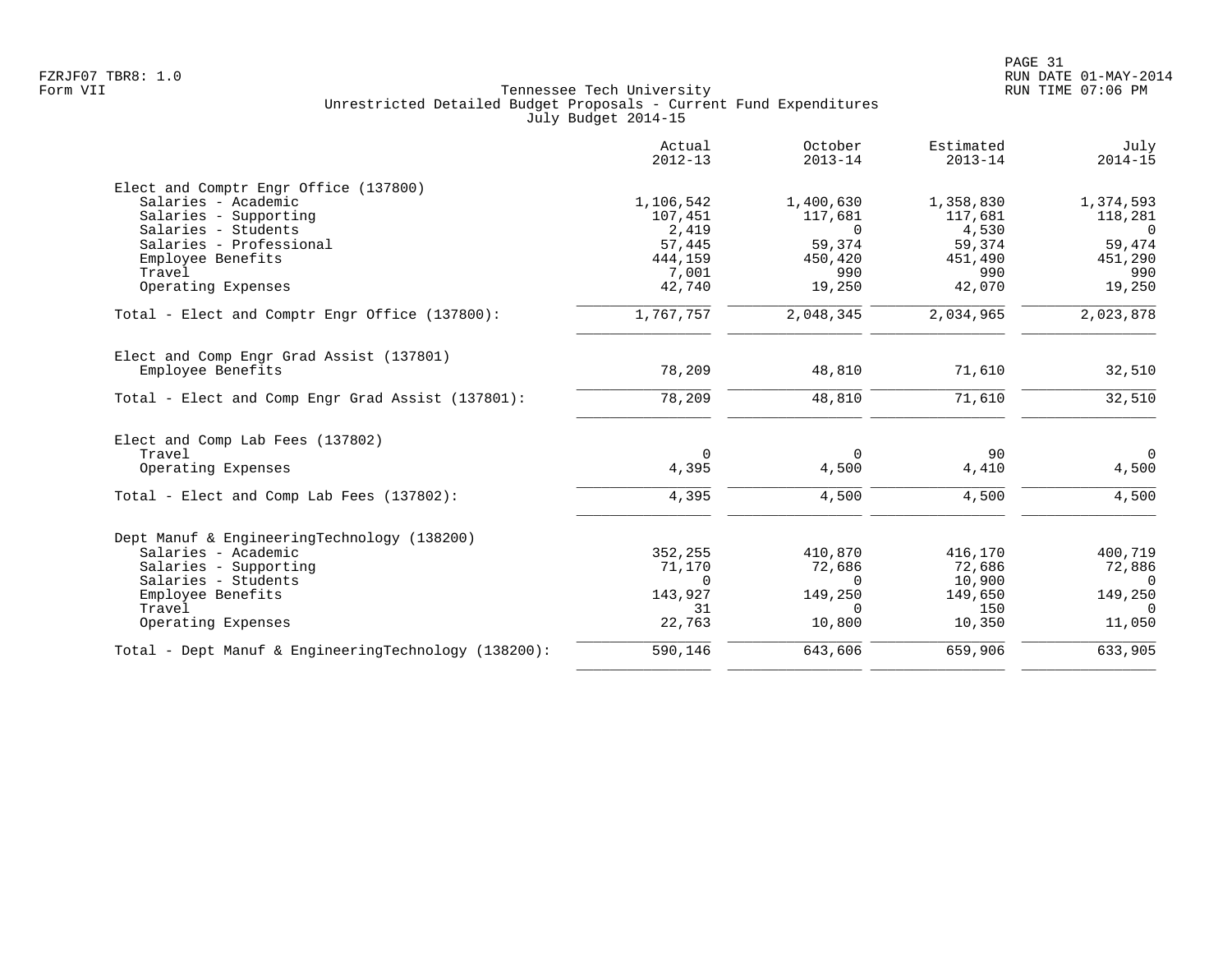|                                                                  | Actual<br>$2012 - 13$ | October<br>$2013 - 14$ | Estimated<br>$2013 - 14$ | July<br>$2014 - 15$ |
|------------------------------------------------------------------|-----------------------|------------------------|--------------------------|---------------------|
| Manuf & Engineering Tech Lab Fees (138202)<br>Operating Expenses | 4,936                 | 5,000                  | 5,000                    | 5,000               |
| Total - Manuf & Engineering Tech Lab Fees (138202):              | 4,936                 | 5,000                  | 5,000                    | 5,000               |
| Mechanical Engineering (138400)                                  |                       |                        |                          |                     |
| Salaries - Academic                                              | 1,494,391             | 1,767,289              | 1,837,059                | 1,838,858           |
| Salaries - Supporting                                            | 101,266               | 106,311                | 106,851                  | 84,070              |
| Salaries - Professional                                          | 75,240                | 91,357                 | 92,607                   | 91,619              |
| Employee Benefits                                                | 484,415               | 487,240                | 488,780                  | 517,740             |
| Operating Expenses                                               | 48,142                | 24,540                 | 38,660                   | 24,540              |
| Total - Mechanical Engineering (138400):                         | 2,203,454             | 2,476,737              | 2,563,957                | 2,556,827           |
| Mech Engr Grad Assistant (138401)<br>Employee Benefits           | 53,407                | 32,510                 | 54,070                   | 32,510              |
| Total - Mech Engr Grad Assistant (138401):                       | 53,407                | 32,510                 | 54,070                   | 32,510              |
|                                                                  |                       |                        |                          |                     |
| Mech Engr Lab Fees (138402)                                      |                       |                        |                          |                     |
| Operating Expenses                                               | 12,728                | 12,200                 | 12,200                   | 12,200              |
| Total - Mech Engr Lab Fees (138402):                             | 12,728                | 12,200                 | 12,200                   | 12,200              |
| The Institute of Komputing Int TIKI (139501)                     |                       |                        |                          |                     |
| Salaries - Students                                              | 11,554                | 0                      | 0                        | $\mathbf 0$         |
| Employee Benefits                                                | 180                   | 0                      | 0                        | $\mathbf 0$         |
| Operating Expenses                                               | 11                    | 0                      | $\Omega$                 | $\Omega$            |
| Total - The Institute of Komputing Int TIKI (139501):            | 11,745                | $\mathbf 0$            | $\mathbf 0$              | $\Omega$            |
|                                                                  |                       |                        |                          |                     |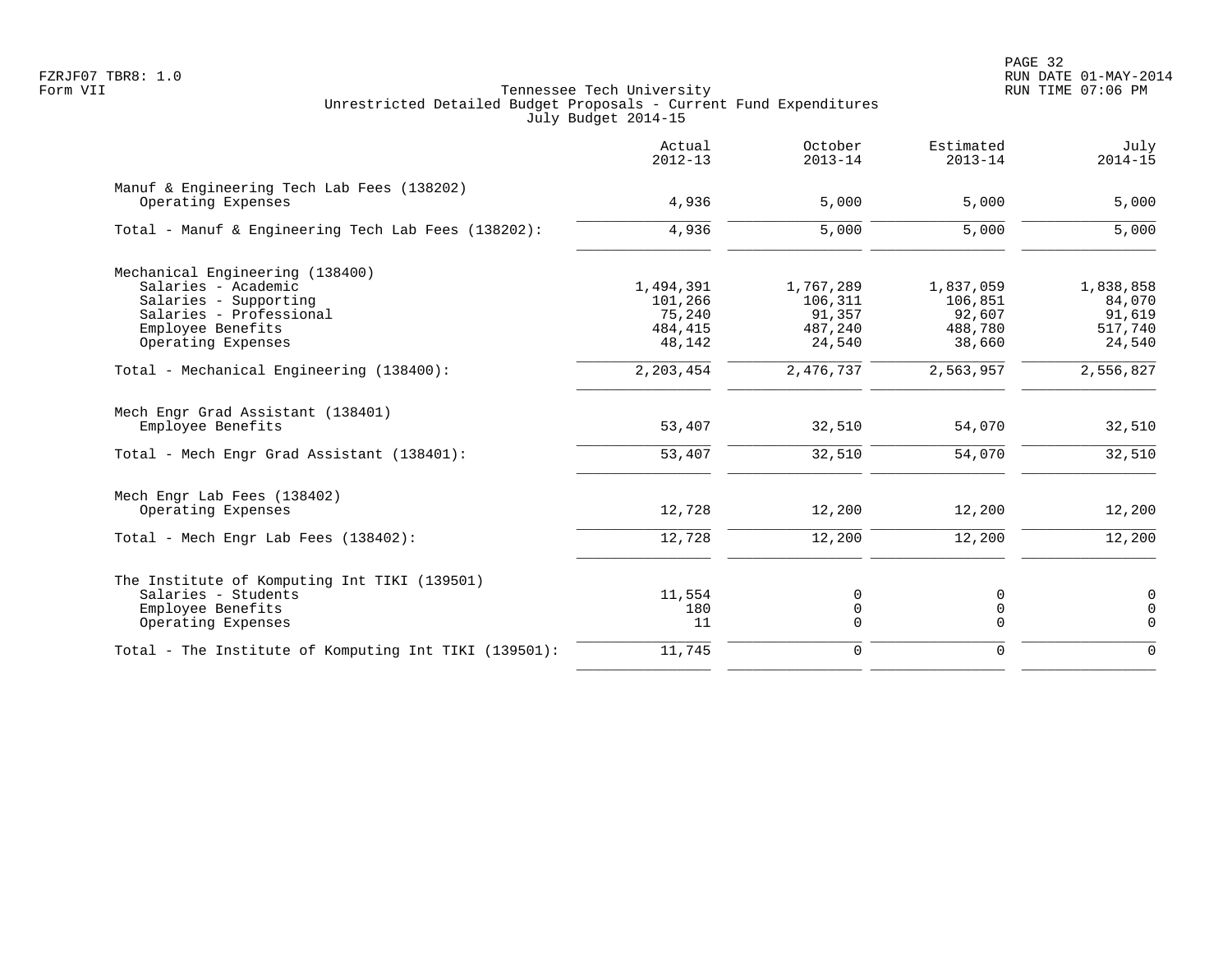|                                                      | Actual<br>$2012 - 13$ | October<br>$2013 - 14$ | Estimated<br>$2013 - 14$ | July<br>$2014 - 15$ |
|------------------------------------------------------|-----------------------|------------------------|--------------------------|---------------------|
| SACF Business Spec Acad Course Fee (140002)          |                       |                        |                          |                     |
| Salaries - Academic                                  | 135,830               | $\Omega$               | 109,900                  | 0                   |
| Salaries - Supporting                                | 7,379                 | $\Omega$               | $\cap$                   | $\Omega$            |
| Salaries - Students                                  | 37,266                | $\Omega$               | 15,000                   | $\Omega$            |
| Salaries - Professional                              | 5,329                 | 5,531                  | 5,531                    | 5,531               |
| Employee Benefits                                    | 23,590                | 22,390                 | 22,390                   | 22,390              |
| Travel                                               | 16,892                | 25,000                 | 25,000                   | 25,000              |
| Operating Expenses                                   | 90,660                | 425,639                | 268,659                  | 245,110             |
| Capital Outlay                                       | $\Omega$              | $\Omega$               | 9,580                    | $\Omega$            |
| Total - SACF Business Spec Acad Course Fee (140002): | 316,946               | 478,560                | 456,060                  | 298,031             |
| SACF-Owens Instruction (140021)                      |                       |                        |                          |                     |
| Operating Expenses                                   | 19                    | $\mathbf 0$            | $\mathbf 0$              | 0                   |
| Total - SACF-Owens Instruction (140021):             | 19                    | $\Omega$               | $\Omega$                 | $\Omega$            |
| Online Course Dev Business Admin (140110)            |                       |                        |                          |                     |
| Operating Expenses                                   | $\mathbf 0$           | 91,470                 | 91,470                   | 91,470              |
| Total - Online Course Dev Business Admin (140110):   | $\Omega$              | 91,470                 | 91,470                   | 91,470              |
| Accounting and Bus Law (141500)                      |                       |                        |                          |                     |
| Salaries - Academic                                  | 707,069               | 918,219                | 853,689                  | 850,057             |
| Salaries - Supporting                                | 17,117                | 25,424                 | 25,424                   | 25,424              |
| Salaries - Students                                  | 930                   | 930                    | 930                      | 930                 |
| Salaries - Professional                              | $\Omega$              | $\Omega$               | $\Omega$                 | 140,000             |
| Employee Benefits                                    | 225,579               | 226,600                | 226,600                  | 267,300             |
| Operating Expenses                                   | 69,317                | 10,000                 | 10,000                   | $\Omega$            |
| Total - Accounting and Bus Law (141500):             | 1,020,012             | 1,181,173              | 1,116,643                | 1,283,711           |
|                                                      |                       |                        |                          |                     |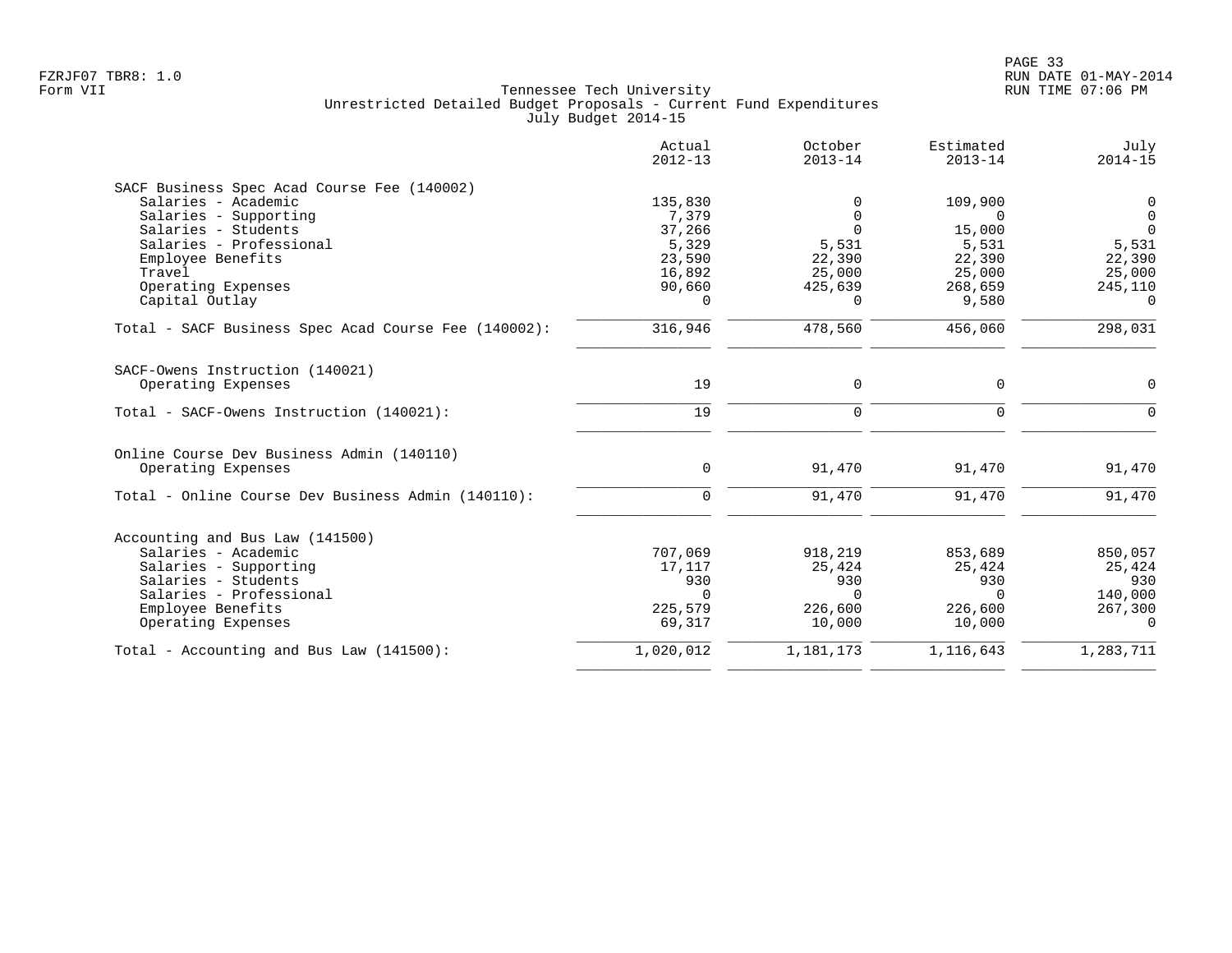PAGE 34 FZRJF07 TBR8: 1.0 RUN DATE 01-MAY-2014

|                                               | Actual<br>$2012 - 13$ | October<br>$2013 - 14$ | Estimated<br>$2013 - 14$ | July<br>$2014 - 15$ |
|-----------------------------------------------|-----------------------|------------------------|--------------------------|---------------------|
| SACF Accounting and Bus Law (141501)          |                       |                        |                          |                     |
| Salaries - Academic                           | 69,733                | 71,180                 | 71,180                   | 71,180              |
| Employee Benefits                             | 18,470                | 18,030                 | 18,030                   | 18,030              |
| Travel                                        | 15,717                | 7,500                  | 12,500                   | $\Omega$            |
| Total - SACF Accounting and Bus Law (141501): | 103,920               | 96,710                 | 101,710                  | 89,210              |
| MBA Studies (142000)                          |                       |                        |                          |                     |
| Salaries - Administrative                     | $\Omega$              | 10,000                 | 0                        | 10,000              |
| Salaries - Academic                           | 3,600                 | $\Omega$               | $\Omega$                 | $\Omega$            |
| Salaries - Supporting                         | 18,900                | 19,240                 | 19,240                   | 19,240              |
| Salaries - Students                           | 300                   | $\Omega$               | $\Omega$                 | $\Omega$            |
| Salaries - Professional                       | 56,750                | 137,910                | 87,910                   | 138,210             |
| Employee Benefits                             | 10,761                | 24,410                 | 24,410                   | 24,410              |
| Operating Expenses                            | 3,876                 | 3,000                  | 3,000                    | $\Omega$            |
| Total - MBA Studies (142000):                 | 94,187                | 194,560                | 134,560                  | 191,860             |
| Management Programs (142002)                  |                       |                        |                          |                     |
| Salaries - Supporting                         | 16,000                | 16,240                 | 16,240                   | 16,240              |
| Employee Benefits                             | 6,701                 | 17,570                 | 17,570                   | 17,570              |
| Total - Management Programs (142002):         | 22,701                | 33,810                 | 33,810                   | 33,810              |
| MBA Bus Grad Assist (142004)                  |                       |                        |                          |                     |
| Employee Benefits                             | 124,107               | 112,000                | 112,000                  | 112,000             |
| Total - MBA Bus Grad Assist (142004):         | 124,107               | 112,000                | 112,000                  | 112,000             |
|                                               |                       |                        |                          |                     |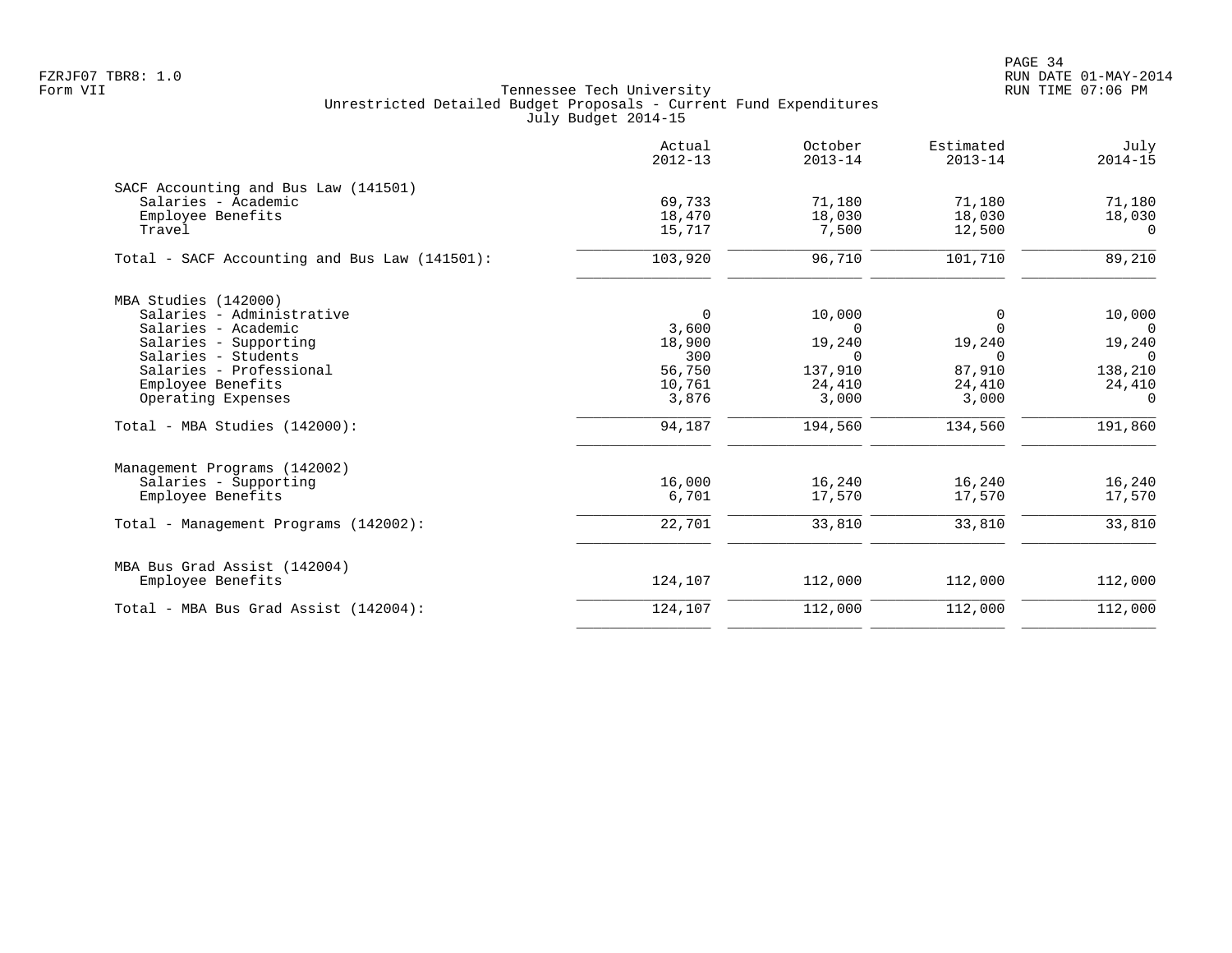| Actual<br>$2012 - 13$ | October<br>$2013 - 14$                                   | Estimated<br>$2013 - 14$                                  | July<br>$2014 - 15$                                       |
|-----------------------|----------------------------------------------------------|-----------------------------------------------------------|-----------------------------------------------------------|
|                       |                                                          |                                                           |                                                           |
| 942,076               | 1,136,148                                                | 1,080,298                                                 | 1,108,993                                                 |
| 33,030                | 33,583                                                   | 33,583                                                    | 33,683                                                    |
| 530                   | $\Omega$                                                 | $\Omega$                                                  | $\Omega$                                                  |
| 282,138               | 285,040                                                  | 285,040                                                   | 285,040                                                   |
| 12,964                | 13,000                                                   | 14,000                                                    | $\Omega$                                                  |
| 1,270,738             | 1,467,771                                                | 1,412,921                                                 | 1,427,716                                                 |
|                       |                                                          |                                                           |                                                           |
|                       |                                                          |                                                           | 120,518                                                   |
|                       |                                                          |                                                           | 36,300                                                    |
| 28,936                | 15,000                                                   | 32,500                                                    | $\Omega$                                                  |
| 148,118               | 191,270                                                  | 208,770                                                   | 156,818                                                   |
|                       |                                                          |                                                           |                                                           |
|                       |                                                          |                                                           | 68,943                                                    |
|                       |                                                          |                                                           | 76,251                                                    |
|                       |                                                          |                                                           | 52,030                                                    |
| 5,457                 | 5,500                                                    | 5,500                                                     | $\Omega$                                                  |
| 191,363               | 191,654                                                  | 197,094                                                   | 197,224                                                   |
|                       |                                                          |                                                           |                                                           |
|                       |                                                          |                                                           | 25,355                                                    |
| 2,337                 | 2,000                                                    | 9,110                                                     | 9,110                                                     |
| 12,641                | 27,355                                                   | 34,465                                                    | 34,465                                                    |
|                       | 94,488<br>24,694<br>73,068<br>63,025<br>49,813<br>10,304 | 139,970<br>36,300<br>68,843<br>65,281<br>52,030<br>25,355 | 139,970<br>36,300<br>68,843<br>70,721<br>52,030<br>25,355 |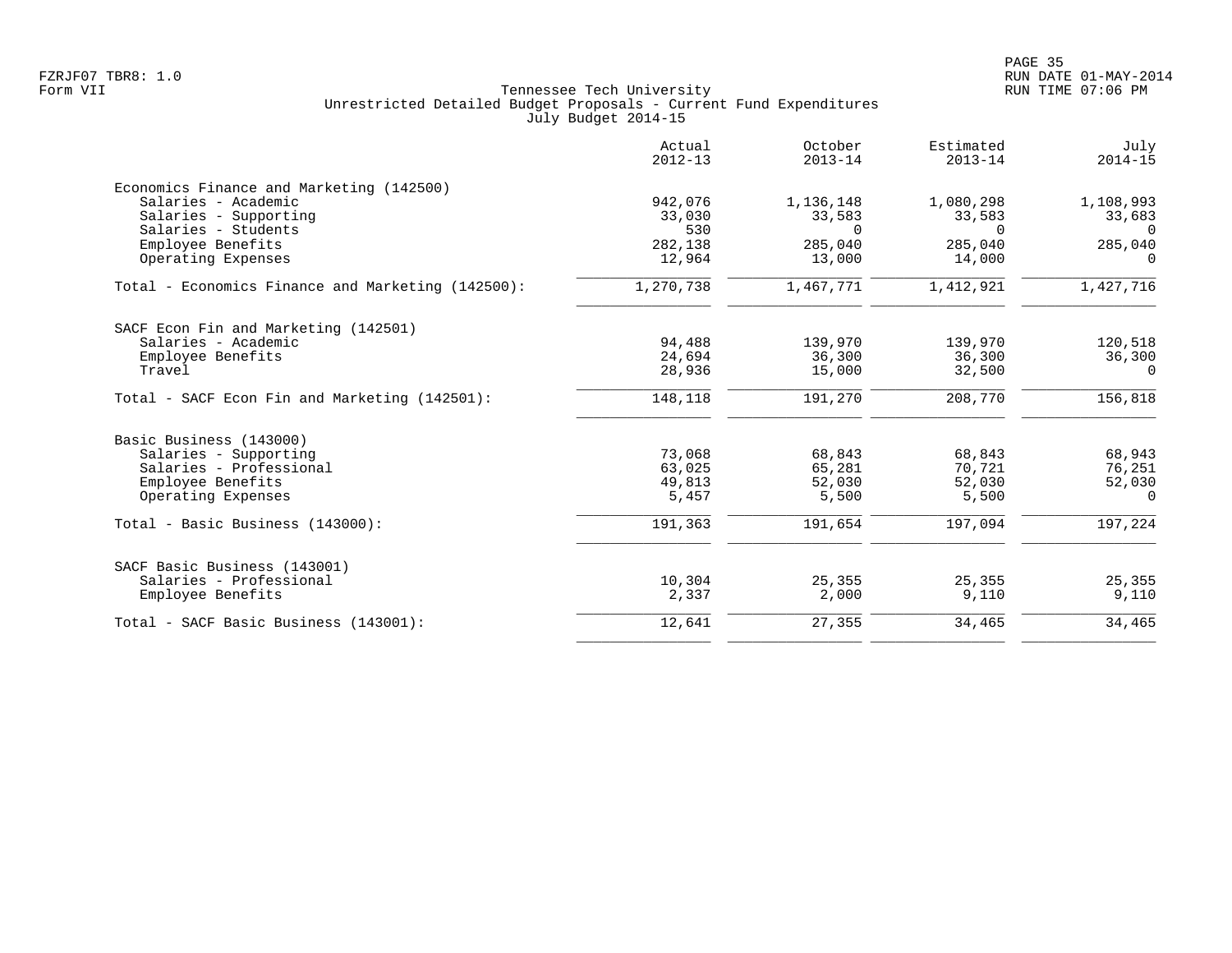|                                                     | Actual<br>$2012 - 13$ | October<br>$2013 - 14$ | Estimated<br>$2013 - 14$ | July<br>$2014 - 15$ |
|-----------------------------------------------------|-----------------------|------------------------|--------------------------|---------------------|
| Decision Sciences and Management (144000)           |                       |                        |                          |                     |
| Salaries - Academic                                 | 1,131,209             | 1,094,442              | 1,105,442                | 1,250,866           |
| Salaries - Supporting                               | 26,474                | 27,599                 | 27,599                   | 27,699              |
| Employee Benefits                                   | 324,213               | 325,830                | 280,830                  | 280,830             |
| Operating Expenses                                  | 7,957                 | 8,000                  | 8,000                    | $\Omega$            |
| Total - Decision Sciences and Management (144000):  | 1,489,853             | 1,455,871              | 1,421,871                | 1,559,395           |
| SACF Decision Sciences and Mangmt (144001)          |                       |                        |                          |                     |
| Salaries - Academic                                 | 50,808                | 51,570                 | 51,570                   | 51,570              |
| Employee Benefits                                   | 14,119                | 15,830                 | 15,830                   | 15,830              |
| Travel                                              | 12,550                | 10,000                 | 10,000                   | $\Omega$            |
| Operating Expenses                                  | 0                     | $\Omega$               | 10,300                   | 6,975               |
| Total - SACF Decision Sciences and Mangmt (144001): | 77,477                | 77,400                 | 87,700                   | 74,375              |
| World Cultures (144003)                             |                       |                        |                          |                     |
| Operating Expenses                                  | $\mathbf 0$           | 950                    | 950                      | 950                 |
| Total - World Cultures (144003):                    | $\mathbf 0$           | 950                    | 950                      | 950                 |
|                                                     |                       |                        |                          |                     |
| Fleetquard Cummins Computer Ctr (145000)            |                       |                        |                          |                     |
| Salaries - Professional                             | $\mathbf 0$           | 2,400                  | $\Omega$                 | 2,400               |
| Employee Benefits                                   | $\Omega$              | 750                    | 750                      | 750                 |
| Operating Expenses                                  | 3,416                 | 3,420                  | 3,420                    | 3,420               |
| Total - Fleetquard Cummins Computer Ctr (145000):   | 3,416                 | 6,570                  | 4,170                    | 6,570               |
|                                                     |                       |                        |                          |                     |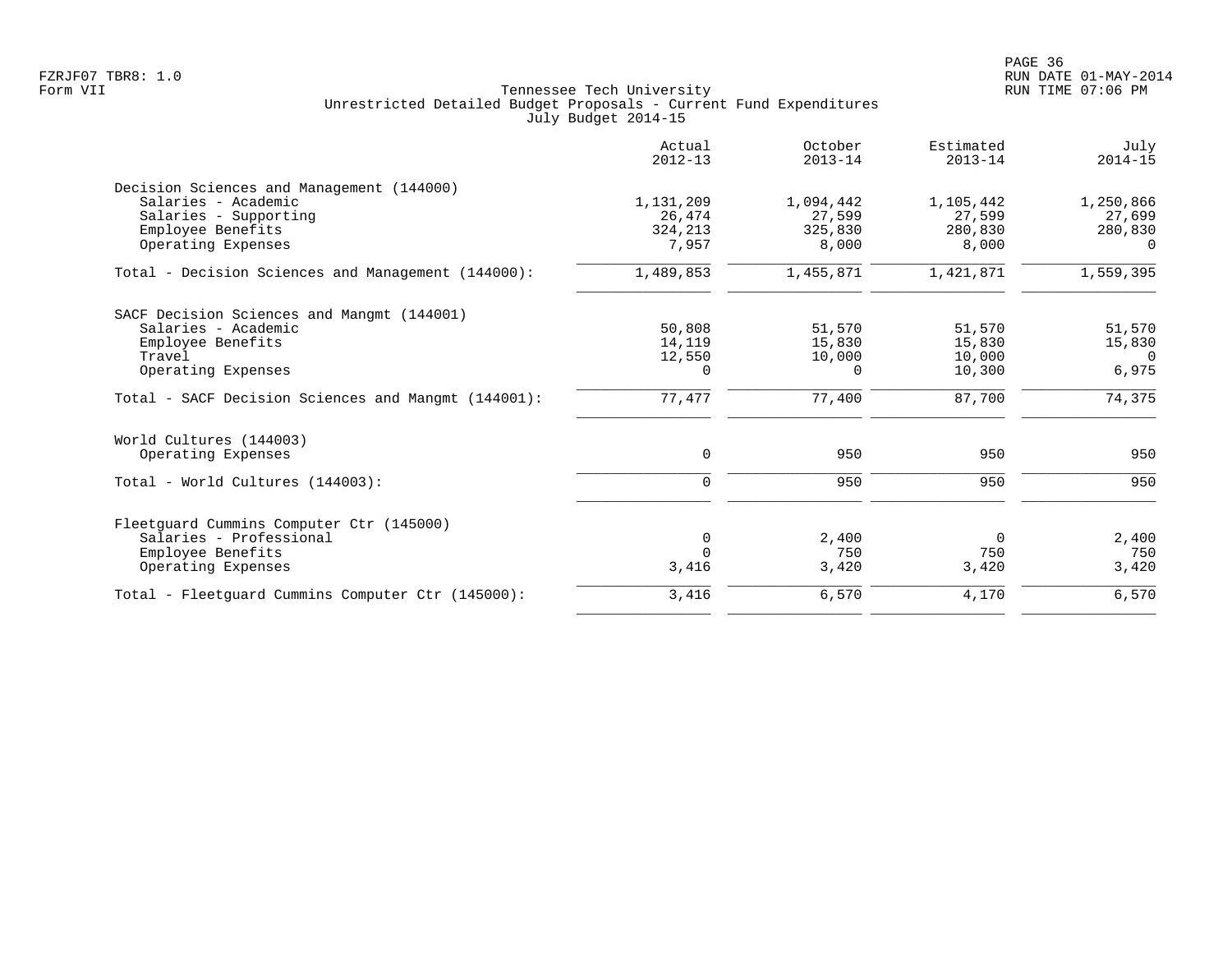PAGE 37 FZRJF07 TBR8: 1.0 RUN DATE 01-MAY-2014

|                                                      | Actual<br>$2012 - 13$ | October<br>$2013 - 14$ | Estimated<br>$2013 - 14$ | July<br>$2014 - 15$        |
|------------------------------------------------------|-----------------------|------------------------|--------------------------|----------------------------|
| External Relations (146000)<br>Salaries - Supporting | 25,666                | 27,199                 | 27,199                   | 27,299                     |
| Employee Benefits                                    | 11,642                | 12,340                 | 12,340                   | 12,340                     |
| Total - External Relations (146000):                 | 37,308                | 39,539                 | 39,539                   | 39,639                     |
| SACF SBDC (147001)                                   |                       |                        |                          |                            |
| Salaries - Professional<br>Employee Benefits         | 6,335<br>684          | 0<br>0                 | 0<br>$\Omega$            | $\mathbf 0$<br>$\Omega$    |
| Total - SACF SBDC (147001):                          | 7,019                 | $\mathbf 0$            | $\mathbf 0$              | $\Omega$                   |
| Governors Schools (148000)                           |                       |                        |                          |                            |
| Salaries - Academic<br>Salaries - Supporting         | 17,510<br>4,000       | 14,500<br>4,000        | 14,500<br>4,000          | 14,500<br>4,000            |
| Employee Benefits                                    | 2,877                 | 3,000                  | 3,000                    | 3,000                      |
| Operating Expenses                                   | 125                   | 23,170                 | 25,220                   | 3,130                      |
| Total - Governors Schools (148000):                  | 24,512                | 44,670                 | 46,720                   | 24,630                     |
| Education Grad Assistant (150001)                    |                       |                        |                          |                            |
| Employee Benefits                                    | 271,041               | 275,280                | 275,280                  | 275,280                    |
| Total - Education Grad Assistant (150001):           | 271,041               | 275,280                | 275,280                  | 275,280                    |
| Educ TIKI Grad Assistant (150002)                    |                       |                        |                          |                            |
| Salaries - Professional<br>Employee Benefits         | 10,000<br>11,015      | 0<br>0                 | 18,000<br>10,000         | $\mathbf 0$<br>$\mathbf 0$ |
| Total - Educ TIKI Grad Assistant (150002):           | 21,015                | $\mathbf 0$            | 28,000                   | $\Omega$                   |
|                                                      |                       |                        |                          |                            |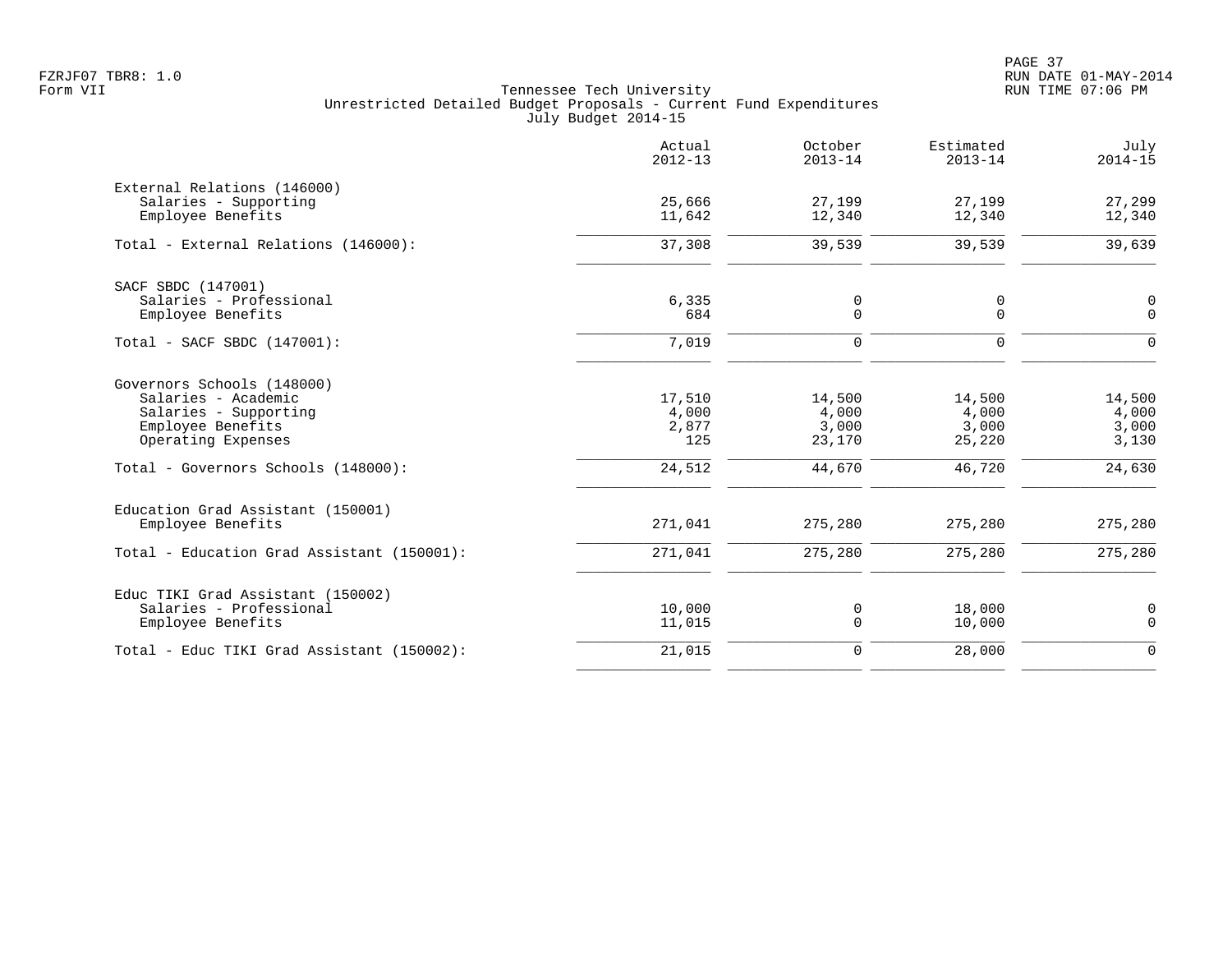|                                               | Actual<br>$2012 - 13$ | October<br>$2013 - 14$ | Estimated<br>$2013 - 14$ | July<br>$2014 - 15$ |
|-----------------------------------------------|-----------------------|------------------------|--------------------------|---------------------|
| SACF Education (150009)                       |                       |                        |                          |                     |
| Salaries - Academic                           | $\mathbf 0$           | 82,000                 | 2,000                    | 82,000              |
| Salaries - Supporting                         | 23,903                | $\Omega$               | 80,000                   | $\overline{0}$      |
| Salaries - Professional                       | 74,838                | 94,837                 | 94,837                   | 94,937              |
| Employee Benefits                             | 35,445                | 38,000                 | 45,040                   | 45,040              |
| Travel                                        | 12,844                | 60,000                 | 60,000                   | 60,000              |
| Operating Expenses                            | 36,810                | 365,930                | 388,900                  | 181,420             |
| Capital Outlay                                | 17,000                | 26,600                 | 26,600                   | 26,600              |
| Total - SACF Education (150009):              | 200,840               | 667,367                | 697,377                  | 489,997             |
| Online Course Dev Education (150010)          |                       |                        |                          |                     |
| Operating Expenses                            | $\mathbf 0$           | 300                    | 300                      | 5,300               |
| Total - Online Course Dev Education (150010): | $\mathbf 0$           | 300                    | 300                      | 5,300               |
|                                               |                       |                        |                          |                     |
| Learning Support Program (151000)             |                       |                        |                          |                     |
| Salaries - Academic                           | 273,722               | 332,616                | 332,616                  | 290,128             |
| Salaries - Supporting<br>Salaries - Students  | 31,311                | 33,942                 | 33,942                   | 34,042              |
| Employee Benefits                             | 18,096<br>122,322     | 7,820<br>126,390       | 7,820<br>126,390         | 7,820<br>126,390    |
| Travel                                        | 73                    | 1,420                  | 1,420                    | 1,420               |
| Operating Expenses                            | 10,925                | 11,630                 | 16,130                   | 11,630              |
| Total - Learning Support Program (151000):    | 456,449               | 513,818                | 518,318                  | 471,430             |
|                                               |                       |                        |                          |                     |
| Associate Dean Coll of Educ (151500)          |                       |                        |                          |                     |
| Salaries - Supporting                         | 53,789                | 55,527                 | 55,527                   | 55,727              |
| Salaries - Professional                       | 90,783                | 155,491                | 96,481                   | 166,111             |
| Employee Benefits                             | 57,904                | 62,910                 | 62,910                   | 62,910              |
| Operating Expenses                            | 1,794                 | 5,080                  | 15,080                   | 12,580              |
| Total - Associate Dean Coll of Educ (151500): | 204,270               | 279,008                | 229,998                  | 297,328             |
|                                               |                       |                        |                          |                     |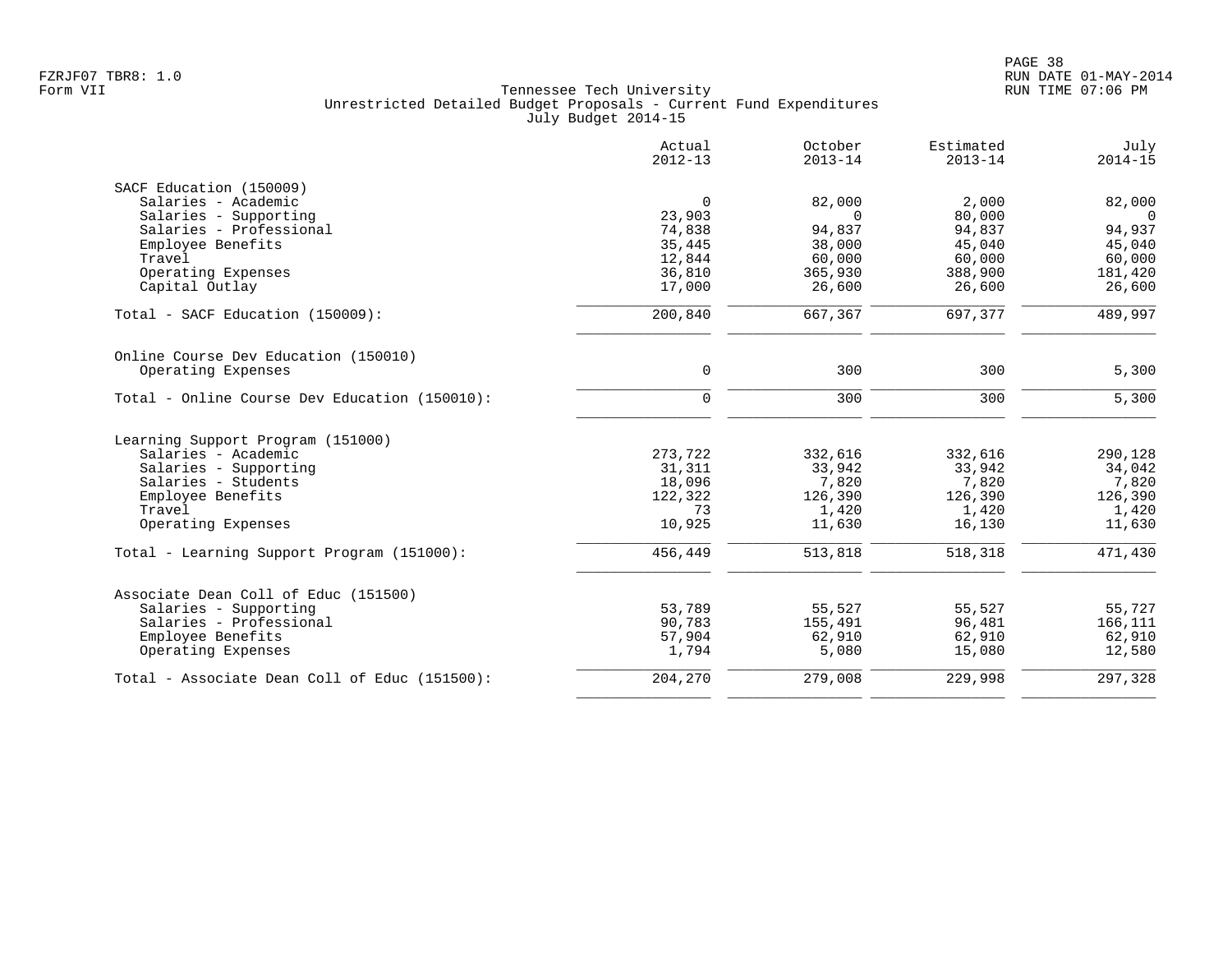|                                                   | Actual<br>$2012 - 13$ | October<br>$2013 - 14$ | Estimated<br>$2013 - 14$ | July<br>$2014 - 15$ |
|---------------------------------------------------|-----------------------|------------------------|--------------------------|---------------------|
| Education PHD (151501)                            |                       |                        |                          |                     |
| Salaries - Academic                               | 6,280                 | 15,490                 | 17,490                   | 15,490              |
| Salaries - Professional                           | 77,500                | 84,000                 | 84,000                   | 84,000              |
| Employee Benefits                                 | 1,111                 | 6,300                  | 6,300                    | 6,300               |
| Operating Expenses                                | 15,226                | 4,120                  | 16,120                   | 4,120               |
| Total - Education PHD (151501):                   | 100,117               | 109,910                | 123,910                  | 109,910             |
| Exceptional Learning Grad Asst (151502)           |                       |                        |                          |                     |
| Employee Benefits                                 | 47,304                | 86,730                 | 86,730                   | 86,730              |
| Total - Exceptional Learning Grad Asst (151502):  | 47,304                | 86,730                 | 86,730                   | 86,730              |
| Counseling and Psychology (152000)                |                       |                        |                          |                     |
| Salaries - Academic                               | 835,219               | 950,050                | 896,283                  | 946,518             |
| Salaries - Supporting                             | 48,068                | 41,890                 | 29,190                   | 33,091              |
| Salaries - Students                               | 14,235                | 860                    | 14,060                   | 860                 |
| Employee Benefits                                 | 328,710               | 330,300                | 330,300                  | 330,300             |
| Travel                                            | 13,473                | 1,000                  | 13,020                   | $\Omega$            |
| Operating Expenses                                | 43,252                | 8,780                  | 76,127                   | 9,780               |
| Total - Counseling and Psychology (152000):       | 1,282,957             | 1,332,880              | 1,358,980                | 1,320,549           |
| Department of Teacher Education (152500)          |                       |                        |                          |                     |
| Salaries - Academic                               | 117,534               | 234,364                | 234,364                  | 235,979             |
| Salaries - Supporting                             | 51,851                | 53,681                 | 53,681                   | 54,032              |
| Salaries - Students                               | 455                   | 1,000                  | 1,000                    | 1,000               |
| Salaries - Professional                           | 8,000                 | 7,500                  | 8,000                    | $\Omega$            |
| Employee Benefits                                 | 67,612                | 72,510                 | 103,100                  | 103,100             |
| Travel                                            | 22,743                | 22,650                 | 22,650                   | 22,650              |
| Operating Expenses                                | 32,410                | 40,290                 | 39,790                   | 40,290              |
| Total - Department of Teacher Education (152500): | 300,605               | 431,995                | 462,585                  | 457,051             |
|                                                   |                       |                        |                          |                     |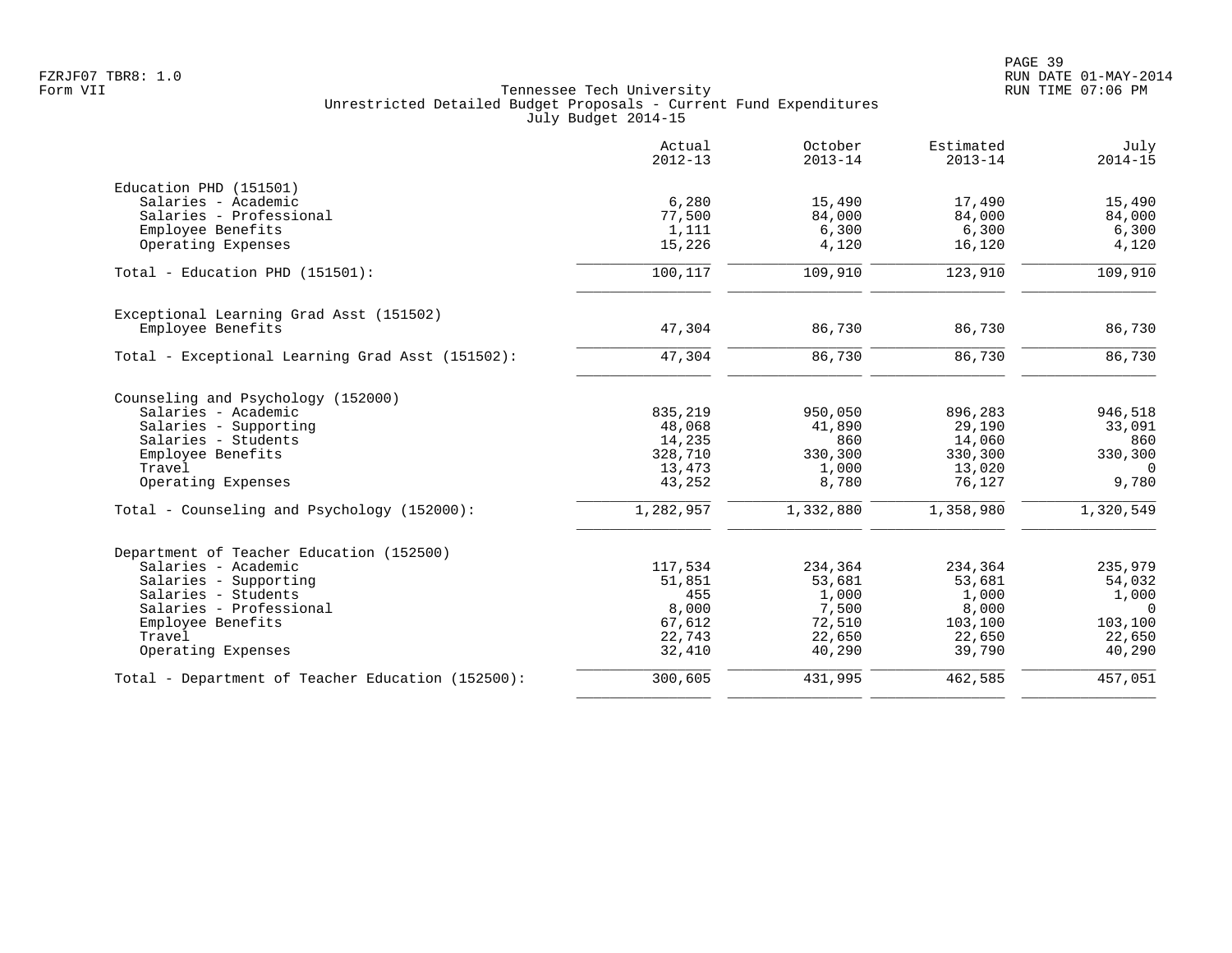|                                               | Actual<br>$2012 - 13$ | October<br>$2013 - 14$ | Estimated<br>$2013 - 14$ | July<br>$2014 - 15$ |
|-----------------------------------------------|-----------------------|------------------------|--------------------------|---------------------|
| Curriculum and Instr Office (153000)          |                       |                        |                          |                     |
| Salaries - Academic                           | 1,808,291             | 2,120,739              | 1,700,167                | 2,008,553           |
| Salaries - Supporting                         | 262,464               | 97,448                 | 135,448                  | 97,087              |
| Salaries - Students                           | 3,397                 | $\Omega$               | $\Omega$                 | $\overline{0}$      |
| Employee Benefits                             | 661,573               | 663,700                | 663,700                  | 663,700             |
| Travel                                        | 29,891                | 25,490                 | 35,490                   | 490                 |
| Operating Expenses                            | 25,878                | 25,080                 | 32,080                   | 50,080              |
| Total - Curriculum and Instr Office (153000): | 2,791,494             | 2,932,457              | 2,566,885                | 2,819,910           |
| Two Plus Two Tullahoma (153050)               |                       |                        |                          |                     |
| Salaries - Academic                           | 95,148                | 104,921                | 98,481                   | 105,214             |
| Employee Benefits                             | 43,136                | 47,520                 | 47,520                   | 47,520              |
| Total - Two Plus Two Tullahoma (153050):      | 138,284               | 152,441                | 146,001                  | 152,734             |
| Two Plus Two Crossville (153051)              |                       |                        |                          |                     |
| Salaries - Academic                           | 98,440                | 107,055                | 100,865                  | 107,378             |
| Salaries - Supporting                         | 11,338                | 11,906                 | 5,953                    | $\Omega$            |
| Employee Benefits                             | 41,834                | 44,590                 | 44,590                   | 44,590              |
| Total - Two Plus Two Crossville (153051):     | 151,612               | 163,551                | 151,408                  | 151,968             |
| Two Plus Two Oak Ridge (153052)               |                       |                        |                          |                     |
| Salaries - Academic                           | 181,318               | 189,664                | 189,664                  | 190,648             |
| Salaries - Supporting                         | 11,338                | 11,906                 | 5,953                    | $\Omega$            |
| Employee Benefits                             | 81,121                | 81,140                 | 81,140                   | 81,140              |
| Total - Two Plus Two Oak Ridge (153052):      | 273,777               | 282,710                | 276,757                  | 271,788             |
|                                               |                       |                        |                          |                     |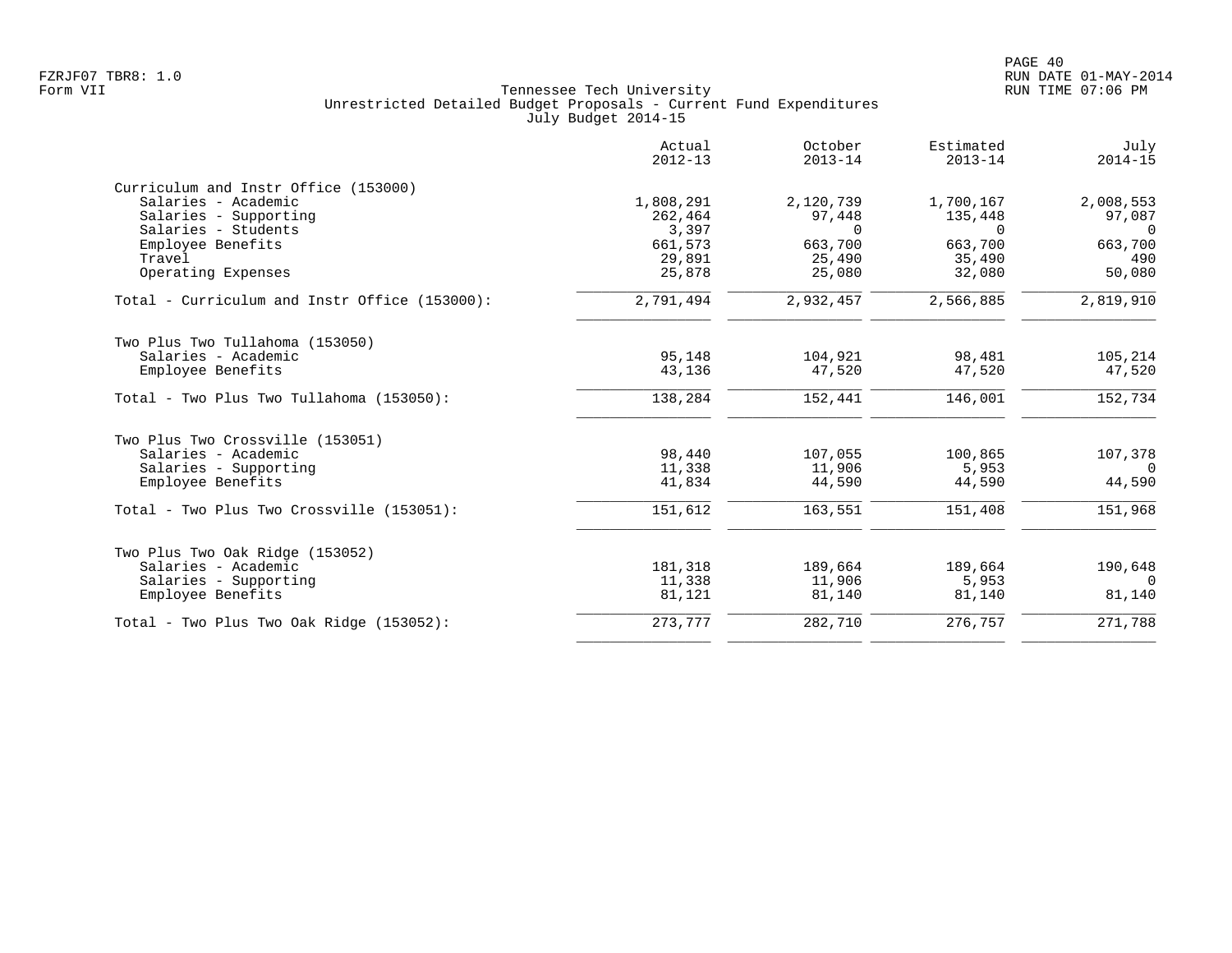|                                                  | Actual<br>$2012 - 13$ | October<br>$2013 - 14$ | Estimated<br>$2013 - 14$ | July<br>$2014 - 15$ |
|--------------------------------------------------|-----------------------|------------------------|--------------------------|---------------------|
| Two Plus Two Pellissippi (153053)                |                       |                        |                          |                     |
| Salaries - Academic                              | 225,412               | 234,064                | 234,064                  | 175,985             |
| Salaries - Supporting                            | 10,211                | 10,581                 | 5,257                    | $\Omega$            |
| Employee Benefits                                | 95,392                | 95,400                 | 95,400                   | 95,400              |
| Total - Two Plus Two Pellissippi (153053):       | 331,015               | 340,045                | 334,721                  | 271,385             |
| Two Plus Two Chattanooga (153054)                |                       |                        |                          |                     |
| Salaries - Academic                              | 142,200               | 153,280                | 146,740                  | 153,786             |
| Salaries - Supporting                            | 11,338                | 11,906                 | 9,906                    | 11,906              |
| Employee Benefits                                | 63,554                | 63,560                 | 63,560                   | 63,560              |
| Total - Two Plus Two Chattanooga (153054):       | 217,092               | 228,746                | 220,206                  | 229,252             |
| Two Plus Two Motlow (153055)                     |                       |                        |                          |                     |
| Salaries - Academic                              | 101,392               | 111,630                | 105,200                  | 111,962             |
| Salaries - Supporting                            | 11,335                | 11,906                 | 5,953                    | $\Omega$            |
| Employee Benefits                                | 56,771                | 57,270                 | 57,270                   | 57,270              |
| $Total - Two Plus Two Motion (153055):$          | 169,498               | 180,806                | 168,423                  | 169,232             |
| Two Plus Two Roane St Harriman (153056)          |                       |                        |                          |                     |
| Salaries - Academic                              | 109,696               | 61,348                 | 61,348                   | 61,112              |
| Employee Benefits                                | 54,139                | 54,170                 | 54,170                   | 54,170              |
| Total - Two Plus Two Roane St Harriman (153056): | 163,835               | 115,518                | 115,518                  | 115,282             |
|                                                  |                       |                        |                          |                     |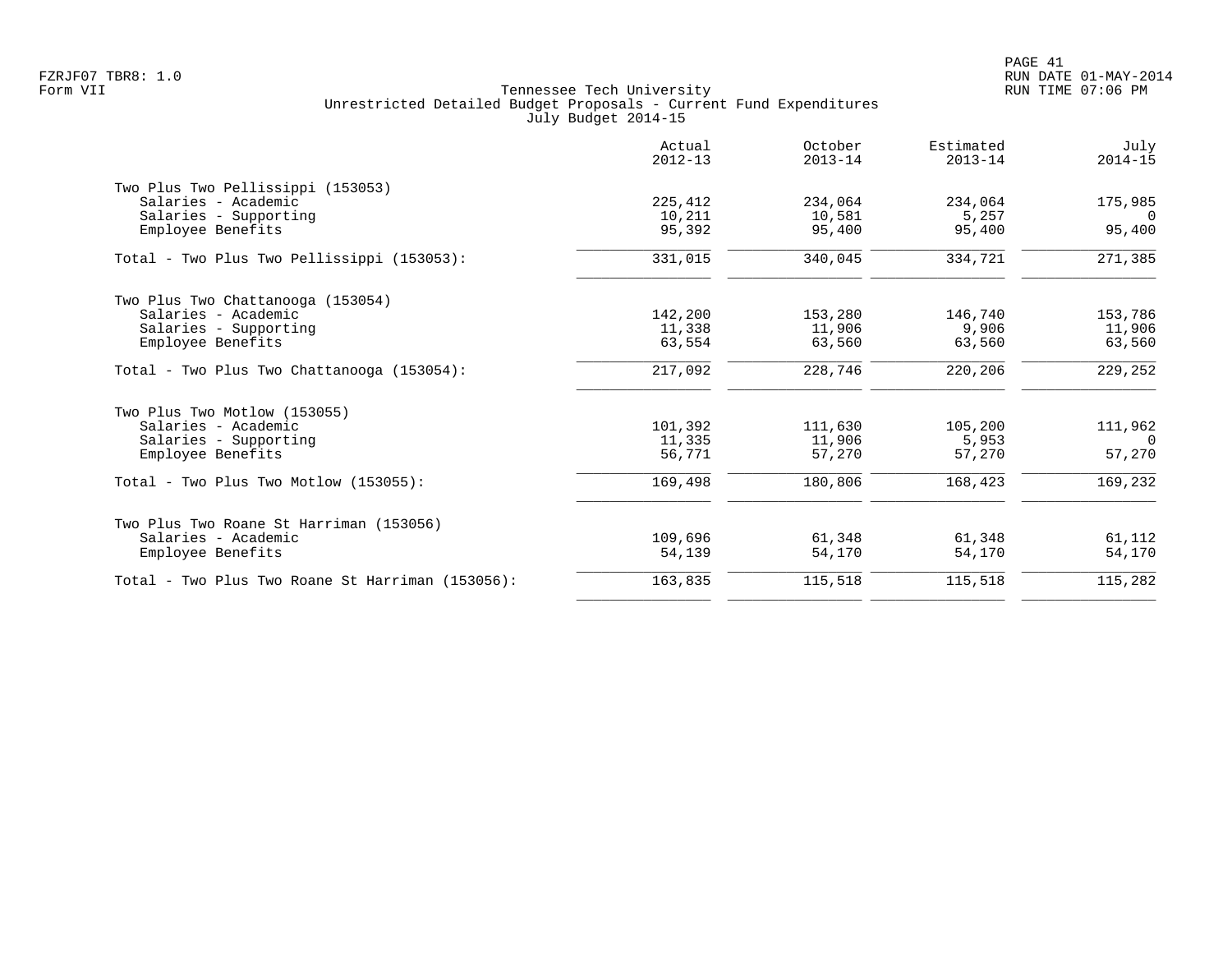PAGE 42 FZRJF07 TBR8: 1.0 RUN DATE 01-MAY-2014

| 44,940   | 43,600                                                                   | 44,340                                                                   |
|----------|--------------------------------------------------------------------------|--------------------------------------------------------------------------|
| 11,470   | 21,020                                                                   | 21,020                                                                   |
| 56,410   | 64,620                                                                   | 65,360                                                                   |
|          |                                                                          |                                                                          |
|          |                                                                          | 641,273                                                                  |
|          |                                                                          | 36,884                                                                   |
|          |                                                                          | 100                                                                      |
|          |                                                                          | 4,000                                                                    |
|          |                                                                          | 204,690                                                                  |
|          |                                                                          | $\Omega$                                                                 |
|          |                                                                          | 25,490                                                                   |
| $\Omega$ | $\Omega$                                                                 | $\Omega$                                                                 |
| 812,550  | 818,570                                                                  | 912,437                                                                  |
|          |                                                                          |                                                                          |
| 30       | 30                                                                       | 30                                                                       |
| 30       | 30                                                                       | 30                                                                       |
|          |                                                                          |                                                                          |
|          |                                                                          | 3,000                                                                    |
| $\Omega$ | $\Omega$                                                                 | $\Omega$                                                                 |
| 5,000    | 5,000                                                                    | 5,000                                                                    |
| 8,000    | 8,000                                                                    | 8,000                                                                    |
|          | 531,406<br>46,664<br>100<br>4,000<br>204,690<br>1,700<br>23,990<br>3,000 | 523,026<br>38,664<br>100<br>4,000<br>204,690<br>3,450<br>44,640<br>3,000 |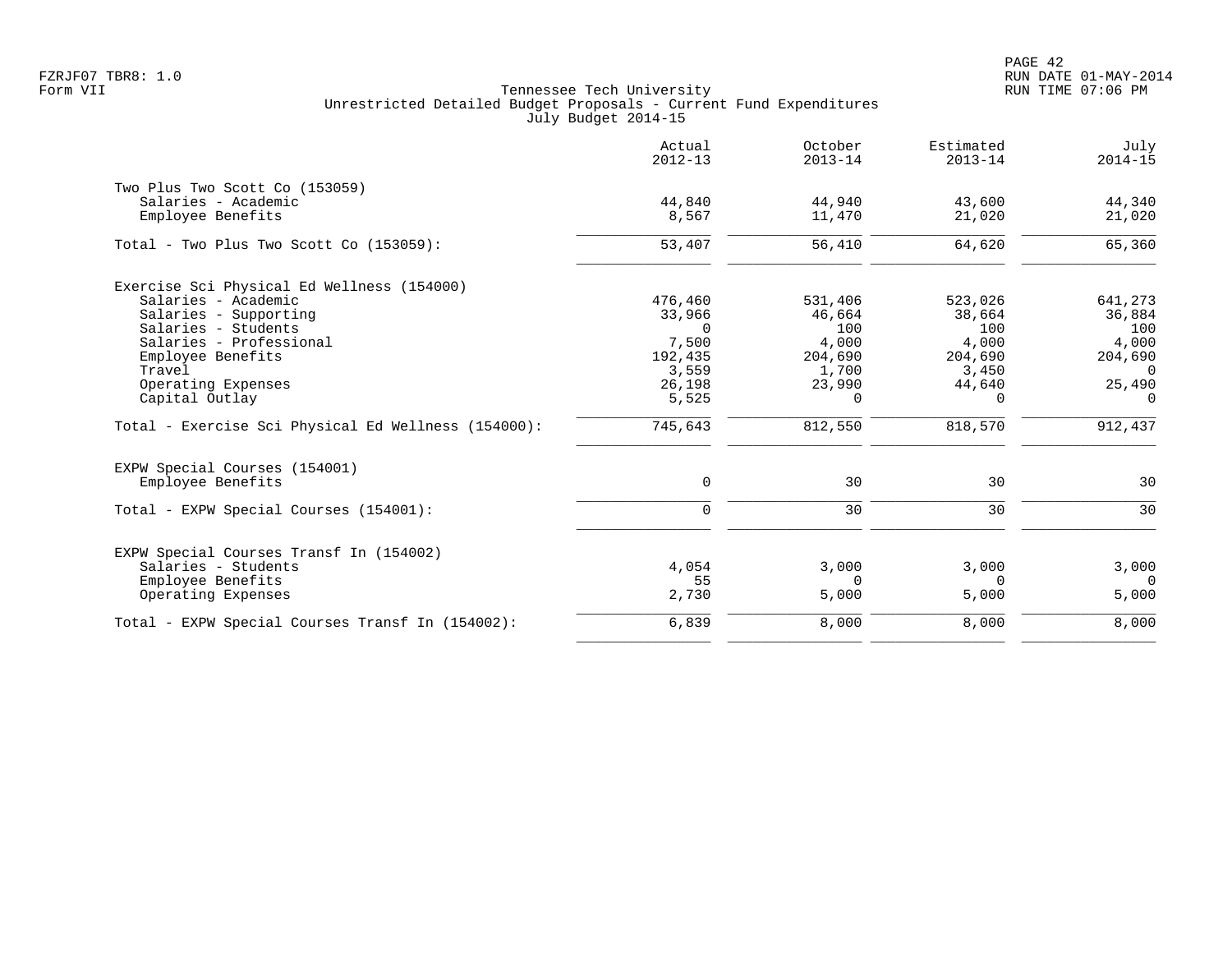| Actual<br>$2012 - 13$ | October<br>$2013 - 14$ | Estimated<br>$2013 - 14$ | July<br>$2014 - 15$ |
|-----------------------|------------------------|--------------------------|---------------------|
|                       |                        |                          |                     |
| 88,060                | 89,256                 | 89,256                   | 88,192              |
| 6,973                 | 7,166                  | 7,166                    | 7,179               |
| 9,000                 | 9,000                  | 9,000                    | 9,000               |
| 31,127                | 33,400                 | 33,400                   | 33,400              |
| 135,160               | 138,822                | 138,822                  | 137,771             |
|                       |                        |                          |                     |
| 1,547,997             | 1,581,936              | 1,675,096                | 1,579,990           |
| 89,299                | 92,260                 | 92,260                   | 92,688              |
| 1,223                 | 1,000                  | 3,000                    | 1,000               |
| 578,883               | 580,000                | 580,000                  | 580,000             |
| 37,933                | $\Omega$               | 12,000                   | $\overline{0}$      |
| 85,102                | 83,520                 | 98,860                   | 101,160             |
| 11,050                | $\Omega$               | $\Omega$                 | $\Omega$            |
| 2,351,487             | 2,338,716              | 2,461,216                | 2,354,838           |
|                       |                        |                          |                     |
| 344,600               | 383,880                | 383,880                  | 383,880             |
| 344,600               | 383,880                | 383,880                  | 383,880             |
|                       |                        |                          |                     |
| 1,990                 | 2,200                  | 4,180                    | 4,180               |
| 1,990                 | 2,200                  | 4,180                    | 4,180               |
|                       |                        |                          |                     |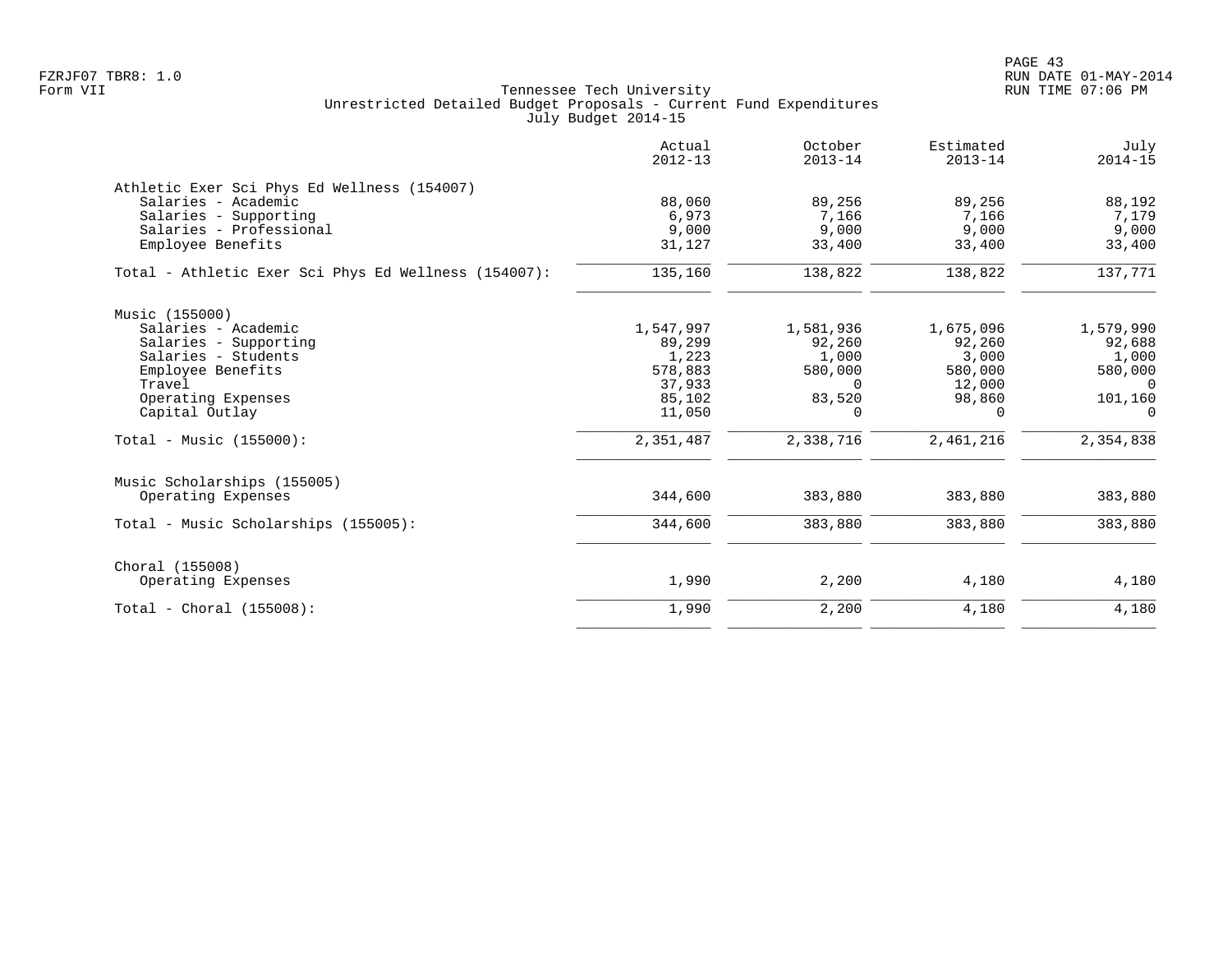|                                            | Actual<br>$2012 - 13$ | October<br>$2013 - 14$ | Estimated<br>$2013 - 14$ | July<br>$2014 - 15$ |
|--------------------------------------------|-----------------------|------------------------|--------------------------|---------------------|
| Art (155300)                               |                       |                        |                          |                     |
| Salaries - Academic                        | 296,389               | 371,605                | 356,255                  | 356,946             |
| Salaries - Supporting                      | 24,585                | 23,325                 | 23,325                   | 26,255              |
| Salaries - Students                        | $\Omega$              | $\Omega$               | 210                      | $\Omega$            |
| Employee Benefits                          | 107,670               | 129,200                | 129,200                  | 129,200             |
| Travel                                     | 1,741                 | 1,000                  | 1,000                    | $\Omega$            |
| Operating Expenses                         | 9,872                 | 13,000                 | 28,350                   | 14,000              |
| $Total - Art (155300):$                    | 440,257               | 538,130                | 538,340                  | 526,401             |
| Art Course Fee (155301)                    |                       |                        |                          |                     |
| Salaries - Students                        | $\Omega$              | $\Omega$               | 630                      | $\overline{0}$      |
| Operating Expenses                         | 4,335                 | 5,000                  | 7,760                    | 7,760               |
| Total - Art Course Fee (155301):           | 4,335                 | 5,000                  | 8,390                    | 7,760               |
| Art Faculty CC (155302)                    |                       |                        |                          |                     |
| Salaries - Academic                        | 0                     | 0                      | 0                        | 351,635             |
| Employee Benefits                          | $\mathbf 0$           | $\mathbf 0$            | $\Omega$                 | 88,500              |
| Total - Art Faculty CC $(155302)$ :        | $\mathbf 0$           | $\mathbf 0$            | $\mathbf 0$              | 440,135             |
| Craft Center Instruction (155500)          |                       |                        |                          |                     |
| Salaries - Academic                        | 335,102               | 349,515                | 354,415                  | $\mathsf{O}$        |
| Salaries - Supporting                      | 15,869                | 12,600                 | 11,320                   | 12,600              |
| Salaries - Professional                    | 46,004                | 80,035                 | 76,125                   | 80,035              |
| Employee Benefits                          | 143,625               | 159,000                | 159,000                  | 70,500              |
| Travel                                     | 3,621                 | $\Omega$               | 2,190                    | $\overline{0}$      |
| Operating Expenses                         | 75,223                | 61,850                 | 61,850                   | 61,850              |
| Total - Craft Center Instruction (155500): | 619,444               | 663,000                | 664,900                  | 224,985             |
|                                            |                       |                        |                          |                     |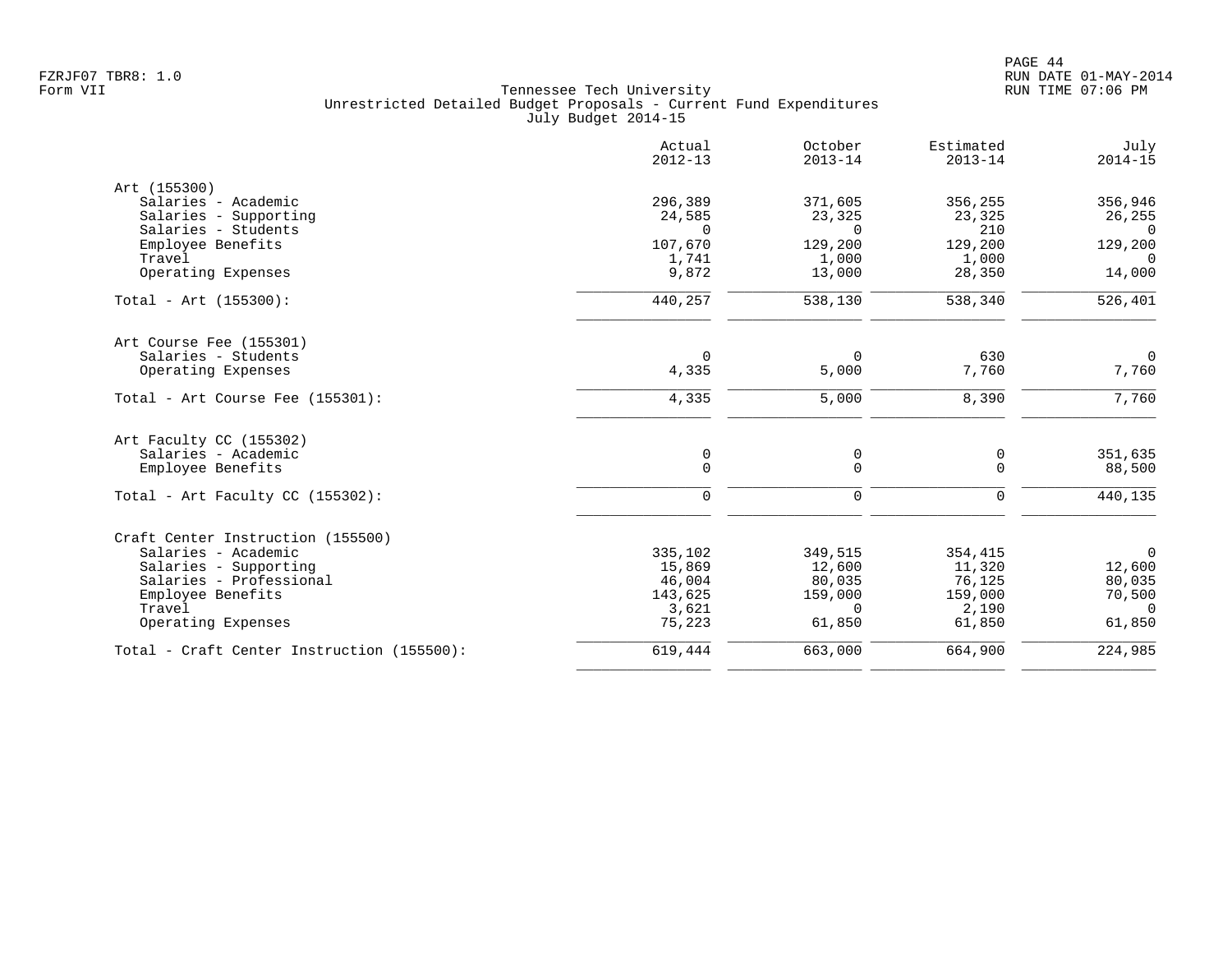|                                                                    | Actual<br>$2012 - 13$ | October<br>$2013 - 14$ | Estimated<br>$2013 - 14$ | July<br>$2014 - 15$ |
|--------------------------------------------------------------------|-----------------------|------------------------|--------------------------|---------------------|
| Online Course Dev Ag and Human Ecol (160010)<br>Operating Expenses | 0                     | 10,010                 | 10,010                   | 10,010              |
|                                                                    |                       |                        |                          |                     |
| Total - Online Course Dev Ag and Human Ecol (160010):              | 0                     | 10,010                 | 10,010                   | 10,010              |
| School of Agriculture (163000)                                     |                       |                        |                          |                     |
| Salaries - Academic                                                | 491,201               | 679,184                | 671,915                  | 684,334             |
| Salaries - Supporting                                              | 28,665                | 27,799                 | 27,799                   | 27,899              |
| Salaries - Students                                                | 194                   | 20                     | 440                      | $\Omega$            |
| Salaries - Professional                                            | 109,630               | 112,639                | 112,639                  | 112,739             |
| Employee Benefits                                                  | 215,538               | 252,170                | 252,170                  | 252,170             |
| Travel                                                             | 9,630                 | 500                    | 14,530                   | 500                 |
| Operating Expenses                                                 | 29,412                | 20,730                 | 11,570                   | 15,800              |
| Total - School of Agriculture (163000):                            | 884,270               | 1,093,042              | 1,091,063                | 1,093,442           |
| Lab Fee Agriculture (163001)                                       |                       |                        |                          |                     |
| Travel                                                             | 1,770                 | 220                    | 220                      | 220                 |
| Operating Expenses                                                 | 11,792                | 15,980                 | 15,980                   | 15,980              |
| Total - Lab Fee Agriculture (163001):                              | 13,562                | 16,200                 | 16,200                   | 16,200              |
| School of Human Ecology (165000)                                   |                       |                        |                          |                     |
| Salaries - Academic                                                | 439,840               | 467,134                | 467,134                  | 528,695             |
| Salaries - Supporting                                              | 27,167                | 25,424                 | 25,424                   | 25,424              |
| Salaries - Professional                                            | 5,000                 | 48,610                 | $\Omega$                 | $\mathbf 0$         |
| Employee Benefits                                                  | 163,433               | 174,660                | 174,660                  | 174,660             |
| Operating Expenses                                                 | 5,717                 | 8,780                  | 8,780                    | 8,780               |
| Total - School of Human Ecology (165000):                          | 641,157               | 724,608                | 675,998                  | 737,559             |
|                                                                    |                       |                        |                          |                     |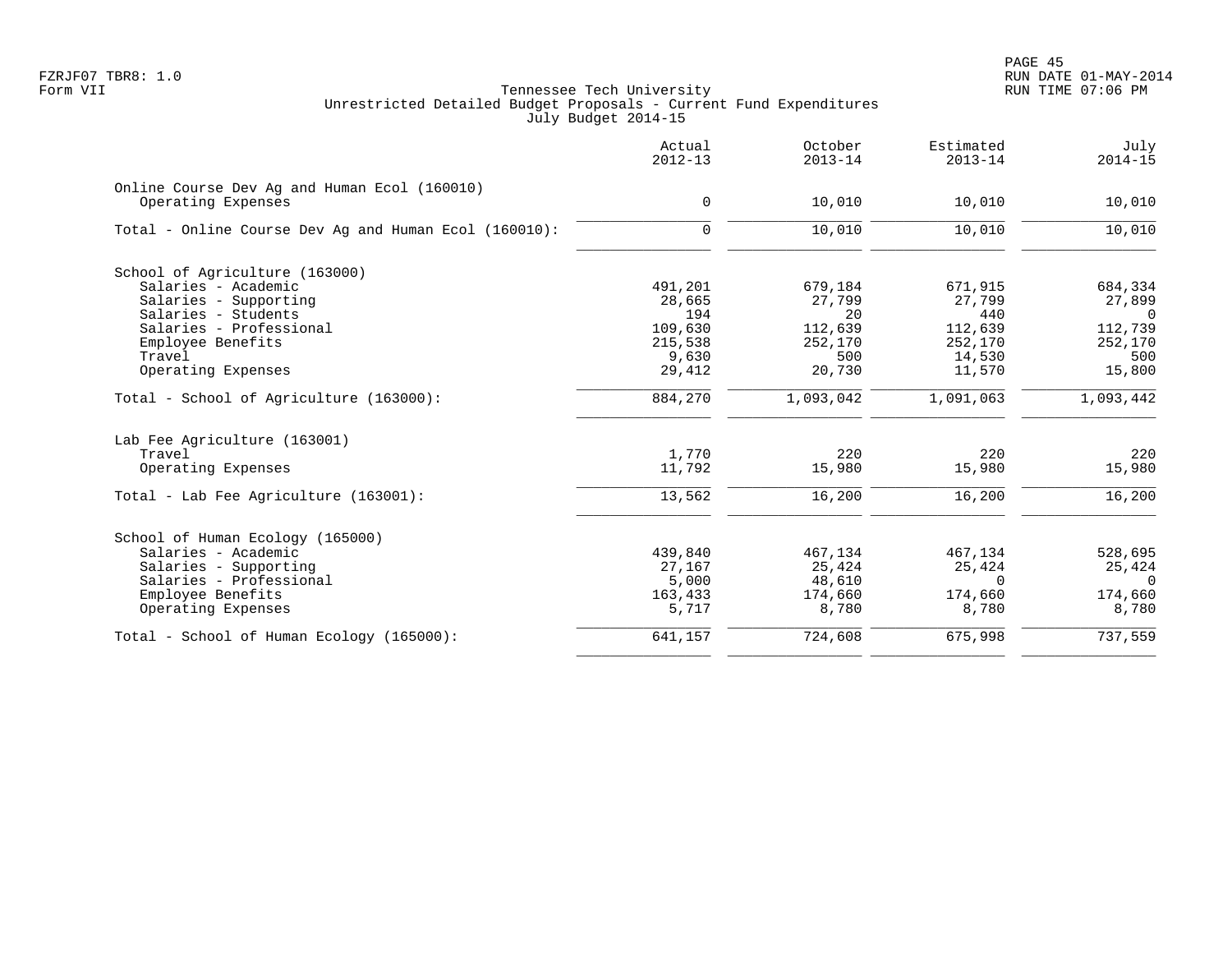PAGE 46 FZRJF07 TBR8: 1.0 RUN DATE 01-MAY-2014

| Actual<br>$2012 - 13$ | October<br>$2013 - 14$                                    | Estimated<br>$2013 - 14$                                  | July<br>$2014 - 15$                                       |
|-----------------------|-----------------------------------------------------------|-----------------------------------------------------------|-----------------------------------------------------------|
|                       |                                                           |                                                           | 3,500                                                     |
|                       |                                                           |                                                           |                                                           |
| 3,055                 | 3,950                                                     | 3,950                                                     | 3,500                                                     |
|                       |                                                           |                                                           |                                                           |
| 3,691                 | 0                                                         | 0                                                         | 0                                                         |
| 3,691                 | $\mathbf 0$                                               | $\Omega$                                                  | $\Omega$                                                  |
|                       |                                                           |                                                           |                                                           |
| 24,916                | 22,800                                                    | 36,300                                                    | 22,800                                                    |
| 24,916                | 22,800                                                    | 36,300                                                    | 22,800                                                    |
|                       |                                                           |                                                           |                                                           |
| $\Omega$              | 83,430                                                    | 83,430                                                    | 133,459                                                   |
| 993,300               | 1,097,862                                                 | 1,044,392                                                 | 1,077,610                                                 |
|                       |                                                           |                                                           | 54,171                                                    |
|                       |                                                           |                                                           | 166,127                                                   |
|                       |                                                           |                                                           | 381,290                                                   |
|                       |                                                           |                                                           | 4,690                                                     |
| 0                     | $\Omega$                                                  | 15,300                                                    | 18,160<br>$\Omega$                                        |
| 1,663,612             | 1,804,934                                                 | 1,833,654                                                 | 1,835,507                                                 |
|                       | 3,055<br>48,044<br>181,006<br>364,051<br>41,426<br>35,785 | 3,950<br>54,571<br>140,271<br>380,370<br>29,690<br>18,740 | 3,950<br>51,871<br>111,581<br>381,290<br>51,190<br>94,600 |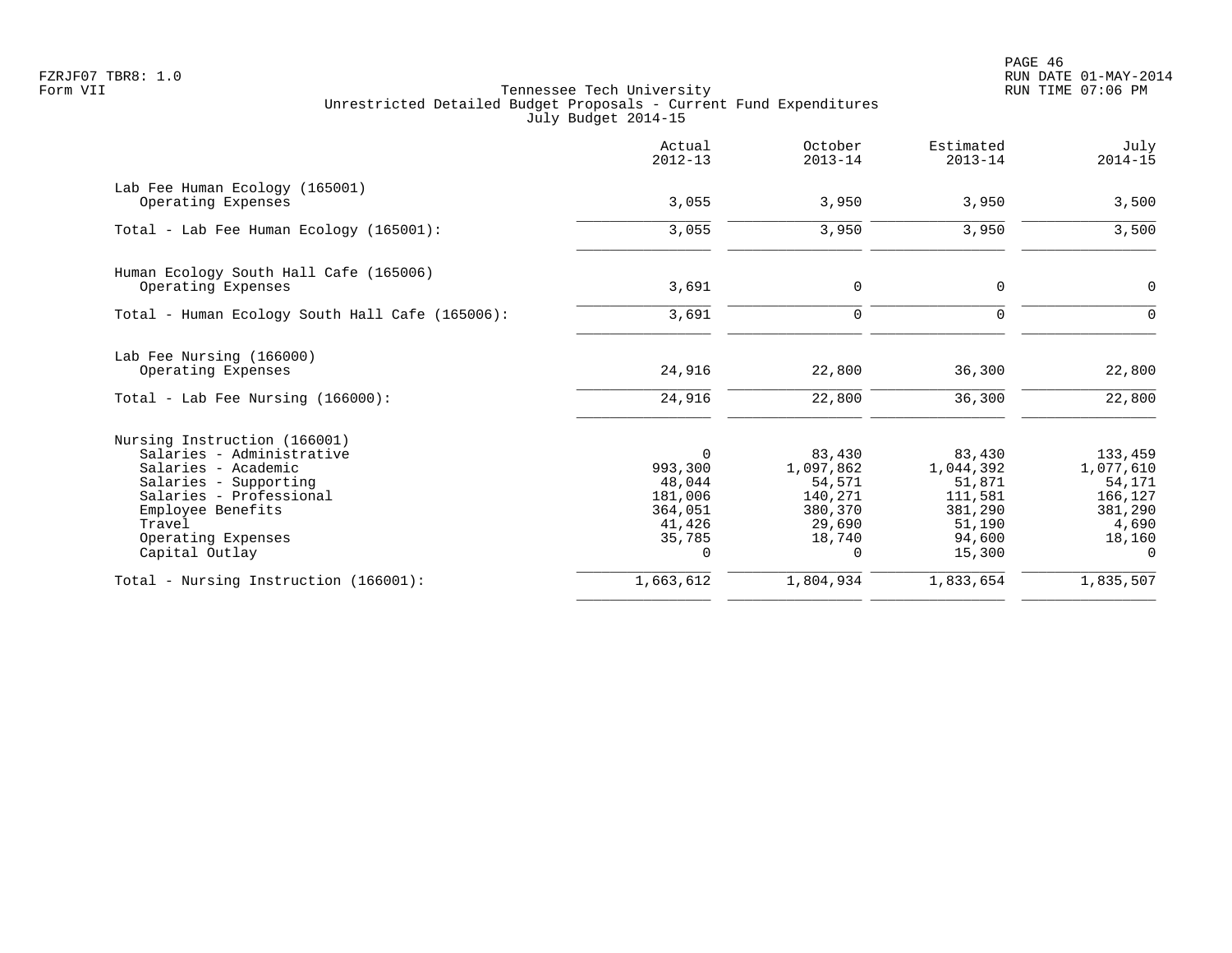|                                               | Actual<br>$2012 - 13$ | October<br>$2013 - 14$ | Estimated<br>$2013 - 14$ | July<br>$2014 - 15$ |
|-----------------------------------------------|-----------------------|------------------------|--------------------------|---------------------|
| Nursing Exam and Testing (166002)             |                       |                        |                          |                     |
| Salaries - Academic                           | 10,810                | 3,500                  | 3,500                    | 3,500               |
| Employee Benefits                             | 827                   | 500                    | 500                      | 500                 |
| Operating Expenses                            | 19,380                | 24,800                 | 28,800                   | 28,800              |
| Total - Nursing Exam and Testing (166002):    | 31,017                | 28,800                 | 32,800                   | 32,800              |
| SACF Nursing (166003)                         |                       |                        |                          |                     |
| Salaries - Academic                           | 71,220                | 178,480                | 178,480                  | 178,780             |
| Employee Benefits                             | 8,005                 | 23,020                 | 26,830                   | 26,830              |
| Operating Expenses                            | 0                     | 197,570                | 199,260                  | 58,890              |
| $Total - SACF Nursing (166003):$              | 79,225                | 399,070                | 404,570                  | 264,500             |
| Online Course Dev Nursing (166010)            |                       |                        |                          |                     |
| Operating Expenses                            | 0                     | 37,710                 | 37,710                   | 37,710              |
| Total - Online Course Dev Nursing (166010):   | $\mathbf 0$           | 37,710                 | 37,710                   | 37,710              |
| GA Instruction Pool (170006)                  |                       |                        |                          |                     |
| Employee Benefits                             | $\mathsf{O}$          | 75,000                 | 75,000                   | 75,000              |
| Operating Expenses                            | $\mathbf 0$           | 0                      | $-60,000$                | $\mathbf 0$         |
| Total - GA Instruction Pool (170006):         | $\mathbf 0$           | 75,000                 | 15,000                   | 75,000              |
| Minority Graduate Assistant (176004)          |                       |                        |                          |                     |
| Salaries - Academic                           | 9,600                 | 0                      | 9,830                    | $\mathsf{O}$        |
| Salaries - Students                           | $\Omega$              | $\Omega$               | 1,960                    | $\Omega$            |
| Salaries - Professional                       | 104,338               | 150,650                | 206,730                  | 49,910              |
| Employee Benefits                             | 92,396                | 256,870                | 226,870                  | 156,870             |
| Total - Minority Graduate Assistant (176004): | 206,334               | 407,520                | 445,390                  | 206,780             |
|                                               |                       |                        |                          |                     |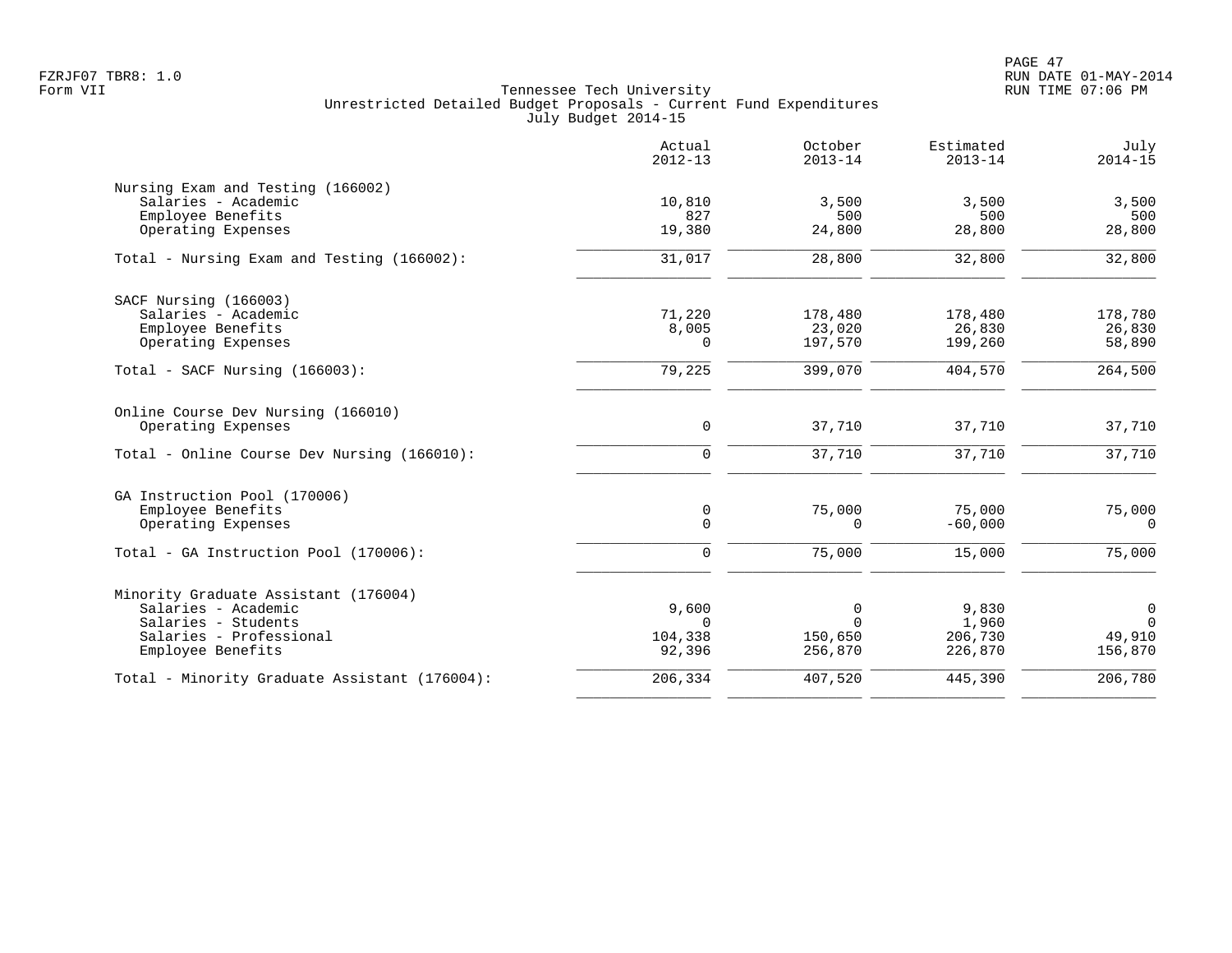| Actual<br>$2012 - 13$ | October<br>$2013 - 14$ | Estimated<br>$2013 - 14$ | July<br>$2014 - 15$        |
|-----------------------|------------------------|--------------------------|----------------------------|
|                       |                        |                          |                            |
| 149,521               | 127,010                | 105,833                  | 114,758                    |
| 22,100                | 35,000                 | 35,000                   | 35,000                     |
| $\Omega$              | 650                    | 650                      | 650                        |
| 1,046                 | 960                    | 960                      | 960                        |
| 15,191                | 17,110                 | 17,110                   | 17,110                     |
| 16,004                |                        | 23,450                   | 23,450                     |
| 54,361                | 35,130                 | 7,130                    | 35,130                     |
| $-165$                | $\Omega$               | $\Omega$                 | $\Omega$                   |
| 258,058               | 239,310                | 190,133                  | 227,058                    |
|                       |                        |                          |                            |
| 8,500                 | 22,440                 |                          | 22,440                     |
| 1,623                 | 5,010                  | 5,010                    | 5,010                      |
| 10,123                | 27,450                 | 27,450                   | 27,450                     |
|                       |                        |                          |                            |
|                       |                        |                          | 288,190                    |
| 38                    | $\Omega$               | $\Omega$                 | $\overline{0}$             |
| 84,988                | 85,502                 | 86,127                   | 87,102                     |
| 90,756                | 95,290                 | 95,290                   | 95,290                     |
|                       | $\Omega$               |                          | $\Omega$                   |
| 97,663                | 116,800                | 102,095                  | 116,800                    |
|                       |                        |                          |                            |
|                       | 295,875<br>2,530       | 23,450<br>288,190        | 22,440<br>310,395<br>2,500 |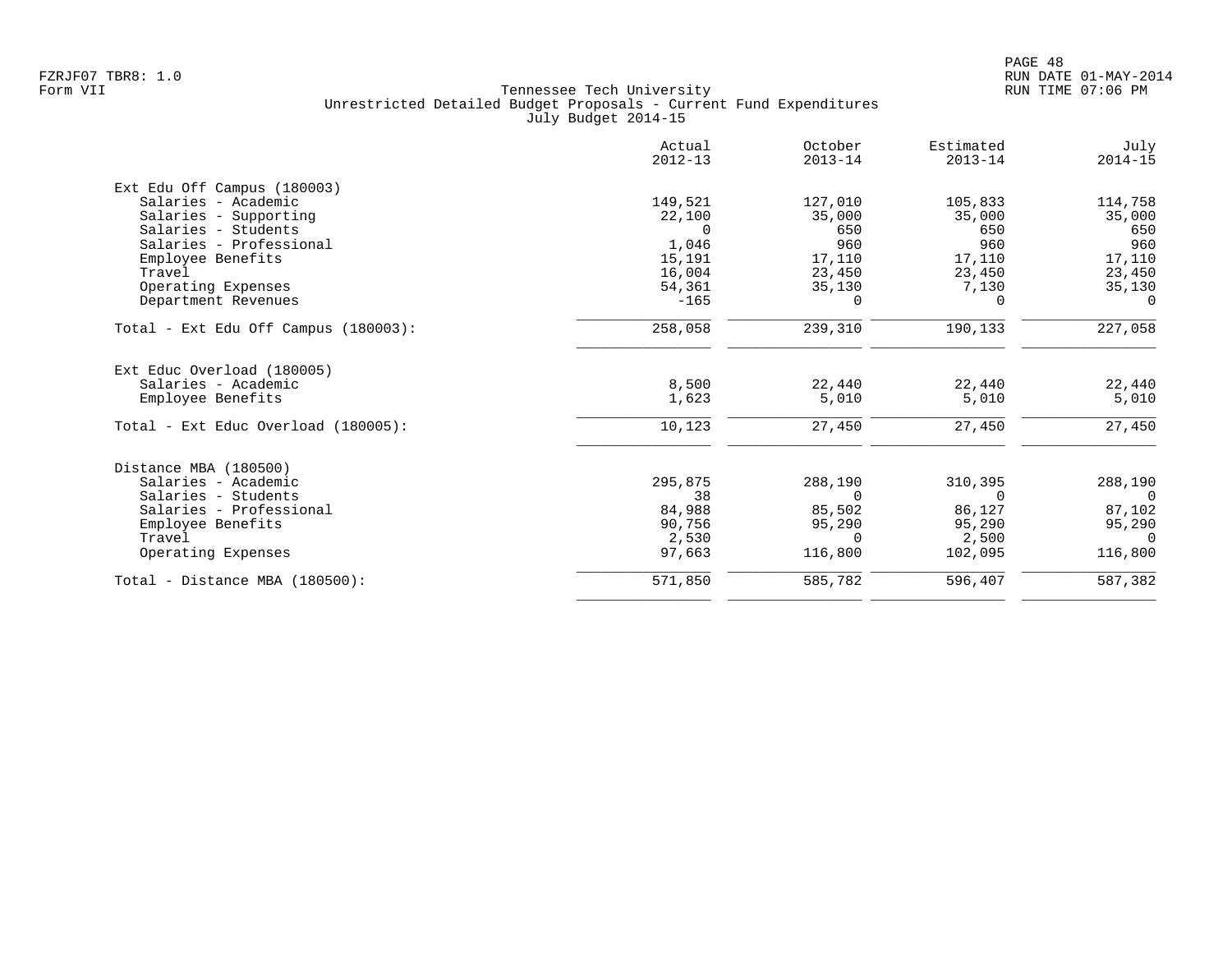|                                                  | Actual<br>$2012 - 13$ | October<br>$2013 - 14$ | Estimated<br>$2013 - 14$ | July<br>$2014 - 15$ |
|--------------------------------------------------|-----------------------|------------------------|--------------------------|---------------------|
| Distance MBA Modules (180501)                    |                       |                        |                          |                     |
| Salaries - Academic                              | 9,500                 | 15,750                 | 21,150                   | 15,750              |
| Salaries - Students                              | 7,044                 | 0                      | 4,400                    | $\overline{0}$      |
| Salaries - Professional                          | 6,504                 | 3,944                  | 3,944                    | 3,944               |
| Employee Benefits                                | 4,539                 | 8,030                  | 8,030                    | 8,030               |
| Travel                                           | 2,553                 | 2,500                  | 3,300                    | $\Omega$            |
| Operating Expenses                               | 25,895                | 40,120                 | 27,020                   | 38,280              |
| Total - Distance MBA Modules (180501):           | 56,035                | 70,344                 | 67,844                   | 66,004              |
| Non Credit Ext Educ Instuction (181001)          |                       |                        |                          |                     |
| Salaries - Academic                              | 29,803                | 9,110                  | 27,610                   | 9,110               |
| Salaries - Supporting                            | 29,310                | 29,814                 | 29,814                   | 29,914              |
| Salaries - Professional                          | 48,150                | 48,954                 | 48,954                   | 49,054              |
| Employee Benefits                                | 38,888                | 37,760                 | 37,760                   | 37,760              |
| Travel                                           | 1,671                 | 600                    | 2,100                    | 600                 |
| Operating Expenses                               | 19,973                | 39,990                 | 19,990                   | 39,990              |
| Total - Non Credit Ext Educ Instuction (181001): | 167,795               | 166,228                | 166,228                  | 166,428             |
| Non Credit Ext Ed (181002)                       |                       |                        |                          |                     |
| Salaries - Academic                              | 8,450                 | 22,000                 | 18,558                   | 22,000              |
| Salaries - Supporting                            | $\Omega$              | 1,700                  | 1,700                    | 1,700               |
| Salaries - Professional                          | 29,659                | 29,268                 | 33,231                   | 30,518              |
| Employee Benefits                                | 11,119                | 15,460                 | 15,460                   | 15,460              |
| Travel                                           | 254                   | 200                    | 200                      | 200                 |
| Operating Expenses                               | 5,033                 | 3,980                  | 3,980                    | 3,980               |
| Department Revenues                              | $-260$                | $\Omega$               | $\Omega$                 | $\Omega$            |
| Total - Non Credit Ext Ed (181002):              | 54,255                | 72,608                 | 73,129                   | 73,858              |
|                                                  |                       |                        |                          |                     |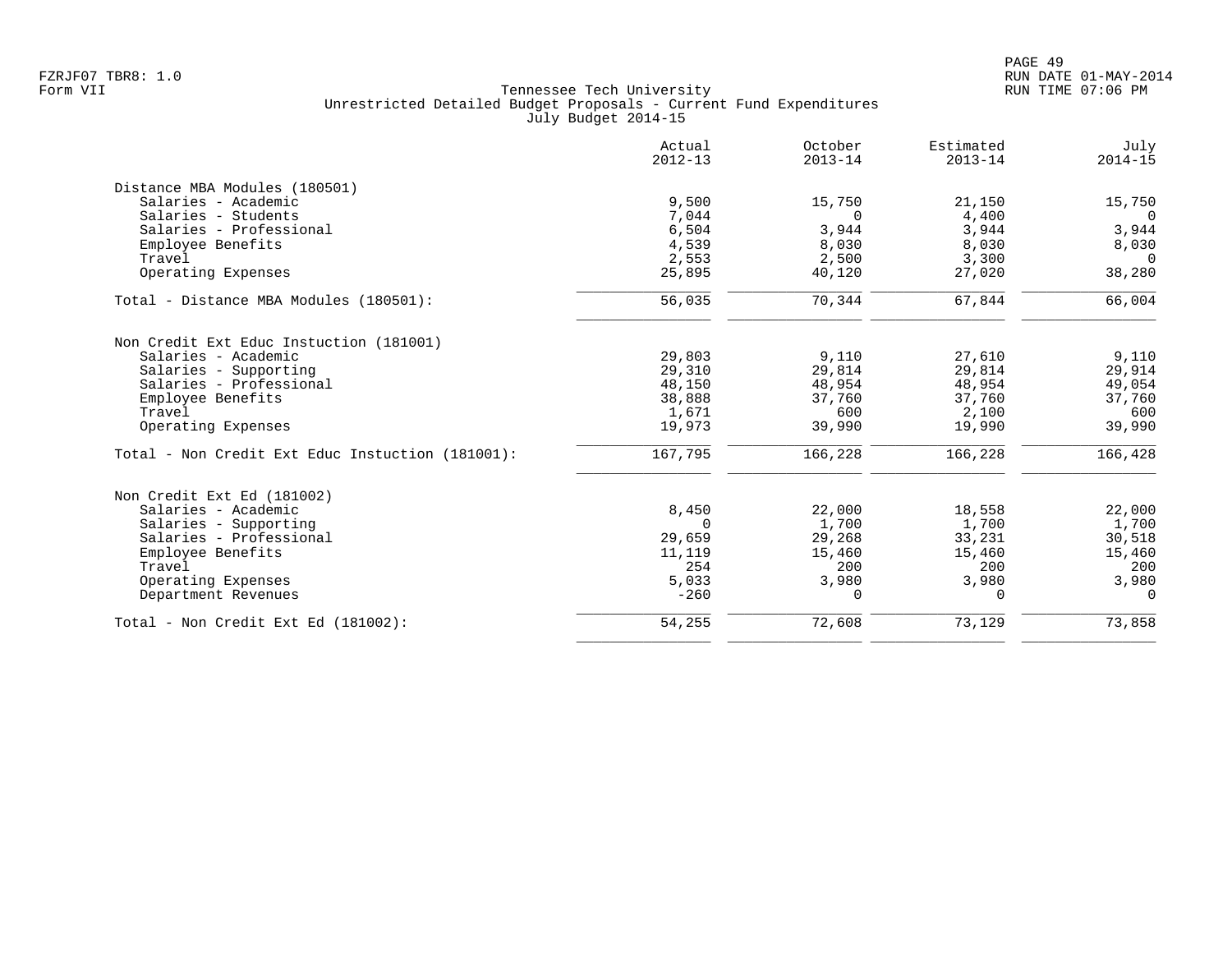|                                                       | Actual<br>$2012 - 13$ | October<br>$2013 - 14$ | Estimated<br>$2013 - 14$ | July<br>$2014 - 15$ |
|-------------------------------------------------------|-----------------------|------------------------|--------------------------|---------------------|
| Governor Sch fr Emerging Technology (183000)          |                       |                        |                          |                     |
| Salaries - Academic                                   | 23,839                | 29,870                 | 26,380                   | 26,380              |
| Salaries - Supporting                                 | 720                   | $\Omega$               | $\Omega$                 | $\overline{0}$      |
| Employee Benefits<br>Operating Expenses               | 4,149<br>110          | 7,100<br>2,300         | 7,100<br>2,300           | 7,100<br>10,460     |
| Total - Governor Sch fr Emerging Technology (183000): | 28,818                | 39,270                 | 35,780                   | 43,940              |
| Two Plus Two Eled Crossville (184000)                 |                       |                        |                          |                     |
| Salaries - Academic                                   | 1,800                 | 6.250                  | 5,050                    | 6,250               |
| Salaries - Supporting                                 | $\overline{0}$        | $\mathbf 0$            | 5,953                    | 11,906              |
| Employee Benefits                                     | 138                   | 310                    | 310                      | 310                 |
| Travel                                                | 7,715                 | 4,940                  | 6,440                    | 4,940               |
| Operating Expenses                                    | 8,415                 | 4,540                  | 14,240                   | 4,540               |
| Total - Two Plus Two Eled Crossville (184000):        | 18,068                | 16,040                 | 31,993                   | 27,946              |
| Two Plus Two Eled Oak Ridge (184001)                  |                       |                        |                          |                     |
| Salaries - Academic                                   | 3,000                 | 6,150                  | 2,150                    | 6,150               |
| Salaries - Supporting                                 | 10,852                | 10,050                 | 16,003                   | 21,956              |
| Employee Benefits                                     | 1,060                 | 990                    | 990                      | 990                 |
| Travel<br>Operating Expenses                          | 9,548                 | 8,720<br>5,910         | 8,720<br>9,910           | 8,720               |
|                                                       | 5,131                 |                        |                          | 5,910               |
| Total - Two Plus Two Eled Oak Ridge (184001):         | 29,591                | 31,820                 | 37,773                   | 43,726              |
| Two Plus Two Eled Pellissippii (184002)               |                       |                        |                          |                     |
| Salaries - Academic                                   | 3,600                 | 9,110                  | 5,110                    | 9,110               |
| Salaries - Supporting                                 | 10,912                | 10,130                 | 15,454                   | 20,778              |
| Employee Benefits                                     | 1,110                 | 1,460                  | 1,460                    | 1,460               |
| Travel                                                | 14,746                | 11,640                 | 7,640                    | 11,640              |
| Operating Expenses                                    | 22,871                | 11,470                 | 19,470                   | 11,470              |
| Total - Two Plus Two Eled Pellissippii (184002):      | 53,239                | 43,810                 | 49,134                   | 54,458              |
|                                                       |                       |                        |                          |                     |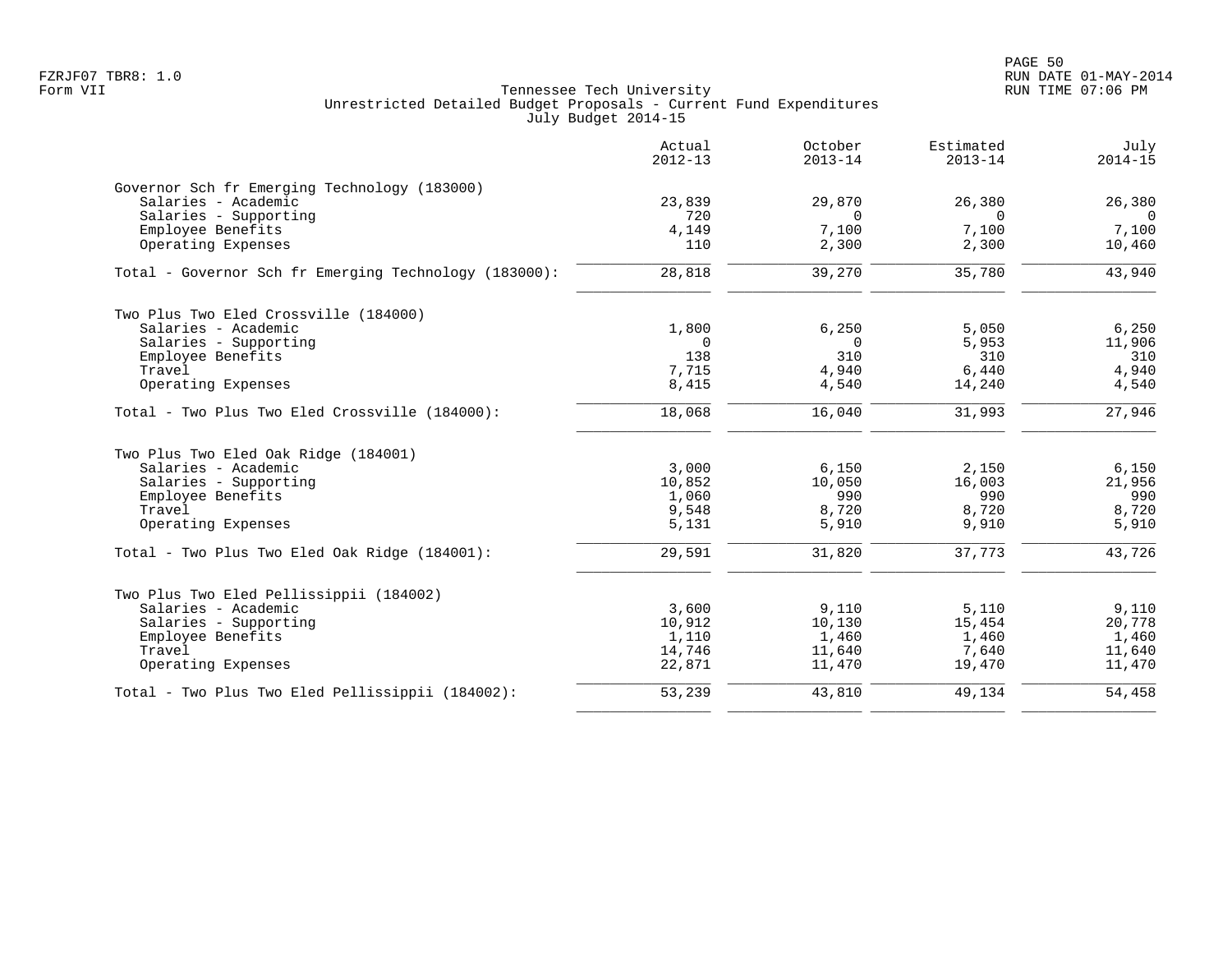|                                                 | Actual<br>$2012 - 13$ | October<br>$2013 - 14$ | Estimated<br>$2013 - 14$ | July<br>$2014 - 15$ |
|-------------------------------------------------|-----------------------|------------------------|--------------------------|---------------------|
| Two Plus Two Eled Chattanooga (184003)          |                       |                        |                          |                     |
| Salaries - Academic                             | 3,000                 | 2,520                  | 3,020                    | 2,520               |
| Employee Benefits                               | 230                   | 350                    | 350                      | 350                 |
| Travel                                          | 12,295                | 8,980                  | 8,480                    | 8,980               |
| Operating Expenses                              | 10,072                | 10,740                 | 10,740                   | 10,740              |
| Total - Two Plus Two Eled Chattanooga (184003): | 25,597                | 22,590                 | 22,590                   | 22,590              |
| Two Plus Two Eled Motlow (184004)               |                       |                        |                          |                     |
| Salaries - Academic                             | 3,000                 | 6,910                  | 9,010                    | 6,910               |
| Salaries - Supporting                           | $\Omega$              | $\Omega$               | 5,953                    | 11,906              |
| Employee Benefits                               | 230                   | 1,040                  | 1,040                    | 1,040               |
| Travel                                          | 9,390                 | 6,380                  | 4,880                    | 6,380               |
| Operating Expenses                              | 12,902                | 12,150                 | 11,550                   | 12,150              |
| Total - Two Plus Two Eled Motlow (184004):      | 25,522                | 26,480                 | 32,433                   | 38,386              |
| Two Plus Two Eled Tullahoma (184005)            |                       |                        |                          |                     |
| Salaries - Academic                             | 3,000                 | 3,530                  | 3,530                    | 3,530               |
| Employee Benefits                               | 229                   | 300                    | 300                      | 300                 |
| Travel                                          | 10,238                | 7,200                  | 5,100                    | 7,200               |
| Operating Expenses                              | 18,181                | 5,250                  | 7,350                    | 5,250               |
| Total - Two Plus Two Eled Tullahoma (184005):   | 31,648                | 16,280                 | 16,280                   | 16,280              |
| Two Plus Two Eled RS Harriman (184006)          |                       |                        |                          |                     |
| Salaries - Academic                             | 3,000                 | 6,050                  | 6,600                    | 6,050               |
| Employee Benefits                               | 230                   | 1,000                  | 1,000                    | 1,000               |
| Travel                                          | 7,254                 | 4,500                  | 4,500                    | 4,500               |
| Operating Expenses                              | 7,031                 | 5,840                  | 5,290                    | 5,840               |
| Total - Two Plus Two Eled RS Harriman (184006): | 17,515                | 17,390                 | 17,390                   | 17,390              |
|                                                 |                       |                        |                          |                     |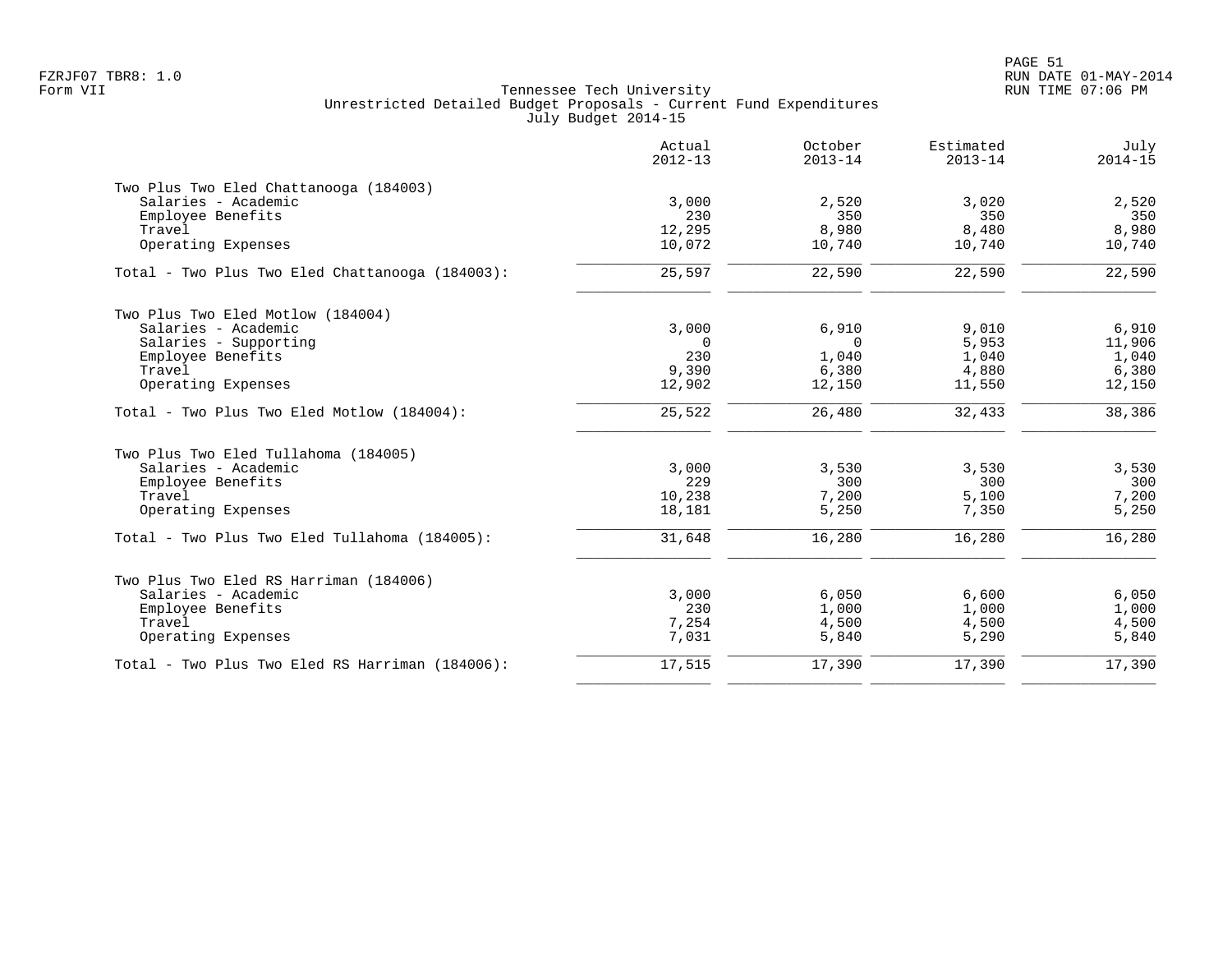|                                                      | Actual<br>$2012 - 13$ | October<br>$2013 - 14$ | Estimated<br>$2013 - 14$ | July<br>$2014 - 15$ |
|------------------------------------------------------|-----------------------|------------------------|--------------------------|---------------------|
| Two Plus Two Eled Scott Co (184007)                  |                       |                        |                          |                     |
| Salaries - Academic                                  | 3,000                 | 6,710                  | 8,110                    | 6,710               |
| Salaries - Supporting                                | 13,811                | 15,000                 | 15,000                   | 15,000              |
| Employee Benefits                                    | 1,286                 | 1,600                  | 1,600                    | 1,600               |
| Travel                                               | 3,763                 | 4,000                  | 2,600                    | 4,000               |
| Operating Expenses                                   | 3,932                 | 4,000                  | 19,000                   | 4,000               |
| Total - Two Plus Two Eled Scott Co (184007):         | 25,792                | 31,310                 | 46,310                   | 31,310              |
| Interdisciplinary Studies Instruct (185000)          |                       |                        |                          |                     |
| Salaries - Academic                                  | 40,494                | 160,313                | 168,313                  | 215,468             |
| Salaries - Supporting                                | 2,367                 | 25,424                 | 26,924                   | 25,048              |
| Salaries - Professional                              | $\Omega$              | $\Omega$               | 3,000                    | $\overline{0}$      |
| Employee Benefits                                    | 14,251                | 61,760                 | 61,760                   | 61,760              |
| Travel                                               | 170                   | 25,000                 | 12,500                   | 25,000              |
| Operating Expenses                                   | 788                   | 20,000                 | 20,000                   | 20,000              |
| Total - Interdisciplinary Studies Instruct (185000): | 58,070                | 292,497                | 292,497                  | 347,276             |
| Professional Studies (185001)                        |                       |                        |                          |                     |
| Salaries - Academic                                  |                       | 52,120                 | 54,045                   | 51,820              |
| Salaries - Professional                              |                       | $\Omega$               | 3,000                    | $\Omega$            |
| Employee Benefits                                    |                       | 7,560                  | 13,170                   | 13,170              |
| Travel                                               |                       | 4,000                  | 4,000                    | 4,000               |
| Operating Expenses                                   |                       | 3,000                  | 3,000                    | 3,000               |
| Total - Professional Studies (185001):               | $\mathbf 0$           | 66,680                 | 77,215                   | 71,990              |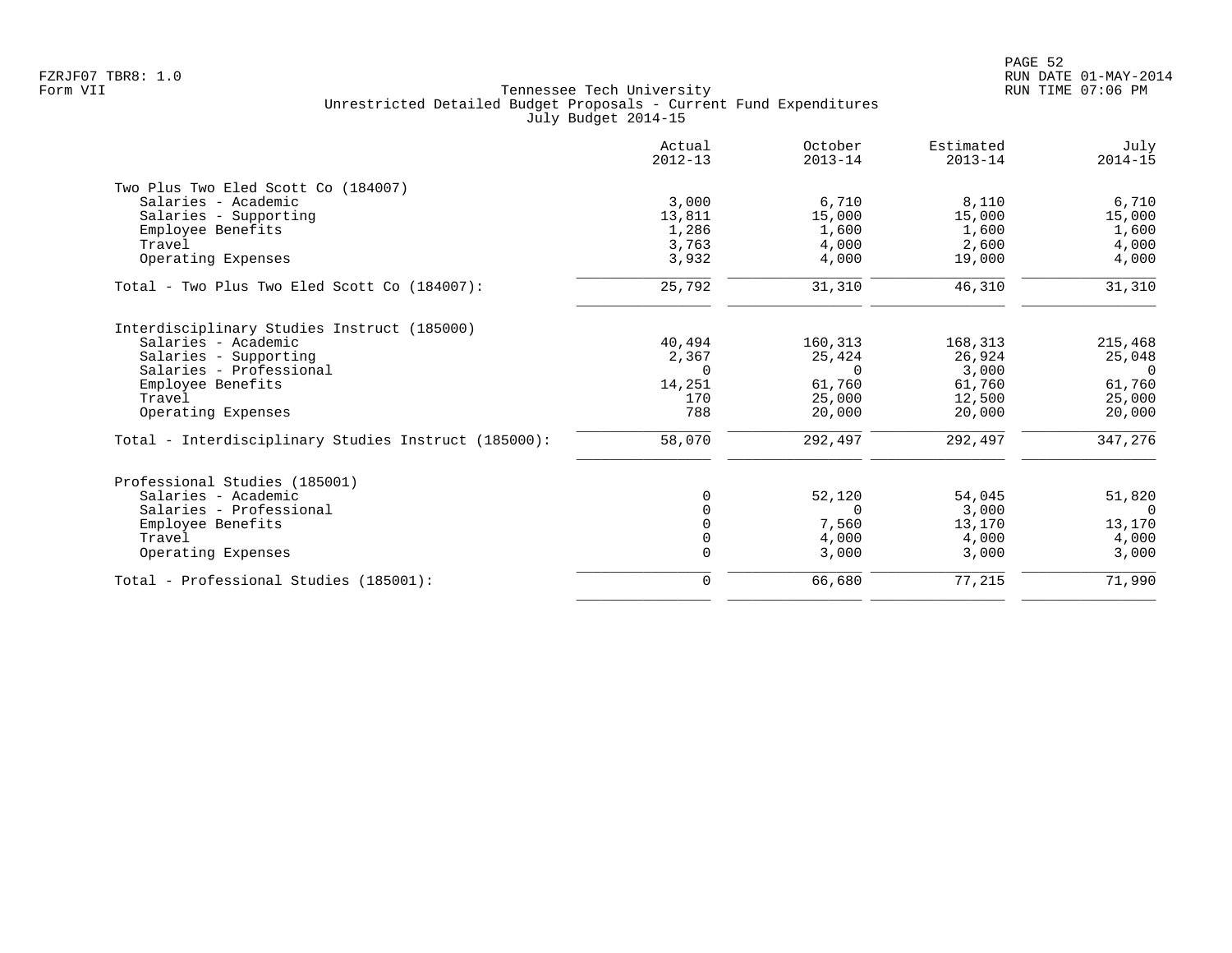|                                                    | Actual<br>$2012 - 13$ | October<br>$2013 - 14$ | Estimated<br>$2013 - 14$ | July<br>$2014 - 15$ |
|----------------------------------------------------|-----------------------|------------------------|--------------------------|---------------------|
| RODP Instruction (185002)                          |                       |                        |                          |                     |
| Salaries - Academic                                | 782,086               | 821,500                | 820,000                  | 821,500             |
| Salaries - Supporting                              | 35,069                | 34,970                 | 36,470                   | 31,330              |
| Salaries - Students                                | 578                   | $\Omega$               | $\Omega$                 | $\Omega$            |
| Salaries - Professional                            | 70,110                | 77,381                 | 77,381                   | 77,481              |
| Employee Benefits                                  | 198,317               | 223,280                | 223,280                  | 223,280             |
| Travel                                             | 4,954                 | 4,330                  | 4,330                    | 4,330               |
| Operating Expenses                                 | 12,011                | 32,040                 | 32,040                   | 32,040              |
| Total - RODP Instruction (185002):                 | 1,103,125             | 1,193,501              | 1,193,501                | 1,189,961           |
| Environmental Studies Udrgrd (185005)              |                       |                        |                          |                     |
| Salaries - Administrative                          | $\Omega$              | 5,000                  | $\Omega$                 | 5,000               |
| Salaries - Academic                                | 27,000                | 60,096                 | 89,646                   | 57,292              |
| Salaries - Supporting                              | 4,683                 | 29,549                 | 24,549                   | 29,549              |
| Salaries - Students                                | 574                   | $\Omega$               | $\Omega$                 | $\Omega$            |
| Salaries - Professional                            | 28,921                | $\Omega$               | $\Omega$                 | $\Omega$            |
| Employee Benefits                                  | 20,491                | 21,200                 | 33,790                   | 33,790              |
| Travel                                             | 15                    | 1,900                  | 1,900                    | 1,900               |
| Operating Expenses                                 | 28,648                | 15,150                 | 15,000                   | 5,000               |
| Total - Environmental Studies Udrgrd (185005):     | 110,332               | 132,895                | 164,885                  | 132,531             |
| Interdiscip Studies Campus Instr (185007)          |                       |                        |                          |                     |
| Employee Benefits                                  | 0                     | 9,830                  | 9,830                    | 9,830               |
| Total - Interdiscip Studies Campus Instr (185007): | $\mathbf 0$           | 9,830                  | 9,830                    | 9,830               |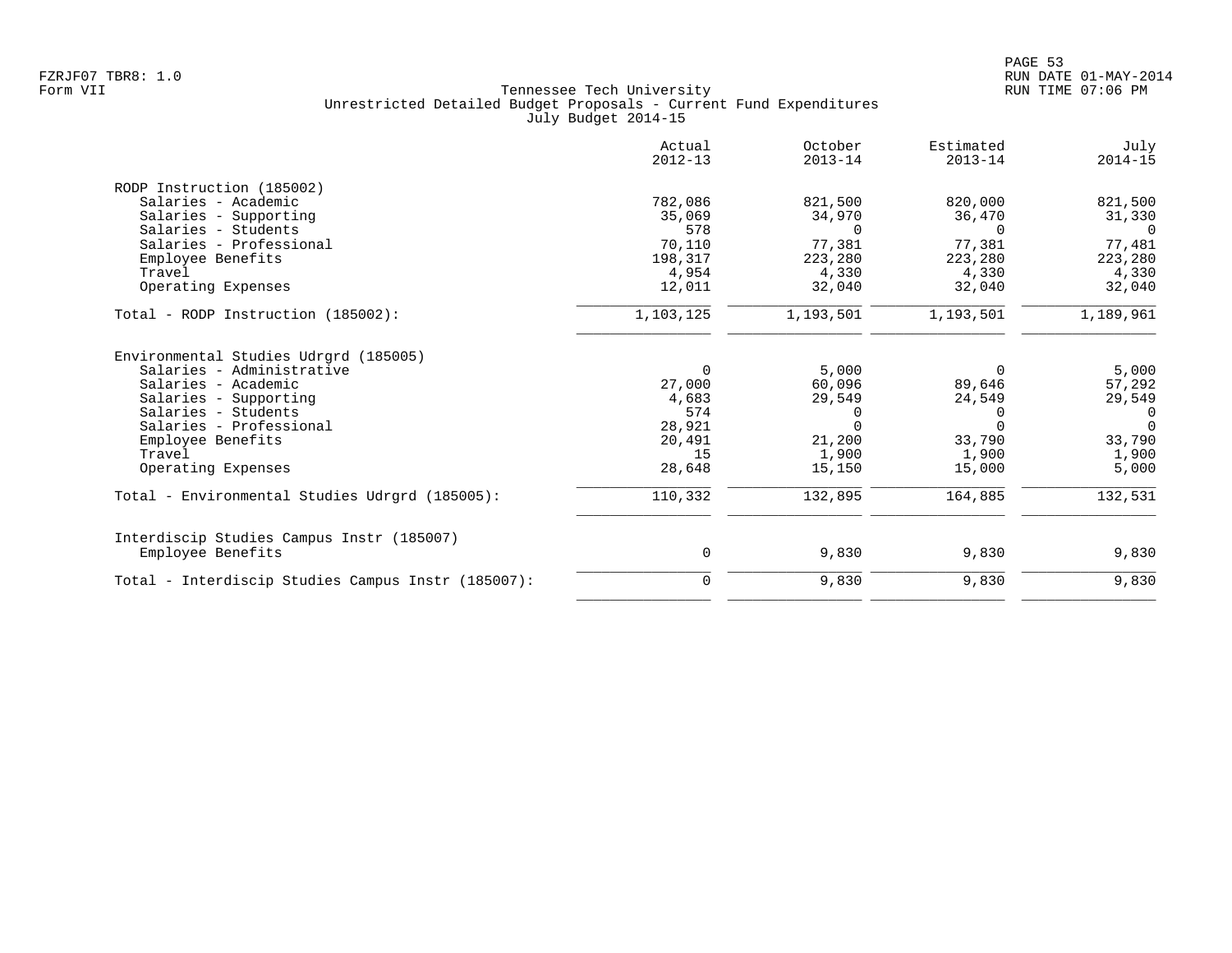PAGE 54 FZRJF07 TBR8: 1.0 RUN DATE 01-MAY-2014

|                                                                                                                                               | Actual<br>$2012 - 13$                                | October<br>$2013 - 14$                            | Estimated<br>$2013 - 14$                     | July<br>$2014 - 15$                                |
|-----------------------------------------------------------------------------------------------------------------------------------------------|------------------------------------------------------|---------------------------------------------------|----------------------------------------------|----------------------------------------------------|
| Online Course Dev Interdiscipl Stys (185010)<br>Operating Expenses                                                                            | $\mathbf 0$                                          | 26,190                                            | 26,190                                       | 26,190                                             |
| Total - Online Course Dev Interdiscipl Stys (185010):                                                                                         | $\Omega$                                             | 26,190                                            | 26,190                                       | 26,190                                             |
| Environmental Sci Grad Assist (188000)<br>Employee Benefits                                                                                   | 36,235                                               | 45,000                                            | 45,000                                       | 45,000                                             |
| Total - Environmental Sci Grad Assist (188000):                                                                                               | 36,235                                               | 45,000                                            | 45,000                                       | 45,000                                             |
| EVS Challenge (188001)<br>Salaries - Professional<br>Employee Benefits                                                                        | 12,500<br>6,166                                      | $\mathbf 0$<br>$\mathbf 0$                        | 15,000<br>$\Omega$                           | $\boldsymbol{0}$<br>$\Omega$                       |
| Total - EVS Challenge (188001):                                                                                                               | 18,666                                               | $\mathbf 0$                                       | 15,000                                       | $\Omega$                                           |
| Environmental Science Masters (188002)<br>Salaries - Academic<br>Employee Benefits<br>Travel<br>Operating Expenses                            | 0<br>$\mathbf 0$<br>$\mathbf 0$<br>$\mathbf 0$       | 4,200<br>18,340<br>4,000<br>3,000                 | 4,800<br>18,340<br>900<br>3,000              | $\mathbf 0$<br>340<br>4,000<br>3,000               |
| Total - Environmental Science Masters (188002):                                                                                               | $\mathbf 0$                                          | 29,540                                            | 27,040                                       | 7,340                                              |
| COIS Student Success Center (189000)<br>Salaries - Supporting<br>Salaries - Professional<br>Employee Benefits<br>Travel<br>Operating Expenses | $\mathbf 0$<br>$\mathbf 0$<br>$\Omega$<br>597<br>408 | $\Omega$<br>116,505<br>$\Omega$<br>4,000<br>5,000 | 1,000<br>128,757<br>32,770<br>4,000<br>4,000 | $\mathbf 0$<br>131,357<br>32,770<br>4,000<br>5,000 |
| Total - COIS Student Success Center (189000):                                                                                                 | 1,005                                                | 125,505                                           | 170,527                                      | 173,127                                            |
|                                                                                                                                               |                                                      |                                                   |                                              |                                                    |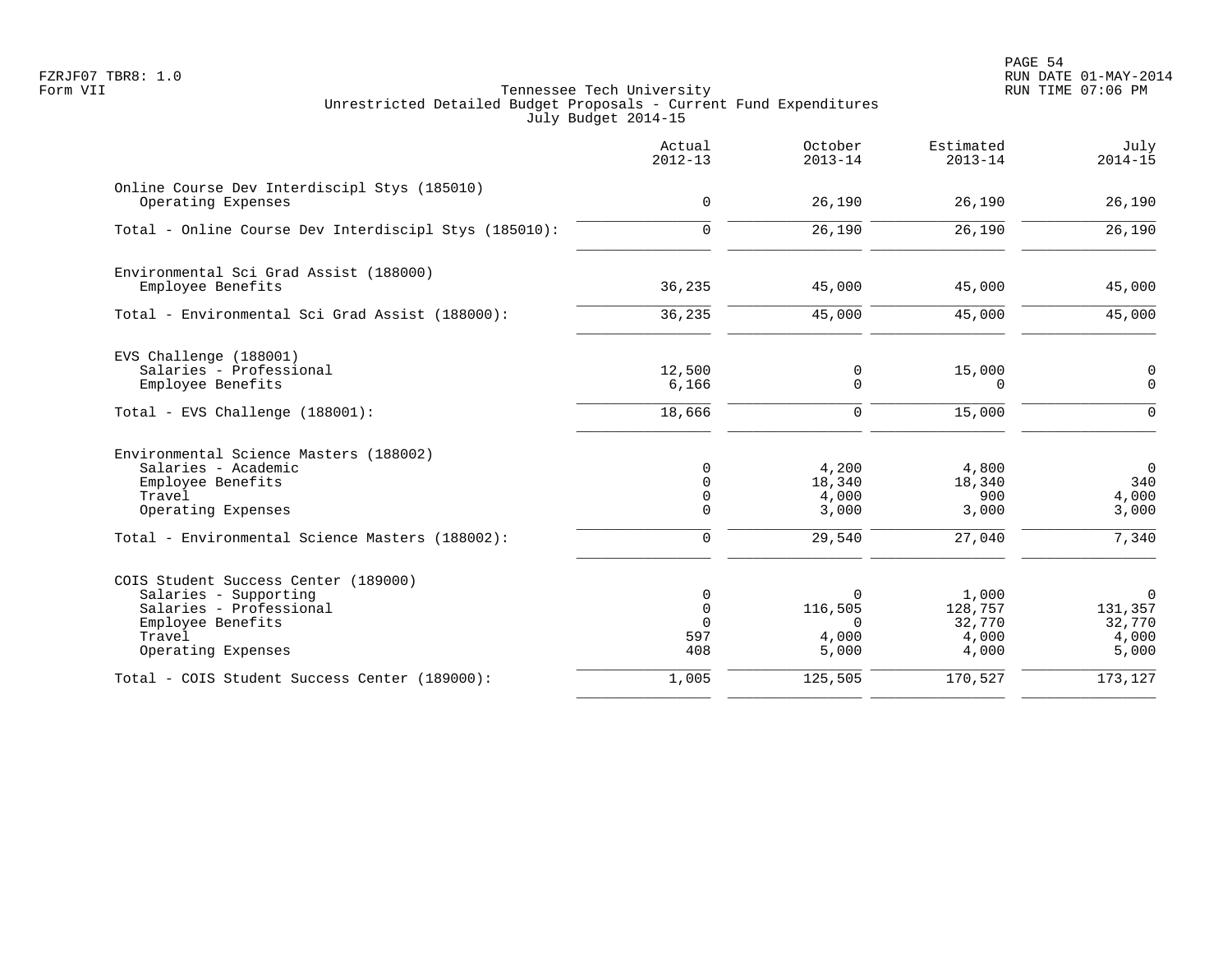|                                                                                                                        | Actual<br>$2012 - 13$                   | October<br>$2013 - 14$                    | Estimated<br>$2013 - 14$                  | July<br>$2014 - 15$                       |
|------------------------------------------------------------------------------------------------------------------------|-----------------------------------------|-------------------------------------------|-------------------------------------------|-------------------------------------------|
| TAF Technology Access Fee (190006)<br>Salaries - Students<br>Employee Benefits<br>Operating Expenses<br>Capital Outlay | 253,330<br>4,874<br>1,552,209<br>67,690 | 118,830<br>15,310<br>2,525,060<br>100,000 | 198,630<br>15,310<br>2,478,160<br>100,000 | 118,830<br>15,310<br>1,628,480<br>100,000 |
| Total - TAF Technology Access Fee (190006):                                                                            | 1,878,103                               | 2,759,200                                 | 2,792,100                                 | 1,862,620                                 |
| Craft Center Instuct Transfer (200007)<br>Operating Expenses                                                           | $-374,000$                              | $-374,000$                                | $-374,000$                                | $-374,000$                                |
| Total - Craft Center Instuct Transfer (200007):                                                                        | $-374,000$                              | $-374,000$                                | $-374,000$                                | $-374,000$                                |
| TBR Spouse Dependent Discount (700000)<br>Employee Benefits                                                            | 231,309                                 | 226,140                                   | 226,140                                   | 226,140                                   |
| Total - TBR Spouse Dependent Discount (700000):                                                                        | 231,309                                 | 226,140                                   | 226,140                                   | 226,140                                   |
| TBR Employ Remission PC191 (700001)<br>Employee Benefits                                                               | 76,835                                  | 62,600                                    | 62,600                                    | 62,600                                    |
| Total - TBR Employ Remission PC191 (700001):                                                                           | 76,835                                  | 62,600                                    | 62,600                                    | 62,600                                    |
| E and G Data Processing Allocation (700003)<br>Department Revenues                                                     | 2,555,129                               | 3,618,810                                 | 3,666,430                                 | 3,705,970                                 |
| Total - E and G Data Processing Allocation (700003):                                                                   | 2,555,129                               | 3,618,810                                 | 3,666,430                                 | 3,705,970                                 |
|                                                                                                                        |                                         |                                           |                                           |                                           |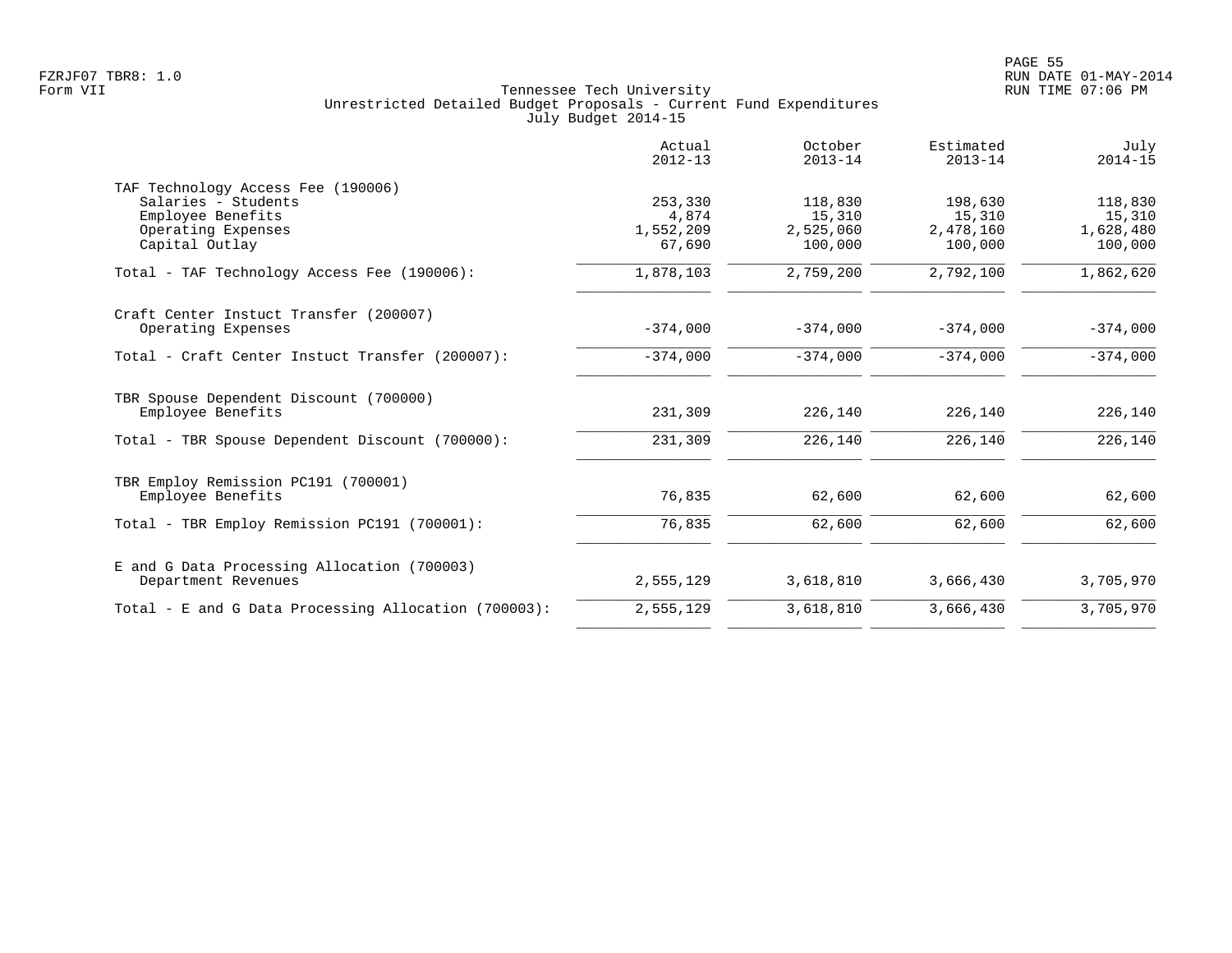en and the state of the state of the state of the state of the state of the state of the state of the state of the state of the state of the state of the state of the state of the state of the state of the state of the sta FZRJF07 TBR8: 1.0 RUN DATE 01-MAY-2014

|                                                          | Actual<br>$2012 - 13$ | October<br>$2013 - 14$ | Estimated<br>$2013 - 14$ | July<br>$2014 - 15$  |
|----------------------------------------------------------|-----------------------|------------------------|--------------------------|----------------------|
| E and G Claims Adjustment (700004)<br>Operating Expenses | 160,260               | 164,440                | 164,440                  | 164,440              |
| Total - E and G Claims Adjustment (700004):              | 160,260               | 164,440                | 164,440                  | 164,440              |
| $E$ and G Support (700005)                               |                       |                        |                          |                      |
| Salaries - Academic                                      | 0                     | 18,530                 | 18,530                   | 18,530               |
| Salaries - Supporting                                    | $\Omega$              | 1,820                  | 1,820                    | 1,820                |
| Employee Benefits                                        | 509,608               | 509,560                | 457,600                  | 617,560              |
| Operating Expenses                                       | $-68,881$             | $-26, 340$             | $-34,480$                | $-40,980$            |
| Total - E and G Support $(700005)$ :                     | 440,727               | 503,570                | 443,470                  | $\overline{596,930}$ |
| Pool Reclass (700007)<br>Salaries - Supporting           | 0                     | 10,000                 | 10,000                   | 10,000               |
|                                                          |                       |                        |                          |                      |
| Total - Pool Reclass (700007):                           | $\mathbf 0$           | 10,000                 | 10,000                   | 10,000               |
| Pool Degree Adj (700008)                                 |                       |                        |                          |                      |
| Salaries - Academic                                      | 0                     | 5,000                  | 5,000                    | 5,000                |
| Total - Pool Degree Adj (700008):                        | $\mathbf 0$           | 5,000                  | 5,000                    | 5,000                |
| E and G Other Salary Pool (700009)                       |                       |                        |                          |                      |
| Salaries - Academic                                      | 0                     | 110,800                | 110,800                  | 110,800              |
| Salaries - Supporting                                    | $\mathbf 0$           | 5,650                  | 5,650                    | 5,650                |
| Total - E and G Other Salary Pool (700009):              | $\mathbf 0$           | 116,450                | 116,450                  | 116,450              |
|                                                          |                       |                        |                          |                      |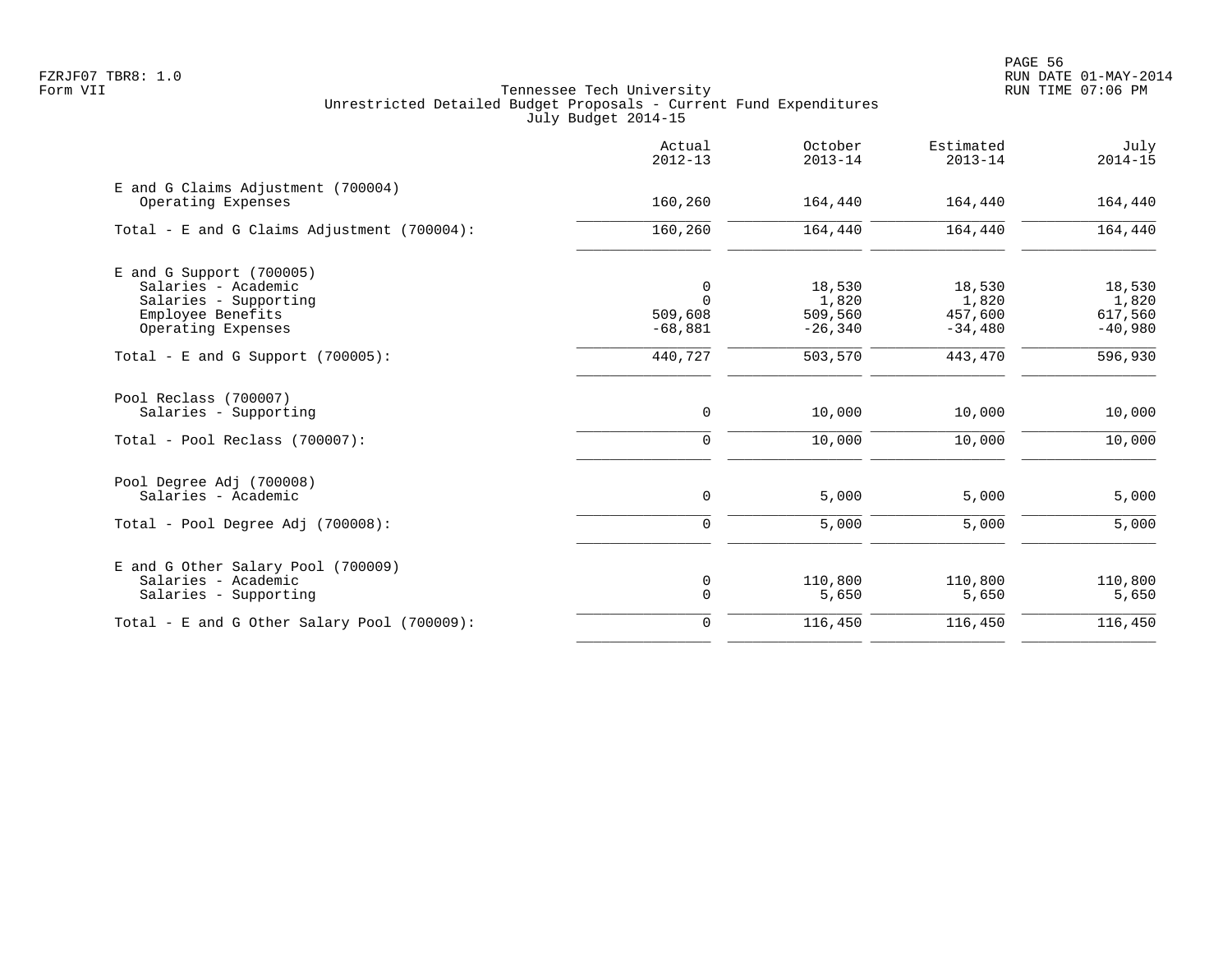# FZRJF07 TBR8: 1.0 RUN DATE 01-MAY-2014 Tennessee Tech University Unrestricted Detailed Budget Proposals - Current Fund Expenditures July Budget 2014-15

|                                                     | Actual<br>$2012 - 13$ | October<br>$2013 - 14$ | Estimated<br>$2013 - 14$ | July<br>$2014 - 15$ |
|-----------------------------------------------------|-----------------------|------------------------|--------------------------|---------------------|
| Post Office Allocation (700045)                     |                       |                        |                          |                     |
| Operating Expenses                                  | $\Omega$              | 22,270                 | 22,270                   | 24,800              |
| Department Revenues                                 | 22,280                | O                      |                          | $\Omega$            |
| Total - Post Office Allocation (700045):            | 22,280                | 22,270                 | 22,270                   | 24,800              |
| TTU Staff Scholarships (700067)                     |                       |                        |                          |                     |
| Employee Benefits                                   | 17,254                | 17,260                 | 18,478                   | 18,478              |
| Total - TTU Staff Scholarships (700067):            | 17,254                | 17,260                 | 18,478                   | 18,478              |
| TTU Staff Tuit Maint Reimbursment (700068)          |                       |                        |                          |                     |
| Employee Benefits                                   | 33,443                | 33,450                 | 51,742                   | 51,742              |
| Total - TTU Staff Tuit Maint Reimbursment (700068): | 33,443                | 33,450                 | 51,742                   | 51,742              |
| Total - Instruction $(200)$ :                       |                       |                        |                          |                     |
| Salaries - Administrative                           | $\Omega$              | 98,430                 | 83,430                   | 148,459             |
| Salaries - Academic                                 | 30,701,126            | 35, 435, 032           | 34, 272, 733             | 35,050,298          |
| Salaries - Supporting                               | 2,203,855             | 2,250,640              | 2,321,950                | 2,218,519           |
| Salaries - Students                                 | 773,953               | 462,005                | 760,418                  | 456,330             |
| Salaries - Professional                             | 1,751,938             | 2, 273, 914            | 2,185,409                | 2,376,301           |
| Employee Benefits                                   | 12,846,318            | 13,642,775             | 13,676,765               | 13,692,960          |
| Travel                                              | 491,528               | 411,940                | 525,240                  | 308,740             |
| Operating Expenses                                  | 4,044,405             | 7,653,059              | 7,721,751                | 5,343,620           |
| Capital Outlay                                      | 301,703               | 138,100                | 194,120                  | 138,100             |
| Department Revenues                                 | 2,576,477             | 3,618,810              | 3,666,430                | 3,705,970           |

\_\_\_\_\_\_\_\_\_\_\_\_\_\_\_\_ \_\_\_\_\_\_\_\_\_\_\_\_\_\_\_\_ \_\_\_\_\_\_\_\_\_\_\_\_\_\_\_\_ \_\_\_\_\_\_\_\_\_\_\_\_\_\_\_\_

\_\_\_\_\_\_\_\_\_\_\_\_\_\_\_\_ \_\_\_\_\_\_\_\_\_\_\_\_\_\_\_\_ \_\_\_\_\_\_\_\_\_\_\_\_\_\_\_\_ \_\_\_\_\_\_\_\_\_\_\_\_\_\_\_\_

Total 55,691,303 65,984,705 65,408,246 63,439,297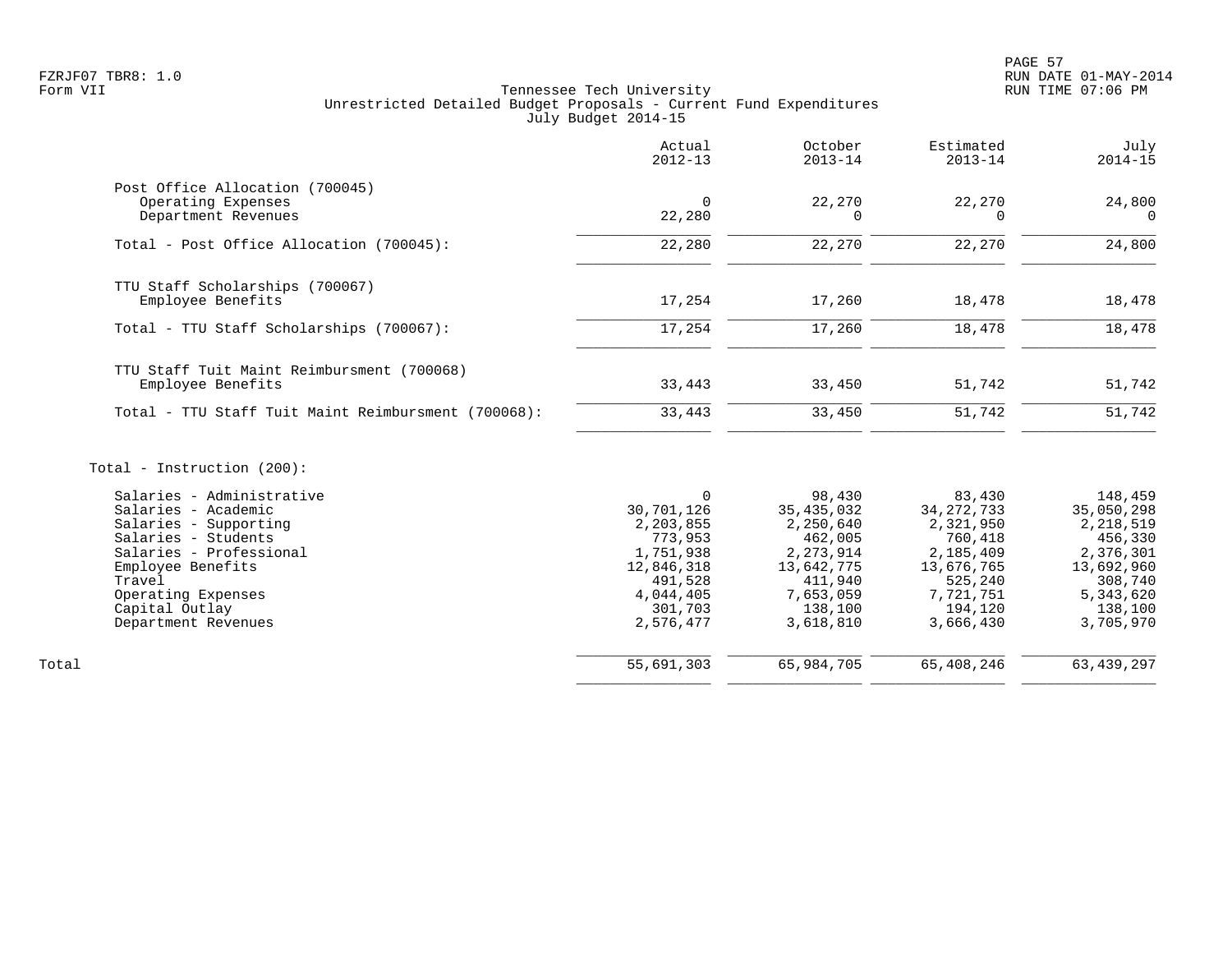|                                                                               | Actual<br>$2012 - 13$ | October<br>$2013 - 14$ | Estimated<br>$2013 - 14$ | July<br>$2014 - 15$ |
|-------------------------------------------------------------------------------|-----------------------|------------------------|--------------------------|---------------------|
| Total - Instruction $(20)$ :                                                  |                       |                        |                          |                     |
| Salaries - Administrative                                                     | $\Omega$              | 98,430                 | 83,430                   | 148,459             |
| Salaries - Academic                                                           | 30,701,126            | 35, 435, 032           | 34, 272, 733             | 35,050,298          |
| Salaries - Supporting                                                         | 2,203,855             | 2,250,640              | 2,321,950                | 2,218,519           |
| Salaries - Students                                                           | 773,953               | 462,005                | 760,418                  | 456,330             |
| Salaries - Professional                                                       | 1,751,938             | 2, 273, 914            | 2,185,409                | 2,376,301           |
| Employee Benefits                                                             | 12,846,318            | 13,642,775             | 13,676,765               | 13,692,960          |
| Travel                                                                        | 491,528               | 411,940                | 525,240                  | 308,740             |
| Operating Expense                                                             | 4,044,405             | 7,653,059              | 7,721,751                | 5,343,620           |
| Capital Outlay                                                                | 301,703               | 138,100                | 194,120                  | 138,100             |
| Department Revenues                                                           | 2,576,477             | 3,618,810              | 3,666,430                | 3,705,970           |
| Total                                                                         | 55,691,303            | 65,984,705             | 65,408,246               | 63, 439, 297        |
| Research (25)<br>Research (250)<br>Distinguished Faculty Fellowships (120024) |                       |                        |                          |                     |
| Salaries - Academic                                                           | 5,000                 | 7,500                  | 7,500                    | 7,500               |
| Salaries - Students                                                           | 3,600                 | $\Omega$               | $\Omega$                 | $\Omega$            |
| Employee Benefits                                                             | 1,796                 | 5,300                  | 5,300                    | 5,300               |
| Operating Expenses                                                            | $\Omega$              | 12,500                 | 2,500                    | 12,500              |
| Total - Distinguished Faculty Fellowships (120024):                           | 10,396                | 25,300                 | 15,300                   | 25,300              |
| SAF Undergrad Research Initiative (121002)                                    |                       |                        |                          |                     |
| Salaries - Students                                                           | 51,259                | 30,000                 | 65,000                   | 0                   |
| Employee Benefits                                                             | 3,151                 | 2,000                  | 2,000                    | $\Omega$            |
| Travel                                                                        | 14,513                | 10,000                 | 25,000                   | 0                   |
| Operating Expenses                                                            | 19,514                | 126,280                | 76,280                   | $\Omega$            |
| Total - SAF Undergrad Research Initiative (121002):                           | 88,437                | 168,280                | 168,280                  | $\mathbf 0$         |
|                                                                               |                       |                        |                          |                     |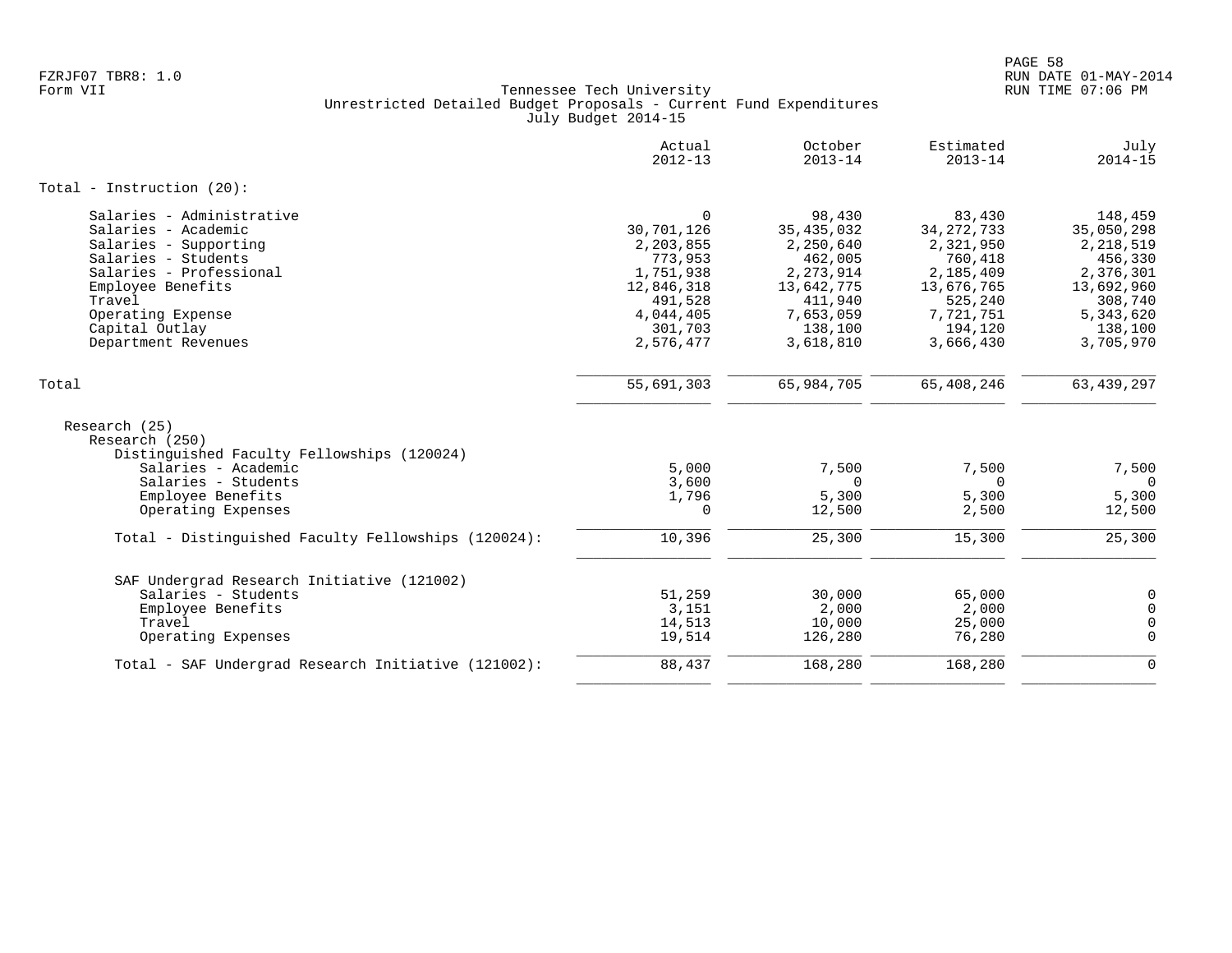|                                                      | Actual<br>$2012 - 13$ | October<br>$2013 - 14$ | Estimated<br>$2013 - 14$ | July<br>$2014 - 15$ |
|------------------------------------------------------|-----------------------|------------------------|--------------------------|---------------------|
| QEP Operating (121702)                               |                       |                        |                          |                     |
| Salaries - Academic                                  | 5,085                 | 5,000                  | 5,000                    | 5,000               |
| Salaries - Professional                              | 750                   | $\Omega$               |                          | $\Omega$            |
| Employee Benefits                                    | 1,803                 | 9,200                  | 9,200                    | 9,200               |
| Travel                                               | 1,333                 | 1,000                  | 1,000                    | 1,000               |
| Operating Expenses                                   | 37,573                | 115,040                | 115,040                  | 72,000              |
| Department Revenues                                  | $-19$                 | $\Omega$               | 0                        | $\Omega$            |
| Total - QEP Operating $(121702)$ :                   | 46,525                | 130,240                | 130,240                  | 87,200              |
| Federal College Work Study Program (122001)          |                       |                        |                          |                     |
| Salaries - Students                                  | 190                   | 390                    | 390                      | 390                 |
| Total - Federal College Work Study Program (122001): | 190                   | 390                    | 390                      | 390                 |
| Upper Cumberland Hum Sci (130008)                    |                       |                        |                          |                     |
| Travel                                               | $\Omega$              | 470                    | 470                      | 470                 |
| Operating Expenses                                   | 1,439                 | 970                    | 970                      | 970                 |
| Total - Upper Cumberland Hum Sci (130008):           | 1,439                 | 1,440                  | 1,440                    | 1,440               |
| Upper Cumb Hum Soc Sci Institute (130009)            |                       |                        |                          |                     |
| Operating Expenses                                   | 130                   | 0                      | 0                        | 0                   |
| Total - Upper Cumb Hum Soc Sci Institute (130009):   | 130                   | 0                      | 0                        | $\Omega$            |
|                                                      |                       |                        |                          |                     |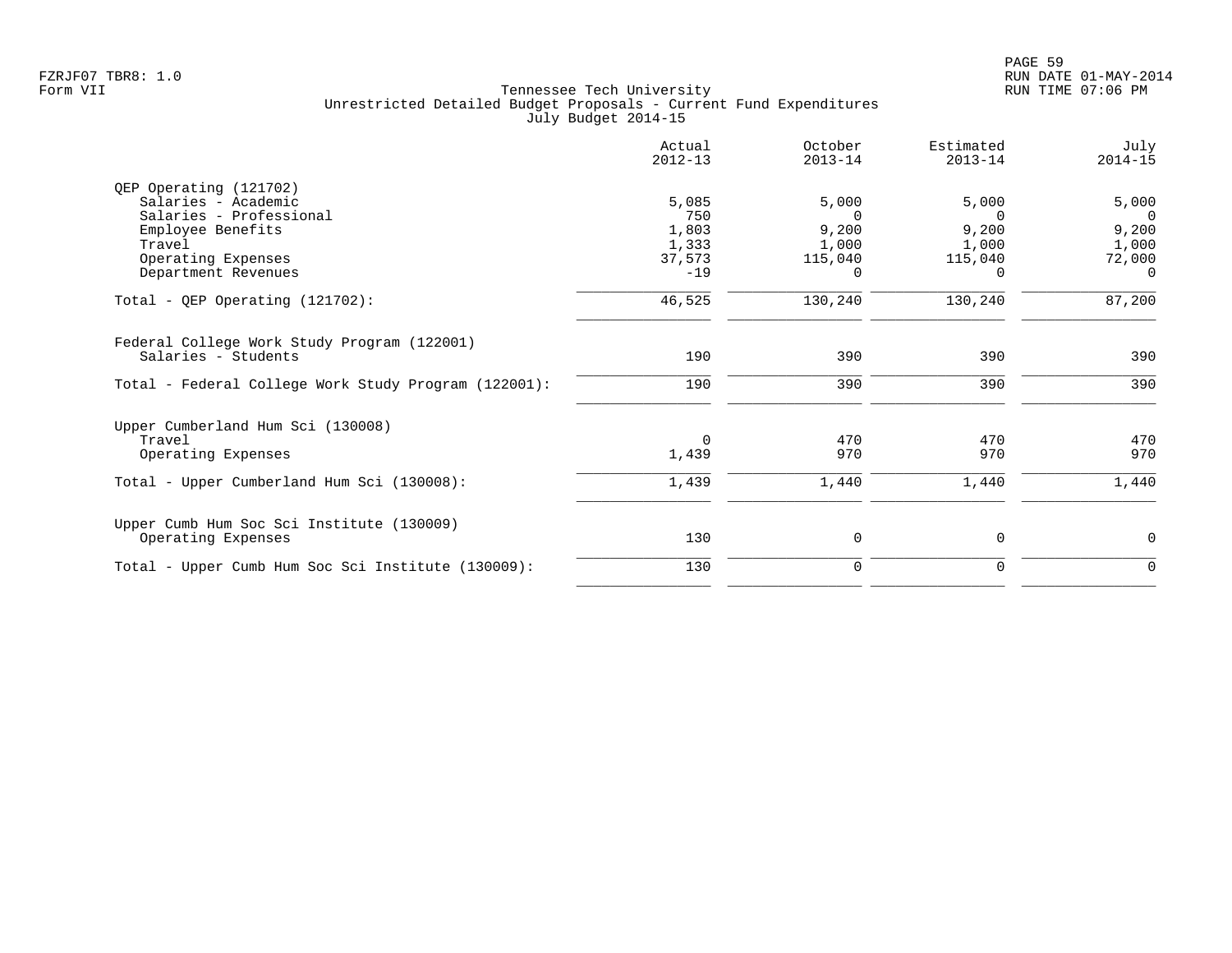|                                                  | Actual<br>$2012 - 13$ | October<br>$2013 - 14$  | Estimated<br>$2013 - 14$ | July<br>$2014 - 15$  |
|--------------------------------------------------|-----------------------|-------------------------|--------------------------|----------------------|
| Research Arts and Science (130014)               |                       |                         |                          |                      |
| Travel                                           | 1,323                 | $\Omega$                | 2,000                    | 0                    |
| Operating Expenses                               | $\Omega$              | 680                     | 680                      | $\mathbf 0$          |
| Total - Research Arts and Science (130014):      | 1,323                 | 680                     | 2,680                    | $\mathbf 0$          |
| Indirect Cost Arts and Science (130029)          |                       |                         |                          |                      |
| Salaries - Academic                              | 85                    | 0                       | <sup>0</sup>             | $\overline{0}$       |
| Employee Benefits                                | 10                    | $\mathbf 0$             | $\Omega$                 | $\mathbf 0$          |
| Travel                                           | 2,677                 | $\Omega$                | $\Omega$                 | $\Omega$             |
| Operating Expenses                               | 14,991                | 49,160                  | 49,160                   | $\mathbf 0$          |
| Capital Outlay                                   | 5,826                 | 0                       | 0                        | $\mathbf 0$          |
| Total - Indirect Cost Arts and Science (130029): | 23,589                | 49,160                  | 49,160                   | $\mathbf 0$          |
| Match Biology (131005)                           |                       |                         |                          |                      |
| Salaries - Academic                              | 1,721                 | 0                       | 0                        | $\mathbf 0$          |
| Employee Benefits                                | 723                   | $\Omega$                | $\mathbf 0$              | $\mathbf 0$          |
| Operating Expenses                               | 0                     | $-100$                  | $-100$                   | $\mathbf 0$          |
| Total - Match Biology (131005):                  | 2,444                 | $-100$                  | $-100$                   | $\mathbf 0$          |
| IC Faculty Biology (131011)                      |                       |                         |                          |                      |
| Salaries - Academic                              | 5,032                 | 0                       | 4,810                    | $\mathbf 0$          |
| Salaries - Professional                          | 569                   | $\mathbf 0$             | 0                        | $\overline{0}$       |
| Employee Benefits                                | 1,000                 | $\mathbf 0$<br>$\Omega$ | 0                        | $\mathbf 0$          |
| Travel<br>Operating Expenses                     | 668<br>$\Omega$       | 6,660                   | $\Omega$<br>11,820       | $\Omega$<br>$\Omega$ |
|                                                  |                       |                         |                          |                      |
| Total - IC Faculty Biology (131011):             | 7,269                 | 6,660                   | 16,630                   | $\mathbf 0$          |
|                                                  |                       |                         |                          |                      |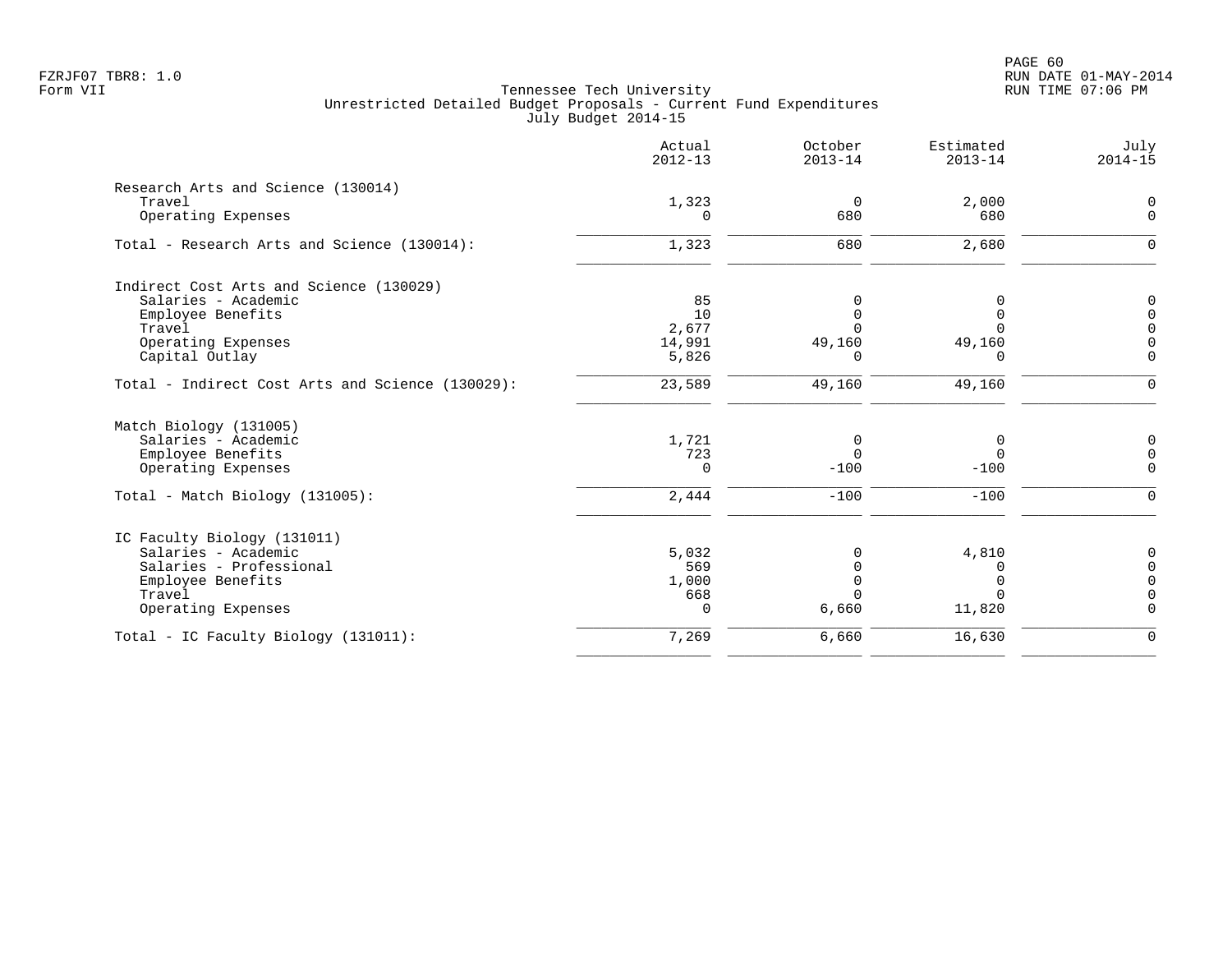PAGE 61 FZRJF07 TBR8: 1.0 RUN DATE 01-MAY-2014

|                                                                                                                      | Actual<br>$2012 - 13$  | October<br>$2013 - 14$       | Estimated<br>$2013 - 14$ | July<br>$2014 - 15$        |
|----------------------------------------------------------------------------------------------------------------------|------------------------|------------------------------|--------------------------|----------------------------|
| Restricted Biology (131013)<br>Employee Benefits                                                                     | 862                    | $\mathbf 0$                  | 0                        | $\mathbf 0$                |
| Total - Restricted Biology (131013):                                                                                 | 862                    | $\mathbf 0$                  | 0                        | $\Omega$                   |
| Biology Faculty Research (131014)<br>Travel<br>Operating Expenses                                                    | $\Omega$<br>5,000      | 1,861<br>13,136              | 1,861<br>13,136          | $\mathbf 0$<br>$\mathbf 0$ |
| Total - Biology Faculty Research (131014):                                                                           | 5,000                  | 14,997                       | 14,997                   | $\Omega$                   |
| IC Faculty Fisheries (131021)<br>Salaries - Academic<br>Operating Expenses<br>Total - IC Faculty Fisheries (131021): | $\Omega$<br>552<br>552 | $\Omega$<br>16,550<br>16,550 | 310<br>23,000<br>23,310  | 0<br>$\Omega$<br>$\Omega$  |
| Indirect Cost Biology (131029)<br>Operating Expenses<br>Total - Indirect Cost Biology (131029):                      | 15,490<br>15,490       | 23,390<br>23,390             | 23,440<br>23,440         | $\mathbf 0$<br>$\mathbf 0$ |
| Indirect Cost Fisheries (131039)<br>Operating Expenses                                                               | 6,533                  | 17,510                       | 21,350                   | 0                          |
| Total - Indirect Cost Fisheries (131039):                                                                            | 6,533                  | 17,510                       | 21,350                   | $\overline{0}$             |
|                                                                                                                      |                        |                              |                          |                            |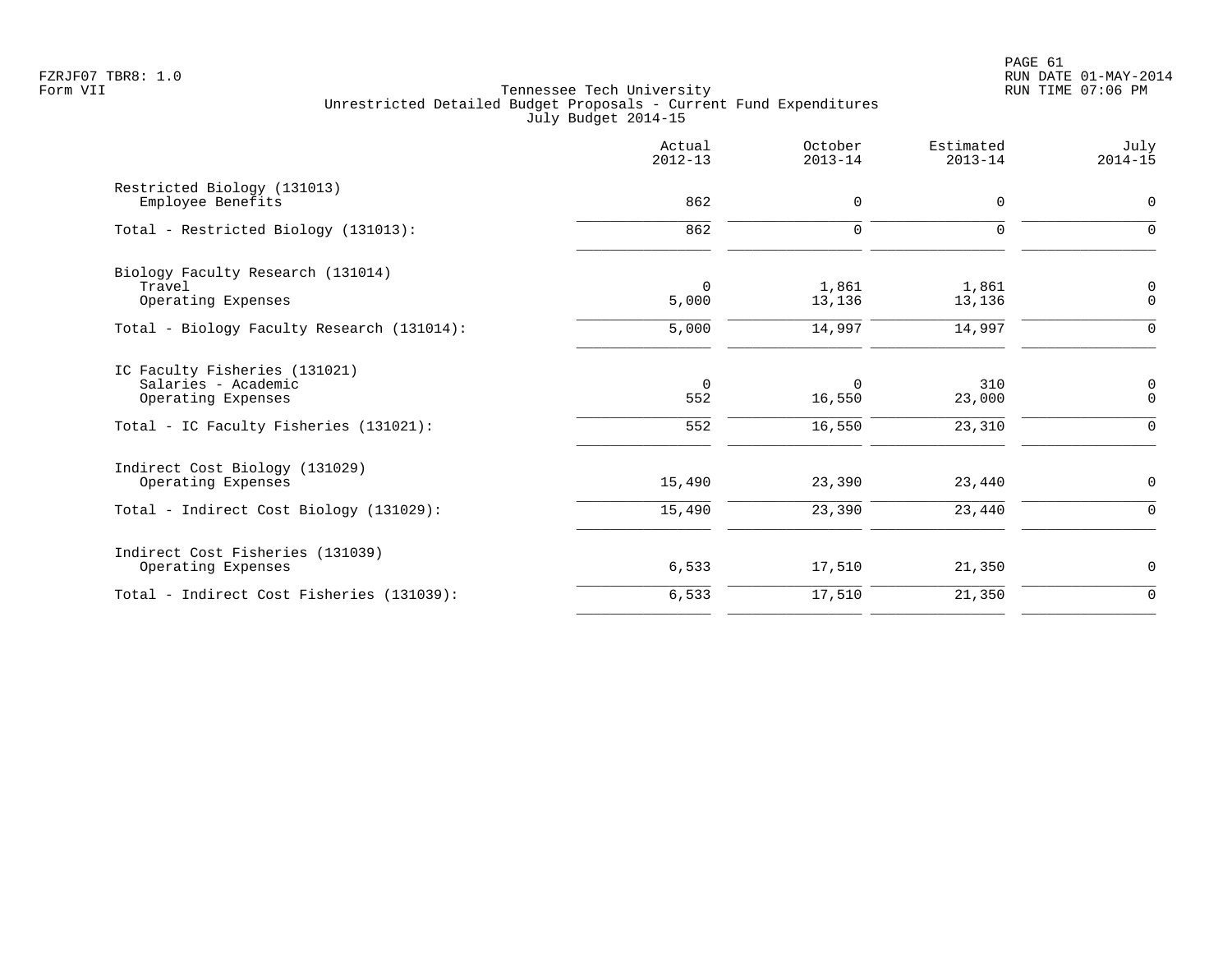|                                              | Actual<br>$2012 - 13$ | October<br>$2013 - 14$ | Estimated<br>$2013 - 14$ | July<br>$2014 - 15$ |
|----------------------------------------------|-----------------------|------------------------|--------------------------|---------------------|
| IC Faculty Chemistry (131511)                |                       |                        |                          |                     |
| Travel                                       | 890                   | 0                      | $\overline{0}$           |                     |
| Operating Expenses                           | $\Omega$              | $\Omega$               | 820                      | $\Omega$            |
| Total - IC Faculty Chemistry (131511):       | 890                   | $\mathbf 0$            | 820                      |                     |
| Faculty Research Chemistry (131514)          |                       |                        |                          |                     |
| Salaries - Students                          | 7,000                 | 0                      | 0                        | $\mathbf 0$         |
| Employee Benefits                            | 230                   | $\Omega$               | $\Omega$                 | $\Omega$            |
| Travel                                       | $\Omega$              | 1,400                  | 459                      |                     |
| Operating Expenses                           | 15,763                | 9,380                  | 10,321                   | $\Omega$            |
| Total - Faculty Research Chemistry (131514): | 22,993                | 10,780                 | 10,780                   | $\Omega$            |
| Match Chemistry (131515)                     |                       |                        |                          |                     |
| Salaries - Students                          | 410                   | 0                      | 0                        | 0                   |
| Employee Benefits                            | 4                     | 0                      | 0                        | $\Omega$            |
| Operating Expenses                           | 94                    | $\Omega$               | 0                        | $\Omega$            |
| Total - Match Chemistry (131515):            | 508                   | $\mathbf 0$            | $\Omega$                 | $\Omega$            |
| Indirect Cost Chemistry (131529)             |                       |                        |                          |                     |
| Salaries - Academic                          | 145                   | $\Omega$               | 210                      | $\Omega$            |
| Employee Benefits                            | 25                    |                        | $\Omega$                 | $\Omega$            |
| Operating Expenses                           | 1,870                 | 1,550                  | 1,550                    | $\Omega$            |
| Total - Indirect Cost Chemistry (131529):    | 2,040                 | 1,550                  | 1,760                    | $\mathbf 0$         |
|                                              |                       |                        |                          |                     |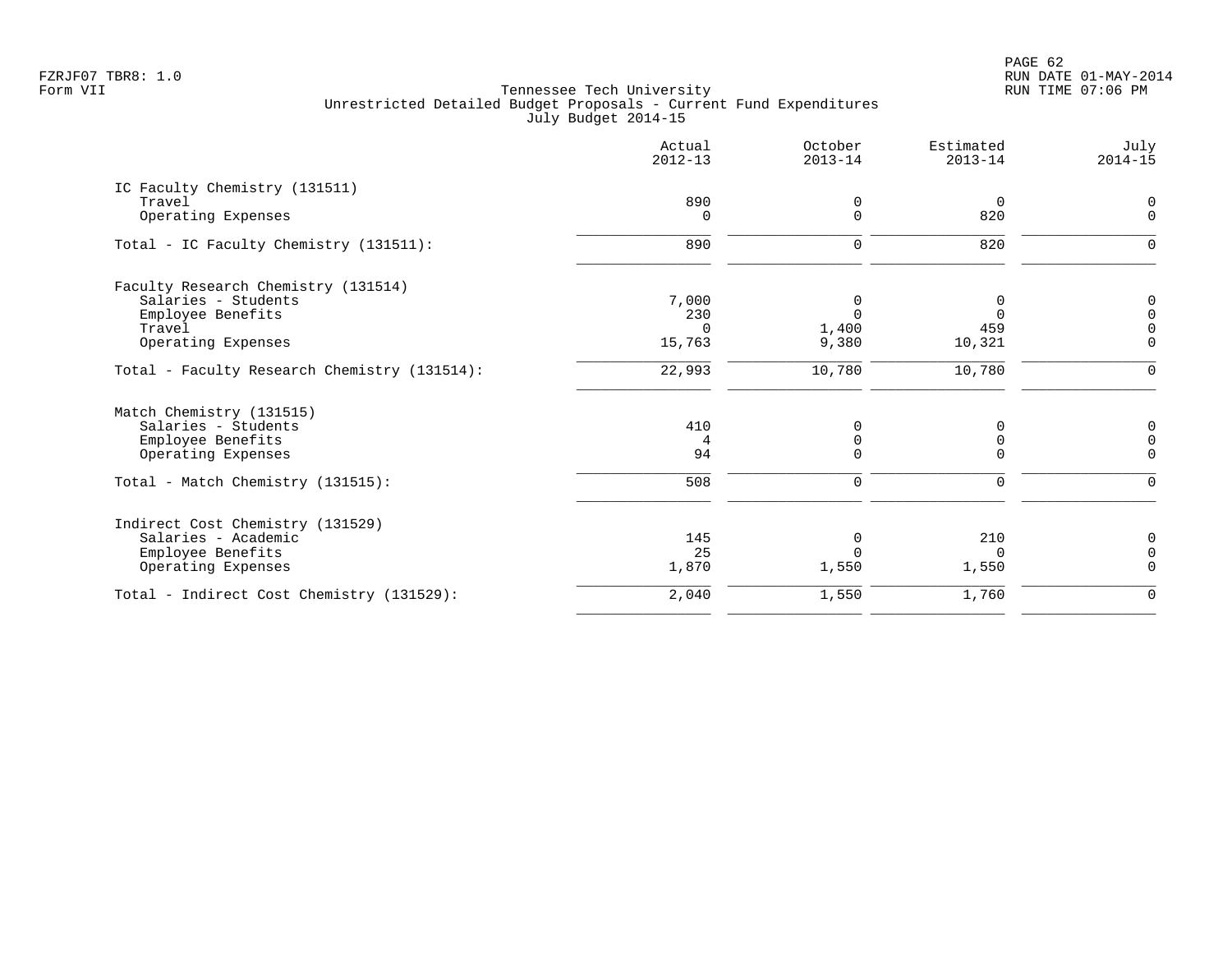PAGE 63 FZRJF07 TBR8: 1.0 RUN DATE 01-MAY-2014

| 0<br>$\Omega$<br>$\Omega$<br>50,000 | 0<br>$\Omega$<br>$\Omega$<br>50,000 |
|-------------------------------------|-------------------------------------|
|                                     |                                     |
|                                     |                                     |
|                                     |                                     |
|                                     |                                     |
|                                     |                                     |
|                                     | 15,480                              |
| 65,480                              | 65,480                              |
|                                     |                                     |
|                                     | $\mathbf 0$                         |
| $\Omega$                            | $\Omega$                            |
| $\Omega$                            | $\Omega$                            |
| 7,220                               | $\Omega$                            |
| 8,600                               |                                     |
|                                     |                                     |
| $\Omega$                            | 0                                   |
| 15,850                              | $\Omega$                            |
| 15,850                              | $\mathbf 0$                         |
|                                     | 15,480<br>1,380                     |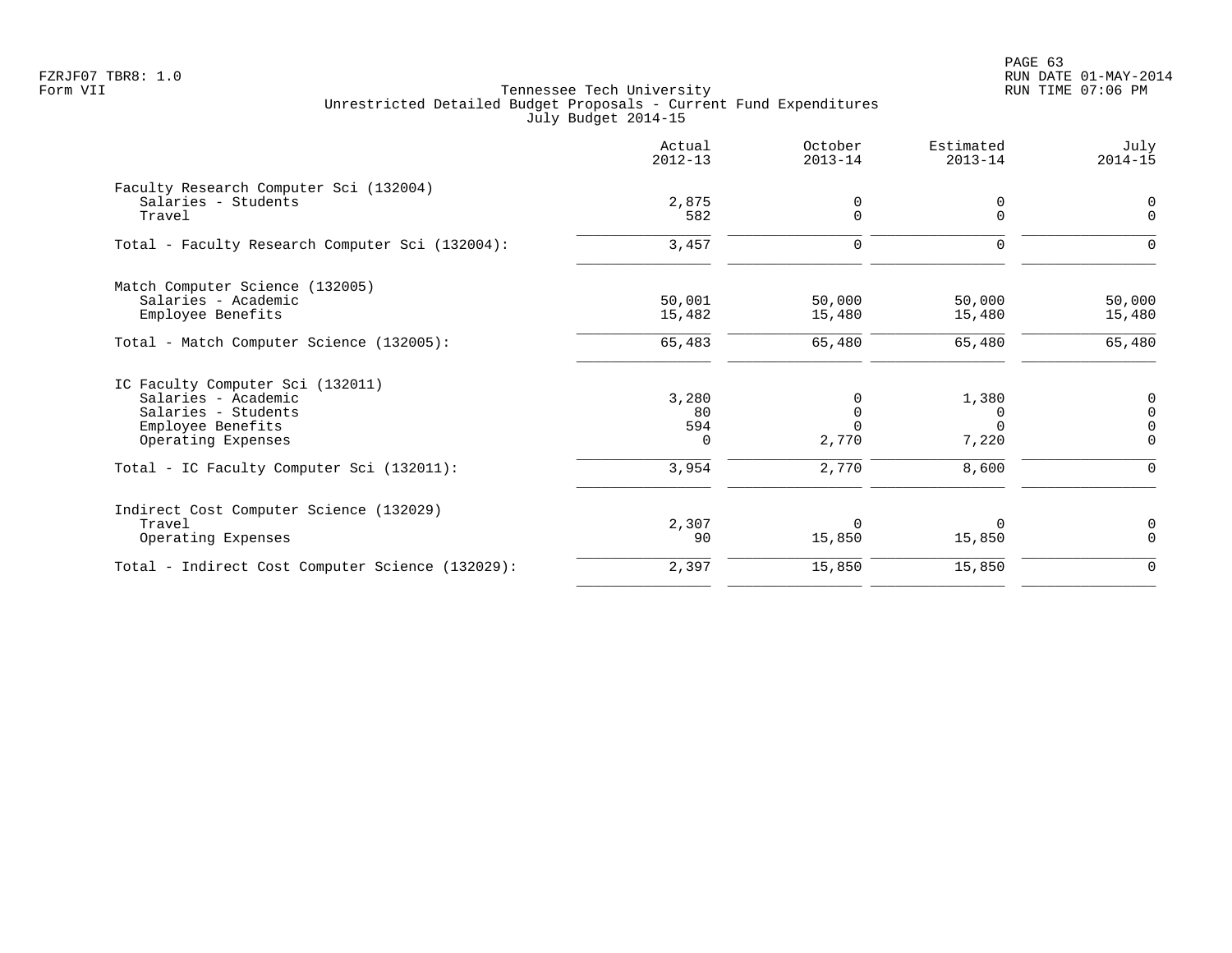PAGE 64 FZRJF07 TBR8: 1.0 RUN DATE 01-MAY-2014

|                                                       | Actual<br>$2012 - 13$      | October<br>$2013 - 14$  | Estimated<br>$2013 - 14$ | July<br>$2014 - 15$          |
|-------------------------------------------------------|----------------------------|-------------------------|--------------------------|------------------------------|
| Faculty Research Earth Science (132504)               |                            |                         |                          |                              |
| Travel<br>Operating Expenses                          | $\mathbf 0$<br>$\mathbf 0$ | 3,000<br>7,000          | 3,000<br>7,000           | $\mathsf{O}$<br>$\mathsf{O}$ |
| Total - Faculty Research Earth Science (132504):      | $\mathbf 0$                | 10,000                  | 10,000                   | $\mathbf 0$                  |
| IC Faculty Earth Science (132511)                     |                            |                         |                          |                              |
| Salaries - Academic<br>Operating Expenses             | 0<br>$\Omega$              | $\overline{0}$<br>2,470 | 550<br>2,470             | $\overline{0}$<br>$\Omega$   |
| Total - IC Faculty Earth Science (132511):            | $\mathbf 0$                | 2,470                   | 3,020                    | $\Omega$                     |
| Indirect Cost Earth Sciences (132529)                 |                            |                         |                          |                              |
| Travel<br>Operating Expenses                          | 1,607<br>5,078             | $\mathbf 0$<br>710      | $\overline{0}$<br>710    | $\mathsf{O}$<br>$\Omega$     |
| Total - Indirect Cost Earth Sciences (132529):        | 6,685                      | 710                     | 710                      | $\Omega$                     |
| IC Faculty English and Communicatns (133011)          |                            |                         |                          |                              |
| Salaries - Academic                                   | $\mathsf{O}$               | $\mathbf 0$             | 790                      | $\mathbf 0$                  |
| Total - IC Faculty English and Communicatns (133011): | 0                          | $\mathbf 0$             | 790                      | $\mathbf 0$                  |
| Faculty Research English (133014)                     |                            |                         |                          |                              |
| Travel<br>Operating Expenses                          | 194<br>300                 | 5,000<br>2,150          | 7,000<br>150             | 0<br>$\mathbf 0$             |
| Total - Faculty Research English (133014):            | 494                        | 7,150                   | 7,150                    | $\mathbf 0$                  |
|                                                       |                            |                         |                          |                              |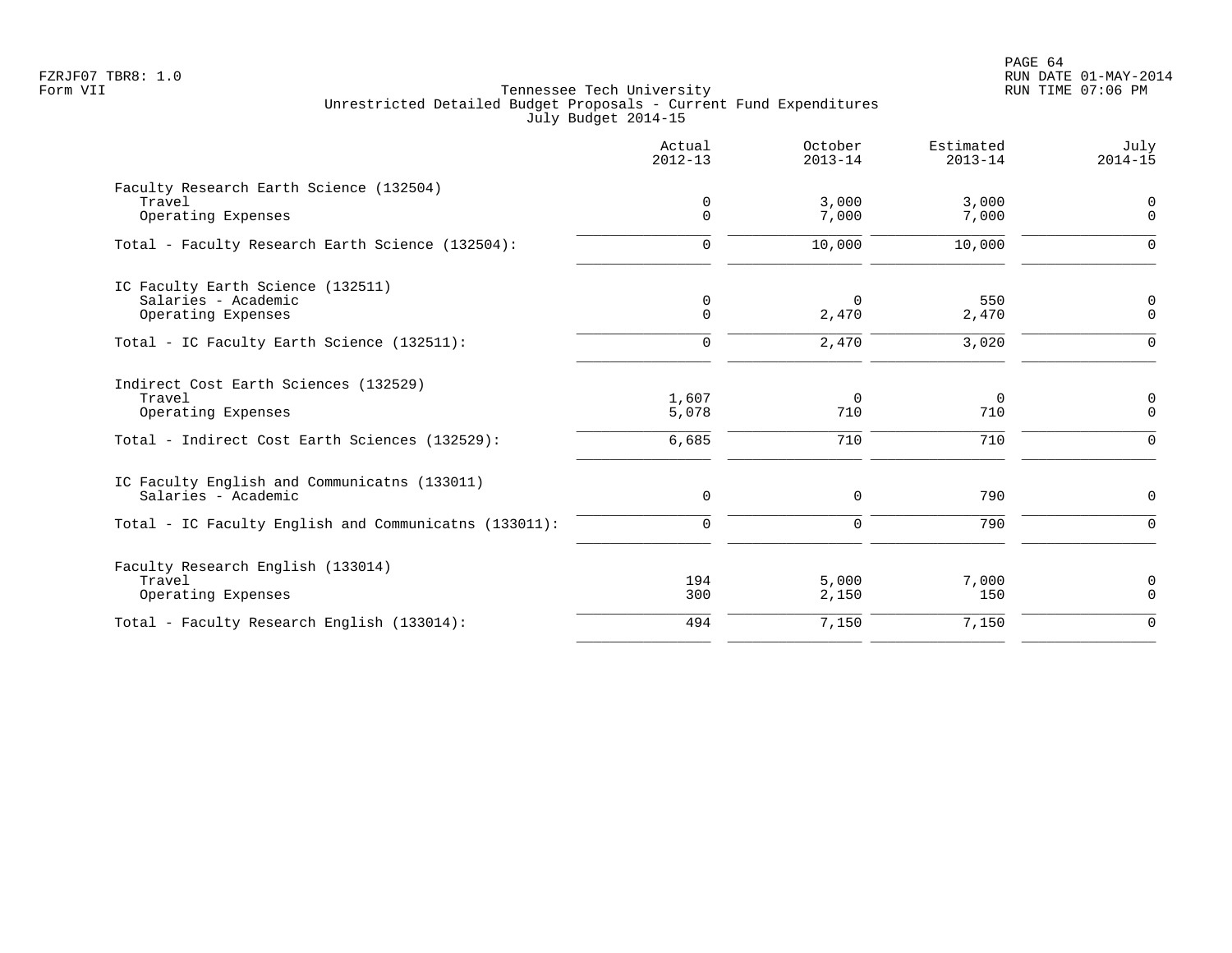PAGE 65 FZRJF07 TBR8: 1.0 RUN DATE 01-MAY-2014

|                                                                                                   | Actual<br>$2012 - 13$ | October<br>$2013 - 14$  | Estimated<br>$2013 - 14$ | July<br>$2014 - 15$              |
|---------------------------------------------------------------------------------------------------|-----------------------|-------------------------|--------------------------|----------------------------------|
| Indirect Cost English Communicat (133029)<br>Operating Expenses                                   | $\mathbf 0$           | 1,190                   | 1,190                    | 0                                |
| Total - Indirect Cost English Communicat (133029):                                                | $\mathbf 0$           | 1,190                   | 1,190                    | $\overline{0}$                   |
| Faculty Research Foreign Lang (133514)<br>Salaries - Supporting<br>Employee Benefits<br>Travel    | 176<br>14<br>1,309    | 0<br>$\Omega$<br>1,250  | 0<br>$\Omega$<br>1,250   | $\mathsf{O}$<br>0<br>$\mathbf 0$ |
| Operating Expenses                                                                                | 0                     | 2,750                   | 2,750                    | $\mathbf 0$                      |
| Total - Faculty Research Foreign Lang (133514):                                                   | 1,499                 | 4,000                   | 4,000                    | $\mathbf 0$                      |
| IC Faculty History (134011)<br>Salaries - Academic                                                | $\mathbf 0$           | $\mathbf 0$             | 110                      | $\mathsf{O}$                     |
| Total - IC Faculty History (134011):                                                              | $\mathbf 0$           | $\mathbf 0$             | 110                      | $\mathbf 0$                      |
| Indirect Cost History (134029)<br>Operating Expenses                                              | $\mathsf{O}$          | 400                     | 450                      | $\mathsf{O}$                     |
| Total - Indirect Cost History (134029):                                                           | 0                     | 400                     | 450                      | $\mathsf{O}$                     |
| IC Faculty Mathematics (134511)<br>Salaries - Academic<br>Employee Benefits<br>Operating Expenses | 1,547<br>275<br>0     | 0<br>$\mathbf 0$<br>330 | 2,070<br>0<br>330        | 0<br>$\mathbf 0$<br>$\mathbf 0$  |
| Total - IC Faculty Mathematics (134511):                                                          | 1,822                 | 330                     | 2,400                    | $\mathbf 0$                      |
|                                                                                                   |                       |                         |                          |                                  |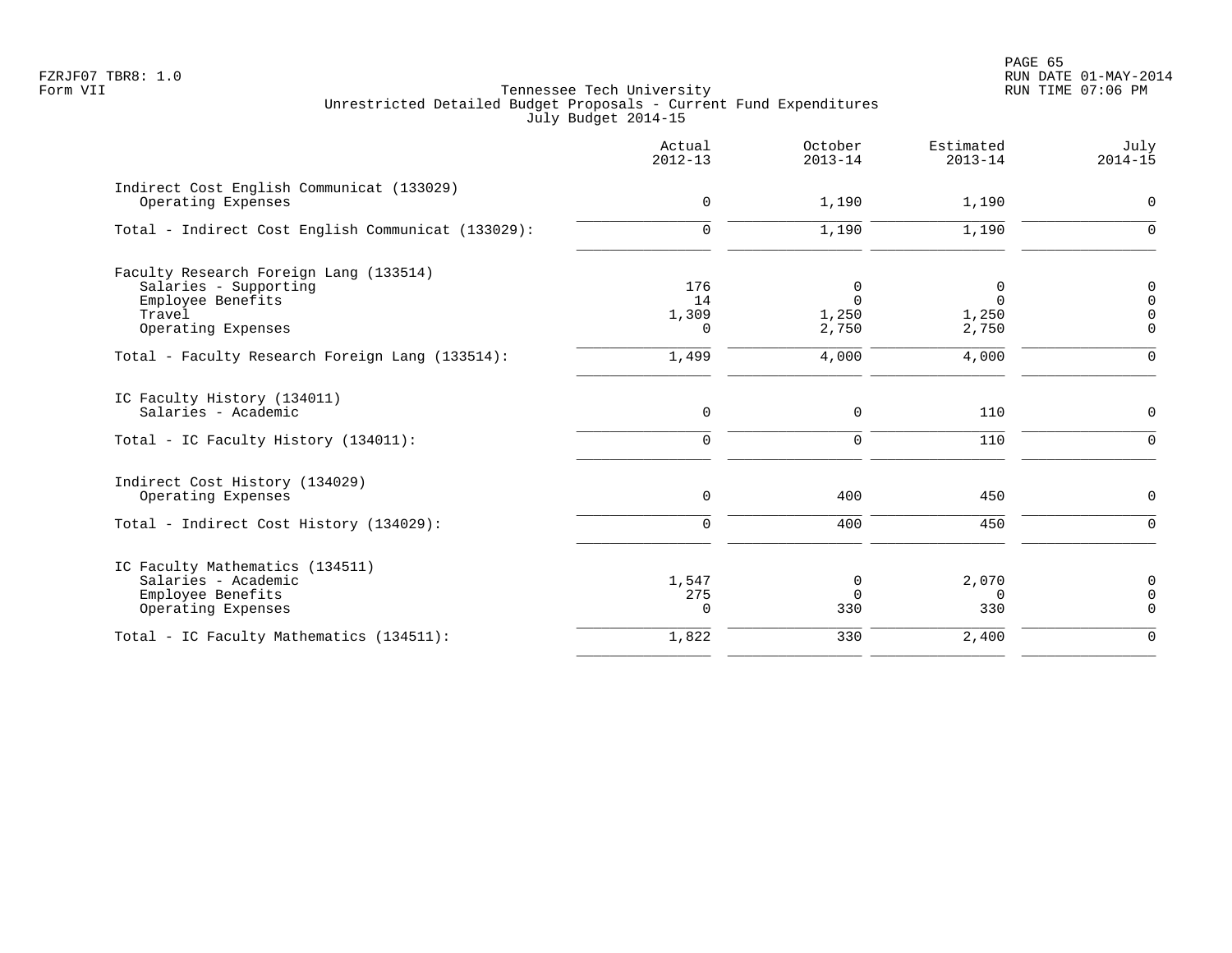|                                                 | Actual<br>$2012 - 13$ | October<br>$2013 - 14$ | Estimated<br>$2013 - 14$ | July<br>$2014 - 15$ |
|-------------------------------------------------|-----------------------|------------------------|--------------------------|---------------------|
| Faculty Research Mathematics (134514)<br>Travel | 1,000                 | 4,350                  | 4,350                    | $\mathbf 0$         |
|                                                 |                       |                        |                          |                     |
| Total - Faculty Research Mathematics (134514):  | 1,000                 | 4,350                  | 4,350                    | $\mathbf 0$         |
| Indirect Cost Mathematics (134529)              |                       |                        |                          |                     |
| Salaries - Academic                             | 325                   | 0                      |                          | 0                   |
| Employee Benefits                               | 25                    | $\Omega$               | $\Omega$                 | $\Omega$            |
| Operating Expenses                              | 0                     | 15,060                 | 15,750                   | $\mathbf 0$         |
| Total - Indirect Cost Mathematics (134529):     | 350                   | 15,060                 | 15,750                   | $\mathbf 0$         |
| IC Faculty Physics (135011)                     |                       |                        |                          |                     |
| Salaries - Academic                             | 1,009                 | $\Omega$               | 1,440                    | 0                   |
| Employee Benefits                               | 134                   | $\mathsf 0$            | 0                        | $\mathsf{O}$        |
| Travel                                          | 855                   | $\Omega$               | $\cap$                   | $\Omega$            |
| Operating Expenses                              | 353                   | 4,070                  | 6,010                    | $\Omega$            |
| Total - IC Faculty Physics (135011):            | 2,351                 | 4,070                  | 7,450                    | $\Omega$            |
| Faculty Research Physics (135014)               |                       |                        |                          |                     |
| Travel                                          | 0                     | 3,700                  | 3,700                    | 0                   |
| Operating Expenses                              | $\Omega$              | 1,300                  | 1,300                    | $\Omega$            |
| Total - Faculty Research Physics (135014):      | $\mathbf 0$           | 5,000                  | 5,000                    | 0                   |
|                                                 |                       |                        |                          |                     |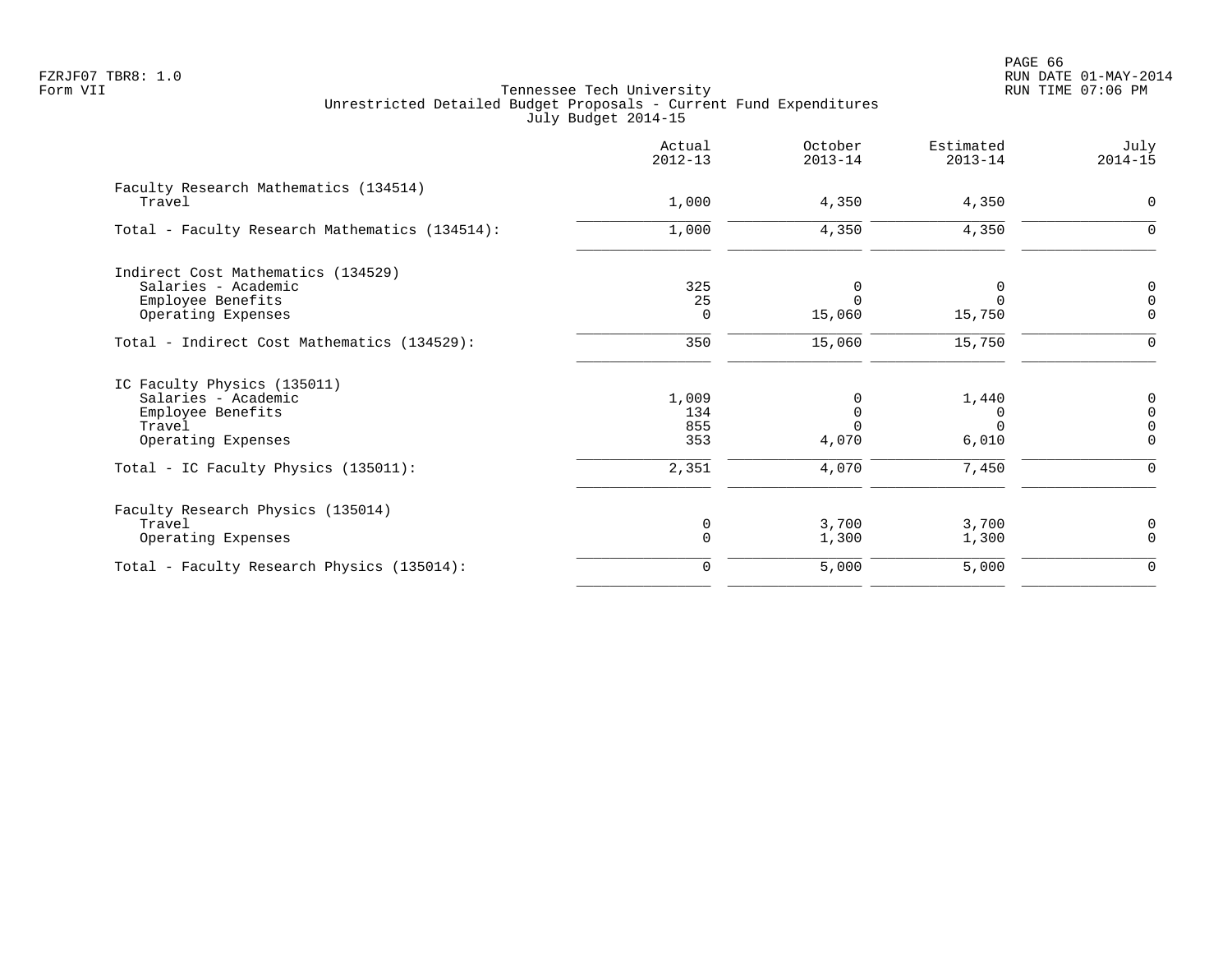|                                                                                                                 | Actual<br>$2012 - 13$    | October<br>$2013 - 14$ | Estimated<br>$2013 - 14$   | July<br>$2014 - 15$        |
|-----------------------------------------------------------------------------------------------------------------|--------------------------|------------------------|----------------------------|----------------------------|
| Indirect Cost Physics (135029)<br>Travel<br>Operating Expenses                                                  | 2,051<br>4,238           | $\Omega$<br>7,230      | 0<br>7,230                 | $\mathbf 0$<br>$\mathbf 0$ |
| Total - Indirect Cost Physics (135029):                                                                         | 6,289                    | 7,230                  | 7,230                      | $\Omega$                   |
| IC Faculty Sociology and Pol Sci (135511)<br>Salaries - Academic<br>Employee Benefits<br>Operating Expenses     | 4,343<br>782<br>$\Omega$ | 0<br>$\Omega$<br>8,400 | 4,940<br>$\Omega$<br>8,400 | 0<br>$\Omega$<br>$\Omega$  |
| Total - IC Faculty Sociology and Pol Sci (135511):                                                              | 5,125                    | 8,400                  | 13,340                     | $\Omega$                   |
| Indirect Cost Soc and Pol Sci (135529)<br>Operating Expenses<br>Total - Indirect Cost Soc and Pol Sci (135529): | 2,824<br>2,824           | 16,980<br>16,980       | 16,980<br>16,980           | $\mathbf 0$<br>$\Omega$    |
|                                                                                                                 |                          |                        |                            |                            |
| Research College of Engineering (137004)<br>Travel<br>Operating Expenses                                        | 908<br>$\Omega$          | 0<br>1,590             | 2,500<br>1,590             | 0<br>$\mathbf 0$           |
| Total - Research College of Engineering (137004):                                                               | 908                      | 1,590                  | 4,090                      | $\mathbf 0$                |
| Faculty Start-Up Dean of Engineer (137012)<br>Operating Expenses                                                | $\mathbf 0$              | 0                      | 57,330                     | 0                          |
| Total - Faculty Start-Up Dean of Engineer (137012):                                                             | $\mathbf 0$              | $\mathbf 0$            | 57,330                     | $\mathbf 0$                |
|                                                                                                                 |                          |                        |                            |                            |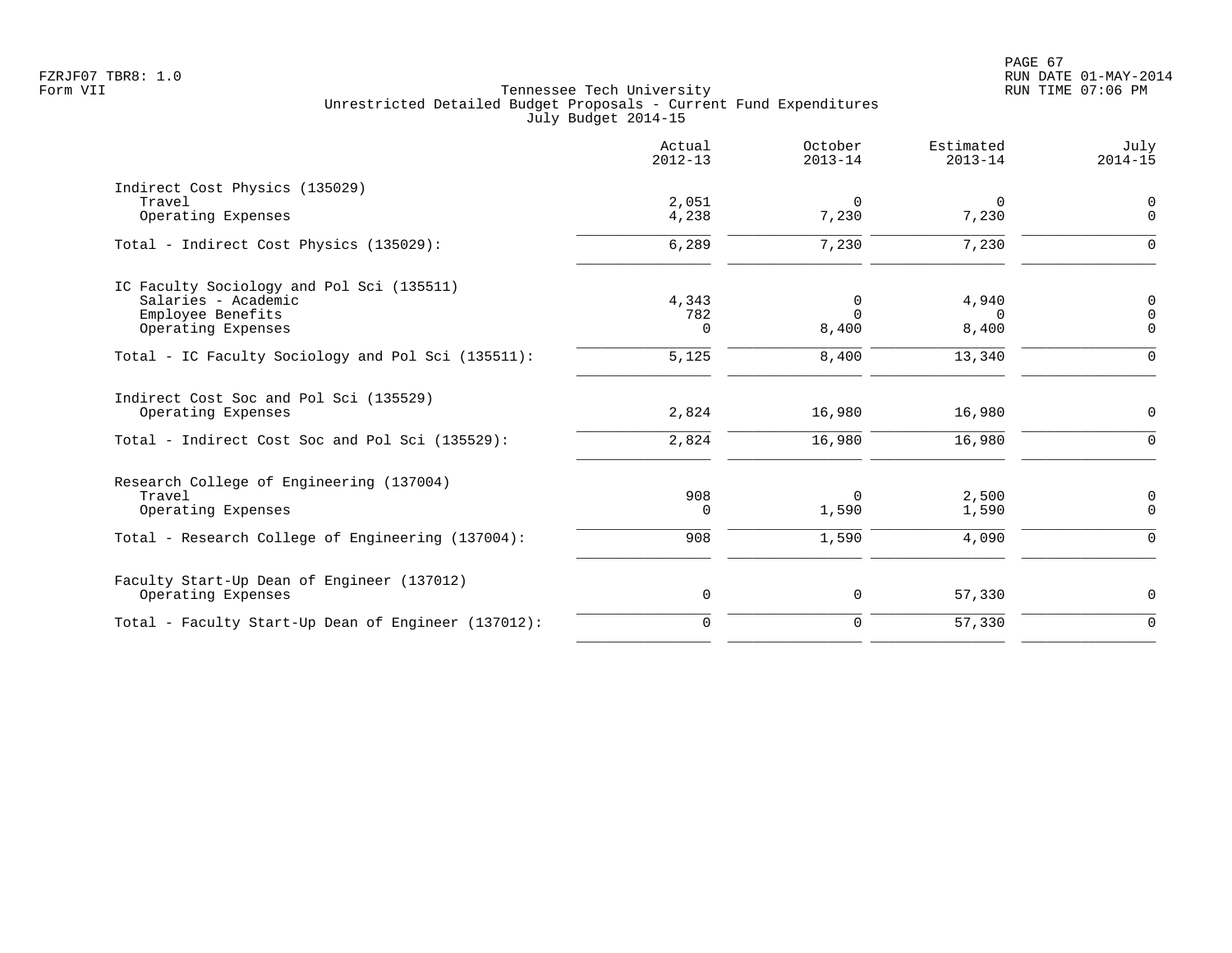|                                                     | Actual<br>$2012 - 13$ | October<br>$2013 - 14$ | Estimated<br>$2013 - 14$ | July<br>$2014 - 15$ |
|-----------------------------------------------------|-----------------------|------------------------|--------------------------|---------------------|
| Indirect Cost Coll of Engineering (137029)          |                       |                        |                          |                     |
| Salaries - Academic                                 | 15,220                |                        | 0                        | $\Omega$            |
| Employee Benefits                                   | 2,914                 |                        | $\Omega$                 |                     |
| Travel                                              | 4,036                 |                        | 4,000                    |                     |
| Operating Expenses                                  | $-15,476$             | 285,350                | 273,850                  |                     |
| Capital Outlay                                      | $\Omega$              | O.                     | 7,500                    | $\Omega$            |
| Total - Indirect Cost Coll of Engineering (137029): | 6,694                 | 285,350                | 285,350                  | $\Omega$            |
| IC Faculty Basic Engineering (137211)               |                       |                        |                          |                     |
| Salaries - Academic                                 | 309                   |                        | 0                        | 0                   |
| Employee Benefits                                   | 71                    | 0                      | $\Omega$                 | $\Omega$            |
| Travel                                              | 60                    |                        | 520                      | $\Omega$            |
| Operating Expenses                                  | 1,226                 | 7,660                  | 7,860                    | $\overline{0}$      |
| Total - IC Faculty Basic Engineering (137211):      | 1,666                 | 7,660                  | 8,380                    | $\Omega$            |
| Indirect Cost Basic Engineering (137229)            |                       |                        |                          |                     |
| Operating Expenses                                  | $\mathbf 0$           | 13,110                 | 13,110                   | $\Omega$            |
| Total - Indirect Cost Basic Engineering (137229):   | $\mathbf 0$           | 13,110                 | 13,110                   | $\Omega$            |
| Faculty Research Chem Engineering (137404)          |                       |                        |                          |                     |
| Salaries - Students                                 | 722                   | 3.000                  | 3,000                    | 0                   |
| Travel                                              | 375                   | 500                    | 500                      | $\Omega$            |
| Operating Expenses                                  | 5,216                 | 5,380                  | 5,380                    | $\Omega$            |
| Total - Faculty Research Chem Engineering (137404): | 6,313                 | 8,880                  | 8,880                    | $\Omega$            |
|                                                     |                       |                        |                          |                     |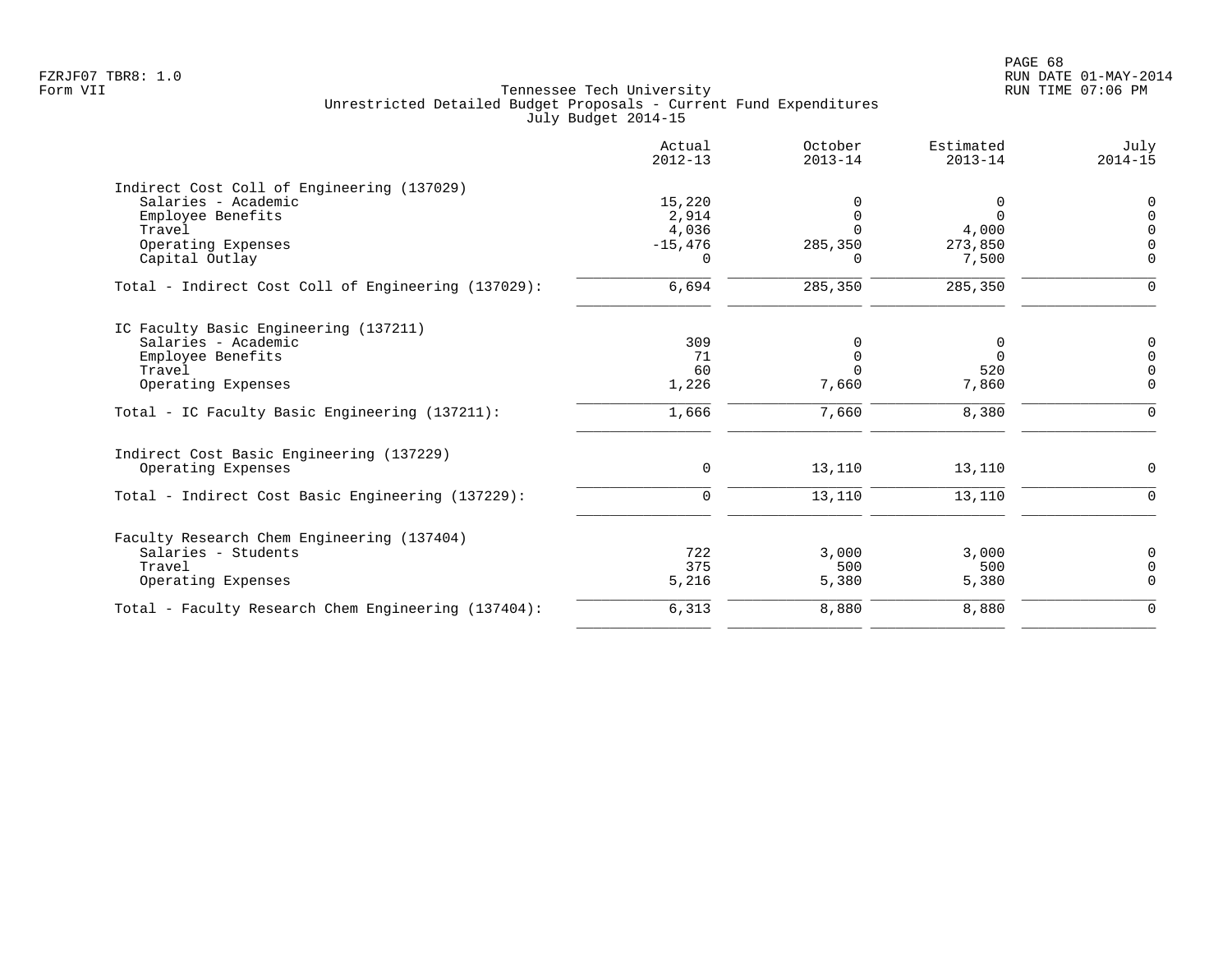PAGE 69 FZRJF07 TBR8: 1.0 RUN DATE 01-MAY-2014

|                                                                                                                                                                 | Actual<br>$2012 - 13$          | October<br>$2013 - 14$                 | Estimated<br>$2013 - 14$ | July<br>$2014 - 15$                             |
|-----------------------------------------------------------------------------------------------------------------------------------------------------------------|--------------------------------|----------------------------------------|--------------------------|-------------------------------------------------|
| IC Faculty Chemical Engineering (137411)<br>Travel<br>Operating Expenses                                                                                        | 3,557<br>992                   | $\Omega$<br>1,520                      | $\mathbf 0$<br>2,640     | $\mathbf 0$<br>$\Omega$                         |
| Total - IC Faculty Chemical Engineering (137411):                                                                                                               | 4,549                          | 1,520                                  | 2,640                    | $\Omega$                                        |
| Faculty Start-Up Chem Engineering (137412)<br>Operating Expenses                                                                                                | $\mathbf 0$                    | $\mathbf 0$                            | 46,000                   | $\Omega$                                        |
| Total - Faculty Start-Up Chem Engineering (137412):                                                                                                             | $\mathbf 0$                    | $\mathbf 0$                            | 46,000                   | $\Omega$                                        |
| Indirect Cost Chemical Engineering (137429)<br>Travel<br>Operating Expenses<br>Total - Indirect Cost Chemical Engineering (137429):                             | 4,617<br>823<br>5,440          | $\Omega$<br>3,880<br>3,880             | 0<br>3,880<br>3,880      | 0<br>$\Omega$<br>$\Omega$                       |
| IC Faculty Civil and Envir Engr (137611)<br>Salaries - Academic<br>Employee Benefits<br>Operating Expenses<br>Total - IC Faculty Civil and Envir Engr (137611): | 5,439<br>901<br>1,174<br>7,514 | $\Omega$<br>$\Omega$<br>4,900<br>4,900 | 4,570<br>9,270<br>13,840 | $\mathbf 0$<br>$\Omega$<br>$\Omega$<br>$\Omega$ |
| Faculty Start-Up Civil & Envir Engr (137612)<br>Operating Expenses                                                                                              | 0                              | 0                                      | 10,000                   | 0                                               |
| Total - Faculty Start-Up Civil & Envir Engr (137612):                                                                                                           | $\mathbf 0$                    | 0                                      | 10,000                   | $\Omega$                                        |
|                                                                                                                                                                 |                                |                                        |                          |                                                 |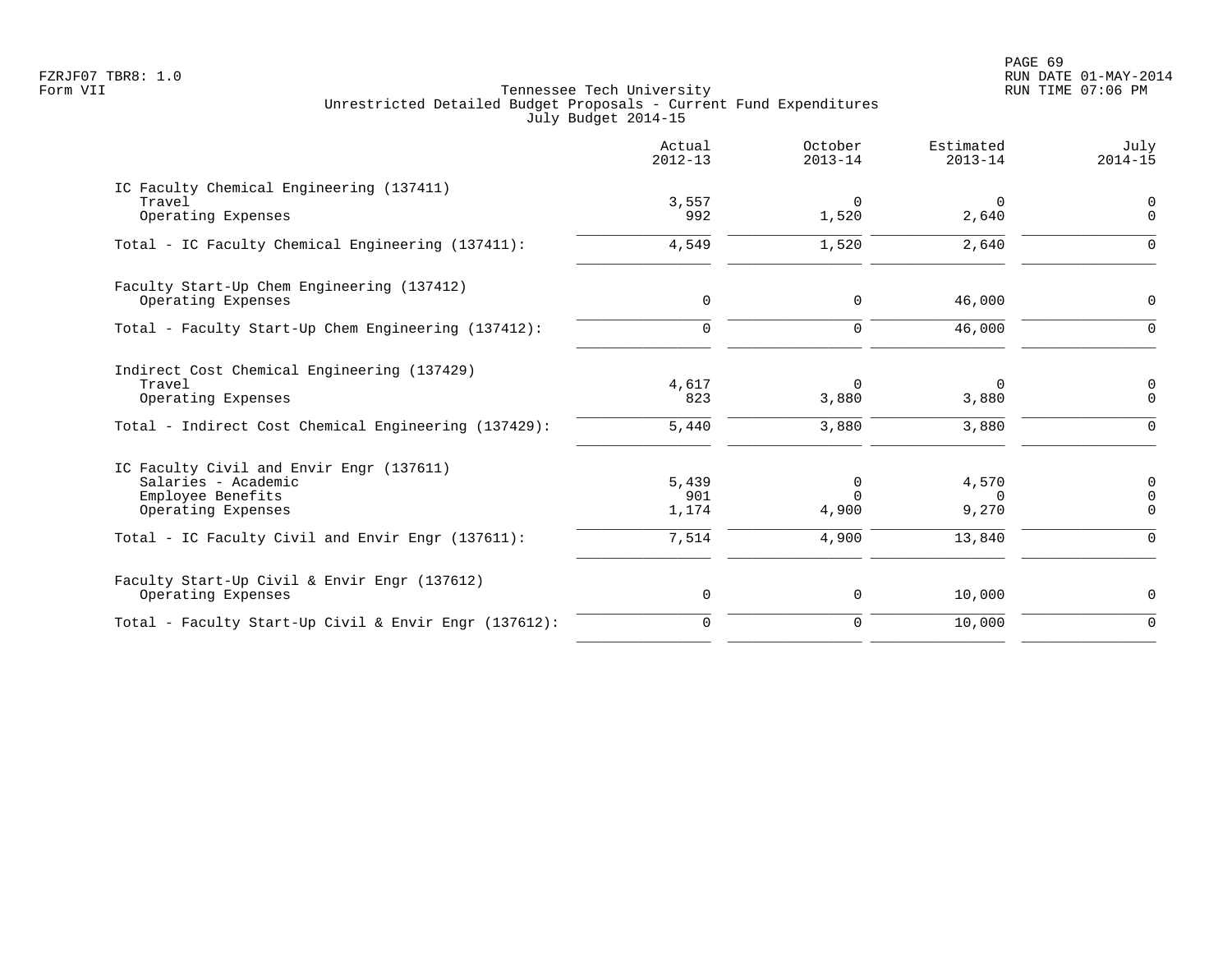PAGE 70 FZRJF07 TBR8: 1.0 RUN DATE 01-MAY-2014

|                                                     | Actual<br>$2012 - 13$ | October<br>$2013 - 14$ | Estimated<br>$2013 - 14$ | July<br>$2014 - 15$ |
|-----------------------------------------------------|-----------------------|------------------------|--------------------------|---------------------|
| Faculty Research Civil Envir Engr (137614)          |                       |                        |                          |                     |
| Salaries - Students                                 | 0                     | 1,000                  | 1,000                    | 0                   |
| Travel                                              | 883                   | 2,500                  | 2,500                    | $\mathsf 0$         |
| Operating Expenses                                  | 3,394                 | $\Omega$               | 740                      | $\Omega$            |
| Total - Faculty Research Civil Envir Engr (137614): | 4,277                 | 3,500                  | 4,240                    | $\Omega$            |
| Indirect Cost Civil Envir Engr (137629)             |                       |                        |                          |                     |
| Travel                                              | 2,458                 | $\Omega$               | 3,900                    | 0                   |
| Operating Expenses                                  | 4,015                 | 67,470                 | 58,570                   | $\mathsf 0$         |
| Capital Outlay                                      | $\Omega$              | O                      | 5,000                    | $\mathbf 0$         |
| Total - Indirect Cost Civil Envir Engr (137629):    | 6,473                 | 67,470                 | 67,470                   | 0                   |
| Faculty Research Elect Comp Engr (137804)           |                       |                        |                          |                     |
| Travel                                              | $\mathbf 0$           | 500                    | 1,850                    | 0                   |
| Operating Expenses                                  | 6,500                 | 7,400                  | 6,050                    | $\mathbf 0$         |
| Total - Faculty Research Elect Comp Engr (137804):  | 6,500                 | 7,900                  | 7,900                    | $\Omega$            |
| IC Faculty Elect and Comp Engr (137811)             |                       |                        |                          |                     |
| Salaries - Academic                                 | 1,521                 | $\Omega$               | 830                      | 0                   |
| Salaries - Students                                 | 1,200                 | $\Omega$               | $\Omega$                 | $\mathsf{O}\xspace$ |
| Employee Benefits                                   | 362                   | $\Omega$               | 0                        | $\mathsf 0$         |
| Travel                                              | 1,993                 | $\Omega$               | $\cap$                   | $\overline{0}$      |
| Operating Expenses                                  | 1,074                 | 4,260                  | 4,260                    | $\Omega$            |
| Total - IC Faculty Elect and Comp Engr (137811):    | 6,150                 | 4,260                  | 5,090                    | $\mathbf 0$         |
|                                                     |                       |                        |                          |                     |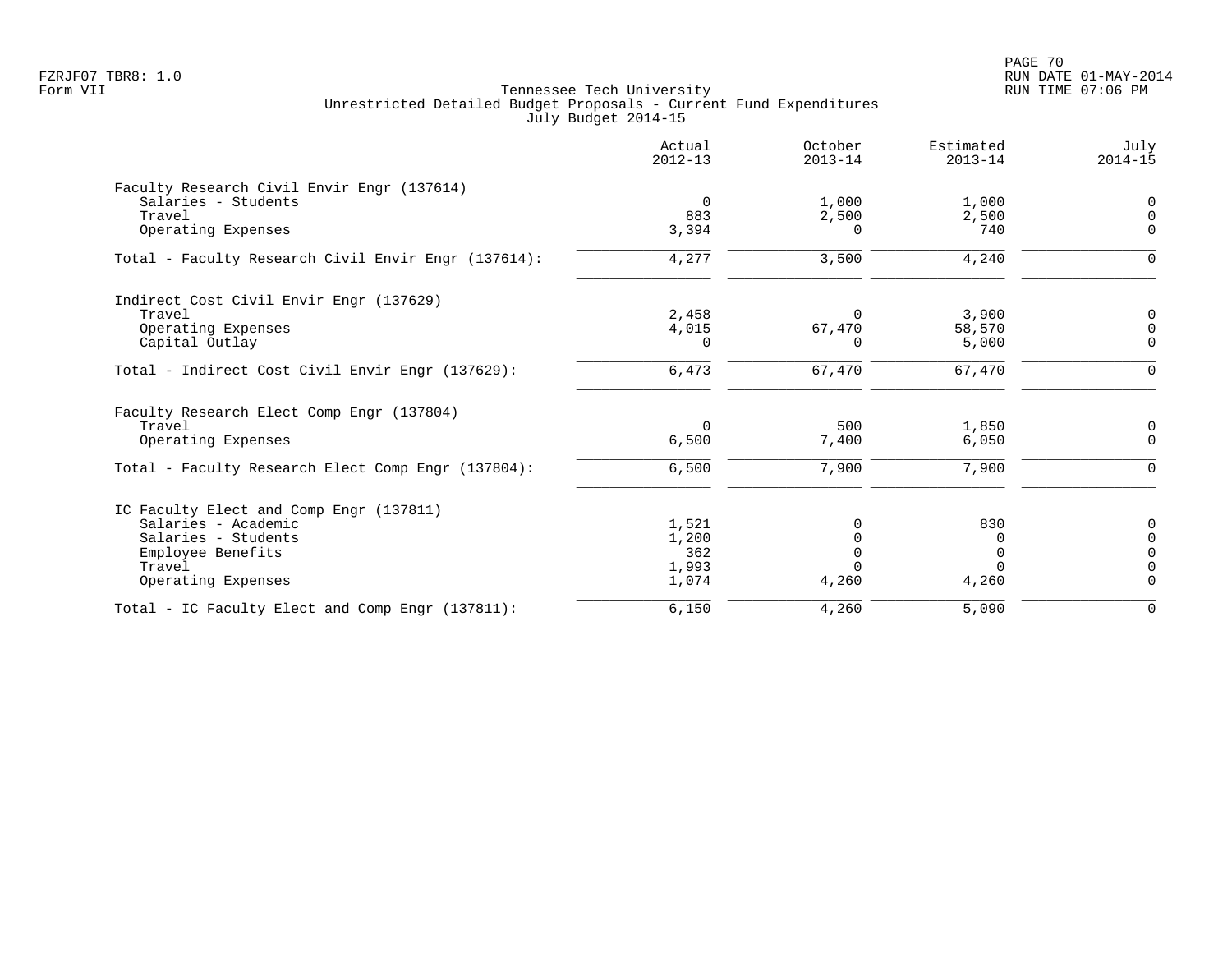PAGE 71 FZRJF07 TBR8: 1.0 RUN DATE 01-MAY-2014

|                                                                   | Actual<br>$2012 - 13$ | October<br>$2013 - 14$ | Estimated<br>$2013 - 14$ | July<br>$2014 - 15$ |
|-------------------------------------------------------------------|-----------------------|------------------------|--------------------------|---------------------|
| Faculty Start-Up Elect & Comp Engr (137812)<br>Operating Expenses | $\mathbf 0$           | $\Omega$               | 32,470                   | $\Omega$            |
|                                                                   |                       |                        |                          |                     |
| Total - Faculty Start-Up Elect & Comp Engr (137812):              | $\mathbf 0$           | $\Omega$               | 32,470                   | $\Omega$            |
| Indirect Cost Elect Comp Engr (137829)                            |                       |                        |                          |                     |
| Salaries - Students                                               | 1,260                 | 0                      | 0                        | $\mathbf 0$         |
| Employee Benefits                                                 | 25                    | $\mathbf 0$            | $\Omega$                 | $\Omega$            |
| Travel                                                            | 7,820                 | $\Omega$               | 4,420                    | $\Omega$            |
| Operating Expenses                                                | 2,637                 | 48,440                 | 44,020                   | $\mathbf 0$         |
| Total - Indirect Cost Elect Comp Engr (137829):                   | 11,742                | 48,440                 | 48,440                   | $\Omega$            |
| Faculty Research Manuf Enginrg Tech (138204)                      |                       |                        |                          |                     |
| Salaries - Students                                               | 2,000                 | 0                      | 0                        | 0                   |
| Employee Benefits                                                 | 153                   | $\Omega$               | $\Omega$                 | $\Omega$            |
| Travel                                                            | 963                   | 2,000                  | 2,000                    |                     |
| Operating Expenses                                                | 4,477                 | 6,370                  | 6,370                    | $\mathbf 0$         |
| Total - Faculty Research Manuf Enginrg Tech (138204):             | 7,593                 | 8,370                  | 8,370                    | $\Omega$            |
| IC Faculty Manuf & Engineering Tech (138211)                      |                       |                        |                          |                     |
| Salaries - Academic                                               | 1,691                 | $\mathbf 0$            | 1,300                    | $\Omega$            |
| Employee Benefits                                                 | 273                   | $\Omega$               | $\Omega$                 | $\Omega$            |
| Operating Expenses                                                | 916                   | 2,500                  | 2,500                    | $\Omega$            |
| Total - IC Faculty Manuf & Engineering Tech (138211):             | 2,880                 | 2,500                  | 3,800                    | $\mathbf 0$         |
|                                                                   |                       |                        |                          |                     |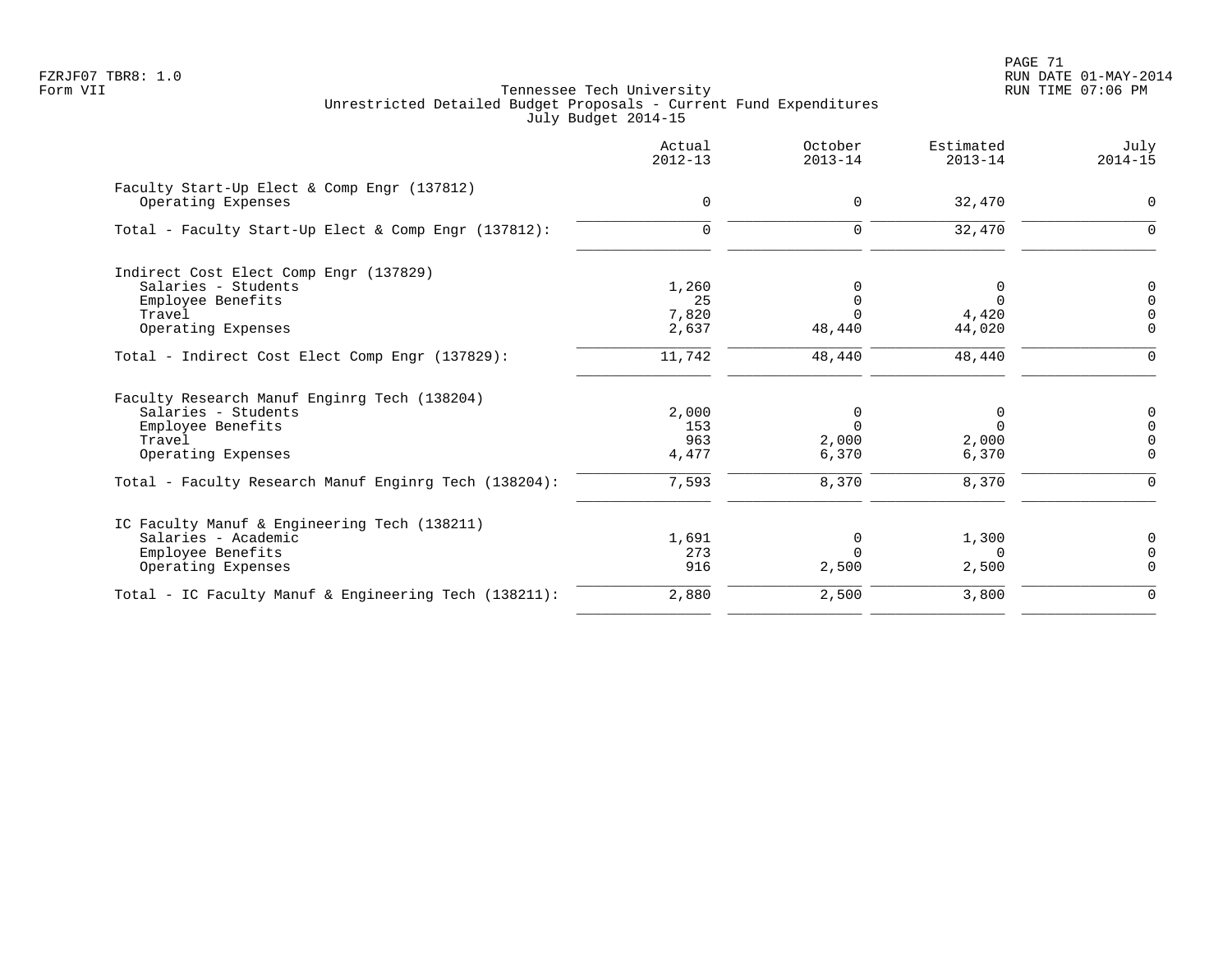PAGE 72 FZRJF07 TBR8: 1.0 RUN DATE 01-MAY-2014

|                                                                                                              | Actual<br>$2012 - 13$  | October<br>$2013 - 14$  | Estimated<br>$2013 - 14$    | July<br>$2014 - 15$              |
|--------------------------------------------------------------------------------------------------------------|------------------------|-------------------------|-----------------------------|----------------------------------|
| Faculty Start-Up Manuf & Engr Tech (138212)<br>Operating Expenses                                            | $\mathbf 0$            | $\mathbf 0$             | 10,000                      | $\mathsf{O}$                     |
| Total - Faculty Start-Up Manuf & Engr Tech (138212):                                                         | $\mathbf 0$            | $\mathbf 0$             | 10,000                      | $\mathbf 0$                      |
| Indirect Cost Manuf & Enginrg Tech (138229)<br>Operating Expenses                                            | $\mathbf 0$            | 18,180                  | 18,180                      | 0                                |
| Total - Indirect Cost Manuf & Enginrg Tech (138229):                                                         | $\mathbf 0$            | 18,180                  | 18,180                      | $\Omega$                         |
| Match Mechanical Engineering (138405)<br>Salaries - Academic<br>Employee Benefits<br>Operating Expenses      | 8,308<br>1,713<br>0    | 0<br>$\Omega$<br>12,580 | 0<br>$\Omega$<br>12,580     | 0<br>$\mathbf 0$<br>$\mathbf 0$  |
| Total - Match Mechanical Engineering (138405):                                                               | 10,021                 | 12,580                  | 12,580                      | 0                                |
| IC Faculty Mechanical Engineering (138411)<br>Salaries - Academic<br>Employee Benefits<br>Operating Expenses | 14,632<br>2,726<br>432 | 0<br>$\Omega$<br>21,930 | 7,680<br>$\Omega$<br>21,930 | 0<br>$\mathbf 0$<br>$\mathsf{O}$ |
| Total - IC Faculty Mechanical Engineering (138411):                                                          | 17,790                 | 21,930                  | 29,610                      | $\mathbf 0$                      |
| Faculty Start-Up Mechanical Engr (138412)<br>Operating Expenses<br>Capital Outlay                            | 0<br>$\mathbf 0$       | 0<br>$\mathbf 0$        | 59,060<br>45,940            | 0<br>$\mathbf 0$                 |
| Total - Faculty Start-Up Mechanical Engr (138412):                                                           | $\mathbf 0$            | $\mathbf 0$             | 105,000                     | $\mathbf{0}$                     |
|                                                                                                              |                        |                         |                             |                                  |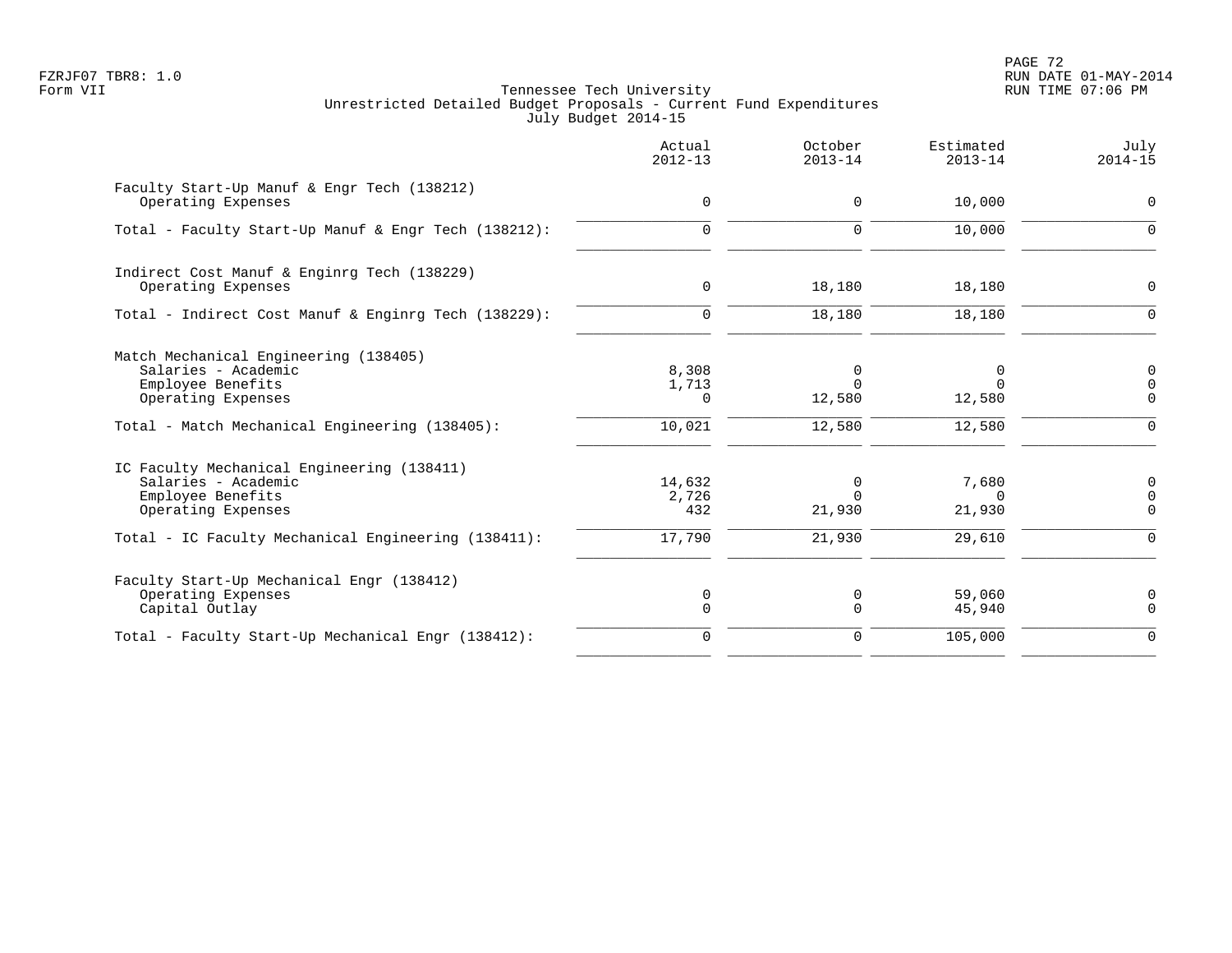PAGE 73 FZRJF07 TBR8: 1.0 RUN DATE 01-MAY-2014

|                                                     | Actual<br>$2012 - 13$ | October<br>$2013 - 14$ | Estimated<br>$2013 - 14$ | July<br>$2014 - 15$ |
|-----------------------------------------------------|-----------------------|------------------------|--------------------------|---------------------|
| Faculty Research Mechanical Engrg (138414)          |                       |                        |                          |                     |
| Salaries - Professional                             | 4,500                 | 0                      | 0                        | $\Omega$            |
| Travel                                              | 292                   | $\Omega$               | $\Omega$                 | $\Omega$            |
| Operating Expenses                                  | 5,069                 | 140                    | 140                      | $\Omega$            |
| Total - Faculty Research Mechanical Engrg (138414): | 9,861                 | 140                    | 140                      | $\Omega$            |
| Indirect Cost Mech Engr (138429)                    |                       |                        |                          |                     |
| Salaries - Academic                                 | 998                   | 0                      | $\Omega$                 | 0                   |
| Employee Benefits                                   | 229                   | $\mathbf 0$            | $\Omega$                 | $\Omega$            |
| Travel                                              | 975                   | $\Omega$               | $\cap$                   | $\Omega$            |
| Operating Expenses                                  | 19,421                | 36,500                 | 36,660                   | $\Omega$            |
| Total - Indirect Cost Mech Engr (138429):           | 21,623                | 36,500                 | 36,660                   | $\Omega$            |
| IC Faculty Manufacturing Center (139011)            |                       |                        |                          |                     |
| Salaries - Academic                                 | 5,274                 | 0                      | 6,940                    | 0                   |
| Salaries - Students                                 | 4,092                 | $\Omega$               | 0                        | $\mathbf 0$         |
| Employee Benefits                                   | 881                   | $\Omega$               | $\Omega$                 | $\Omega$            |
| Travel                                              | 19,762                | $\Omega$               | $\cap$                   | $\Omega$            |
| Operating Expenses                                  | 10,746                | 32,650                 | 32,150                   | $\Omega$            |
| Total - IC Faculty Manufacturing Center (139011):   | 40,755                | 32,650                 | 39,090                   | $\Omega$            |
| Indirect Cost Manuf Res Center (139029)             |                       |                        |                          |                     |
| Salaries - Academic                                 | 17,115                | 0                      | ∩                        | 0                   |
| Salaries - Students                                 | 12,029                | $\Omega$               |                          | 0                   |
| Employee Benefits                                   | 3,894                 | $\Omega$               | $\Omega$                 | $\overline{0}$      |
| Travel                                              | 3,142                 | $\cap$                 |                          | $\Omega$            |
| Operating Expenses                                  | 35,111                | 44,460                 | 44,460                   | 10,620              |
| Total - Indirect Cost Manuf Res Center (139029):    | 71,291                | 44,460                 | 44,460                   | 10,620              |
|                                                     |                       |                        |                          |                     |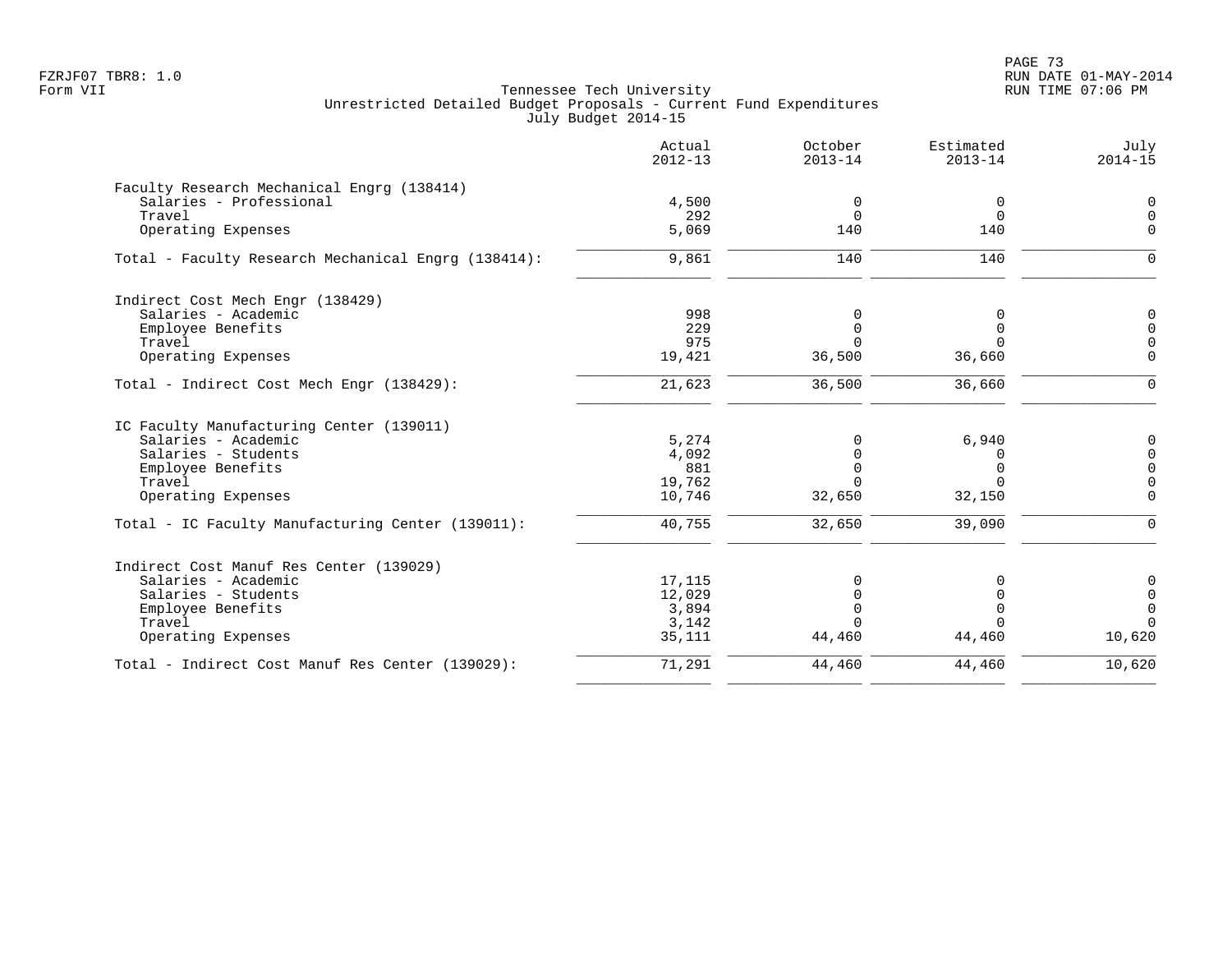PAGE 74 FZRJF07 TBR8: 1.0 RUN DATE 01-MAY-2014

|                                                             | Actual<br>$2012 - 13$ | October<br>$2013 - 14$ | Estimated<br>$2013 - 14$ | July<br>$2014 - 15$ |
|-------------------------------------------------------------|-----------------------|------------------------|--------------------------|---------------------|
| CESR Smart Grid Lab Facility (139201)<br>Operating Expenses | $\mathbf 0$           | 150,000                | 121,400                  | $\Omega$            |
|                                                             |                       |                        |                          |                     |
| Total - CESR Smart Grid Lab Facility (139201):              | $\mathbf 0$           | 150,000                | 121,400                  | $\Omega$            |
| IC Faculty Energy Sys Research Ctr (139211)                 |                       |                        |                          |                     |
| Salaries - Academic                                         | 948                   | $\mathbf 0$            | $\mathbf 0$              | $\mathbf 0$         |
| Employee Benefits                                           | 73                    | 0                      | $\mathbf 0$              | $\overline{0}$      |
| Operating Expenses                                          | 120                   | $\Omega$               | $\mathbf 0$              | $\mathbf 0$         |
| Total - IC Faculty Energy Sys Research Ctr (139211):        | 1,141                 | $\mathbf 0$            | $\mathbf 0$              | $\Omega$            |
| Indirect Cost Energy Syst Res Ctr (139229)                  |                       |                        |                          |                     |
| Operating Expenses                                          | 100                   | $\mathbf 0$            | $\mathbf 0$              | $\Omega$            |
| Total - Indirect Cost Energy Syst Res Ctr (139229):         | 100                   | $\Omega$               | $\Omega$                 | $\Omega$            |
| IC Faculty Water Center (139411)                            |                       |                        |                          |                     |
| Salaries - Academic                                         | 442                   | 0                      | 970                      | 0                   |
| Employee Benefits                                           | 80                    | $\Omega$               | $\Omega$                 | $\mathbf 0$         |
| Operating Expenses                                          | 0                     | 2,280                  | 4,350                    | $\mathbf 0$         |
| Total - IC Faculty Water Center (139411):                   | 522                   | 2,280                  | 5,320                    | $\mathbf 0$         |
| Faculty Research Water Center (139414)                      |                       |                        |                          |                     |
| Salaries - Academic                                         | 890                   | $\Omega$               | $\Omega$                 | $\mathbf 0$         |
| Salaries - Students                                         | 1,247                 | 3,000                  | 3,000                    | $\Omega$            |
| Employee Benefits                                           | 203                   | $\Omega$               | $\Omega$                 | $\Omega$            |
| Travel                                                      | $\Omega$              | 2,500                  | 2,500                    | $\mathbf 0$         |
| Operating Expenses                                          | 1,183                 | 5,800                  | 5,800                    | $\Omega$            |
| Total - Faculty Research Water Center (139414):             | 3,523                 | 11,300                 | 11,300                   | $\Omega$            |
|                                                             |                       |                        |                          |                     |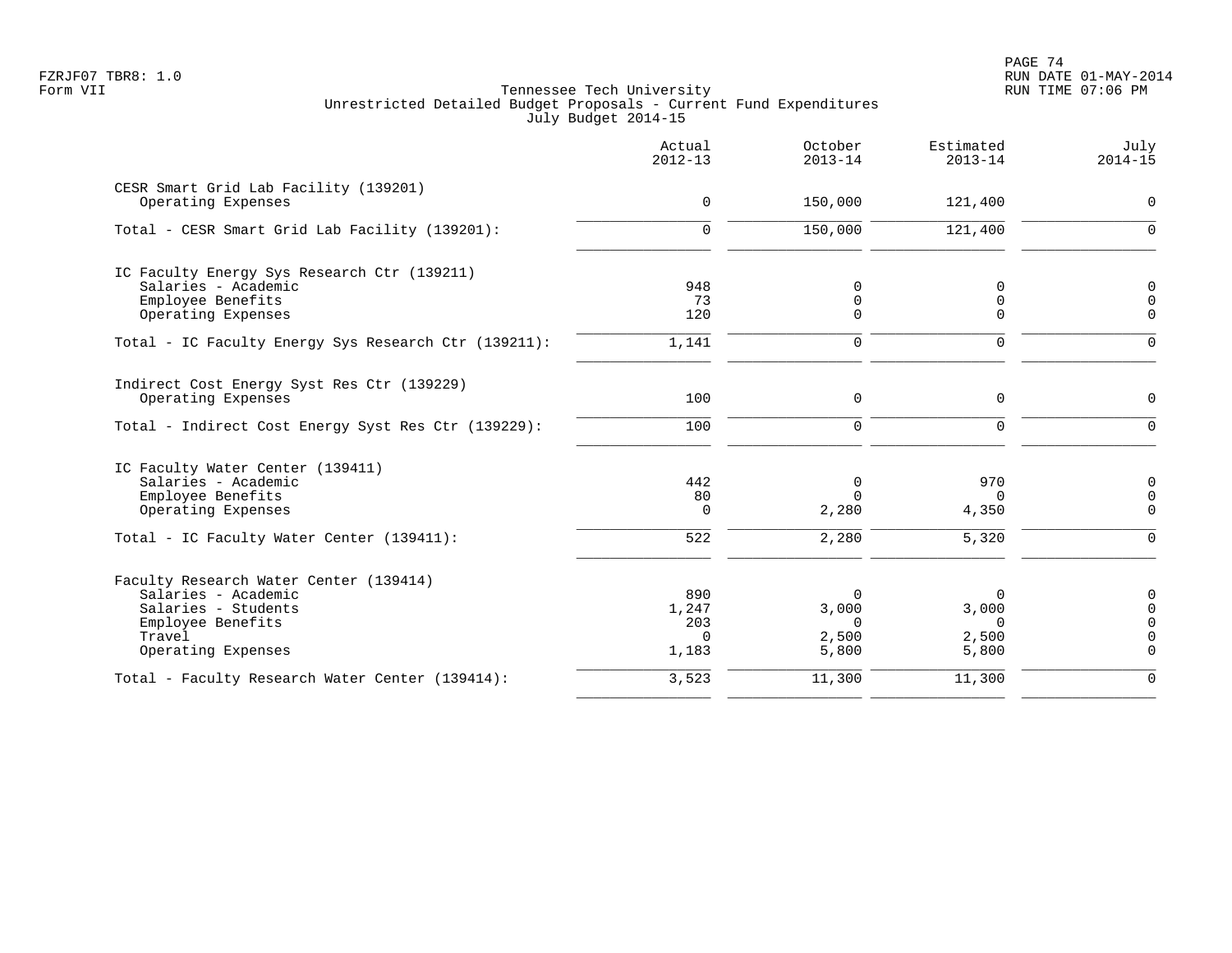PAGE 75 FZRJF07 TBR8: 1.0 RUN DATE 01-MAY-2014

|                                                       | Actual<br>$2012 - 13$ | October<br>$2013 - 14$ | Estimated<br>$2013 - 14$ | July<br>$2014 - 15$ |
|-------------------------------------------------------|-----------------------|------------------------|--------------------------|---------------------|
| Indirect Cost Water Res Center (139429)               |                       |                        |                          |                     |
| Salaries - Students                                   | 5,976                 | 0                      | $\Omega$                 | $\overline{0}$      |
| Employee Benefits                                     | 68                    | $\Omega$               |                          | $\Omega$            |
| Operating Expenses                                    | 1,296                 | 5,490                  | 5,490                    | 6,820               |
| Total - Indirect Cost Water Res Center (139429):      | 7,340                 | 5,490                  | 5,490                    | 6,820               |
| Contract Support (140026)                             |                       |                        |                          |                     |
| Operating Expenses                                    | $\mathbf 0$           | 0                      | 11,770                   | 0                   |
| Total - Contract Support (140026):                    | $\Omega$              | $\mathbf 0$            | 11,770                   | $\Omega$            |
| Indirect Cost Dean Coll of Bus (140029)               |                       |                        |                          |                     |
| Salaries - Students                                   | 5,371                 | 0                      | $\Omega$                 | 0                   |
| Employee Benefits                                     | 60                    | $\Omega$               |                          | $\mathbf 0$         |
| Operating Expenses                                    | $\Omega$              | 11,180                 | 11,180                   | $\Omega$            |
| Total - Indirect Cost Dean Coll of Bus (140029):      | 5,431                 | 11,180                 | 11,180                   | $\Omega$            |
| Indirect Cost Business Media Center (140129)          |                       |                        |                          |                     |
| Salaries - Students                                   | 1,326                 | 0                      | 0                        | 0                   |
| Employee Benefits                                     | 76                    | $\Omega$               | $\Omega$                 | $\mathbf 0$         |
| Operating Expenses                                    | 4,841                 | 710                    | 710                      | $\Omega$            |
| Total - Indirect Cost Business Media Center (140129): | 6,243                 | 710                    | 710                      | 0                   |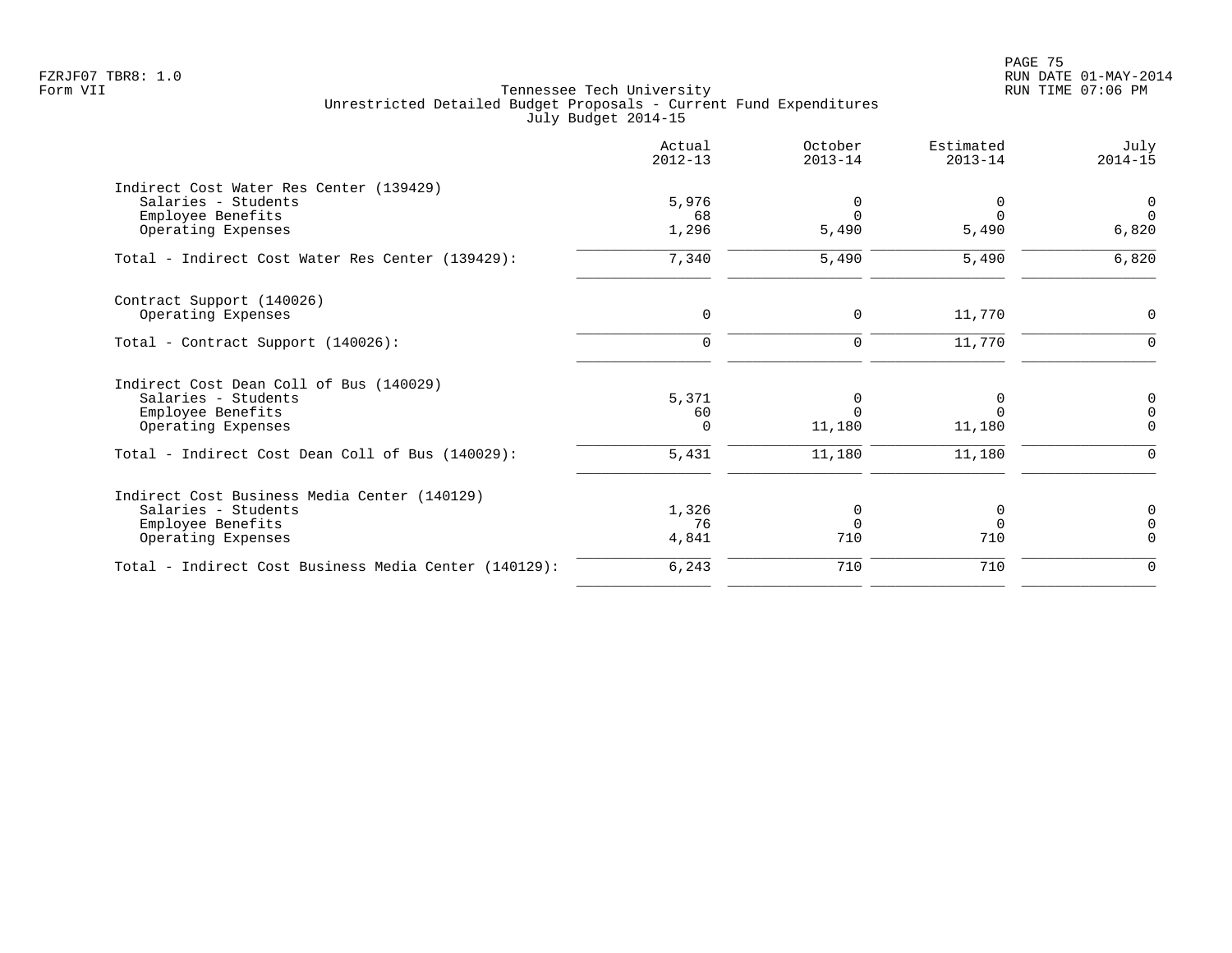| Actual<br>$2012 - 13$ | October<br>$2013 - 14$               | Estimated<br>$2013 - 14$ | July<br>$2014 - 15$     |
|-----------------------|--------------------------------------|--------------------------|-------------------------|
|                       |                                      |                          |                         |
| $\Omega$              |                                      | 5,850                    | 0                       |
|                       |                                      |                          | $\mathbf 0$             |
|                       |                                      |                          | $\Omega$                |
|                       |                                      |                          | $\Omega$                |
| 3,372                 | 1,220                                | 7,070                    | $\Omega$                |
|                       |                                      |                          |                         |
| $\mathbf 0$           |                                      |                          | $\mathbf 0$             |
|                       |                                      |                          | $\Omega$                |
| $\Omega$              | 5,000                                | 5,000                    | $\Omega$                |
|                       |                                      |                          |                         |
| $\mathbf 0$           | 10,210                               | 10,210                   | $\Omega$                |
| $\mathbf 0$           | 10,210                               | 10,210                   | $\Omega$                |
|                       |                                      |                          |                         |
| 501                   | $\Omega$                             | 140                      | 0                       |
| 88                    |                                      | 0                        | $\Omega$                |
| $\Omega$              | 1,180                                | 1,180                    | $\Omega$                |
| 589                   | 1,180                                | 1,320                    | $\Omega$                |
|                       | 2,966<br>406<br>$\Omega$<br>$\Omega$ | 1,220<br>1,000<br>4,000  | 1,220<br>1,000<br>4,000 |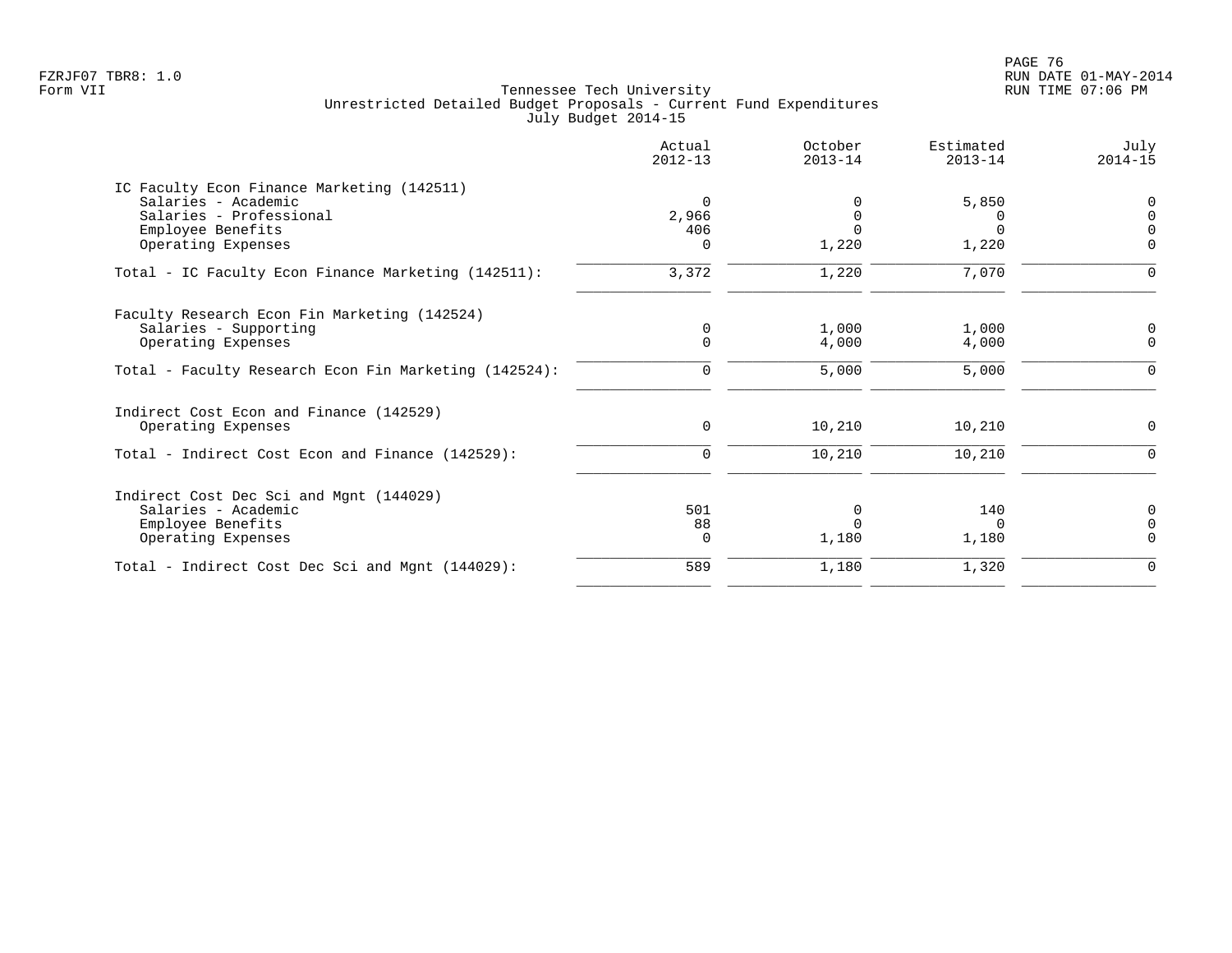|                                                                                                                      | Actual<br>$2012 - 13$            | October<br>$2013 - 14$       | Estimated<br>$2013 - 14$        | July<br>$2014 - 15$                         |
|----------------------------------------------------------------------------------------------------------------------|----------------------------------|------------------------------|---------------------------------|---------------------------------------------|
| Indirect Cost College of Educ (150029)<br>Salaries - Supporting<br>Employee Benefits<br>Travel<br>Operating Expenses | 8,948<br>2,116<br>2,087<br>4,819 | 0<br>0<br>$\Omega$<br>20,510 | 2,400<br>600<br>1,350<br>16,160 | 0<br>$\mathbf 0$<br>$\Omega$<br>$\mathbf 0$ |
| Total - Indirect Cost College of Educ (150029):                                                                      | 17,970                           | 20,510                       | 20,510                          | $\mathsf{O}$                                |
| Research Education (151504)<br>Travel<br>Operating Expenses                                                          | 977<br>0                         | $\mathbf 0$<br>2,630         | 2,500<br>2,630                  | $\mathsf{O}$<br>$\mathbf 0$                 |
| Total - Research Education (151504):                                                                                 | 977                              | 2,630                        | 5,130                           | $\mathbf 0$                                 |
| IC Faculty Assoc Dean Education (151511)<br>Salaries - Academic<br>Employee Benefits                                 | 85<br>15                         | 0<br>$\mathbf 0$             | 0<br>$\mathbf 0$                | $\mathsf{O}$<br>$\mathsf{O}$                |
| Total - IC Faculty Assoc Dean Education (151511):                                                                    | 100                              | $\mathbf 0$                  | $\mathbf 0$                     | $\mathbf 0$                                 |
| Indirect Cost Assoc Dean Educ (151529)<br>Operating Expenses<br>Total - Indirect Cost Assoc Dean Educ (151529):      | $\mathsf{O}$<br>$\mathbf 0$      | 5,330<br>5,330               | 5,330<br>5,330                  | $\mathsf{O}$<br>$\mathbf 0$                 |
|                                                                                                                      |                                  |                              |                                 |                                             |
| Counseling and Psychology (152000)<br>Employee Benefits                                                              | $\mathsf{O}$                     | 200                          | 200                             | 200                                         |
| Total - Counseling and Psychology (152000):                                                                          | $\mathbf 0$                      | 200                          | 200                             | 200                                         |
|                                                                                                                      |                                  |                              |                                 |                                             |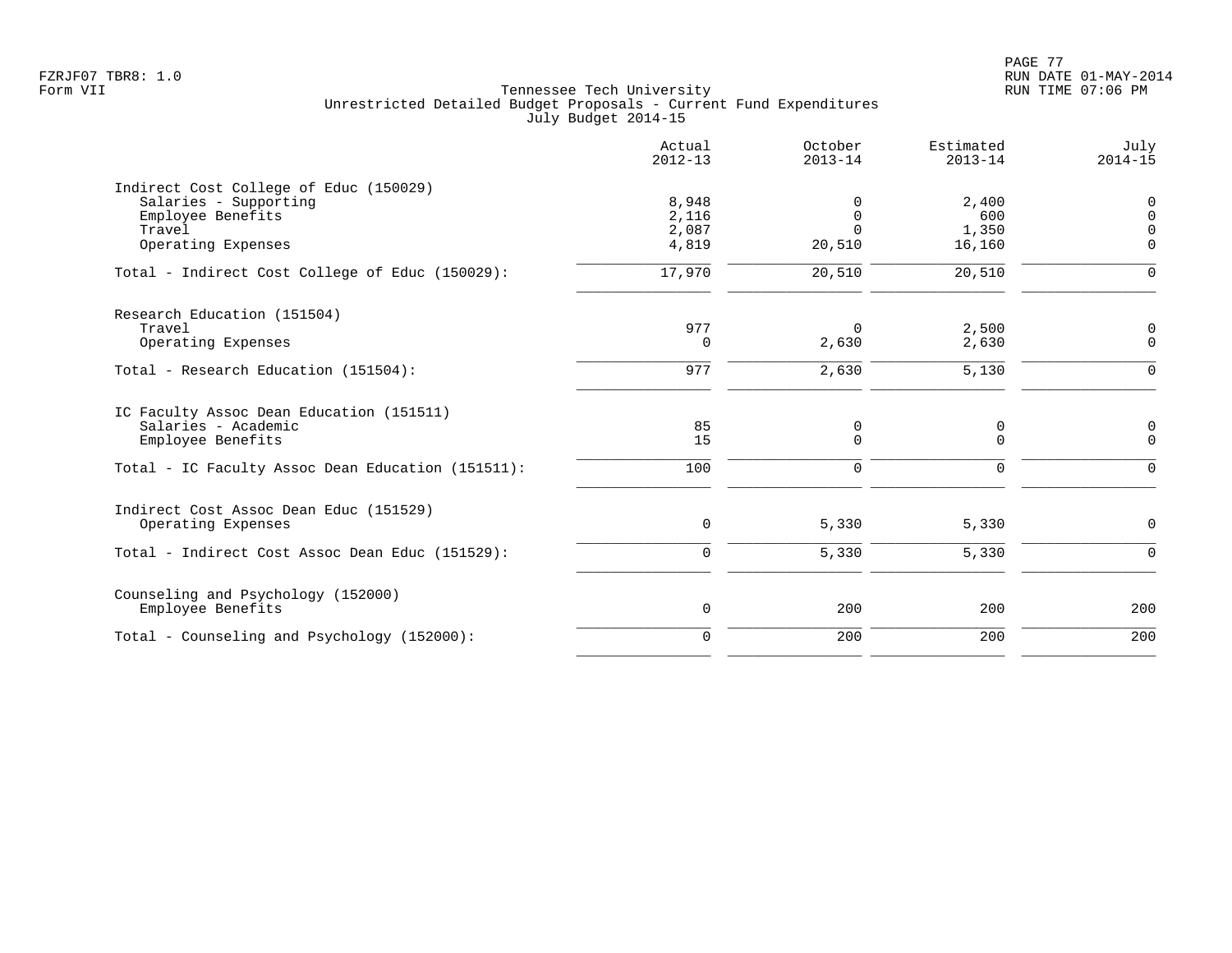|                                                      | Actual<br>$2012 - 13$ | October<br>$2013 - 14$ | Estimated<br>$2013 - 14$ | July<br>$2014 - 15$ |
|------------------------------------------------------|-----------------------|------------------------|--------------------------|---------------------|
| Match Counseling Psychology (152005)                 |                       |                        |                          |                     |
| Salaries - Administrative                            | 34                    | $\Omega$               | $\Omega$                 | $\Omega$            |
| Salaries - Academic                                  | 31                    | $\Omega$               | 11,470                   | $\Omega$            |
| Employee Benefits                                    | 14                    | $\Omega$               | 450                      | $\Omega$            |
| Operating Expenses                                   | 0                     | $-80$                  | O                        | $\mathbf 0$         |
| Total - Match Counseling Psychology (152005):        | 79                    | $-80$                  | 11,920                   | $\mathbf 0$         |
| IC Faculty Counseling and Psych (152011)             |                       |                        |                          |                     |
| Salaries - Academic                                  | 4,343                 | 0                      | 4,940                    | 0                   |
| Employee Benefits                                    | 656                   | $\Omega$               | $\Omega$                 | $\Omega$            |
| Operating Expenses                                   | $\Omega$              | 110                    | 110                      | 0                   |
| Total - IC Faculty Counseling and Psych (152011):    | 4,999                 | 110                    | 5,050                    | $\overline{0}$      |
| Faculty Research Counsel and Psych (152014)          |                       |                        |                          |                     |
| Salaries - Students                                  | $\Omega$              | 1,000                  | 1,000                    | 0                   |
| Travel                                               | 0                     | 3,950                  | 3,950                    | $\Omega$            |
| Operating Expenses                                   | $\mathbf 0$           | 1,505                  | 1,505                    | $\mathbf 0$         |
| Total - Faculty Research Counsel and Psych (152014): | $\mathbf 0$           | 6,455                  | 6,455                    | $\Omega$            |
| Indirect Cost Counsel and Psychol (152029)           |                       |                        |                          |                     |
| Operating Expenses                                   | 400                   | 17,020                 | 17,020                   | $\mathbf 0$         |
| Total - Indirect Cost Counsel and Psychol (152029):  | 400                   | 17,020                 | 17,020                   | $\mathbf 0$         |
|                                                      |                       |                        |                          |                     |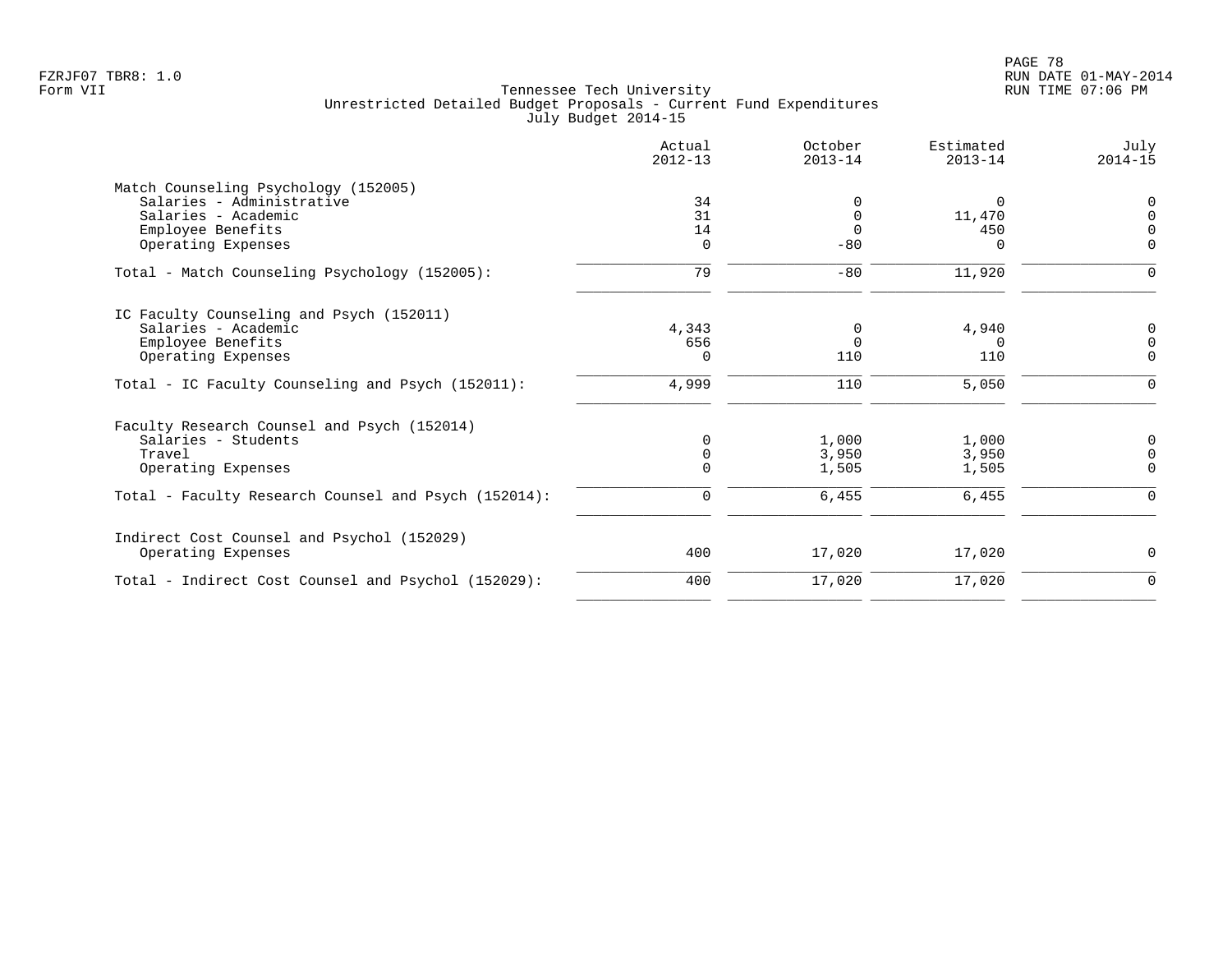|                                                   | Actual<br>$2012 - 13$ | October<br>$2013 - 14$ | Estimated<br>$2013 - 14$ | July<br>$2014 - 15$ |
|---------------------------------------------------|-----------------------|------------------------|--------------------------|---------------------|
| Faculty Research Curr Instruct (153004)           |                       |                        |                          |                     |
| Salaries - Academic                               | 352                   | $\Omega$               | O                        | 0                   |
| Salaries - Supporting                             | 300                   | $\Omega$               | 0                        | $\overline{0}$      |
| Salaries - Students                               | 738                   |                        |                          | $\overline{0}$      |
| Employee Benefits                                 | 117                   |                        |                          | $\mathsf 0$         |
| Travel                                            | 3,038                 | $\Omega$               | $\Omega$                 | $\Omega$            |
| Operating Expenses                                | 13,432                | 230                    | 230                      | $\Omega$            |
| Total - Faculty Research Curr Instruct (153004):  | 17,977                | 230                    | 230                      | $\mathbf 0$         |
| Matching Curriculum Instruction (153005)          |                       |                        |                          |                     |
| Salaries - Supporting                             |                       | 0                      | 5,000                    | 0                   |
| Salaries - Professional                           |                       | 0                      | 5,000                    | $\mathbf 0$         |
| Employee Benefits                                 |                       | $\Omega$               | 13,200                   | $\mathbf 0$         |
| Total - Matching Curriculum Instruction (153005): | $\mathbf 0$           | $\mathbf 0$            | 23,200                   | $\mathbf 0$         |
| IC Faculty Curr and Instruction (153011)          |                       |                        |                          |                     |
| Salaries - Academic                               | 6,148                 | 0                      | 11,420                   | 0                   |
| Employee Benefits                                 | 1,382                 | $\Omega$               | $\Omega$                 | $\mathbf 0$         |
| Operating Expenses                                | $\Omega$              | 8,100                  | 8,100                    | $\Omega$            |
| Total - IC Faculty Curr and Instruction (153011): | 7,530                 | 8,100                  | 19,520                   | $\mathbf 0$         |
| Indirect Cost Curr and Instruct (153029)          |                       |                        |                          |                     |
| Operating Expenses                                | 22,777                | 19,790                 | 19,910                   | 0                   |
| Total - Indirect Cost Curr and Instruct (153029): | 22,777                | 19,790                 | 19,910                   | $\mathbf 0$         |
|                                                   |                       |                        |                          |                     |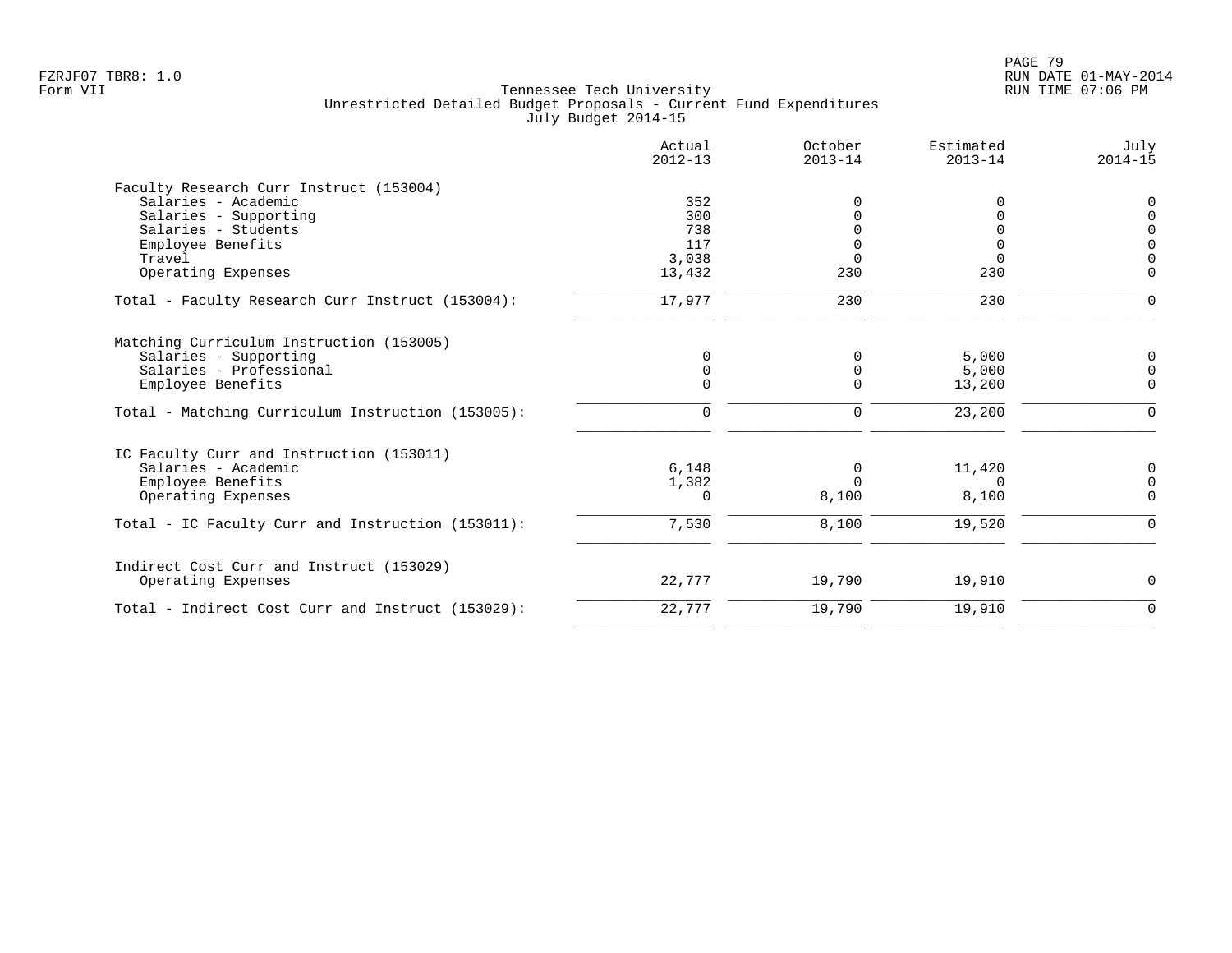PAGE 80 FZRJF07 TBR8: 1.0 RUN DATE 01-MAY-2014

|                                                | Actual<br>$2012 - 13$ | October<br>$2013 - 14$ | Estimated<br>$2013 - 14$ | July<br>$2014 - 15$ |
|------------------------------------------------|-----------------------|------------------------|--------------------------|---------------------|
| IC Faculty Child Dev Lab (153411)<br>Travel    | 219                   | $\mathbf 0$            | $\overline{0}$           | 0<br>$\mathbf 0$    |
| Operating Expenses                             | $\Omega$              | 270                    | 270                      |                     |
| Total - IC Faculty Child Dev Lab (153411):     | 219                   | 270                    | 270                      | 0                   |
| Child Dev Lab Indirect Costs (153429)          |                       |                        |                          |                     |
| Operating Expenses                             | $\mathbf 0$           | 510                    | 510                      | $\mathbf 0$         |
| Total - Child Dev Lab Indirect Costs (153429): | $\mathbf 0$           | 510                    | 510                      | $\Omega$            |
| Faculty Research Music Art (155014)            |                       |                        |                          |                     |
| Salaries - Students                            | 297                   | 0                      | 0                        | $\mathsf 0$         |
| Employee Benefits                              | 22                    | $\Omega$               | $\Omega$                 | $\mathsf{O}\xspace$ |
| Travel                                         | 1,810                 | 500                    | 500                      | $\mathsf 0$         |
| Operating Expenses                             | 9,001                 | 4,500                  | 4,500                    | $\Omega$            |
| Total - Faculty Research Music Art (155014):   | 11,130                | 5,000                  | 5,000                    | 0                   |
| Faculty Research Art (155314)                  |                       |                        |                          |                     |
| Salaries - Students                            | $\Omega$              | 250                    | 250                      | $\mathsf 0$         |
| Travel                                         | $\Omega$              | 1,450                  | 1,450                    | $\mathsf{O}\xspace$ |
| Operating Expenses                             | $\Omega$              | 3,300                  | 3,300                    | $\Omega$            |
| Total - Faculty Research Art (155314):         | $\Omega$              | 5,000                  | 5,000                    | 0                   |
|                                                |                       |                        |                          |                     |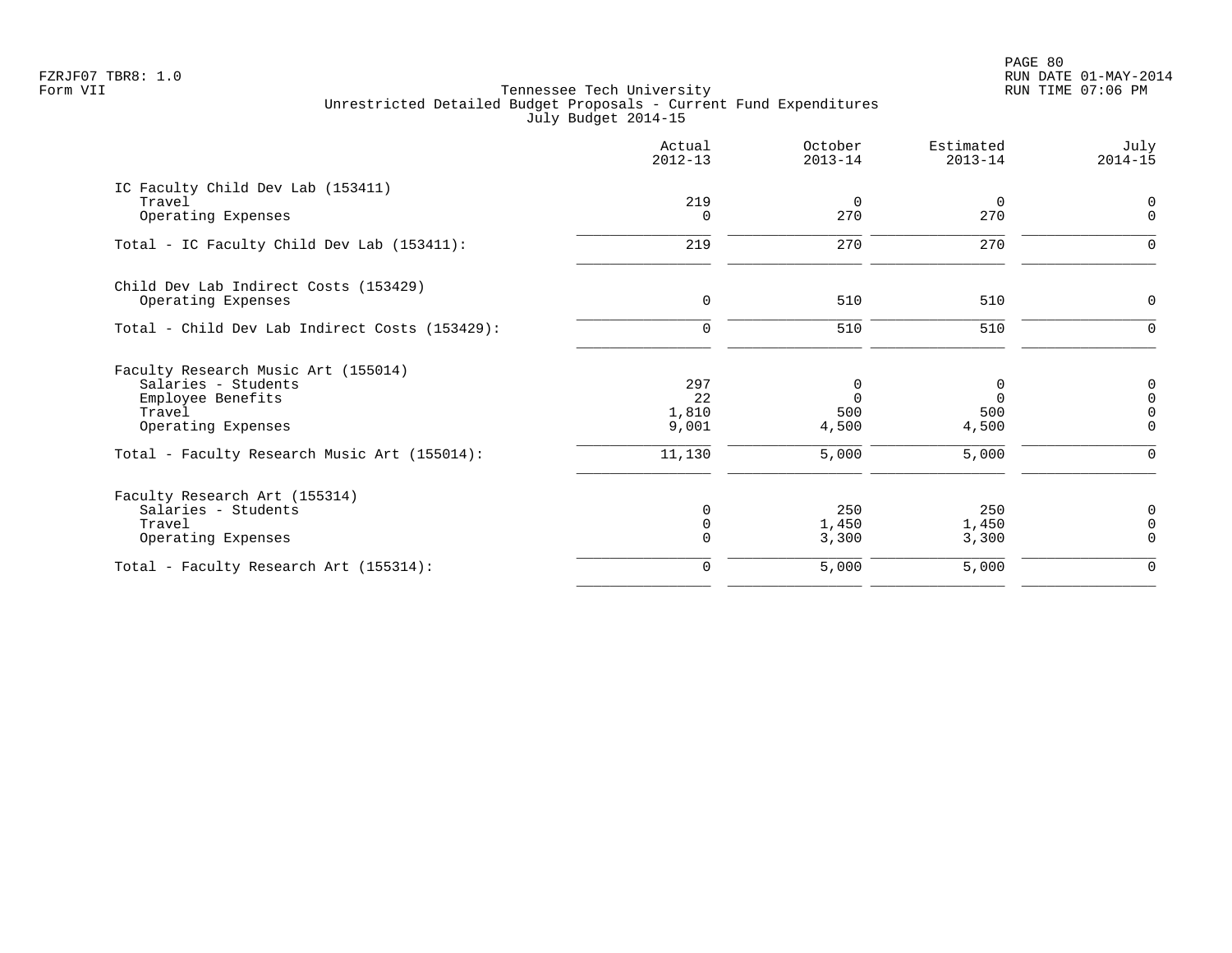|                                              | Actual<br>$2012 - 13$ | October<br>$2013 - 14$ | Estimated<br>$2013 - 14$ | July<br>$2014 - 15$ |
|----------------------------------------------|-----------------------|------------------------|--------------------------|---------------------|
| Match STEM (156005)                          |                       |                        |                          |                     |
| Salaries - Academic                          | 4,885                 | 0                      | 0                        | 0                   |
| Salaries - Professional                      | 7,843                 | $\Omega$               | $\mathbf{0}$             | $\mathsf 0$         |
| Employee Benefits                            | 3,604                 | $\Omega$               | $\Omega$                 | $\mathbf 0$         |
| Operating Expenses                           | 0                     | $-5,590$               | $-5,590$                 | $\mathbf 0$         |
| Total - Match STEM (156005):                 | 16,332                | $-5,590$               | $-5,590$                 | $\Omega$            |
| Indirect Costs STEM Center (156009)          |                       |                        |                          |                     |
| Travel                                       | 697                   | $\Omega$               | 0                        | $\mathbf 0$         |
| Operating Expenses                           | 803                   | 7,500                  | 7,500                    | $\mathbf 0$         |
| Total - Indirect Costs STEM Center (156009): | 1,500                 | 7,500                  | 7,500                    | $\Omega$            |
| IC Faculty STEM (156021)                     |                       |                        |                          |                     |
| Operating Expenses                           | 222                   | 1,220                  | 3,180                    | $\mathbf 0$         |
| Total - IC Faculty STEM (156021):            | 222                   | 1,220                  | 3,180                    | $\Omega$            |
| Indirect Cost Rural Educ (156029)            |                       |                        |                          |                     |
| Operating Expenses                           | $\mathsf{O}\xspace$   | 30                     | 30                       | $\mathsf{O}$        |
| Total - Indirect Cost Rural Educ (156029):   | $\mathbf 0$           | 30                     | 30                       | $\mathbf 0$         |
| Horticulture Rest Staff (160001)             |                       |                        |                          |                     |
| Salaries - Academic                          | 66,340                | 68,151                 | 68,151                   | 68,433              |
| Salaries - Supporting                        | 31,460                | 31,991                 | 31,991                   | 32,091              |
| Salaries - Students                          | $\Omega$              | $\mathbf 0$            | 6,980                    | $\overline{0}$      |
| Salaries - Professional                      | 52,200                | 53,071                 | 38,171                   | 52,171              |
| Employee Benefits                            | 54,424                | 55,050                 | 55,050                   | 55,050              |
| Travel                                       | 973                   | 470                    | 2,310                    | 470                 |
| Operating Expenses                           | 6,343                 | 6,900                  | 6,900                    | 6,900               |
| Total - Horticulture Rest Staff (160001):    | 211,740               | 215,633                | 209,553                  | 215, 115            |
|                                              |                       |                        |                          |                     |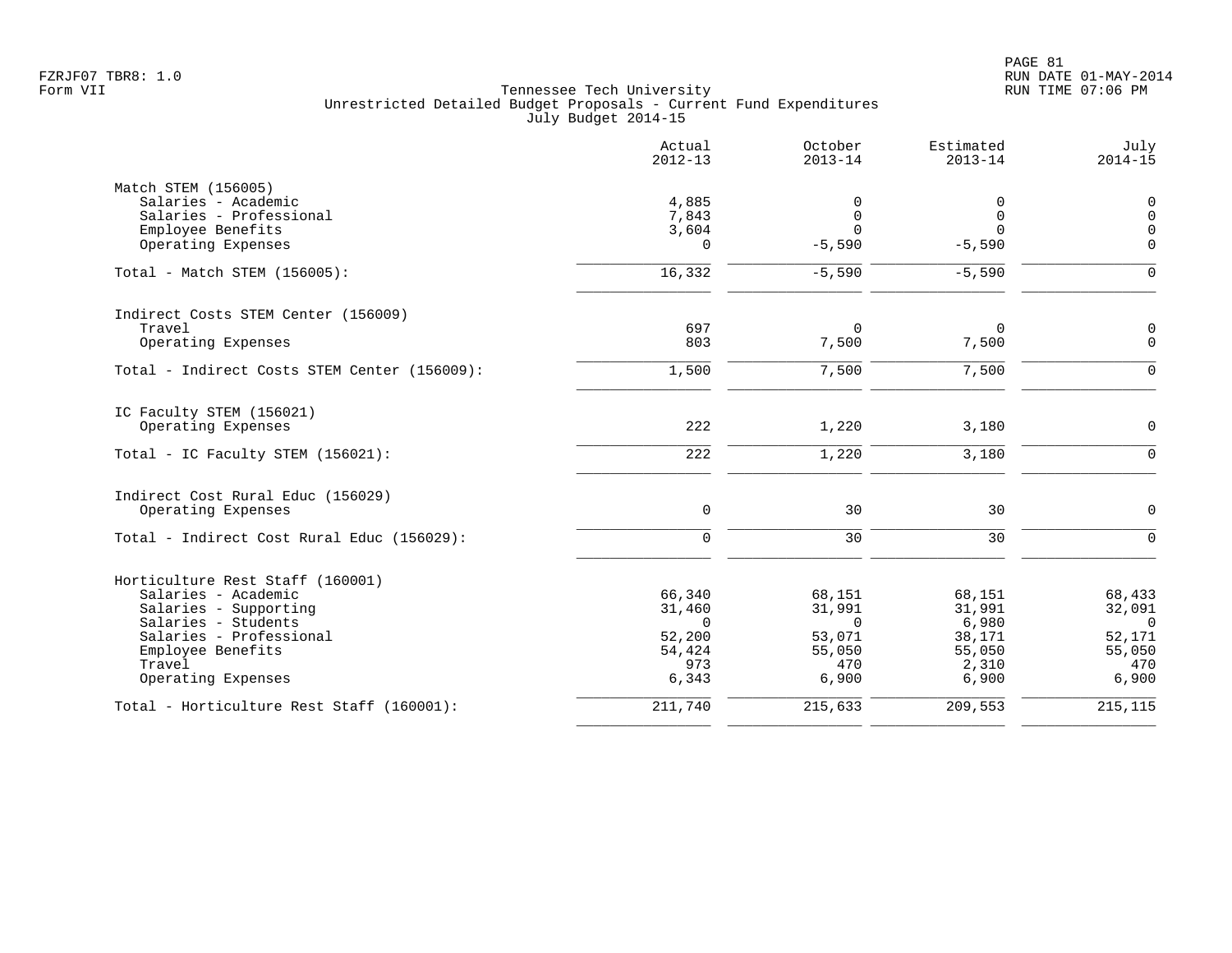PAGE 82 FZRJF07 TBR8: 1.0 RUN DATE 01-MAY-2014

| Actual<br>$2012 - 13$ | October<br>$2013 - 14$ | Estimated<br>$2013 - 14$ | July<br>$2014 - 15$   |
|-----------------------|------------------------|--------------------------|-----------------------|
|                       |                        |                          |                       |
| 4,315                 | 0                      | 0                        | $\mathsf{O}$          |
| 86                    |                        | $\Omega$                 | $\Omega$              |
| 1,156                 |                        |                          | $\Omega$              |
| 5,557                 | 250                    | 250                      | 0                     |
|                       |                        |                          |                       |
| 1,293                 | $\Omega$               | $\Omega$                 | 0                     |
| 13,633                | 11,270                 | 11,270                   | $\Omega$              |
| 14,926                | 11,270                 | 11,270                   | 0                     |
|                       |                        |                          |                       |
| 1,162                 | 0                      | 2,240                    | 0                     |
| 97                    | $\Omega$               | $\Omega$                 | $\mathbf 0$           |
| $\Omega$              | 910                    | 910                      | $\Omega$              |
| 1,259                 | 910                    | 3,150                    | 0                     |
|                       |                        |                          |                       |
| $\Omega$              |                        |                          | 0                     |
| $\Omega$              | 2,000                  |                          | $\mathbf 0$           |
| $\Omega$              | 10,574                 | 10,574                   | $\mathbf 0$           |
| $\mathbf 0$           | 15,074                 | 15,074                   | $\mathbf 0$           |
|                       |                        | $\Omega$<br>250<br>2,500 | 250<br>2,500<br>2,000 |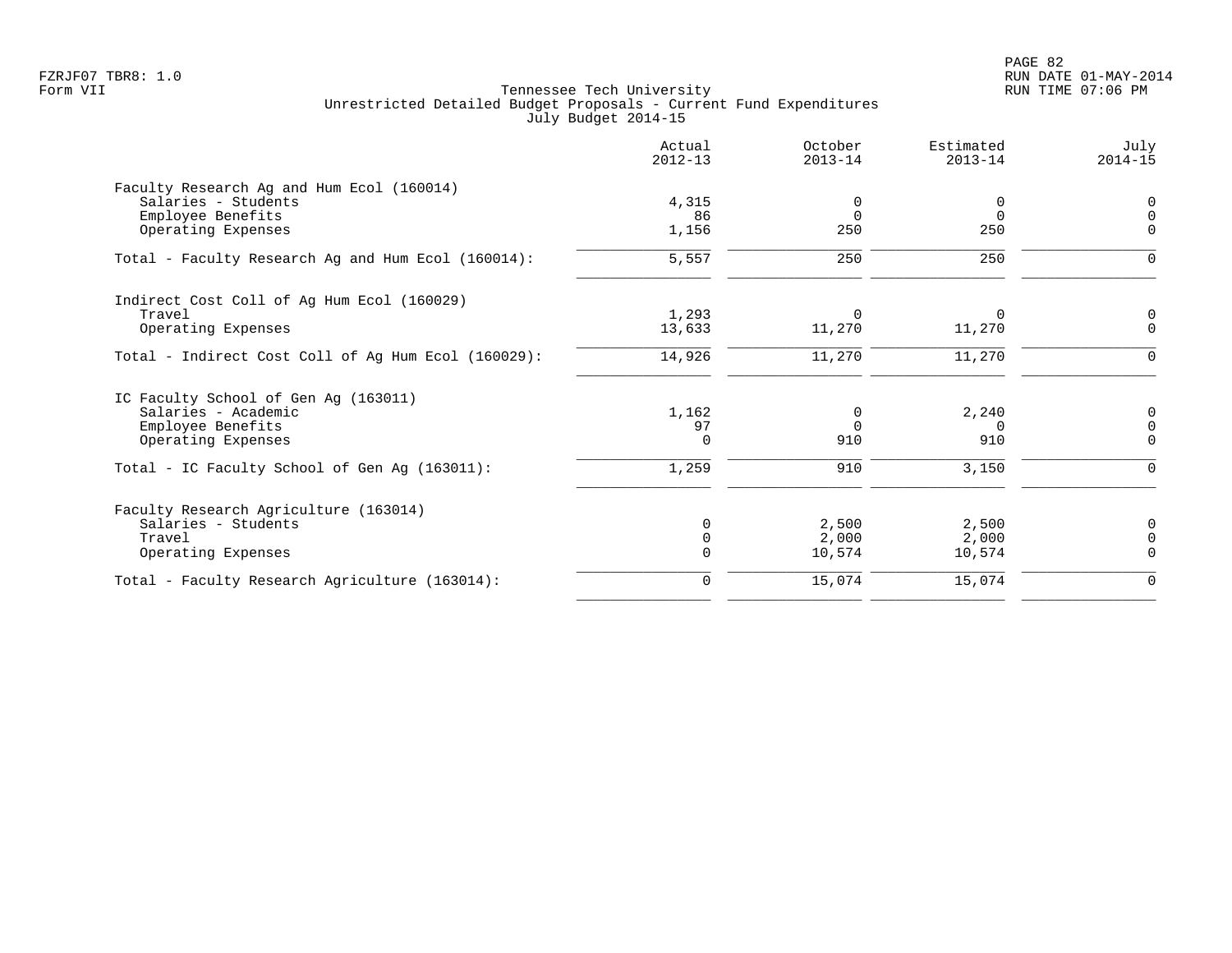| Actual<br>$2012 - 13$ | October<br>$2013 - 14$  | Estimated<br>$2013 - 14$ | July<br>$2014 - 15$        |
|-----------------------|-------------------------|--------------------------|----------------------------|
|                       |                         |                          |                            |
|                       |                         |                          | $\Omega$                   |
| 4,974                 | 3,620                   | 3,660                    |                            |
|                       |                         |                          |                            |
| 1,895                 |                         | 0                        | $\Omega$                   |
| 1,671                 |                         | 3,390                    | $\Omega$                   |
| 533                   |                         | $\Omega$                 | $\Omega$                   |
|                       |                         |                          | $\Omega$                   |
|                       |                         |                          | $\Omega$                   |
| 8,004                 | 1,770                   | 5,680                    | $\Omega$                   |
|                       |                         |                          |                            |
| 33                    | $\Omega$                | $\Omega$                 | 0                          |
| 7,978                 | 31,020                  | 31,020                   | $\mathbf 0$                |
| 8,011                 | 31,020                  | 31,020                   | $\Omega$                   |
|                       |                         |                          |                            |
| 432                   | $\Omega$                | 0                        | $\Omega$                   |
| 104                   |                         | $\Omega$                 | $\Omega$                   |
| 1,692                 | 2,670                   | 2,670                    | $\Omega$                   |
| 5,000                 | U                       | $\Omega$                 | $\Omega$                   |
| 7,228                 | 2,670                   | 2,670                    | $\Omega$                   |
|                       | 4,974<br>2,767<br>1,138 | 3,620<br>1,770           | 3,660<br>$\Omega$<br>2,290 |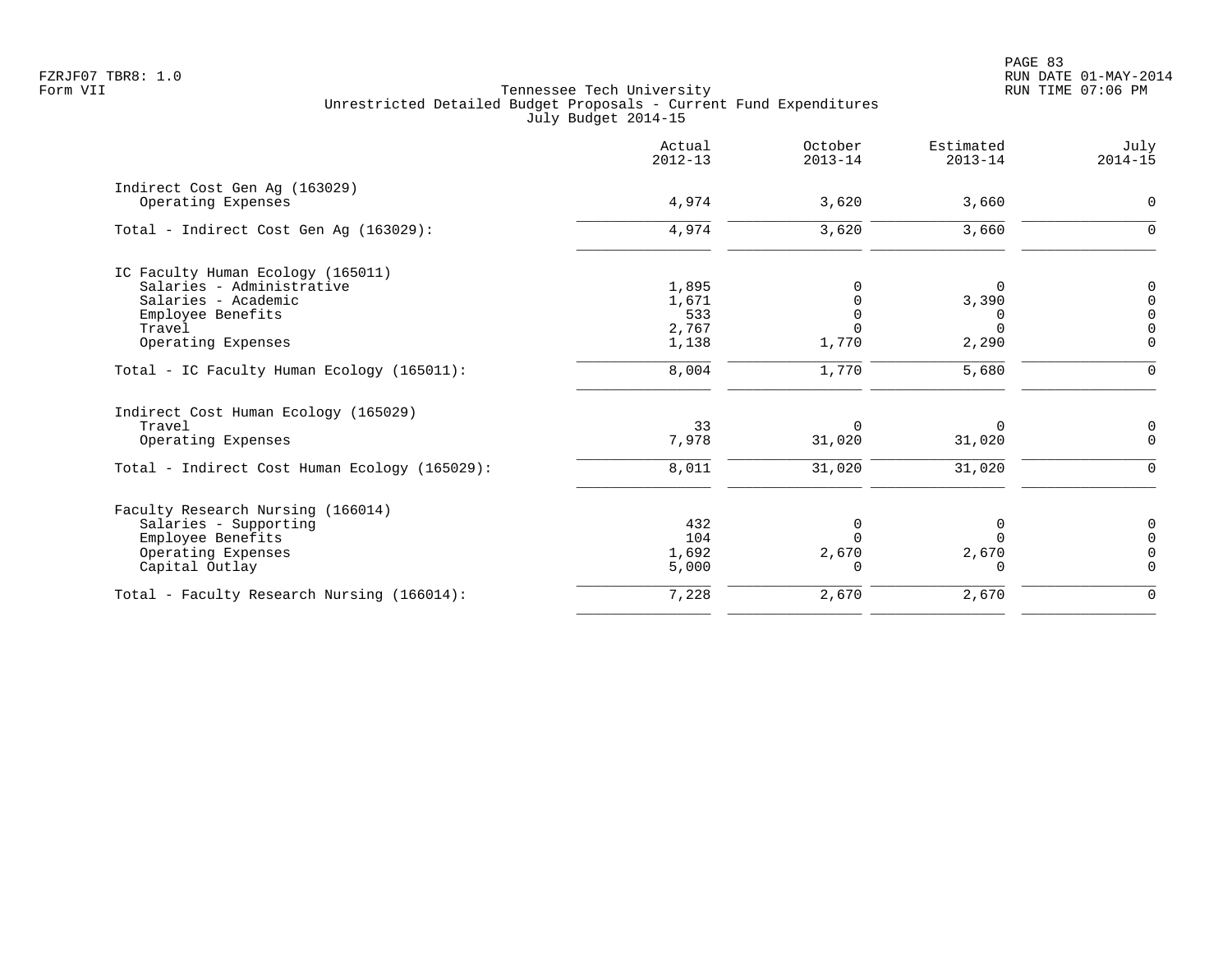|                                                                                                                                                  | Actual<br>$2012 - 13$                                | October<br>$2013 - 14$                                 | Estimated<br>$2013 - 14$                                | July<br>$2014 - 15$                               |
|--------------------------------------------------------------------------------------------------------------------------------------------------|------------------------------------------------------|--------------------------------------------------------|---------------------------------------------------------|---------------------------------------------------|
| Research Admin (170001)<br>Salaries - Students<br>Salaries - Professional<br>Employee Benefits<br>Travel<br>Operating Expenses<br>Capital Outlay | 0<br>43,776<br>15,334<br>6,256<br>57,635<br>$\Omega$ | 0<br>17,972<br>2,000<br>$\Omega$<br>42,330<br>$\Omega$ | 10,000<br>17,972<br>6,170<br>25,000<br>42,330<br>45,000 | 0<br>17,994<br>6,170<br>0<br>$\Omega$<br>$\Omega$ |
| Total - Research Admin (170001):                                                                                                                 | 123,001                                              | 62,302                                                 | 146,472                                                 | 24,164                                            |
| IC Faculty Office of Research (170011)<br>Operating Expenses                                                                                     | $\mathbf 0$                                          | 1,680                                                  | 1,680                                                   | 0                                                 |
| Total - IC Faculty Office of Research (170011):                                                                                                  | $\mathsf{O}$                                         | 1,680                                                  | 1,680                                                   | $\overline{0}$                                    |
| Indirect Cost Pool 20 Percent (172000)<br>Operating Expenses                                                                                     | $\mathbf 0$                                          | 0                                                      | $\mathbf 0$                                             | 270,440                                           |
| Total - Indirect Cost Pool 20 Percent (172000):                                                                                                  | $\mathbf 0$                                          | $\mathbf 0$                                            | $\Omega$                                                | 270,440                                           |
| Indirect Cost Pool Faculty 10 Per (172005)<br>Operating Expenses                                                                                 | 0                                                    | 95,970                                                 | $-1,100$                                                | 98,500                                            |
| Total - Indirect Cost Pool Faculty 10 Per (172005):                                                                                              | $\Omega$                                             | 95,970                                                 | $-1,100$                                                | 98,500                                            |
| Faculty Research 30 Percent (174000)<br>Salaries - Supporting<br>Employee Benefits<br>Operating Expenses                                         | 15,804<br>11,076<br>$\Omega$                         | $\Omega$<br>19,700<br>457,984                          | $\Omega$<br>19,700<br>290,354                           | $\Omega$<br>19,700<br>214,590                     |
| Total - Faculty Research 30 Percent (174000):                                                                                                    | 26,880                                               | 477,684                                                | 310,054                                                 | 234,290                                           |
|                                                                                                                                                  |                                                      |                                                        |                                                         |                                                   |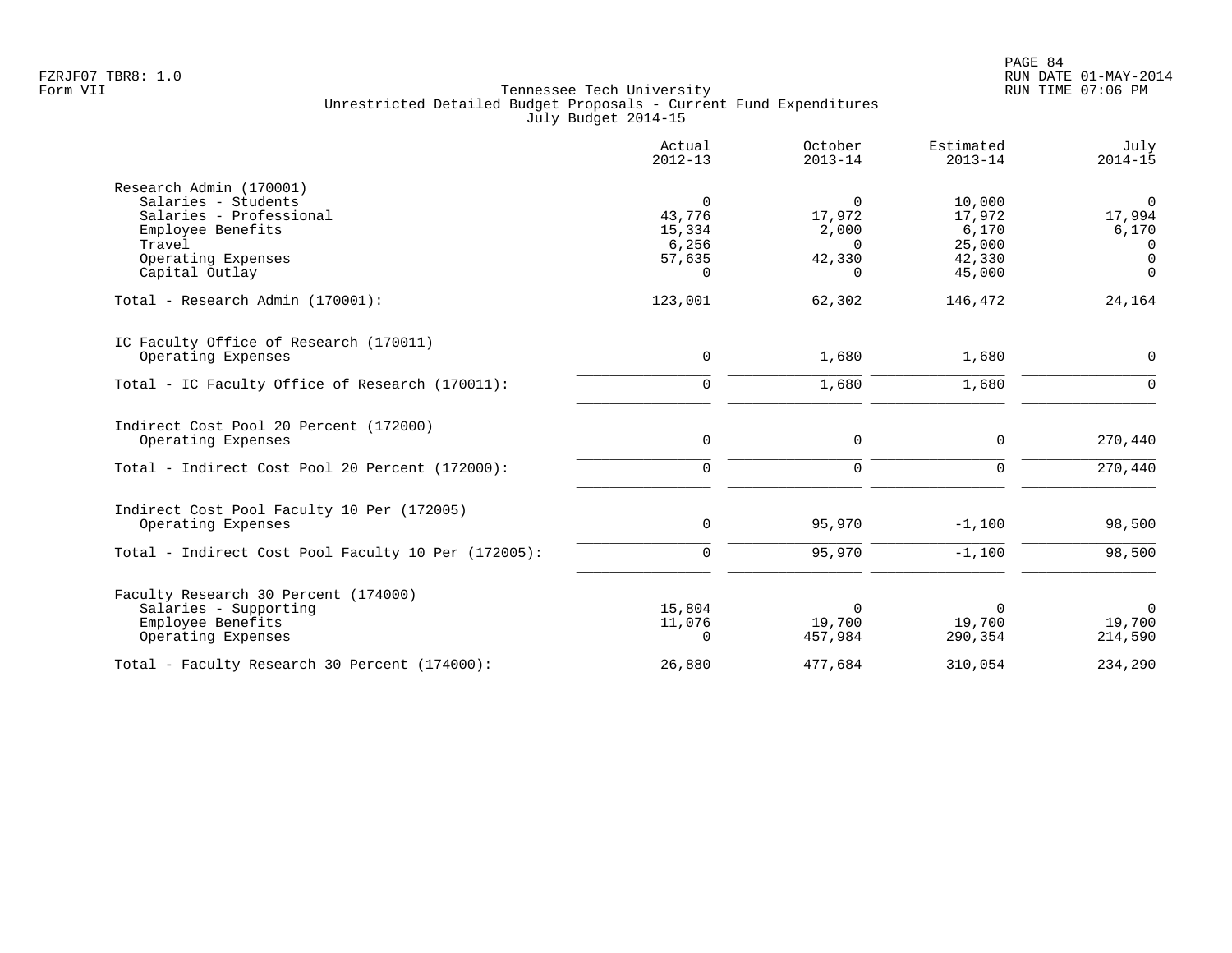|                                                                            | Actual<br>$2012 - 13$ | October<br>$2013 - 14$ | Estimated<br>$2013 - 14$ | July<br>$2014 - 15$  |
|----------------------------------------------------------------------------|-----------------------|------------------------|--------------------------|----------------------|
| Fac Research Combined (174001)<br>Salaries - Academic<br>Employee Benefits | 32,998<br>9,418       | $\Omega$<br>9,840      | 30,760<br>9,840          | $\mathbf 0$<br>9,840 |
| Total - Fac Research Combined (174001):                                    | 42,416                | 9,840                  | 40,600                   | 9,840                |
| Indirect Costs Extended Programs (180029)<br>Operating Expenses            | 165                   | 3,570                  | 3,570                    | 0                    |
| Total - Indirect Costs Extended Programs (180029):                         | 165                   | 3,570                  | 3,570                    | $\Omega$             |
| TBR Spouse Dependent Discount (700000)<br>Employee Benefits                | 27,719                | 35,150                 | 35,150                   | 35,150               |
| Total - TBR Spouse Dependent Discount (700000):                            | 27,719                | 35,150                 | 35,150                   | 35,150               |
| TBR Employ Remission PC191 (700001)<br>Employee Benefits                   | 12,348                | 23,120                 | 23,120                   | 23,120               |
| Total - TBR Employ Remission PC191 (700001):                               | 12,348                | 23,120                 | 23,120                   | 23,120               |
| E and G Data Processing Allocation (700003)<br>Department Revenues         | 173,315               | 245,470                | 248,690                  | 251,380              |
| Total - E and G Data Processing Allocation (700003):                       | 173,315               | 245,470                | 248,690                  | 251,380              |
|                                                                            |                       |                        |                          |                      |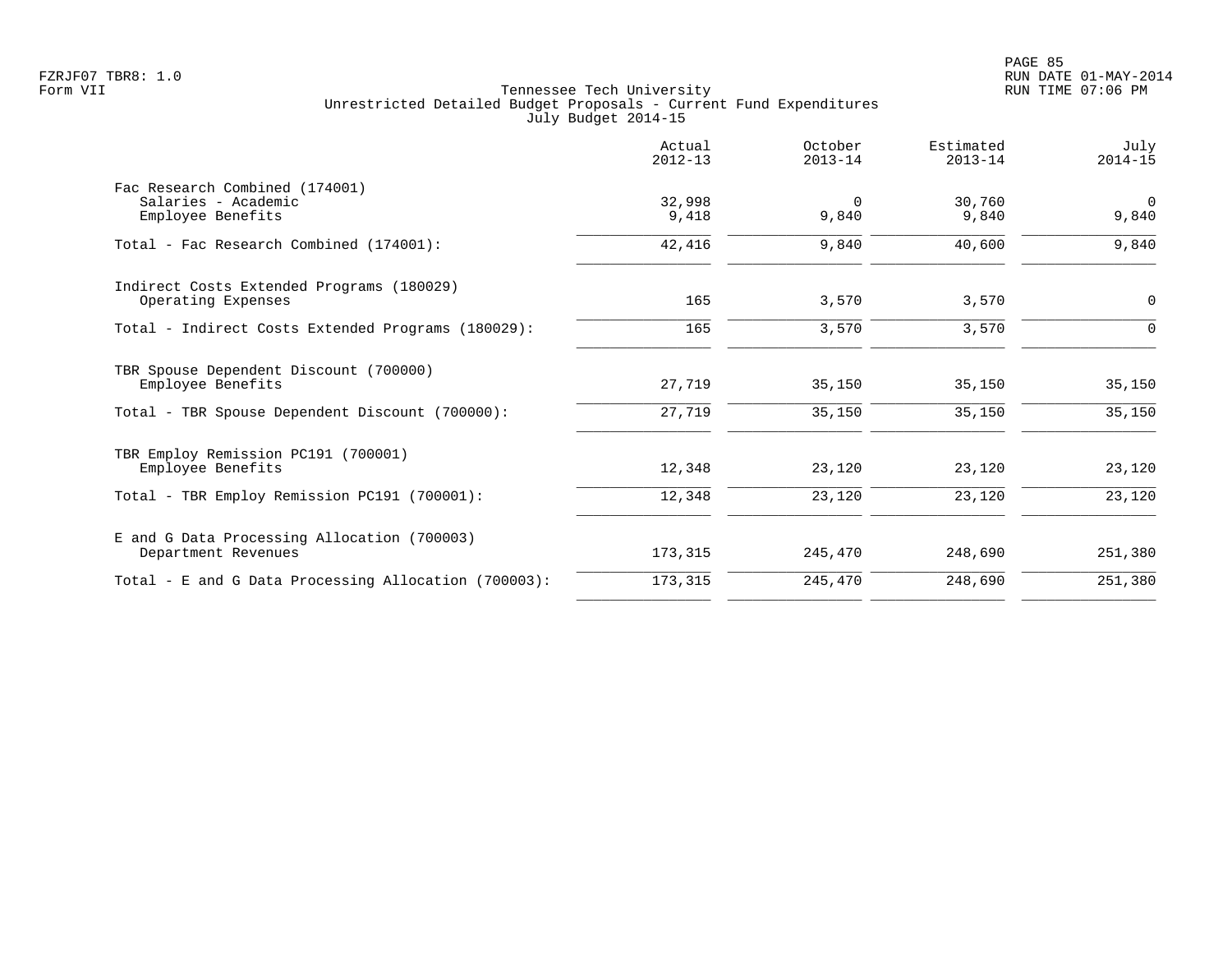|                                                                 | Actual<br>$2012 - 13$ | October<br>$2013 - 14$ | Estimated<br>$2013 - 14$ | July<br>$2014 - 15$ |
|-----------------------------------------------------------------|-----------------------|------------------------|--------------------------|---------------------|
| E and G Claims Adjustment (700004)<br>Operating Expenses        | 21,996                | 23,000                 | 23,000                   | 23,000              |
| Total - E and G Claims Adjustment (700004):                     | 21,996                | 23,000                 | 23,000                   | 23,000              |
| $E$ and G Support (700005)                                      |                       |                        |                          |                     |
| Employee Benefits<br>Operating Expenses                         | 29,890<br>$-1,860$    | 29,880<br>980          | 44,880<br>$-860$         | 60,570<br>$-2,160$  |
| Total - E and G Support $(700005)$ :                            | 28,030                | 30,860                 | 44,020                   | 58,410              |
| E and G Salary Increase Pool (700010)<br>Salaries - Academic    | 0                     | 1,800                  | 1,800                    | 1,800               |
| Total - E and G Salary Increase Pool (700010):                  | $\mathbf 0$           | 1,800                  | 1,800                    | 1,800               |
| Horticulure Rest Staff Alloc (700050)<br>Operating Expenses     | $-92,300$             | $-92,300$              | $-92,300$                | $-92,300$           |
| Total - Horticulure Rest Staff Alloc (700050):                  | $-92,300$             | $-92,300$              | $-92,300$                | $-92,300$           |
| TTU Staff Tuit Maint Reimbursment (700068)<br>Employee Benefits | 2,977                 | 7,000                  | 8,227                    | 8,227               |
| Total - TTU Staff Tuit Maint Reimbursment (700068):             | 2,977                 | 7,000                  | 8,227                    | 8,227               |
|                                                                 |                       |                        |                          |                     |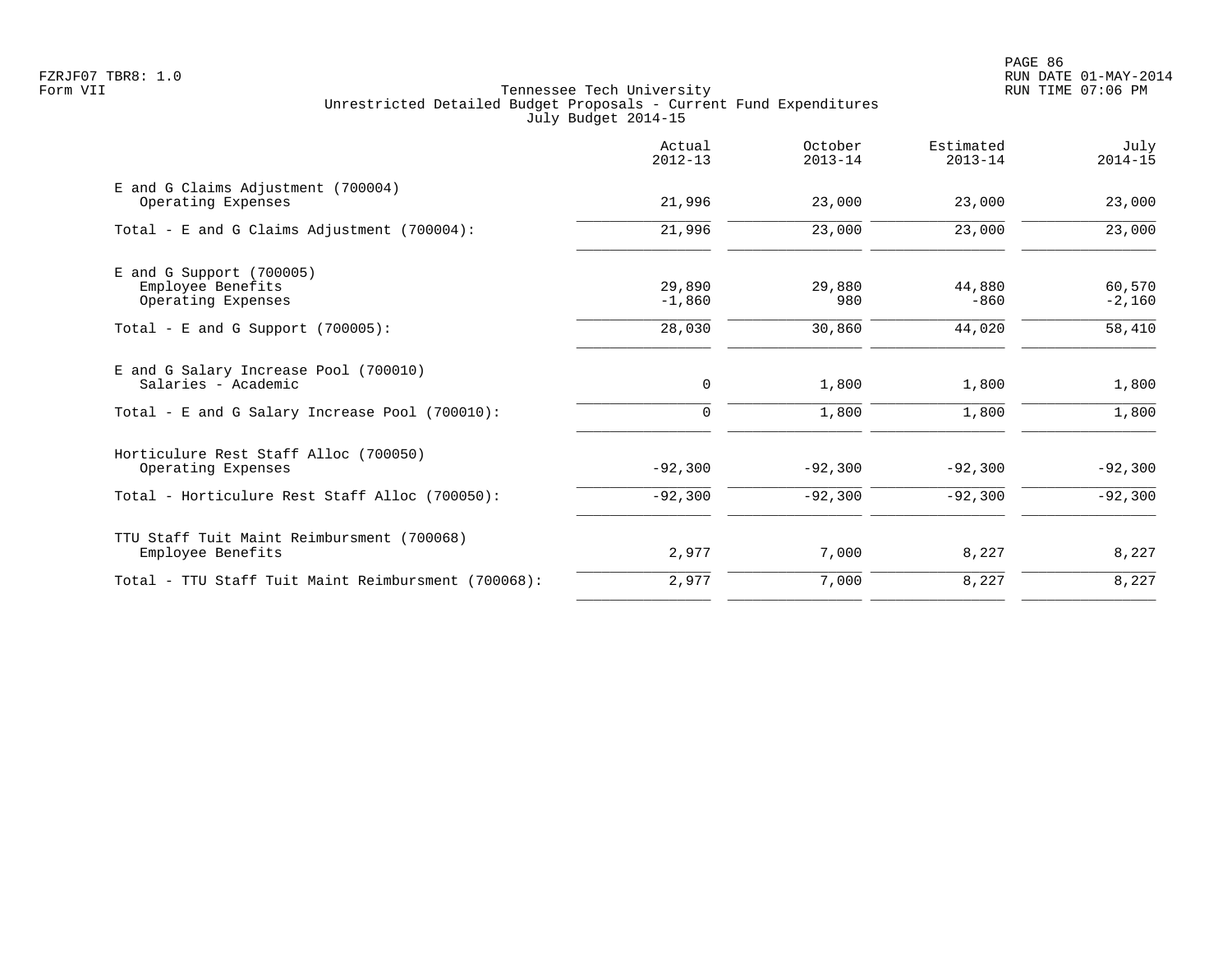|                            | Actual<br>$2012 - 13$ | October<br>$2013 - 14$ | Estimated<br>$2013 - 14$ | July<br>$2014 - 15$ |
|----------------------------|-----------------------|------------------------|--------------------------|---------------------|
| Total - Research $(250)$ : |                       |                        |                          |                     |
| Salaries - Administrative  | 1,929                 | $\Omega$               | $\Omega$                 | $\Omega$            |
| Salaries - Academic        | 268,876               | 132,451                | 241,561                  | 132,733             |
| Salaries - Supporting      | 57,120                | 32,991                 | 40,391                   | 32,091              |
| Salaries - Students        | 105,987               | 41,140                 | 93,120                   | 390                 |
| Salaries - Professional    | 112,604               | 71,043                 | 61,143                   | 70,165              |
| Employee Benefits          | 214,038               | 213,920                | 248,567                  | 248,007             |
| Travel                     | 103,300               | 48,401                 | 113,840                  | 1,940               |
| Operating Expenses         | 301,123               | 1,988,789              | 1,863,030                | 621,880             |
| Capital Outlay             | 10,826                | $\Omega$               | 103,440                  | $\Omega$            |
| Department Revenues        | 173,296               | 245,470                | 248,690                  | 251,380             |
| Total                      | 1,349,099             | 2,774,205              | 3,013,782                | 1,358,586           |
|                            |                       |                        |                          |                     |
| Total - Research (25):     |                       |                        |                          |                     |
| Salaries - Administrative  | 1,929                 | 0                      | $\Omega$                 | $\mathbf 0$         |
| Salaries - Academic        | 268,876               | 132,451                | 241,561                  | 132,733             |
| Salaries - Supporting      | 57,120                | 32,991                 | 40,391                   | 32,091              |
| Salaries - Students        | 105,987               | 41,140                 | 93,120                   | 390                 |
| Salaries - Professional    | 112,604               | 71,043                 | 61,143                   | 70,165              |
| Employee Benefits          | 214,038               | 213,920                | 248,567                  | 248,007             |
| Travel                     | 103,300               | 48,401                 | 113,840                  | 1,940               |
| Operating Expense          | 301,123               | 1,988,789              | 1,863,030                | 621,880             |
| Capital Outlay             | 10,826                | $\Omega$               | 103,440                  | $\Omega$            |
| Department Revenues        | 173,296               | 245,470                | 248,690                  | 251,380             |
| Total                      | 1,349,099             | 2,774,205              | 3,013,782                | 1,358,586           |
|                            |                       |                        |                          |                     |

 Public Service (30) Public Service (300)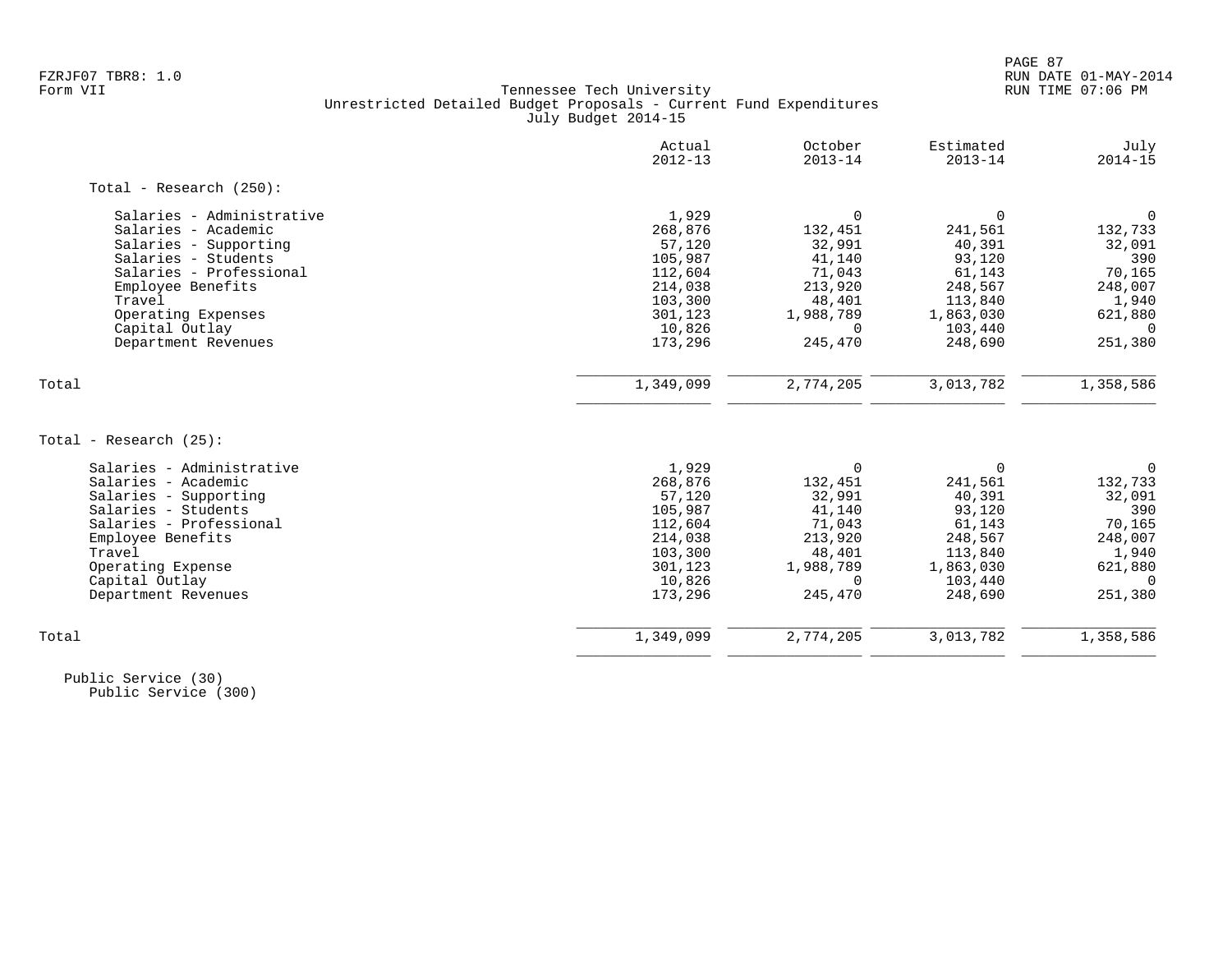|                                                      | Actual<br>$2012 - 13$ | October<br>$2013 - 14$ | Estimated<br>$2013 - 14$ | July<br>$2014 - 15$ |
|------------------------------------------------------|-----------------------|------------------------|--------------------------|---------------------|
| Craft Center Workshops (121762)                      |                       |                        |                          |                     |
| Salaries - Academic                                  | $\Omega$              | 750                    | 1,180                    | 750                 |
| Salaries - Supporting                                | 25,740                | 15,750                 | 4,630                    | 15,750              |
| Salaries - Students                                  | $\Omega$              | 4,000                  | 10,690                   | 4,000               |
| Salaries - Professional                              | 5,184                 | 33,772                 | 33,772                   | 42,520              |
| Employee Benefits                                    | 3,590                 | 13,530                 | 13,530                   | 13,530              |
| Travel                                               | 526                   | 600                    | 2,500                    | 600                 |
| Operating Expenses                                   | 34,159                | 45,240                 | 48,240                   | 45,240              |
| Department Revenues                                  | $-1,000$              | $\Omega$               | $\Omega$                 | $\Omega$            |
| Total - Craft Center Workshops (121762):             | 68,199                | 113,642                | 114,542                  | 122,390             |
| Craft Center Workshops Transf In (121763)            |                       |                        |                          |                     |
| Operating Expenses                                   | $-50,000$             | $-50,000$              | $-50,000$                | $-50,000$           |
| Total - Craft Center Workshops Transf In (121763):   | $-50,000$             | $-50,000$              | $-50,000$                | $-50,000$           |
| Craft Center Exhibitions (121769)                    |                       |                        |                          |                     |
| Salaries - Supporting                                | 1,003                 | 1,000                  | 1,080                    | 1,000               |
| Employee Benefits                                    | 228                   | 760                    | 760                      | 760                 |
| Travel                                               | 42                    | 100                    | 1,120                    | 100                 |
| Operating Expenses                                   | 3,582                 | 2,180                  | 2,180                    | 2,180               |
| Total - Craft Center Exhibitions (121769):           | 4,855                 | 4,040                  | 5,140                    | 4,040               |
| Federal College Work Study Program (122001)          |                       |                        |                          |                     |
| Salaries - Students                                  | 14,541                | 2,360                  | 12,080                   | 12,080              |
| Total - Federal College Work Study Program (122001): | 14,541                | 2,360                  | 12,080                   | 12,080              |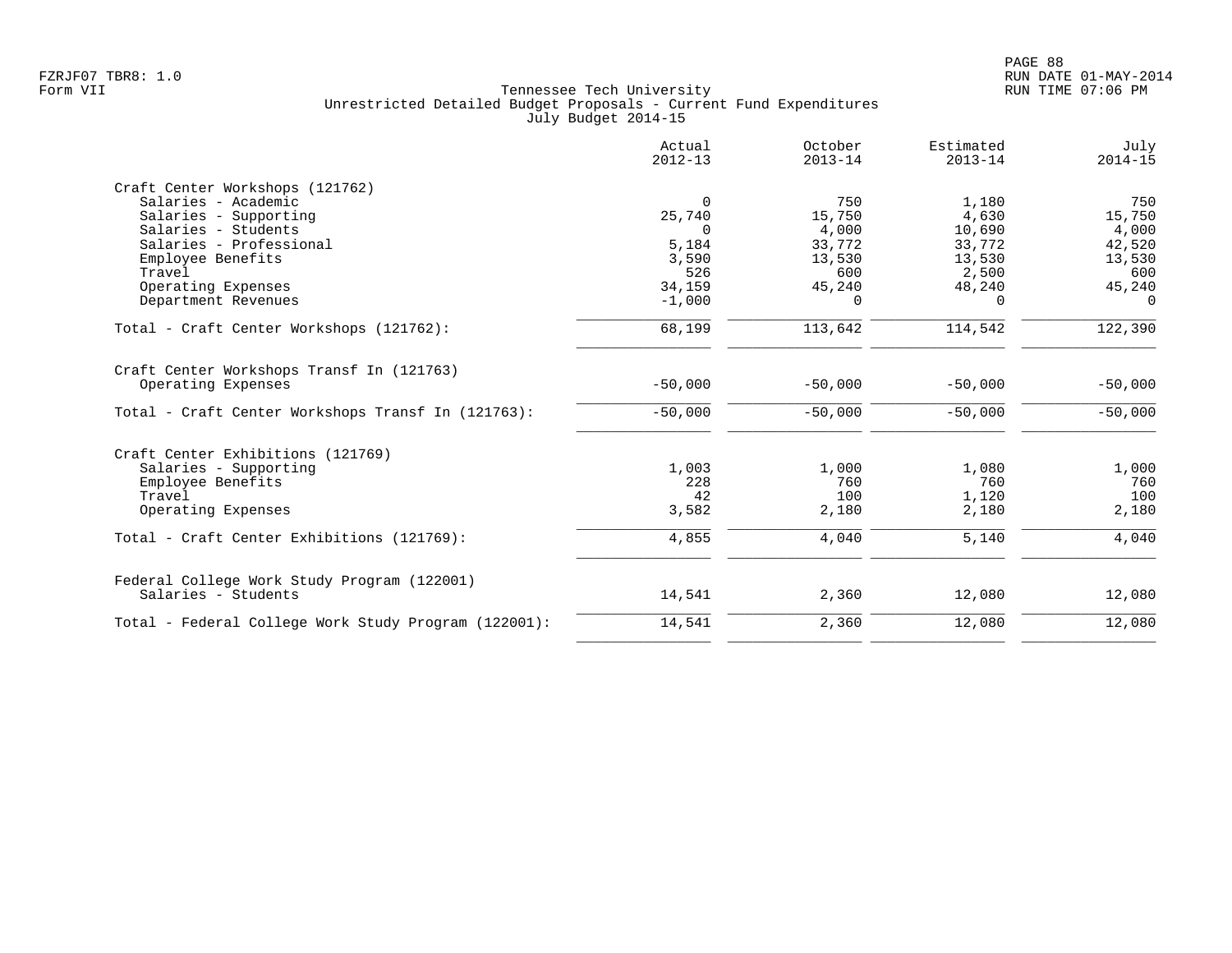|                                       | Actual<br>$2012 - 13$ | October<br>$2013 - 14$ | Estimated<br>$2013 - 14$ | July<br>$2014 - 15$ |
|---------------------------------------|-----------------------|------------------------|--------------------------|---------------------|
| WTTU Tech Radio (127904)              |                       |                        |                          |                     |
| Salaries - Students                   | 7,368                 | 10,880                 | 7,080                    | 10,880              |
| Salaries - Professional               | 0                     | 1,800                  | $\Omega$                 | 1,800               |
| Employee Benefits                     | 95                    | 5,830                  | 5,830                    | 5,830               |
| Operating Expenses                    | 10,008                | 5,080                  | 7,680                    | 5,080               |
| Total - WTTU Tech Radio (127904):     | 17,471                | 23,590                 | 20,590                   | 23,590              |
| Cheerleader Clinic (129006)           |                       |                        |                          |                     |
| Salaries - Supporting                 | 36,547                | 0                      | 0                        | 0                   |
| Salaries - Students                   | 26,176                |                        | $\Omega$                 | $\mathbf 0$         |
| Salaries - Professional               | 11,463                |                        | $\Omega$                 | $\mathsf{O}$        |
| Employee Benefits                     | 22,833                |                        | $\Omega$                 | $\mathsf{O}\xspace$ |
| Travel                                | 113                   | 0                      | $\overline{0}$           | $\mathsf 0$         |
| Operating Expenses                    | 342,874               | 0                      | $\mathbf 0$              | $\mathbf 0$         |
| Total - Cheerleader Clinic (129006):  | 440,006               | $\mathbf 0$            | $\mathbf 0$              | $\Omega$            |
| Science Fair (130005)                 |                       |                        |                          |                     |
| Employee Benefits                     | 0                     | 2,600                  | 2,600                    | 2,600               |
| Total - Science Fair $(130005)$ :     | 0                     | 2,600                  | 2,600                    | 2,600               |
| COOP Fisheries Unit (131002)          |                       |                        |                          |                     |
| Salaries - Supporting                 | 32,830                | 33,382                 | 33,382                   | 33,482              |
| Employee Benefits                     | 19,613                | 19,650                 | 19,650                   | 19,650              |
| Operating Expenses                    | 364                   | $\Omega$               | $\Omega$                 | $\Omega$            |
| Total - COOP Fisheries Unit (131002): | 52,807                | 53,032                 | 53,032                   | 53,132              |
|                                       |                       |                        |                          |                     |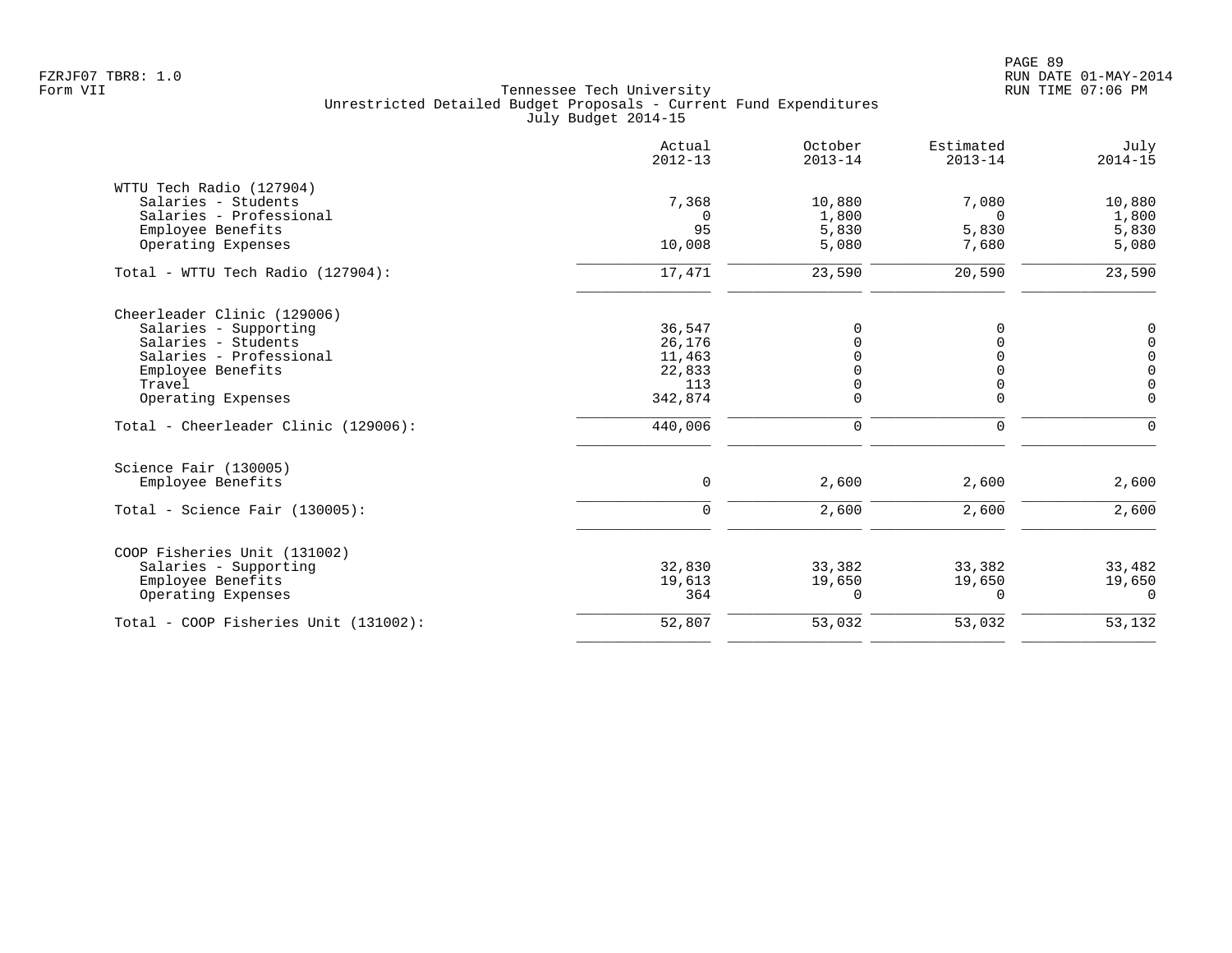|                                                 | Actual<br>$2012 - 13$ | October<br>$2013 - 14$ | Estimated<br>$2013 - 14$ | July<br>$2014 - 15$ |
|-------------------------------------------------|-----------------------|------------------------|--------------------------|---------------------|
| TIKI Software Development (132006)              |                       |                        |                          |                     |
| Salaries - Students                             | 315                   | $\Omega$               | 0                        |                     |
| Department Revenues                             | $-1,250$              |                        |                          | $\Omega$            |
| Total - TIKI Software Development (132006):     | $-935$                | $\mathbf 0$            | $\mathbf 0$              |                     |
| Match History (134004)                          |                       |                        |                          |                     |
| Salaries - Academic                             | 1,535                 | 0                      | 0                        | 0                   |
| Employee Benefits                               | 554                   | $\Omega$               | $\mathbf 0$              | $\Omega$            |
| Operating Expenses                              | $\Omega$              | $-550$                 | $-550$                   | $\Omega$            |
| Total - Match History (134004):                 | 2,089                 | $-550$                 | $-550$                   | ∩                   |
| Engineering MOE Funding (137020)                |                       |                        |                          |                     |
| Salaries - Academic                             | 29,013                | $\Omega$               | $\Omega$                 | $\mathbf 0$         |
| Employee Benefits                               | 6,686                 | 2,500                  | 2,500                    | 2,500               |
| Total - Engineering MOE Funding (137020):       | 35,699                | 2,500                  | 2,500                    | 2,500               |
| Pres Academy Emerg Technology (137210)          |                       |                        |                          |                     |
| Salaries - Academic                             | 5,308                 | O                      | 0                        | 0                   |
| Employee Benefits                               | 1,107                 |                        | 0                        |                     |
| Operating Expenses                              | 1,468                 | $\Omega$               | 0                        | $\Omega$            |
| Total - Pres Academy Emerg Technology (137210): | 7,883                 | 0                      | 0                        | $\Omega$            |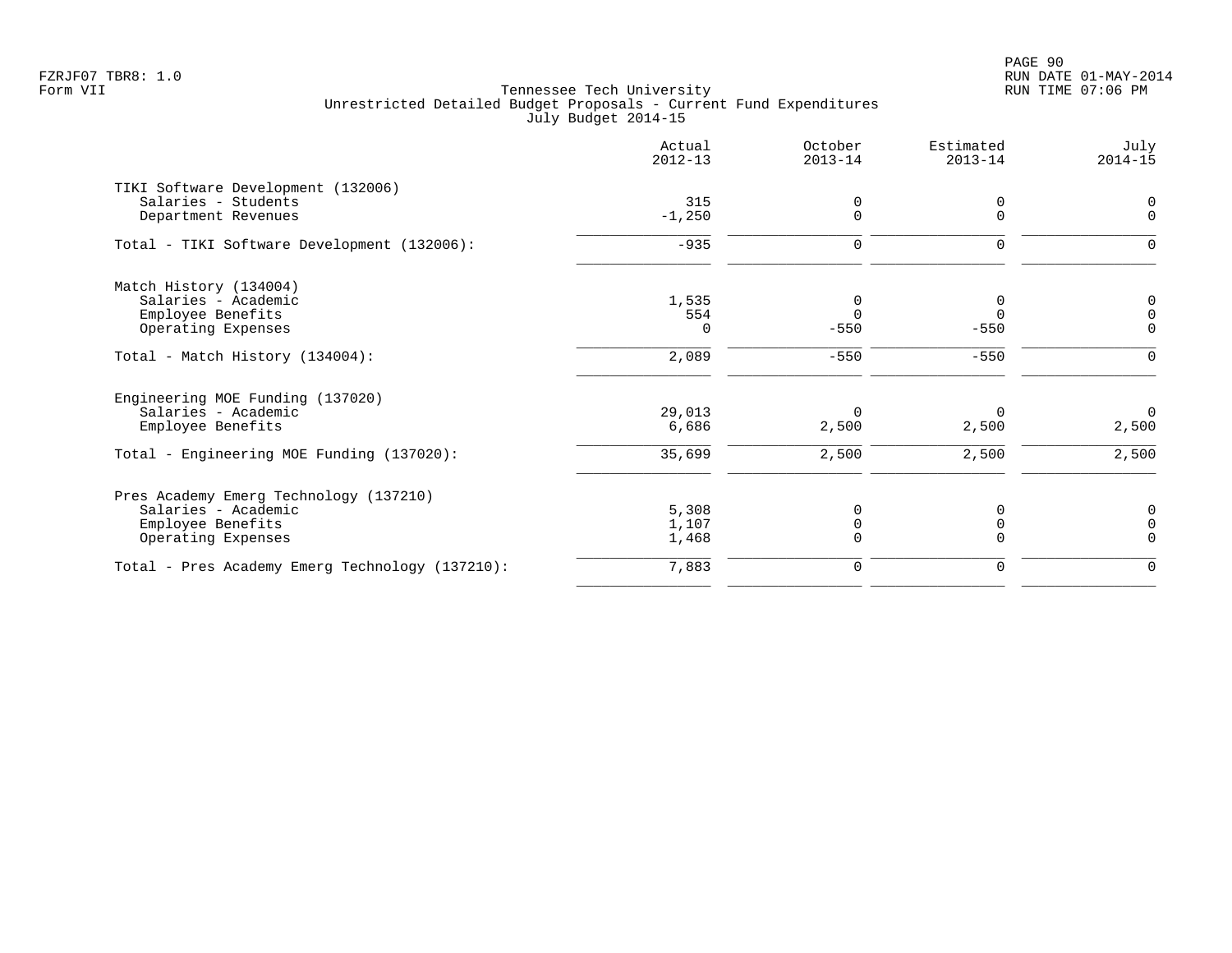PAGE 91 FZRJF07 TBR8: 1.0 RUN DATE 01-MAY-2014

|                                                                                                                                                                  | Actual<br>$2012 - 13$                                     | October<br>$2013 - 14$                                      | Estimated<br>$2013 - 14$                                    | July<br>$2014 - 15$                                               |
|------------------------------------------------------------------------------------------------------------------------------------------------------------------|-----------------------------------------------------------|-------------------------------------------------------------|-------------------------------------------------------------|-------------------------------------------------------------------|
| Match Mechanical Engineering (138405)<br>Salaries - Academic<br>Employee Benefits                                                                                | 4,267<br>1,269                                            | 0<br>$\mathbf 0$                                            | 0<br>0                                                      | 0<br>$\mathbf 0$                                                  |
| Total - Match Mechanical Engineering (138405):                                                                                                                   | 5,536                                                     | $\mathbf 0$                                                 | $\mathbf 0$                                                 | $\mathbf 0$                                                       |
| Restricted Dean Coll of Business (140023)<br>Salaries - Academic<br>Employee Benefits                                                                            | 6,007<br>2,683                                            | 0<br>$\mathbf 0$                                            | 0<br>$\mathbf 0$                                            | 0<br>0                                                            |
| Total - Restricted Dean Coll of Business (140023):                                                                                                               | 8,690                                                     | $\mathbf 0$                                                 | $\mathbf 0$                                                 | $\mathbf 0$                                                       |
| Match College of Business (140035)<br>Salaries - Supporting<br>Salaries - Students<br>Salaries - Professional<br>Employee Benefits<br>Operating Expenses         | 6,278<br>320<br>39,450<br>10,130<br>0                     | 28,400<br>800<br>31,200<br>8,610<br>14,100                  | 28,400<br>800<br>31,200<br>8,610<br>14,100                  | 0<br>0<br>0<br>$\mathbf 0$<br>$\mathbf 0$                         |
| Total - Match College of Business (140035):                                                                                                                      | 56,178                                                    | 83,110                                                      | 83,110                                                      | $\mathbf 0$                                                       |
| RODP Marketing Campaign (140100)<br>Salaries - Supporting<br>Salaries - Students<br>Salaries - Professional<br>Employee Benefits<br>Travel<br>Operating Expenses | 2,276<br>12,079<br>165,830<br>40,531<br>37,100<br>172,197 | $\Omega$<br>7,000<br>217,108<br>38,300<br>30,000<br>302,070 | $\Omega$<br>7,000<br>206,988<br>61,350<br>30,000<br>223,620 | $\overline{0}$<br>8,000<br>214,803<br>61,800<br>30,000<br>183,970 |
| Total - RODP Marketing Campaign (140100):                                                                                                                        | 430,013                                                   | 594,478                                                     | 528,958                                                     | 498,573                                                           |
|                                                                                                                                                                  |                                                           |                                                             |                                                             |                                                                   |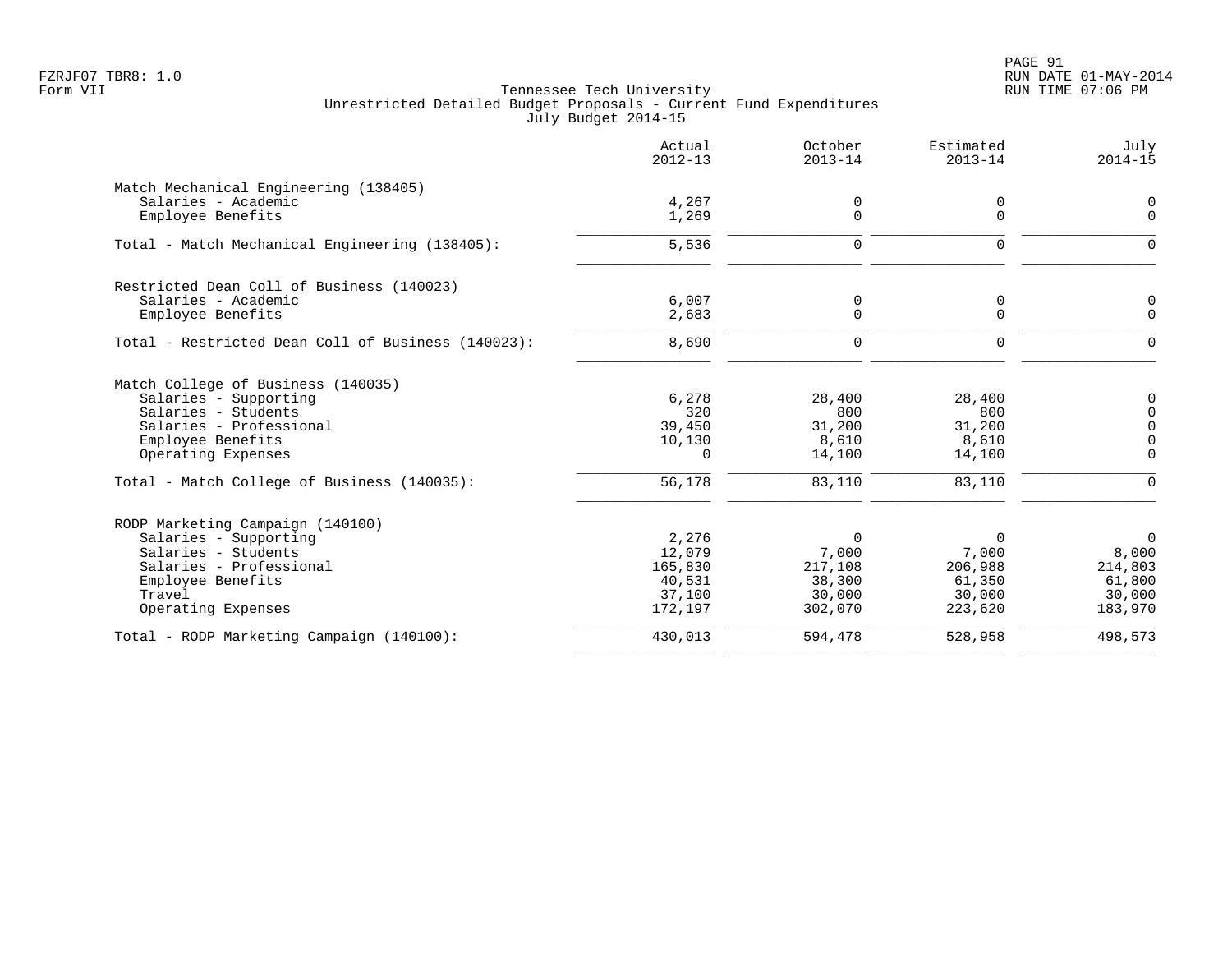|                                                       | Actual<br>$2012 - 13$ | October<br>$2013 - 14$ | Estimated<br>$2013 - 14$ | July<br>$2014 - 15$ |
|-------------------------------------------------------|-----------------------|------------------------|--------------------------|---------------------|
| Business Media Service Center (140101)                |                       |                        |                          |                     |
| Salaries - Supporting                                 | 4,107                 |                        |                          | $\mathbf 0$         |
| Salaries - Students                                   | 3,550                 | $\Omega$               | $\Omega$                 | $\mathbf 0$         |
| Salaries - Professional                               | 19,440                | $\Omega$               | $\Omega$                 | $\Omega$            |
| Employee Benefits                                     | 2,613                 | 800                    | 800                      | 800                 |
| Travel                                                | 11,391                | $\Omega$               | $\Omega$                 | $\Omega$            |
| Operating Expenses                                    | 51,540                | 27,200                 | 34,200                   | 34,200              |
| Department Revenues                                   | $-10,000$             | $\Omega$               | $\Omega$                 | $\Omega$            |
| Total - Business Media Service Center (140101):       | 82,641                | 28,000                 | 35,000                   | 35,000              |
| Match Business Media Service Center (140105)          |                       |                        |                          |                     |
| Salaries - Students                                   | 6,584                 | 7,000                  | O                        | $\mathbf 0$         |
| Salaries - Professional                               | 8,128                 | 0                      | 0                        | $\mathbf 0$         |
| Employee Benefits                                     | 2,601                 | $\Omega$               | $\Omega$                 | $\Omega$            |
| Operating Expenses                                    | $\Omega$              | 3,430                  | $-4,100$                 | $\Omega$            |
| Total - Match Business Media Service Center (140105): | 17,313                | 10,430                 | $-4,100$                 | $\Omega$            |
| SACF SBDC (147001)                                    |                       |                        |                          |                     |
| Employee Benefits                                     | $\mathbf 0$           | 850                    | 850                      | 850                 |
|                                                       |                       |                        |                          |                     |
| Total - SACF SBDC (147001):                           | $\Omega$              | 850                    | 850                      | 850                 |
| Matching Curriculum Instruction (153005)              |                       |                        |                          |                     |
| Salaries - Supporting                                 | 4,838                 | U                      | 0                        | $\mathbf 0$         |
| Salaries - Professional                               | 7,000                 | <sup>n</sup>           | 0                        | $\Omega$            |
| Employee Benefits                                     | 16,564                | U                      | $\Omega$                 | $\Omega$            |
| Operating Expenses                                    | $-139$                | 5,560                  | 5,560                    | $\Omega$            |
| Total - Matching Curriculum Instruction (153005):     | 28,263                | 5,560                  | 5,560                    | $\Omega$            |
|                                                       |                       |                        |                          |                     |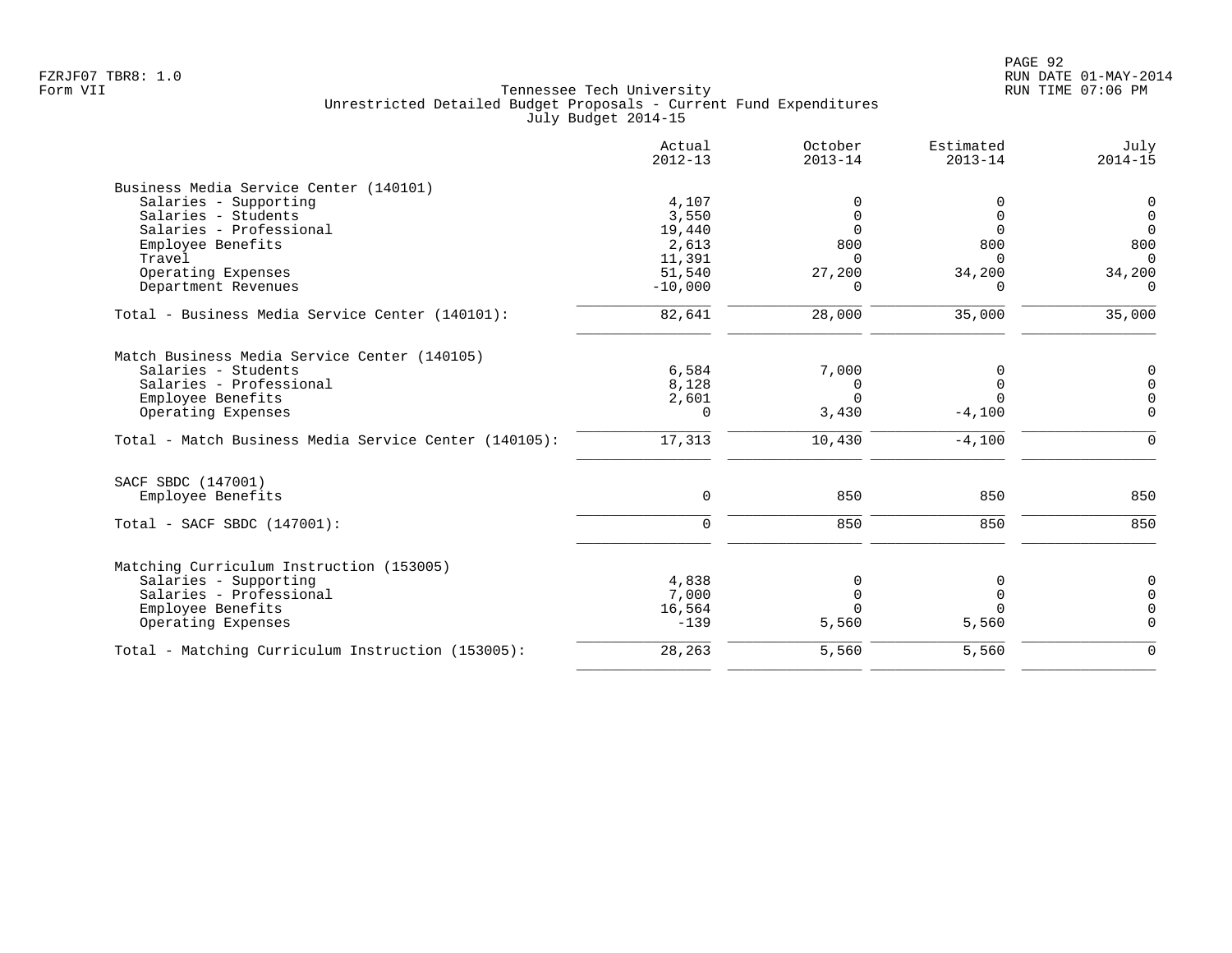|                                                | Actual<br>$2012 - 13$ | October<br>$2013 - 14$ | Estimated<br>$2013 - 14$ | July<br>$2014 - 15$ |
|------------------------------------------------|-----------------------|------------------------|--------------------------|---------------------|
| Music (155000)                                 |                       |                        |                          |                     |
| Salaries - Students                            | 1,394                 | 0                      | 0                        | $\mathbf 0$         |
| Employee Benefits                              | 106                   | 0                      | 0                        | $\mathbf 0$         |
| Total - Music $(155000)$ :                     | 1,500                 | $\mathbf 0$            | $\mathbf 0$              | $\Omega$            |
| Band Camps and Clinics (155002)                |                       |                        |                          |                     |
| Travel                                         | 977                   | 0                      | 0                        | $\mathbf 0$         |
| Operating Expenses                             | 35,387                | 33,330                 | 34,078                   | 33,330              |
| Total - Band Camps and Clinics (155002):       | 36,364                | 33,330                 | 34,078                   | 33,330              |
| Southeast Chamber Music (155007)               |                       |                        |                          |                     |
| Salaries - Academic                            | 7,519                 | $\Omega$               | $\Omega$                 | $\mathbf 0$         |
| Employee Benefits                              | 1,216                 | 2,000                  | 2,000                    | 2,000               |
| Operating Expenses                             | 13,102                | 18,000                 | 18,000                   | 18,000              |
| Total - Southeast Chamber Music (155007):      | 21,837                | 20,000                 | 20,000                   | 20,000              |
| Rural Education Program (156000)               |                       |                        |                          |                     |
| Operating Expenses                             | $\mathbf 0$           | 1,670                  | 1,670                    | 1,670               |
| Total - Rural Education Program (156000):      | $\mathbf 0$           | 1,670                  | 1,670                    | 1,670               |
| STEM Operating (156002)                        |                       |                        |                          |                     |
| Salaries - Academic                            | $\mathbf 0$           | 110,490                | 99,522                   | 112,611             |
| Salaries - Supporting                          | 124,217               | 125,915                | 125,915                  | 126,215             |
| Salaries - Students<br>Salaries - Professional | 20,157<br>115,746     | 13,850<br>118,080      | 32,298<br>79,926         | 400<br>103,550      |
| Employee Benefits                              | 92,390                | 121,700                | 121,700                  | 121,700             |
| Travel                                         | 2,049                 | 2,820                  | 2,820                    | 2,820               |
| Operating Expenses                             | 111,894               | 76,750                 | 152,194                  | 54,240              |
| Capital Outlay                                 | 290,162               | 44,770                 | $\Omega$                 | $\Omega$            |
| Total - STEM Operating (156002):               | 756,615               | 614,375                | 614,375                  | 521,536             |
|                                                |                       |                        |                          |                     |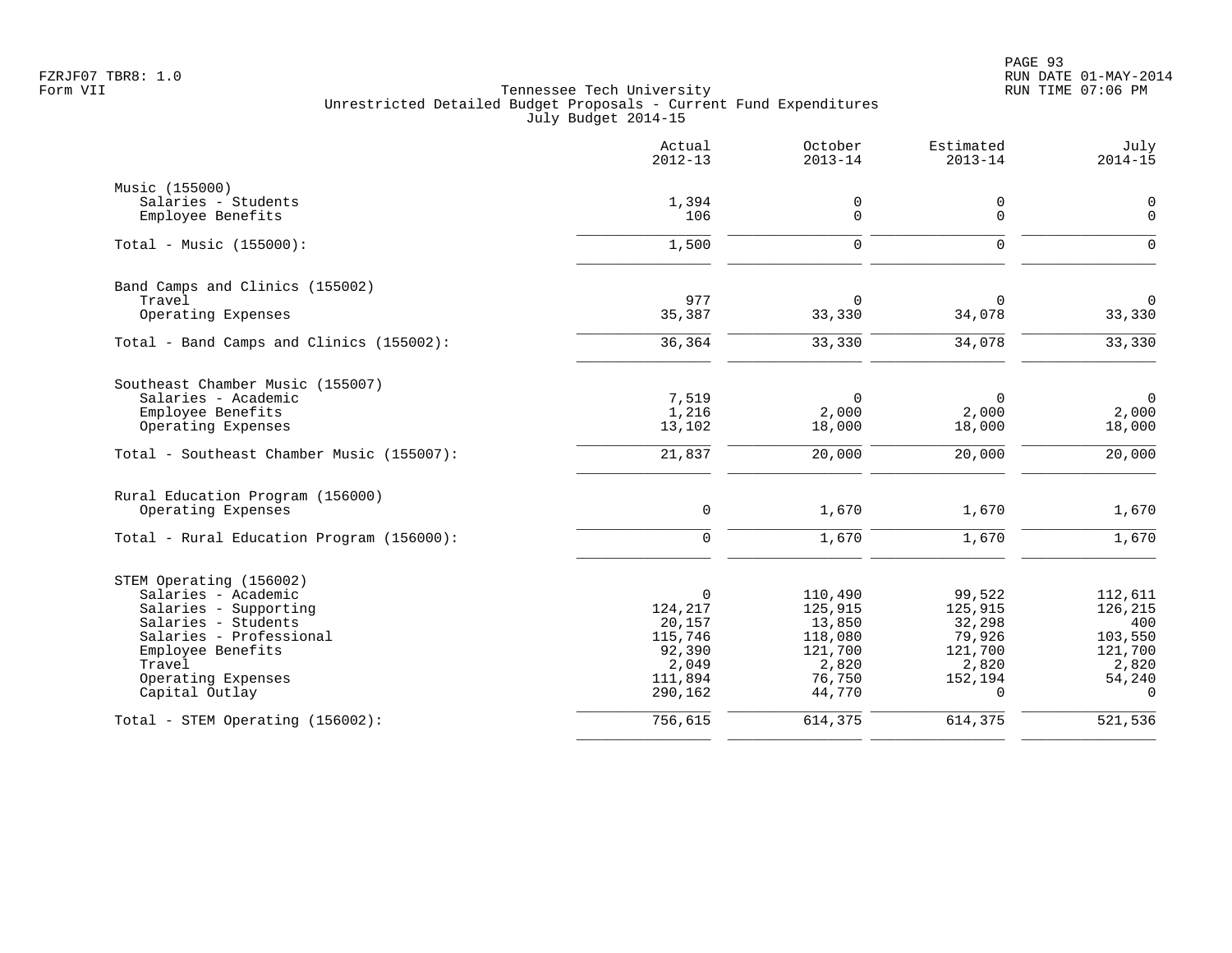|                                           | Actual<br>$2012 - 13$ | October<br>$2013 - 14$ | Estimated<br>$2013 - 14$ | July<br>$2014 - 15$ |
|-------------------------------------------|-----------------------|------------------------|--------------------------|---------------------|
| STEM Graduate Assistant (156003)          |                       |                        |                          |                     |
| Employee Benefits                         | 11,066                | 23,130                 | 23,130                   | 23,130              |
| Total - STEM Graduate Assistant (156003): | 11,066                | 23,130                 | 23,130                   | 23,130              |
| STEM Workshops (156004)                   |                       |                        |                          |                     |
| Salaries - Academic                       | 8,918                 | 6,500                  | 6,500                    | 6,500               |
| Salaries - Students                       | $\Omega$              | 500                    | 500                      | 500                 |
| Employee Benefits                         | 1,431                 | 1,600                  | 1,600                    | 1,600               |
| Operating Expenses                        | 14,743                | 21,930                 | 21,930                   | 11,400              |
| Total - STEM Workshops (156004):          | 25,092                | 30,530                 | 30,530                   | 20,000              |
| STEM Equip Rental (156006)                |                       |                        |                          |                     |
| Operating Expenses                        | 2,058                 | 2,250                  | 2,250                    | 2,000               |
| Total - STEM Equip Rental (156006):       | 2,058                 | 2,250                  | 2,250                    | 2,000               |
| Ag Pavilion Operating (161000)            |                       |                        |                          |                     |
| Salaries - Supporting                     | 33,370                | 33,826                 | 35,066                   | 33,826              |
| Salaries - Students                       | 25,848                | 3,000                  | 30,790                   | 3,000               |
| Salaries - Professional                   | 56,520                | 57,713                 | 57,713                   | 57,916              |
| Employee Benefits                         | 46,454                | 46,960                 | 46,960                   | 46,960              |
| Travel                                    | 18                    | $\Omega$               | $\Omega$                 | $\cap$              |
| Operating Expenses                        | 89,061                | 69,590                 | 67,030                   | 69,590              |
| Total - Ag Pavilion Operating (161000):   | 251,271               | 211,089                | 237,559                  | 211,292             |
|                                           |                       |                        |                          |                     |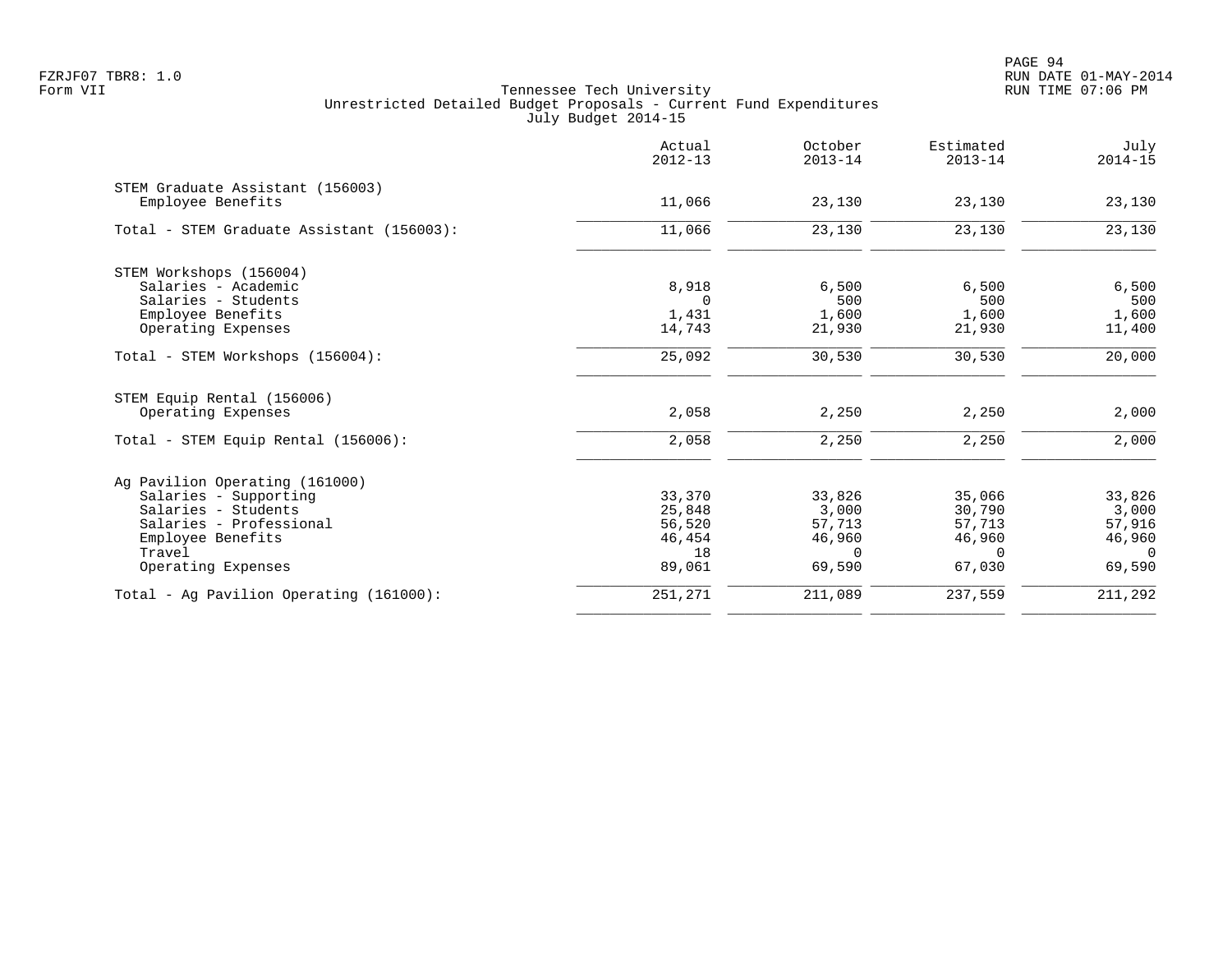PAGE 95 FZRJF07 TBR8: 1.0 RUN DATE 01-MAY-2014

|                                                                          | Actual<br>$2012 - 13$ | October<br>$2013 - 14$ | Estimated<br>$2013 - 14$ | July<br>$2014 - 15$  |
|--------------------------------------------------------------------------|-----------------------|------------------------|--------------------------|----------------------|
| M and R Ag Pavilion (161001)<br>Operating Expenses                       | 48                    | 0                      | 0                        | $\mathbf 0$          |
| Total - M and R Ag Pavilion (161001):                                    | 48                    | $\mathbf 0$            | $\mathbf 0$              | $\Omega$             |
| Livestock and Dairy (162001)<br>Salaries - Students<br>Employee Benefits | 268<br>21             | 0<br>0                 | 0<br>0                   | 0<br>$\mathbf 0$     |
| Total - Livestock and Dairy (162001):                                    | 289                   | $\mathbf 0$            | $\mathbf 0$              | 0                    |
| Extended Education (180001)<br>Employee Benefits                         | $\mathbf 0$           | 100                    | 100                      | 100                  |
| Total - Extended Education (180001):                                     | $\Omega$              | 100                    | 100                      | 100                  |
| Extended Education ITV (180002)<br>Department Revenues                   | $-30$                 | 0                      | 0                        | $\mathbf 0$          |
| Total - Extended Education ITV (180002):                                 | $-30$                 | $\Omega$               | $\Omega$                 | $\Omega$             |
| Ext Prog Vehicles (180007)<br>Travel<br>Operating Expenses               | $-1,615$<br>2,543     | $\Omega$<br>1,000      | 1,000                    | $\mathbf 0$<br>1,000 |
| Total - Ext Prog Vehicles (180007):                                      | 928                   | 1,000                  | 1,000                    | 1,000                |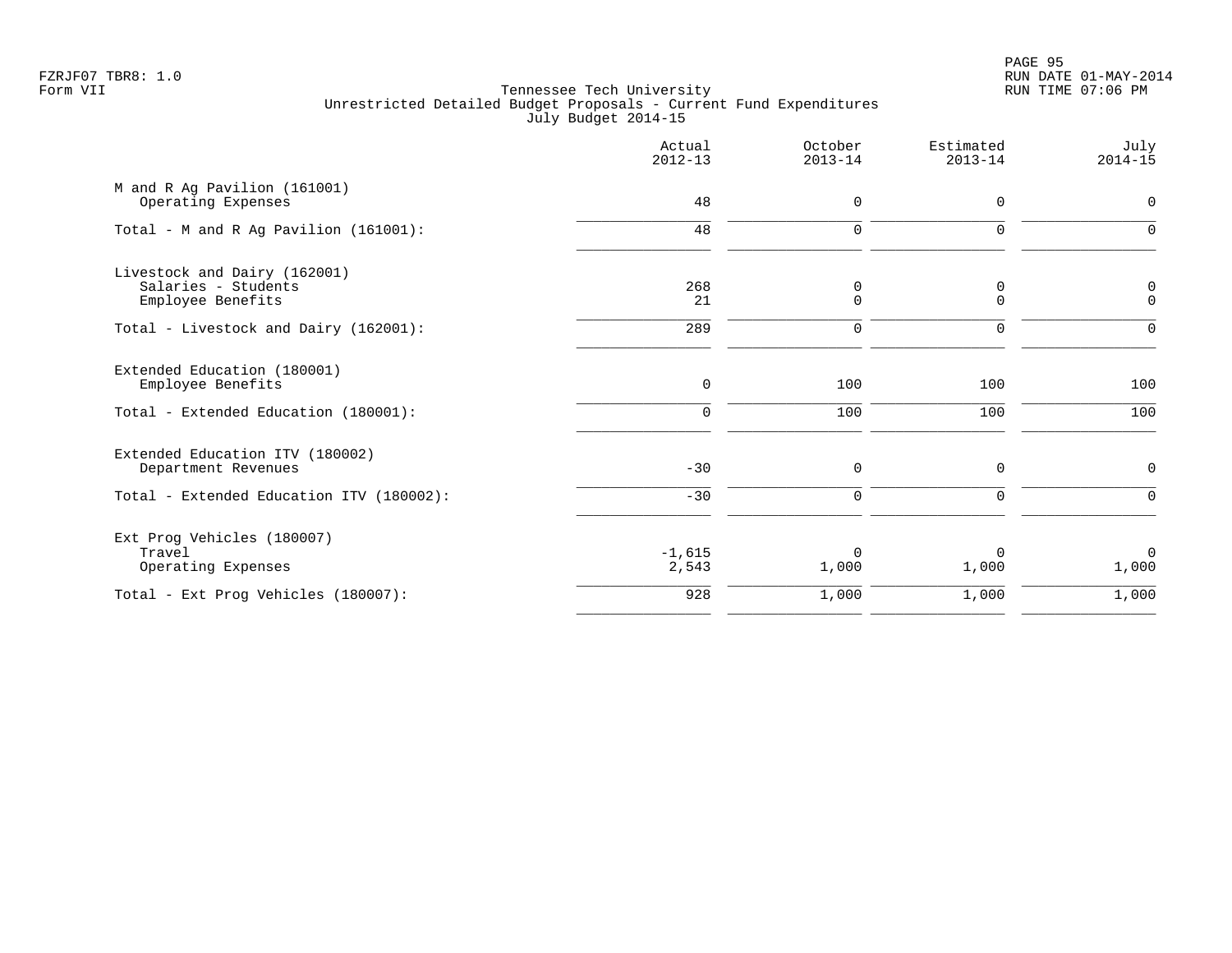|                                                   | Actual<br>$2012 - 13$ | October<br>$2013 - 14$ | Estimated<br>$2013 - 14$ | July<br>$2014 - 15$ |
|---------------------------------------------------|-----------------------|------------------------|--------------------------|---------------------|
| Ext Prog Vehicles Transfer In (180008)            |                       |                        |                          |                     |
| Travel                                            | $-3,763$              | $\Omega$               | $\Omega$                 | $\Omega$            |
| Operating Expenses                                | $\Omega$              | $-2,000$               | $-2,000$                 | $-2,000$            |
| Total - Ext Prog Vehicles Transfer In (180008):   | $-3,763$              | $-2,000$               | $-2,000$                 | $-2,000$            |
| Match Ext Progs Reg Dev (180015)                  |                       |                        |                          |                     |
| Salaries - Administrative                         | 26,649                | 27,000                 | 27,000                   | $\Omega$            |
| Salaries - Professional                           | 49,137                | 50,410                 | 50,410                   | $\Omega$            |
| Employee Benefits                                 | 22,981                | 22,720                 | 22,720                   | $\Omega$            |
| Operating Expenses                                | $\Omega$              | 101,530                | 101,530                  | $\Omega$            |
| Total - Match Ext Progs Reg Dev (180015):         | 98,767                | 201,660                | 201,660                  | $\Omega$            |
| Regional Economic Dev Institute (180200)          |                       |                        |                          |                     |
| Salaries - Academic                               | 0                     | 27,000                 | 27,000                   | 0                   |
| Employee Benefits                                 | $\Omega$              | 6,750                  | 6,750                    | $\Omega$            |
| Travel                                            | 1,708                 | $\Omega$               | $\Omega$                 | $\Omega$            |
| Operating Expenses                                | 6,639                 | 1,800                  | 1,800                    | $\mathbf 0$         |
| Capital Outlay                                    | 4,807                 | $\Omega$               | $\Omega$                 | $\Omega$            |
| Total - Regional Economic Dev Institute (180200): | 13,154                | 35,550                 | 35,550                   | $\Omega$            |
| Highlands Workforce Development (180201)          |                       |                        |                          |                     |
| Salaries - Academic                               | 960                   | 0                      |                          | 0                   |
| Salaries - Supporting                             | 20,306                |                        | U                        | $\Omega$            |
| Salaries - Professional                           | 17,880                |                        |                          | $\Omega$            |
| Employee Benefits                                 | 2,995                 | 2,900                  | 2,900                    | 2,900               |
| Operating Expenses                                | 0                     | 25,160                 | 25,160                   | $\Omega$            |
| Total - Highlands Workforce Development (180201): | 42,141                | 28,060                 | 28,060                   | 2,900               |
|                                                   |                       |                        |                          |                     |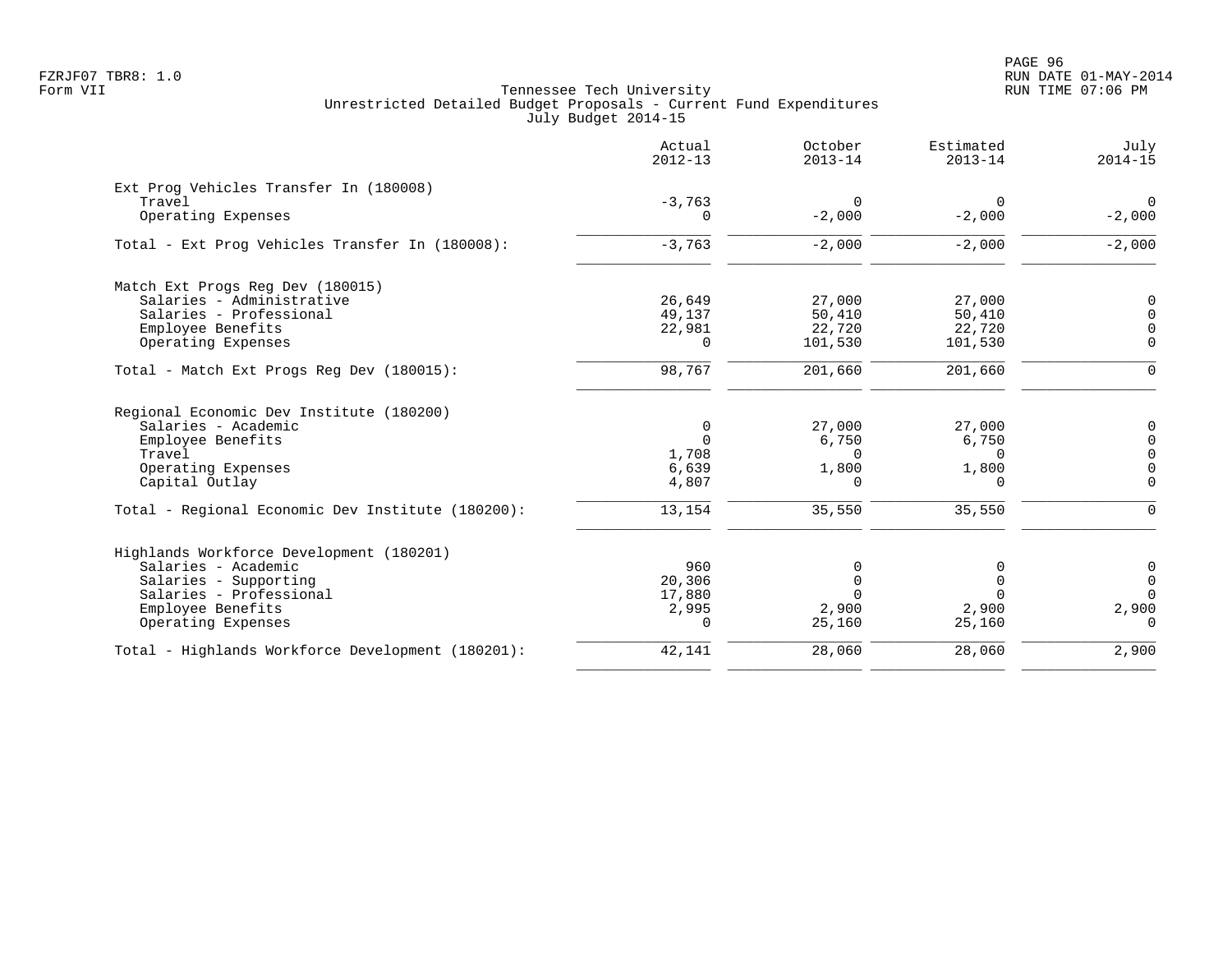|                                                                                                                  | Actual<br>$2012 - 13$          | October<br>$2013 - 14$     | Estimated<br>$2013 - 14$              | July<br>$2014 - 15$                 |
|------------------------------------------------------------------------------------------------------------------|--------------------------------|----------------------------|---------------------------------------|-------------------------------------|
| Ext Educ NC Seminars (181004)<br>Travel<br>Operating Expenses<br>Department Revenues                             | 391<br>730<br>$-145$           | $\Omega$<br>1,800<br>0     | 0<br>1,800<br>0                       | $\mathbf 0$<br>1,800<br>$\mathbf 0$ |
| Total - Ext Educ NC Seminars (181004):                                                                           | 976                            | 1,800                      | 1,800                                 | 1,800                               |
| Service Learning Center (187000)<br>Salaries - Professional<br>Employee Benefits<br>Travel<br>Operating Expenses | 29,352<br>20,456<br>437<br>908 | 62,640<br>23,650<br>0<br>0 | 50,640<br>23,650<br>$\Omega$<br>5,000 | 62,940<br>23,650<br>6,000<br>5,000  |
| Total - Service Learning Center (187000):                                                                        | 51,153                         | 86,290                     | 79,290                                | 97,590                              |
| TBR Spouse Dependent Discount (700000)<br>Employee Benefits<br>Total - TBR Spouse Dependent Discount (700000):   | 13,782<br>13,782               | 11,580<br>11,580           | 11,580<br>11,580                      | 11,580<br>11,580                    |
| TBR Employ Remission PC191 (700001)<br>Employee Benefits<br>Total - TBR Employ Remission PC191 (700001):         | 12,300<br>12,300               | 11,840<br>11,840           | 11,840<br>11,840                      | 11,840<br>11,840                    |
| E and G Data Processing Allocation (700003)<br>Department Revenues                                               | 449,133                        | 636,100                    | 644,470                               | 651,420                             |
| Total - E and G Data Processing Allocation (700003):                                                             | 449,133                        | 636,100                    | 644,470                               | 651,420                             |
|                                                                                                                  |                                |                            |                                       |                                     |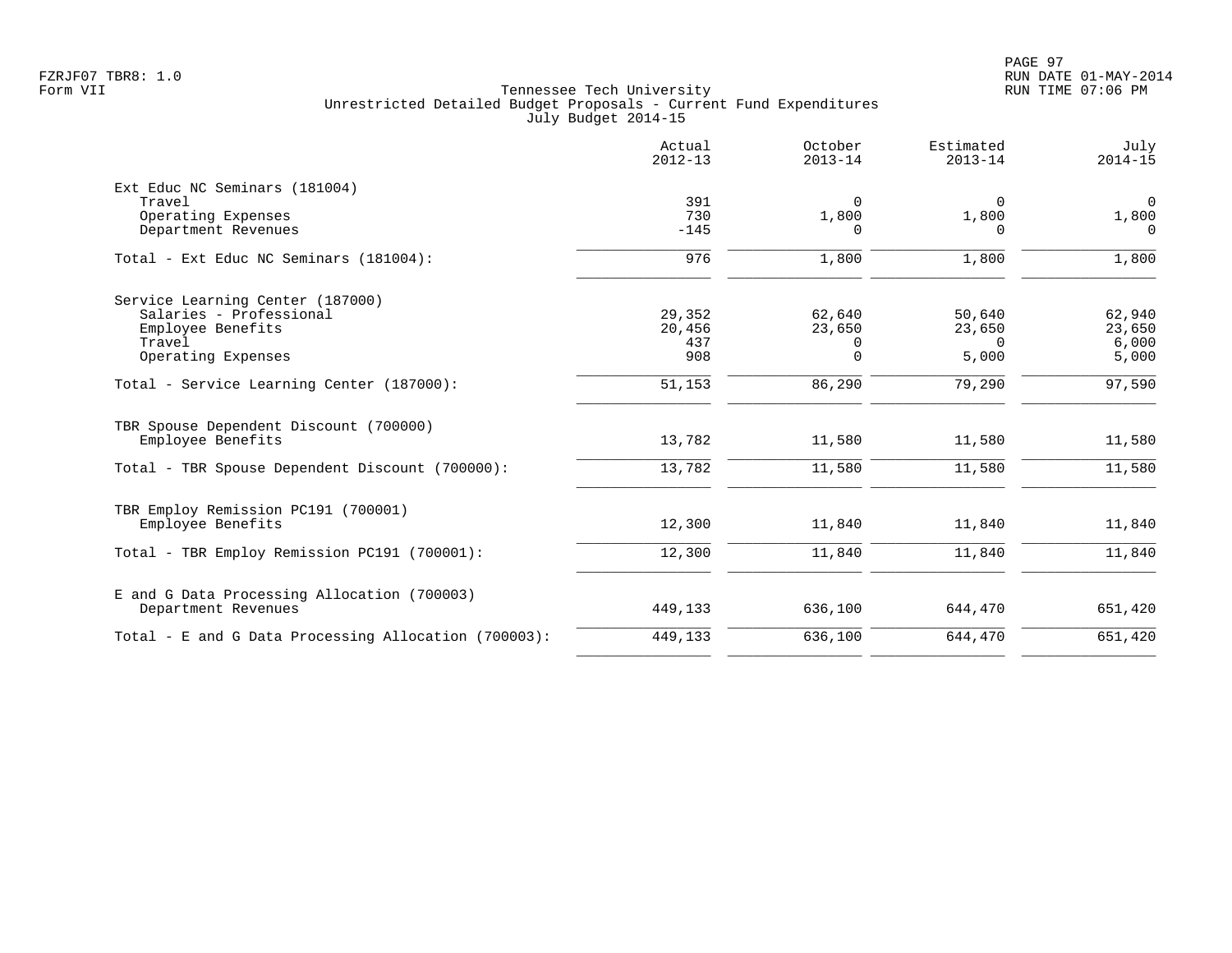PAGE 98 FZRJF07 TBR8: 1.0 RUN DATE 01-MAY-2014

|                                                                              | Actual<br>$2012 - 13$ | October<br>$2013 - 14$ | Estimated<br>$2013 - 14$ | July<br>$2014 - 15$ |
|------------------------------------------------------------------------------|-----------------------|------------------------|--------------------------|---------------------|
| E and G Claims Adjustment (700004)<br>Operating Expenses                     | 11,025                | 11,090                 | 11,090                   | 11,090              |
| Total - E and G Claims Adjustment $(700004)$ :                               | 11,025                | 11,090                 | 11,090                   | 11,090              |
| $E$ and G Support (700005)<br>Employee Benefits<br>Operating Expenses        | 45,009<br>3,195       | 45,000<br>3,720        | 45,000<br>2,350          | 60,730<br>810       |
| Total - E and G Support $(700005)$ :                                         | 48,204                | 48,720                 | 47,350                   | 61,540              |
| E and G Salary Increase Pool (700010)<br>Salaries - Professional             | $\mathbf 0$           | 38,400                 | 38,400                   | 38,400              |
| Total - E and G Salary Increase Pool (700010):                               | 0                     | 38,400                 | 38,400                   | 38,400              |
| Post Office Allocation (700045)<br>Operating Expenses<br>Department Revenues | $\mathbf 0$<br>1,230  | 960<br>$\Omega$        | 960<br>$\Omega$          | 960<br>$\Omega$     |
| Total - Post Office Allocation (700045):                                     | 1,230                 | 960                    | 960                      | 960                 |
| TTU Staff Scholarships (700067)<br>Employee Benefits                         | 912                   | 1,000                  | 6,553                    | 6,553               |
| Total - TTU Staff Scholarships (700067):                                     | 912                   | 1,000                  | 6,553                    | 6,553               |
|                                                                              |                       |                        |                          |                     |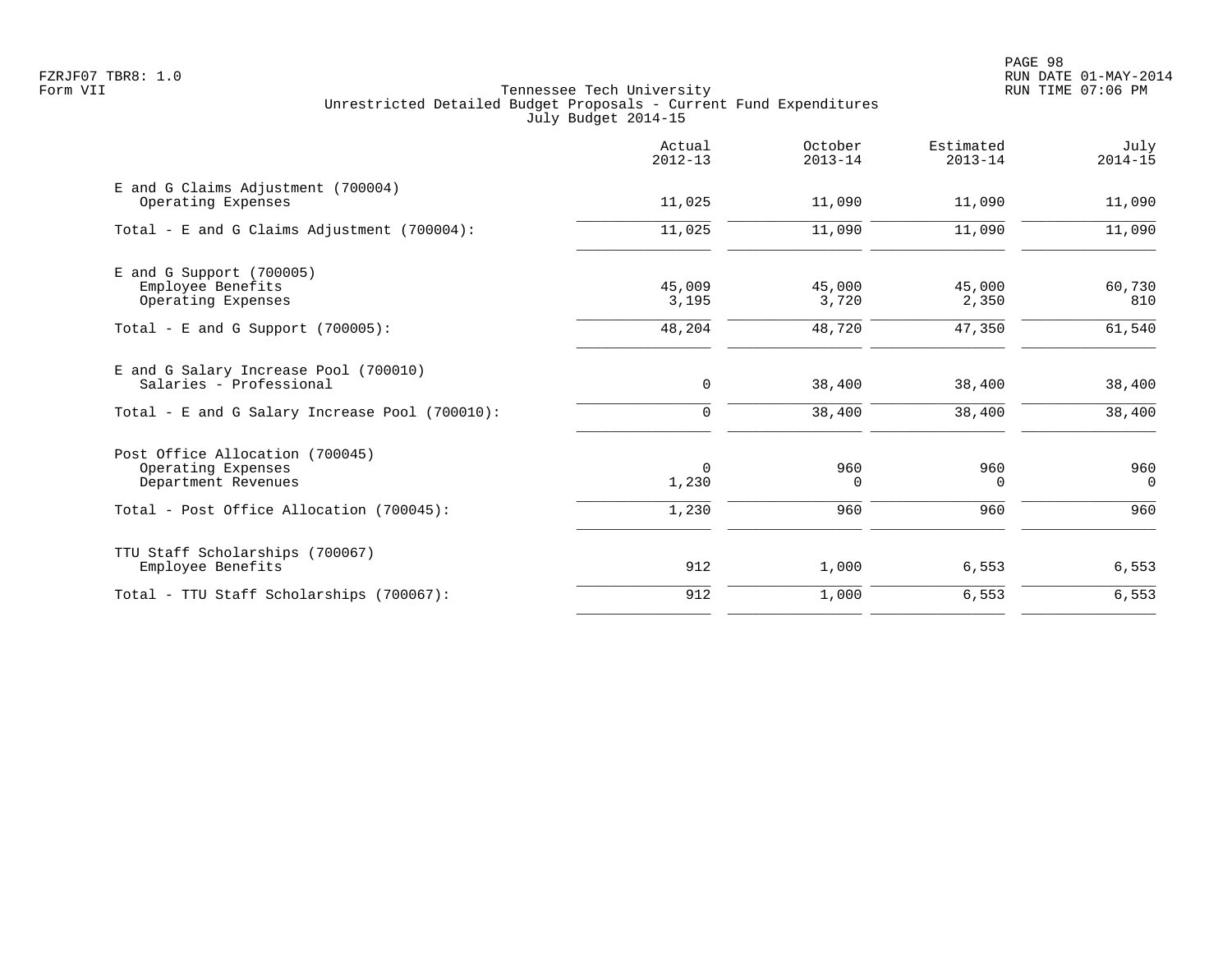PAGE 99 FZRJF07 TBR8: 1.0 RUN DATE 01-MAY-2014

|                                                                                                                                                                                                                                     | Actual<br>$2012 - 13$                                                                                   | October<br>$2013 - 14$                                                                                 | Estimated<br>$2013 - 14$                                                                                  | July<br>$2014 - 15$                                                                                        |
|-------------------------------------------------------------------------------------------------------------------------------------------------------------------------------------------------------------------------------------|---------------------------------------------------------------------------------------------------------|--------------------------------------------------------------------------------------------------------|-----------------------------------------------------------------------------------------------------------|------------------------------------------------------------------------------------------------------------|
| TTU Staff Tuit Maint Reimbursment (700068)<br>Employee Benefits                                                                                                                                                                     | 1,323                                                                                                   | 7,000                                                                                                  | 8,705                                                                                                     | 8,705                                                                                                      |
| Total - TTU Staff Tuit Maint Reimbursment (700068):                                                                                                                                                                                 | 1,323                                                                                                   | 7,000                                                                                                  | 8,705                                                                                                     | 8,705                                                                                                      |
| Univ Events & Concerts (700070)<br>Salaries - Supporting<br>Employee Benefits<br>Operating Expenses                                                                                                                                 | $\mathbf 0$<br>$\mathbf 0$<br>$\Omega$                                                                  | $\mathbf 0$<br>$\mathbf 0$<br>$\mathbf 0$                                                              | 400<br>80<br>5,020                                                                                        | 0<br>0<br>$\mathbf 0$                                                                                      |
| Total - Univ Events & Concerts (700070):                                                                                                                                                                                            | $\Omega$                                                                                                | $\mathbf 0$                                                                                            | 5,500                                                                                                     | $\Omega$                                                                                                   |
| Total - Public Service (300):<br>Salaries - Administrative<br>Salaries - Academic<br>Salaries - Supporting<br>Salaries - Students<br>Salaries - Professional<br>Employee Benefits<br>Travel<br>Operating Expenses<br>Capital Outlay | 26,649<br>63,527<br>291,512<br>118,600<br>525,130<br>403,539<br>49,374<br>857,386<br>294,969<br>437,938 | 27,000<br>144,740<br>238,273<br>49,390<br>611,123<br>421,360<br>33,520<br>722,890<br>44,770<br>636,100 | 27,000<br>134,202<br>228,873<br>101,238<br>549,049<br>451,748<br>36,440<br>731,792<br>$\Omega$<br>644,470 | $\Omega$<br>119,861<br>210,273<br>38,860<br>521,929<br>429,768<br>39,520<br>429,560<br>$\Omega$<br>651,420 |
| Department Revenues                                                                                                                                                                                                                 |                                                                                                         |                                                                                                        |                                                                                                           |                                                                                                            |
| Total                                                                                                                                                                                                                               | 3,068,624                                                                                               | 2,929,166                                                                                              | 2,904,812                                                                                                 | 2,441,191                                                                                                  |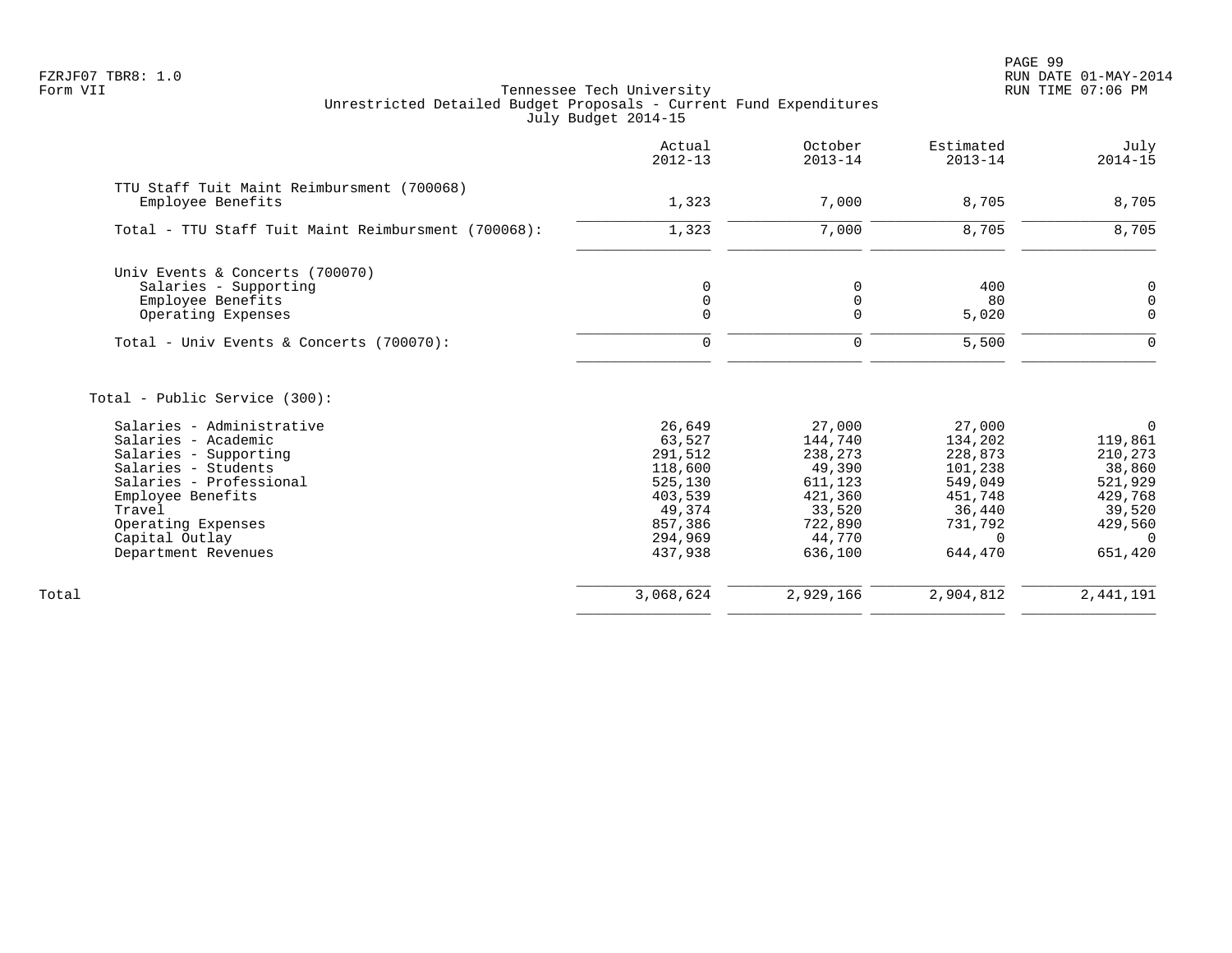|                                                                                                                                                                                                                          | Actual<br>$2012 - 13$                                                                                   | October<br>$2013 - 14$                                                                                 | Estimated<br>$2013 - 14$                                                                                  | July<br>$2014 - 15$                                                                                              |
|--------------------------------------------------------------------------------------------------------------------------------------------------------------------------------------------------------------------------|---------------------------------------------------------------------------------------------------------|--------------------------------------------------------------------------------------------------------|-----------------------------------------------------------------------------------------------------------|------------------------------------------------------------------------------------------------------------------|
| Total - Public Service (30):                                                                                                                                                                                             |                                                                                                         |                                                                                                        |                                                                                                           |                                                                                                                  |
| Salaries - Administrative<br>Salaries - Academic<br>Salaries - Supporting<br>Salaries - Students<br>Salaries - Professional<br>Employee Benefits<br>Travel<br>Operating Expense<br>Capital Outlay<br>Department Revenues | 26,649<br>63,527<br>291,512<br>118,600<br>525,130<br>403,539<br>49,374<br>857,386<br>294,969<br>437,938 | 27,000<br>144,740<br>238,273<br>49,390<br>611,123<br>421,360<br>33,520<br>722,890<br>44,770<br>636,100 | 27,000<br>134,202<br>228,873<br>101,238<br>549,049<br>451,748<br>36,440<br>731,792<br>$\Omega$<br>644,470 | $\overline{0}$<br>119,861<br>210,273<br>38,860<br>521,929<br>429,768<br>39,520<br>429,560<br>$\Omega$<br>651,420 |
| Total                                                                                                                                                                                                                    | 3,068,624                                                                                               | 2,929,166                                                                                              | 2,904,812                                                                                                 | 2,441,191                                                                                                        |
| Academic Support (35)<br>Academic Support (350)<br>Office of the Provost (120000)<br>Salaries - Students<br>Employee Benefits                                                                                            | 274<br>21                                                                                               | 0<br>$\Omega$                                                                                          | 0<br>$\mathbf 0$                                                                                          | 0<br>$\Omega$                                                                                                    |
| Total - Office of the Provost (120000):                                                                                                                                                                                  | 295                                                                                                     | $\Omega$                                                                                               | 0                                                                                                         | $\Omega$                                                                                                         |
| Testing and Surveys (120006)<br>Travel<br>Operating Expenses                                                                                                                                                             | $\Omega$<br>30,602                                                                                      | $\Omega$<br>32,400                                                                                     | 1,000<br>42,400                                                                                           | $\Omega$<br>32,400                                                                                               |
| Total - Testing and Surveys (120006):                                                                                                                                                                                    | 30,602                                                                                                  | 32,400                                                                                                 | 43,400                                                                                                    | 32,400                                                                                                           |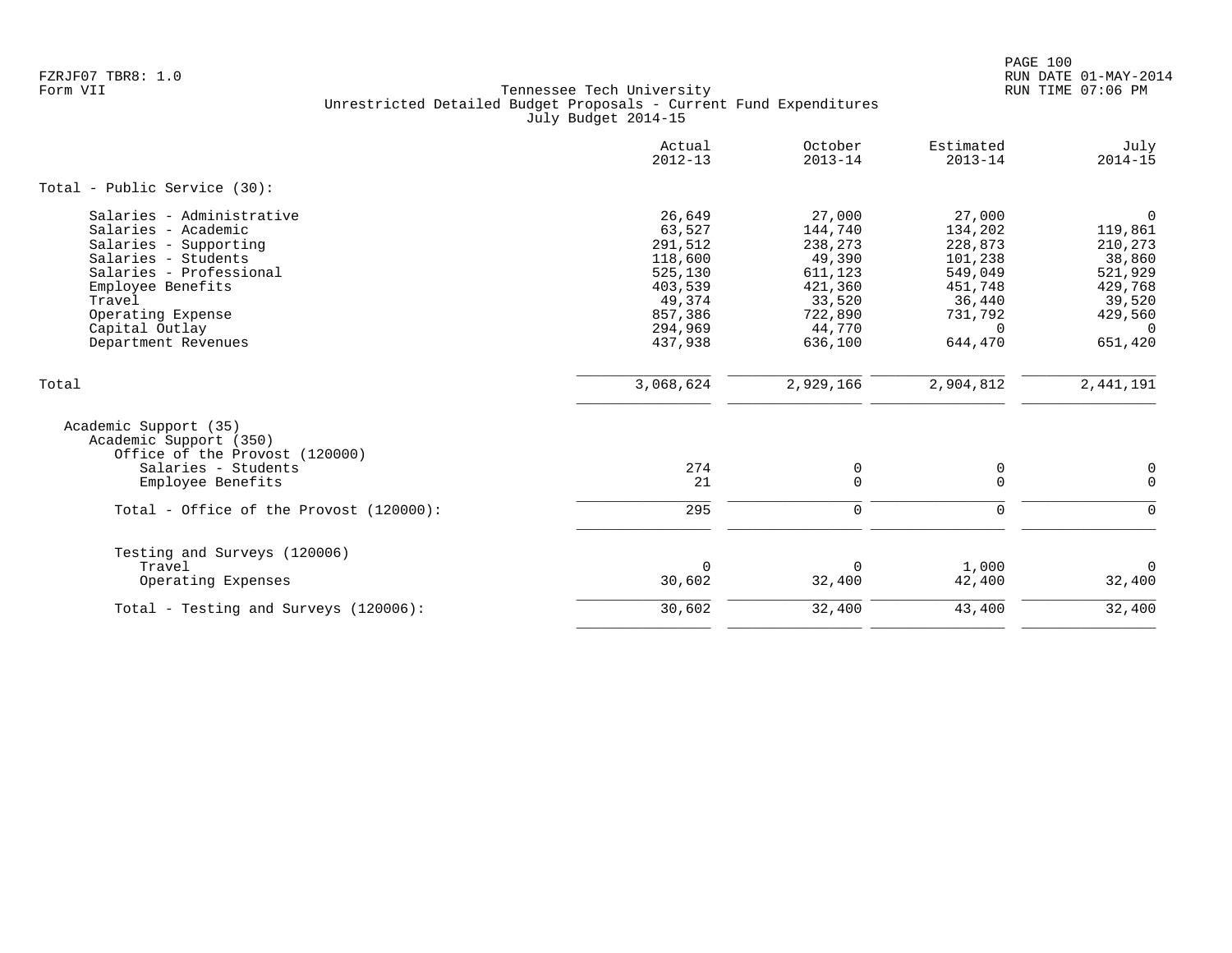|                                             | Actual<br>$2012 - 13$ | October<br>$2013 - 14$ | Estimated<br>$2013 - 14$ | July<br>$2014 - 15$              |
|---------------------------------------------|-----------------------|------------------------|--------------------------|----------------------------------|
| Self Study Accred Fee (120007)              |                       |                        |                          |                                  |
| Employee Benefits                           | $\overline{0}$        | 3,400                  | 3,400                    | 3,400                            |
| Travel                                      | 8,534                 | 1,100                  | 1,100                    | 1,100                            |
| Operating Expenses                          | 46,495                | 45,000                 | 32,000                   | 45,000                           |
| Total - Self Study Accred Fee (120007):     | 55,029                | 49,500                 | 36,500                   | 49,500                           |
| Faculty Recruitment (120008)                |                       |                        |                          |                                  |
| Travel                                      | 82,324                | 12,620                 | 12,620                   | 12,620                           |
| Operating Expenses                          | 12,977                | 6,440                  | 6,440                    | 6,440                            |
| Total - Faculty Recruitment (120008):       | 95,301                | 19,060                 | 19,060                   | 19,060                           |
| Faculty Moving (120009)                     |                       |                        |                          |                                  |
| Travel                                      | 60,805                | 64,620                 | 78,820                   | 4,620                            |
| Total - Faculty Moving (120009):            | 60,805                | 64,620                 | 78,820                   | 4,620                            |
| Provost Office Discretion (120010)          |                       |                        |                          |                                  |
| Salaries - Academic                         | 31,250                | 10,000                 | 27,150                   |                                  |
| Salaries - Students                         | 4,253                 | $\Omega$               | 310                      | $\begin{matrix}0\\0\end{matrix}$ |
| Employee Benefits                           | 7,513                 | 3,500                  | 6,500                    | 3,500                            |
| Travel                                      | 51,125                | $\Omega$               | 1,000                    | $\Omega$                         |
| Operating Expenses                          | 69,008                | 386,016                | 792,736                  | 3,000                            |
| Total - Provost Office Discretion (120010): | 163,149               | 399,516                | 827,696                  | 6,500                            |
|                                             |                       |                        |                          |                                  |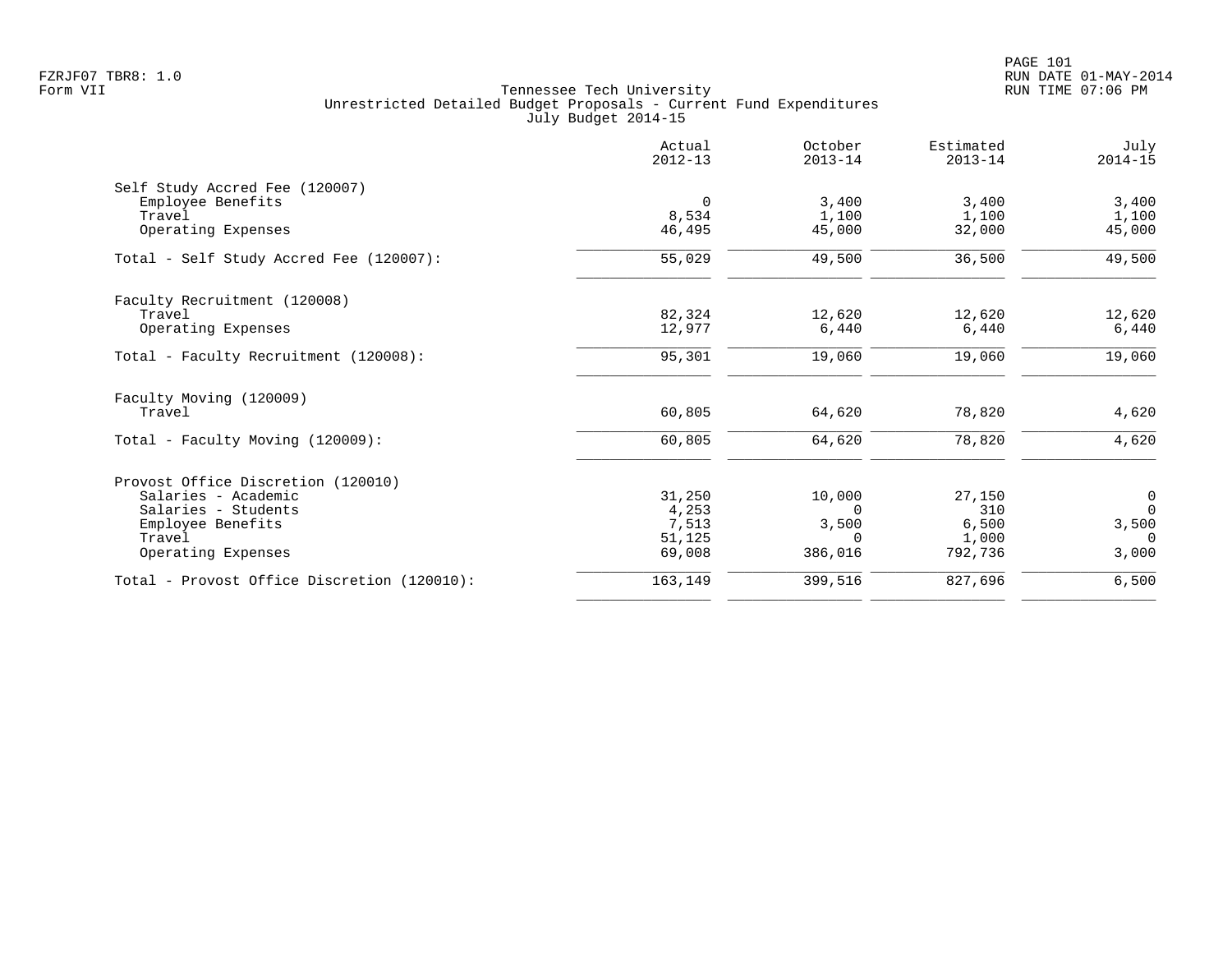|                                                | Actual<br>$2012 - 13$ | October<br>$2013 - 14$ | Estimated<br>$2013 - 14$ | July<br>$2014 - 15$ |
|------------------------------------------------|-----------------------|------------------------|--------------------------|---------------------|
| Faculty Development (120011)                   |                       |                        |                          |                     |
| Employee Benefits                              | $\mathbf 0$           | 1,000                  | 1,000                    | 1,000               |
| Travel                                         | 23,559                | 34,900                 | 29,200                   | 14,900              |
| Operating Expenses                             | 9,641                 | 0                      | 5,700                    | $\Omega$            |
| Total - Faculty Development (120011):          | 33,200                | 35,900                 | 35,900                   | 15,900              |
| Non Instr Faculty Assignment (120012)          |                       |                        |                          |                     |
| Salaries - Academic                            | $\mathbf 0$           | 22,000                 | $\mathbf 0$              | 44,000              |
| Total - Non Instr Faculty Assignment (120012): | $\mathbf 0$           | 22,000                 | 0                        | 44,000              |
| Faculty Award (120016)                         |                       |                        |                          |                     |
| Travel                                         | $-330$                | $\Omega$               | $\Omega$                 | $\mathbf 0$         |
| Operating Expenses                             | 7,714                 | 7,740                  | 7,740                    | 7,740               |
| Total - Faculty Award (120016):                | 7,384                 | 7,740                  | 7,740                    | 7,740               |
| Faculty Evaluations (120017)                   |                       |                        |                          |                     |
| Salaries - Students                            | 1,690                 | $\mathbf 0$            | 500                      | $\mathbf 0$         |
| Employee Benefits                              | $\Omega$              | 1,750                  | 1,750                    | 1,750               |
| Travel                                         | 568                   | 530                    | 530                      | $\Omega$            |
| Operating Expenses                             | 19,441                | 14,690                 | 28,190                   | 15,220              |
| Total - Faculty Evaluations (120017):          | 21,699                | 16,970                 | 30,970                   | 16,970              |
|                                                |                       |                        |                          |                     |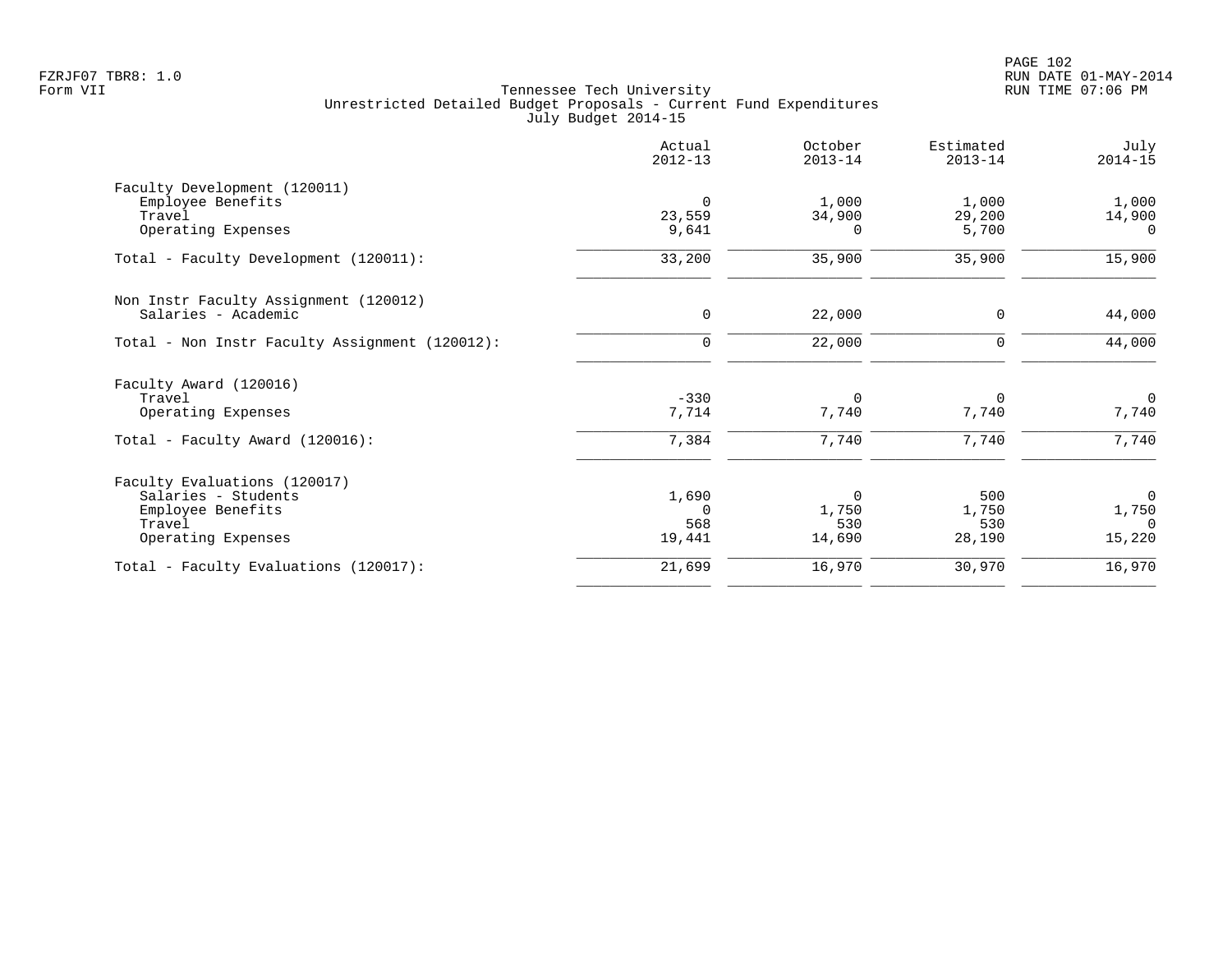| Actual<br>$2012 - 13$ | October<br>$2013 - 14$                        | Estimated<br>$2013 - 14$                    | July<br>$2014 - 15$                           |
|-----------------------|-----------------------------------------------|---------------------------------------------|-----------------------------------------------|
|                       |                                               |                                             |                                               |
| 118,114               | 270,037                                       | 281,575                                     | 284,675                                       |
| 40,010                | 62,165                                        | 62,165                                      | 62,165                                        |
| 66,198                | 73,399                                        | 73,399                                      | 75,423                                        |
| 75,327                | 114,310                                       | 117,260                                     | 117,260                                       |
| 597                   | 1,920                                         | 1,920                                       | 1,920                                         |
| 7,839                 | 7,950                                         | 18,950                                      | 2,950                                         |
| 308,085               | 529,781                                       | 555,269                                     | 544,393                                       |
|                       |                                               |                                             |                                               |
|                       |                                               |                                             | 19,550                                        |
|                       |                                               |                                             | 10,870                                        |
|                       |                                               |                                             | 79,299                                        |
|                       |                                               |                                             | 35,490                                        |
|                       |                                               |                                             | 700                                           |
| 36,653                | 32,100                                        | 35,220                                      | 32,100                                        |
| 159,660               | 180,572                                       | 160,632                                     | 178,009                                       |
|                       |                                               |                                             |                                               |
| 24,955                | 36,980                                        | 27,260                                      | 27,260                                        |
| 24,955                | 36,980                                        | 27,260                                      | 27,260                                        |
|                       |                                               |                                             |                                               |
| $-41,256$             | 0                                             | 0                                           | $\mathbf 0$                                   |
| $-41,256$             | $\mathbf 0$                                   | $\mathbf 0$                                 | $\Omega$                                      |
|                       | 20,631<br>12,680<br>54,900<br>33,688<br>1,108 | 21,113<br>10,870<br>80,299<br>35,490<br>700 | 21,543<br>14,140<br>50,339<br>35,490<br>3,900 |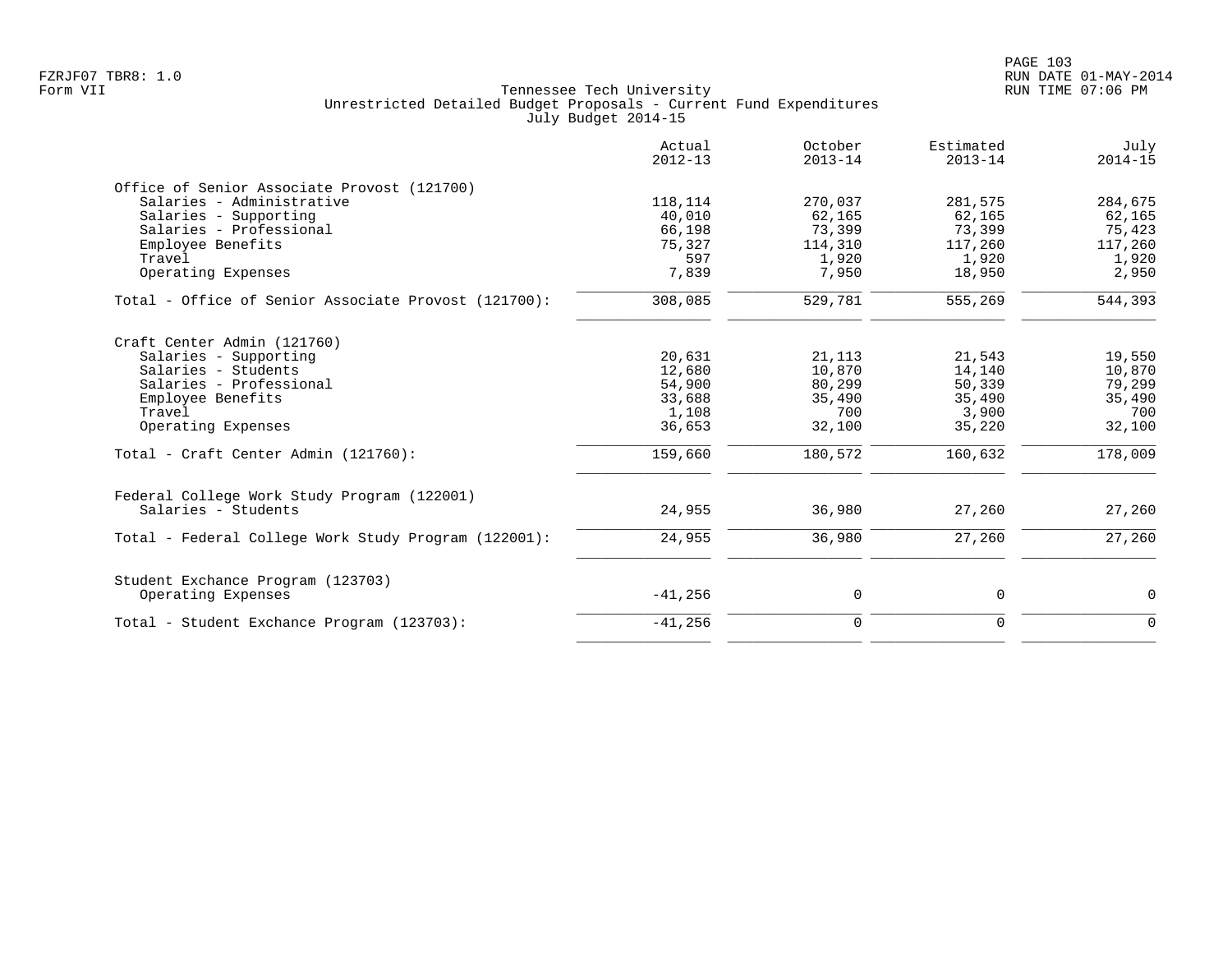PAGE 104 FZRJF07 TBR8: 1.0 RUN DATE 01-MAY-2014

|                                                           | Actual<br>$2012 - 13$ | October<br>$2013 - 14$ | Estimated<br>$2013 - 14$ | July<br>$2014 - 15$ |
|-----------------------------------------------------------|-----------------------|------------------------|--------------------------|---------------------|
| Exchange BA ENG Course Fee (123704)<br>Operating Expenses | 8,292                 | 2,500                  | 2,500                    | 2,500               |
| Total - Exchange BA ENG Course Fee (123704):              | 8,292                 | 2,500                  | 2,500                    | 2,500               |
| Library Administration (124000)                           |                       |                        |                          |                     |
| Salaries - Administrative                                 | 126,690               | 128,890                | 128,890                  | 128,990             |
| Salaries - Supporting                                     | 34,430                | 35,003                 | 35,003                   | 35,003              |
| Employee Benefits                                         | 58,139                | 60,480                 | 60,480                   | 60,480              |
| Travel                                                    | 362                   | 1,660                  | 1,900                    | 1,660               |
| Total - Library Administration (124000):                  | 219,621               | 226,033                | 226,273                  | 226,133             |
| Library Operating (124001)                                |                       |                        |                          |                     |
| Salaries - Academic                                       | 624,235               | 821,274                | 678,754                  | 752,543             |
| Salaries - Supporting                                     | 405,186               | 405,460                | 345,520                  | 359,795             |
| Salaries - Students                                       | 31,598                | 35,000                 | 35,000                   | 35,000              |
| Salaries - Professional                                   | 92,991                | 103,218                | 64,498                   | 95,954              |
| Employee Benefits                                         | 477,589               | 488,740                | 488,740                  | 480,540             |
| Travel                                                    | 5,660                 | 4,850                  | 4,610                    | 4,850               |
| Operating Expenses<br>Capital Outlay                      | 233,744<br>$\Omega$   | 87,530<br>10,570       | 150,920<br>10,570        | 87,530<br>0         |
| Department Revenues                                       | $-105, 157$           | 0                      | $-71,390$                | $\mathbf 0$         |
| Total - Library Operating (124001):                       | 1,765,846             | 1,956,642              | 1,707,222                | 1,816,212           |
| Library Binding (124002)                                  |                       |                        |                          |                     |
| Operating Expenses                                        | 3,242                 | $\mathsf{O}$           | 0                        | 0                   |
| $Total - Library Binding (124002):$                       | 3,242                 | $\mathbf 0$            | $\Omega$                 | $\mathbf 0$         |
|                                                           |                       |                        |                          |                     |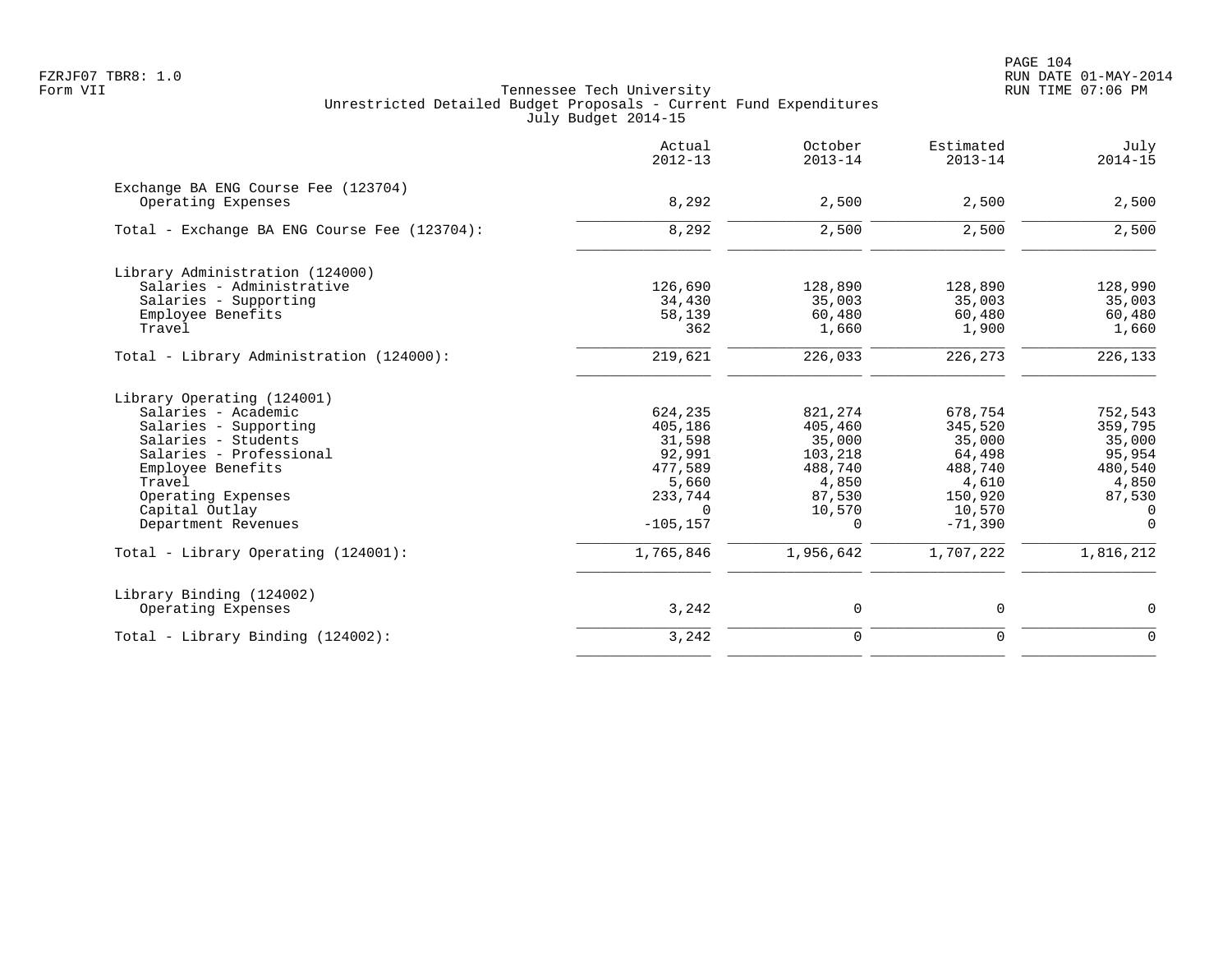PAGE 105 FZRJF07 TBR8: 1.0 RUN DATE 01-MAY-2014

|                                                   | Actual<br>$2012 - 13$ | October<br>$2013 - 14$ | Estimated<br>$2013 - 14$ | July<br>$2014 - 15$ |
|---------------------------------------------------|-----------------------|------------------------|--------------------------|---------------------|
| Library Microfilms (124003)                       |                       |                        |                          |                     |
| Capital Outlay                                    | 21,511                | 0                      | $\mathbf{0}$             | 0                   |
| Total - Library Microfilms (124003):              | 21,511                | $\mathbf 0$            | $\mathbf 0$              | $\Omega$            |
| Library Copying (124004)                          |                       |                        |                          |                     |
| Operating Expenses                                | 8,162                 | 10,300                 | 4,050                    | 4,050               |
| Department Revenues                               | $\Omega$              | $-50$                  | $-50$                    | $-50$               |
| Total - Library Copying (124004):                 | 8,162                 | 10,250                 | 4,000                    | 4,000               |
| Library Books and Periodicals (124008)            |                       |                        |                          |                     |
| Operating Expenses                                | 719,714               | 670,360                | 678,370                  | 670,360             |
| Capital Outlay                                    | 204,613               | 220,000                | 220,000                  | 220,000             |
| Total - Library Books and Periodicals (124008):   | 924,327               | 890,360                | 898,370                  | 890,360             |
| Dean of Arts and Science Office (130000)          |                       |                        |                          |                     |
| Salaries - Administrative                         | 155,680               | 158,076                | 158,076                  | 158,176             |
| Salaries - Supporting                             | 62,487                | 63,569                 | 63,569                   | 62,169              |
| Salaries - Professional                           | 104,240               | 105,871                | 105,871                  | 105,971             |
| Employee Benefits                                 | 105,438               | 105,760                | 105,760                  | 105,760             |
| Travel                                            | 23,039                | 1,040                  | 21,040                   | 1,040               |
| Operating Expenses                                | 24,297                | 9,740                  | 21,770                   | 9,740               |
| Total - Dean of Arts and Science Office (130000): | 475,181               | 444,056                | 476,086                  | 442,856             |
|                                                   |                       |                        |                          |                     |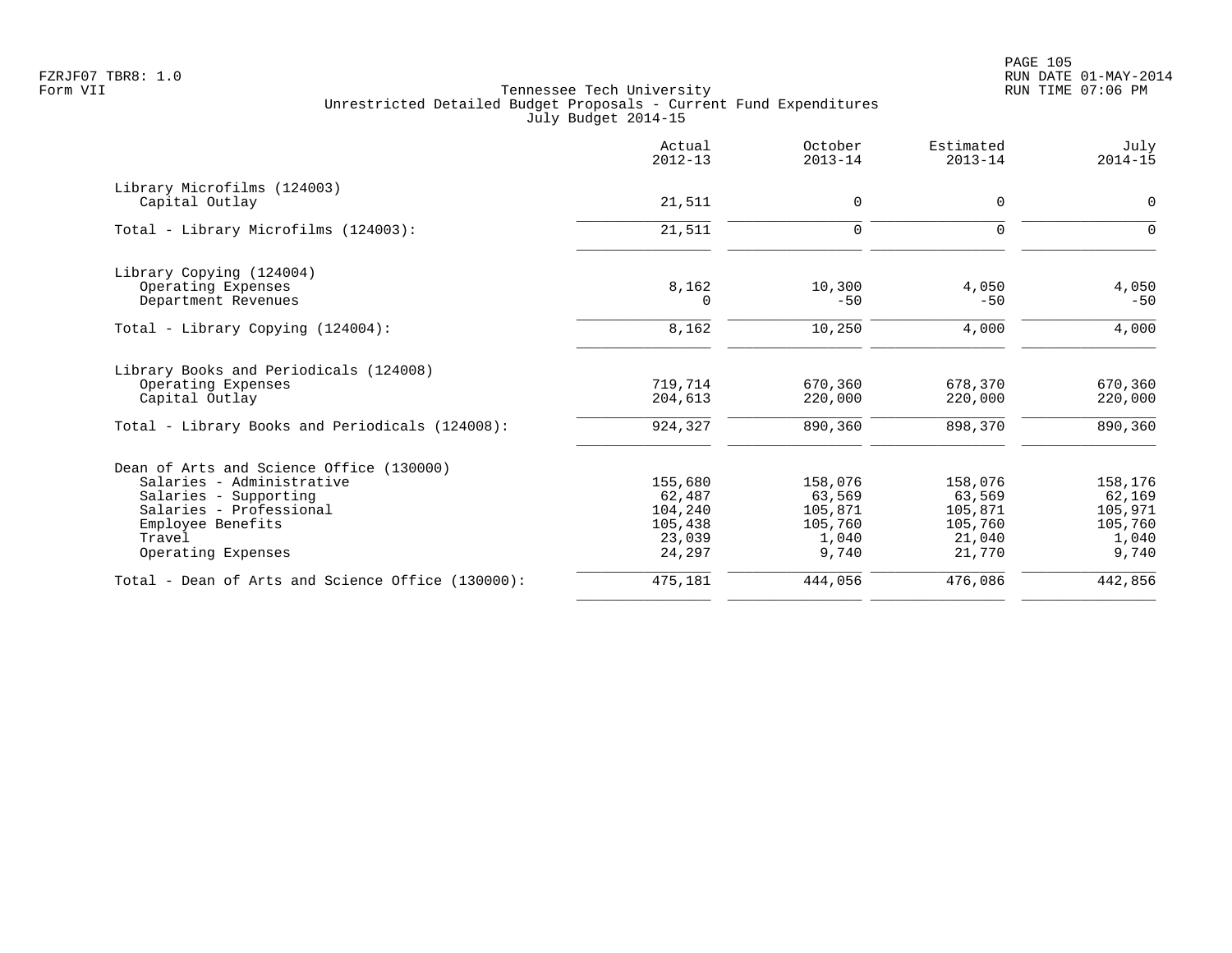|                                                    | Actual<br>$2012 - 13$ | October<br>$2013 - 14$ | Estimated<br>$2013 - 14$ | July<br>$2014 - 15$ |
|----------------------------------------------------|-----------------------|------------------------|--------------------------|---------------------|
| Arts and Sci Vehicles (131003)                     |                       |                        |                          |                     |
| Travel                                             | 25                    | $\overline{0}$         | 0                        | $\overline{0}$      |
| Operating Expenses                                 | 7,651                 | 3,860                  | 3,860                    | 3,860               |
| Total - Arts and Sci Vehicles (131003):            | 7,676                 | 3,860                  | 3,860                    | 3,860               |
| Arts and Sci Vehicles Revenue (131004)             |                       |                        |                          |                     |
| Travel                                             | $-20,819$             | $\Omega$               | $\Omega$                 | $\Omega$            |
| Department Revenues                                | 0                     | $-13,860$              | $-13,860$                | $-13,860$           |
| Total - Arts and Sci Vehicles Revenue (131004):    | $-20,819$             | $-13,860$              | $-13,860$                | $-13,860$           |
| Dean of Engineering Admin Office (137000)          |                       |                        |                          |                     |
| Salaries - Administrative                          | 210,132               | 213,436                | 213,285                  | 213,585             |
| Salaries - Academic                                | 56,994                | $\Omega$               | 33,102                   | $\Omega$            |
| Salaries - Supporting                              | 55,337                | 100                    | 53,380                   | 100                 |
| Salaries - Students                                | 7,622                 | $\Omega$               | $\Omega$                 | $\Omega$            |
| Salaries - Professional                            | 444,441               | 528,522                | 524,990                  | 495,181             |
| Employee Benefits                                  | 208,463               | 208,920                | 218,480                  | 218,480             |
| Travel                                             | 4,068                 | $\Omega$               | 80                       | $\Omega$            |
| Operating Expenses                                 | 61,146                | 138,135                | 39,905                   | 12,825              |
| Total - Dean of Engineering Admin Office (137000): | 1,048,203             | 1,089,113              | 1,083,222                | 940,171             |
| Engineering Admin Vehicles (137006)                |                       |                        |                          |                     |
| Travel                                             | $-3.447$              | $-1,500$               | 0                        | 0                   |
| Operating Expenses                                 | 1,944                 | 0                      | $\mathbf 0$              | $\mathbf 0$         |
| Total - Engineering Admin Vehicles (137006):       | $-1,503$              | $-1,500$               | $\mathbf 0$              | $\mathbf 0$         |
|                                                    |                       |                        |                          |                     |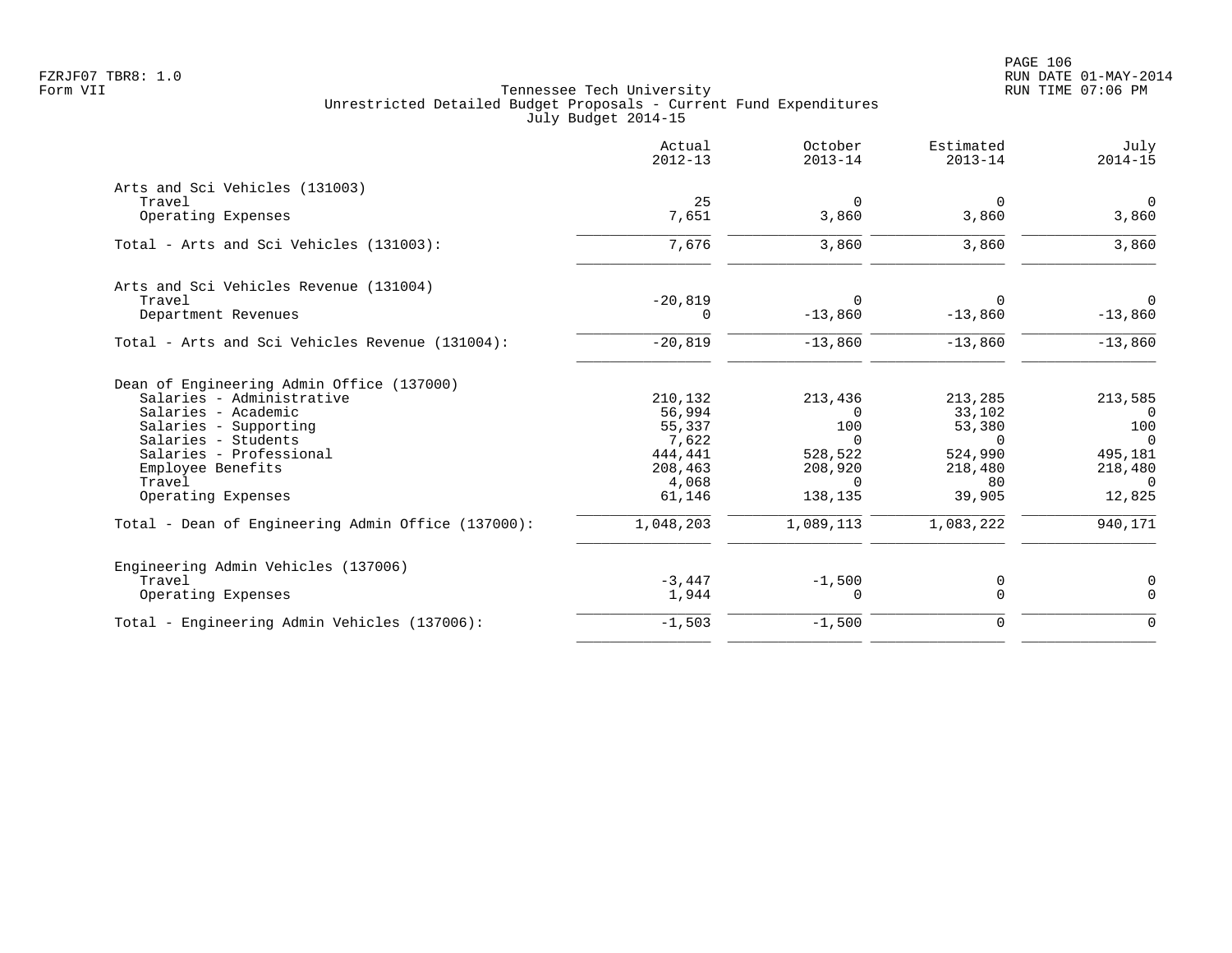|                                                      | Actual<br>$2012 - 13$ | October<br>$2013 - 14$ | Estimated<br>$2013 - 14$ | July<br>$2014 - 15$ |
|------------------------------------------------------|-----------------------|------------------------|--------------------------|---------------------|
| Dean College of Interdiscp Studies (139300)          |                       |                        |                          |                     |
| Salaries - Administrative                            | 32,893                | 133,880                | 133,880                  | 133,980             |
| Salaries - Supporting                                | 9,363                 | 27,623                 | 29,623                   | 27,723              |
| Salaries - Professional                              | 606                   | 102,030                | 83,030                   | 51,888              |
| Employee Benefits                                    | 14,127                | 8,350                  | 66,120                   | 66,120              |
| Travel                                               | 3,397                 | 5,000                  | 9,000                    | 5,000               |
| Operating Expenses                                   | 15,423                | 10,000                 | 30,000                   | 10,000              |
| Total - Dean College of Interdiscp Studies (139300): | 75,809                | 286,883                | 351,653                  | 294,711             |
| Water Ctr Vehicle (139401)                           |                       |                        |                          |                     |
| Travel                                               | 30                    | $\mathbf 0$            | 0                        | $\overline{0}$      |
| Operating Expenses                                   | 12,274                | 13,000                 | 13,000                   | 13,000              |
|                                                      |                       |                        |                          |                     |
| Total - Water Ctr Vehicle (139401):                  | 12,304                | 13,000                 | 13,000                   | 13,000              |
| Water Ctr Vehicle Transfer In (139402)               |                       |                        |                          |                     |
| Travel                                               | $-26,644$             | 0                      | $\Omega$                 | $\Omega$            |
| Operating Expenses                                   | $\Omega$              | $-25,000$              | $-25,000$                | $-25,000$           |
| Total - Water Ctr Vehicle Transfer In (139402):      | $-26,644$             | $-25,000$              | $-25,000$                | $-25,000$           |
| Dean College Of Business (140000)                    |                       |                        |                          |                     |
| Salaries - Administrative                            | 161,082               | 158,103                | 158,103                  | 158,728             |
| Salaries - Academic                                  | $\Omega$              | 6,980                  | $\Omega$                 | 6,980               |
| Salaries - Supporting                                | 65,456                | 66,549                 | 66,549                   | 66,749              |
| Salaries - Professional                              | 78,820                | 85,730                 | 126,390                  | 91,436              |
| Employee Benefits                                    | 92,890                | 97,860                 | 111,360                  | 97,860              |
| Travel                                               | 2,977                 | $\Omega$               | $\Omega$                 | $\Omega$            |
| Operating Expenses                                   | 76,999                | 19,660                 | 70,120                   | 3,390               |
| Total - Dean College Of Business (140000):           | 478,224               | 434,882                | 532,522                  | 425,143             |
|                                                      |                       |                        |                          |                     |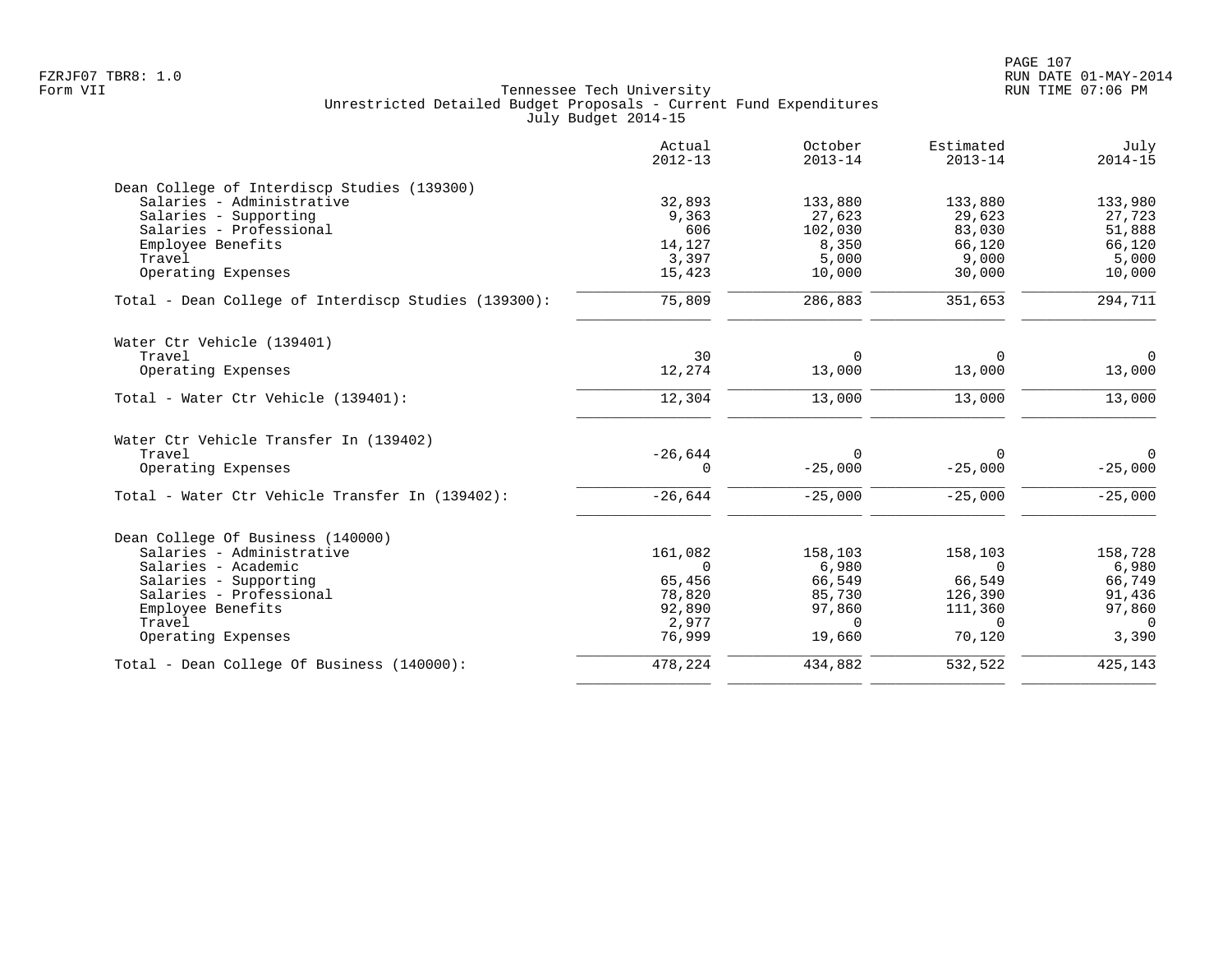|                                                       | Actual<br>$2012 - 13$ | October<br>$2013 - 14$ | Estimated<br>$2013 - 14$ | July<br>$2014 - 15$ |
|-------------------------------------------------------|-----------------------|------------------------|--------------------------|---------------------|
| Business Copying (140006)                             |                       |                        |                          |                     |
| Operating Expenses                                    | 4,166                 | 4,220                  | 4,220                    | 4,220               |
| Total - Business Copying (140006):                    | 4,166                 | 4,220                  | 4,220                    | 4,220               |
| Bus Copying Transfer In (140007)                      |                       |                        |                          |                     |
| Operating Expenses                                    | $-4,891$              | $\Omega$               | $\Omega$                 | $\overline{0}$      |
| Department Revenues                                   | $\Omega$              | $-4,220$               | $-4,220$                 | $-4,220$            |
| Total - Bus Copying Transfer In (140007):             | $-4,891$              | $-4,220$               | $-4,220$                 | $-4,220$            |
| Dean of College of Education Office (150000)          |                       |                        |                          |                     |
| Salaries - Administrative                             | 105,574               | 131,156                | 109,436                  | 130,256             |
| Salaries - Academic                                   | 3,490                 | $\Omega$               | $\mathbf 0$              | $\overline{0}$      |
| Salaries - Supporting                                 | 56,169                | 55,768                 | 57,708                   | 57,908              |
| Salaries - Students                                   | $\Omega$              | 780                    | 780                      | 780                 |
| Salaries - Professional                               | 72,664                | 168,056                | 197,056                  | 197,956             |
| Employee Benefits                                     | 89,952                | 105,930                | 133,150                  | 133,150             |
| Travel                                                | 46,138                | 13,890                 | 38,890                   | 10,900              |
| Operating Expenses                                    | 338,649               | 27,050                 | 188,362                  | 27,050              |
| Capital Outlay                                        | 73,438                | $\Omega$               | $\Omega$                 | $\Omega$            |
| Total - Dean of College of Education Office (150000): | 786,074               | 502,630                | 725,382                  | 558,000             |
| Eled Two Plus Two Advising (153058)                   |                       |                        |                          |                     |
| Salaries - Supporting                                 | 53,864                | 58,173                 | 58,173                   | 55,491              |
| Salaries - Students                                   | 1,628                 | $\Omega$               | 4,000                    | $\Omega$            |
| Salaries - Professional                               | 111,694               | 86,770                 | 119,010                  | 86,970              |
| Employee Benefits                                     | 53,686                | 53,370                 | 53,370                   | 53,370              |
| Operating Expenses                                    | 5,087                 | 5,140                  | 6,640                    | 5,140               |
| Total - Eled Two Plus Two Advising (153058):          | 225,959               | 203,453                | 241,193                  | 200,971             |
|                                                       |                       |                        |                          |                     |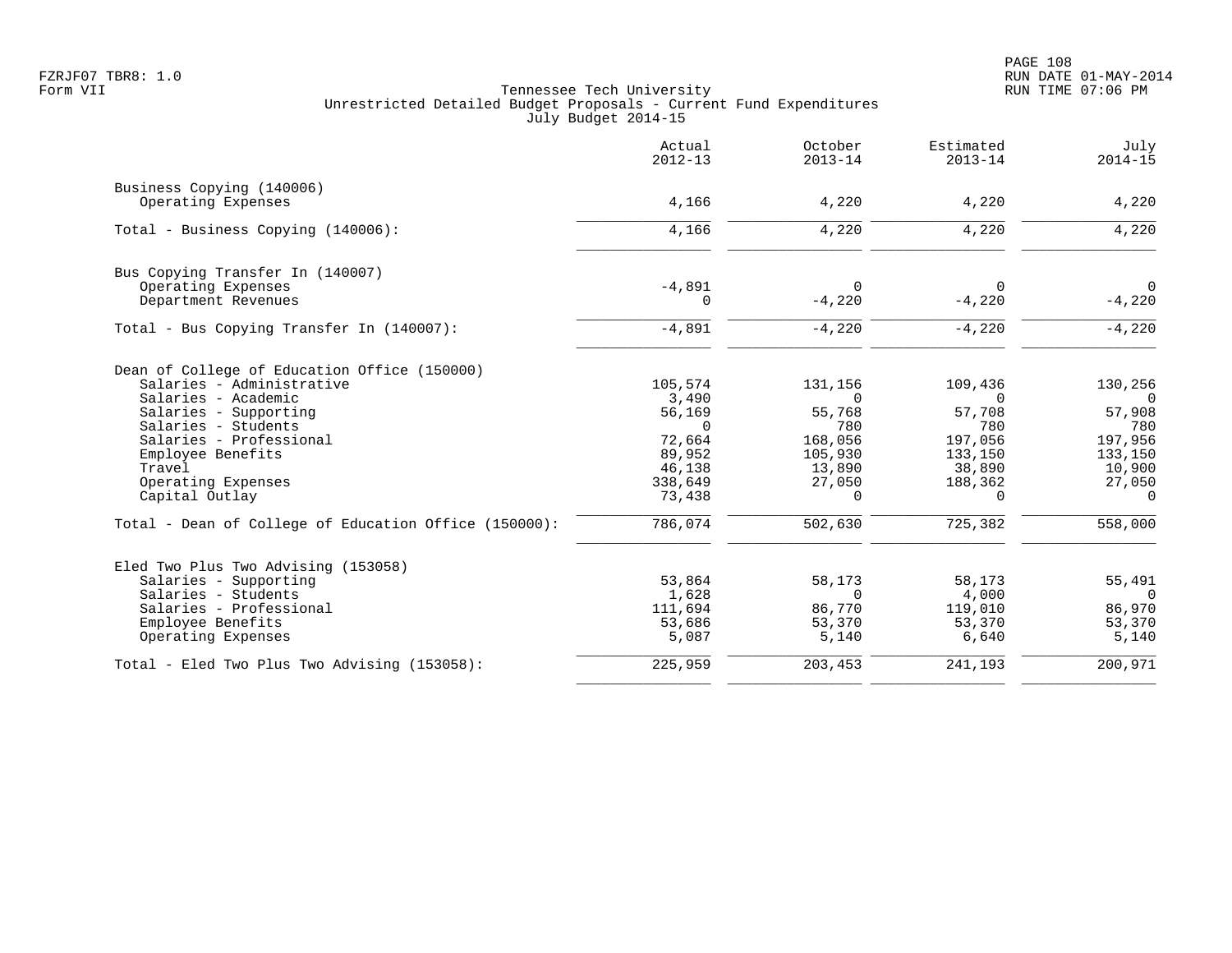| Actual<br>$2012 - 13$ | October<br>$2013 - 14$                                    | Estimated<br>$2013 - 14$                                 | July<br>$2014 - 15$                                                |
|-----------------------|-----------------------------------------------------------|----------------------------------------------------------|--------------------------------------------------------------------|
|                       |                                                           |                                                          |                                                                    |
|                       |                                                           |                                                          | 152,797                                                            |
|                       |                                                           |                                                          | 6,000                                                              |
|                       |                                                           |                                                          | 233,089                                                            |
| 132,080               | 208,230                                                   | 195,030                                                  | 230,530                                                            |
| 757                   | 760                                                       | 760                                                      | 760                                                                |
| 19,713                | 39,110                                                    | 39,110                                                   | 39,110                                                             |
| 481,285               | 609,486                                                   | 586,286                                                  | 662,286                                                            |
|                       |                                                           |                                                          |                                                                    |
| 1,624                 | 1,810                                                     | 1,810                                                    | 1,810                                                              |
| 1,624                 | 1,810                                                     | 1,810                                                    | 1,810                                                              |
|                       |                                                           |                                                          |                                                                    |
|                       |                                                           |                                                          | 6,000                                                              |
|                       |                                                           |                                                          | 28,104                                                             |
|                       |                                                           |                                                          | 54,489                                                             |
| 45,827                | 44,900                                                    |                                                          | 44,900                                                             |
| 249                   | $\Omega$                                                  | $\Omega$                                                 | $\Omega$                                                           |
| 18,218                | 18,760                                                    | 18,760                                                   | 18,760                                                             |
| 149,971               | 151,927                                                   | 151,927                                                  | 152,253                                                            |
|                       |                                                           |                                                          |                                                                    |
| 16,050                | 17,230                                                    | 17,230                                                   | 17,230                                                             |
| 16,050                | 17,230                                                    | 17,230                                                   | 17,230                                                             |
|                       | 132,699<br>65,003<br>131,033<br>6,050<br>26,624<br>53,003 | 150,713<br>6,000<br>204,673<br>6,000<br>28,004<br>54,263 | 150,513<br>6,000<br>194,873<br>6,000<br>28,004<br>54,263<br>44,900 |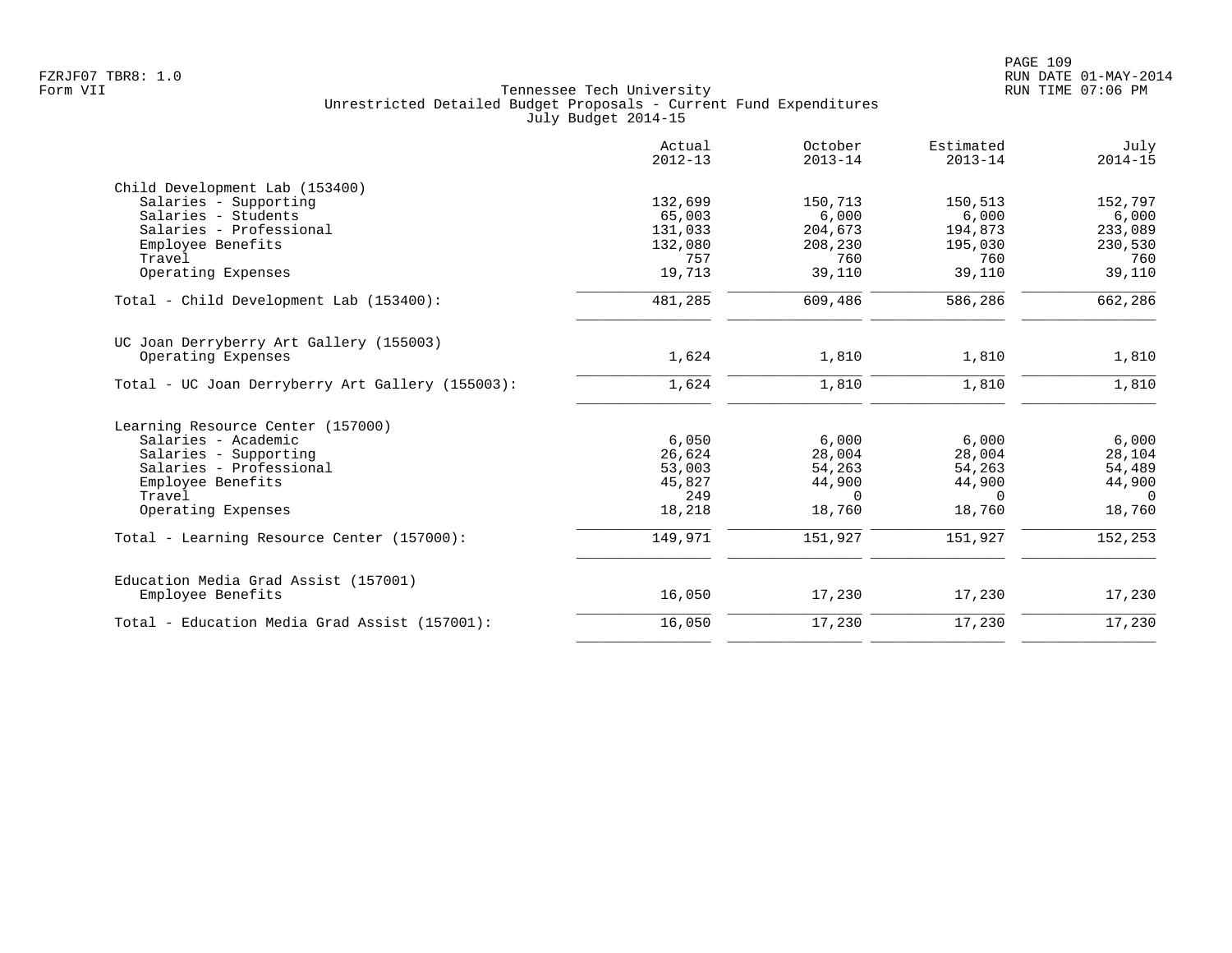| Actual<br>$2012 - 13$ | October<br>$2013 - 14$             | Estimated<br>$2013 - 14$ | July<br>$2014 - 15$                    |
|-----------------------|------------------------------------|--------------------------|----------------------------------------|
|                       |                                    |                          |                                        |
| 152,361               | 161,269                            | 161,269                  | 161,369                                |
| 34,341                | 34,913                             | 34,913                   | 35,013                                 |
| $\Omega$              | 5,000                              | 5,000                    | 5,000                                  |
|                       | $\Omega$                           | $\Omega$                 | $\Omega$                               |
|                       | 62,340                             |                          | 65,790                                 |
|                       |                                    |                          | $\Omega$                               |
|                       |                                    |                          | 5,330                                  |
| 285,762               | 268,852                            | 272,302                  | 272,502                                |
|                       |                                    |                          |                                        |
| 96,800                | 102,285                            | 100,495                  | 100,645                                |
| 47,581                | 60,650                             | 60,650                   | 60,650                                 |
| $\Omega$              | 140                                | 140                      | 140                                    |
| 144,381               | 163,075                            | 161,285                  | 161,435                                |
|                       |                                    |                          |                                        |
| 20,211                | 2,090                              | 17,000                   | 2,090                                  |
| 306                   | 300                                | 300                      | 300                                    |
| 222,901               | 154,950                            | 213,820                  | 168,950                                |
| 3,250                 | $\Omega$                           | 27,000                   | $\Omega$                               |
| 246,668               | 157,340                            | 258,120                  | 171,340                                |
|                       |                                    |                          |                                        |
| 68,212                | 82,051                             | 82,051                   | 82,351                                 |
| 15,651                | $\Omega$                           | $\Omega$                 | $\overline{0}$                         |
| 31,970                | 72,278                             | 72,278                   | 72,378                                 |
| 46,236                | 52,800                             | 52,800                   | 52,800                                 |
| 592                   | $\Omega$                           | $\Omega$                 | $\Omega$                               |
| 190,726               | 94,020                             | 94,020                   | 93,620                                 |
| 353,387               | 301,149                            |                          | 301,149                                |
|                       | 3,718<br>62,498<br>4,165<br>28,679 | $\Omega$<br>5,330        | 65,790<br>$\Omega$<br>5,330<br>301,149 |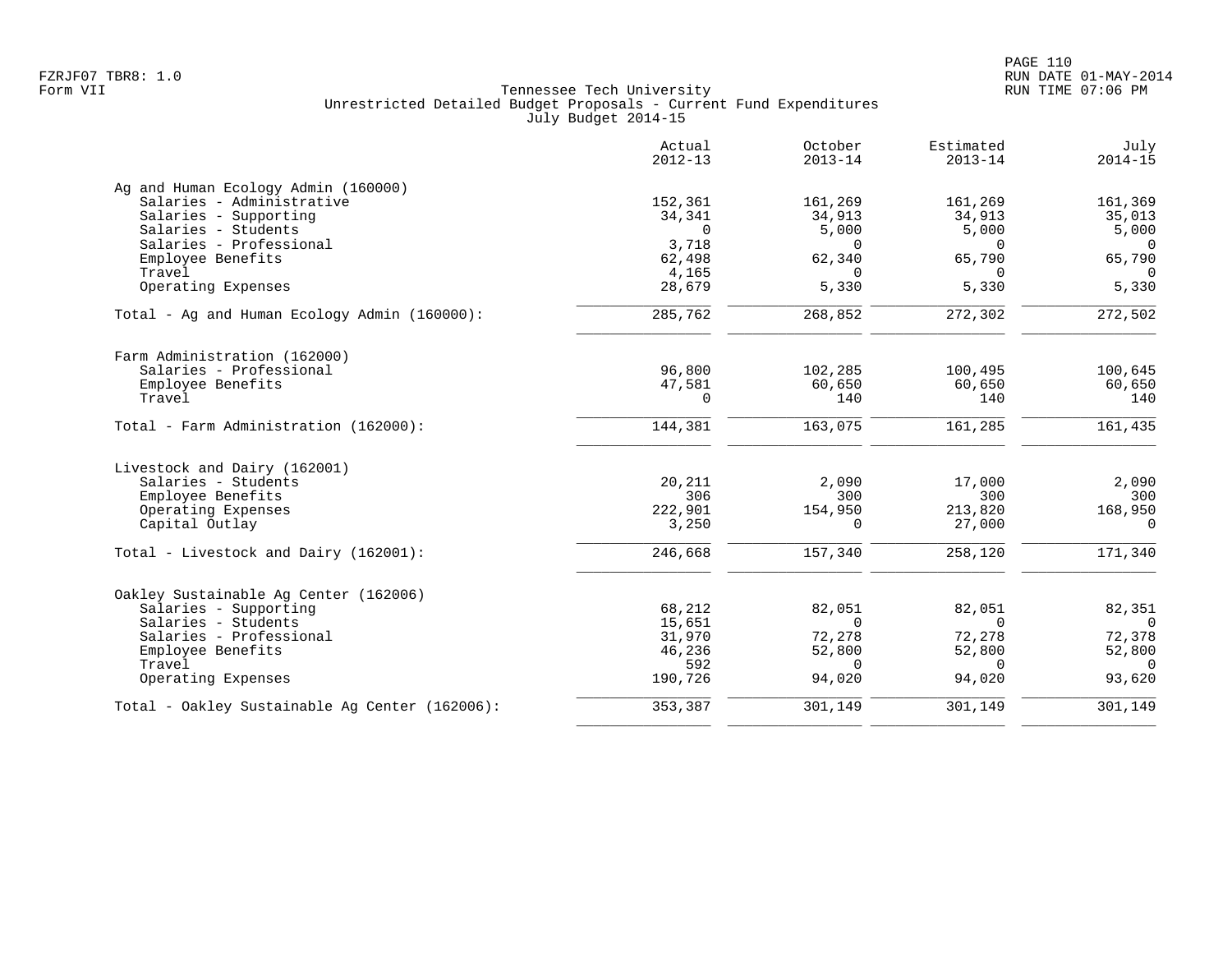|                                          | Actual<br>$2012 - 13$ | October<br>$2013 - 14$ | Estimated<br>$2013 - 14$ | July<br>$2014 - 15$ |
|------------------------------------------|-----------------------|------------------------|--------------------------|---------------------|
| Waters Organic Farm (162007)             |                       |                        |                          |                     |
| Operating Expenses                       | $\mathbf 0$           | 6,000                  | 6,000                    | 6,000               |
| Total - Waters Organic Farm (162007):    | $\Omega$              | 6,000                  | 6,000                    | 6,000               |
| Agriculture Vehicles (163002)            |                       |                        |                          |                     |
| Travel                                   | $-1,659$              | 0                      | 0                        | $\mathsf 0$         |
| Operating Expenses                       | 1,650                 | $\mathbf 0$            | $\Omega$                 | $\Omega$            |
| Total - Agriculture Vehicles (163002):   | $-9$                  | $\Omega$               | $\Omega$                 | $\Omega$            |
| Office of Research (170000)              |                       |                        |                          |                     |
| Salaries - Administrative                | 155,400               | 158,758                | 158,758                  | 158,858             |
| Salaries - Professional                  | 154,248               | 204,760                | 204,760                  | 205,293             |
| Employee Benefits                        | 109,957               | 112,780                | 119,840                  | 119,840             |
| Travel<br>Operating Expenses             | 2,261<br>7,917        | 2,000<br>9,640         | 2,000<br>9,640           | 2,000<br>5,000      |
| Total - Office of Research (170000):     | 429,783               | 487,938                | 494,998                  | 490,991             |
| Graduate Studies Admin (176000)          |                       |                        |                          |                     |
| Salaries - Supporting                    | 84,290                | 119,702                | 119,702                  | 113,731             |
| Salaries - Professional                  | 19,095                | 165,807                | 165,807                  | 171,292             |
| Employee Benefits                        | 69,992                | 84,330                 | 113,790                  | 113,790             |
| Travel                                   | 954                   | 11,000                 | 11,000                   | 1,000               |
| Operating Expenses                       | 29,577                | 23,000                 | 23,000                   | 23,000              |
| Total - Graduate Studies Admin (176000): | 203,908               | 403,839                | 433,299                  | 422,813             |
|                                          |                       |                        |                          |                     |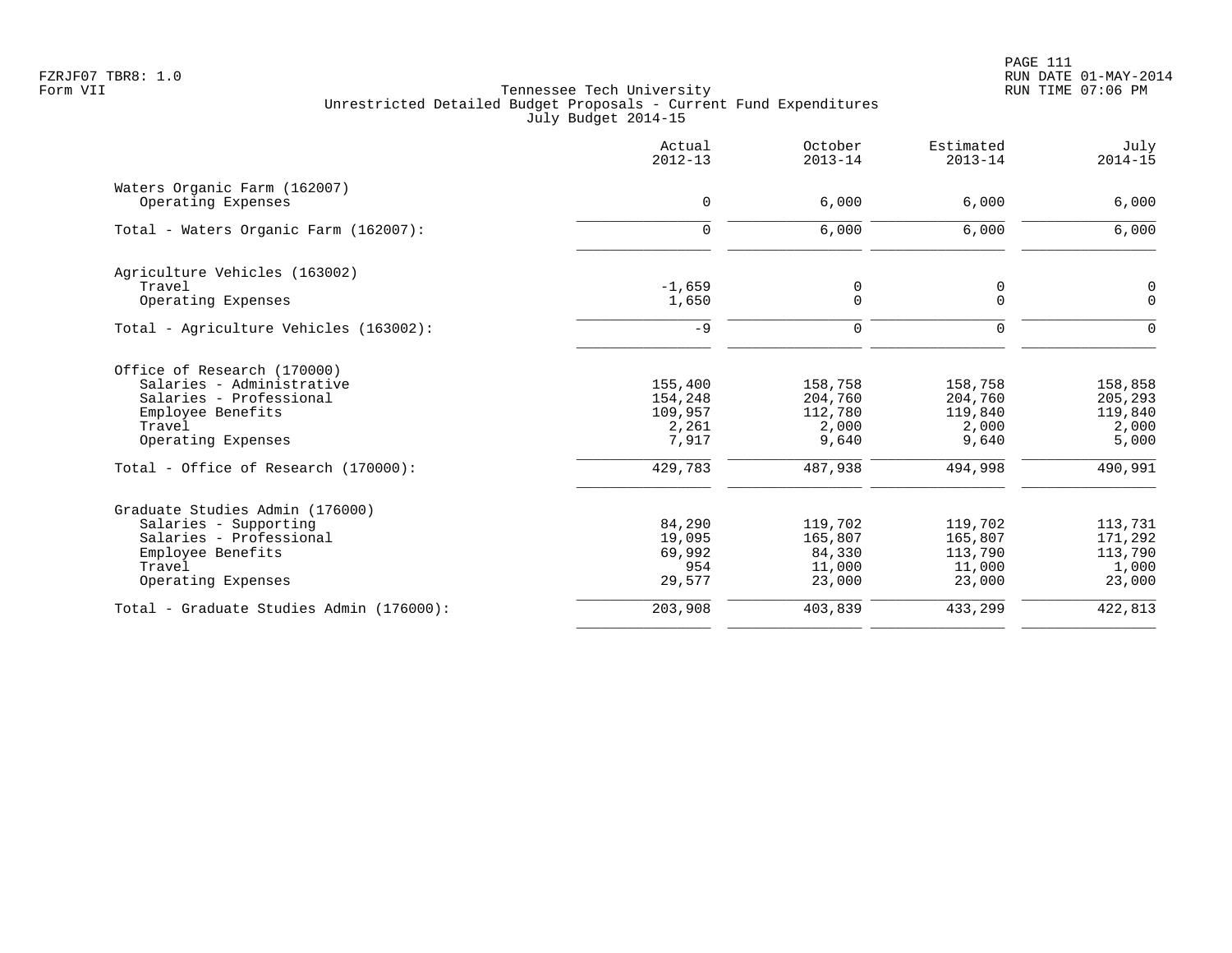PAGE 112 FZRJF07 TBR8: 1.0 RUN DATE 01-MAY-2014

|                                                | Actual<br>$2012 - 13$ | October<br>$2013 - 14$ | Estimated<br>$2013 - 14$ | July<br>$2014 - 15$ |
|------------------------------------------------|-----------------------|------------------------|--------------------------|---------------------|
| Thesis Binding (176005)                        |                       |                        |                          |                     |
| Operating Expenses                             | 669                   | 3,330                  | 3,330                    | 2,000               |
| Total - Thesis Binding $(176005)$ :            | 669                   | 3,330                  | 3,330                    | 2,000               |
| Visions 5000 (180006)                          |                       |                        |                          |                     |
| Operating Expenses                             | 257                   | 30                     | 30                       | 30                  |
| Total - Visions 5000 (180006):                 | 257                   | 30                     | 30                       | 30                  |
| Extended Education (180012)                    |                       |                        |                          |                     |
| Salaries - Administrative                      | 22,142                | 0                      | 0                        | $\overline{0}$      |
| Salaries - Academic                            | $\Omega$              | $\Omega$               | 6,000                    | $\Omega$            |
| Salaries - Supporting                          | 108,102               | 118,540                | 104,540                  | 122,088             |
| Salaries - Students<br>Salaries - Professional | 13,072<br>193,346     | 8,000<br>178,517       | 8,000<br>166,038         | 8,000<br>180,067    |
| Employee Benefits                              | 122,507               | 143,660                | 143,660                  | 143,660             |
| Travel                                         | 33,897                | 3,700                  | 17,700                   | 3,700               |
| Operating Expenses                             | 32,359                | 32,390                 | 39,390                   | 32,390              |
| Total - Extended Education (180012):           | 525,425               | 484,807                | 485,328                  | 489,905             |
| Extended Educ Grad Asst (180018)               |                       |                        |                          |                     |
| Employee Benefits                              | 2,646                 | 0                      | 0                        | 0                   |
| Total - Extended Educ Grad Asst (180018):      | 2,646                 | $\mathbf 0$            | $\mathbf 0$              | $\mathbf 0$         |
|                                                |                       |                        |                          |                     |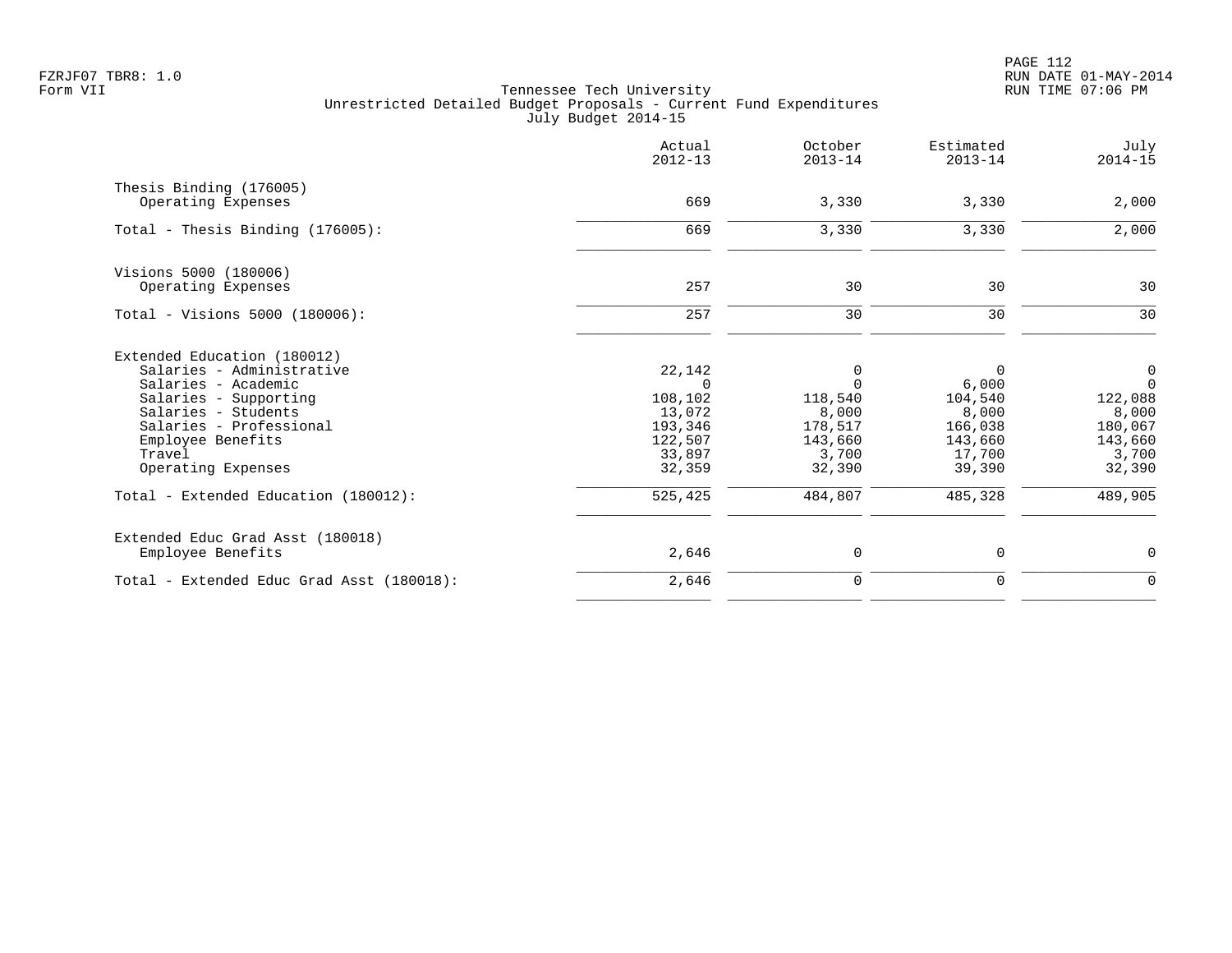|                                                | Actual<br>$2012 - 13$ | October<br>$2013 - 14$ | Estimated<br>$2013 - 14$ | July<br>$2014 - 15$ |
|------------------------------------------------|-----------------------|------------------------|--------------------------|---------------------|
| Information Technology Admin (190000)          |                       |                        |                          |                     |
| Salaries - Administrative                      | 163,993               | 167,475                | 166,265                  | 167,475             |
| Salaries - Supporting                          | 374,542               | 451,085                | 456,035                  | 32,618              |
| Salaries - Students                            | 10,476                | 2,290                  | 5,930                    | 2,290               |
| Salaries - Professional                        | 1,232,375             | 1,976,280              | 1,671,593                | 92,699              |
| Employee Benefits                              | 634,966               | 716,990                | 754,440                  | 100,620             |
| Travel                                         | 53,548                | 5,000                  | 120,000                  | 10,000              |
| Operating Expenses                             | 1,199,238             | 1,784,820              | 1,950,670                | 275,210             |
| Capital Outlay                                 | $\Omega$              | $\Omega$               | 51,920                   | $\Omega$            |
| Department Revenues                            | 205,135               | 400,000                | 400,000                  | 400,000             |
| Total - Information Technology Admin (190000): | 3,874,273             | 5,503,940              | 5,576,853                | 1,080,912           |
| PC Maintenance (190004)                        |                       |                        |                          |                     |
| Operating Expenses                             | 38,038                | 37,020                 | 37,020                   | 37,020              |
| Total - PC Maintenance (190004):               | 38,038                | 37,020                 | 37,020                   | 37,020              |
| Technology Institute (190005)                  |                       |                        |                          |                     |
| Salaries - Academic                            | 5,000                 | 5,000                  | 5,000                    | 5,000               |
| Salaries - Students                            | 736                   | 1,180                  | 1,180                    | 1,180               |
| Salaries - Professional                        | 142,231               | 148,782                | 148,782                  | 149,349             |
| Employee Benefits                              | 61,512                | 61,430                 | 61,430                   | 61,430              |
| Travel                                         | 5,600                 | 5,000                  | 5,000                    | 5,000               |
| Operating Expenses                             | 33,724                | 29,870                 | 26,120                   | 29,870              |
| Capital Outlay                                 | 0                     | 13,420                 | 13,420                   | 13,420              |
| Total - Technology Institute (190005):         | 248,803               | 264,682                | 260,932                  | 265,249             |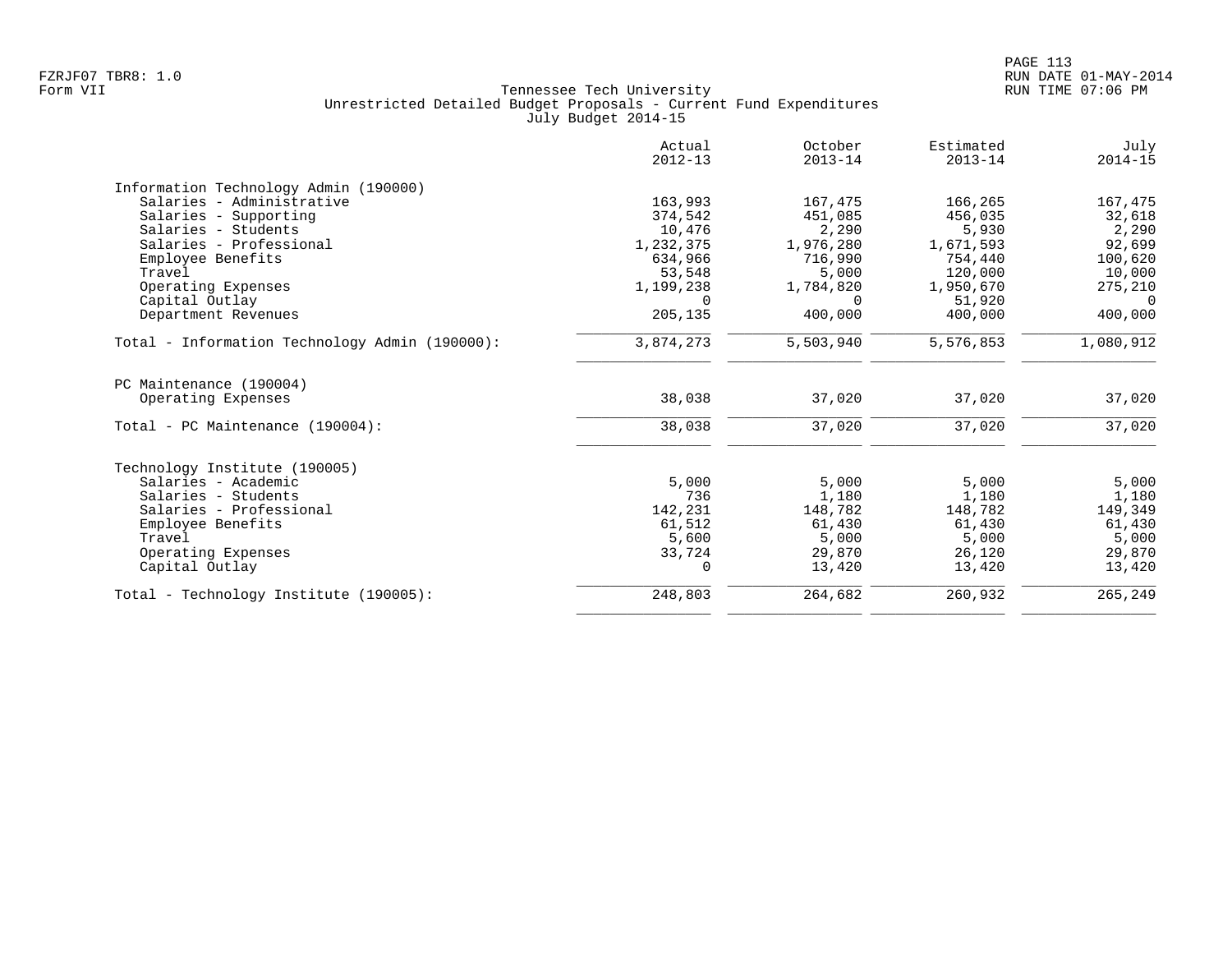PAGE 114 FZRJF07 TBR8: 1.0 RUN DATE 01-MAY-2014

| Actual<br>$2012 - 13$ | October<br>$2013 - 14$ | Estimated<br>$2013 - 14$ | July<br>$2014 - 15$                                                                       |
|-----------------------|------------------------|--------------------------|-------------------------------------------------------------------------------------------|
|                       |                        |                          | 1,200                                                                                     |
| 102,683<br>71,318     | 92,780<br>88,200       | 92,780<br>88,200         | 184,378<br>88,200                                                                         |
| 220,384               | 260,580                | 260,580                  | 273,778                                                                                   |
|                       |                        |                          |                                                                                           |
|                       |                        |                          | 5,460                                                                                     |
| $\Omega$              | 2,000                  | 5,460                    | 5,460                                                                                     |
|                       |                        |                          |                                                                                           |
| $\Omega$              | $\Omega$               | 0                        | 262,973                                                                                   |
|                       |                        |                          | 507,470                                                                                   |
|                       |                        |                          | 266,260<br>25,000                                                                         |
| $\Omega$              | $\Omega$               | $\mathbf 0$              | 130,000                                                                                   |
| $\mathbf 0$           | 0                      | 0                        | 1,191,703                                                                                 |
|                       |                        |                          |                                                                                           |
|                       | O                      | 0                        | 188,419                                                                                   |
|                       |                        |                          | 245,604                                                                                   |
|                       |                        |                          | 148,130                                                                                   |
| $\Omega$              | $\Omega$               | $\Omega$                 | 15,000<br>390,000                                                                         |
| $\mathbf 0$           | 0                      | $\Omega$                 | 987,153                                                                                   |
|                       | 46,383<br>$\mathbf 0$  | 79,600<br>2,000          | 79,600<br>5,460<br>$\mathbf 0$<br>$\mathbf 0$<br>$\mathbf 0$<br>$\Omega$<br>$\Omega$<br>0 |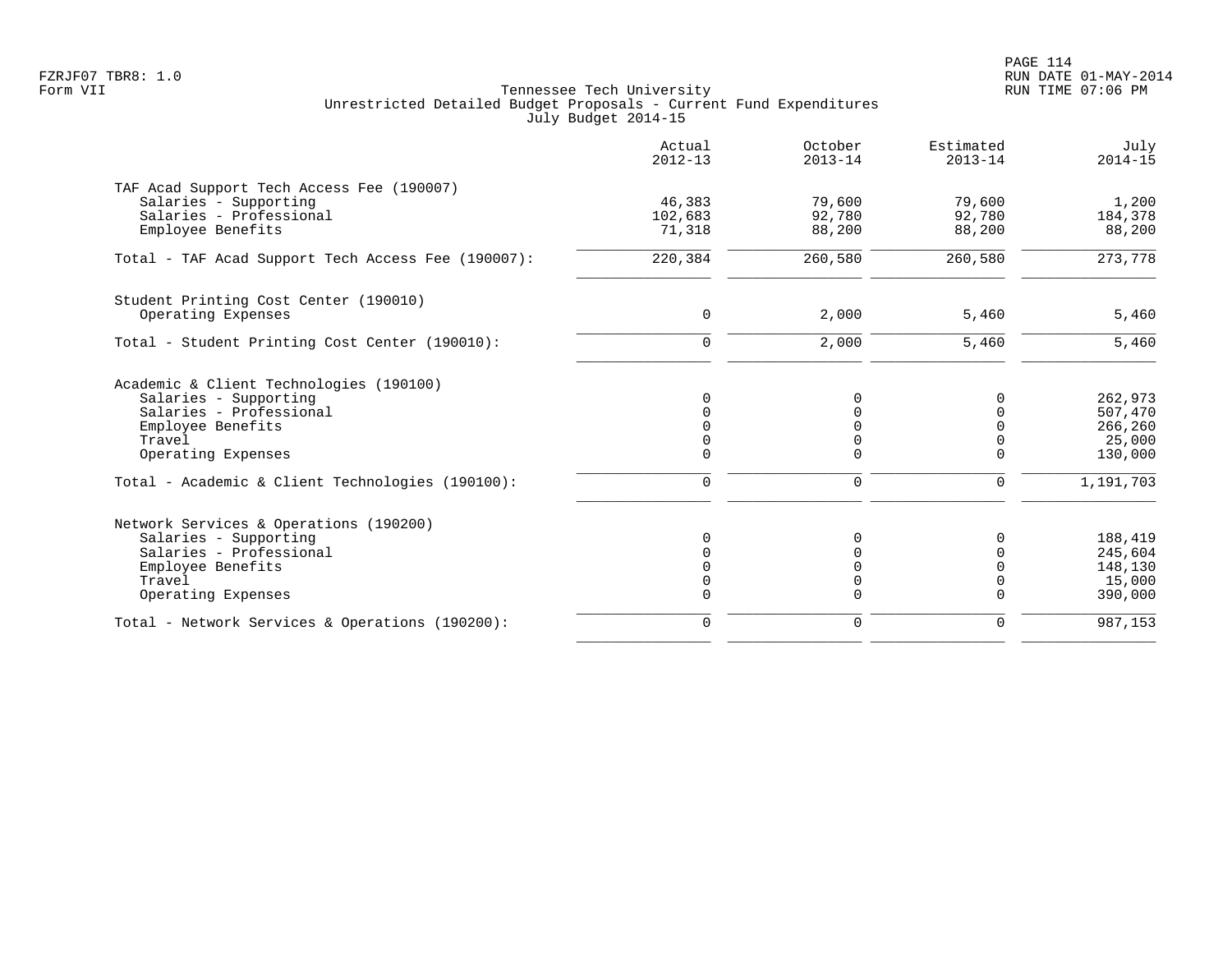| Actual<br>$2012 - 13$ | October<br>$2013 - 14$ | Estimated<br>$2013 - 14$ | July<br>$2014 - 15$ |
|-----------------------|------------------------|--------------------------|---------------------|
|                       |                        |                          |                     |
|                       |                        | O                        | 464,204             |
|                       |                        | U                        | 160,000             |
|                       |                        | $\Omega$                 | 30,000              |
|                       | <sup>n</sup>           | U                        | 207,000             |
| $\mathbf 0$           | 0                      | $\mathbf 0$              | 861,204             |
|                       |                        |                          |                     |
|                       | U                      | O                        | 591,236             |
|                       |                        | U                        | 202,950             |
|                       |                        | $\Omega$                 | 30,000              |
|                       | $\Omega$               | $\mathbf 0$              | 407,000             |
| 0                     | 0                      | 0                        | 1,231,186           |
|                       |                        |                          |                     |
| $\Omega$              | $\Omega$               | 0                        | 146,108             |
|                       |                        | 0                        | 51,140              |
|                       |                        | $\mathbf 0$              | 10,000              |
|                       | $\Omega$               | $\Omega$                 | 78,000              |
| $\mathbf 0$           | 0                      | $\mathbf 0$              | 285,248             |
| 108,343               | 105,010                | 105,010                  | 105,010             |
|                       |                        |                          |                     |
|                       |                        |                          | 105,010             |
|                       | 108,343                | 105,010                  | 105,010             |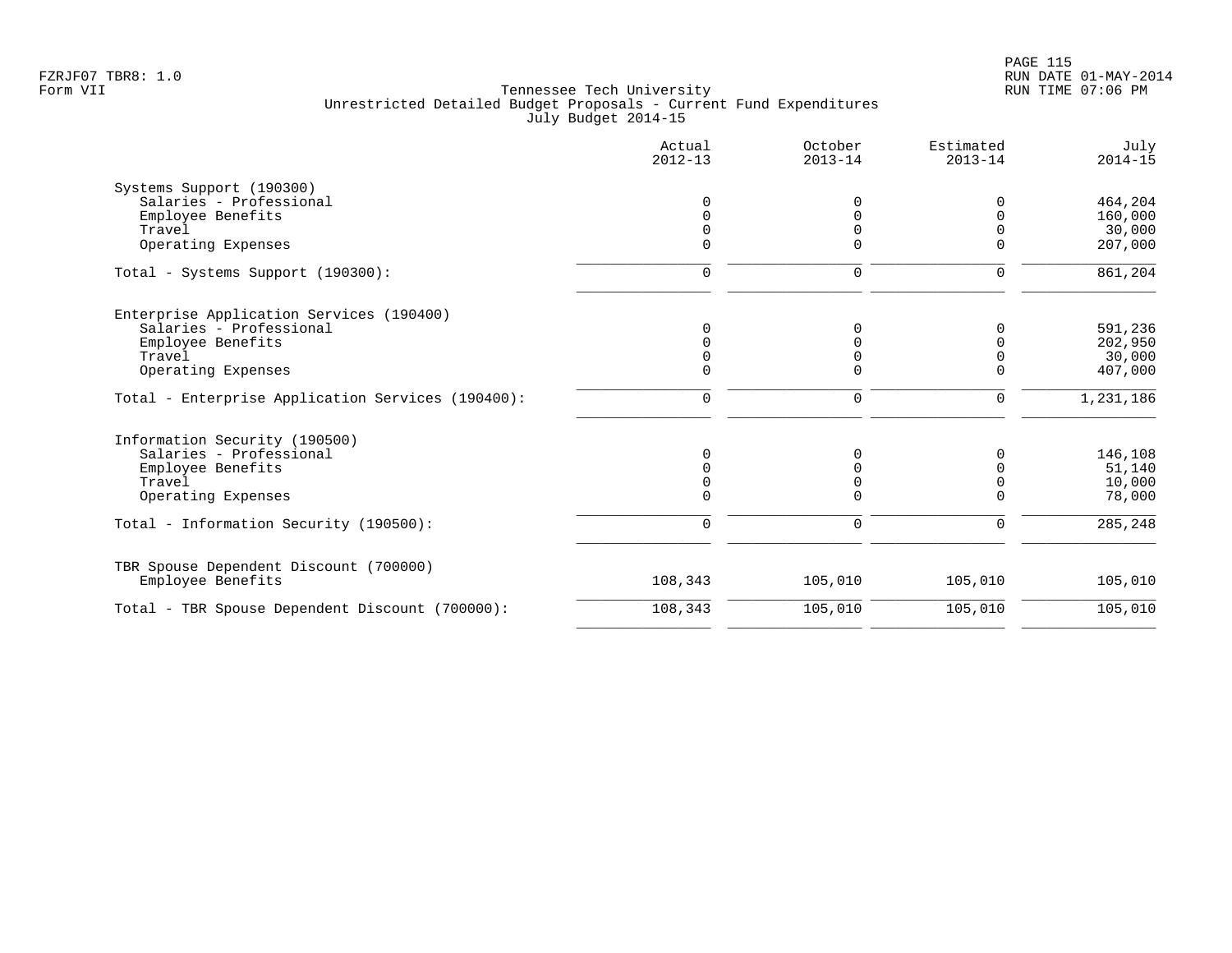PAGE 116 FZRJF07 TBR8: 1.0 RUN DATE 01-MAY-2014

|                                                                                                                       | Actual<br>$2012 - 13$                 | October<br>$2013 - 14$                  | Estimated<br>$2013 - 14$                | July<br>$2014 - 15$                     |
|-----------------------------------------------------------------------------------------------------------------------|---------------------------------------|-----------------------------------------|-----------------------------------------|-----------------------------------------|
| TBR Employ Remission PC191 (700001)<br>Employee Benefits                                                              | 24,642                                | 28,700                                  | 28,700                                  | 28,700                                  |
| Total - TBR Employ Remission PC191 (700001):                                                                          | 24,642                                | 28,700                                  | 28,700                                  | 28,700                                  |
| E and G Data Processing Allocation (700003)<br>Department Revenues                                                    | 19,562                                | 27,700                                  | 28,070                                  | 28,370                                  |
| Total - E and G Data Processing Allocation (700003):                                                                  | 19,562                                | 27,700                                  | 28,070                                  | 28,370                                  |
| E and G Claims Adjustment (700004)<br>Operating Expenses<br>Total - E and G Claims Adjustment (700004):               | 32,186<br>32,186                      | 33,050<br>33,050                        | 33,050<br>33,050                        | 33,050<br>33,050                        |
| $E$ and G Support (700005)<br>Salaries - Academic<br>Salaries - Supporting<br>Employee Benefits<br>Operating Expenses | 0<br>$\Omega$<br>329,956<br>$-40,623$ | 15,450<br>3,540<br>329,960<br>$-37,130$ | 15,450<br>3,540<br>279,290<br>$-42,350$ | 15,450<br>3,540<br>376,920<br>$-38,680$ |
| Total - E and G Support $(700005)$ :                                                                                  | 289,333                               | 311,820                                 | 255,930                                 | 357,230                                 |
| E and G Other Salary Pool (700009)<br>Salaries - Supporting<br>Salaries - Professional                                | 0<br>$\mathbf 0$                      | 20,670<br>12,380                        | 20,670<br>12,380                        | 20,670<br>12,380                        |
| Total - E and G Other Salary Pool (700009):                                                                           | $\mathbf 0$                           | 33,050                                  | 33,050                                  | 33,050                                  |
|                                                                                                                       |                                       |                                         |                                         |                                         |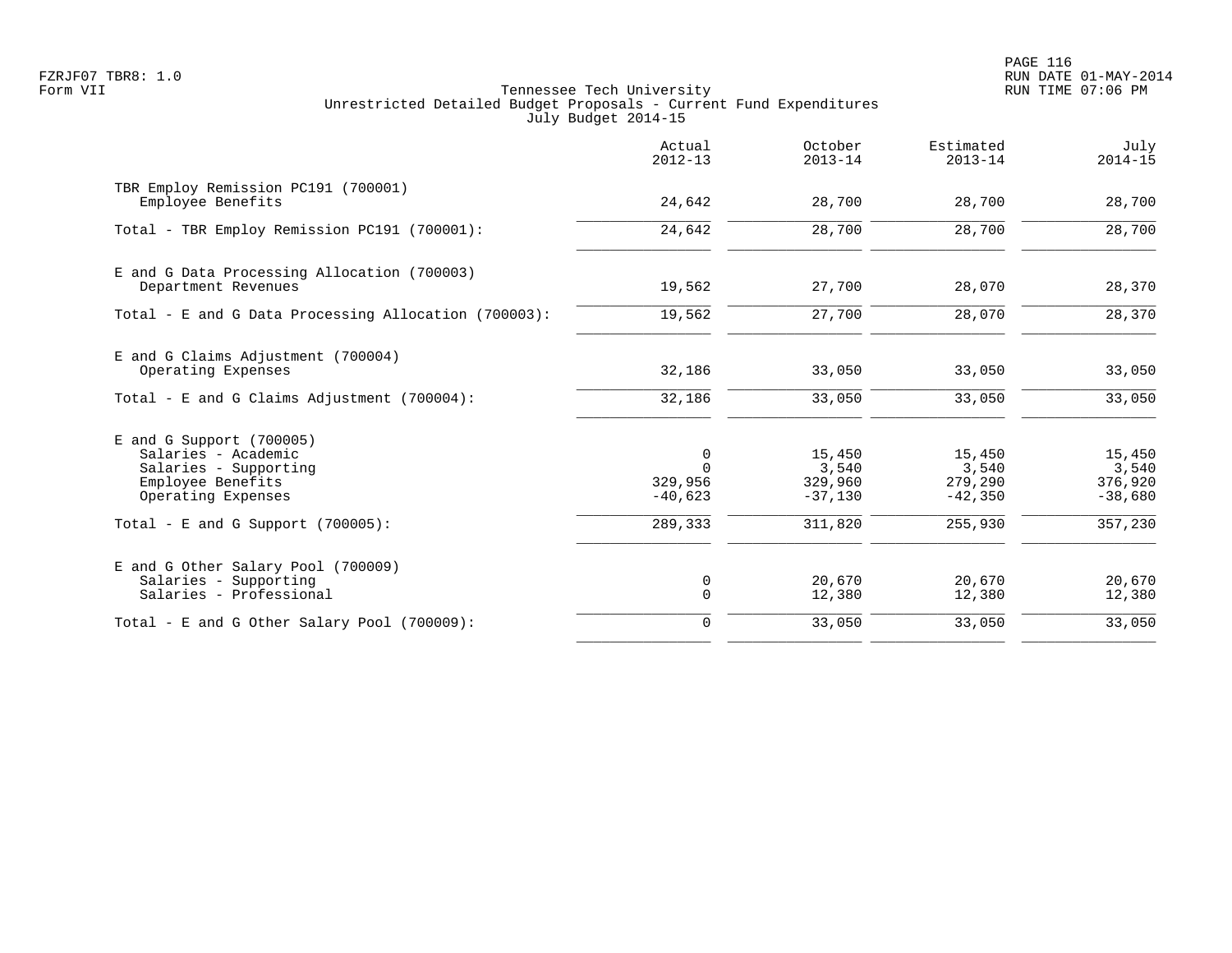|                                                     | Actual<br>$2012 - 13$ | October<br>$2013 - 14$ | Estimated<br>$2013 - 14$ | July<br>$2014 - 15$ |
|-----------------------------------------------------|-----------------------|------------------------|--------------------------|---------------------|
| $C$ C Admin Trans (700014)                          |                       |                        |                          |                     |
| Operating Expenses                                  | $-124,600$            | $-124,600$             | $-124,600$               | $-124,600$          |
| Total - C C Admin Trans $(700014)$ :                | $-124,600$            | $-124,600$             | $-124,600$               | $-124,600$          |
| Post Office Allocation (700045)                     |                       |                        |                          |                     |
| Operating Expenses                                  | $\Omega$              | 4,610                  | 4,610                    | 4,300               |
| Department Revenues                                 | 4,250                 | $\Omega$               | 0                        | $\Omega$            |
| Total - Post Office Allocation (700045):            | 4,250                 | 4,610                  | 4,610                    | 4,300               |
| Computing Alloc to Other Function (700051)          |                       |                        |                          |                     |
| Department Revenues                                 | $-3,912,309$          | $-5,540,960$           | $-5,613,870$             | $-5,674,430$        |
| Total - Computing Alloc to Other Function (700051): | $-3,912,309$          | $-5,540,960$           | $-5,613,870$             | $-5,674,430$        |
| TTU Staff Scholarships (700067)                     |                       |                        |                          |                     |
| Employee Benefits                                   | 7,451                 | 7,450                  | 1,743                    | 1,743               |
| Total - TTU Staff Scholarships (700067):            | 7,451                 | 7,450                  | 1,743                    | 1,743               |
| TTU Staff Tuit Maint Reimbursment (700068)          |                       |                        |                          |                     |
| Employee Benefits                                   | 11,639                | 11,640                 | 5,484                    | 5,484               |
| Total - TTU Staff Tuit Maint Reimbursment (700068): | 11,639                | 11,640                 | 5,484                    | 5,484               |
|                                                     |                       |                        |                          |                     |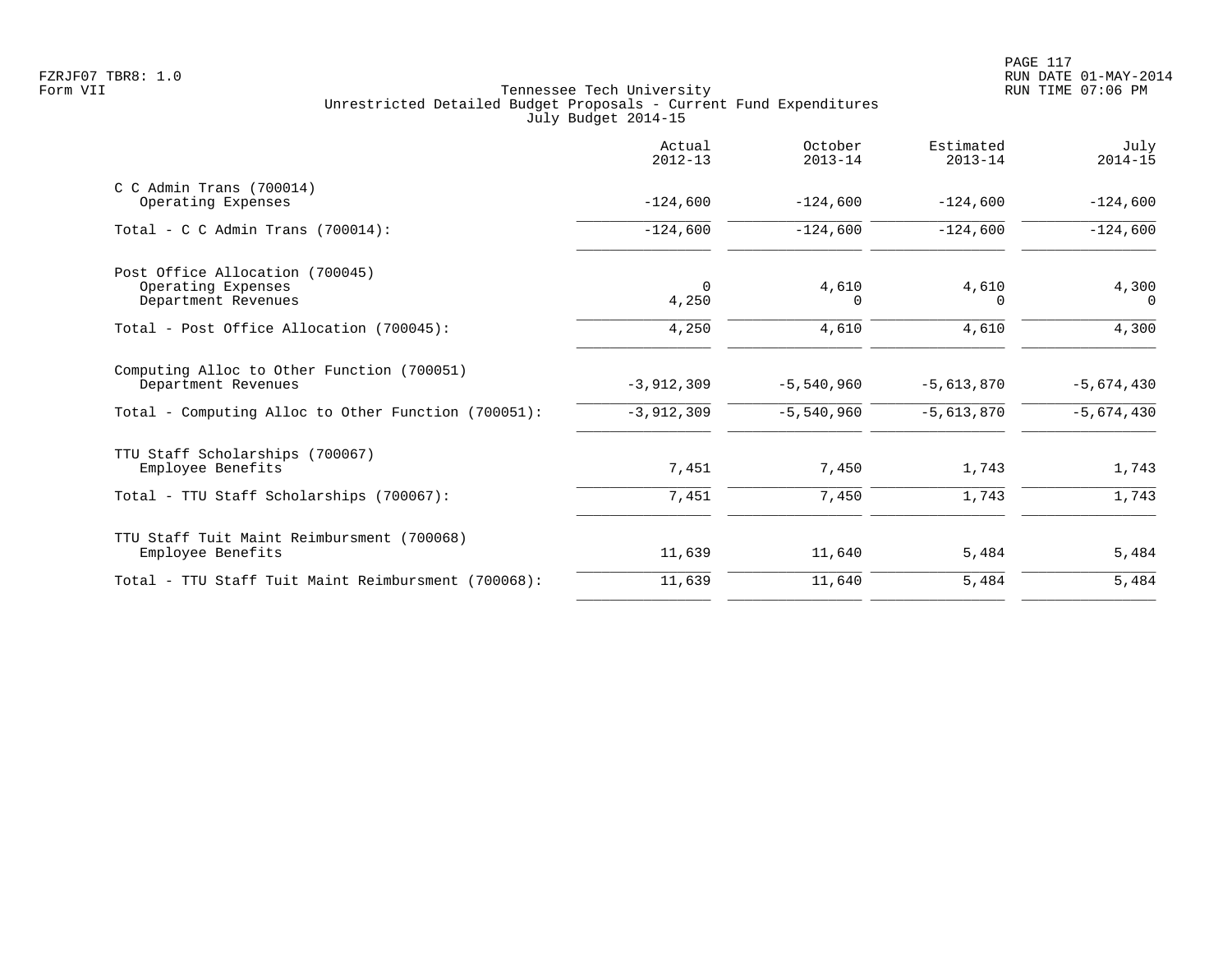# FZRJF07 TBR8: 1.0 RUN DATE 01-MAY-2014 Tennessee Tech University Unrestricted Detailed Budget Proposals - Current Fund Expenditures July Budget 2014-15

|                                 | Actual<br>$2012 - 13$ | October<br>$2013 - 14$ | Estimated<br>$2013 - 14$ | July<br>$2014 - 15$ |
|---------------------------------|-----------------------|------------------------|--------------------------|---------------------|
| Total - Academic Support (350): |                       |                        |                          |                     |
| Salaries - Administrative       | 1,404,061             | 1,681,080              | 1,669,537                | 1,696,092           |
| Salaries - Academic             | 727,019               | 886,704                | 771,456                  | 829,973             |
| Salaries - Supporting           | 1,678,126             | 1,884,341              | 1,872,801                | 1,790,157           |
| Salaries - Students             | 209,849               | 108,190                | 125,100                  | 98,470              |
| Salaries - Professional         | 3,187,056             | 4,546,700              | 4,228,632                | 4,690,759           |
| Employee Benefits               | 3,122,340             | 3,425,460              | 3,541,147                | 3,824,237           |
| Travel                          | 363,440               | 168,930                | 362,210                  | 191,910             |
| Operating Expenses              | 3,407,266             | 3,626,841              | 4,502,313                | 2,803,145           |
| Capital Outlay                  | 302,812               | 243,990                | 322,910                  | 233,420             |
| Department Revenues             | $-3,788,519$          | $-5, 131, 390$         | $-5, 275, 320$           | $-5, 264, 190$      |
| Total                           | 10,613,450            | 11,440,846             | 12,120,786               | 10,893,973          |
|                                 |                       |                        |                          |                     |
| Total - Academic Support (35):  |                       |                        |                          |                     |
| Salaries - Administrative       | 1,404,061             | 1,681,080              | 1,669,537                | 1,696,092           |
| Salaries - Academic             | 727,019               | 886,704                | 771,456                  | 829,973             |
| Salaries - Supporting           | 1,678,126             | 1,884,341              | 1,872,801                | 1,790,157           |
| Salaries - Students             | 209,849               | 108,190                | 125,100                  | 98,470              |
| Salaries - Professional         | 3,187,056             | 4,546,700              | 4,228,632                | 4,690,759           |
| Employee Benefits               | 3,122,340             | 3,425,460              | 3,541,147                | 3,824,237           |
| Travel                          | 363,440               | 168,930                | 362,210                  | 191,910             |
| Operating Expense               | 3,407,266             | 3,626,841              | 4,502,313                | 2,803,145           |
| Capital Outlay                  | 302,812               | 243,990                | 322,910                  | 233,420             |
| Department Revenues             | $-3,788,519$          | $-5, 131, 390$         | $-5, 275, 320$           | $-5, 264, 190$      |
| Total                           | 10,613,450            | 11,440,846             | 12,120,786               | 10,893,973          |
|                                 |                       |                        |                          |                     |

 Student Services (40) Student Services (400)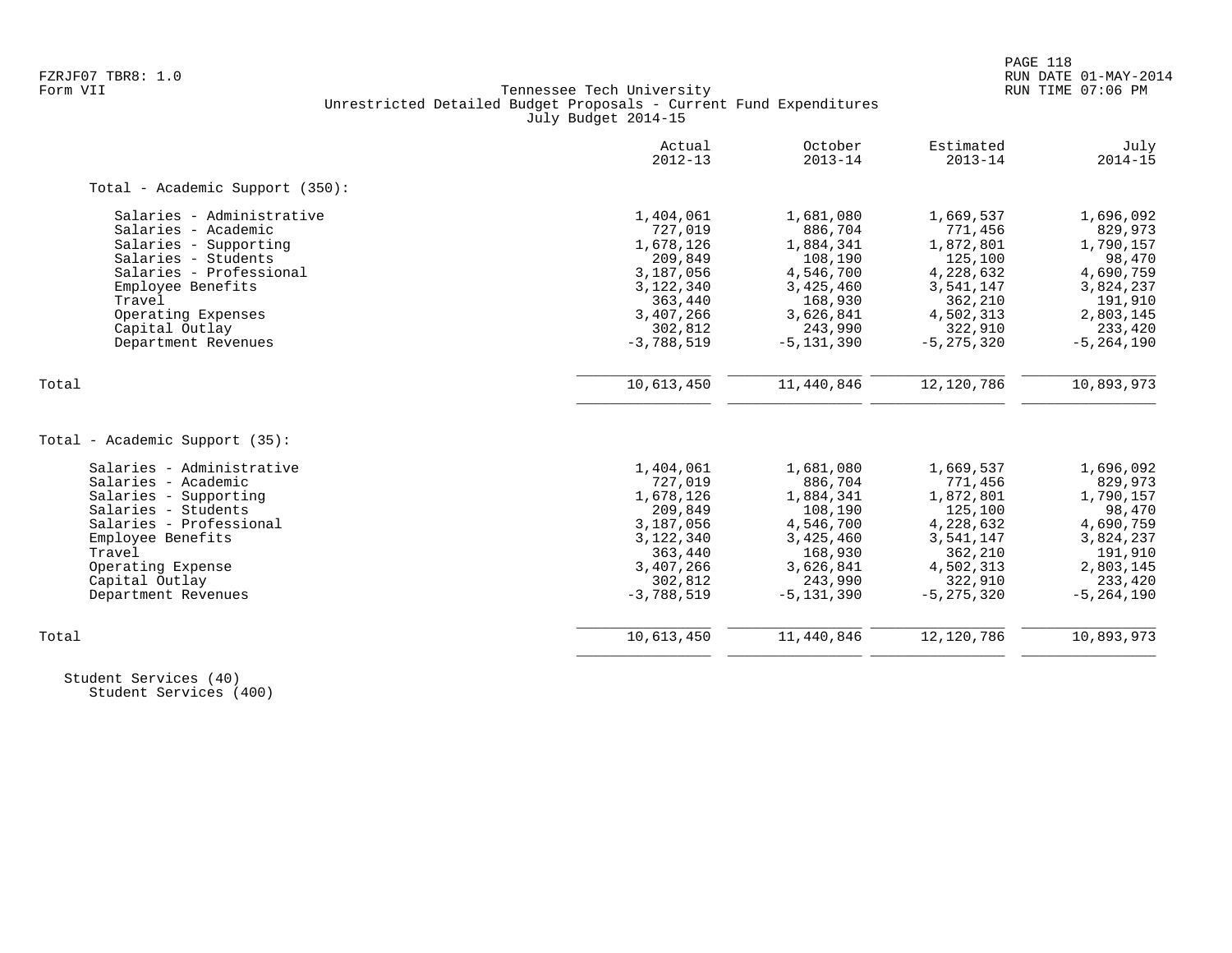| Actual<br>$2012 - 13$ | October<br>$2013 - 14$ | Estimated<br>$2013 - 14$ | July<br>$2014 - 15$ |
|-----------------------|------------------------|--------------------------|---------------------|
|                       |                        |                          |                     |
|                       |                        |                          | 33,480              |
| 36,483                | 33,480                 | 58,310                   | 33,480              |
|                       |                        |                          |                     |
| 102,056               | 108,357                | 108,357                  | 108,581             |
| 29,604                | 32,170                 | 32,170                   | 32,170              |
| 2,822                 | 7,000                  | 7,000                    | 7,000               |
| 342                   | 1,280                  | 1,280                    | 1,280               |
| 134,824               | 148,807                | 148,807                  | 149,031             |
|                       |                        |                          |                     |
| 24,439                | 26,284                 | 26,284                   | 26,610              |
|                       |                        | 47,655                   | 47,906              |
| 28,086                | 28,340                 | 32,330                   | 32,330              |
| $\Omega$              | 800                    | 800                      | 800                 |
| 1,051                 | 1,260                  | 1,260                    | 1,260               |
| 99,074                | 104,339                | 108,329                  | 108,906             |
|                       |                        |                          |                     |
| 0                     | 350                    | 350                      | 0                   |
| $\mathbf 0$           | 350                    | 350                      | $\mathbf 0$         |
|                       | 36,483<br>45,498       | 33,480<br>47,655         | 58,310              |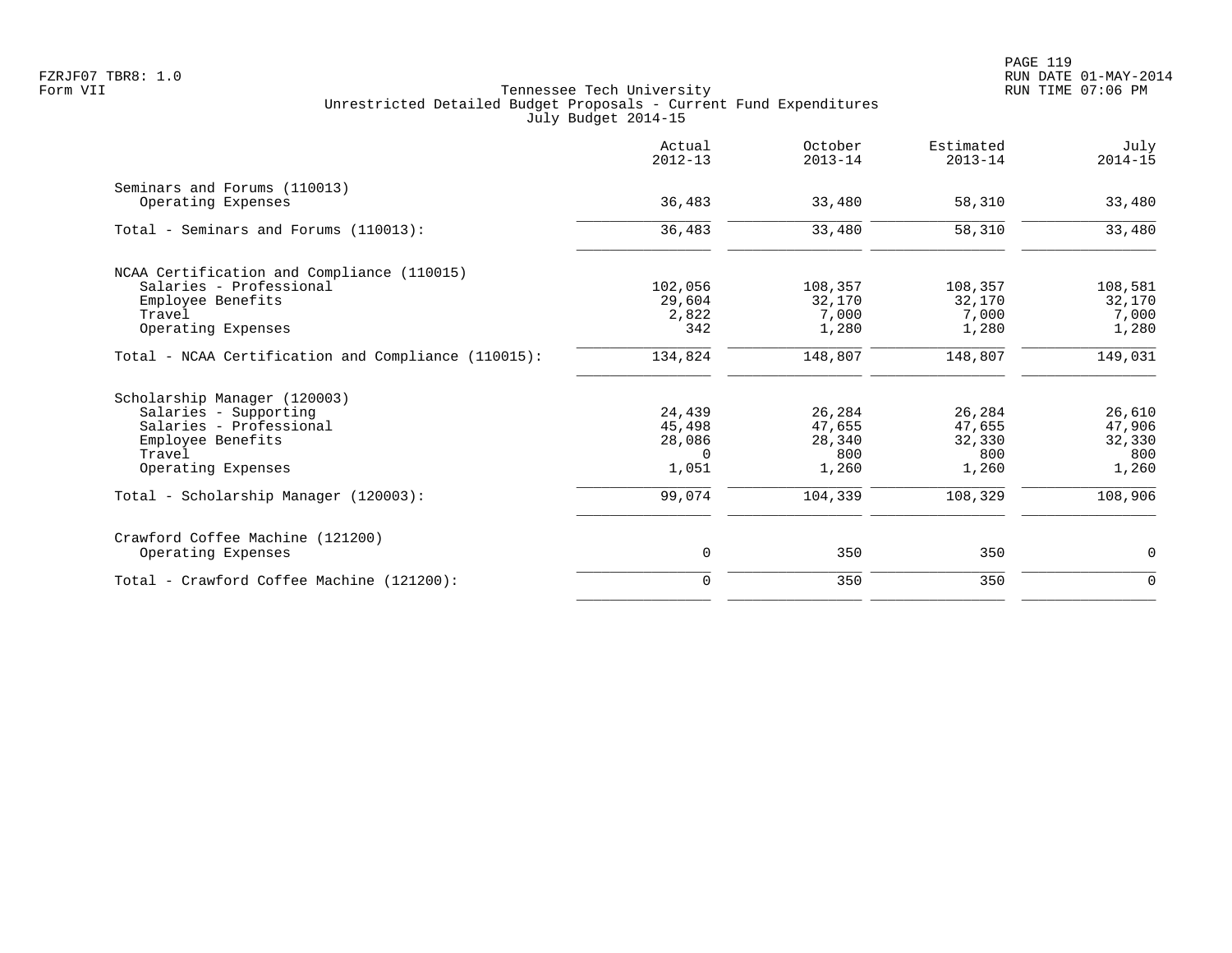|                                               | Actual<br>$2012 - 13$ | October<br>$2013 - 14$ | Estimated<br>$2013 - 14$ | July<br>$2014 - 15$ |
|-----------------------------------------------|-----------------------|------------------------|--------------------------|---------------------|
| Womens Center (121500)                        |                       |                        |                          |                     |
| Salaries - Supporting                         | 23,150                | 24,383                 | 27,383                   | 24,483              |
| Salaries - Professional                       | 10,800                | 9,310                  | 9,310                    | 9,310               |
| Employee Benefits                             | 14,885                | 15,820                 | 15,820                   | 15,820              |
| Operating Expenses                            | 1,598                 | 1,600                  | 1,600                    | 1,600               |
| Total - Womens Center (121500):               | 50,433                | 51,113                 | 54,113                   | 51,213              |
| SAF Internaltional Educ Fee (121704)          |                       |                        |                          |                     |
| Travel                                        | 253,165               | 266,980                | 266,980                  | 266,980             |
| Operating Expenses                            | 22,977                | 48,470                 | 52,970                   | 31,520              |
| Total - SAF Internaltional Educ Fee (121704): | 276,142               | 315,450                | 319,950                  | 298,500             |
| Craft Center Promo and Dev (121761)           |                       |                        |                          |                     |
| Salaries - Supporting                         | 1,381                 | 0                      | 410                      | $\mathsf{O}$        |
| Salaries - Professional                       | 22,708                | $\Omega$               | $\Omega$                 | $\overline{0}$      |
| Employee Benefits                             | 1,873                 | 5,200                  | 5,200                    | 5,200               |
| Travel                                        | 3,960                 | 500                    | 500                      | 500                 |
| Operating Expenses                            | 13,214                | 22,600                 | 22,190                   | 22,600              |
| Total - Craft Center Promo and Dev (121761):  | 43,136                | 28,300                 | 28,300                   | 28,300              |
| Career Services (121800)                      |                       |                        |                          |                     |
| Salaries - Supporting                         | 28,140                | 28,410                 | 28,410                   | 23,063              |
| Salaries - Students                           | 4,401                 | $\Omega$               | 5,500                    | $\Omega$            |
| Salaries - Professional                       | 124,520               | 126,529                | 126,529                  | 125,129             |
| Employee Benefits                             | 54,945                | 56,830                 | 56,830                   | 56,830              |
| Travel                                        | 13,886                | 3,000                  | 9,150                    | 3,000               |
| Operating Expenses                            | 34,615                | 35,020                 | 48,870                   | 21,140              |
| Department Revenues                           | $-1,050$              | $\Omega$               | $\Omega$                 | $\Omega$            |
| Total - Career Services (121800):             | 259,457               | 249,789                | 275,289                  | 229,162             |
|                                               |                       |                        |                          |                     |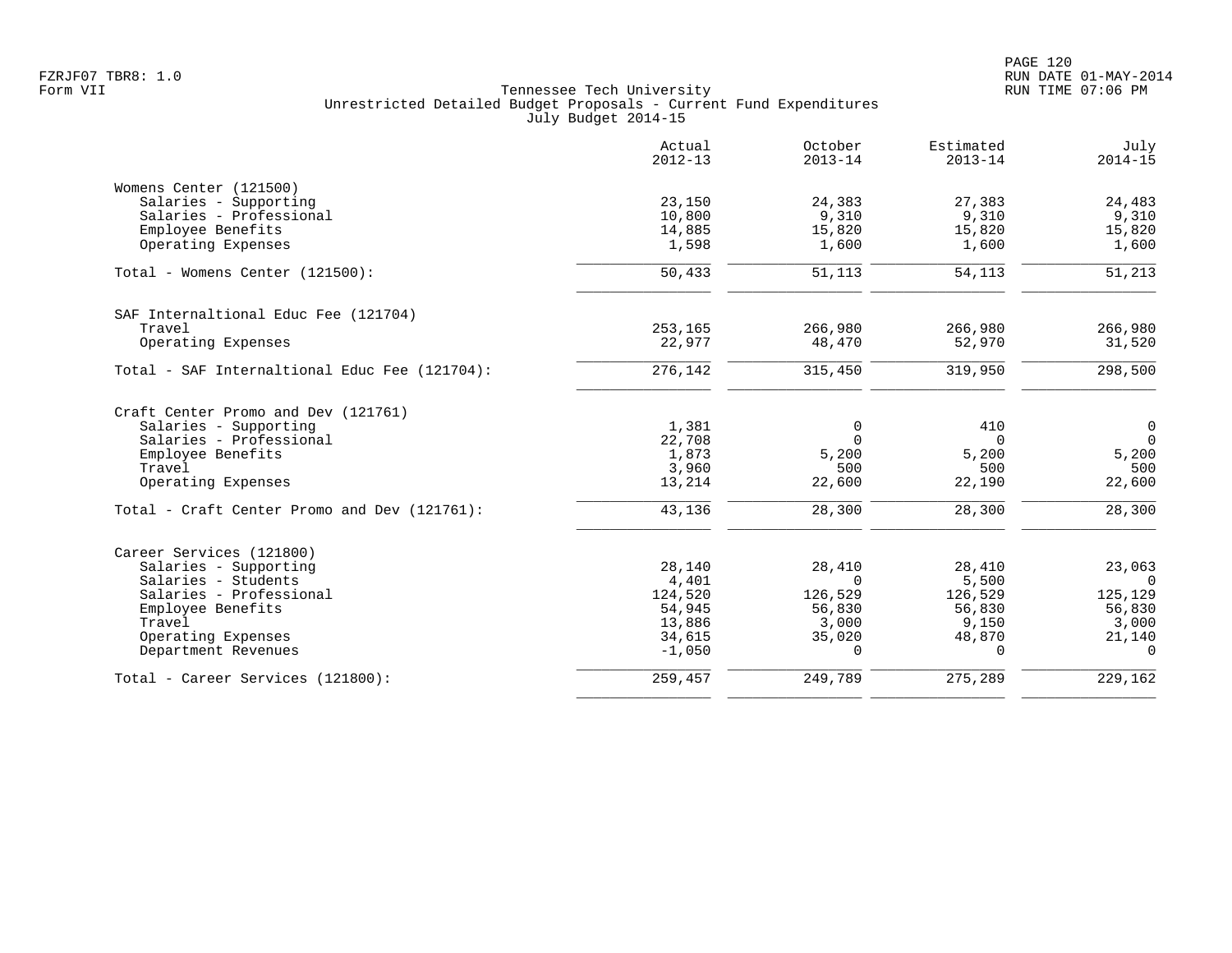|                                                                    | Actual<br>$2012 - 13$ | October<br>$2013 - 14$ | Estimated<br>$2013 - 14$ | July<br>$2014 - 15$ |
|--------------------------------------------------------------------|-----------------------|------------------------|--------------------------|---------------------|
| Student Financial Aid Office (122000)                              |                       |                        |                          |                     |
| Salaries - Supporting                                              | 240,389               | 246,303                | 251,775                  | 244,954             |
| Salaries - Students                                                | 10,797                | $\Omega$               | 13,310                   | $\Omega$            |
| Salaries - Professional                                            | 259,211               | 267,419                | 244,949                  | 270,599             |
| Employee Benefits                                                  | 229,457               | 229,750                | 217,750                  | 217,750             |
| Travel                                                             | 8,980                 | 2,190                  | 7,290                    | 2,190               |
| Operating Expenses                                                 | 21,937                | 27,200                 | 102,200                  | 177,200             |
| Total - Student Financial Aid Office (122000):                     | 770,771               | 772,862                | 837, 274                 | 912,693             |
| Federal College Work Study Program (122001)<br>Salaries - Students | 32,765                | 28,490                 | 28,490                   | 28,490              |
|                                                                    |                       |                        |                          |                     |
| Total - Federal College Work Study Program (122001):               | 32,765                | 28,490                 | 28,490                   | 28,490              |
| Student Fin Aid Grad Asst (122017)                                 |                       |                        |                          |                     |
| Employee Benefits                                                  | 5,000                 | 8,320                  | 8,320                    | 8,320               |
| Total - Student Fin Aid Grad Asst (122017):                        | 5,000                 | 8,320                  | 8,320                    | 8,320               |
| Admissions Office (123000)                                         |                       |                        |                          |                     |
| Salaries - Supporting                                              | 193,704               | 207,476                | 207,476                  | 206,282             |
| Salaries - Professional                                            | 283,568               | 323,447                | 351,447                  | 370,281             |
| Employee Benefits                                                  | 230,809               | 232,000                | 252,450                  | 252,450             |
| Travel                                                             | 25,536                | 20,000                 | 45,000                   | 20,000              |
| Operating Expenses                                                 | 17,395                | 18,440                 | 46,220                   | 18,440              |
| Total - Admissions Office (123000):                                | 751,012               | 801,363                | 902,593                  | 867,453             |
|                                                                    |                       |                        |                          |                     |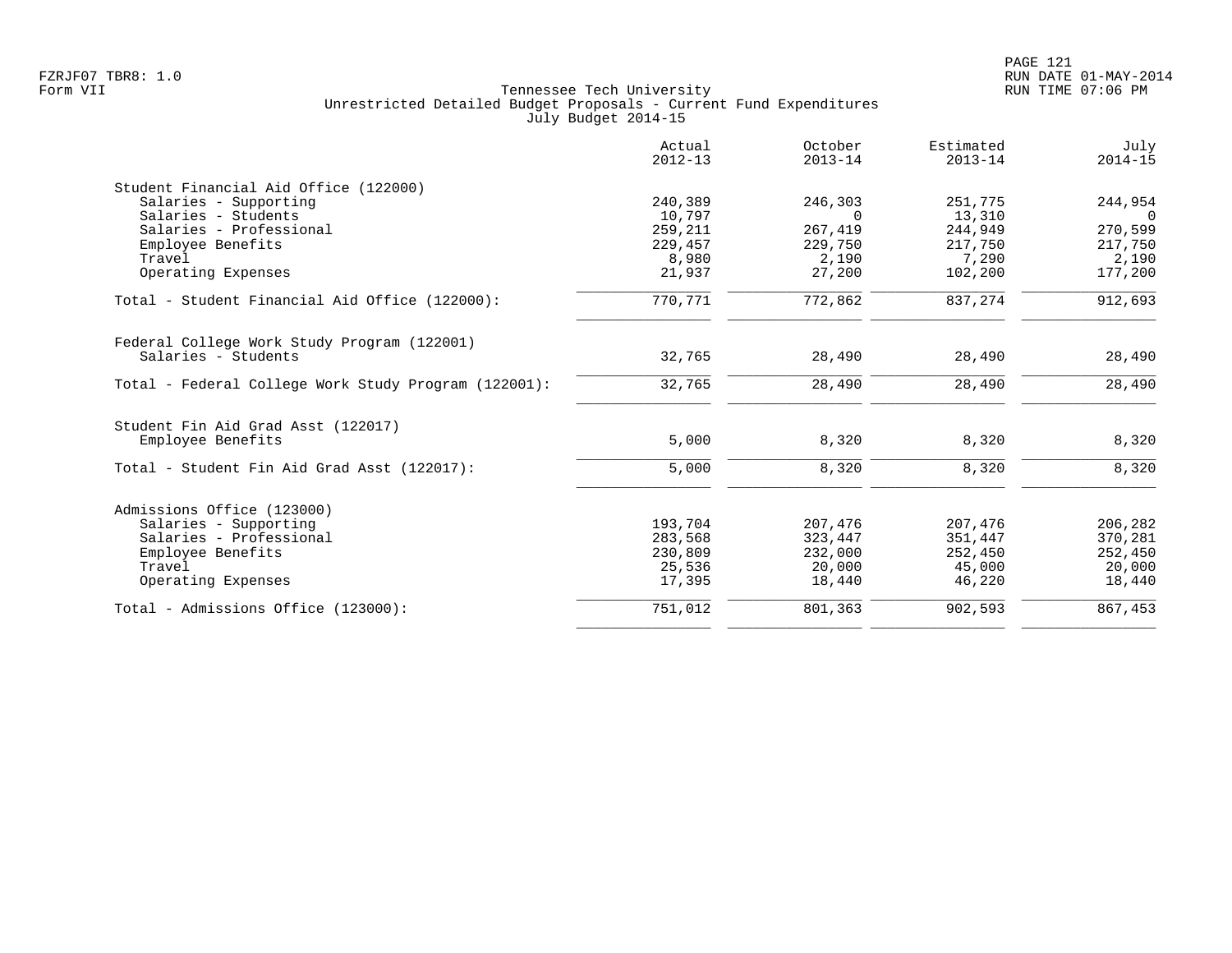|                                                              | Actual<br>$2012 - 13$ | October<br>$2013 - 14$ | Estimated<br>$2013 - 14$ | July<br>$2014 - 15$ |
|--------------------------------------------------------------|-----------------------|------------------------|--------------------------|---------------------|
| Admiss Counsel Athlet Tickets (123001)<br>Operating Expenses | 10,440                | 10,440                 | 10,440                   | 10,440              |
| Total - Admiss Counsel Athlet Tickets (123001):              | 10,440                | 10,440                 | 10,440                   | 10,440              |
|                                                              |                       |                        |                          |                     |
| Enrollment Management Comm (123002)                          |                       |                        |                          |                     |
| Salaries - Administrative                                    | 120,080               | 121,948                | 121,948                  | 122,048             |
| Salaries - Supporting                                        | 159,324               | 139,947                | 139,947                  | 139,047             |
| Salaries - Students                                          | 12                    | 0                      | 0                        | $\overline{0}$      |
| Salaries - Professional                                      | 153,453               | 110,467                | 110,467                  | 108,306             |
| Employee Benefits                                            | 156,027               | 155,910                | 117,910                  | 117,910             |
| Travel                                                       | 14,606                | 2,700                  | 22,700                   | 2,700               |
| Operating Expenses                                           | 47,060                | 41,340                 | 97,940                   | 41,340              |
| Department Revenues                                          | $-2$                  | 0                      | $\Omega$                 | $\Omega$            |
| Total - Enrollment Management Comm (123002):                 | 650,560               | 572,312                | 610,912                  | 531,351             |
| Admissions Athletic Recruiting (123003)                      |                       |                        |                          |                     |
| Salaries - Professional                                      | 285,389               | 298,785                | 298,785                  | 296,565             |
| Employee Benefits                                            | 91,443                | 91,600                 | 91,600                   | 91,600              |
| Total - Admissions Athletic Recruiting (123003):             | 376,832               | 390,385                | 390,385                  | 388,165             |
| Admissions Publicatins (123004)                              |                       |                        |                          |                     |
| Operating Expenses                                           | 42,374                | 30,000                 | 30,000                   | 30,000              |
| Total - Admissions Publicatins (123004):                     | 42,374                | 30,000                 | 30,000                   | 30,000              |
|                                                              |                       |                        |                          |                     |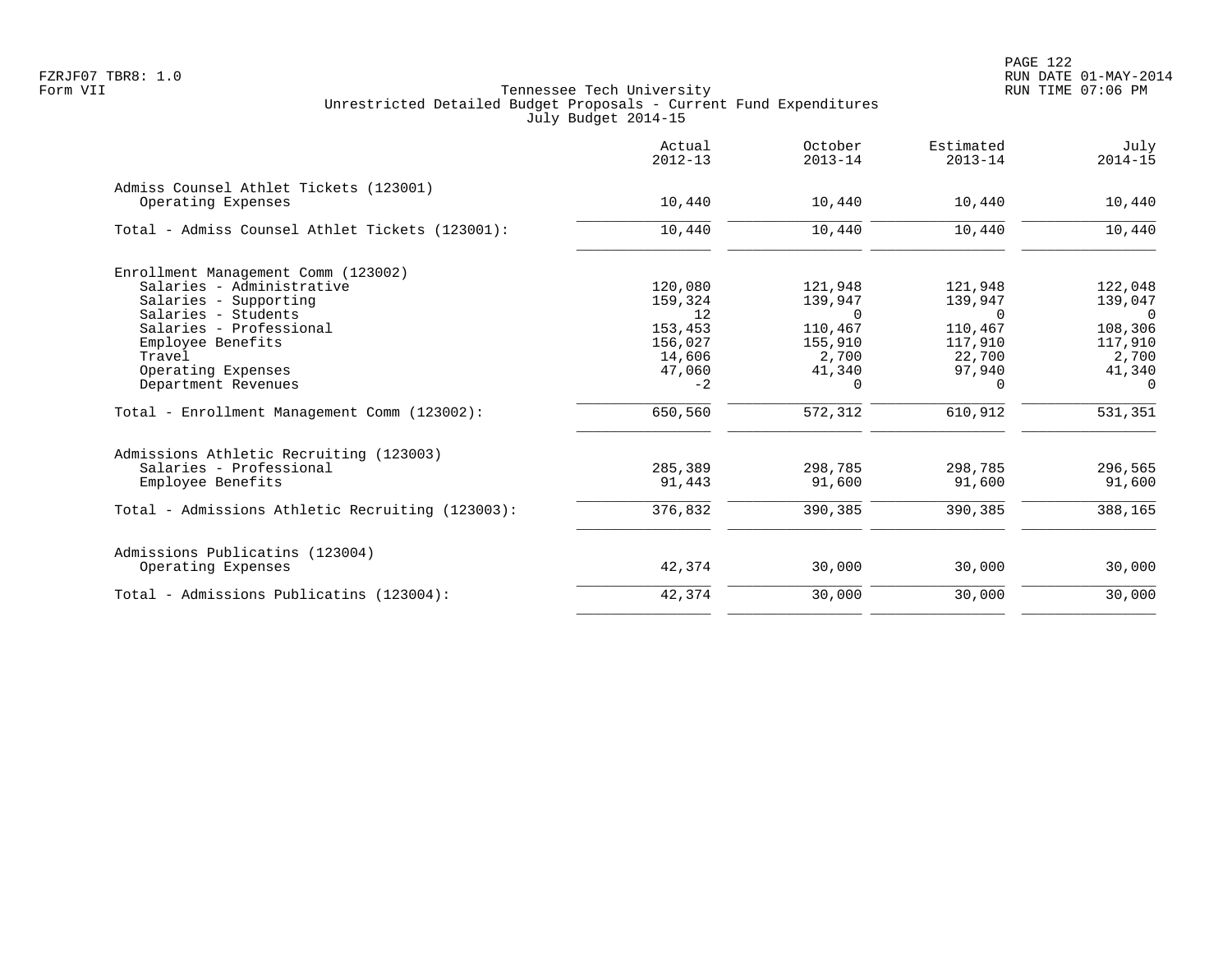PAGE 123 FZRJF07 TBR8: 1.0 RUN DATE 01-MAY-2014

|                                                                                                  | Actual<br>$2012 - 13$      | October<br>$2013 - 14$     | Estimated<br>$2013 - 14$   | July<br>$2014 - 15$        |
|--------------------------------------------------------------------------------------------------|----------------------------|----------------------------|----------------------------|----------------------------|
| Admiss Rec Grad Assist (123005)<br>Employee Benefits                                             | 10,286                     | 9,720                      | 9,720                      | 9,720                      |
| Total - Admiss Rec Grad Assist (123005):                                                         | 10,286                     | 9,720                      | 9,720                      | 9,720                      |
| Career College Fair (123007)<br>Operating Expenses                                               | 3,434                      | 5,880                      | 5,880                      | 5,880                      |
| Total - Career College Fair (123007):                                                            | 3,434                      | 5,880                      | 5,880                      | 5,880                      |
| Campus Visitation (123008)<br>Operating Expenses                                                 | 3,529                      | 8,000                      | 8,000                      | 8,000                      |
| Total - Campus Visitation (123008):                                                              | 3,529                      | 8,000                      | 8,000                      | 8,000                      |
| Undergrad Recruitment (123009)<br>Salaries - Students<br>Employee Benefits<br>Operating Expenses | 12,075<br>632<br>75,617    | 27,200<br>17,230<br>87,285 | 27,200<br>17,230<br>96,285 | 27,200<br>17,230<br>87,285 |
| Total - Undergrad Recruitment (123009):                                                          | 88,324                     | 131,715                    | 140,715                    | 131,715                    |
| Advisement Services (123400)<br>Salaries - Professional<br>Employee Benefits                     | $\mathbf 0$<br>$\mathbf 0$ | 775,000<br>116,300         | 563,240<br>38,900          | 691,127<br>38,900          |
| Total - Advisement Services (123400):                                                            | $\Omega$                   | 891,300                    | 602,140                    | 730,027                    |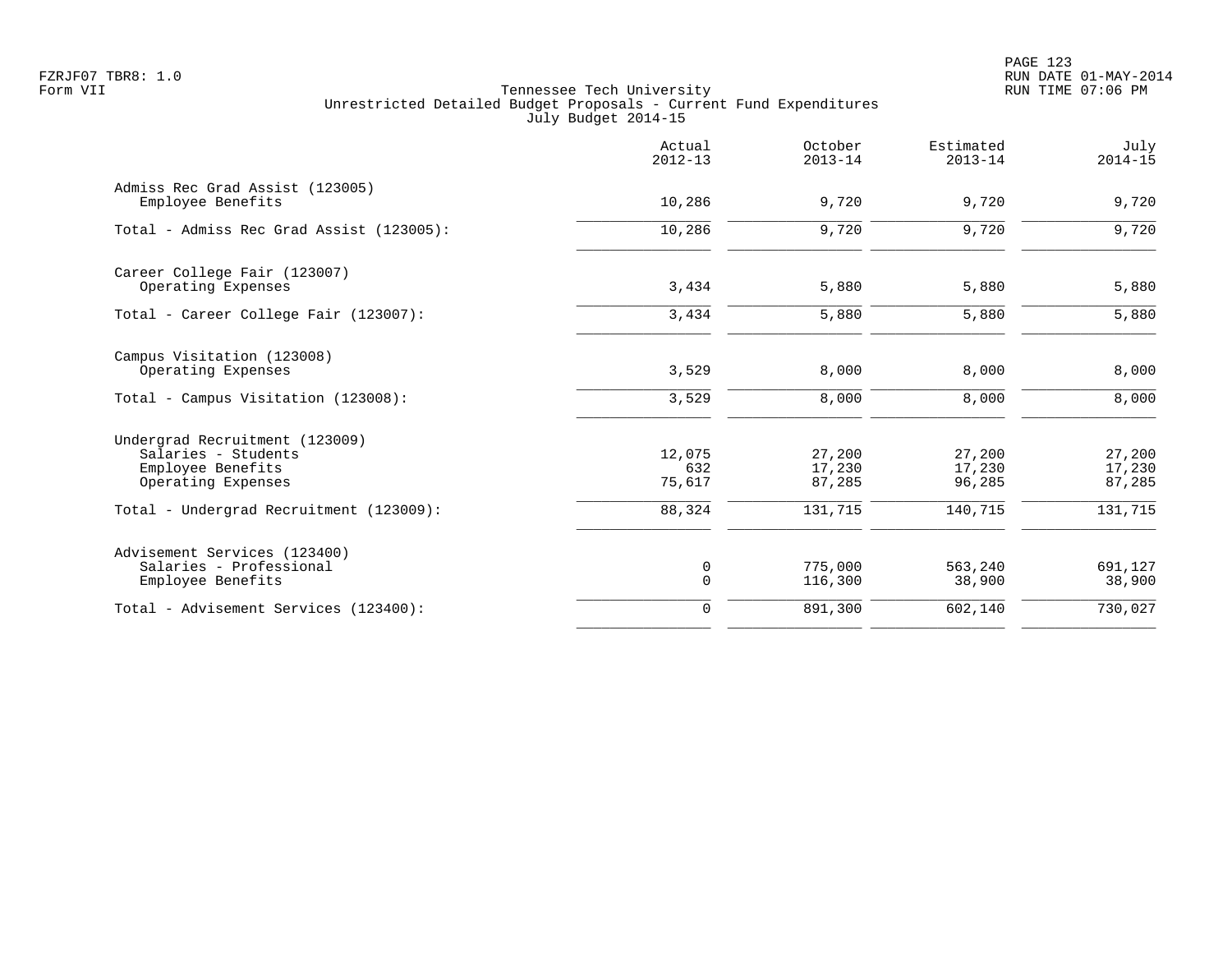PAGE 124 FZRJF07 TBR8: 1.0 RUN DATE 01-MAY-2014

|                                               | Actual<br>$2012 - 13$ | October<br>$2013 - 14$ | Estimated<br>$2013 - 14$ | July<br>$2014 - 15$ |
|-----------------------------------------------|-----------------------|------------------------|--------------------------|---------------------|
| Retention Services (123401)                   |                       |                        |                          |                     |
| Salaries - Professional                       | 0                     | 55,000                 | 45,000                   | 56,224              |
| Employee Benefits                             | $\mathbf 0$           | 8,300                  | 8,300                    | 8,300               |
| Total - Retention Services (123401):          | $\mathbf 0$           | 63,300                 | 53,300                   | 64,524              |
| Military & Veterans Affairs (123402)          |                       |                        |                          |                     |
| Salaries - Professional                       | 0                     | 45,000                 | 45,000                   | 45,000              |
| Employee Benefits                             | $\Omega$              | 6,800                  | 6,800                    | 6,800               |
| Total - Military & Veterans Affairs (123402): | $\mathbf 0$           | 51,800                 | 51,800                   | 51,800              |
| Record Office (123500)                        |                       |                        |                          |                     |
| Salaries - Supporting                         | 233,760               | 233,502                | 234,641                  | 230,416             |
| Salaries - Students                           | 3,157                 | 1,300                  | 1,960                    | $\Omega$            |
| Salaries - Professional                       | 112,840               | 115,149                | 115,149                  | 115,494             |
| Employee Benefits                             | 204,639               | 205,750                | 205,750                  | 205,750             |
| Travel                                        | 2,300                 | 700                    | 3,350                    | $\Omega$            |
| Operating Expenses                            | 26,185                | 25,370                 | 22,060                   | 26,280              |
| Department Revenues                           | $-2$                  | $\Omega$               | $\Omega$                 | $\Omega$            |
| Total - Record Office (123500):               | 582,879               | 581,771                | 582,910                  | 577,940             |
| Records Publication (123502)                  |                       |                        |                          |                     |
| Operating Expenses                            | $\mathbf 0$           | 0                      | 0                        | 700                 |
| Total - Records Publication (123502):         | $\mathbf 0$           | 0                      | 0                        | 700                 |
|                                               |                       |                        |                          |                     |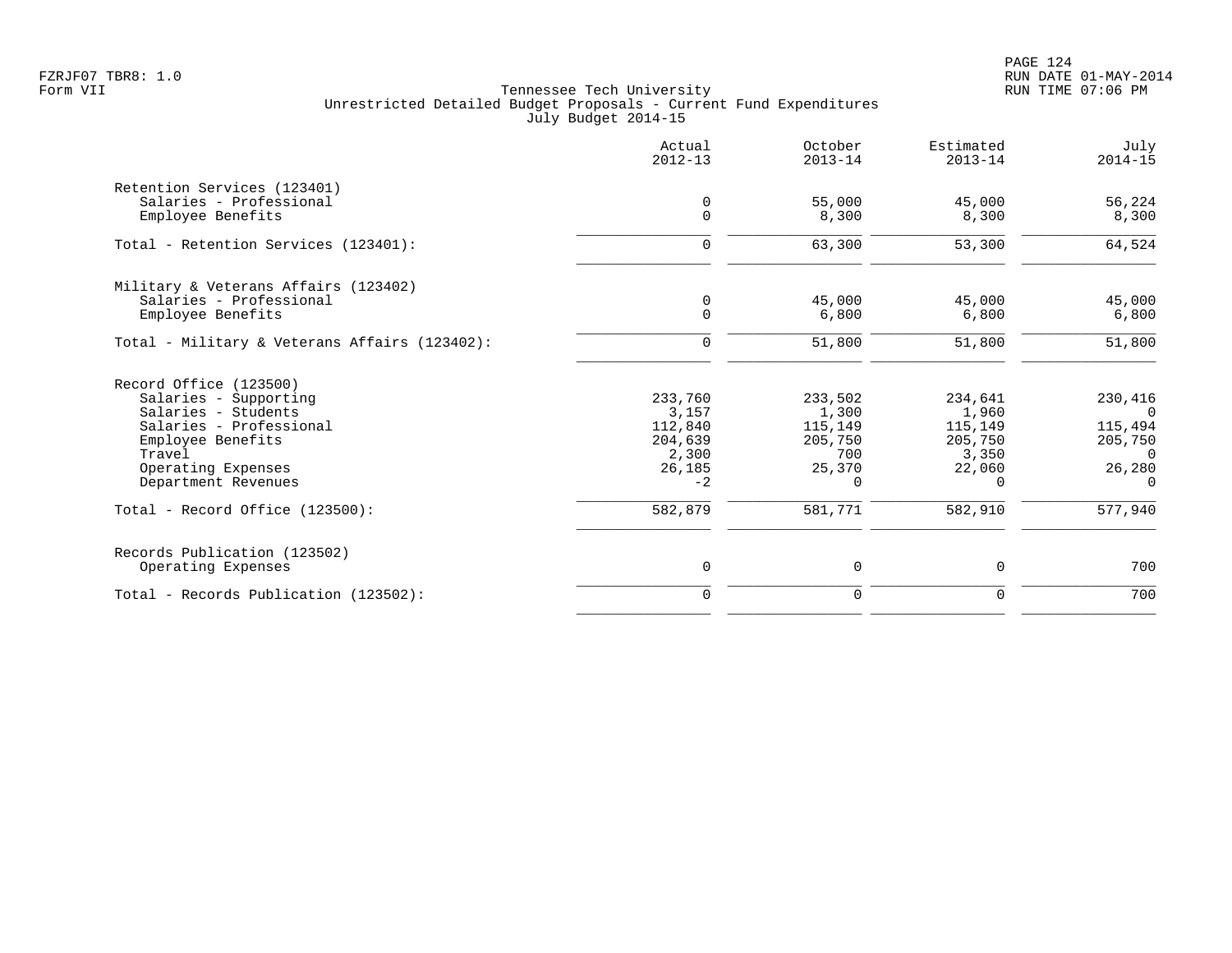|                                                    | Actual<br>$2012 - 13$ | October<br>$2013 - 14$ | Estimated<br>$2013 - 14$ | July<br>$2014 - 15$ |
|----------------------------------------------------|-----------------------|------------------------|--------------------------|---------------------|
| International Education Admin (123700)             |                       |                        |                          |                     |
| Salaries - Supporting                              | 68,593                | 100,816                | 92,966                   | 99,981              |
| Salaries - Students                                | $\Omega$              | 860                    | 860                      | 860                 |
| Salaries - Professional                            | 157,639               | 205,907                | 187,914                  | 271,870             |
| Employee Benefits                                  | 97,056                | 97,850                 | 113,820                  | 145,820             |
| Travel                                             | 645                   | 20,000                 | 22,000                   | 20,000              |
| Operating Expenses                                 | 11,743                | 16,380                 | 16,380                   | 14,040              |
| Total - International Education Admin (123700):    | 335,676               | 441,813                | 433,940                  | 552,571             |
| Intern Student Registration Fees (123702)          |                       |                        |                          |                     |
| Salaries - Supporting                              | 7,548                 | 5,000                  | 5,000                    | 5,000               |
| Salaries - Students                                | 4,852                 | 500                    | 500                      | 500                 |
| Employee Benefits                                  | 764                   | 500                    | 500                      | 500                 |
| Travel                                             | $\Omega$              | 500                    | 500                      | 500                 |
| Operating Expenses                                 | 35,045                | 104,500                | 175,910                  | 169,100             |
| Total - Intern Student Registration Fees (123702): | 48,209                | 111,000                | 182,410                  | 175,600             |
| Airport Transportation Fee (123706)                |                       |                        |                          |                     |
| Travel                                             | 6,160                 | 2,000                  | 2,000                    | 2,000               |
| Operating Expenses                                 | $\Omega$              | 5,440                  | 6,080                    | 7,440               |
| Total - Airport Transportation Fee (123706):       | 6,160                 | 7,440                  | 8,080                    | 9,440               |
| FLS International ESL (123711)                     |                       |                        |                          |                     |
| Salaries - Supporting                              | 2,892                 | 10,000                 | $\mathbf 0$              | $\mathbf 0$         |
| Employee Benefits                                  | 221                   | 2,500                  | $\Omega$                 | $\Omega$            |
| Operating Expenses                                 | 118,979               | 96,520                 | 116,690                  | 116,690             |
| Total - FLS International ESL (123711):            | 122,092               | 109,020                | 116,690                  | 116,690             |
|                                                    |                       |                        |                          |                     |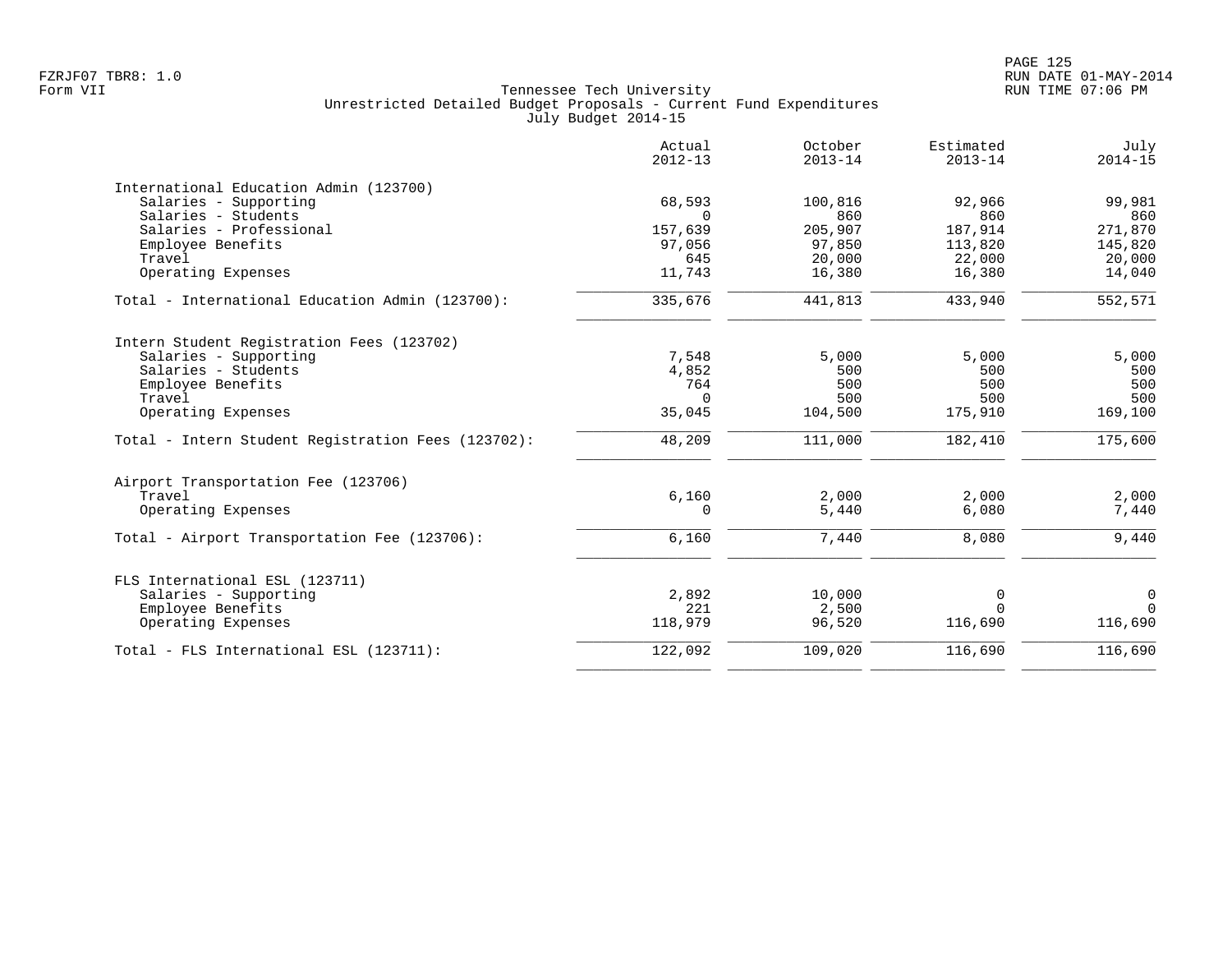|                                                  | Actual<br>$2012 - 13$ | October<br>$2013 - 14$ | Estimated<br>$2013 - 14$ | July<br>$2014 - 15$ |
|--------------------------------------------------|-----------------------|------------------------|--------------------------|---------------------|
| International Student SOAR (123712)              |                       |                        |                          |                     |
| Salaries - Students                              | 3,110                 | 4,950                  | 4,950                    | 4,950               |
| Employee Benefits                                | 228                   | 750                    | 750                      | 750                 |
| Operating Expenses                               | 9,509                 | 7,990                  | 19,260                   | 7,990               |
| Total - International Student SOAR (123712):     | 12,847                | 13,690                 | 24,960                   | 13,690              |
| International Recruitment (123715)               |                       |                        |                          |                     |
| Travel                                           | 950                   | $\Omega$               | $\Omega$                 | $\Omega$            |
| Operating Expenses                               | 17,347                | 10,000                 | 35,850                   | 10,000              |
| Total - International Recruitment (123715):      | 18,297                | 10,000                 | 35,850                   | 10,000              |
| Student Svc Publications (127003)                |                       |                        |                          |                     |
| Salaries - Students                              | 1,474                 | 0                      | 0                        | $\overline{0}$      |
| Employee Benefits                                | 94                    | $\Omega$               | $\Omega$                 | $\Omega$            |
| Operating Expenses                               | 6,019                 | 10,500                 | 25,500                   | 10,500              |
| Total - Student Svc Publications (127003):       | 7,587                 | 10,500                 | 25,500                   | 10,500              |
| Student Government Association (127005)          |                       |                        |                          |                     |
| Salaries - Students                              | 3,060                 | 3,520                  | 3,060                    | 3,520               |
| Employee Benefits                                | 37                    | $\Omega$               | $\Omega$                 | $\Omega$            |
| Travel                                           | 252                   | 140                    | 140                      | 140                 |
| Operating Expenses                               | 2,359                 | 3,550                  | 4,010                    | 3,550               |
| Total - Student Government Association (127005): | 5,708                 | 7,210                  | 7,210                    | 7,210               |
|                                                  |                       |                        |                          |                     |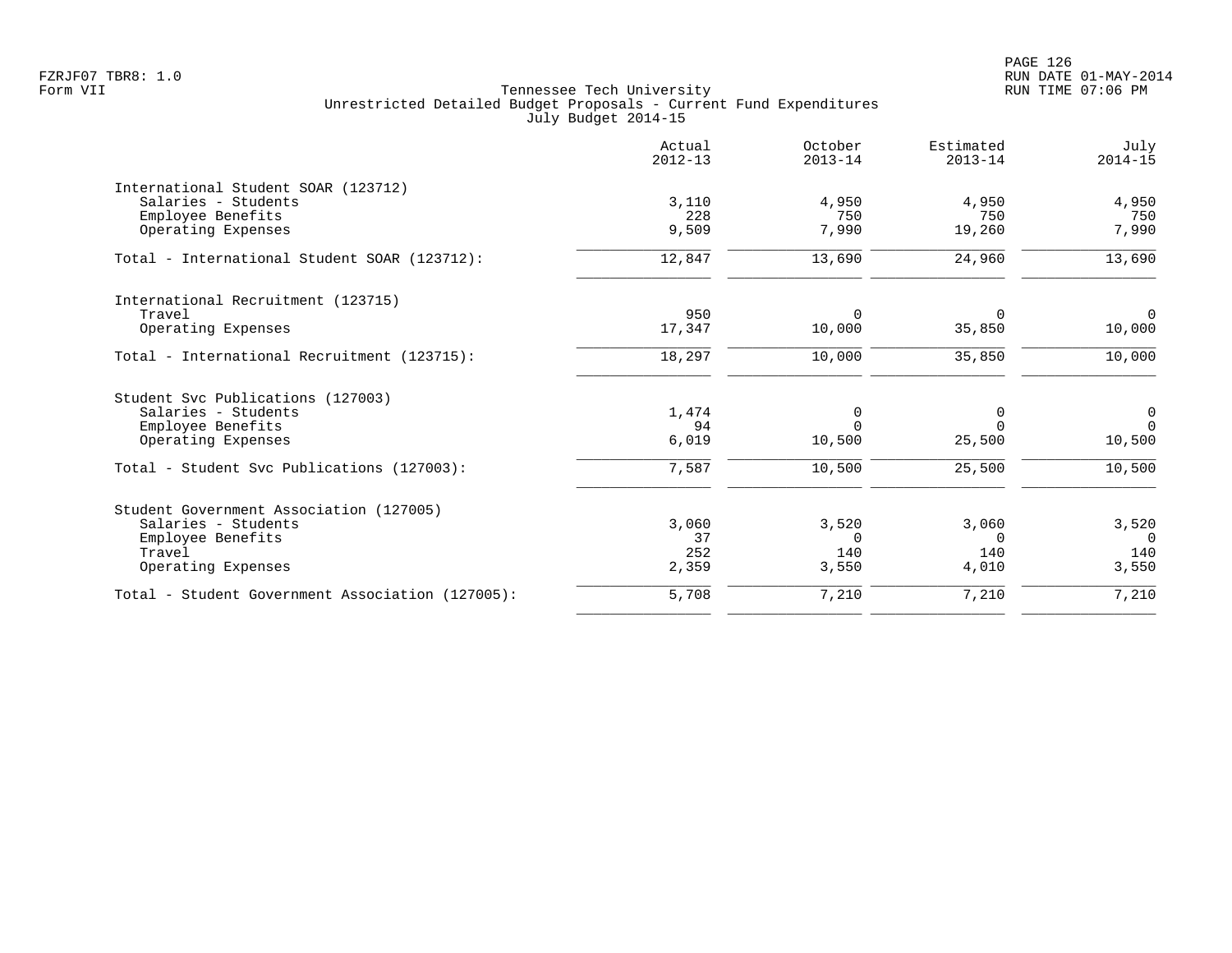|                                                    | Actual<br>$2012 - 13$ | October<br>$2013 - 14$ | Estimated<br>$2013 - 14$ | July<br>$2014 - 15$ |
|----------------------------------------------------|-----------------------|------------------------|--------------------------|---------------------|
| Student Gov Assoc CDS (127006)                     |                       |                        |                          |                     |
| Salaries - Students                                | 2,898                 | 0                      | 2,450                    | $\mathbf 0$         |
| Travel                                             | 2,930                 | $\Omega$               | 3,000                    | $\Omega$            |
| Operating Expenses                                 | 3,614                 | 10,000                 | 4,550                    | 10,000              |
| Total - Student Gov Assoc CDS (127006):            | 9,442                 | 10,000                 | 10,000                   | 10,000              |
| SAF General Educ Student Affairs (127007)          |                       |                        |                          |                     |
| Salaries - Supporting                              | 23,088                | 24,301                 | 24,301                   | 24,401              |
| Employee Benefits                                  | 14,545                | 14,840                 | 14,840                   | 14,840              |
| Operating Expenses                                 | 5,596                 | 4,400                  | 5,100                    | 3,860               |
| Total - SAF General Educ Student Affairs (127007): | 43,229                | 43,541                 | 44,241                   | 43,101              |
| SAF University Programming (127008)                |                       |                        |                          |                     |
| Salaries - Supporting                              | 450                   | 0                      | 630                      | 0                   |
| Salaries - Students                                | 1,440                 | 0                      | 160                      | $\mathsf{O}$        |
| Salaries - Professional                            | 11,600                | $\Omega$               | 11,600                   | $\Omega$            |
| Employee Benefits                                  | 23,003                | 23,120                 | 23,120                   | 23,120              |
| Operating Expenses                                 | 105,718               | 97,050                 | 86,360                   | 84,080              |
| Total - SAF University Programming (127008):       | 142,211               | 120,170                | 121,870                  | 107,200             |
| Counseling Center (127200)                         |                       |                        |                          |                     |
| Salaries - Supporting                              | 27,568                | 28,299                 | 28,299                   | 28,399              |
| Salaries - Students                                | 3,068                 | $\Omega$               | 7,270                    | $\Omega$            |
| Salaries - Professional                            | 190,196               | 235,970                | 212,310                  | 238,544             |
| Employee Benefits                                  | 98,889                | 105,160                | 108,410                  | 108,410             |
| Travel                                             | 2,088                 | $\Omega$               | $\Omega$                 | $\Omega$            |
| Operating Expenses                                 | 21,725                | 17,230                 | 27,230                   | 16,650              |
| Total - Counseling Center (127200):                | 343,534               | 386,659                | 383,519                  | 392,003             |
|                                                    |                       |                        |                          |                     |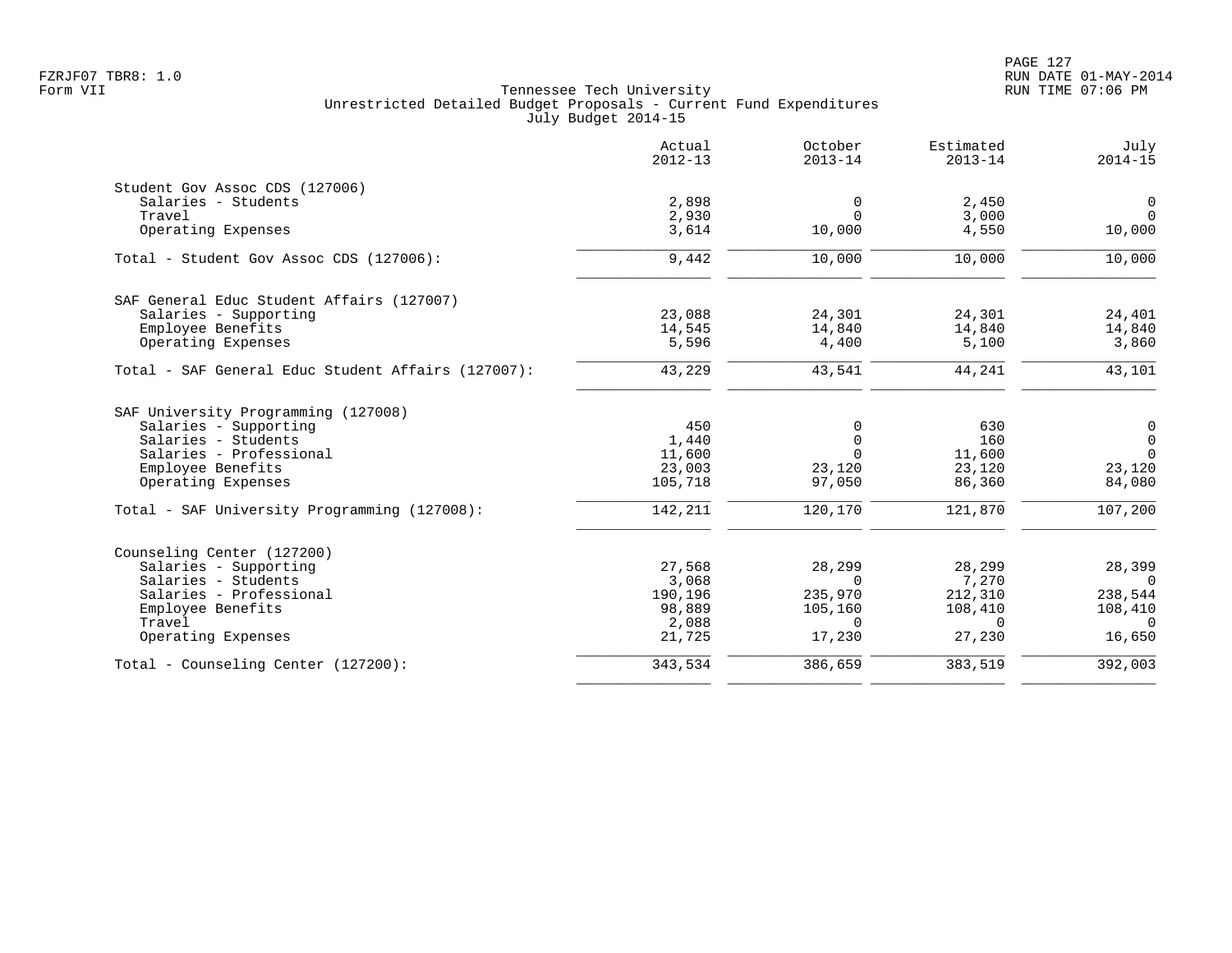|                                                           | Actual<br>$2012 - 13$ | October<br>$2013 - 14$ | Estimated<br>$2013 - 14$ | July<br>$2014 - 15$ |
|-----------------------------------------------------------|-----------------------|------------------------|--------------------------|---------------------|
| Dean of Students (127300)                                 |                       |                        |                          |                     |
| Salaries - Administrative                                 | 92,005                | 94,157                 | 94,157                   | 94,157              |
| Salaries - Supporting                                     | 17,243                | 17,546                 | 17,546                   | 17,646              |
| Employee Benefits                                         | 35,066                | 50,760                 | 50,760                   | 50,760              |
| Operating Expenses                                        | 2,315                 | 2,380                  | 4,770                    | 2,380               |
| Total - Dean of Students (127300):                        | 146,629               | 164,843                | 167,233                  | 164,943             |
| Student Development (127301)                              |                       |                        |                          |                     |
| Operating Expenses                                        | 3,957                 | 3,990                  | 3,990                    | 3,990               |
| Total - Student Development (127301):                     | 3,957                 | 3,990                  | 3,990                    | 3,990               |
|                                                           |                       |                        |                          |                     |
| Student Affairs Orient CDS (127302)<br>Operating Expenses | 14,945                | 15,000                 | 15,000                   | 15,000              |
| Total - Student Affairs Orient CDS (127302):              | 14,945                | 15,000                 | 15,000                   | 15,000              |
|                                                           |                       |                        |                          |                     |
| SAF Student Orientation (127303)                          |                       |                        |                          |                     |
| Salaries - Supporting                                     | 24,399                | 15,059                 | 15,199                   | 15,059              |
| Salaries - Students                                       | 17,039                | 7,000                  | 19,000                   | 7,000               |
| Salaries - Professional                                   | 62,988                | 98,942                 | 105,942                  | 82,272              |
| Employee Benefits                                         | 21,479                | 27,520                 | 27,520                   | 27,520              |
| Travel                                                    | 5,531                 | $\Omega$               | 5,000                    | $\cap$              |
| Operating Expenses                                        | 96,542                | 128,999                | 104,859                  | 77,149              |
| Total - SAF Student Orientation (127303):                 | 227,978               | 277,520                | 277,520                  | 209,000             |
|                                                           |                       |                        |                          |                     |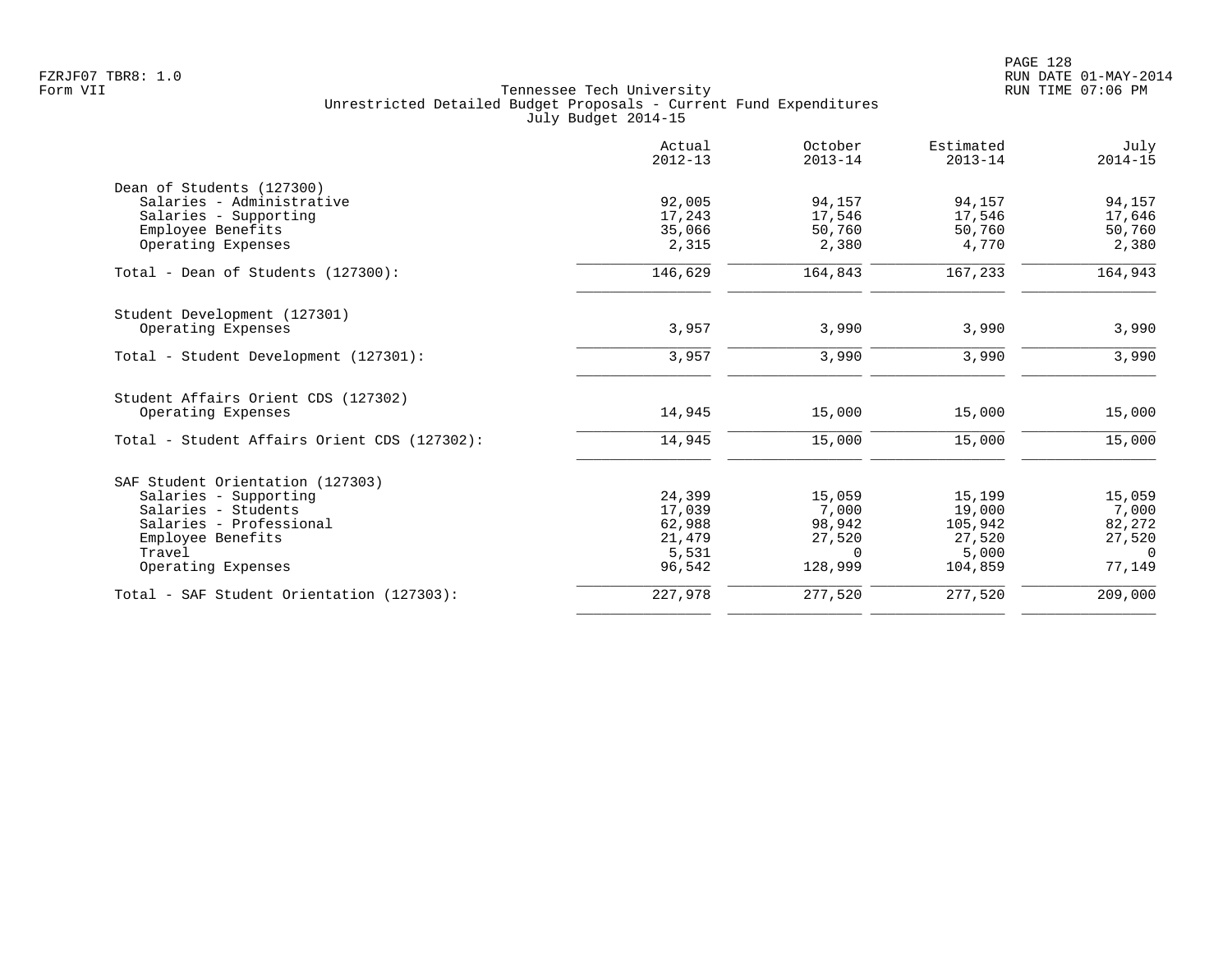|                                                     | Actual<br>$2012 - 13$ | October<br>$2013 - 14$ | Estimated<br>$2013 - 14$ | July<br>$2014 - 15$ |
|-----------------------------------------------------|-----------------------|------------------------|--------------------------|---------------------|
| Student Orient Advis Registration (127304)          |                       |                        |                          |                     |
| Salaries - Supporting                               | $\mathbf 0$           | $\Omega$               | 1,500                    | $\mathsf{O}$        |
| Salaries - Students                                 | 39,848                | 30,000                 | 39,500                   | 30,000              |
| Employee Benefits                                   | 2,568                 | 2,000                  | 2,000                    | 2,000               |
| Travel                                              | $\Omega$              | $\Omega$               | 1,200                    | $\Omega$            |
| Operating Expenses                                  | 124,579               | 170,000                | 238,430                  | 170,000             |
| Total - Student Orient Advis Registration (127304): | 166,995               | 202,000                | 282,630                  | 202,000             |
| Disability Services (127400)                        |                       |                        |                          |                     |
| Salaries - Supporting                               | 53,704                | 35,927                 | 35,927                   | 26,227              |
| Salaries - Professional                             | 89,458                | 124,475                | 124,475                  | 144,182             |
| Employee Benefits                                   | 66,265                | 74,890                 | 74,890                   | 74,890              |
| Travel                                              | 6,645                 | 3,300                  | 14,700                   | $\Omega$            |
| Operating Expenses                                  | 33,493                | 54,830                 | 43,430                   | 16,880              |
| Department Revenues                                 | $-205$                | 0                      | $\Omega$                 | $\Omega$            |
| Total - Disability Services (127400):               | 249,360               | 293,422                | 293,422                  | 262,179             |
| ADA Student Affairs (127401)                        |                       |                        |                          |                     |
| Salaries - Students                                 | $\mathbf 0$           | $\Omega$               | 500                      | $\overline{0}$      |
| Salaries - Professional                             | 3,600                 | 4,500                  | 4,000                    | 4,500               |
| Employee Benefits                                   | 1,469                 | 1,300                  | 1,300                    | 1,300               |
| Total - ADA Student Affairs (127401):               | 5,069                 | 5,800                  | 5,800                    | 5,800               |
| Health Services (127500)                            |                       |                        |                          |                     |
| Salaries - Supporting                               | 76,599                | 80,790                 | 80,790                   | 81,576              |
| Salaries - Professional                             | 49,622                | 65,712                 | 65,712                   | 65,712              |
| Employee Benefits                                   | 68,618                | 70,580                 | 74,400                   | 74,400              |
| Operating Expenses                                  | 11,820                | 10,835                 | 10,835                   | 10,835              |
| Total - Health Services (127500):                   | 206,659               | 227,917                | 231,737                  | 232,523             |
|                                                     |                       |                        |                          |                     |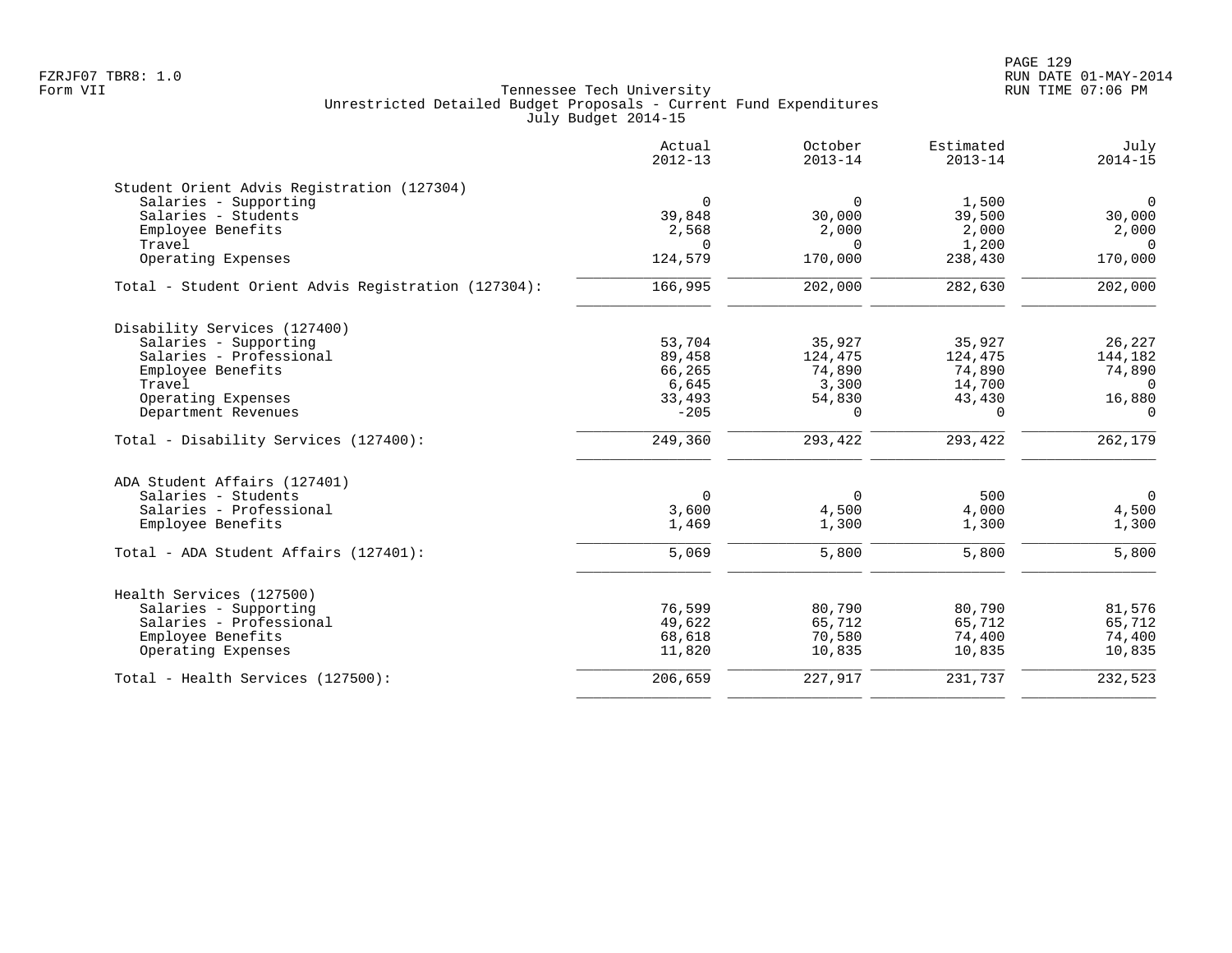|                                              | Actual<br>$2012 - 13$ | October<br>$2013 - 14$ | Estimated<br>$2013 - 14$ | July<br>$2014 - 15$ |
|----------------------------------------------|-----------------------|------------------------|--------------------------|---------------------|
| Pharmacy (127501)                            |                       |                        |                          |                     |
| Salaries - Supporting                        | 17,928                | 18,639                 | 18,639                   | 18,690              |
| Employee Benefits                            | 2,535                 | 2,400                  | 2,400                    | 2,400               |
| Operating Expenses                           | 40,300                | 38,540                 | 55,540                   | 42,710              |
| Total - Pharmacy $(127501)$ :                | 60,763                | 59,579                 | 76,579                   | 63,800              |
| Health Services Laboratory (127502)          |                       |                        |                          |                     |
| Operating Expenses                           | 22,322                | 20,000                 | 20,000                   | 27,000              |
| Total - Health Services Laboratory (127502): | 22,322                | 20,000                 | 20,000                   | 27,000              |
| SAF Health Services (127504)                 |                       |                        |                          |                     |
| Salaries - Supporting                        | 66,612                | 47,931                 | 94,051                   | 48,031              |
| Salaries - Students                          | 2,131                 | $\Omega$               | 10,790                   | $\Omega$            |
| Salaries - Professional                      | 229,370               | 193,401                | 228,681                  | 193,601             |
| Employee Benefits                            | 114,773               | 119,070                | 119,070                  | 119,070             |
| Operating Expenses                           | 53,994                | 684,180                | 601,890                  | 280,700             |
| Total - SAF Health Services (127504):        | 466,880               | 1,044,582              | 1,054,482                | 641,402             |
| Student Activities Admin (127600)            |                       |                        |                          |                     |
| Salaries - Supporting                        | 31,808                | 32,340                 | 44,410                   | 32,440              |
| Salaries - Students                          | $\Omega$              | $\Omega$               | 1,800                    | $\Omega$            |
| Salaries - Professional                      | 109,895               | 148,579                | 126,009                  | 148,890             |
| Employee Benefits                            | 64,411                | 74,140                 | 74,140                   | 74,140              |
| Operating Expenses                           | 5,588                 | 4,580                  | 10,780                   | 4,580               |
| Total - Student Activities Admin (127600):   | 211,702               | 259,639                | 257,139                  | 260,050             |
|                                              |                       |                        |                          |                     |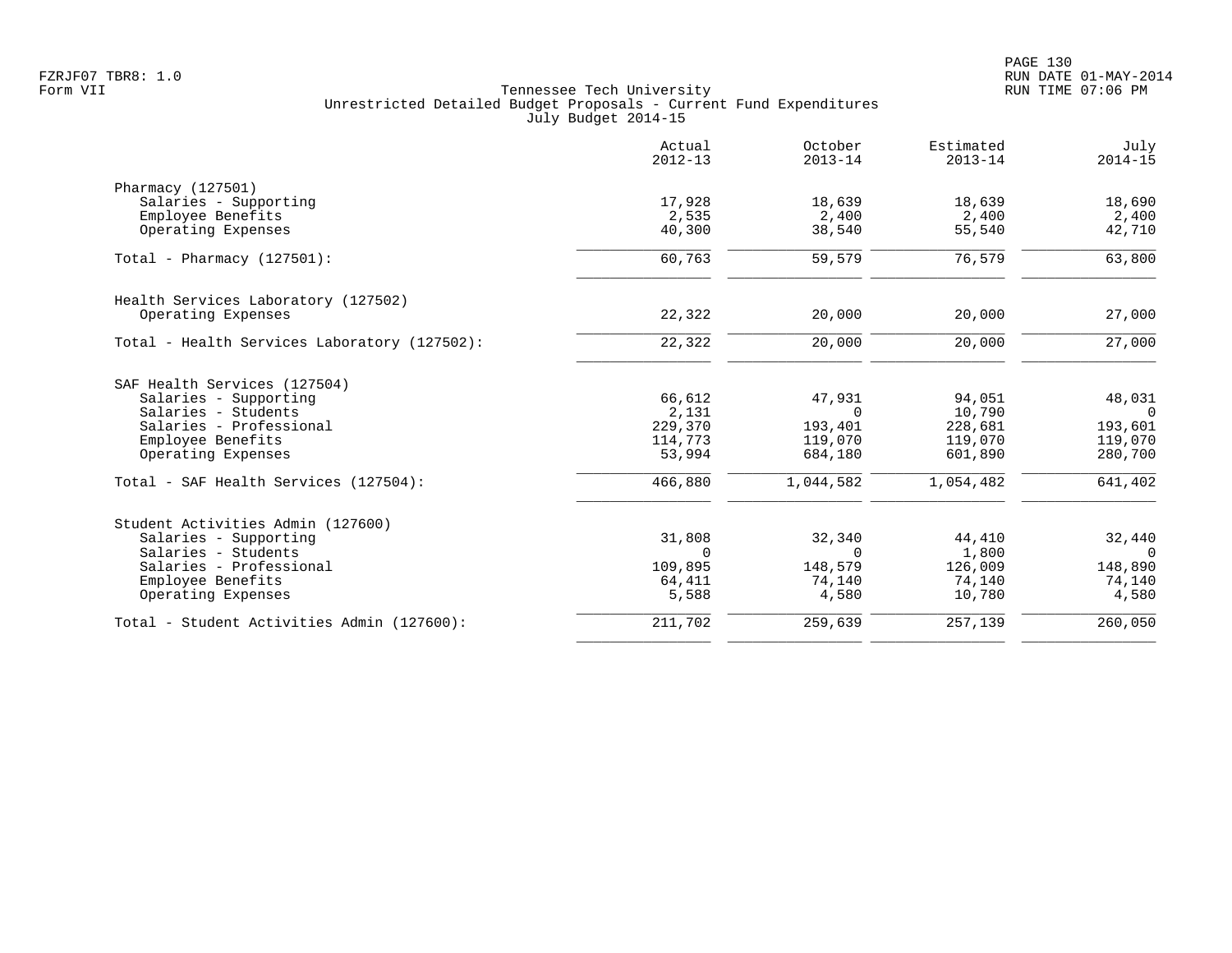|                                            | Actual<br>$2012 - 13$ | October<br>$2013 - 14$ | Estimated<br>$2013 - 14$ | July<br>$2014 - 15$ |
|--------------------------------------------|-----------------------|------------------------|--------------------------|---------------------|
| Social Development UPC (127602)            |                       |                        |                          |                     |
| Salaries - Supporting                      | $\mathbf 0$           | 0                      | 90                       | $\mathbf 0$         |
| Salaries - Students                        | 480                   | $\mathbf 0$            | 1,200                    | $\overline{0}$      |
| Employee Benefits                          | 37                    | 310                    | 310                      | 310                 |
| Operating Expenses                         | 5,582                 | 6,270                  | 4,980                    | 6,270               |
| Total - Social Development UPC (127602):   | 6,099                 | 6,580                  | 6,580                    | 6,580               |
| Minority Student Affairs (127700)          |                       |                        |                          |                     |
| Salaries - Professional                    | 99,180                | 100,822                | 100,822                  | 101,022             |
| Employee Benefits                          | 41,106                | 41,000                 | 41,000                   | 41,000              |
| Travel                                     | 1,799                 | 3,180                  | 3,180                    | 3,000               |
| Operating Expenses                         | 7,089                 | 4,940                  | 5,940                    | 5,120               |
| Total - Minority Student Affairs (127700): | 149,174               | 149,942                | 150,942                  | 150,142             |
| Eagle Card Office (127800)                 |                       |                        |                          |                     |
| Salaries - Supporting                      | 31,198                | 30,953                 | 36,013                   | 31,130              |
| Salaries - Students                        | 6,274                 | $\Omega$               | 4,790                    | $\Omega$            |
| Salaries - Professional                    | 48,491                | 38,387                 | 48,807                   | 38,387              |
| Employee Benefits                          | 35,185                | 35,900                 | 35,900                   | 35,900              |
| Operating Expenses                         | 20,170                | 39,660                 | 27,490                   | 39,660              |
| Department Revenues                        | $-7$                  | $\Omega$               | $\Omega$                 | $\Omega$            |
| Total - Eagle Card Office (127800):        | 141,311               | 144,900                | 153,000                  | 145,077             |
| The Eagle (127900)                         |                       |                        |                          |                     |
| Salaries - Students                        | 8,662                 | 7,840                  | 7,840                    | 7,840               |
| Employee Benefits                          | 0                     | 5,370                  | 5,370                    | 5,370               |
| Travel                                     | $\Omega$              | 400                    | 400                      | 400                 |
| Operating Expenses                         | 8,620                 | 7,810                  | 7,810                    | 7,810               |
| Department Revenues                        | $-688$                | $\Omega$               | $\Omega$                 | $\Omega$            |
| Total - The Eagle $(127900)$ :             | 16,594                | 21,420                 | 21,420                   | 21,420              |
|                                            |                       |                        |                          |                     |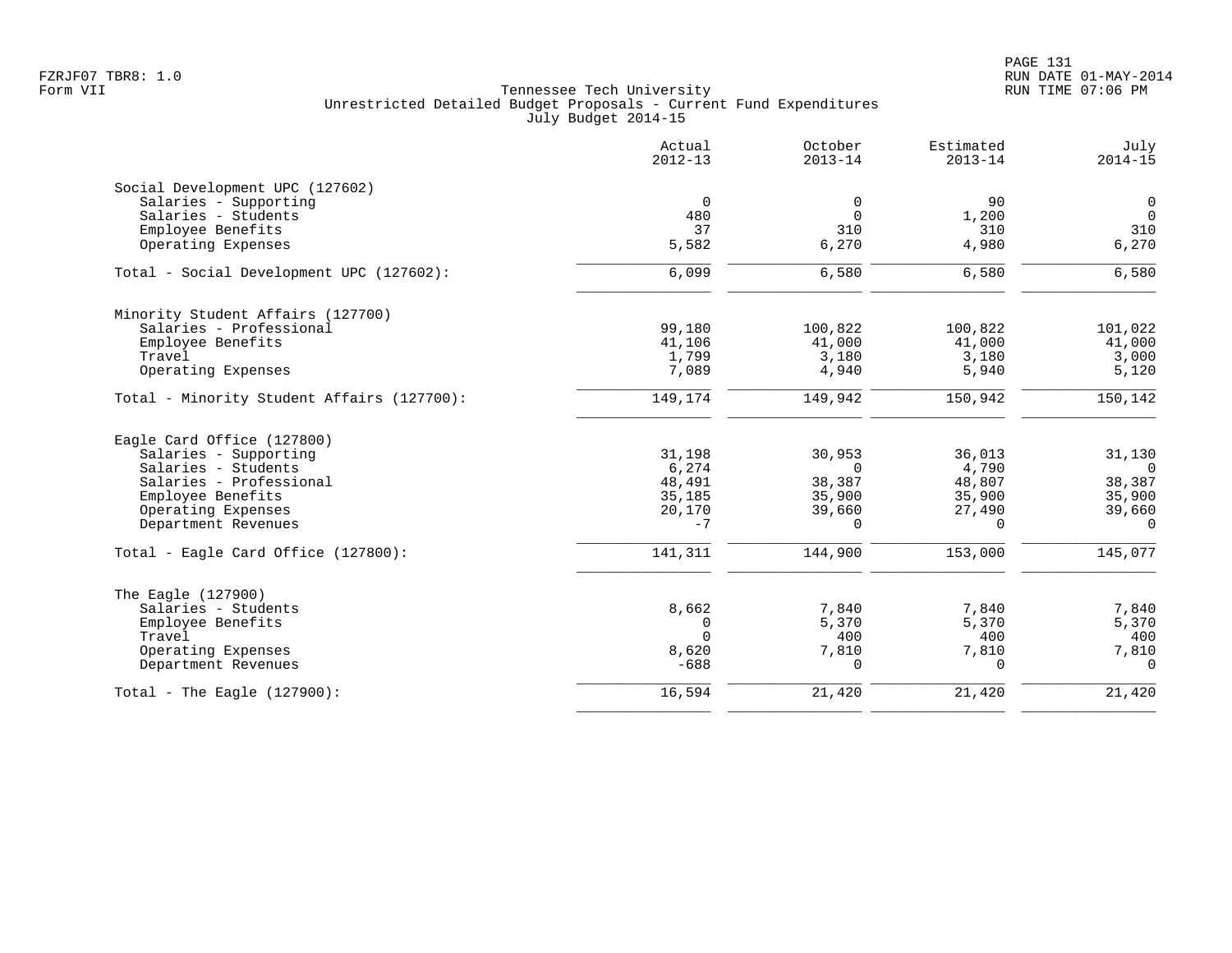|                                    | Actual<br>$2012 - 13$ | October<br>$2013 - 14$ | Estimated<br>$2013 - 14$ | July<br>$2014 - 15$ |
|------------------------------------|-----------------------|------------------------|--------------------------|---------------------|
| Tenn Tech Oracle (127902)          |                       |                        |                          |                     |
| Salaries - Students                | 11,231                | 11,990                 | 11,210                   | 11,990              |
| Employee Benefits                  | $\Omega$              | 6,300                  | 6,300                    | 6,300               |
| Operating Expenses                 | 14,822                | 8,810                  | 13,260                   | 8,810               |
| Department Revenues                | $-1,596$              | $\Omega$               | $-670$                   | $\Omega$            |
| Total - Tenn Tech Oracle (127902): | 24,457                | 27,100                 | 30,100                   | 27,100              |
| Intramurals (129000)               |                       |                        |                          |                     |
| Operating Expenses                 | $\mathbf 0$           | 0                      | 90                       | $\mathbf 0$         |
| Total - Intramurals $(129000)$ :   | $\mathbf 0$           | 0                      | 90                       | $\Omega$            |
| SAF Intramurals (129001)           |                       |                        |                          |                     |
| Salaries - Supporting              | 26,230                | 26,798                 | 28,448                   | 27,898              |
| Salaries - Students                | 47,052                | 45,520                 | 45,520                   | 45,520              |
| Salaries - Professional            | 54,632                | 45,998                 | 52,998                   | 46,226              |
| Employee Benefits                  | 47,205                | 47,330                 | 47,330                   | 47,330              |
| Travel                             | 6,023                 | 3,000                  | 3,000                    | 3,000               |
| Operating Expenses                 | 49,227                | 49,130                 | 43,890                   | 43,420              |
| Total - SAF Intramurals (129001):  | 230,369               | 217,776                | 221,186                  | 213,394             |
| Extramurals (129002)               |                       |                        |                          |                     |
| Operating Expenses                 | 0                     | 820                    | 820                      | 820                 |
| Total - Extramurals (129002):      | $\mathbf 0$           | 820                    | 820                      | 820                 |
|                                    |                       |                        |                          |                     |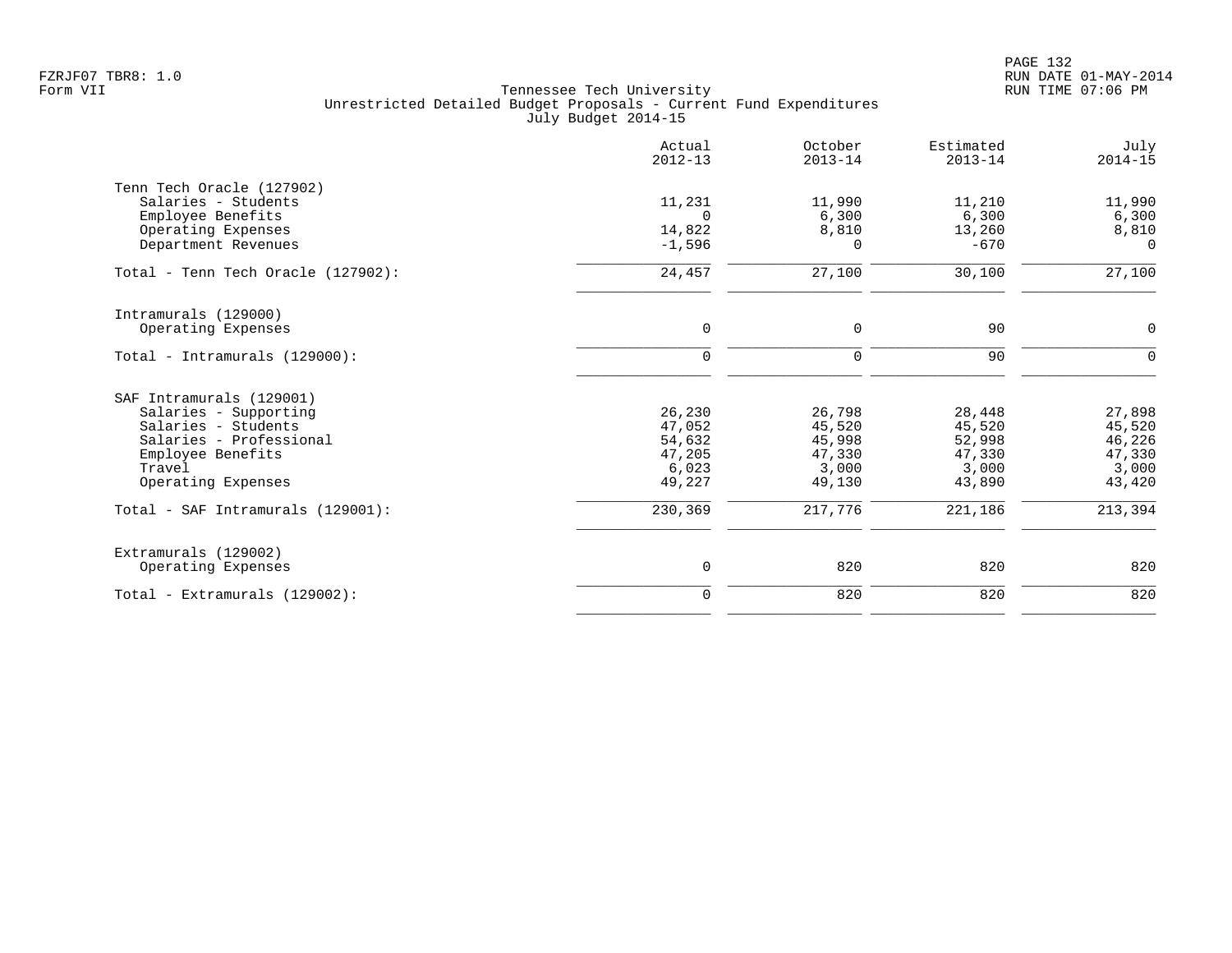|                                                    | Actual<br>$2012 - 13$ | October<br>$2013 - 14$ | Estimated<br>$2013 - 14$ | July<br>$2014 - 15$ |
|----------------------------------------------------|-----------------------|------------------------|--------------------------|---------------------|
| Cheerleaders (129003)                              |                       |                        |                          |                     |
| Salaries - Supporting                              | 7,720                 | 8,055                  | 9,255                    | 800                 |
| Salaries - Professional                            | $\Omega$              | $\Omega$               | $\cap$                   | 44,510              |
| Employee Benefits                                  | 4,017                 | 4,170                  | 4,170                    | 12,470              |
| Travel                                             | 12,273                | 7,570                  | 17,880                   | 1,000               |
| Operating Expenses                                 | 11,664                | 2,350                  | 4,780                    | 2,350               |
| Total - Cheerleaders (129003):                     | 35,674                | 22,145                 | 36,085                   | 61,130              |
| Cheerleaders Housing Sch (129004)                  |                       |                        |                          |                     |
| Operating Expenses                                 | 10,800                | 25,390                 | 25,390                   | 25,390              |
| Total - Cheerleaders Housing Sch (129004):         | 10,800                | 25,390                 | 25,390                   | 25,390              |
| Dance Team (129007)                                |                       |                        |                          |                     |
| Travel                                             | 13,885                | $\Omega$               | 19,000                   | 17,100              |
| Operating Expenses                                 | 2,695                 | 6,000                  | 7,250                    | 6,000               |
| Total - Dance Team $(129007)$ :                    | 16,580                | 6,000                  | 26,250                   | 23,100              |
| SAF General Education Acad Affrs (130002)          |                       |                        |                          |                     |
| Salaries - Academic                                | 7,518                 | $\Omega$               | 0                        | 0                   |
| Salaries - Supporting                              | 22,117                | 0                      | $\mathbf 0$              | $\mathbf 0$         |
| Salaries - Students                                | 3,386                 | $\cap$                 | $\Omega$                 | $\Omega$            |
| Salaries - Professional                            | 70,282                | 35,749                 | 35,749                   | 36,949              |
| Employee Benefits                                  | 28,658                | 21,510                 | 21,510                   | 21,510              |
| Travel                                             | 1,327                 | $\Omega$               | $\Omega$                 | $\Omega$            |
| Operating Expenses                                 | 265,770               | 373,880                | 377,580                  | 240,040             |
| Total - SAF General Education Acad Affrs (130002): | 399,058               | 431,139                | 434,839                  | 298,499             |
|                                                    |                       |                        |                          |                     |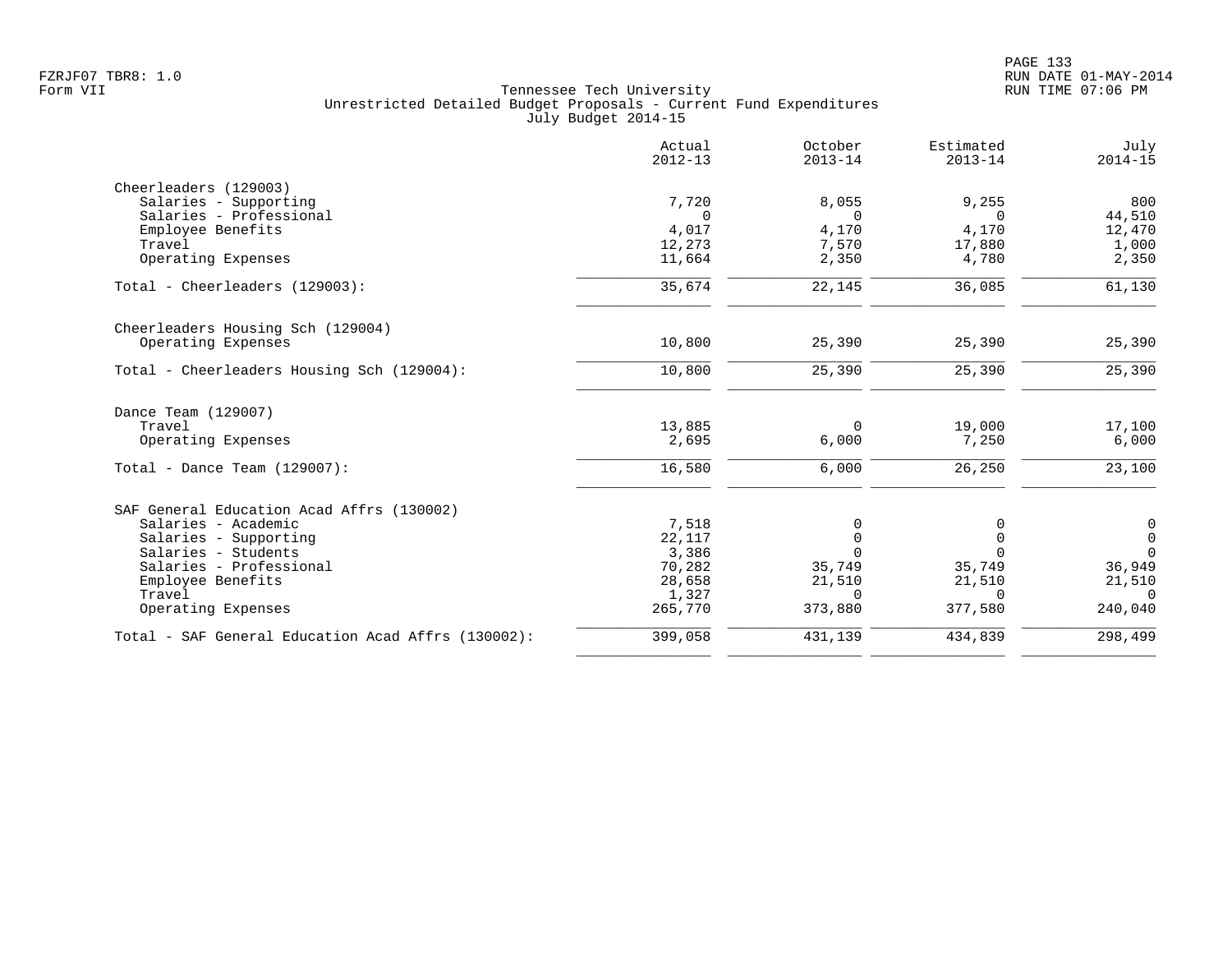|                                           | Actual<br>$2012 - 13$ | October<br>$2013 - 14$ | Estimated<br>$2013 - 14$ | July<br>$2014 - 15$ |
|-------------------------------------------|-----------------------|------------------------|--------------------------|---------------------|
| Band (155004)                             |                       |                        |                          |                     |
| Salaries - Supporting                     | 3,242                 | 0                      | 2,446                    | $\mathbf 0$         |
| Salaries - Students                       | 6,000                 | $\mathbf 0$            | 1,007                    | $\mathsf{O}$        |
| Employee Benefits                         | 342                   | $\Omega$               | $\Omega$                 | $\Omega$            |
| Travel<br>Operating Expenses              | 4,646<br>52,750       | 13,600<br>7,050        | 13,655<br>63,542         | 1,600<br>7,050      |
|                                           |                       |                        |                          |                     |
| Total - Band $(155004)$ :                 | 66,980                | 20,650                 | 80,650                   | 8,650               |
| Pep Band Scholarships (155006)            |                       |                        |                          |                     |
| Operating Expenses                        | 142,000               | 148,010                | 148,010                  | 148,010             |
| Total - Pep Band Scholarships (155006):   | 142,000               | 148,010                | 148,010                  | 148,010             |
|                                           |                       |                        |                          |                     |
| Band Uniforms and Shoes (155009)          |                       | 2,240                  | 2,240                    |                     |
| Operating Expenses                        | 3,529                 |                        |                          | 1,400               |
| Total - Band Uniforms and Shoes (155009): | 3,529                 | 2,240                  | 2,240                    | 1,400               |
| CATS Bus Service (203026)                 |                       |                        |                          |                     |
| Operating Expenses                        | 14,000                | 16,000                 | 16,000                   | 16,000              |
| Total - CATS Bus Service (203026):        | 14,000                | 16,000                 | 16,000                   | 16,000              |
| Cable TV Transfer In (231003)             |                       |                        |                          |                     |
| Operating Expenses                        | $-57,154$             | 0                      | 0                        | $\mathbf 0$         |
| Total - Cable TV Transfer In (231003):    | $-57,154$             | $\mathbf 0$            | $\mathbf 0$              | $\Omega$            |
|                                           |                       |                        |                          |                     |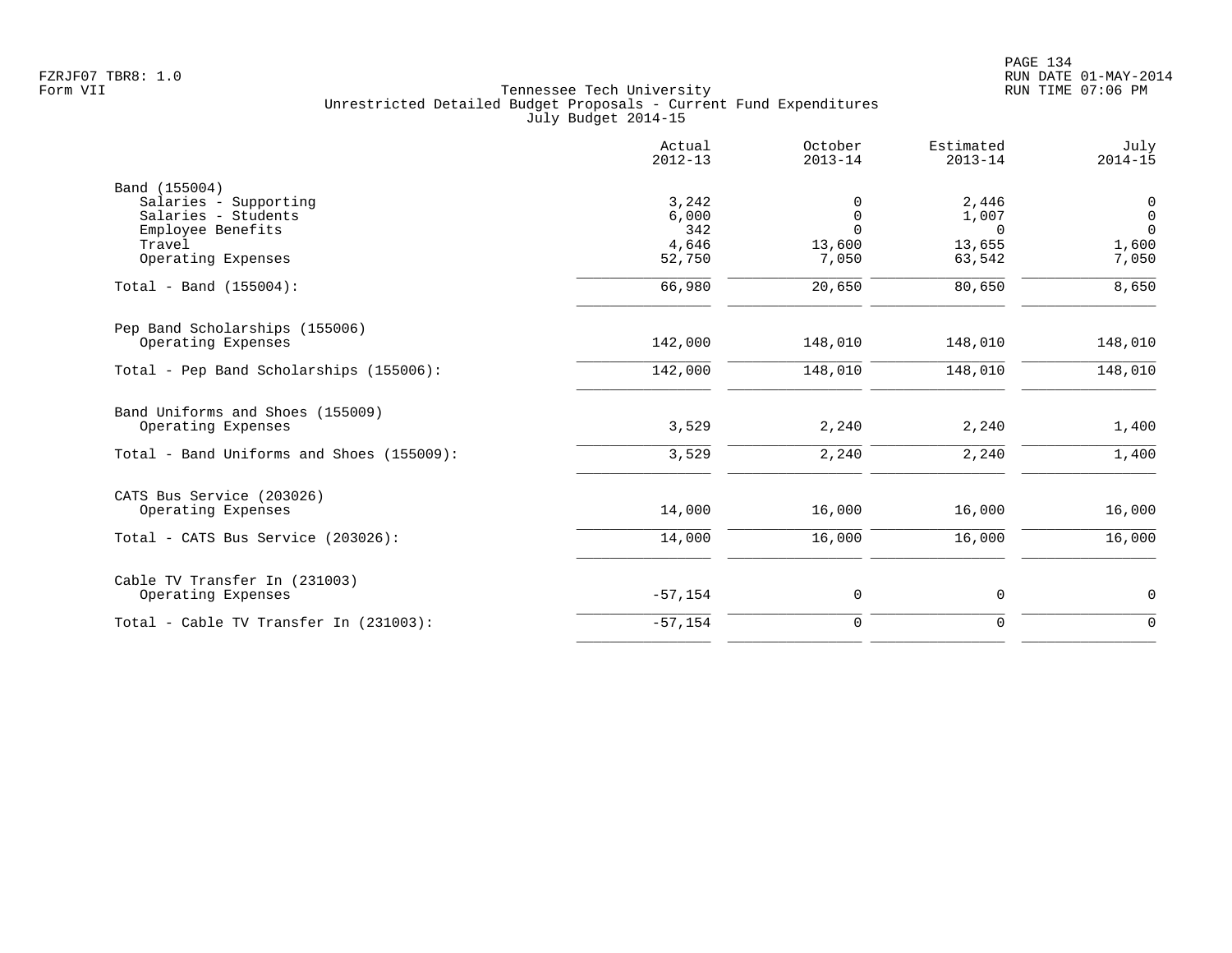PAGE 135 FZRJF07 TBR8: 1.0 RUN DATE 01-MAY-2014

|                                            | Actual<br>$2012 - 13$ | October<br>$2013 - 14$ | Estimated<br>$2013 - 14$ | July<br>$2014 - 15$ |
|--------------------------------------------|-----------------------|------------------------|--------------------------|---------------------|
| Maintenance and Repairs (251000)           |                       |                        |                          |                     |
| Salaries - Supporting                      | 60                    | 0                      | 0                        | $\Omega$            |
| Employee Benefits                          | 15                    | $\Omega$               | $\Omega$                 | $\Omega$            |
| Total - Maintenance and Repairs (251000):  | 75                    | 0                      | 0                        | O                   |
| Marketing and Promotions (305000)          |                       |                        |                          |                     |
| Salaries - Professional                    | 0                     | 100                    | 100                      | 100                 |
| Employee Benefits                          | $\Omega$              | 720                    | 720                      | 720                 |
| Travel                                     | 250                   | 0                      | $\Omega$                 | $\Omega$            |
| Operating Expenses                         | 136,617               | 192,010                | 252,010                  | 159,390             |
| Total - Marketing and Promotions (305000): | 136,867               | 192,830                | 252,830                  | 160,210             |
| Athletic Director (600050)                 |                       |                        |                          |                     |
| Salaries - Administrative                  | 78,320                | 79,583                 | 79,583                   | 79,683              |
| Salaries - Supporting                      | 167,256               | 173,383                | 130,803                  | 173,910             |
| Salaries - Students                        | 6,341                 | 7,000                  | 8,510                    | 7,000               |
| Salaries - Professional                    | 211,558               | 219,738                | 273,238                  | 255,712             |
| Employee Benefits                          | 165,101               | 155,000                | 172,560                  | 167,000             |
| Travel                                     | 23,800                | 20,000                 | 30,000                   | 20,000              |
| Operating Expenses                         | 335,142               | 175,000                | 225,040                  | 175,000             |
| Capital Outlay                             | 40,785                | <sup>0</sup>           | 6,580                    | $\Omega$            |
| Department Revenues                        | $-28$                 | $\Omega$               | $-40$                    | $\Omega$            |
| Total - Athletic Director (600050):        | 1,028,275             | 829,704                | 926,274                  | 878,305             |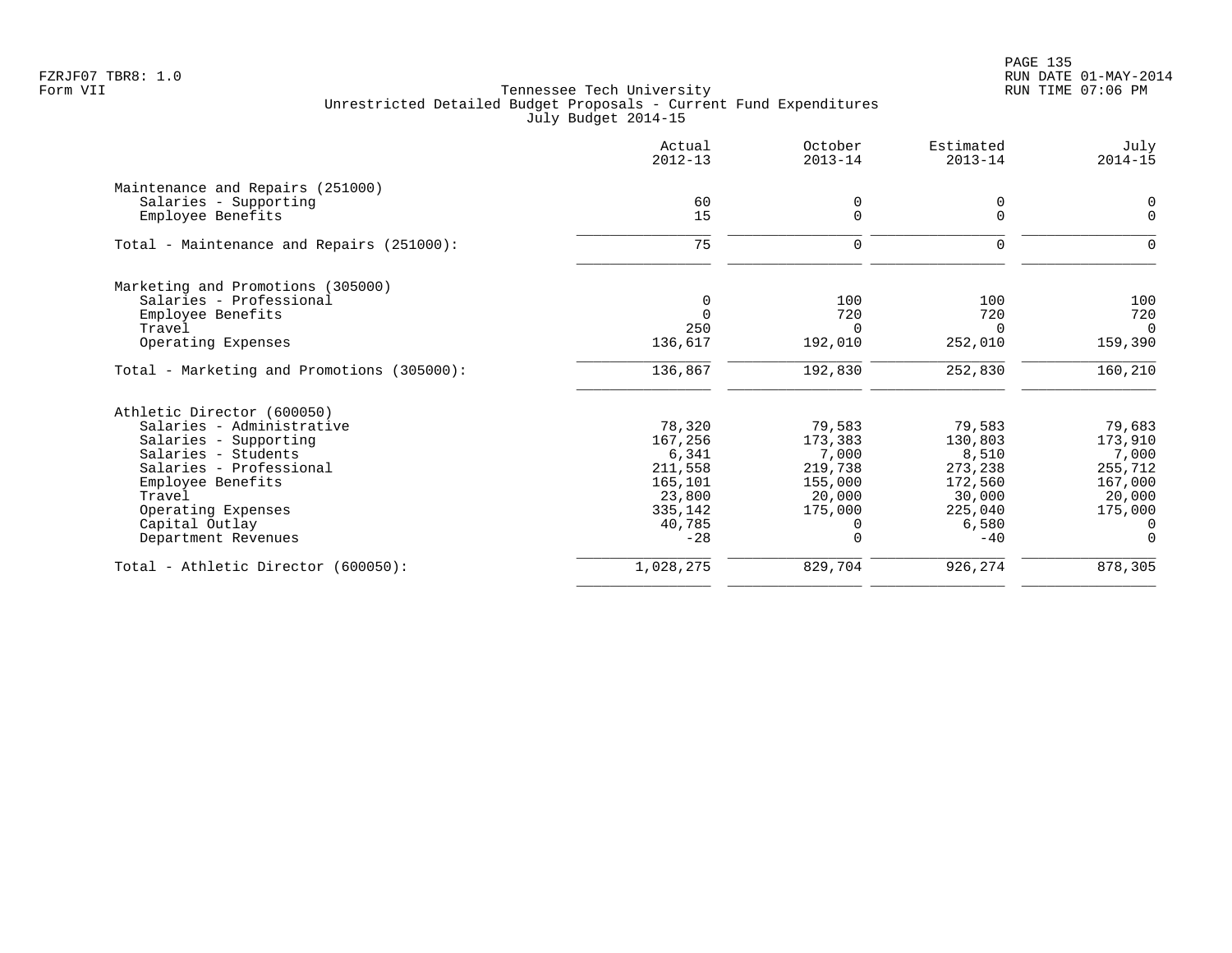|                                                       | Actual<br>$2012 - 13$ | October<br>$2013 - 14$ | Estimated<br>$2013 - 14$ | July<br>$2014 - 15$ |
|-------------------------------------------------------|-----------------------|------------------------|--------------------------|---------------------|
| Athletic Grad Assistant (600051)<br>Employee Benefits | 12,571                | 31,200                 | 17,540                   | 31,200              |
|                                                       |                       |                        |                          |                     |
| Total - Athletic Grad Assistant (600051):             | 12,571                | 31,200                 | 17,540                   | 31,200              |
| Marketing and Promotion Management (600052)           |                       |                        |                          |                     |
| Salaries - Academic                                   | 1,030                 | 0                      | 2,060                    | $\overline{0}$      |
| Salaries - Supporting                                 | 64,822                | 23,000                 | 18,190                   | 23,000              |
| Salaries - Students                                   | 2,580                 | 15,000                 | 9,180                    | 15,000              |
| Salaries - Professional                               | $\cap$                | $\Omega$               | 47,400                   | $\Omega$            |
| Employee Benefits                                     | 7,049                 | 4,000                  | 9,390                    | 4,000               |
| Travel                                                | $\Omega$              | $\Omega$               | 70                       | $\Omega$            |
| Operating Expenses                                    | 201,665               | 140,000                | 190,000                  | 140,000             |
| Capital Outlay                                        | 13,495                | 0                      | $\Omega$                 | $\Omega$            |
| Total - Marketing and Promotion Management (600052):  | 290,641               | 182,000                | 276,290                  | 182,000             |
| Athletic Concessions CDS (600053)                     |                       |                        |                          |                     |
| Operating Expenses                                    | 0                     | 32,000                 | 0                        | 32,000              |
| Total - Athletic Concessions CDS (600053):            | $\mathbf 0$           | 32,000                 | $\mathbf 0$              | 32,000              |
| Athletic Medical and Insurance (600054)               |                       |                        |                          |                     |
| Operating Expenses                                    | 171,929               | 187,650                | 207,650                  | 187,650             |
| Total - Athletic Medical and Insurance (600054):      | 171,929               | 187,650                | 207,650                  | 187,650             |
|                                                       |                       |                        |                          |                     |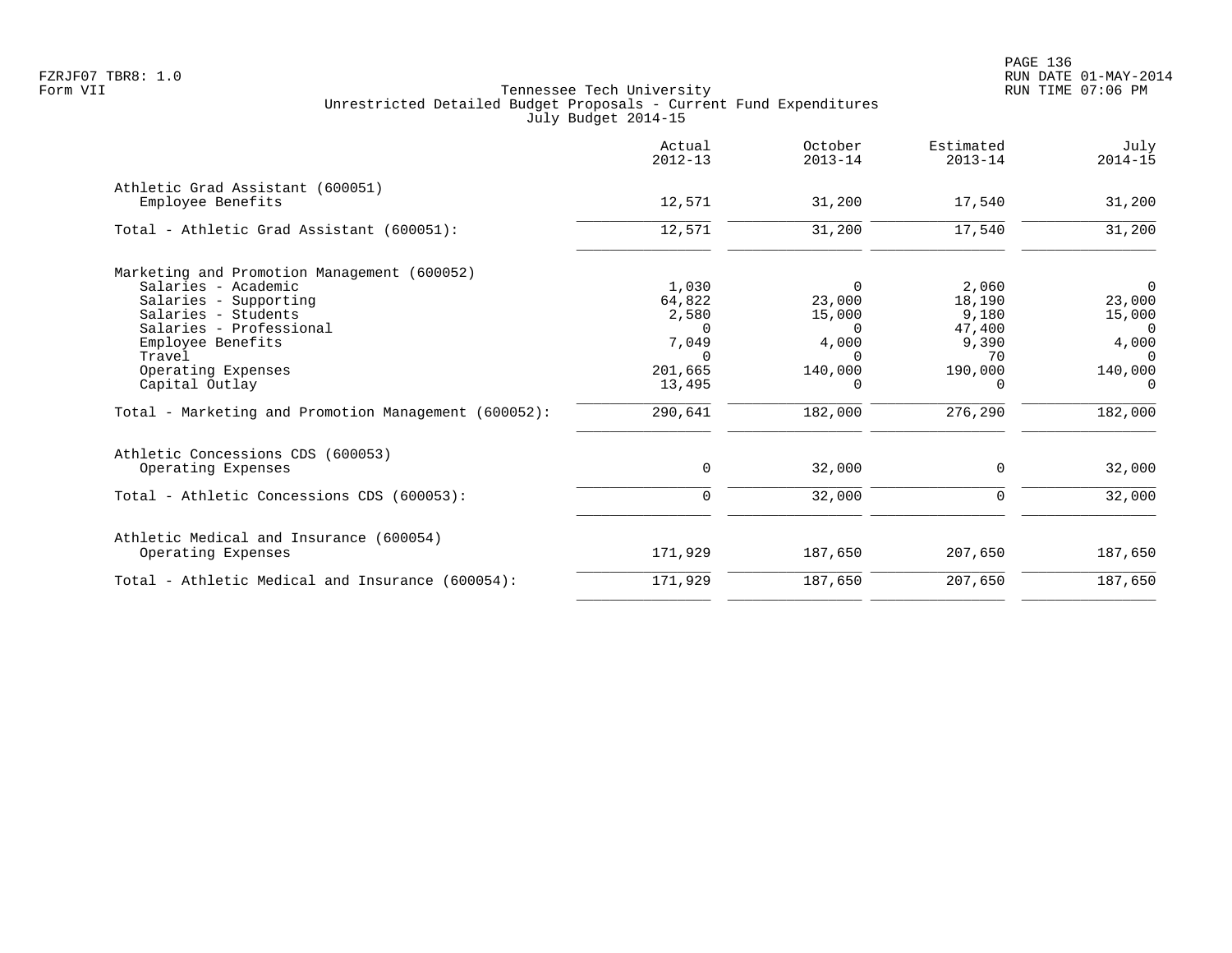PAGE 137 FZRJF07 TBR8: 1.0 RUN DATE 01-MAY-2014

|                                                | Actual<br>$2012 - 13$ | October<br>$2013 - 14$ | Estimated<br>$2013 - 14$ | July<br>$2014 - 15$ |
|------------------------------------------------|-----------------------|------------------------|--------------------------|---------------------|
| Athletic Awards (600055)                       |                       |                        |                          |                     |
| Operating Expenses<br>Department Revenues      | 8,958<br>$-72$        | 10,000<br><sup>n</sup> | 25,190<br>$-190$         | 10,000<br>$\Omega$  |
| Total - Athletic Awards (600055):              | 8,886                 | 10,000                 | 25,000                   | 10,000              |
| Athletic Comp Tickets (600056)                 |                       |                        |                          |                     |
| Operating Expenses                             | 25,825                | 16,890                 | 28,110                   | 16,890              |
| Total - Athletic Comp Tickets (600056):        | 25,825                | 16,890                 | 28,110                   | 16,890              |
| Athletic Book Account (600057)                 |                       |                        |                          |                     |
| Operating Expenses                             | 137,784               | 45,000                 | 125,000                  | 125,000             |
| Total - Athletic Book Account (600057):        | 137,784               | 45,000                 | 125,000                  | 125,000             |
| Athletic Book Trans Out (600058)               |                       |                        |                          |                     |
| Operating Expenses                             | $-137,784$            | $-45,000$              | $-125,000$               | $-125,000$          |
| Total - Athletic Book Trans Out (600058):      | $-137,784$            | $-45,000$              | $-125,000$               | $-125,000$          |
| Sports Information (600059)                    |                       |                        |                          |                     |
| Salaries - Supporting                          | 74,156                | 44,000                 | 300                      | 44,000              |
| Salaries - Students<br>Salaries - Professional | 2,389<br>55,750       | $\Omega$<br>56,641     | 2,180<br>155,061         | $\Omega$<br>176,641 |
| Employee Benefits                              | 34,479                | 35,000                 | 33,680                   | 83,000              |
| Travel                                         | 6,803                 | 6,920                  | 6,920                    | 6,920               |
| Operating Expenses                             | 49,303                | 50,000                 | 50,000                   | 50,000              |
| Total - Sports Information (600059):           | 222,880               | 192,561                | 248,141                  | 360,561             |
|                                                |                       |                        |                          |                     |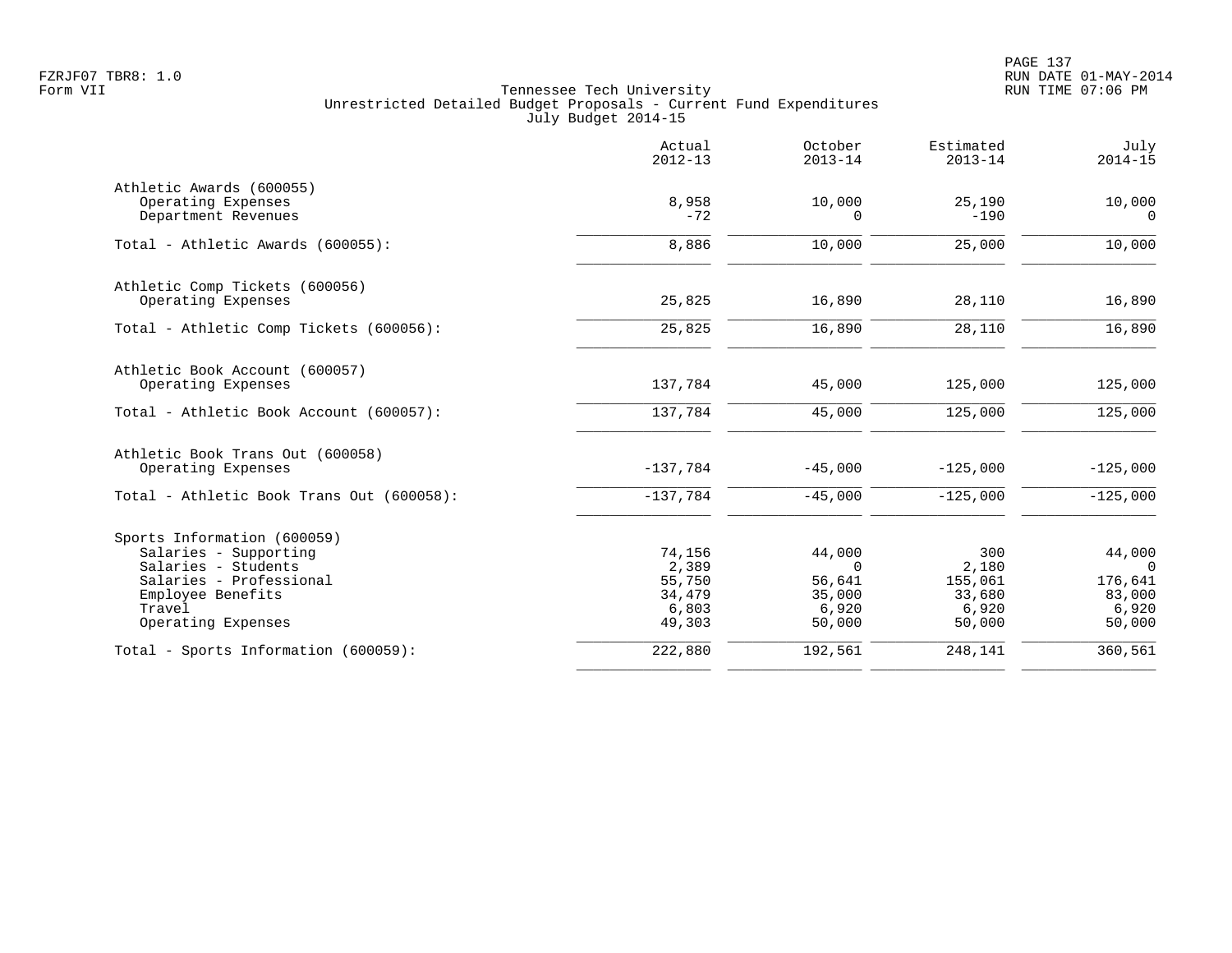|                                                   | Actual<br>$2012 - 13$ | October<br>$2013 - 14$ | Estimated<br>$2013 - 14$ | July<br>$2014 - 15$ |
|---------------------------------------------------|-----------------------|------------------------|--------------------------|---------------------|
| Athletic Academic Counseling (600060)             |                       |                        |                          |                     |
| Salaries - Supporting                             | 25,642                | 26,731                 | 26,981                   | 26,731              |
| Salaries - Students                               | 3,565                 | $\Omega$               | $\Omega$                 | $\Omega$            |
| Salaries - Professional                           | 93,432                | 99,592                 | 99,592                   | 100,096             |
| Employee Benefits                                 | 69,872                | 70,000                 | 72,840                   | 70,000              |
| Travel                                            | 5,462                 | $\Omega$               | 5,000                    | $\Omega$            |
| Operating Expenses                                | 17,058                | 12,690                 | 14,690                   | 12,690              |
| Department Revenues                               | $-86$                 |                        | $\Omega$                 |                     |
| Total - Athletic Academic Counseling (600060):    | 214,945               | 209,013                | 219,103                  | 209,517             |
| Athletic Academic Tutoring (600061)               |                       |                        |                          |                     |
| Salaries - Students                               | 37,772                | 30,000                 | 19,490                   | 30,000              |
| Salaries - Professional                           | $\Omega$              | 300                    | $\Omega$                 | 300                 |
| Employee Benefits                                 | 140                   | $\Omega$               | 100                      | $\Omega$            |
| Operating Expenses                                | $\Omega$              | 7,490                  | $\Omega$                 | 7,490               |
| Total - Athletic Academic Tutoring (600061):      | 37,912                | 37,790                 | 19,590                   | 37,790              |
| Athletic Student Therapy Center (600062)          |                       |                        |                          |                     |
| Salaries - Students                               | 4,300                 | $\Omega$               | 3,000                    | 0                   |
| Salaries - Professional                           | 183,009               | 210,408                | 194,278                  | 211,108             |
| Employee Benefits                                 | 66,313                | 90,000                 | 80,690                   | 90,000              |
| Travel                                            | 10,696                | 6,010                  | 6,010                    | 6,010               |
| Operating Expenses                                | 85,849                | 85,190                 | 100,820                  | 85,190              |
| Department Revenues                               | $-1$                  | $\Omega$               | $\Omega$                 | $\Omega$            |
| Total - Athletic Student Therapy Center (600062): | 350,166               | 391,608                | 384,798                  | 392,308             |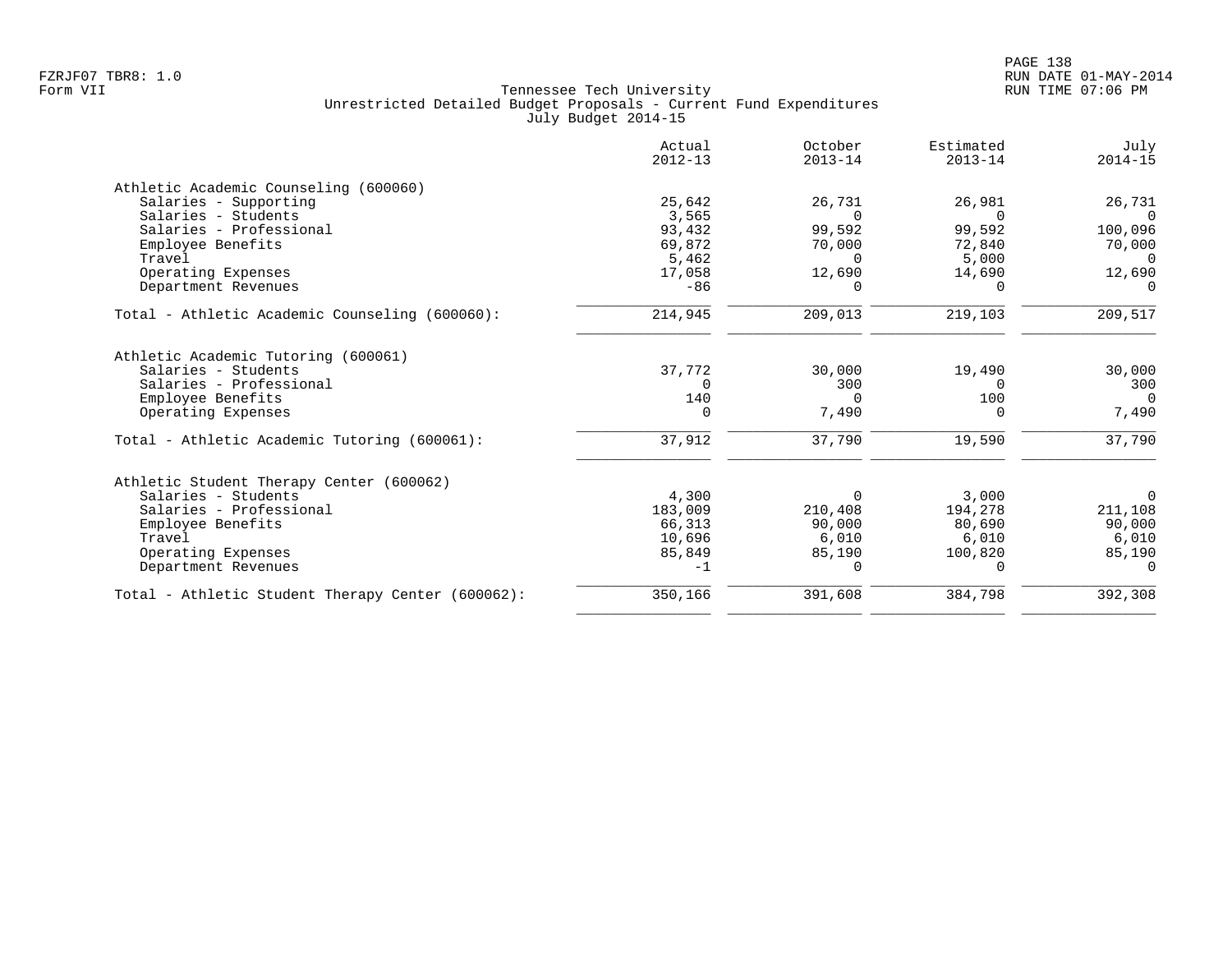|                                                                   | Actual<br>$2012 - 13$ | October<br>$2013 - 14$ | Estimated<br>$2013 - 14$ | July<br>$2014 - 15$ |
|-------------------------------------------------------------------|-----------------------|------------------------|--------------------------|---------------------|
| Athletic Training Graduate Teaching (600064)<br>Employee Benefits | 12,571                | 23,830                 | 14,560                   | 23,830              |
| Total - Athletic Training Graduate Teaching (600064):             | 12,571                | 23,830                 | 14,560                   | 23,830              |
| Graduation Incentive (600065)                                     |                       |                        |                          |                     |
| Operating Expenses                                                | 182,922               | 186,530                | 92,110                   | 186,530             |
| Total - Graduation Incentive (600065):                            | 182,922               | 186,530                | 92,110                   | 186,530             |
| Strength and Conditioning (600066)                                |                       |                        |                          |                     |
| Salaries - Supporting                                             | 10,030                | 6.000                  | 21,110                   | 36,000              |
| Salaries - Students<br>Salaries - Professional                    | 4,420<br>69,870       | 7,500<br>70,141        | 4,000<br>64,801          | 7,500<br>69,441     |
| Employee Benefits                                                 | 25,720                | 20,000                 | 19,470                   | 32,000              |
| Travel                                                            | 62                    | 5,000                  | 10,000                   | 5,000               |
| Operating Expenses                                                | 19,293                | 12,000                 | 20,000                   | 12,000              |
| Department Revenues                                               | $-25$                 | $\Omega$               | $\Omega$                 | $\Omega$            |
| Total - Strength and Conditioning (600066):                       | 129,370               | 120,641                | 139,381                  | 161,941             |
| Football (601000)                                                 |                       |                        |                          |                     |
| Salaries - Supporting                                             | 61,738                | 23,995                 | 23,995                   | 24,095              |
| Salaries - Students<br>Salaries - Professional                    | 7,364<br>389,415      | 50<br>406,257          | $\Omega$<br>449,587      | 50<br>526,357       |
| Employee Benefits                                                 | 147,052               | 164,000                | 137,470                  | 212,000             |
| Travel                                                            | 321,664               | 321,030                | 331,030                  | 156,030             |
| Operating Expenses                                                | 303,863               | 282,420                | 344,420                  | 167,420             |
| Department Revenues                                               | $-85$                 | $\mathbf 0$            | $\Omega$                 | $\Omega$            |
| Total - Football (601000):                                        | 1,231,011             | 1,197,752              | 1,286,502                | 1,085,952           |
|                                                                   |                       |                        |                          |                     |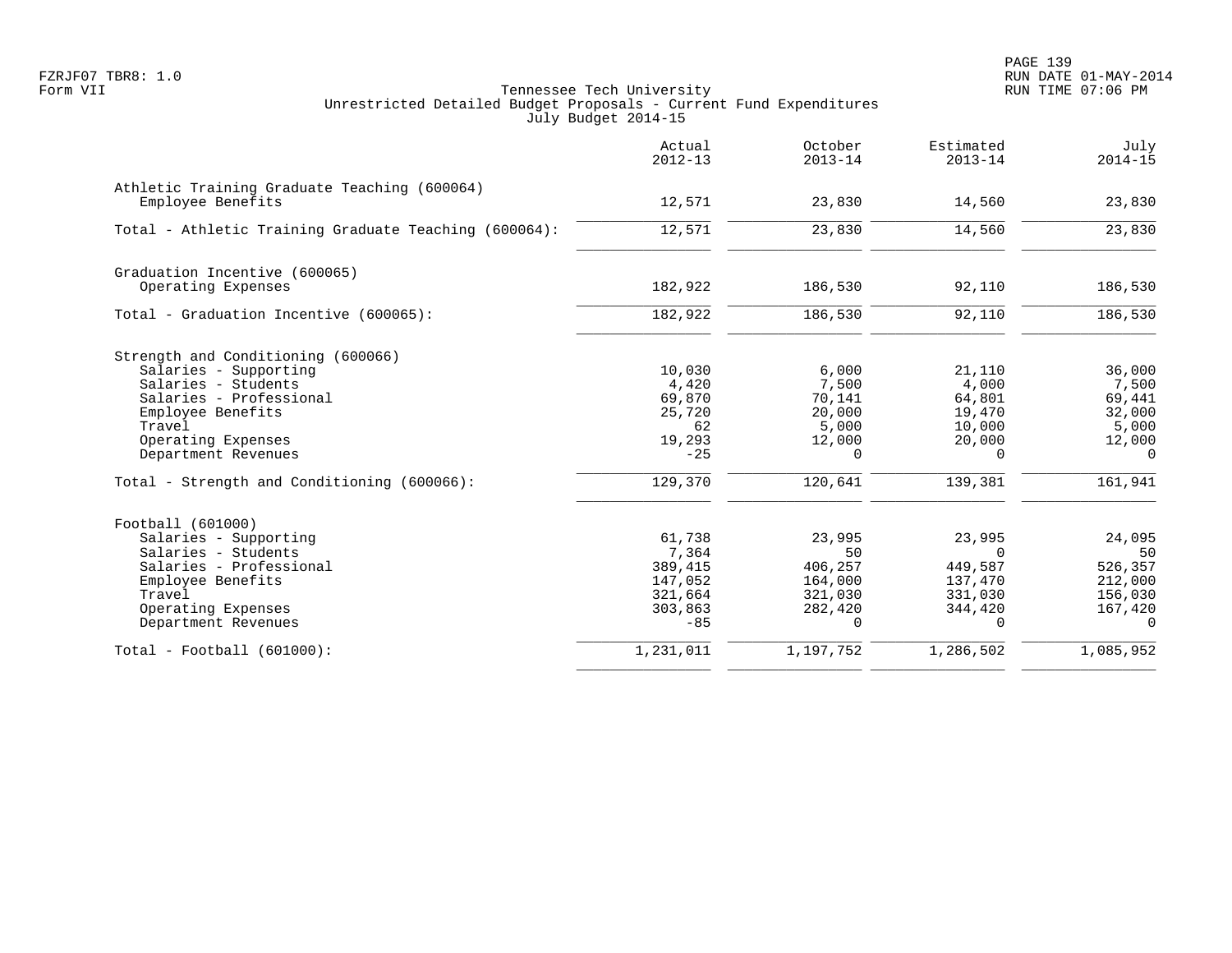| Actual<br>$2012 - 13$ | October<br>$2013 - 14$                                    | Estimated<br>$2013 - 14$                         | July<br>$2014 - 15$                                    |
|-----------------------|-----------------------------------------------------------|--------------------------------------------------|--------------------------------------------------------|
|                       |                                                           |                                                  |                                                        |
| 22,776                | 36,931                                                    | 23,431                                           | 37,031                                                 |
| 1,350                 | 100                                                       | $\Omega$                                         | 100                                                    |
| 240,772               | 238,763                                                   | 266,463                                          | 238,564                                                |
| 93,502                | 90,000                                                    | 94,360                                           | 90,000                                                 |
| 168,376               | 149,610                                                   | 174,610                                          | 149,610                                                |
| 138,879               | 124,880                                                   | 129,880                                          | 124,880                                                |
| $-130$                | $\Omega$                                                  | 0                                                | $\Omega$                                               |
| 665,525               | 640,284                                                   | 688,744                                          | 640,185                                                |
|                       |                                                           |                                                  |                                                        |
|                       |                                                           |                                                  | 280                                                    |
|                       |                                                           |                                                  | 152,494                                                |
|                       |                                                           |                                                  | 47,000                                                 |
|                       |                                                           |                                                  | 47,420                                                 |
|                       |                                                           |                                                  | 47,130                                                 |
|                       |                                                           |                                                  | $\Omega$                                               |
| 232,763               | 205,524                                                   | 241,164                                          | 294,324                                                |
|                       |                                                           |                                                  |                                                        |
| 6,000                 | 5,400                                                     | 6,000                                            | 50,100                                                 |
| 459                   | 400                                                       | 580                                              | 18,400                                                 |
| 6,118                 | 7,100                                                     | 7,100                                            | 7,100                                                  |
| 5,977                 | 4,880                                                     | 7,380                                            | 4,880                                                  |
|                       |                                                           |                                                  |                                                        |
|                       | $\Omega$<br>87,020<br>21,880<br>61,004<br>62,922<br>$-63$ | 280<br>87,694<br>23,000<br>47,420<br>47,130<br>0 | $\Omega$<br>101,194<br>23,920<br>60,920<br>55,130<br>0 |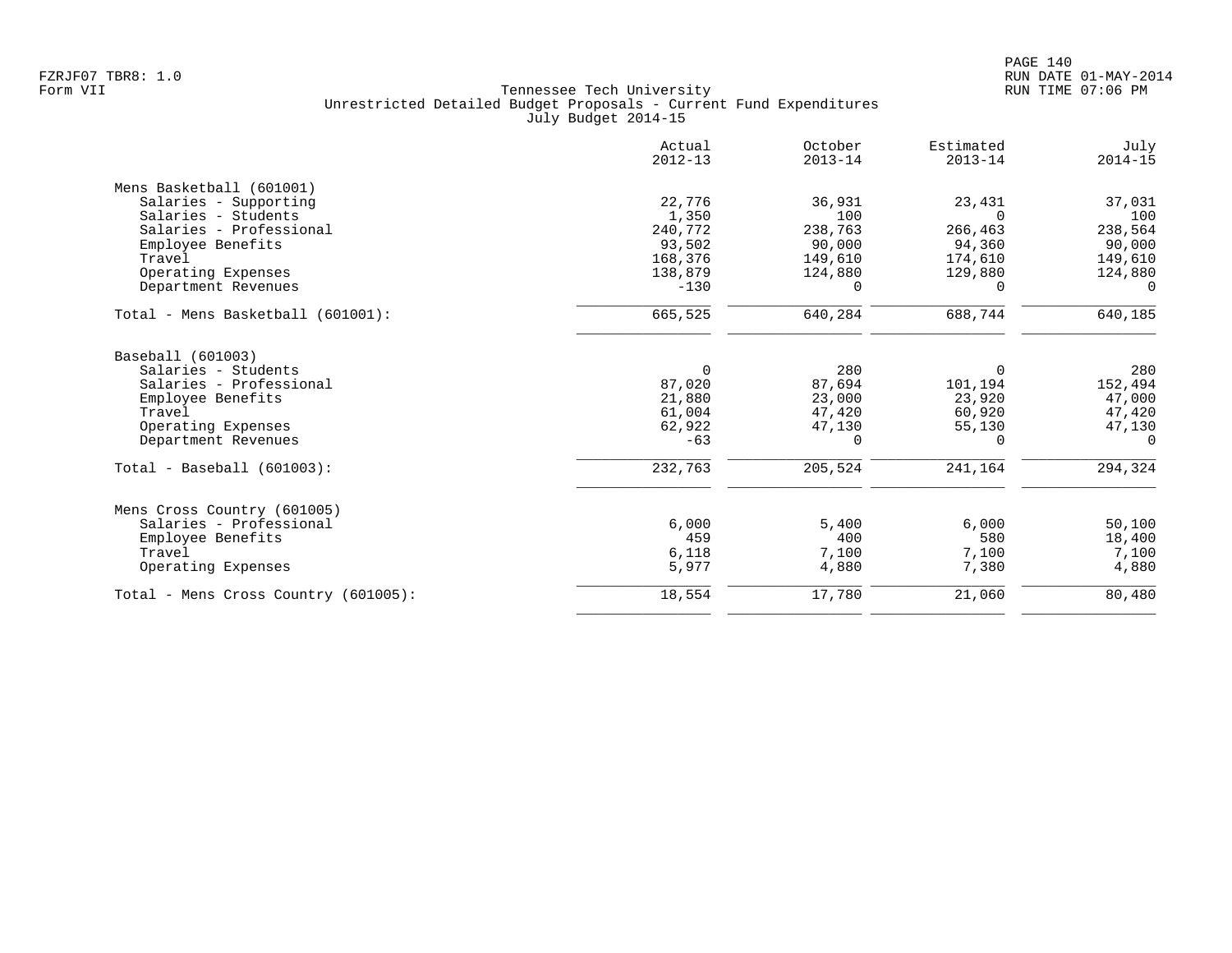|                                           | Actual<br>$2012 - 13$ | October<br>$2013 - 14$ | Estimated<br>$2013 - 14$ | July<br>$2014 - 15$ |
|-------------------------------------------|-----------------------|------------------------|--------------------------|---------------------|
| Mens Golf (601006)                        |                       |                        |                          |                     |
| Salaries - Professional                   | 10,500                | 10,500                 | 16,500                   | 41,350              |
| Employee Benefits                         | 803                   | 800                    | 1,270                    | 12,800              |
| Travel                                    | 27,001                | 24,350                 | 29,350                   | 24,350              |
| Operating Expenses                        | 15,375                | 10,000                 | 12,500                   | 10,000              |
| Total - Mens Golf $(601006)$ :            | 53,679                | 45,650                 | 59,620                   | 88,500              |
| Mens Tennis (601007)                      |                       |                        |                          |                     |
| Salaries - Professional                   | 43,230                | 39,407                 | 48,407                   | 63,207              |
| Employee Benefits                         | 11,693                | 15,000                 | 11,620                   | 27,000              |
| Travel                                    | 33,418                | 33,000                 | 38,000                   | 33,000              |
| Operating Expenses                        | 35,094                | 22,500                 | 27,500                   | 22,500              |
| Total - Mens Tennis $(601007)$ :          | 123,435               | 109,907                | 125,527                  | 145,707             |
| Mens Tennis Tournaments (601008)          |                       |                        |                          |                     |
| Travel                                    | 3,241                 | 0                      | 5,000                    | 0                   |
| Total - Mens Tennis Tournaments (601008): | 3,241                 | $\mathbf 0$            | 5,000                    | $\mathbf 0$         |
| Mens OVC Tournaments (601011)             |                       |                        |                          |                     |
| Travel                                    | 0                     | 0                      | 15,000                   | $\mathbf 0$         |
| Total - Mens OVC Tournaments (601011):    | $\Omega$              | 0                      | 15,000                   | $\mathbf 0$         |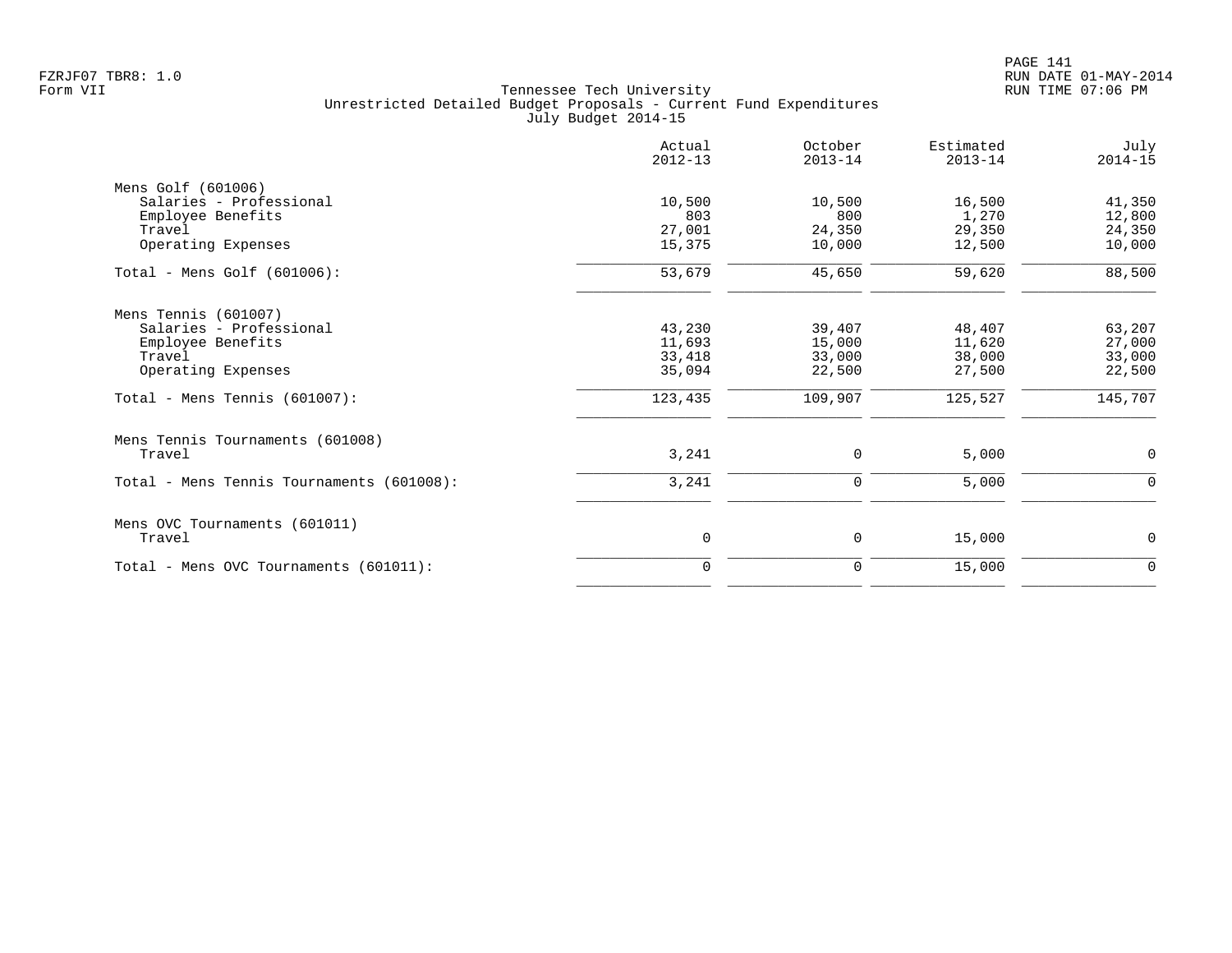|                                                  | Actual<br>$2012 - 13$ | October<br>$2013 - 14$ | Estimated<br>$2013 - 14$ | July<br>$2014 - 15$ |
|--------------------------------------------------|-----------------------|------------------------|--------------------------|---------------------|
| Mens OVC Golf (601012)                           |                       |                        |                          |                     |
| Travel                                           | 3,038                 | 0                      | 5,000                    | $\mathbf 0$         |
| Total - Mens OVC Golf $(601012)$ :               | 3,038                 | $\mathbf 0$            | 5,000                    | $\Omega$            |
| Mens OVC Baseball Tourney (601014)               |                       |                        |                          |                     |
| Travel                                           | 21,197                | 0                      | 15,000                   | $\mathbf 0$         |
| Total - Mens OVC Baseball Tourney (601014):      | 21,197                | 0                      | 15,000                   | $\Omega$            |
| Mens OVC Cross Country Tourney (601016)          |                       |                        |                          |                     |
| Travel                                           | 790                   | 0                      | 600                      | $\mathbf 0$         |
| Total - Mens OVC Cross Country Tourney (601016): | 790                   | $\mathbf 0$            | 600                      |                     |
| Football Scholarships (601060)                   |                       |                        |                          |                     |
| Employee Benefits                                | 13,307                | $\Omega$               | 7,350                    | $\mathbf 0$         |
| Operating Expenses                               | 1,514,443             | 1,645,250              | 1,718,850                | 1,645,250           |
| Total - Football Scholarships (601060):          | 1,527,750             | 1,645,250              | 1,726,200                | 1,645,250           |
| Mens Basketball Scholarships (601061)            |                       |                        |                          |                     |
| Employee Benefits                                | 6,874                 | $\Omega$               | $\Omega$                 | $\Omega$            |
| Operating Expenses                               | 461,226               | 433,860                | 496,760                  | 433,860             |
| Total - Mens Basketball Scholarships (601061):   | 468,100               | 433,860                | 496,760                  | 433,860             |
|                                                  |                       |                        |                          |                     |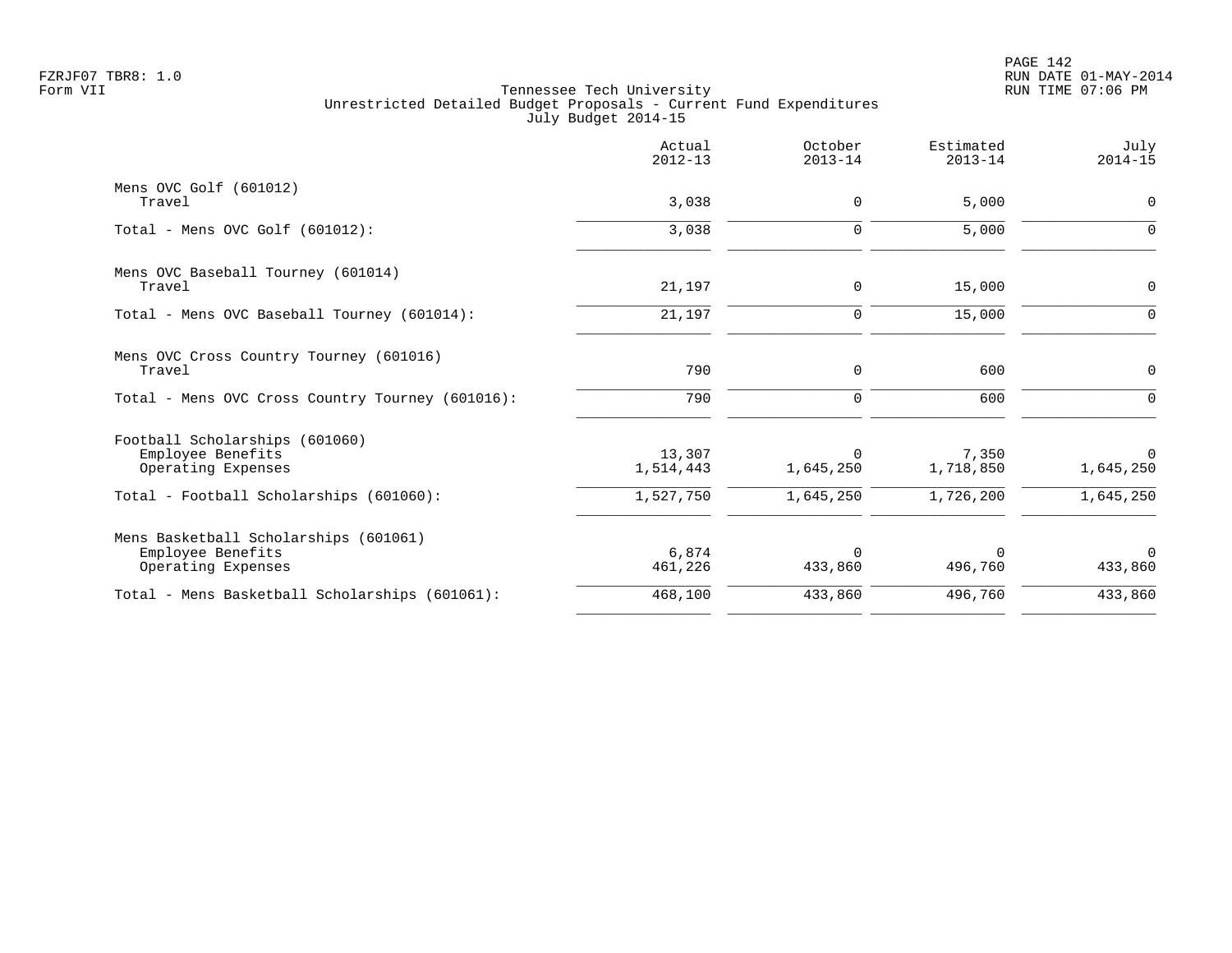| 333,220<br>333,220<br>$\overline{0}$ |
|--------------------------------------|
|                                      |
|                                      |
|                                      |
|                                      |
|                                      |
| 144,520                              |
| 144,520                              |
|                                      |
| 73,640                               |
| 73,640                               |
|                                      |
| 81,820                               |
| 81,820                               |
|                                      |
| 33,890                               |
| 100                                  |
| 210,014                              |
| 66,000<br>112,700                    |
| 93,660                               |
| $\Omega$                             |
| 516,364                              |
|                                      |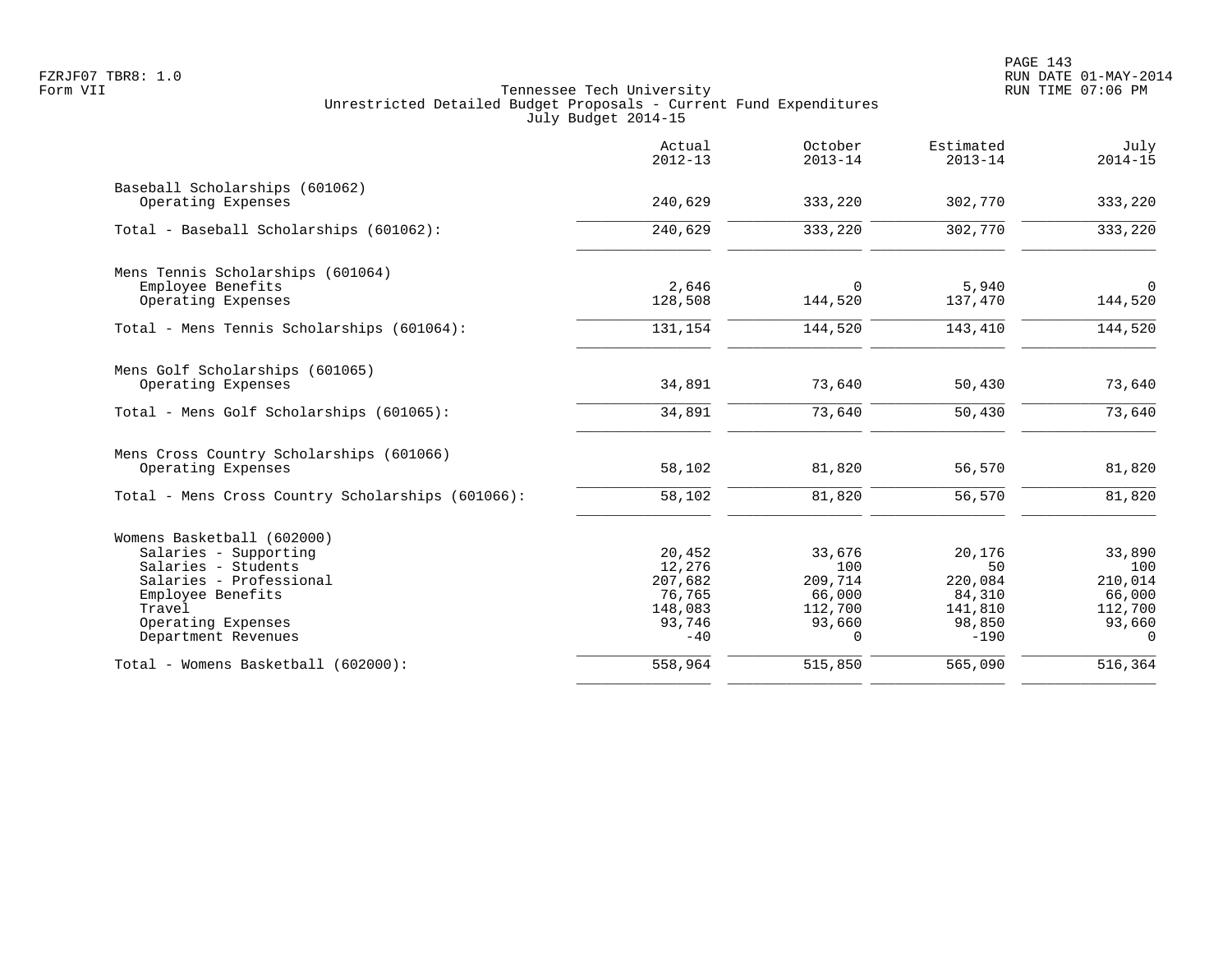|                                                | Actual<br>$2012 - 13$ | October<br>$2013 - 14$ | Estimated<br>$2013 - 14$ | July<br>$2014 - 15$ |
|------------------------------------------------|-----------------------|------------------------|--------------------------|---------------------|
| Womens Bball OVC Tournaments (602001)          |                       |                        |                          |                     |
| Travel                                         | 15,536                | 0                      | 15,000                   | $\overline{0}$      |
| Operating Expenses                             | 300                   | $\mathbf 0$            | $\Omega$                 | $\mathbf 0$         |
| Total - Womens Bball OVC Tournaments (602001): | 15,836                | $\mathbf 0$            | 15,000                   | $\Omega$            |
| Womens Volleyball (602004)                     |                       |                        |                          |                     |
| Salaries - Students                            | 1,335                 | 550                    | 1,000                    | 550                 |
| Salaries - Professional                        | 71,962                | 68,153                 | 91,683                   | 91,478              |
| Employee Benefits                              | 25,250                | 29,090                 | 26,070                   | 41,090              |
| Travel                                         | 49,786                | 33,600                 | 40,600                   | 33,600              |
| Operating Expenses                             | 27,419                | 21,240                 | 31,240                   | 21,240              |
| Department Revenues                            | $-2$                  | 0                      | $\Omega$                 | $\Omega$            |
| Total - Womens Volleyball (602004):            | 175,750               | 152,633                | 190,593                  | 187,958             |
| Womens Golf (602008)                           |                       |                        |                          |                     |
| Salaries - Professional                        | 15,500                | 15,500                 | 16,500                   | 46,350              |
| Employee Benefits                              | 1,186                 | 1,400                  | 1,270                    | 13,400              |
| Travel                                         | 29,149                | 26,650                 | 31,650                   | 26,650              |
| Operating Expenses                             | 14,784                | 10,000                 | 12,500                   | 10,000              |
| Department Revenues                            | $-77$                 | $\Omega$               | $\Omega$                 | $\Omega$            |
| Total - Womens Golf (602008):                  | 60,542                | 53,550                 | 61,920                   | 96,400              |
| Womens Cross Country Track (602009)            |                       |                        |                          |                     |
| Salaries - Professional                        | 14,500                | 10,800                 | 17,500                   | 55,500              |
| Employee Benefits                              | 918                   | 1,130                  | 960                      | 19,130              |
| Travel                                         | 23,639                | 19,750                 | 19,750                   | 19,750              |
| Operating Expenses                             | 13,484                | 10,000                 | 12,500                   | 10,000              |
| Total - Womens Cross Country Track (602009):   | 52,541                | 41,680                 | 50,710                   | 104,380             |
|                                                |                       |                        |                          |                     |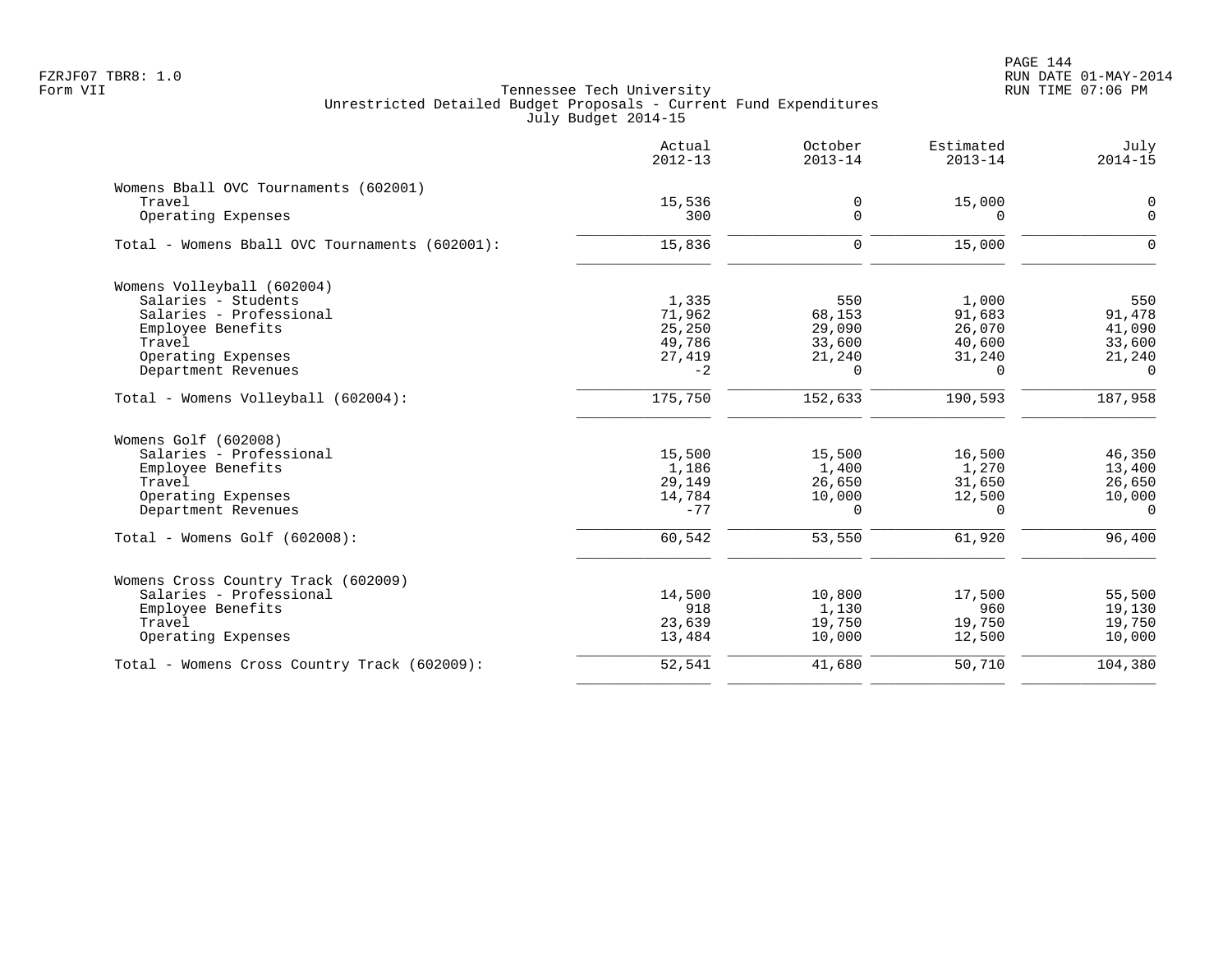|                                                   | Actual<br>$2012 - 13$ | October<br>$2013 - 14$ | Estimated<br>$2013 - 14$ | July<br>$2014 - 15$ |
|---------------------------------------------------|-----------------------|------------------------|--------------------------|---------------------|
| Womens Track Tournaments (602010)<br>Travel       | 11,197                | 0                      | 5,000                    | 0                   |
| Total - Womens Track Tournaments (602010):        | 11,197                | 0                      | 5,000                    | $\Omega$            |
| Womens Softball (602011)                          |                       |                        |                          |                     |
| Salaries - Professional                           | 84,516                | 85,780                 | 80,080                   | 134,778             |
| Employee Benefits                                 | 20,148                | 23,000                 | 14,030                   | 47,000              |
| Travel                                            | 64,518                | 42,960                 | 53,960                   | 42,960              |
| Operating Expenses                                | 50,417                | 36,440                 | 44,520                   | 36,440              |
| Department Revenues                               | $\Omega$              | $\Omega$               | $-80$                    | $\Omega$            |
| Total - Womens Softball (602011):                 | 219,599               | 188,180                | 192,510                  | 261,178             |
| Womens Soccer (602012)                            |                       |                        |                          |                     |
| Salaries - Students                               | $\mathbf 0$           | 500                    | $\Omega$                 | 500                 |
| Salaries - Professional                           | 69,543                | 75,436                 | 68,996                   | 143,100             |
| Employee Benefits                                 | 19,735                | 20,000                 | 17,060                   | 44,000              |
| Travel                                            | 51,537                | 47,150                 | 63,150                   | 47,150              |
| Operating Expenses                                | 51,914                | 33,560                 | 41,560                   | 33,560              |
| Total - Womens Soccer (602012):                   | 192,729               | 176,646                | 190,766                  | 268,310             |
| Womens OVC Softball Tournaments (602013)          |                       |                        |                          |                     |
| Travel                                            | 8,096                 | 0                      | 15,000                   | $\mathbf 0$         |
| Total - Womens OVC Softball Tournaments (602013): | 8,096                 | 0                      | 15,000                   | $\mathbf 0$         |
|                                                   |                       |                        |                          |                     |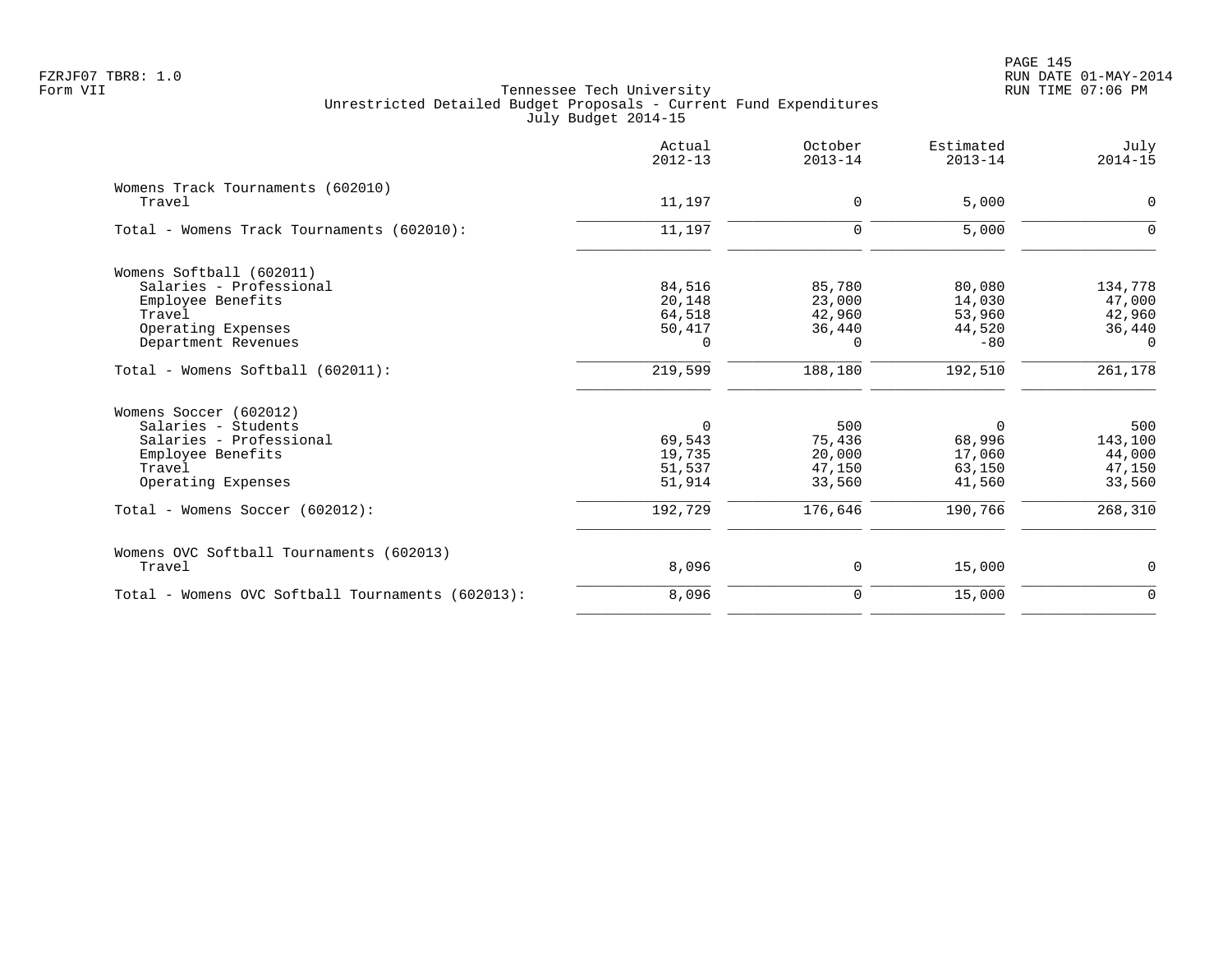PAGE 146 FZRJF07 TBR8: 1.0 RUN DATE 01-MAY-2014

|                                                                                                                                        | Actual<br>$2012 - 13$       | October<br>$2013 - 14$         | Estimated<br>$2013 - 14$       | July<br>$2014 - 15$                  |
|----------------------------------------------------------------------------------------------------------------------------------------|-----------------------------|--------------------------------|--------------------------------|--------------------------------------|
| Womens OVC Golf (602014)<br>Travel                                                                                                     | 3,093                       | 0                              | 5,000                          | 0                                    |
| Total - Womens OVC Golf (602014):                                                                                                      | 3,093                       | $\mathbf 0$                    | 5,000                          | $\Omega$                             |
| Womens Basketball Scholarships (602060)<br>Operating Expenses                                                                          | 411,356                     | 481,730                        | 370,970                        | 481,730                              |
| Total - Womens Basketball Scholarships (602060):                                                                                       | 411,356                     | 481,730                        | 370,970                        | 481,730                              |
| Womens Volleyball Scholarships (602061)<br>Employee Benefits<br>Operating Expenses<br>Total - Womens Volleyball Scholarships (602061): | 8,130<br>353,915<br>362,045 | $\Omega$<br>393,530<br>393,530 | $\Omega$<br>385,350<br>385,350 | $\overline{0}$<br>393,530<br>393,530 |
| Womens Golf Scholarships (602063)<br>Operating Expenses<br>Total - Womens Golf Scholarships (602063):                                  | 60,665<br>60,665            | 192,690<br>192,690             | 75,510<br>75,510               | 192,690<br>192,690                   |
| Womens Softball Scholarships (602064)                                                                                                  |                             |                                |                                |                                      |
| Operating Expenses                                                                                                                     | 296,299                     | 385,380                        | 297,410                        | 385,380                              |
| Total - Womens Softball Scholarships (602064):                                                                                         | 296,299                     | 385,380                        | 297,410                        | 385,380                              |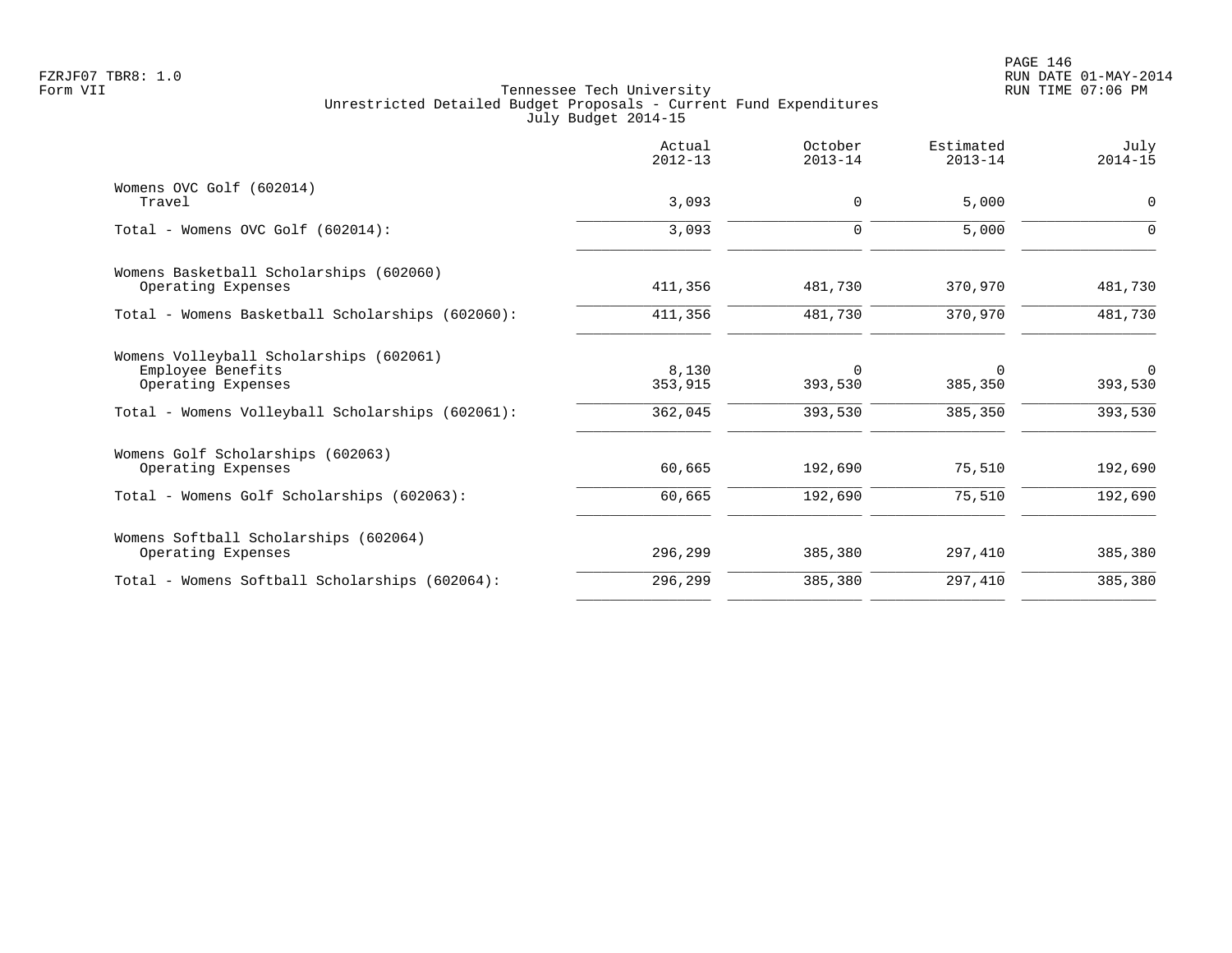PAGE 147 FZRJF07 TBR8: 1.0 RUN DATE 01-MAY-2014

|                                                                 | Actual<br>$2012 - 13$ | October<br>$2013 - 14$ | Estimated<br>$2013 - 14$ | July<br>$2014 - 15$  |
|-----------------------------------------------------------------|-----------------------|------------------------|--------------------------|----------------------|
| Womens Cross Country Scholarships (602065)<br>Employee Benefits | 2,928                 | $\Omega$               | 8,640                    | $\mathbf 0$          |
| Operating Expenses                                              | 197,703               | 404,820                | 253,270                  | 404,820              |
| Total - Womens Cross Country Scholarships (602065):             | 200,631               | 404,820                | 261,910                  | 404,820              |
| Womens Soccer Scholarships (602066)                             |                       |                        |                          |                      |
| Operating Expenses                                              | 403,577               | 449,610                | 390,220                  | 449,610              |
| Total - Womens Soccer Scholarships (602066):                    | 403,577               | 449,610                | 390,220                  | $\overline{449,610}$ |
| Athletic Motor Pool (650000)                                    |                       |                        |                          |                      |
| Salaries - Professional                                         | $\Omega$              | 4,000                  | 4,000                    | 4,000                |
| Operating Expenses                                              | 51,600                | 13,000                 | 26,000                   | 13,000               |
| Total - Athletic Motor Pool (650000):                           | 51,600                | 17,000                 | 30,000                   | 17,000               |
| Athletic Motor Pool Revenue (650001)                            |                       |                        |                          |                      |
| Travel                                                          | $-46,862$             | 0                      | $\Omega$                 | $\mathbf 0$          |
| Operating Expenses                                              | $-1,553$              | $-19,000$              | $-40,000$                | $-19,000$            |
| Total - Athletic Motor Pool Revenue (650001):                   | $-48, 415$            | $-19,000$              | $-40,000$                | $-19,000$            |
| Student Sports Comp (650002)                                    |                       |                        |                          |                      |
| Salaries - Students                                             | 6,358                 | 0                      | 0                        | $\overline{0}$       |
| Salaries - Professional<br>Employee Benefits                    | 33,761<br>13,832      | 41,636<br>14,606       | 37,276<br>15,736         | 61,104<br>14,606     |
| Operating Expenses                                              | 21,118                | 15,930                 | 23,070                   | 15,930               |
| Department Revenues                                             | $-95$                 | $\Omega$               | $\Omega$                 | $\Omega$             |
| Total - Student Sports Comp (650002):                           | 74,974                | 72,172                 | 76,082                   | 91,640               |
|                                                                 |                       |                        |                          |                      |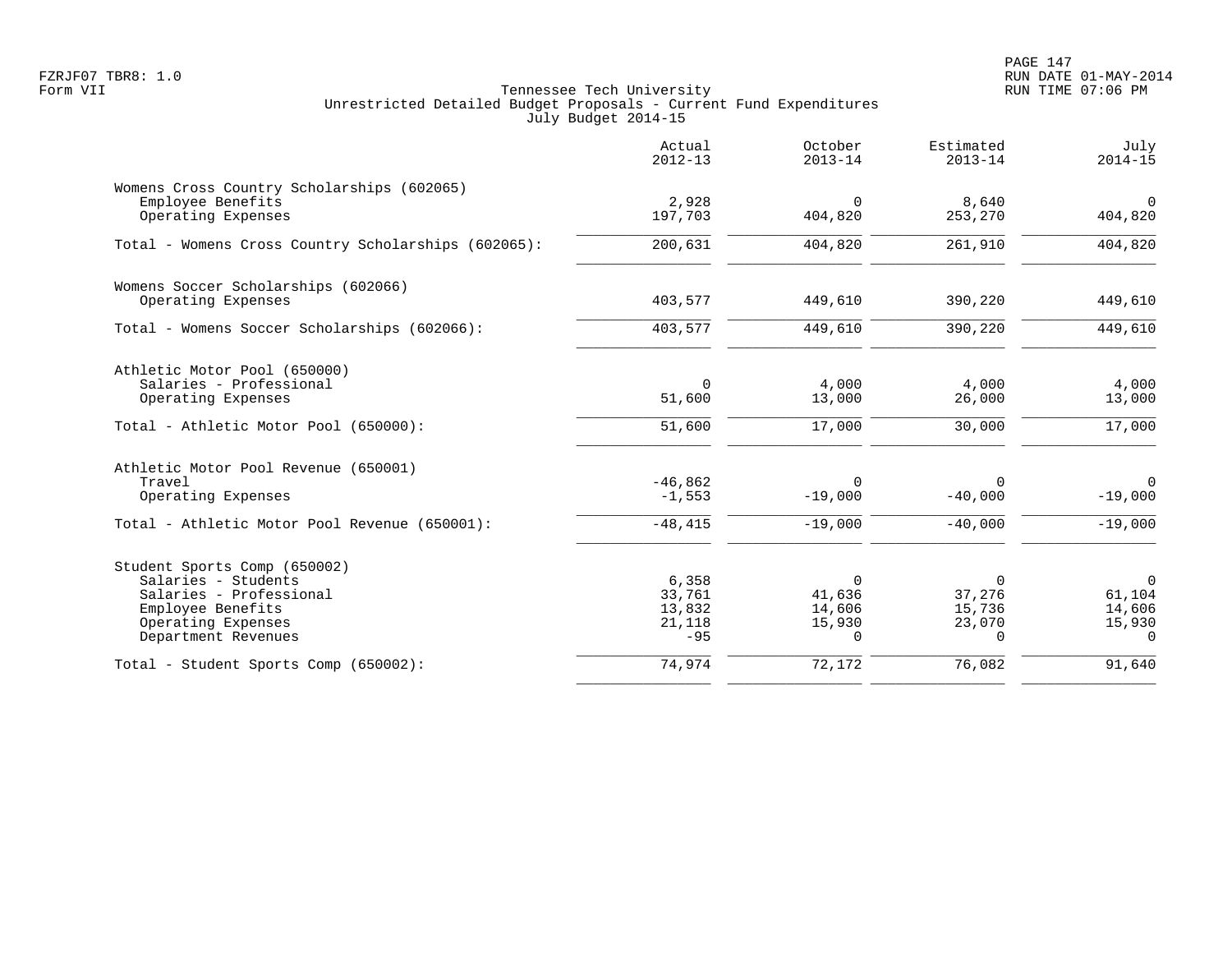|                                                                                                                                                                                         | Actual<br>$2012 - 13$                    | October<br>$2013 - 14$                             | Estimated<br>$2013 - 14$              | July<br>$2014 - 15$                                |
|-----------------------------------------------------------------------------------------------------------------------------------------------------------------------------------------|------------------------------------------|----------------------------------------------------|---------------------------------------|----------------------------------------------------|
| Student Sports Comp Grad Assist (650003)<br>Employee Benefits                                                                                                                           | 0                                        | 2,780                                              | $\mathbf 0$                           | 2,780                                              |
| Total - Student Sports Comp Grad Assist (650003):                                                                                                                                       | $\mathbf 0$                              | 2,780                                              | $\mathbf 0$                           | 2,780                                              |
| Tennis Center (650004)<br>Salaries - Professional<br>Employee Benefits                                                                                                                  | 16,580<br>6,812                          | 18,637<br>10,362                                   | 18,637<br>9,232                       | 26,938<br>10,362                                   |
| Total - Tennis Center (650004):                                                                                                                                                         | 23,392                                   | 28,999                                             | 27,869                                | 37,300                                             |
| Athletic Facilities & Events (650008)<br>Salaries - Supporting<br>Salaries - Students<br>Salaries - Professional<br>Employee Benefits<br>Total - Athletic Facilities & Events (650008): | 3,485<br>$\Omega$<br>820<br>416<br>4,721 | $\overline{0}$<br>2,000<br>1,000<br>1,000<br>4,000 | 0<br>2,000<br>1,000<br>1,000<br>4,000 | $\overline{0}$<br>2,000<br>1,000<br>1,000<br>4,000 |
| TBR Spouse Dependent Discount (700000)<br>Employee Benefits                                                                                                                             | 91,444                                   | 89,270                                             | 89,270                                | 89,270                                             |
| Total - TBR Spouse Dependent Discount (700000):                                                                                                                                         | 91,444                                   | 89,270                                             | 89,270                                | 89,270                                             |
| TBR Employ Remission PC191 (700001)<br>Employee Benefits                                                                                                                                | 24,172                                   | 34,860                                             | 34,860                                | 34,860                                             |
| Total - TBR Employ Remission PC191 (700001):                                                                                                                                            | 24,172                                   | 34,860                                             | 34,860                                | 34,860                                             |
|                                                                                                                                                                                         |                                          |                                                    |                                       |                                                    |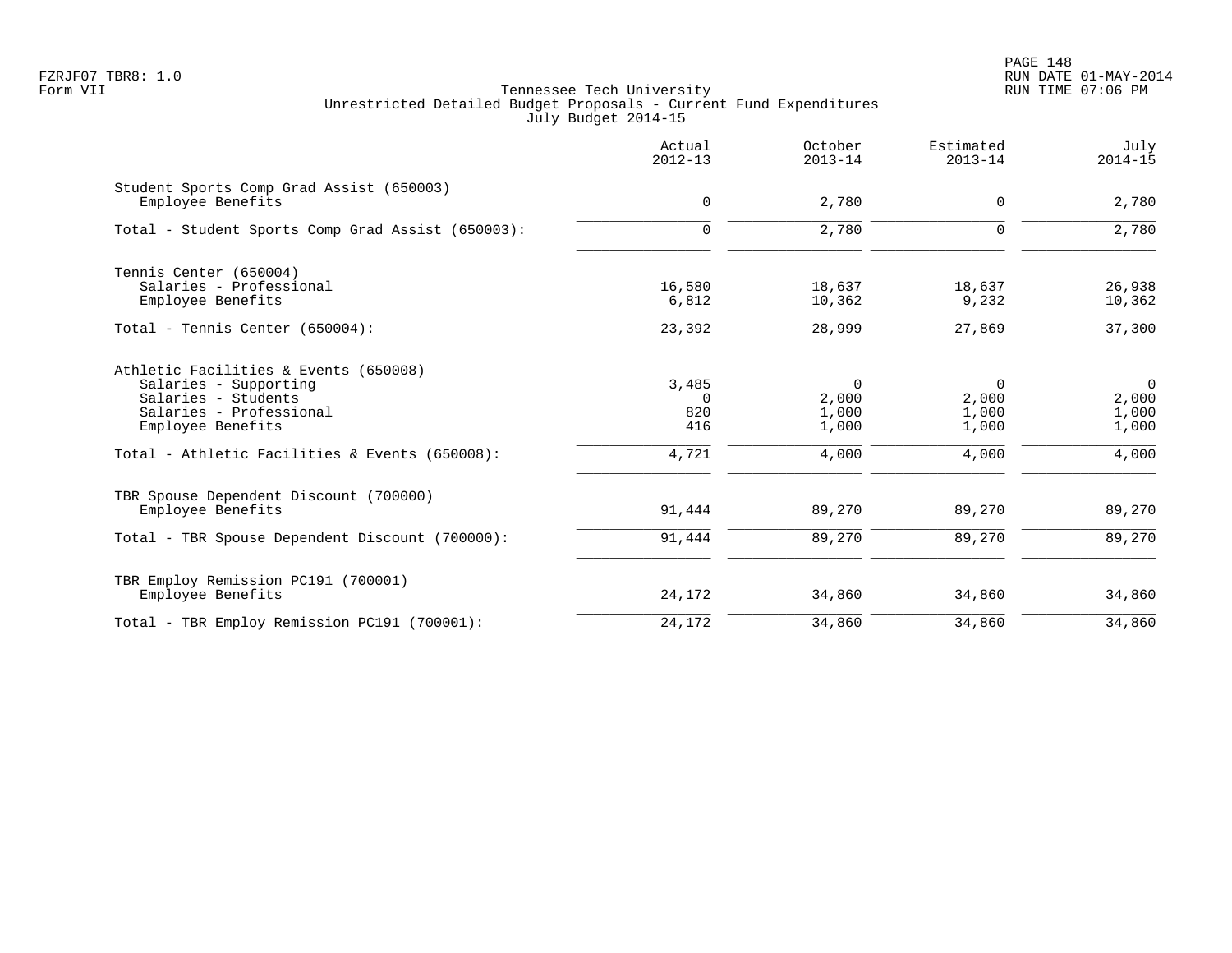PAGE 149 FZRJF07 TBR8: 1.0 RUN DATE 01-MAY-2014

|                                                                                                               | Actual<br>$2012 - 13$        | October<br>$2013 - 14$       | Estimated<br>$2013 - 14$    | July<br>$2014 - 15$             |
|---------------------------------------------------------------------------------------------------------------|------------------------------|------------------------------|-----------------------------|---------------------------------|
| E and G Data Processing Allocation (700003)<br>Employee Benefits<br>Department Revenues                       | 491<br>353,673               | $\Omega$<br>500,900          | $\Omega$<br>507,490         | $\mathbf 0$<br>512,970          |
| Total - E and G Data Processing Allocation (700003):                                                          | 354,164                      | 500,900                      | 507,490                     | 512,970                         |
| E and G Claims Adjustment (700004)<br>Operating Expenses                                                      | 30,783                       | 28,350                       | 28,350                      | 28,350                          |
| Total - E and G Claims Adjustment $(700004)$ :                                                                | 30,783                       | 28,350                       | 28,350                      | 28,350                          |
| $E$ and G Support (700005)<br>Employee Benefits<br>Operating Expenses<br>Total - E and G Support $(700005)$ : | 241,606<br>28,579<br>270,185 | 241,640<br>11,470<br>253,110 | 196,280<br>4,690<br>200,970 | 264,890<br>$-20,480$<br>244,410 |
| E and G Other Salary Pool (700009)<br>Salaries - Supporting<br>Salaries - Professional                        | 0<br>$\Omega$                | 21,350<br>21,520             | 21,350<br>21,520            | 21,350<br>21,520                |
| Total - E and G Other Salary Pool (700009):                                                                   | 0                            | 42,870                       | 42,870                      | 42,870                          |
| Post Office Allocation (700045)<br>Operating Expenses<br>Department Revenues                                  | $\Omega$<br>7,950            | 7,710<br>0                   | 7,710<br>$\Omega$           | 4,430<br>$\Omega$               |
| Total - Post Office Allocation (700045):                                                                      | 7,950                        | 7,710                        | 7,710                       | 4,430                           |
|                                                                                                               |                              |                              |                             |                                 |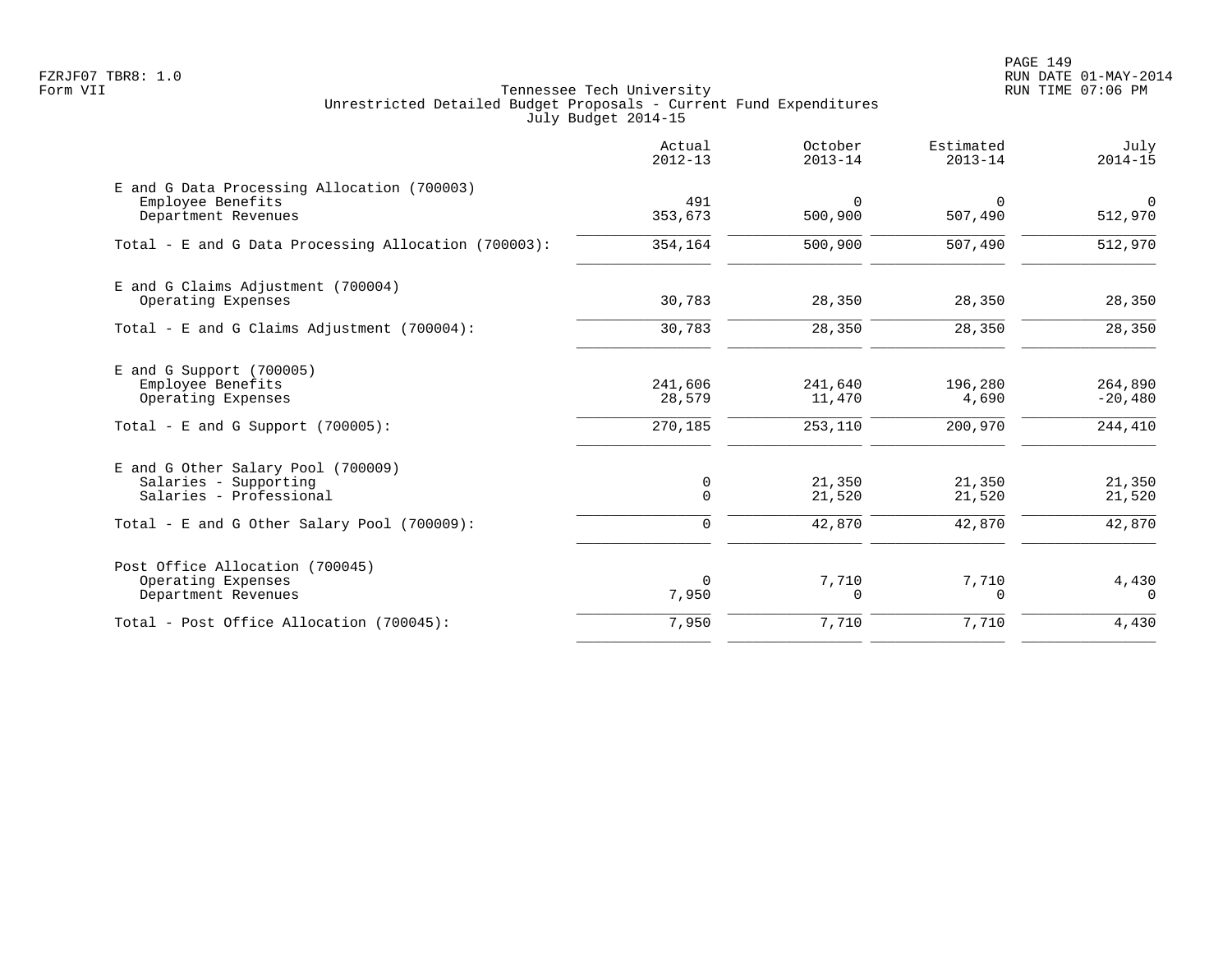PAGE 150 FZRJF07 TBR8: 1.0 RUN DATE 01-MAY-2014

|                                                                                                                                                                                               | Actual<br>$2012 - 13$                                                           | October<br>$2013 - 14$                                                               | Estimated<br>$2013 - 14$                                                        | July<br>$2014 - 15$                                                                  |
|-----------------------------------------------------------------------------------------------------------------------------------------------------------------------------------------------|---------------------------------------------------------------------------------|--------------------------------------------------------------------------------------|---------------------------------------------------------------------------------|--------------------------------------------------------------------------------------|
| TTU Staff Scholarships (700067)<br>Employee Benefits                                                                                                                                          | 13,572                                                                          | 13,580                                                                               | 14,306                                                                          | 14,306                                                                               |
|                                                                                                                                                                                               |                                                                                 |                                                                                      |                                                                                 |                                                                                      |
| Total - TTU Staff Scholarships (700067):                                                                                                                                                      | 13,572                                                                          | 13,580                                                                               | 14,306                                                                          | 14,306                                                                               |
| TTU Staff Tuit Maint Reimbursment (700068)                                                                                                                                                    |                                                                                 |                                                                                      |                                                                                 |                                                                                      |
| Employee Benefits                                                                                                                                                                             | 21,815                                                                          | 21,220                                                                               | 5,798                                                                           | 5,798                                                                                |
| Total - TTU Staff Tuit Maint Reimbursment (700068):                                                                                                                                           | 21,815                                                                          | 21,220                                                                               | 5,798                                                                           | 5,798                                                                                |
| Total - Student Services (400):<br>Salaries - Administrative<br>Salaries - Academic<br>Salaries - Supporting<br>Salaries - Students<br>Salaries - Professional<br>Employee Benefits<br>Travel | 290,405<br>8,548<br>1,863,643<br>315,262<br>4,482,416<br>3,087,524<br>1,441,101 | 295,688<br>$\Omega$<br>1,777,825<br>232,250<br>5,577,677<br>3, 342, 198<br>1,260,810 | 295,688<br>2,060<br>1,738,172<br>288,277<br>5,670,804<br>3,189,772<br>1,598,955 | 295,888<br>$\Omega$<br>1,772,140<br>230,950<br>6, 342, 439<br>3,584,632<br>1,090,160 |
| Operating Expenses                                                                                                                                                                            | 7,997,900                                                                       | 9,494,959                                                                            | 9,596,371                                                                       | 8,880,559                                                                            |
| Capital Outlay                                                                                                                                                                                | 54,280                                                                          | $\Omega$                                                                             | 6,580                                                                           | $\Omega$                                                                             |
| Department Revenues                                                                                                                                                                           | 357,369                                                                         | 500,900                                                                              | 506,320                                                                         | 512,970                                                                              |
| Total                                                                                                                                                                                         | 19,898,448                                                                      | 22, 482, 307                                                                         | 22,892,999                                                                      | 22,709,738                                                                           |
|                                                                                                                                                                                               |                                                                                 |                                                                                      |                                                                                 |                                                                                      |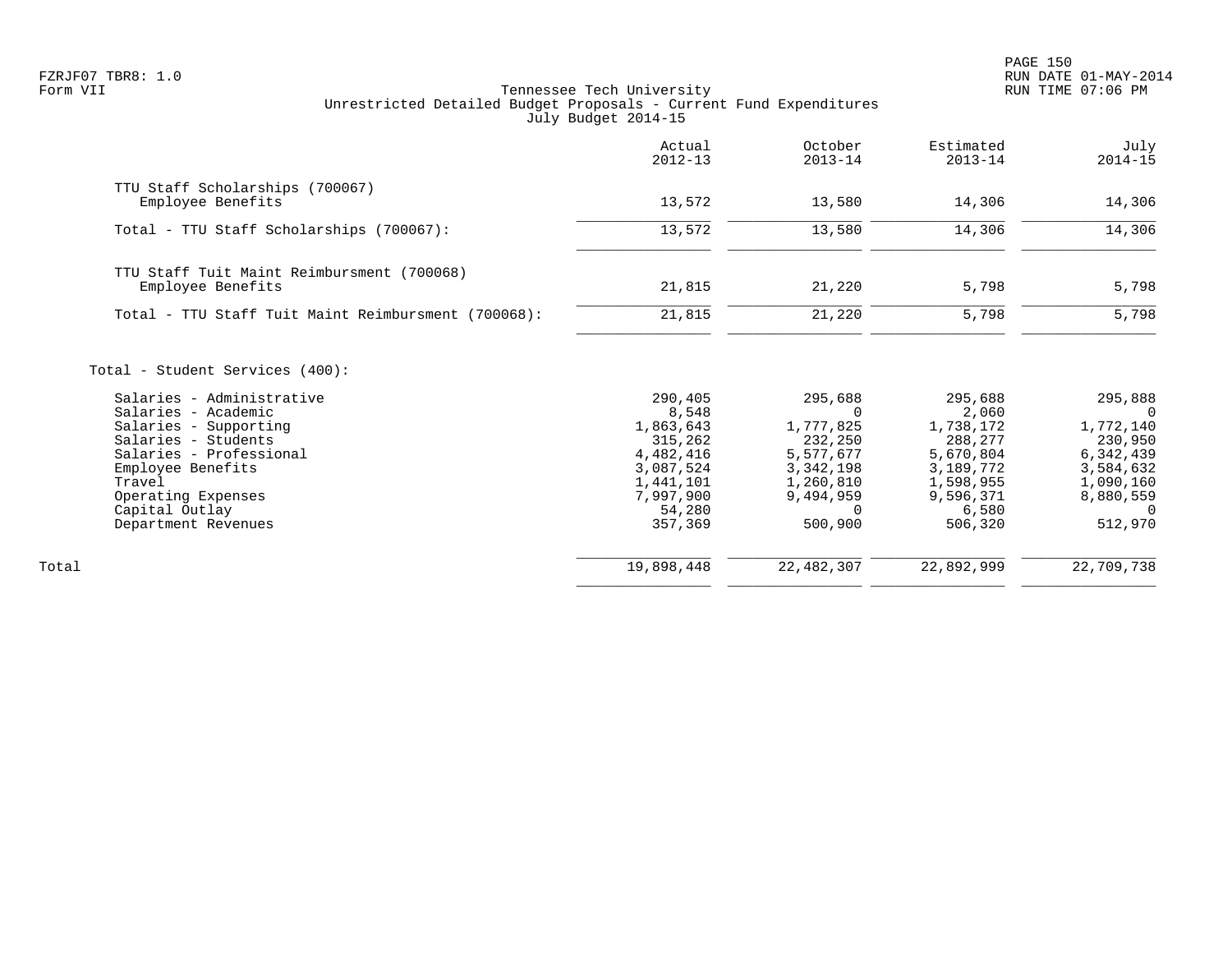|                                                                                                                                                                                                                                                                                                    | Actual<br>$2012 - 13$                                                                                             | October<br>$2013 - 14$                                                                                                   | Estimated<br>$2013 - 14$                                                                                         | July<br>$2014 - 15$                                                                                                    |
|----------------------------------------------------------------------------------------------------------------------------------------------------------------------------------------------------------------------------------------------------------------------------------------------------|-------------------------------------------------------------------------------------------------------------------|--------------------------------------------------------------------------------------------------------------------------|------------------------------------------------------------------------------------------------------------------|------------------------------------------------------------------------------------------------------------------------|
| Total - Student Services (40):                                                                                                                                                                                                                                                                     |                                                                                                                   |                                                                                                                          |                                                                                                                  |                                                                                                                        |
| Salaries - Administrative<br>Salaries - Academic<br>Salaries - Supporting<br>Salaries - Students<br>Salaries - Professional<br>Employee Benefits<br>Travel<br>Operating Expense<br>Capital Outlay<br>Department Revenues                                                                           | 290,405<br>8,548<br>1,863,643<br>315,262<br>4,482,416<br>3,087,524<br>1,441,101<br>7,997,900<br>54,280<br>357,369 | 295,688<br>$\Omega$<br>1,777,825<br>232,250<br>5,577,677<br>3, 342, 198<br>1,260,810<br>9,494,959<br>$\Omega$<br>500,900 | 295,688<br>2,060<br>1,738,172<br>288,277<br>5,670,804<br>3,189,772<br>1,598,955<br>9,596,371<br>6,580<br>506,320 | 295,888<br>$\Omega$<br>1,772,140<br>230,950<br>6,342,439<br>3,584,632<br>1,090,160<br>8,880,559<br>$\Omega$<br>512,970 |
| Total                                                                                                                                                                                                                                                                                              | 19,898,448                                                                                                        | 22, 482, 307                                                                                                             | 22,892,999                                                                                                       | 22,709,738                                                                                                             |
| Institutional Support (45)<br>Institutional Support (450)<br>Presidents Office (110000)<br>Salaries - Administrative<br>Salaries - Academic<br>Salaries - Supporting<br>Salaries - Students<br>Salaries - Professional<br>Employee Benefits<br>Travel<br>Operating Expenses<br>Department Revenues | 355,496<br>$\Omega$<br>483<br>6,080<br>162,403<br>146,440<br>10,555<br>29,290<br>$-5$                             | 531,267<br>2,500<br>3,000<br>3,190<br>188,766<br>151,120<br>10,600<br>15,720<br>$\Omega$                                 | 531,387<br>2,500<br>3,450<br>3,190<br>206,216<br>185,130<br>10,600<br>23,520<br>0                                | 531,707<br>$\Omega$<br>3,000<br>3,190<br>170,609<br>185,130<br>4,000<br>15,720<br>0                                    |
| Total - Presidents Office (110000):                                                                                                                                                                                                                                                                | 710,742                                                                                                           | 906,163                                                                                                                  | 965,993                                                                                                          | 913,356                                                                                                                |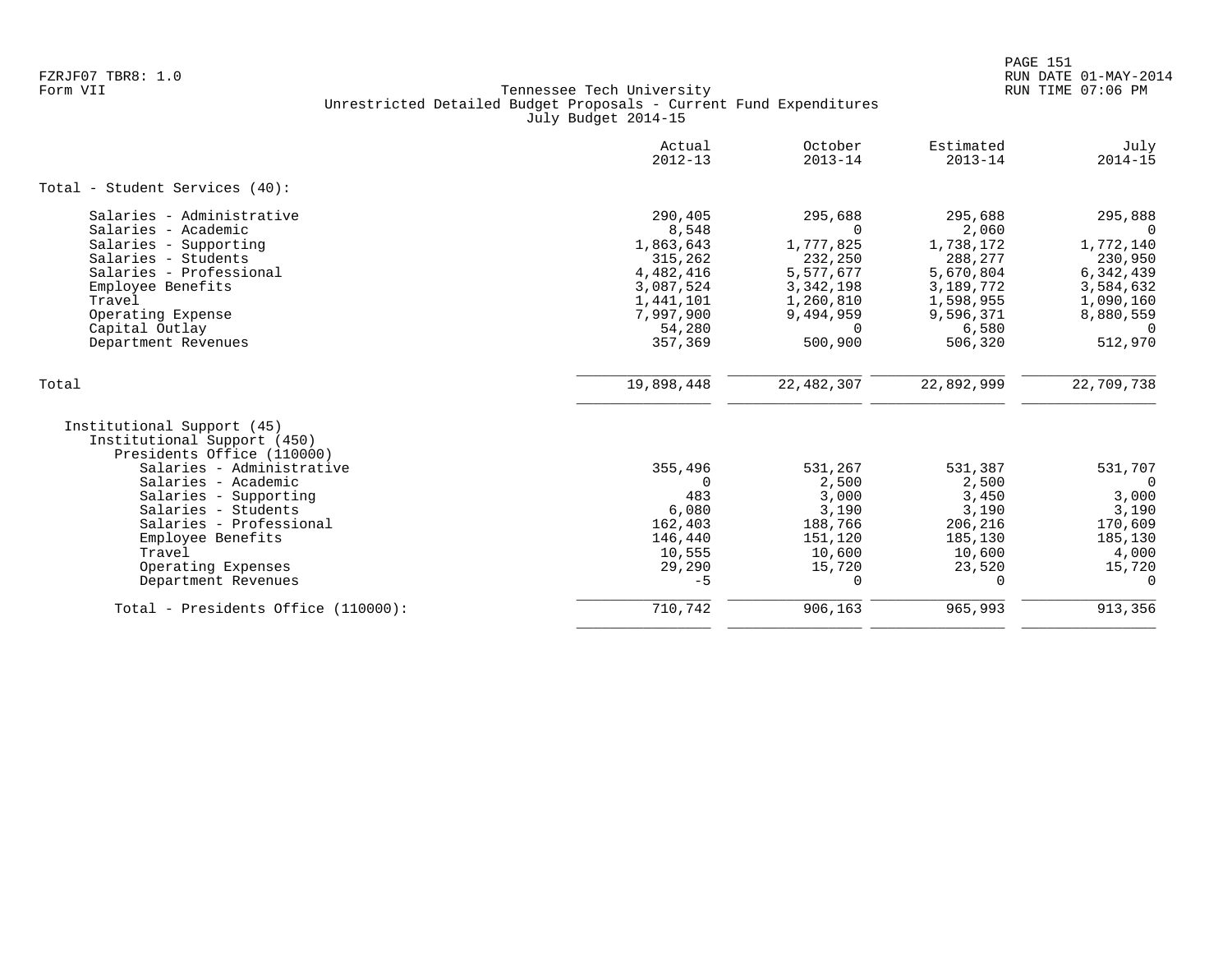|                                                   | Actual<br>$2012 - 13$ | October<br>$2013 - 14$ | Estimated<br>$2013 - 14$ | July<br>$2014 - 15$ |
|---------------------------------------------------|-----------------------|------------------------|--------------------------|---------------------|
| University Support (110001)<br>Operating Expenses | 0                     | $\mathbf 0$            | 0                        | 56,130              |
| Total - University Support (110001):              | $\mathbf 0$           | 0                      | 0                        | 56,130              |
| Allow for Retired Personnel (110002)              |                       |                        |                          |                     |
| Salaries - Professional                           | 77,918                | 77,920                 | 77,920                   | 77,920              |
| Employee Benefits                                 | 2,697                 | 2,290                  | 3,150                    | 3,150               |
| Travel<br>Operating Expenses                      | 2,489<br>488          | 2,000<br>260           | 3,550<br>580             | $\Omega$<br>1,040   |
| Total - Allow for Retired Personnel (110002):     | 83,592                | 82,470                 | 85,200                   | 82,110              |
| Faculty Senate (110003)                           |                       |                        |                          |                     |
| Salaries - Academic                               | 2,402                 | 2,400                  | 2,400                    | 2,400               |
| Employee Benefits                                 | 431                   | 1,500                  | 1,500                    | 1,500               |
| Travel<br>Operating Expenses                      | 1,095<br>0            | 1,650<br>760           | 1,650<br>760             | 400<br>380          |
|                                                   |                       |                        |                          |                     |
| Total - Faculty Senate (110003):                  | 3,928                 | 6,310                  | 6,310                    | 4,680               |
| Staff Development (110005)                        |                       |                        |                          |                     |
| Operating Expenses                                | 1,295                 | 1,500                  | 1,500                    | 1,500               |
| Total - Staff Development (110005):               | 1,295                 | 1,500                  | 1,500                    | 1,500               |
|                                                   |                       |                        |                          |                     |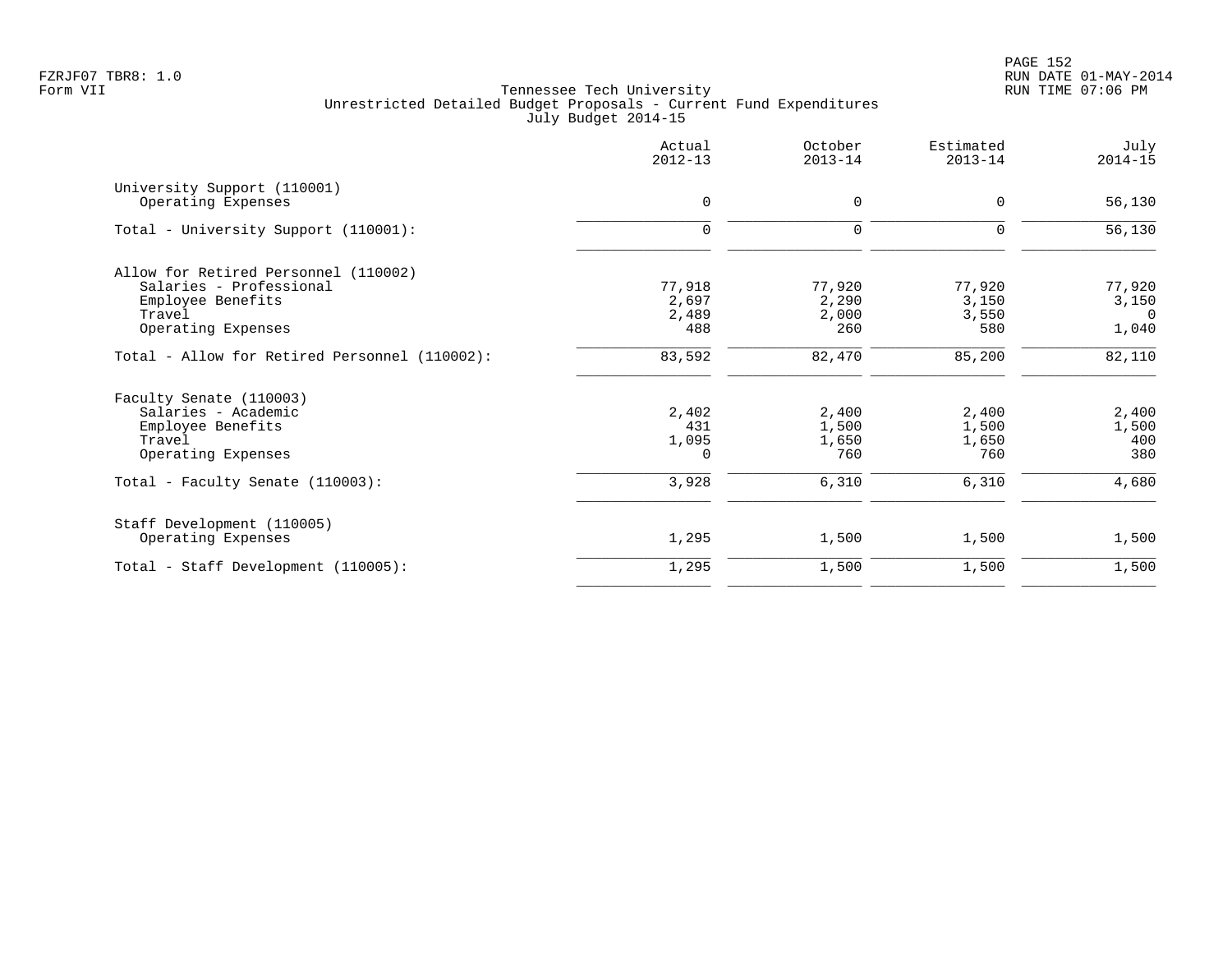PAGE 153 FZRJF07 TBR8: 1.0 RUN DATE 01-MAY-2014

|                                                                                                                                             | Actual<br>$2012 - 13$        | October<br>$2013 - 14$         | Estimated<br>$2013 - 14$         | July<br>$2014 - 15$              |
|---------------------------------------------------------------------------------------------------------------------------------------------|------------------------------|--------------------------------|----------------------------------|----------------------------------|
| President Grad Assistant (110006)<br>Employee Benefits                                                                                      | 26,987                       | 27,080                         | 27,080                           | 16,380                           |
| Total - President Grad Assistant (110006):                                                                                                  | 26,987                       | 27,080                         | 27,080                           | 16,380                           |
| Staff Moving (110007)<br>Travel                                                                                                             | 6,640                        | 15,000                         | 15,000                           | 0                                |
| Total - Staff Moving $(110007)$ :                                                                                                           | 6,640                        | 15,000                         | 15,000                           | $\Omega$                         |
| Staff Awards (110008)<br>Salaries - Supporting<br>Employee Benefits<br>Operating Expenses<br>Total - Staff Awards (110008):                 | 1,500<br>496<br>185<br>2,181 | 2,000<br>1,000<br>200<br>3,200 | 2,000<br>1,000<br>2,200<br>5,200 | 4,000<br>1,000<br>2,200<br>7,200 |
| Professional Awards (110009)<br>Salaries - Professional<br>Employee Benefits<br>Operating Expenses<br>Total - Professional Awards (110009): | 1,000<br>322<br>50<br>1,372  | 1,000<br>0<br>50<br>1,050      | 1,000<br>$\Omega$<br>50<br>1,050 | 1,000<br>$\Omega$<br>50<br>1,050 |
| Performance Awards (110010)<br>Operating Expenses                                                                                           | $\mathbf 0$                  | 12,000                         | $\mathbf 0$                      | 12,000                           |
| Total - Performance Awards (110010):                                                                                                        | $\mathbf 0$                  | 12,000                         | $\mathbf 0$                      | 12,000                           |
|                                                                                                                                             |                              |                                |                                  |                                  |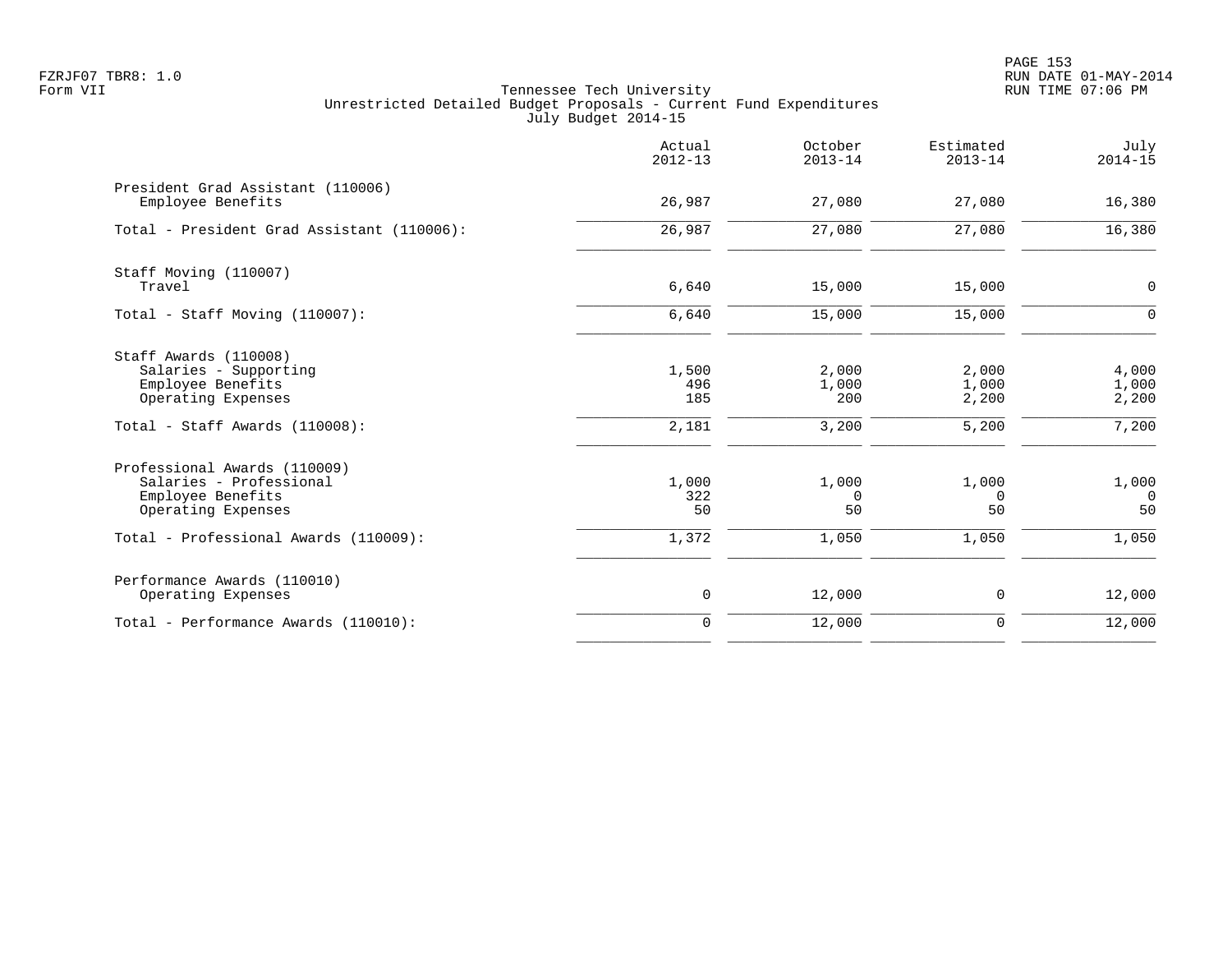|                                                  | Actual<br>$2012 - 13$ | October<br>$2013 - 14$ | Estimated<br>$2013 - 14$ | July<br>$2014 - 15$ |
|--------------------------------------------------|-----------------------|------------------------|--------------------------|---------------------|
| Graduation Experience (110012)                   |                       |                        |                          |                     |
| Salaries - Students                              | 1,945                 | 2,000                  | 2,000                    | $\overline{0}$      |
| Employee Benefits                                | $\Omega$              | 100                    | 100                      | 100                 |
| Operating Expenses                               | 117,854               | 100,110                | 100,110                  | 100,110             |
| Total - Graduation Experience (110012):          | 119,799               | 102,210                | 102,210                  | 100,210             |
| Exec Mgt Strategic Initiatives (110016)          |                       |                        |                          |                     |
| Operating Expenses                               | 2,723                 | 441,440                | 246,880                  | 372,440             |
| Total - Exec Mgt Strategic Initiatives (110016): | 2,723                 | 441,440                | 246,880                  | 372,440             |
| Marketing Strategic Plans (110017)               |                       |                        |                          |                     |
| Travel                                           | 16,832                | $\Omega$               | $\Omega$                 | $\mathbf 0$         |
| Operating Expenses                               | 133,120               | 150,050                | 150,050                  | $\mathbf 0$         |
| Total - Marketing Strategic Plans (110017):      | 149,952               | 150,050                | 150,050                  | 0                   |
| University Counsel (110100)                      |                       |                        |                          |                     |
| Salaries - Administrative                        | 66,300                | 133,350                | 133,350                  | 133,450             |
| Salaries - Students                              | $\Omega$              | 800                    | 2,200                    | $\Omega$            |
| Salaries - Professional                          | 3,135                 | 39,000                 | 24,500                   | 45,000              |
| Employee Benefits                                | 20,287                | 49,710                 | 53,810                   | 44,510              |
| Travel                                           | 2,932                 | 5,000                  | 5,000                    | 5,000               |
| Operating Expenses                               | 13,446                | 12,000                 | 21,000                   | 6,000               |
| Total - University Counsel (110100):             | 106,100               | 239,860                | 239,860                  | 233,960             |
|                                                  |                       |                        |                          |                     |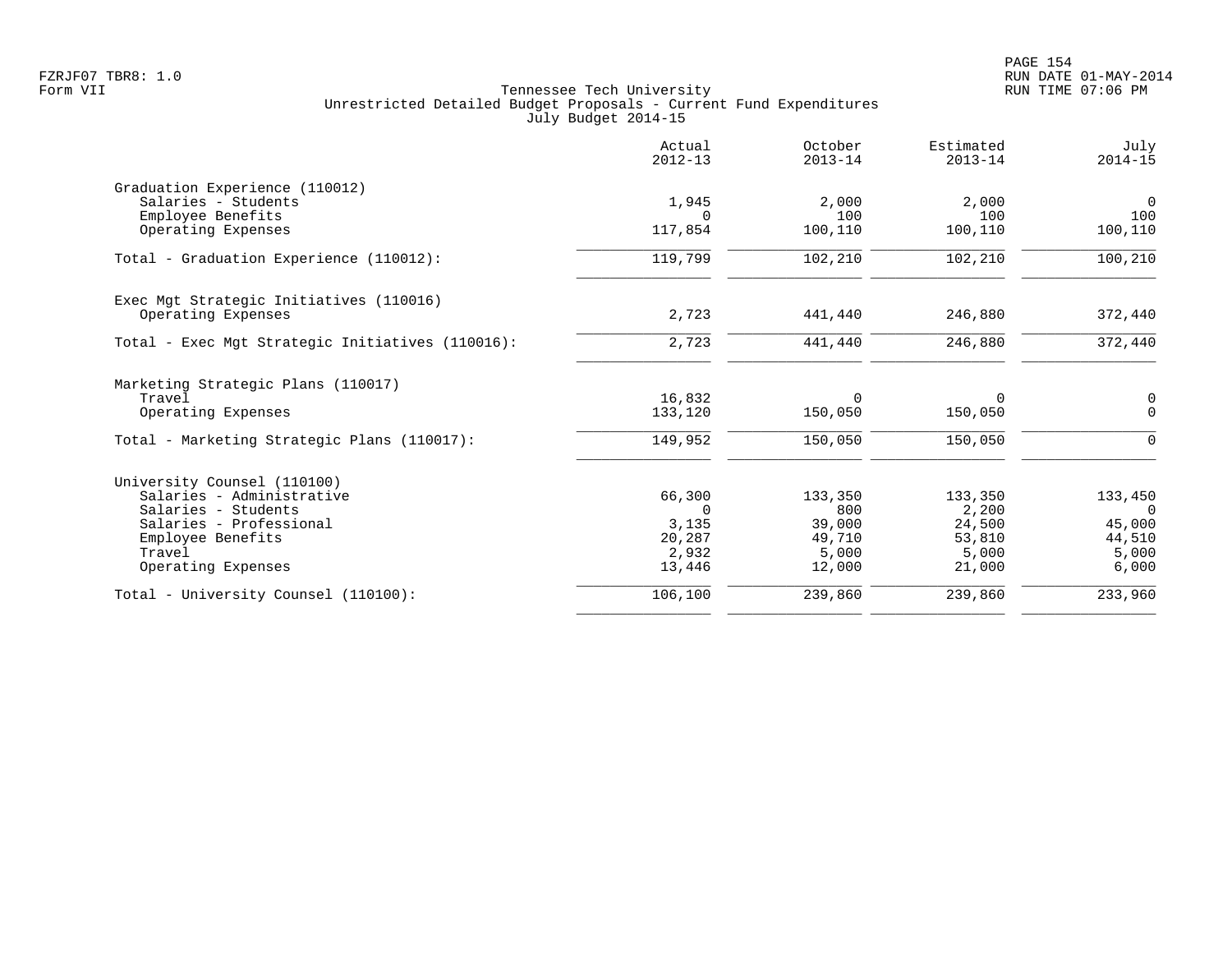|                                                                                                                                                   | Actual<br>$2012 - 13$                           | October<br>$2013 - 14$                        | Estimated<br>$2013 - 14$                      | July<br>$2014 - 15$                           |
|---------------------------------------------------------------------------------------------------------------------------------------------------|-------------------------------------------------|-----------------------------------------------|-----------------------------------------------|-----------------------------------------------|
| Office of Internal Audit (111000)<br>Salaries - Administrative<br>Salaries - Supporting<br>Salaries - Professional<br>Employee Benefits<br>Travel | 92,810<br>$\Omega$<br>65,496<br>52,742<br>5,858 | 94,157<br>29,110<br>56,520<br>61,370<br>6,650 | 94,157<br>29,110<br>56,520<br>61,370<br>6,650 | 94,157<br>37,328<br>56,680<br>61,370<br>6,300 |
| Operating Expenses                                                                                                                                | 2,197                                           | 5,050                                         | 7,470                                         | 3,650                                         |
| Total - Office of Internal Audit (111000):                                                                                                        | 219,103                                         | 252,857                                       | 255,277                                       | 259,485                                       |
| Diversity and Legal Affiars (112000)<br>Travel<br>Operating Expenses                                                                              | 119<br>3,962                                    | 1,000<br>3,180                                | 1,000<br>3,180                                | 1,000<br>3,180                                |
| Total - Diversity and Legal Affiars (112000):                                                                                                     | 4,081                                           | 4,180                                         | 4,180                                         | 4,180                                         |
| Commission on Status of Women (112001)<br>Operating Expenses                                                                                      | 1,997                                           | 2,000                                         | 2,000                                         | 2,000                                         |
| Total - Commission on Status of Women (112001):                                                                                                   | 1,997                                           | 2,000                                         | 2,000                                         | 2,000                                         |
| Ofc VP Research & Economic Dev (118000)                                                                                                           |                                                 |                                               |                                               |                                               |
| Salaries - Administrative                                                                                                                         | $\Omega$                                        | 302,500                                       | 302,500                                       | 302,500                                       |
| Salaries - Academic                                                                                                                               |                                                 | $\Omega$                                      | 87,500                                        | 150,000                                       |
| Salaries - Supporting                                                                                                                             |                                                 | 30,258                                        | 30,258                                        | 32,623                                        |
| Salaries - Professional                                                                                                                           |                                                 | 100,000                                       | 100,000                                       | 234,350                                       |
| Employee Benefits                                                                                                                                 | $\Omega$                                        | 112,500                                       | 139,640                                       | 210,010                                       |
| Total - Ofc VP Research & Economic Dev $(118000)$ :                                                                                               | $\mathbf 0$                                     | 545,258                                       | 659,898                                       | 929,483                                       |
|                                                                                                                                                   |                                                 |                                               |                                               |                                               |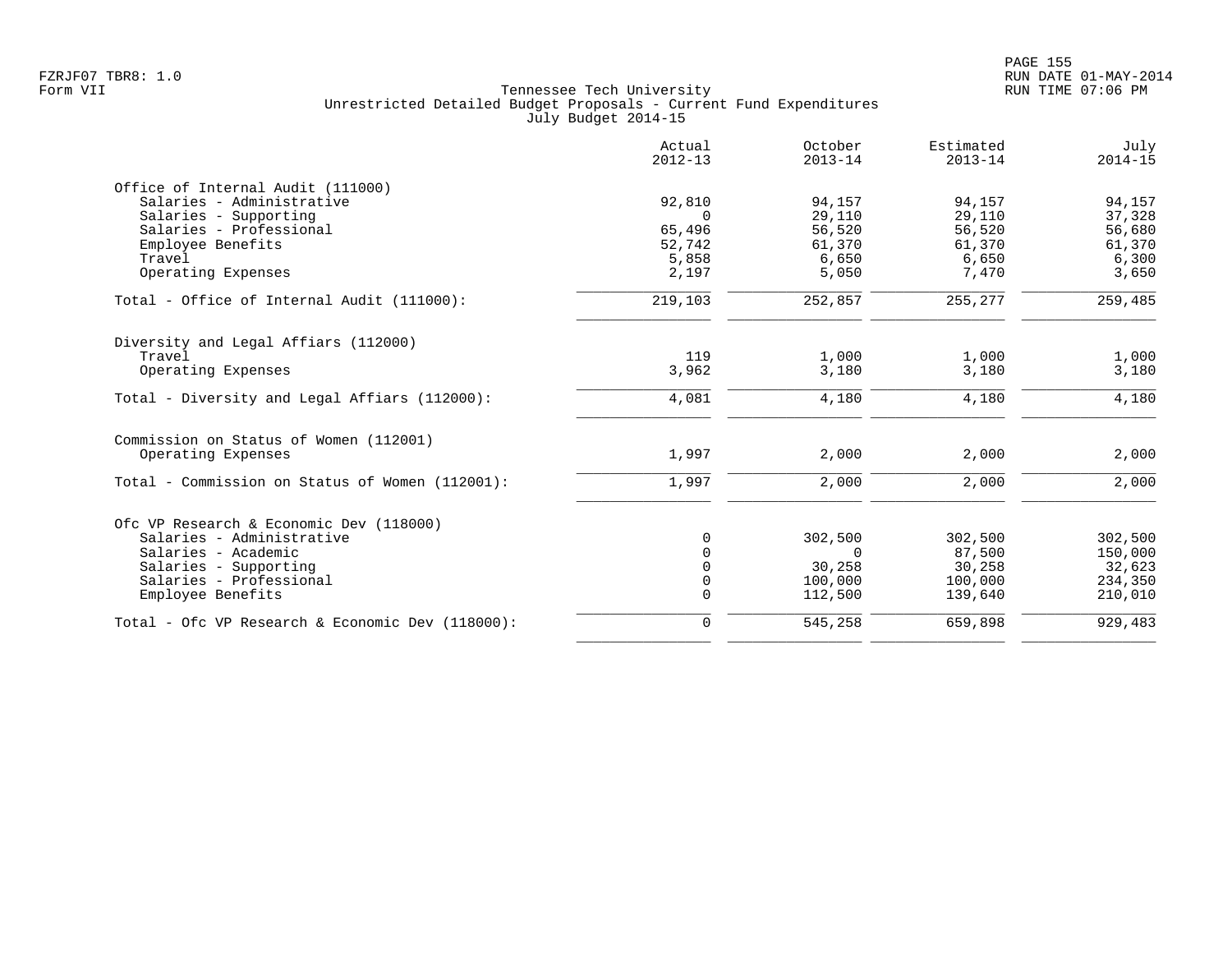|                                         | Actual<br>$2012 - 13$ | October<br>$2013 - 14$ | Estimated<br>$2013 - 14$ | July<br>$2014 - 15$ |
|-----------------------------------------|-----------------------|------------------------|--------------------------|---------------------|
| Office of the Provost (120000)          |                       |                        |                          |                     |
| Salaries - Administrative               | 157,851               | 228,000                | 228,000                  | 225,000             |
| Salaries - Academic                     | $\Omega$              | 8,000                  | $\Omega$                 | $\Omega$            |
| Salaries - Supporting                   | 51,774                | 53,975                 | 53,975                   | 54,322              |
| Salaries - Students                     | 554                   | $\Omega$               |                          | $\Omega$            |
| Salaries - Professional                 | 51,122                | 52,921                 | 60,921                   | 53,161              |
| Employee Benefits                       | 96,394                | 99,050                 | 122,370                  | 122,370             |
| Travel                                  | 385                   | 8,920                  | 1,920                    | 1,920               |
| Operating Expenses                      | 24,505                | 9,710                  | 16,710                   | 4,500               |
| Department Revenues                     | $-1$                  | $\Omega$               | $\Omega$                 | $\Omega$            |
| Total - Office of the Provost (120000): | 382,584               | 460,576                | 483,896                  | 461,273             |
| Self Study (120001)                     |                       |                        |                          |                     |
| Travel                                  | 4,505                 | 4,000                  | 22,000                   | 4,000               |
| Operating Expenses                      | 33                    | 960                    | 70,960                   | 75,960              |
| Total - Self Study $(120001)$ :         | 4,538                 | 4,960                  | 92,960                   | 79,960              |
| Craft Center Security (121771)          |                       |                        |                          |                     |
| Salaries - Supporting                   | 47,394                | 45,493                 | 50,763                   | 45,696              |
| Salaries - Students                     | 148                   | 4,000                  | 3,730                    | 4,000               |
| Employee Benefits                       | 16,568                | 18,460                 | 18,460                   | 18,460              |
| Travel                                  | $-1,435$              | $-800$                 | $-800$                   | $-800$              |
| Operating Expenses                      | 1,376                 | 900                    | 900                      | 900                 |
| Total - Craft Center Security (121771): | 64,051                | 68,053                 | 73,053                   | 68,256              |
|                                         |                       |                        |                          |                     |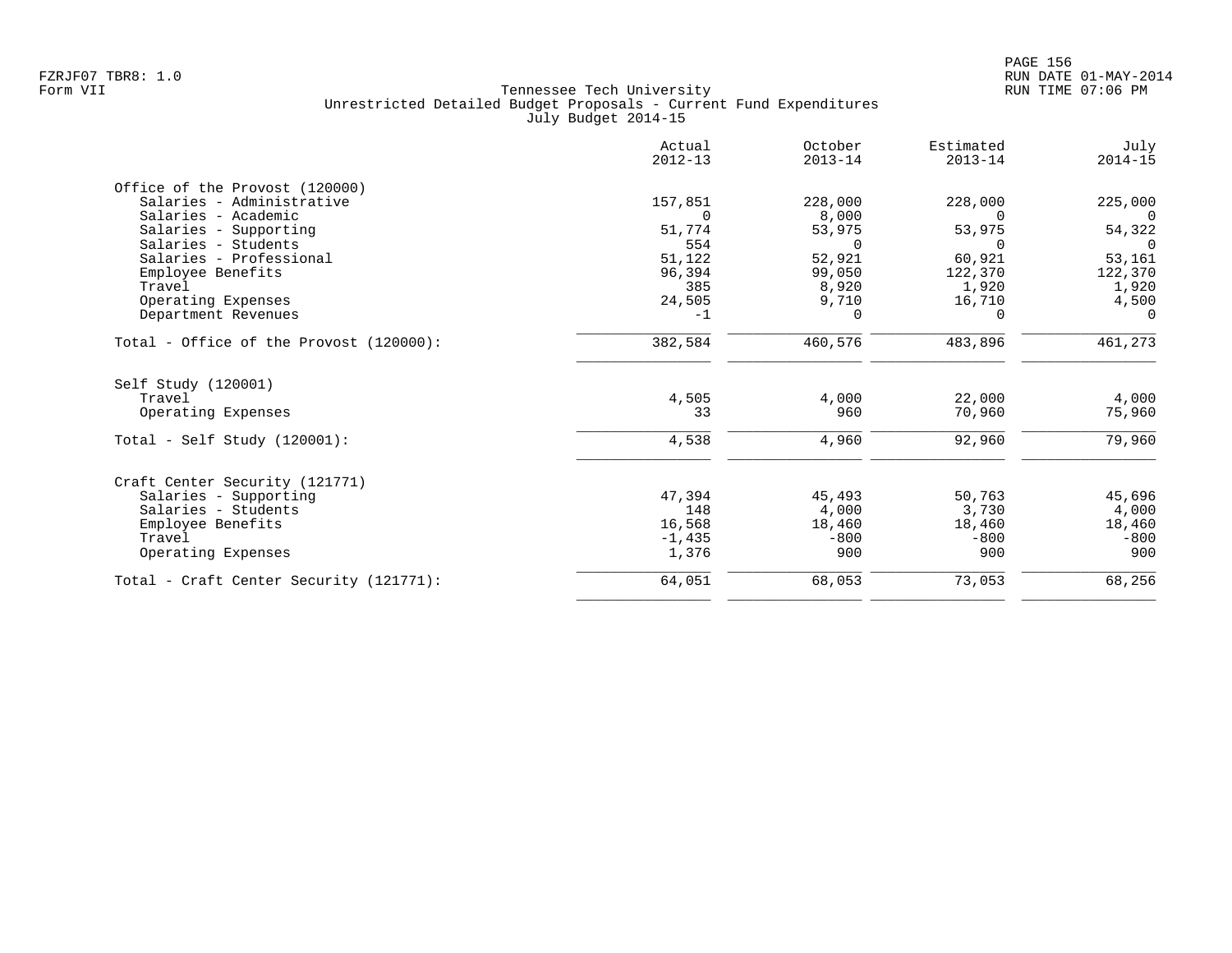PAGE 157 FZRJF07 TBR8: 1.0 RUN DATE 01-MAY-2014

| Actual<br>$2012 - 13$                         | October<br>$2013 - 14$                         | Estimated<br>$2013 - 14$                       | July<br>$2014 - 15$                            |
|-----------------------------------------------|------------------------------------------------|------------------------------------------------|------------------------------------------------|
| 7,055                                         | 20,410                                         | 20,410                                         | 20,410<br>3,000                                |
| 7,055                                         | 23,410                                         | 23,410                                         | 23,410                                         |
| 5,406<br>7,646                                | 0<br>$\mathbf 0$                               | 0<br>$\mathbf 0$                               | 0<br>$\mathbf 0$                               |
| 13,052                                        | $\mathbf 0$                                    | $\mathbf 0$                                    | $\mathbf 0$                                    |
| 396                                           | $\mathbf 0$                                    | $\mathbf 0$                                    | 0<br>$\Omega$                                  |
|                                               |                                                |                                                |                                                |
| 89,290<br>124,398<br>60,262<br>3,792<br>7,461 | 93,057<br>178,172<br>73,770<br>2,300<br>14,130 | 93,057<br>178,172<br>81,070<br>4,300<br>12,130 | 93,157<br>178,522<br>81,070<br>2,300<br>12,220 |
| 285,203                                       | 361,429                                        | 368,729                                        | 367,269                                        |
|                                               | $\Omega$<br>396                                | 3,000<br>$\mathbf 0$                           | 3,000<br>$\Omega$                              |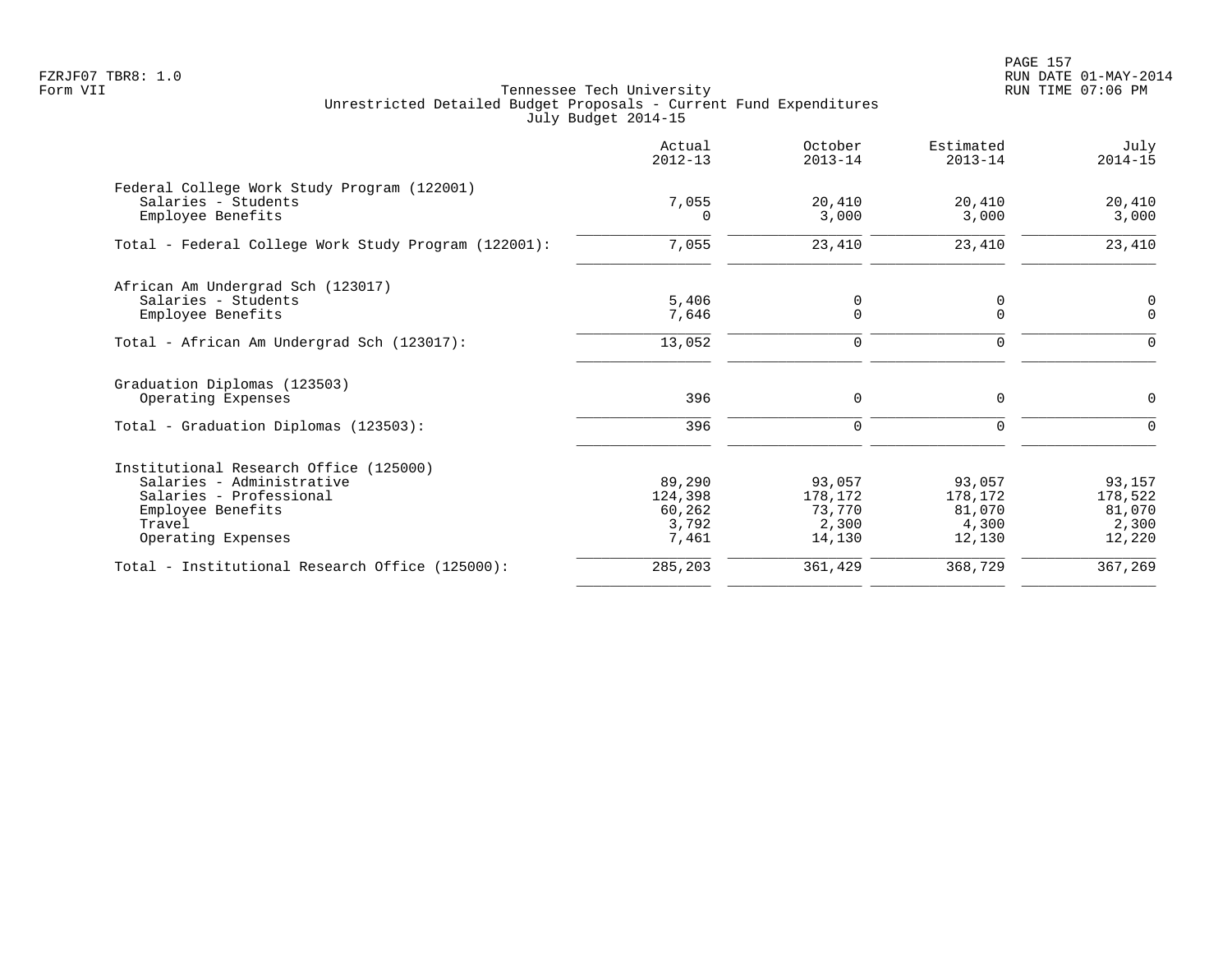en and the set of the set of the set of the set of the set of the set of the set of the set of the set of the set of the set of the set of the set of the set of the set of the set of the set of the set of the set of the se FZRJF07 TBR8: 1.0 RUN DATE 01-MAY-2014

| Actual<br>$2012 - 13$ | October<br>$2013 - 14$                                                 | Estimated<br>$2013 - 14$                                         | July<br>$2014 - 15$                                              |
|-----------------------|------------------------------------------------------------------------|------------------------------------------------------------------|------------------------------------------------------------------|
|                       |                                                                        |                                                                  | 9,640                                                            |
|                       |                                                                        |                                                                  |                                                                  |
| $\Omega$              | 9,640                                                                  | 9,640                                                            | 9,640                                                            |
|                       |                                                                        |                                                                  |                                                                  |
|                       |                                                                        |                                                                  | 149,820                                                          |
|                       |                                                                        |                                                                  | 30,959                                                           |
|                       |                                                                        |                                                                  | 1,200                                                            |
|                       |                                                                        |                                                                  | 35,987                                                           |
|                       |                                                                        |                                                                  | 68,270                                                           |
|                       |                                                                        |                                                                  | 480                                                              |
| 14,039                | 7,640                                                                  | 19,010                                                           | 7,340                                                            |
| 294,685               | 301,656                                                                | 312,516                                                          | 294,056                                                          |
|                       |                                                                        |                                                                  |                                                                  |
| 44,096                | 46,300                                                                 | 46,300                                                           | 46,300                                                           |
| 44,096                | 46,300                                                                 | 46,300                                                           | 46,300                                                           |
|                       |                                                                        |                                                                  |                                                                  |
| 377                   | $\Omega$                                                               | $\Omega$                                                         | $\Omega$                                                         |
| 1,190                 | 2,010                                                                  | 2,010                                                            | 2,010                                                            |
| 1,567                 | 2,010                                                                  | 2,010                                                            | 2,010                                                            |
|                       | $\mathbf 0$<br>147,550<br>29,802<br>5,700<br>30,641<br>65,816<br>1,137 | 9,640<br>149,820<br>30,859<br>1,200<br>35,887<br>68,270<br>7,980 | 9,640<br>149,820<br>30,859<br>3,730<br>31,387<br>68,270<br>9,440 |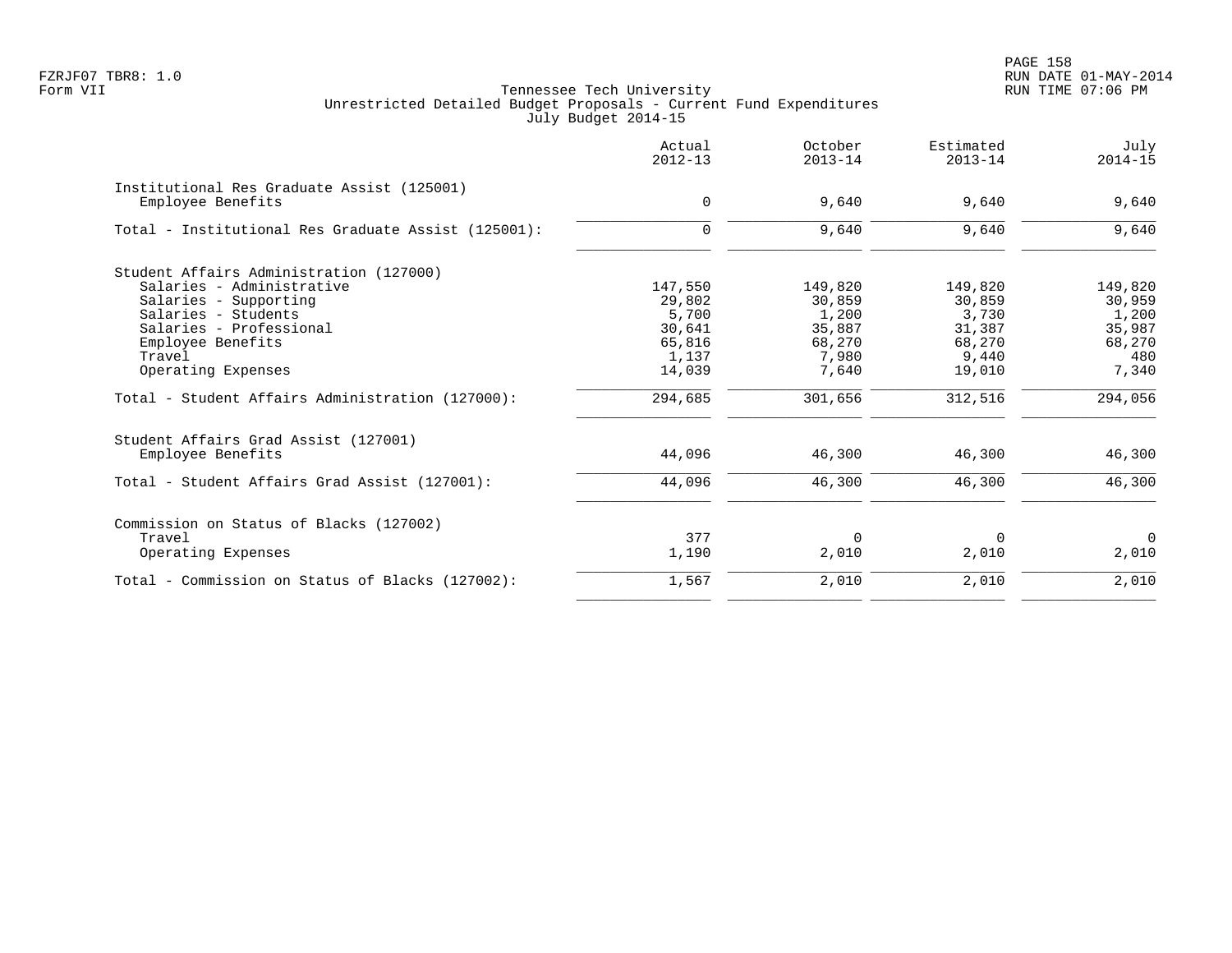PAGE 159 FZRJF07 TBR8: 1.0 RUN DATE 01-MAY-2014

|                                                                           | Actual<br>$2012 - 13$ | October<br>$2013 - 14$ | Estimated<br>$2013 - 14$ | July<br>$2014 - 15$     |
|---------------------------------------------------------------------------|-----------------------|------------------------|--------------------------|-------------------------|
| Extended Programs Available for use (180000)<br>Salaries - Administrative | 31,978                | 0                      | 0                        | $\mathbf 0$             |
| Employee Benefits                                                         | 8,399                 | 0                      | $\mathbf 0$              | $\Omega$                |
| Total - Extended Programs Available for use (180000):                     | 40, 377               | $\Omega$               | $\Omega$                 | $\Omega$                |
| Highlands Workforce Development (180201)                                  |                       |                        |                          |                         |
| Salaries - Supporting<br>Employee Benefits                                | 624<br>48             | 0<br>0                 | 0<br>$\mathbf 0$         | $\mathbf 0$<br>$\Omega$ |
| Total - Highlands Workforce Development (180201):                         | 672                   | $\Omega$               | $\Omega$                 | $\Omega$                |
| Vice Pres for Planning and Finance (200000)                               |                       |                        |                          |                         |
| Salaries - Administrative                                                 | 170,033               | 175,411                | 175,411                  | 175,511                 |
| Salaries - Supporting                                                     | 24,809                | 25,745                 | 25,745                   | 25,845                  |
| Salaries - Professional                                                   | 35,820                | 65,168                 | 65,168                   | 43,848                  |
| Employee Benefits<br>Travel                                               | 64,258<br>7,667       | 65,340<br>750          | 65,340<br>750            | 65,340<br>750           |
| Operating Expenses                                                        | 8,124                 | 3,760                  | 3,760                    | 3,760                   |
| Total - Vice Pres for Planning and Finance (200000):                      | 310,711               | 336,174                | 336,174                  | 315,054                 |
| Business Office (200001)                                                  |                       |                        |                          |                         |
| Salaries - Administrative                                                 | 112,667               | 117,189                | 130,209                  | 137,200                 |
| Salaries - Supporting                                                     | 405,915               | 441,627                | 431,627                  | 438,250                 |
| Salaries - Students                                                       | 11,993                | 12,000                 | 12,000                   | $\Omega$                |
| Salaries - Professional                                                   | 585,829               | 676,769                | 640,560                  | 620,404                 |
| Employee Benefits                                                         | 481,667               | 494,800                | 484,800                  | 494,800                 |
| Travel                                                                    | 18,457                | 25,670                 | 35,670                   | 25,670                  |
| Operating Expenses<br>Department Revenues                                 | 58,162<br>$-38$       | 157,170<br>$\Omega$    | 157,170<br>$\Omega$      | 82,240<br>$\Omega$      |
| Total - Business Office (200001):                                         | 1,674,652             | 1,925,225              | 1,892,036                | 1,798,564               |
|                                                                           |                       |                        |                          |                         |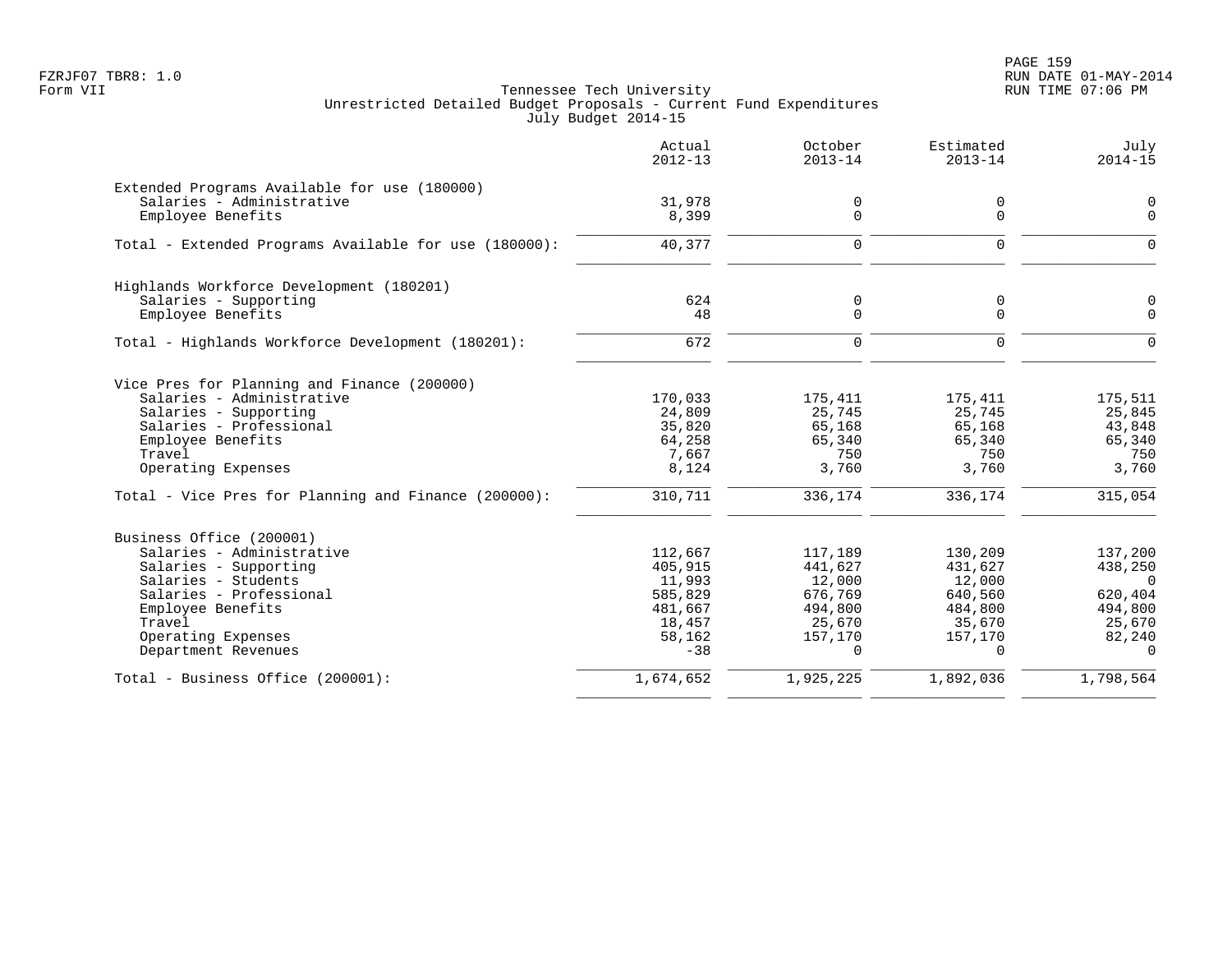|                                     | Actual<br>$2012 - 13$ | October<br>$2013 - 14$ | Estimated<br>$2013 - 14$ | July<br>$2014 - 15$ |
|-------------------------------------|-----------------------|------------------------|--------------------------|---------------------|
| Human Resources (200002)            |                       |                        |                          |                     |
| Salaries - Administrative           | 62,871                | 95,643                 | 82,923                   | 130,000             |
| Salaries - Supporting               | 197,043               | 221,608                | 221,608                  | 222,245             |
| Salaries - Professional             | 212,727               | 337,665                | 263,685                  | 383,330             |
| Employee Benefits                   | 211,699               | 244,790                | 244,790                  | 244,790             |
| Travel                              | 9,831                 | 780                    | 4,780                    | 780                 |
| Operating Expenses                  | 116,599               | 93,390                 | 224,700                  | 54,900              |
| Department Revenues                 | $-83$                 | $\Omega$               | $\Omega$                 | $\Omega$            |
| Total - Human Resources (200002):   | 810,687               | 993,876                | 1,042,486                | 1,036,045           |
| Executive Search (200003)           |                       |                        |                          |                     |
| Salaries - Supporting               | 151                   | 0                      | 0                        | 0                   |
| Employee Benefits                   | 36                    | $\Omega$               | O                        | $\mathbf 0$         |
| Travel                              | 2,063                 | 0                      | 0                        | $\mathbf 0$         |
| Operating Expenses                  | 155,751               | $\Omega$               | $\Omega$                 | $\Omega$            |
| Total - Executive Search (200003):  | 158,001               | 0                      | 0                        | 0                   |
| University Police (200004)          |                       |                        |                          |                     |
| Salaries - Supporting               | 683,754               | 701,735                | 657,585                  | 661,997             |
| Salaries - Professional             | 72,145                | 120,047                | 95,047                   | 120,047             |
| Employee Benefits                   | 335,974               | 342,800                | 342,800                  | 342,800             |
| Travel                              | 4,602                 | 2,710                  | 3,810                    | 2,710               |
| Operating Expenses                  | 69,608                | 82,590                 | 135,640                  | 82,590              |
| Department Revenues                 | $-100$                | $\Omega$               | $\Omega$                 | $\Omega$            |
| Total - University Police (200004): | 1,165,983             | 1,249,882              | 1,234,882                | 1,210,144           |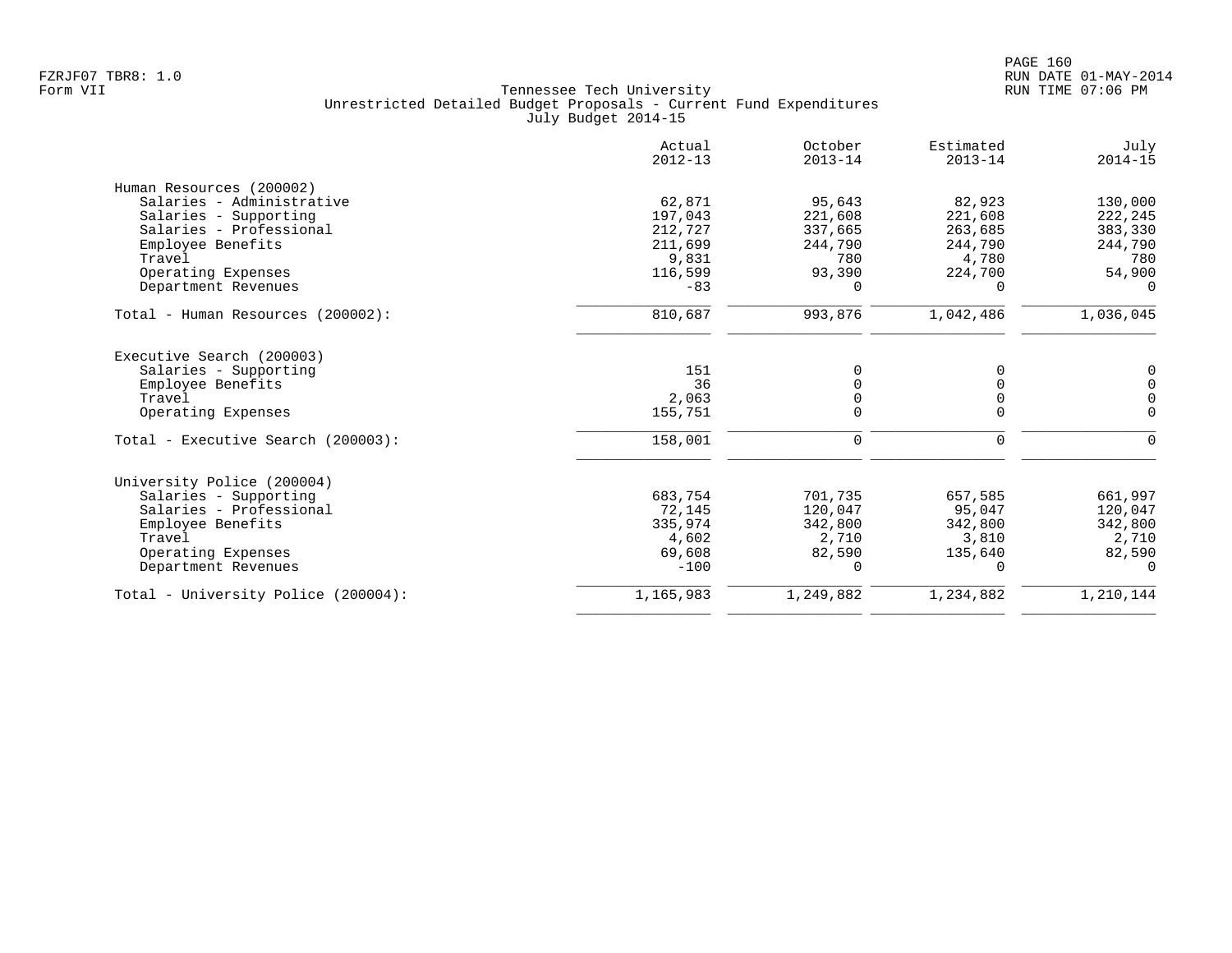|                                                                                                                                                                                                | Actual<br>$2012 - 13$                         | October<br>$2013 - 14$                                       | Estimated<br>$2013 - 14$                   | July<br>$2014 - 15$                        |
|------------------------------------------------------------------------------------------------------------------------------------------------------------------------------------------------|-----------------------------------------------|--------------------------------------------------------------|--------------------------------------------|--------------------------------------------|
| Business Office GA (200008)<br>Employee Benefits                                                                                                                                               | 10,926                                        | 8,150                                                        | 11,420                                     | 11,420                                     |
| Total - Business Office GA (200008):                                                                                                                                                           | 10,926                                        | 8,150                                                        | 11,420                                     | 11,420                                     |
| Planning Strategic Initiatives (200009)<br>Operating Expenses                                                                                                                                  | 250,440                                       | 150,000                                                      | 150,000                                    | 0                                          |
| Total - Planning Strategic Initiatives (200009):                                                                                                                                               | 250,440                                       | 150,000                                                      | 150,000                                    | 0                                          |
| Facilities Rental (200011)<br>Salaries - Administrative<br>Salaries - Supporting<br>Salaries - Students<br>Salaries - Professional<br>Employee Benefits<br>Total - Facilities Rental (200011): | 0<br>$\Omega$<br>$\Omega$<br>$\mathbf 0$<br>0 | 0<br>$\Omega$<br>$\Omega$<br>0<br>$\mathbf 0$<br>$\mathbf 0$ | 700<br>800<br>450<br>1,000<br>600<br>3,550 | 700<br>800<br>450<br>1,000<br>600<br>3,550 |
| University Budget & Planning (200025)<br>Salaries - Professional<br>Employee Benefits<br>Total - University Budget & Planning (200025):                                                        | $\mathbf 0$<br>$\mathbf 0$<br>$\mathbf 0$     | $\mathbf 0$<br>$\mathbf 0$<br>$\mathbf 0$                    | 36,209<br>10,000<br>46,209                 | 80,000<br>$\overline{0}$<br>80,000         |
| PCI Compliance (200030)<br>Operating Expenses                                                                                                                                                  | $\mathbf 0$                                   | 5,000                                                        | 5,000                                      | 5,000                                      |
| Total - PCI Compliance (200030):                                                                                                                                                               | $\mathbf 0$                                   | 5,000                                                        | 5,000                                      | 5,000                                      |
|                                                                                                                                                                                                |                                               |                                                              |                                            |                                            |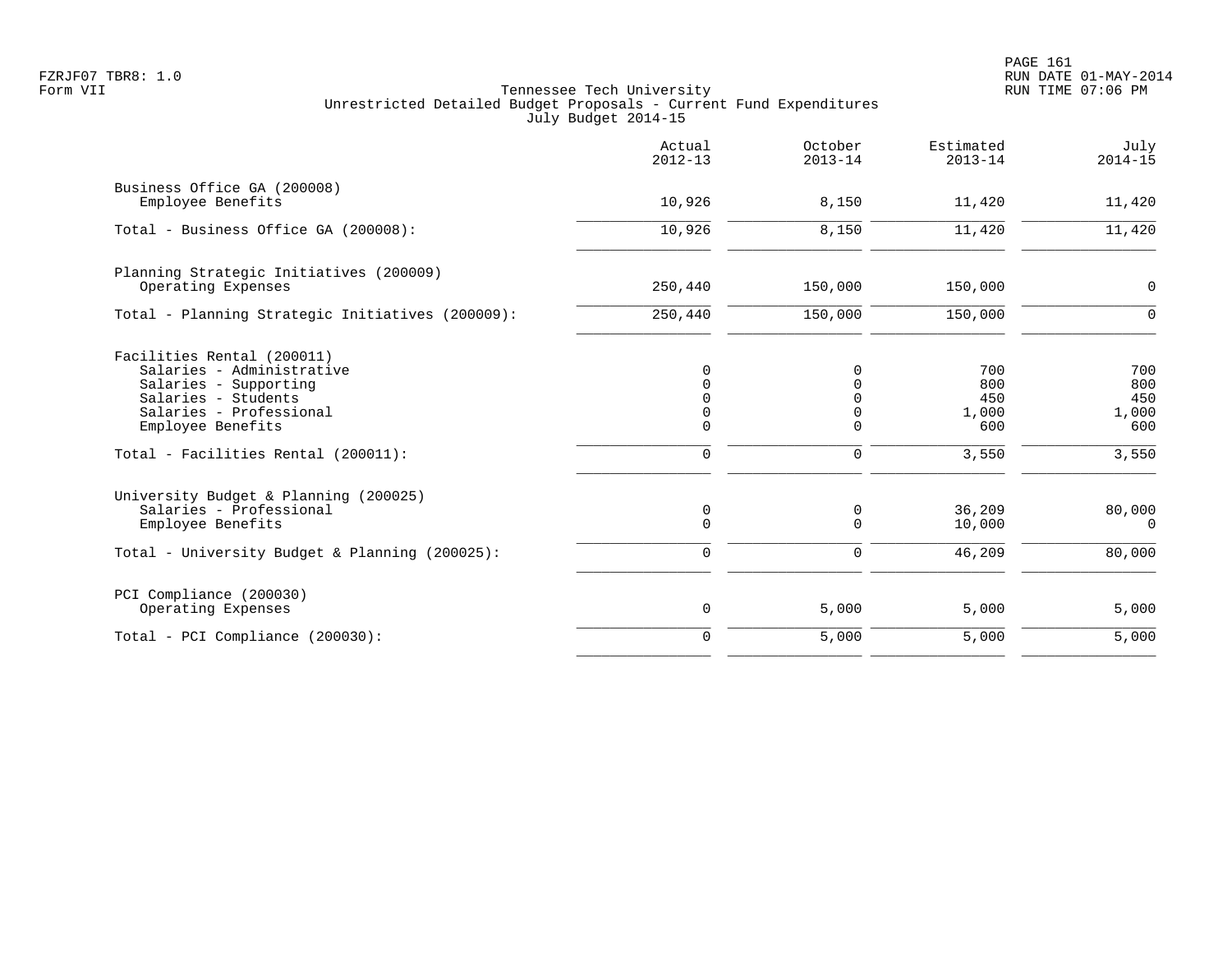|                                                    | Actual<br>$2012 - 13$ | October<br>$2013 - 14$ | Estimated<br>$2013 - 14$ | July<br>$2014 - 15$ |
|----------------------------------------------------|-----------------------|------------------------|--------------------------|---------------------|
| Postage and Mailing (203007)<br>Operating Expenses | 150,000               | 170,000                | 170,000                  | 170,000             |
|                                                    |                       |                        |                          |                     |
| Total - Postage and Mailing (203007):              | 150,000               | 170,000                | 170,000                  | 170,000             |
| Postage and Mailing Transfer In (203008)           |                       |                        |                          |                     |
| Operating Expenses                                 | $-159,057$            | $\Omega$               | $\Omega$                 | $\mathbf 0$         |
| Department Revenues                                | $-235$                | $-170,000$             | $-170,000$               | $-170,000$          |
| Total - Postage and Mailing Transfer In (203008):  | $-159,292$            | $-170,000$             | $-170,000$               | $-170,000$          |
| Printing Services (203009)                         |                       |                        |                          |                     |
| Salaries - Supporting                              | 60,722                | 66,573                 | 66,573                   | 79,923              |
| Salaries - Students                                | $\Omega$              | 2,120                  | 2,120                    | 2,120               |
| Salaries - Professional                            | 31,274                | 31,887                 | 31,887                   | 31,887              |
| Employee Benefits                                  | 46,167                | 46,190                 | 46,190                   | 46,190              |
| Travel                                             | $\Omega$              | 140                    | 140                      | 140                 |
| Operating Expenses<br>Department Revenues          | 84,801<br>12,000      | 68,320<br>8,300        | 68,320<br>8,300          | 68,320<br>8,300     |
| Total - Printing Services (203009):                | 234,964               | 223,530                | 223,530                  | 236,880             |
| Printing Serv Transf In (203010)                   |                       |                        |                          |                     |
| Operating Expenses                                 | $-211,987$            | $\Omega$               |                          | $\Omega$            |
| Department Revenues                                | 0                     | $-161,370$             | $-161,370$               | $-124,720$          |
| Total - Printing Serv Transf In (203010):          | $-211,987$            | $-161,370$             | $-161,370$               | $-124,720$          |
|                                                    |                       |                        |                          |                     |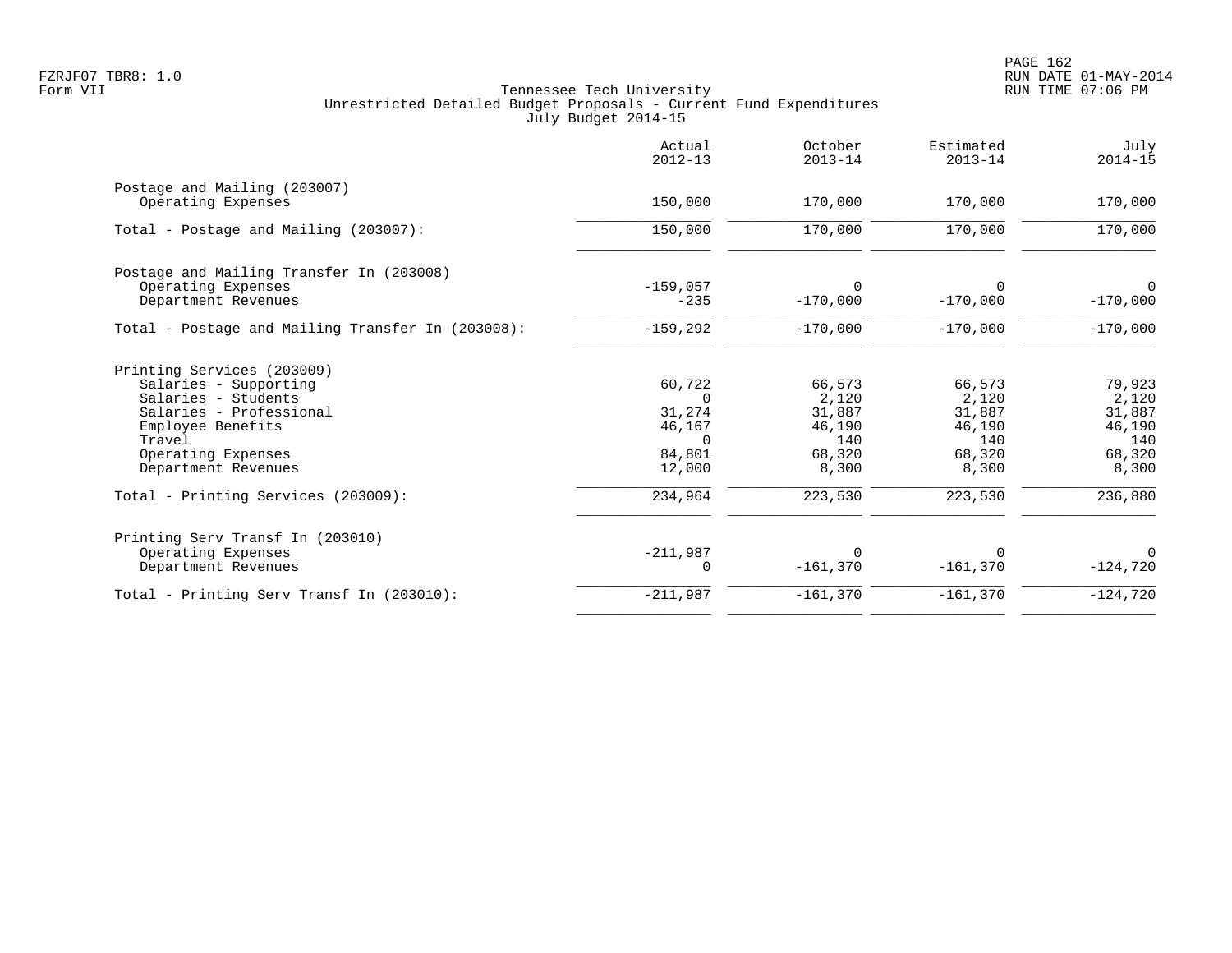PAGE 163 FZRJF07 TBR8: 1.0 RUN DATE 01-MAY-2014

|                                                   | Actual<br>$2012 - 13$ | October<br>$2013 - 14$ | Estimated<br>$2013 - 14$ | July<br>$2014 - 15$   |
|---------------------------------------------------|-----------------------|------------------------|--------------------------|-----------------------|
| Printing Serv Allocation Offset (203011)          |                       |                        |                          |                       |
| Operating Expenses<br>Department Revenues         | 57,606<br>$\Omega$    | $\Omega$<br>$-40,000$  | $\Omega$<br>$-40,000$    | $\Omega$<br>$-40,000$ |
| Total - Printing Serv Allocation Offset (203011): | 57,606                | $-40,000$              | $-40,000$                | $-40,000$             |
| Purchasing Office (221001)                        |                       |                        |                          |                       |
| Salaries - Administrative                         | 84,150                | 85,475                 | 85,475                   | 85,575                |
| Salaries - Supporting                             | 59,169                | 77,464                 | 88,819                   | 96,335                |
| Salaries - Students                               | $\cap$                | 410                    | 410                      | 410                   |
| Salaries - Professional                           | 49,090                | 49,920                 | 49,920                   | 50,020                |
| Employee Benefits                                 | 82,181                | 93,950                 | 93,950                   | 93,950                |
| Travel                                            | 270                   | 200                    | 200                      | 4,200                 |
| Operating Expenses                                | 10,456                | 16,120                 | 16,120                   | 14,210                |
| Department Revenues                               | $-7$                  | $\Omega$               | $\Omega$                 | $\Omega$              |
| Total - Purchasing Office (221001):               | 285,309               | 323,539                | 334,894                  | 344,700               |
| Safety and Environ Compliance (221003)            |                       |                        |                          |                       |
| Salaries - Supporting                             | 25,794                | 27,266                 | 27,266                   | 27,495                |
| Salaries - Students                               | 3,688                 | 11,000                 | 1,200                    | 11,000                |
| Salaries - Professional                           | 128,446               | 139,531                | 137,389                  | 234,496               |
| Employee Benefits                                 | 47,430                | 54,350                 | 54,350                   | 54,350                |
| Travel                                            | 4,803                 | 2,000                  | 4,500                    | $\Omega$              |
| Operating Expenses                                | 30,917                | 51,430                 | 65,570                   | 43,430                |
| Total - Safety and Environ Compliance (221003):   | 241,078               | 285,577                | 290,275                  | 370,771               |
|                                                   |                       |                        |                          |                       |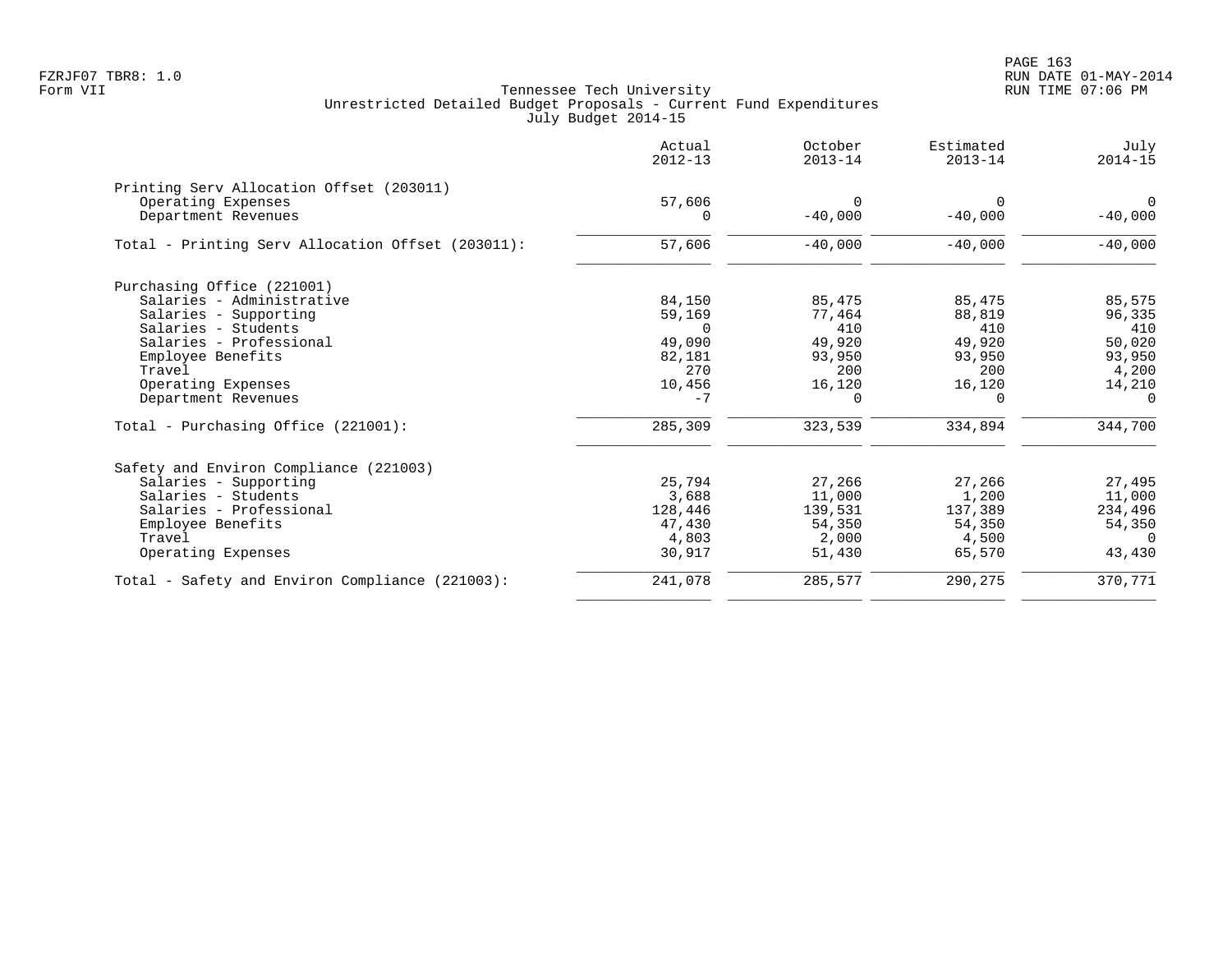|                                                            | Actual<br>$2012 - 13$ | October<br>$2013 - 14$ | Estimated<br>$2013 - 14$ | July<br>$2014 - 15$ |
|------------------------------------------------------------|-----------------------|------------------------|--------------------------|---------------------|
| UPS Account (221004)                                       |                       |                        |                          |                     |
| Operating Expenses                                         | 12                    | $\mathbf 0$            | 0                        | $\mathbf 0$         |
| Total - UPS Account $(221004)$ :                           | 12                    | $\mathbf 0$            | 0                        | $\Omega$            |
| Motor Pool Fuel (221006)                                   |                       |                        |                          |                     |
| Operating Expenses                                         | 163,638               | 150,000                | 150,000                  | 150,000             |
| Total - Motor Pool Fuel (221006):                          | 163,638               | 150,000                | 150,000                  | 150,000             |
| Motor Pool Fuel Transfer In (221007)<br>Operating Expenses | $-163,638$            | $-150,000$             | $-150,000$               | $-150,000$          |
| Total - Motor Pool Fuel Transfer In (221007):              | $-163,638$            | $-150,000$             | $-150,000$               | $-150,000$          |
| Telephone Services (231000)                                |                       |                        |                          |                     |
| Salaries - Supporting                                      | 84,037                | 92,799                 | 66,599                   | 93,449              |
| Salaries - Students                                        | 4,995                 | 5,140                  | 5,140                    | 5,140               |
| Salaries - Professional                                    | 125,820               | 127,828                | 127,828                  | 128,028             |
| Employee Benefits                                          | 87,800                | 95,790                 | 95,790                   | 95,790              |
| Travel                                                     | 804                   | 1,000                  | 1,000                    | 1,000               |
| Operating Expenses                                         | 283,109               | 554,470                | 554,470                  | 554,470             |
| Department Revenues                                        | 113,960               | 100,000                | 100,000                  | 100,000             |
| Total - Telephone Services (231000):                       | 700,525               | 977,027                | 950,827                  | 977,877             |
|                                                            |                       |                        |                          |                     |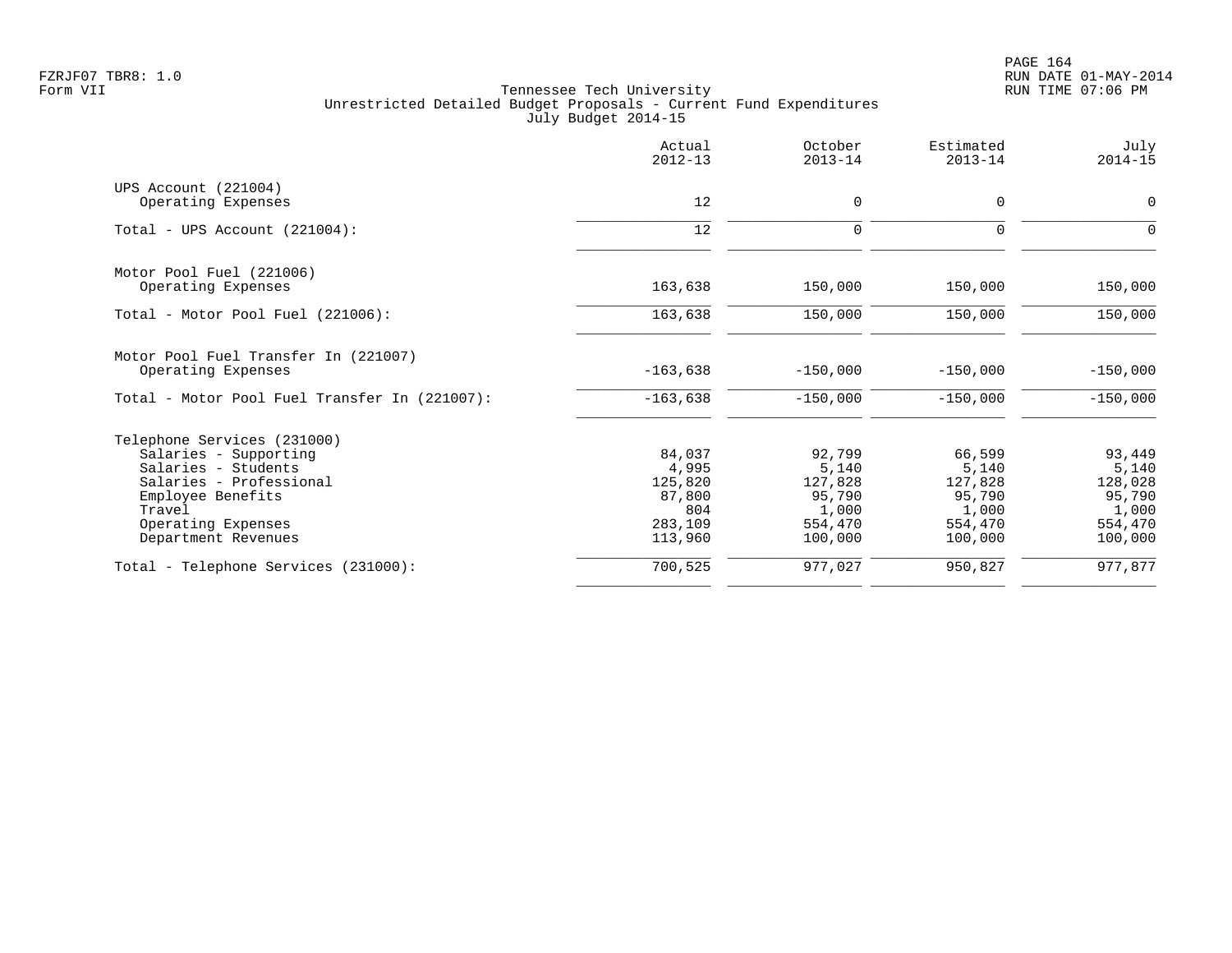|                                                  | Actual<br>$2012 - 13$ | October<br>$2013 - 14$ | Estimated<br>$2013 - 14$ | July<br>$2014 - 15$ |
|--------------------------------------------------|-----------------------|------------------------|--------------------------|---------------------|
| Telephone Transfer In (231001)                   |                       |                        |                          |                     |
| Operating Expenses                               | $-678, 475$           | $\Omega$               | 0                        | $\mathbf 0$         |
| Department Revenues                              | $-56$                 | $-956,030$             | $-929,830$               | $-956,880$          |
| Total - Telephone Transfer In (231001):          | $-678,531$            | $-956,030$             | $-929,830$               | $-956,880$          |
| Cable TV (231002)                                |                       |                        |                          |                     |
| Operating Expenses                               | 101,854               | 102,000                | 110,700                  | 102,000             |
| Total - Cable TV $(231002)$ :                    | 101,854               | 102,000                | 110,700                  | 102,000             |
| Cable TV Transfer In (231003)                    |                       |                        |                          |                     |
| Operating Expenses                               | $-116, 329$           | $\Omega$               | <sup>0</sup>             | 0                   |
| Department Revenues                              | 0                     | $-102,000$             | $-102,000$               | $-102,000$          |
| Total - Cable TV Transfer In (231003):           | $-116, 329$           | $-102,000$             | $-102,000$               | $-102,000$          |
| Regulated Waste Disposal (255001)                |                       |                        |                          |                     |
| Operating Expenses                               | 36,850                | 25,000                 | 65,000                   | 25,000              |
| Total - Regulated Waste Disposal (255001):       | 36,850                | 25,000                 | 65,000                   | 25,000              |
| VP for Univ Advancement Office (300000)          |                       |                        |                          |                     |
| Salaries - Administrative                        | 223,629               | 318,254                | 276,258                  | 331,534             |
| Salaries - Supporting                            | 173,026               | 194,306                | 184,556                  | 194,352             |
| Salaries - Students                              | 6,452                 | 1,940                  | 6,190                    | 1,940               |
| Salaries - Professional                          | 898,966               | 932,137                | 880,637                  | 931,024             |
| Employee Benefits<br>Travel                      | 466,331<br>13,211     | 521,450                | 521,450<br>15,810        | 521,450<br>12,310   |
| Operating Expenses                               | 81,877                | 15,810<br>208,420      | 205,551                  | 197,920             |
| Capital Outlay                                   | $\Omega$              | 6,970                  | $\Omega$                 | 6,970               |
| Total - VP for Univ Advancement Office (300000): | 1,863,492             | 2,199,287              | 2,090,452                | 2,197,500           |
|                                                  |                       |                        |                          |                     |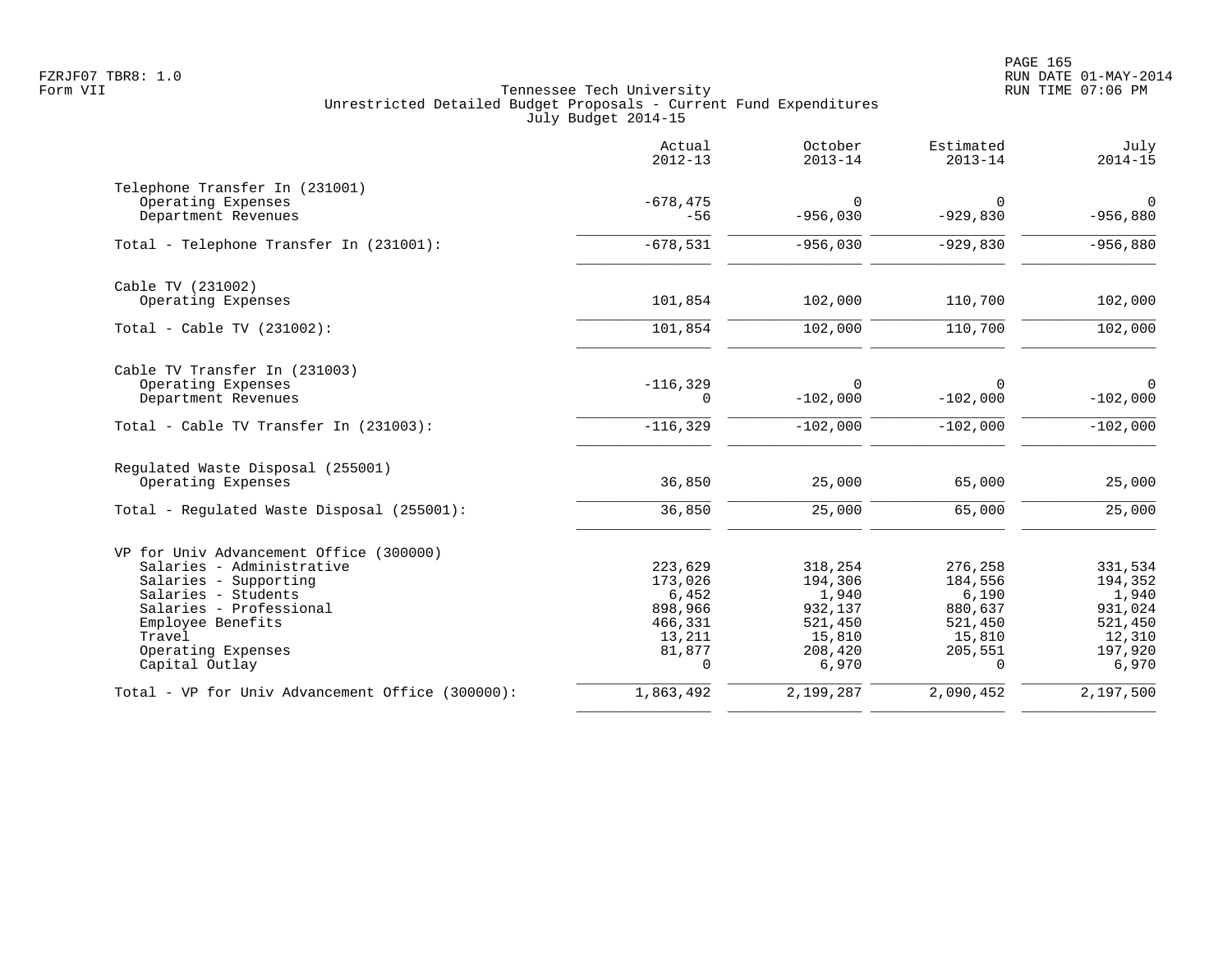PAGE 166 FZRJF07 TBR8: 1.0 RUN DATE 01-MAY-2014

|                                                                                                                                                                        | Actual<br>$2012 - 13$                                | October<br>$2013 - 14$                                 | Estimated<br>$2013 - 14$                             | July<br>$2014 - 15$                                         |
|------------------------------------------------------------------------------------------------------------------------------------------------------------------------|------------------------------------------------------|--------------------------------------------------------|------------------------------------------------------|-------------------------------------------------------------|
| Univ Advancement Advertising (301000)<br>Operating Expenses                                                                                                            | $\mathsf{O}$                                         | 3,490                                                  | 3,490                                                | 3,490                                                       |
| Total - Univ Advancement Advertising (301000):                                                                                                                         | $\Omega$                                             | 3,490                                                  | 3,490                                                | 3,490                                                       |
| Univ Advancement Athletic Tickets (301001)<br>Operating Expenses                                                                                                       | 114,559                                              | 114,560                                                | 114,560                                              | 114,560                                                     |
| Total - Univ Advancement Athletic Tickets (301001):                                                                                                                    | 114,559                                              | 114,560                                                | 114,560                                              | 114,560                                                     |
| Univ Adv Graduate Assistant (301003)<br>Operating Expenses                                                                                                             | $\mathsf{O}$                                         | 25,440                                                 | 25,440                                               | 25,440                                                      |
| Total - Univ Adv Graduate Assistant (301003):                                                                                                                          | $\overline{0}$                                       | 25,440                                                 | 25,440                                               | 25,440                                                      |
| Univ Develop and Alumni Relations (302000)<br>Salaries - Supporting<br>Salaries - Students<br>Employee Benefits<br>Travel<br>Operating Expenses<br>Department Revenues | $\Omega$<br>7,410<br>128<br>27,018<br>37,388<br>$-1$ | $\Omega$<br>500<br>110<br>11,600<br>18,670<br>$\Omega$ | 900<br>20,300<br>110<br>43,600<br>36,020<br>$\Omega$ | 500<br>$\overline{0}$<br>110<br>6,170<br>18,670<br>$\Omega$ |
| Total - Univ Develop and Alumni Relations (302000):                                                                                                                    | 71,943                                               | 30,880                                                 | 100,930                                              | 25,450                                                      |
| Alumni Relations (302004)<br>Salaries - Supporting<br>Salaries - Students<br>Operating Expenses                                                                        | $\mathbf 0$<br>66<br>6,053                           | 0<br>$\Omega$<br>2,500                                 | 5,500<br>$\Omega$<br>13,150                          | 0<br>$\Omega$<br>2,500                                      |
| Total - Alumni Relations (302004):                                                                                                                                     | 6,119                                                | 2,500                                                  | 18,650                                               | 2,500                                                       |
|                                                                                                                                                                        |                                                      |                                                        |                                                      |                                                             |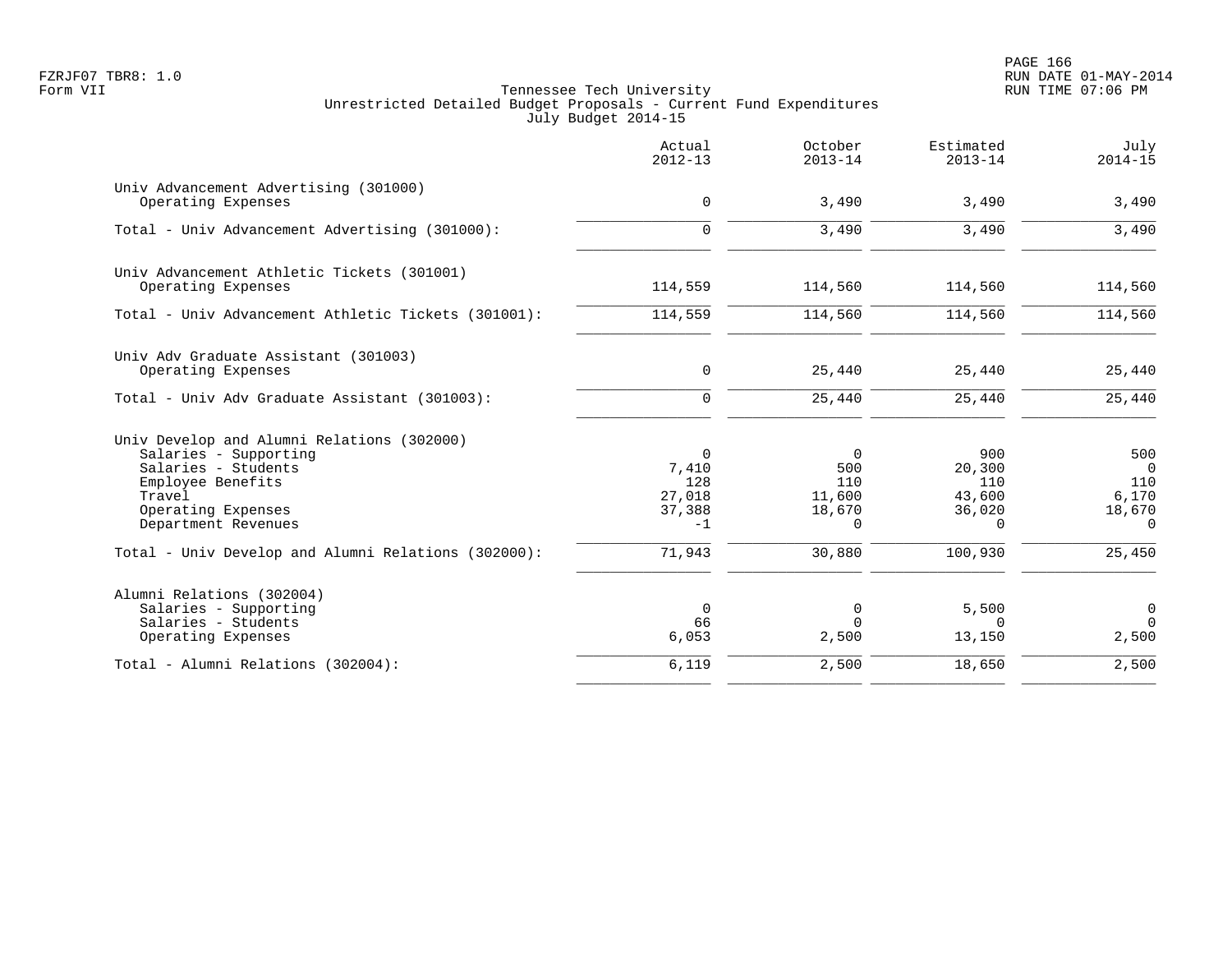|                                                      | Actual<br>$2012 - 13$ | October<br>$2013 - 14$ | Estimated<br>$2013 - 14$ | July<br>$2014 - 15$ |
|------------------------------------------------------|-----------------------|------------------------|--------------------------|---------------------|
| Communications & Marketing (303000)                  |                       |                        |                          |                     |
| Salaries - Administrative                            | 80,610                | 92,428                 | 92,428                   | 92,528              |
| Salaries - Supporting                                | 54,269                | 104,965                | 107,795                  | 159,543             |
| Salaries - Students                                  | 1,122                 | $\Omega$               | $\Omega$                 | $\bigcap$           |
| Salaries - Professional                              | 331,445               | 342,484                | 342,306                  | 396,375             |
| Employee Benefits                                    | 206,382               | 206,770                | 227,420                  | 234,620             |
| Travel                                               | 472                   | 820                    | 7,970                    | 820                 |
| Operating Expenses                                   | 36,638                | 77,790                 | 171,990                  | 20,910              |
| Department Revenues                                  | $-284$                | $\Omega$               | $\Omega$                 | $\Omega$            |
| Total - Communications & Marketing (303000):         | 710,654               | 825,257                | 949,909                  | 904,796             |
| Communications & Mrktg Transfer In (303001)          |                       |                        |                          |                     |
| Operating Expenses                                   | $-17,480$             | $\Omega$               | $\Omega$                 | $\Omega$            |
| Department Revenues                                  | 0                     | $-4,120$               | $-21,120$                | $-4,120$            |
| Total - Communications & Mrktq Transfer In (303001): | $-17,480$             | $-4,120$               | $-21,120$                | $-4,120$            |
| Web & Digital Media (303003)                         |                       |                        |                          |                     |
| Operating Expenses                                   | 68,202                | 121,700                | 126,700                  | $\Omega$            |
| Total - Web & Digital Media (303003):                | 68,202                | 121,700                | 126,700                  | $\Omega$            |
|                                                      |                       |                        |                          |                     |
| Photo Services Office (304000)                       |                       |                        |                          |                     |
| Salaries - Supporting                                | 52,887                | 68,074                 | 68,074                   | 90,554              |
| Salaries - Professional                              | 55,280                | 56,064                 | 56,064                   | $\Omega$            |
| Employee Benefits                                    | 54,866                | 62,960                 | 62,960                   | 62,960              |
| Travel                                               | 178                   | 420                    | 420                      | 420                 |
| Operating Expenses                                   | 24,607                | 27,390                 | 22,490                   | 27,390              |
| Department Revenues                                  | 1,500                 | 1,500                  | 1,500                    | 1,500               |
| Total - Photo Services Office (304000):              | 189,318               | 216,408                | 211,508                  | 182,824             |
|                                                      |                       |                        |                          |                     |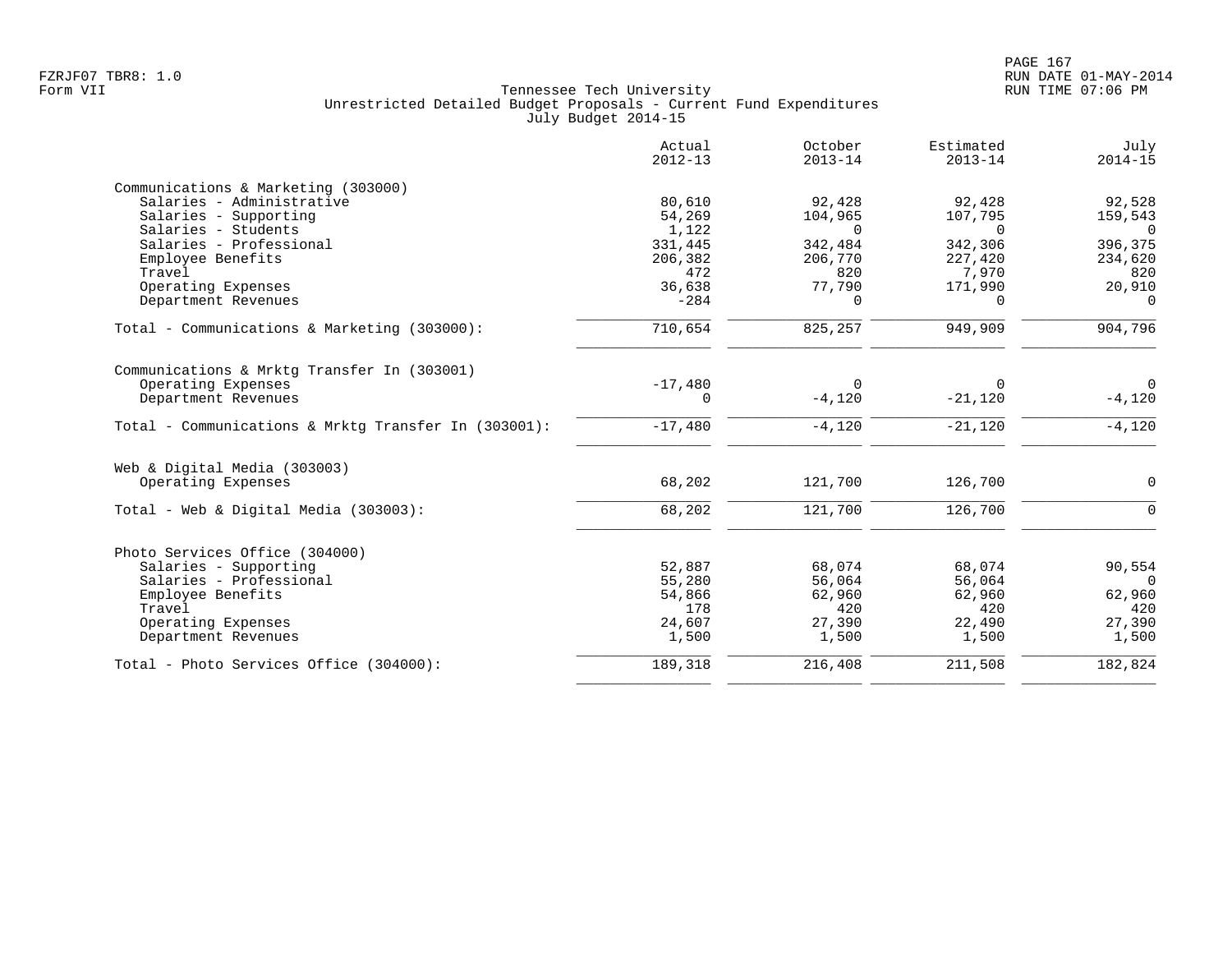|                                                                                   | Actual<br>$2012 - 13$  | October<br>$2013 - 14$ | Estimated<br>$2013 - 14$ | July<br>$2014 - 15$     |
|-----------------------------------------------------------------------------------|------------------------|------------------------|--------------------------|-------------------------|
| Photo Syc Transfer In Revenue (304001)<br>Operating Expenses                      | $-18,720$              | $-33,060$              | $-26,600$                | 11,090                  |
| Total - Photo Svc Transfer In Revenue (304001):                                   | $-18,720$              | $-33,060$              | $-26,600$                | 11,090                  |
| Photo Svc Allocation Offset (304002)<br>Operating Expenses<br>Department Revenues | $-139,709$<br>$\Omega$ | $\Omega$<br>$-150,860$ | $-10,560$<br>$-150,860$  | $-10,560$<br>$-150,860$ |
| Total - Photo Svc Allocation Offset (304002):                                     | $-139,709$             | $-150,860$             | $-161, 420$              | $-161, 420$             |
| TBR Spouse Dependent Discount (700000)<br>Employee Benefits                       | 72,004                 | 79,600                 | 79,600                   | 79,600                  |
| Total - TBR Spouse Dependent Discount (700000):                                   | 72,004                 | 79,600                 | 79,600                   | 79,600                  |
| TBR Employ Remission PC191 (700001)<br>Employee Benefits                          | 18,715                 | 33,940                 | 33,940                   | 33,940                  |
| Total - TBR Employ Remission PC191 (700001):                                      | 18,715                 | 33,940                 | 33,940                   | 33,940                  |
| E and G Data Processing Allocation (700003)<br>Department Revenues                | 312,985                | 443,280                | 449,110                  | 453,950                 |
| Total - E and G Data Processing Allocation (700003):                              | 312,985                | 443,280                | 449,110                  | 453,950                 |
|                                                                                   |                        |                        |                          |                         |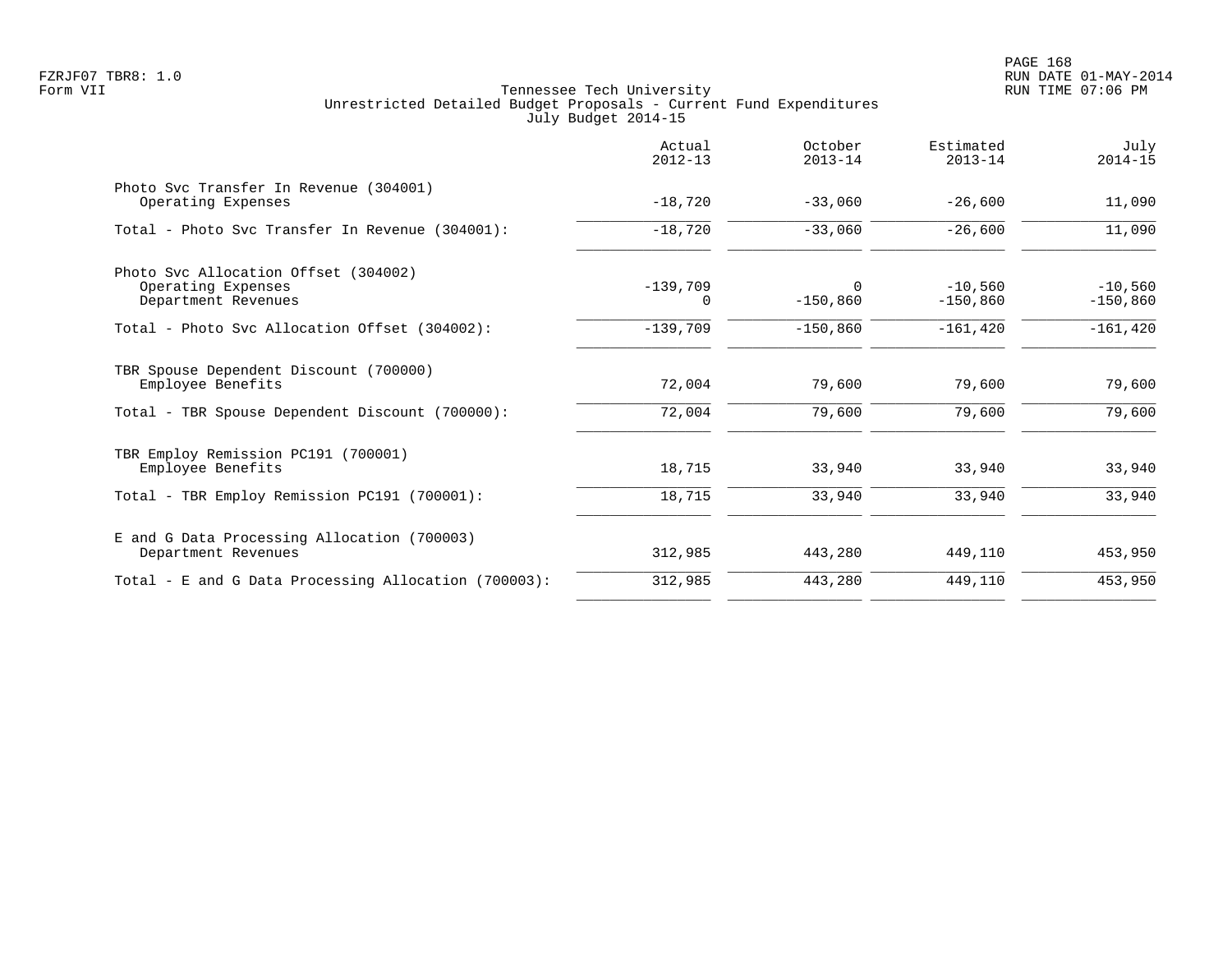PAGE 169 FZRJF07 TBR8: 1.0 RUN DATE 01-MAY-2014

|                                                                                                                           | Actual<br>$2012 - 13$                  | October<br>$2013 - 14$                   | Estimated<br>$2013 - 14$                | July<br>$2014 - 15$                      |
|---------------------------------------------------------------------------------------------------------------------------|----------------------------------------|------------------------------------------|-----------------------------------------|------------------------------------------|
| E and G Claims Adjustment (700004)<br>Operating Expenses                                                                  | 30,681                                 | 34,860                                   | 34,860                                  | 34,860                                   |
| Total - E and G Claims Adjustment (700004):                                                                               | 30,681                                 | 34,860                                   | 34,860                                  | 34,860                                   |
| $E$ and G Support (700005)<br>Salaries - Supporting<br>Salaries - Professional<br>Employee Benefits<br>Operating Expenses | 0<br>$\Omega$<br>246,474<br>$-120,066$ | 2,970<br>3,220<br>246,510<br>$-110, 310$ | 2,970<br>3,220<br>257,330<br>$-112,110$ | 2,970<br>3,220<br>347,280<br>$-125, 270$ |
| Total - E and G Support $(700005)$ :                                                                                      | 126,408                                | 142,390                                  | 151,410                                 | 228,200                                  |
| E and G Other Salary Pool (700009)<br>Salaries - Supporting                                                               | $\mathsf{O}$                           | 15,220                                   | 15,220                                  | 15,220                                   |
| Total - E and G Other Salary Pool $(700009)$ :                                                                            | 0                                      | 15,220                                   | 15,220                                  | 15,220                                   |
| C C Security Trans (700015)<br>Operating Expenses                                                                         | $-60,012$                              | $-60,000$                                | $-60,000$                               | $-60,000$                                |
| Total - C C Security Trans $(700015)$ :                                                                                   | $-60,012$                              | $-60,000$                                | $-60,000$                               | $-60,000$                                |
| TBR Chargeback non RODP (700017)<br>Operating Expenses                                                                    | 293,037                                | 470,640                                  | 483,140                                 | 488,540                                  |
| Total - TBR Chargeback non RODP (700017):                                                                                 | 293,037                                | 470,640                                  | 483,140                                 | 488,540                                  |
|                                                                                                                           |                                        |                                          |                                         |                                          |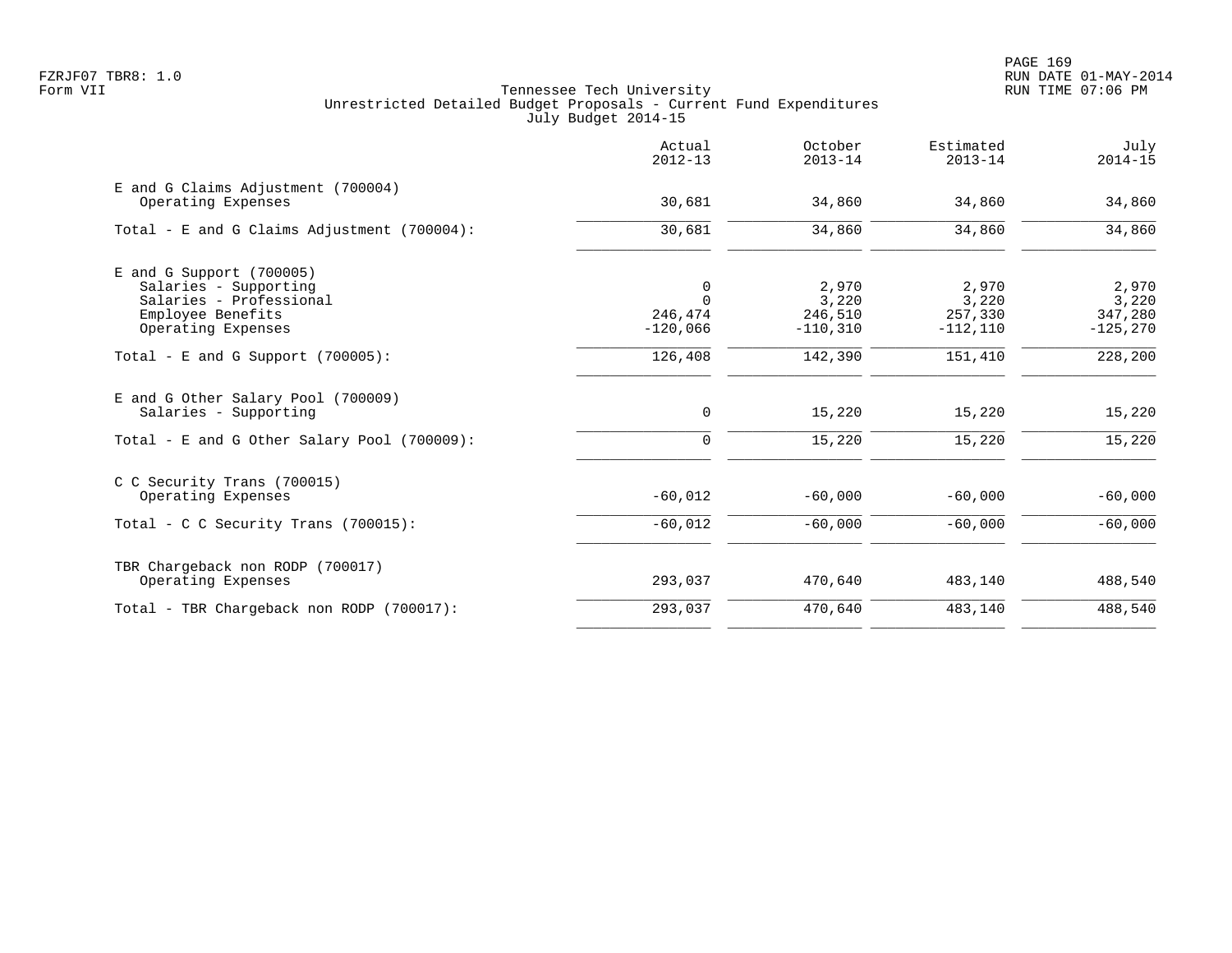|                                                                                                 | Actual<br>$2012 - 13$     | October<br>$2013 - 14$            | Estimated<br>$2013 - 14$          | July<br>$2014 - 15$               |
|-------------------------------------------------------------------------------------------------|---------------------------|-----------------------------------|-----------------------------------|-----------------------------------|
| Legal Fees (700023)<br>Operating Expenses                                                       | 29,098                    | 154,000                           | 154,000                           | 29,000                            |
| Total - Legal Fees $(700023)$ :                                                                 | 29,098                    | 154,000                           | 154,000                           | 29,000                            |
| License Fees (700024)<br>Operating Expenses                                                     | 10,592                    | 20,000                            | 20,000                            | 20,000                            |
| Total - License Fees (700024):                                                                  | 10,592                    | 20,000                            | 20,000                            | 20,000                            |
| Membership Fees (700025)<br>Travel<br>Operating Expenses<br>Total - Membership Fees (700025):   | 700<br>171,596<br>172,296 | $\mathbf 0$<br>170,510<br>170,510 | $\mathbf 0$<br>196,310<br>196,310 | $\mathbf 0$<br>174,510<br>174,510 |
| Consultation Services (700026)<br>Operating Expenses<br>Total - Consultation Services (700026): | 0<br>$\mathbf 0$          | 7,800<br>7,800                    | 7,800<br>7,800                    | 7,800<br>7,800                    |
|                                                                                                 |                           |                                   |                                   |                                   |
| Banking Services (700027)<br>Operating Expenses                                                 | 431,324                   | 445,700                           | 445,700                           | 445,700                           |
| Total - Banking Services (700027):                                                              | 431,324                   | 445,700                           | 445,700                           | 445,700                           |
|                                                                                                 |                           |                                   |                                   |                                   |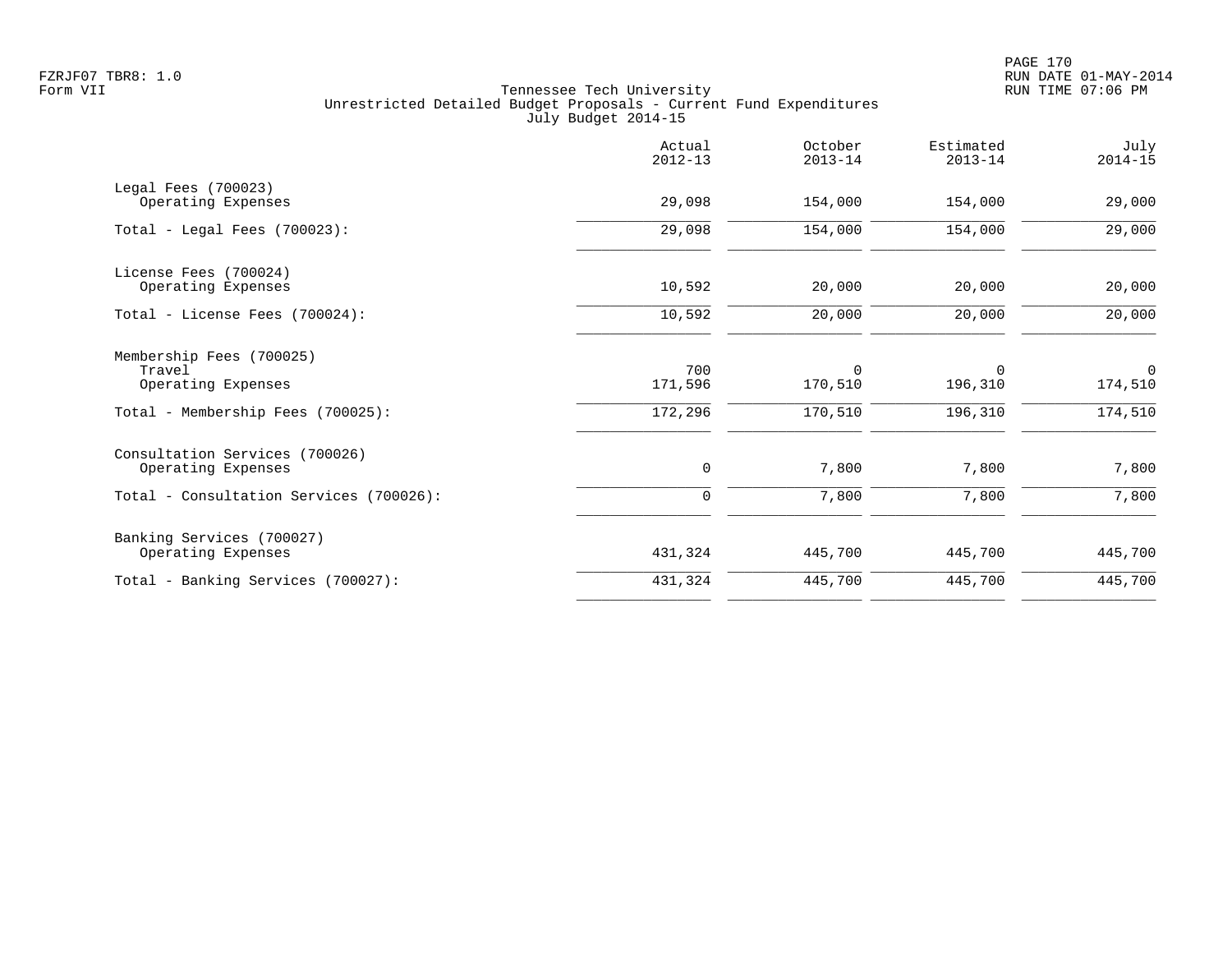|                                                             | Actual<br>$2012 - 13$ | October<br>$2013 - 14$ | Estimated<br>$2013 - 14$ | July<br>$2014 - 15$ |
|-------------------------------------------------------------|-----------------------|------------------------|--------------------------|---------------------|
| Collection of Debts (700028)<br>Operating Expenses          | 20,868                | 23,770                 | 26,770                   | 26,770              |
| Total - Collection of Debts (700028):                       | 20,868                | 23,770                 | 26,770                   | 26,770              |
| Provision for Doubtful Accts (700029)<br>Operating Expenses | 433,183               | 80,000                 | 80,000                   | 80,000              |
| Total - Provision for Doubtful Accts (700029):              | 433,183               | 80,000                 | 80,000                   | 80,000              |
| External Audit (700030)<br>Operating Expenses               | 62,727                | 70,000                 | 70,000                   | 70,000              |
| Total - External Audit (700030):                            | 62,727                | 70,000                 | 70,000                   | 70,000              |
| Training (700031)<br>Operating Expenses                     | 0                     | 1,360                  | 1,360                    | 1,360               |
| Total - Training $(700031)$ :                               | 0                     | 1,360                  | 1,360                    | 1,360               |
| Cafeteria Benefits (700032)<br>Operating Expenses           | 7,595                 | 15,000                 | 15,000                   | 15,000              |
| Total - Cafeteria Benefits (700032):                        | 7,595                 | 15,000                 | 15,000                   | 15,000              |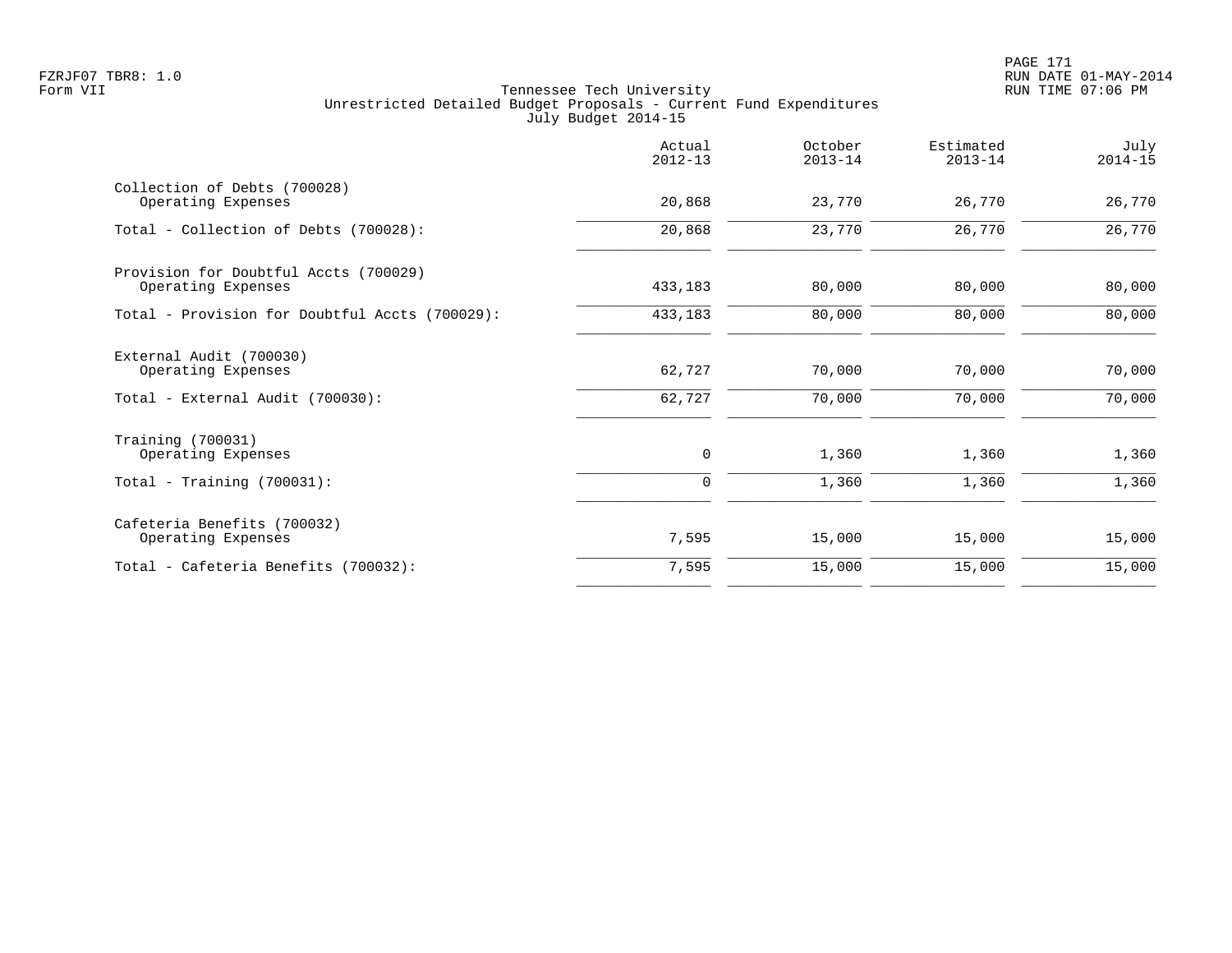|                                                                              | Actual<br>$2012 - 13$ | October<br>$2013 - 14$ | Estimated<br>$2013 - 14$ | July<br>$2014 - 15$ |
|------------------------------------------------------------------------------|-----------------------|------------------------|--------------------------|---------------------|
| Background Checks (700033)<br>Operating Expenses                             | 8,564                 | 2,700                  | 6,560                    | 2,700               |
| Total - Background Checks (700033):                                          | 8,564                 | 2,700                  | 6,560                    | 2,700               |
| IRS Penalties and Fines (700034)<br>Operating Expenses                       | 750                   | 0                      | 0                        | 0                   |
| Total - IRS Penalties and Fines (700034):                                    | 750                   | $\mathbf 0$            | $\Omega$                 | $\Omega$            |
| Allocation to Aux Ent (700037)<br>Department Revenues                        | $-315,408$            | $-386, 130$            | $-407,680$               | $-387,220$          |
| Total - Allocation to Aux Ent (700037):                                      | $-315,408$            | $-386,130$             | $-407,680$               | $-387,220$          |
| Post Office Allocation (700045)<br>Operating Expenses<br>Department Revenues | 0<br>4,870            | 4,960<br>0             | 4,960<br>0               | 5,820<br>0          |
| Total - Post Office Allocation (700045):                                     | 4,870                 | 4,960                  | 4,960                    | 5,820               |
| System Internal Audit (700061)<br>Operating Expenses                         | 38,800                | 38,800                 | 38,800                   | 38,800              |
| Total - System Internal Audit (700061):                                      | 38,800                | 38,800                 | 38,800                   | 38,800              |
|                                                                              |                       |                        |                          |                     |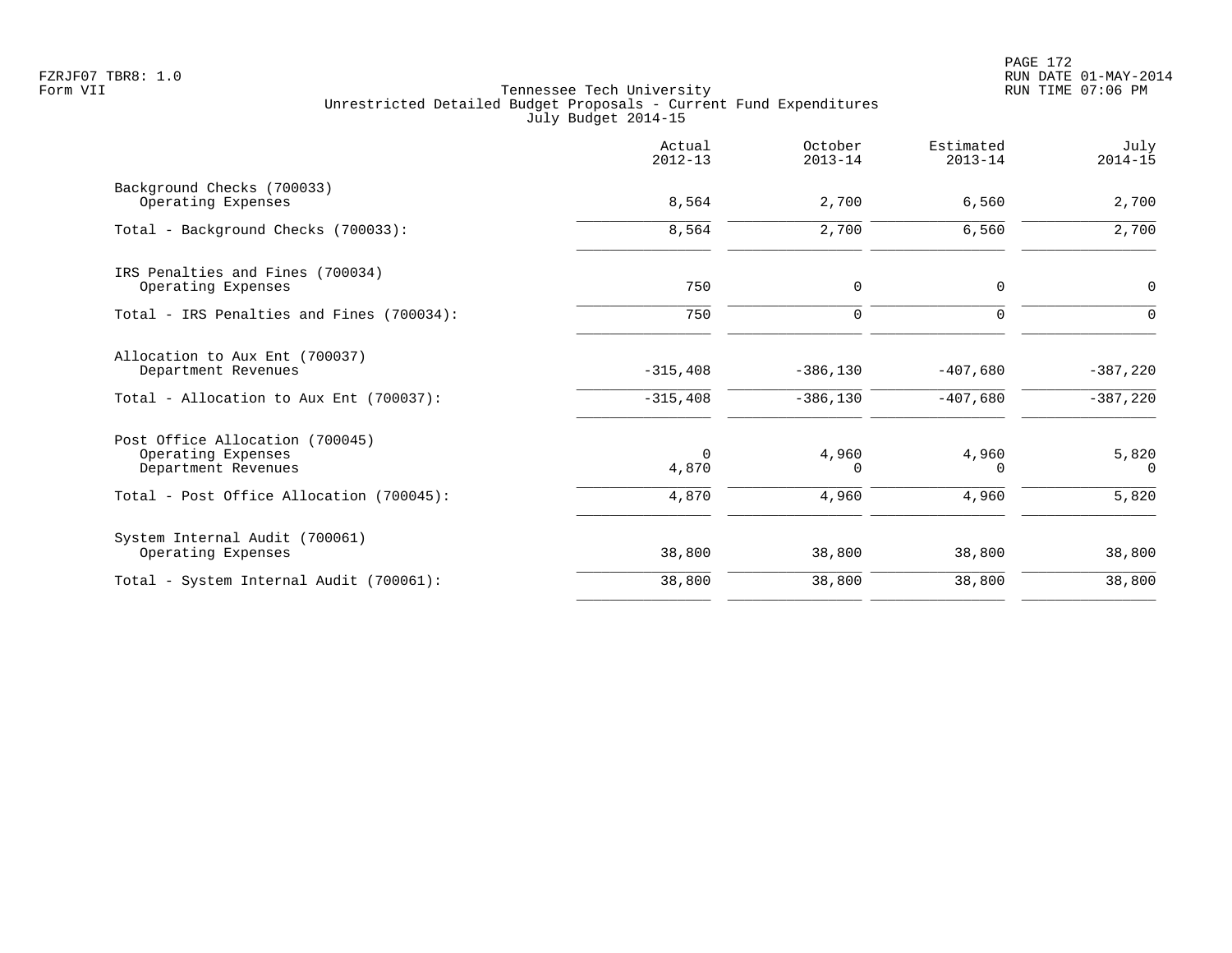PAGE 173 FZRJF07 TBR8: 1.0 RUN DATE 01-MAY-2014

|                                                                                          | Actual<br>$2012 - 13$             | October<br>$2013 - 14$            | Estimated<br>$2013 - 14$          | July<br>$2014 - 15$               |
|------------------------------------------------------------------------------------------|-----------------------------------|-----------------------------------|-----------------------------------|-----------------------------------|
| TTU Staff Scholarships (700067)<br>Employee Benefits                                     | 6,165                             | 6,170                             | 3,486                             | 3,486                             |
|                                                                                          |                                   |                                   |                                   |                                   |
| Total - TTU Staff Scholarships (700067):                                                 | 6,165                             | 6,170                             | 3,486                             | 3,486                             |
| TTU Staff Tuit Maint Reimbursment (700068)                                               |                                   |                                   |                                   |                                   |
| Employee Benefits                                                                        | 3,720                             | 3,720                             | 4,074                             | 4,074                             |
| Total - TTU Staff Tuit Maint Reimbursment (700068):                                      | 3,720                             | 3,720                             | 4,074                             | 4,074                             |
| Total - Institutional Support (450):<br>Salaries - Administrative<br>Salaries - Academic | 1,675,235<br>2,402<br>1,953,153   | 2,416,551<br>12,900<br>2,235,047  | 2,375,675<br>92,400<br>2,172,052  | 2,482,839<br>152,400<br>2,317,406 |
| Salaries - Supporting<br>Salaries - Students<br>Salaries - Professional                  | 62,614<br>3,042,955               | 64,710<br>3,612,906               | 83,070<br>3,467,556               | 49,860<br>3,876,908               |
| Employee Benefits<br>Travel<br>Operating Expenses                                        | 2,992,554<br>145,357<br>2,156,200 | 3,332,550<br>126,200<br>4,195,610 | 3,462,290<br>198,960<br>4,502,851 | 3,609,810<br>79,570<br>3,552,250  |
| Capital Outlay<br>Department Revenues                                                    | 0<br>129,097                      | 6,970<br>$-1, 417, 430$           | $\Omega$<br>$-1,423,950$          | 6,970<br>$-1,372,050$             |
| Total                                                                                    | 12, 159, 567                      | 14,586,014                        | 14,930,904                        | 14,755,963                        |
|                                                                                          |                                   |                                   |                                   |                                   |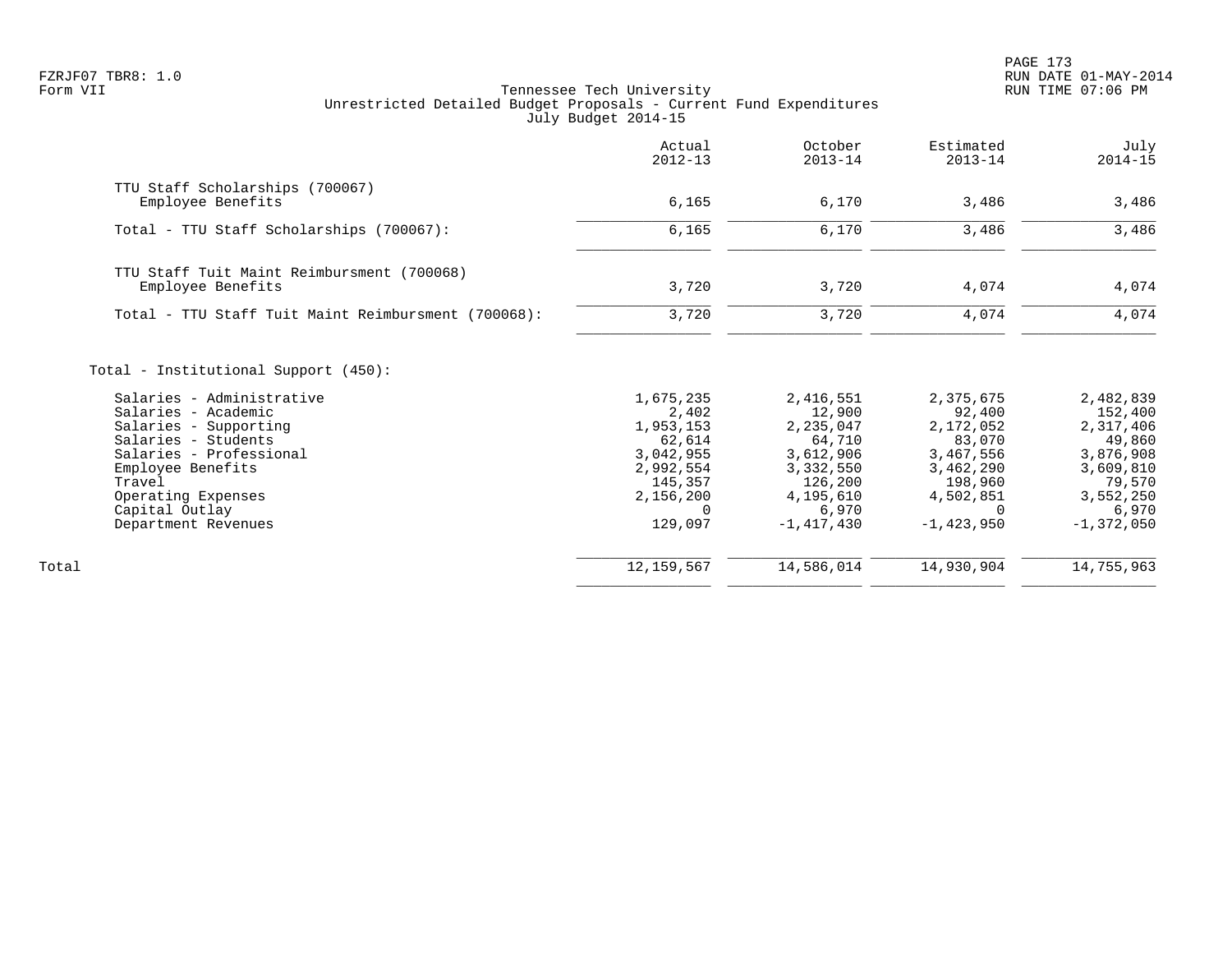|                                                                                                           | Actual<br>$2012 - 13$ | October<br>$2013 - 14$ | Estimated<br>$2013 - 14$ | July<br>$2014 - 15$ |
|-----------------------------------------------------------------------------------------------------------|-----------------------|------------------------|--------------------------|---------------------|
| Total - Institutional Support (45):                                                                       |                       |                        |                          |                     |
| Salaries - Administrative                                                                                 | 1,675,235             | 2,416,551              | 2,375,675                | 2,482,839           |
| Salaries - Academic                                                                                       | 2,402                 | 12,900                 | 92,400                   | 152,400             |
| Salaries - Supporting                                                                                     | 1,953,153             | 2,235,047              | 2,172,052                | 2,317,406           |
| Salaries - Students                                                                                       | 62,614                | 64,710                 | 83,070                   | 49,860              |
| Salaries - Professional                                                                                   | 3,042,955             | 3,612,906              | 3,467,556                | 3,876,908           |
| Employee Benefits                                                                                         | 2,992,554             | 3,332,550              | 3,462,290                | 3,609,810           |
| Travel                                                                                                    | 145,357               | 126,200                | 198,960                  | 79,570              |
| Operating Expense                                                                                         | 2,156,200             | 4,195,610              | 4,502,851                | 3,552,250           |
| Capital Outlay                                                                                            | $\Omega$              | 6,970                  | $\Omega$                 | 6,970               |
| Department Revenues                                                                                       | 129,097               | $-1, 417, 430$         | $-1, 423, 950$           | $-1,372,050$        |
| Total                                                                                                     | 12, 159, 567          | 14,586,014             | 14,930,904               | 14,755,963          |
| Physical Plant (50)<br>Physical Plant (500)<br>Craft Center Property Insur (121772)<br>Operating Expenses | 39,182                | 37,000                 | 37,000                   | 37,000              |
|                                                                                                           |                       |                        |                          |                     |
| Total - Craft Center Property Insur (121772):                                                             | 39,182                | 37,000                 | 37,000                   | 37,000              |
| M and R Craft Center (121773)                                                                             |                       |                        |                          |                     |
| Salaries - Supporting                                                                                     | 109,777               | 120,609                | 115,889                  | 121,428             |
| Salaries - Students                                                                                       | 1,371                 | 3,400                  | $\Omega$                 | 3,400               |
| Salaries - Professional                                                                                   | 45,104                | 46,745                 | 46,745                   | 47,000              |
| Employee Benefits                                                                                         | 80,231                | 81,960                 | 81,960                   | 81,960              |
| Travel                                                                                                    | 104                   | 200                    | 200                      | 200                 |
| Operating Expenses                                                                                        | 39,040                | 43,050                 | 43,050                   | 43,050              |
| Total - M and R Craft Center (121773):                                                                    | 275,627               | 295,964                | 287,844                  | 297,038             |
|                                                                                                           |                       |                        |                          |                     |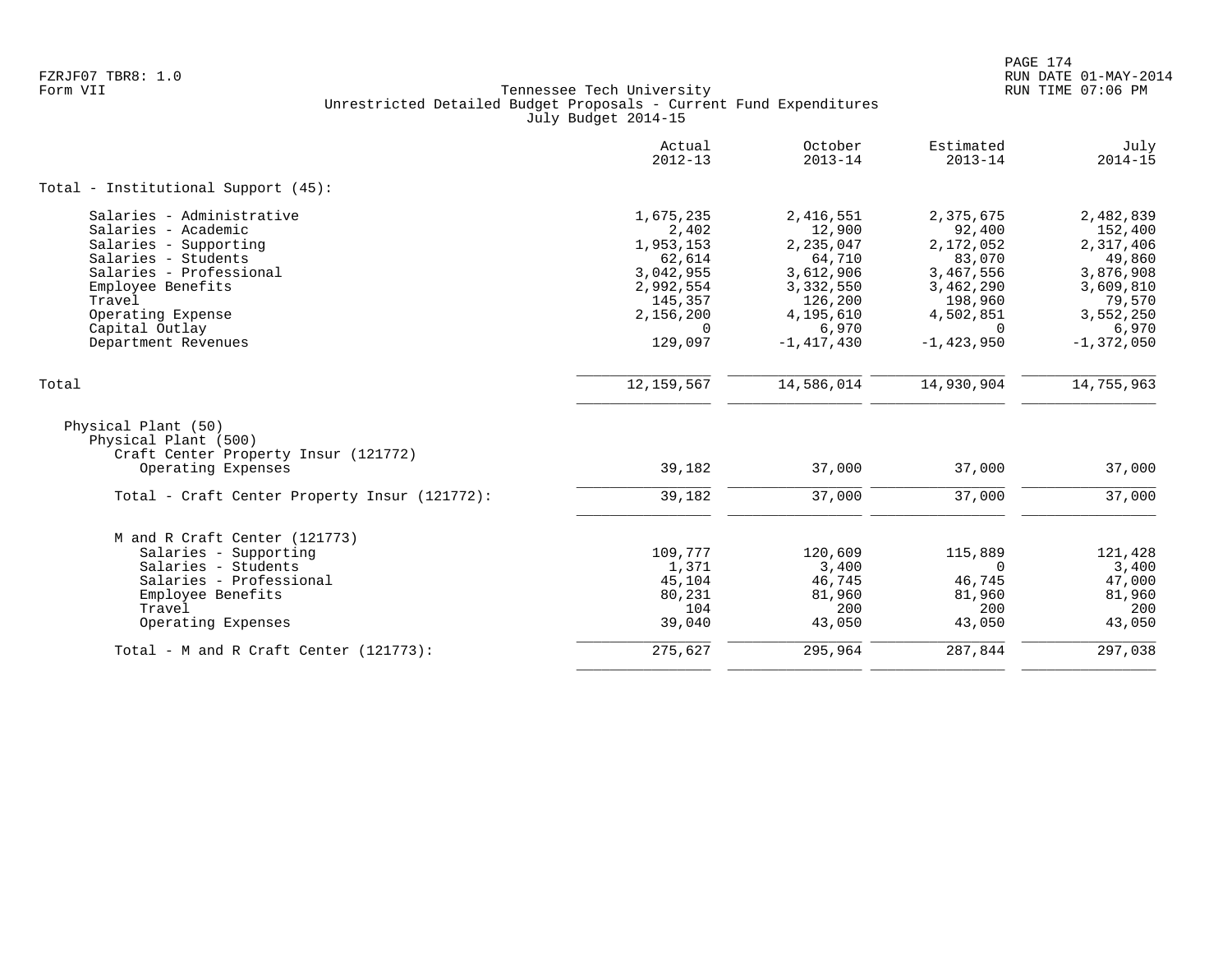|                                                                                                  | Actual<br>$2012 - 13$     | October<br>$2013 - 14$       | Estimated<br>$2013 - 14$     | July<br>$2014 - 15$          |
|--------------------------------------------------------------------------------------------------|---------------------------|------------------------------|------------------------------|------------------------------|
| Utilities Craft Center (121774)<br>Operating Expenses                                            | 224,248                   | 260,000                      | 260,000                      | 260,000                      |
| Total - Utilities Craft Center (121774):                                                         | 224,248                   | 260,000                      | 260,000                      | 260,000                      |
| Craft Center Repairs and Renov (121775)<br>Operating Expenses                                    | 35,361                    | 47,422                       | 47,422                       | 47,422                       |
| Total - Craft Center Repairs and Renov (121775):                                                 | 35,361                    | 47,422                       | 47,422                       | 47,422                       |
| Federal College Work Study Program (122001)<br>Salaries - Students                               | $\mathbf 0$               | 550                          | 550                          | 550                          |
| Total - Federal College Work Study Program (122001):                                             | $\Omega$                  | 550                          | 550                          | 550                          |
| M and R University Progrms (127604)<br>Operating Expenses                                        | 12,503                    | 12,750                       | 12,750                       | 12,750                       |
| Total - M and R University Progrms (127604):                                                     | 12,503                    | 12,750                       | 12,750                       | 12,750                       |
| M and R Ag Pavilion (161001)<br>Salaries - Supporting<br>Employee Benefits<br>Operating Expenses | 47,252<br>29,965<br>1,512 | 62,654<br>41,720<br>$\Omega$ | 63,154<br>41,720<br>$\Omega$ | 65,916<br>41,720<br>$\Omega$ |
| Total - M and R Aq Pavilion $(161001)$ :                                                         | 78,729                    | 104,374                      | 104,874                      | 107,636                      |
|                                                                                                  |                           |                              |                              |                              |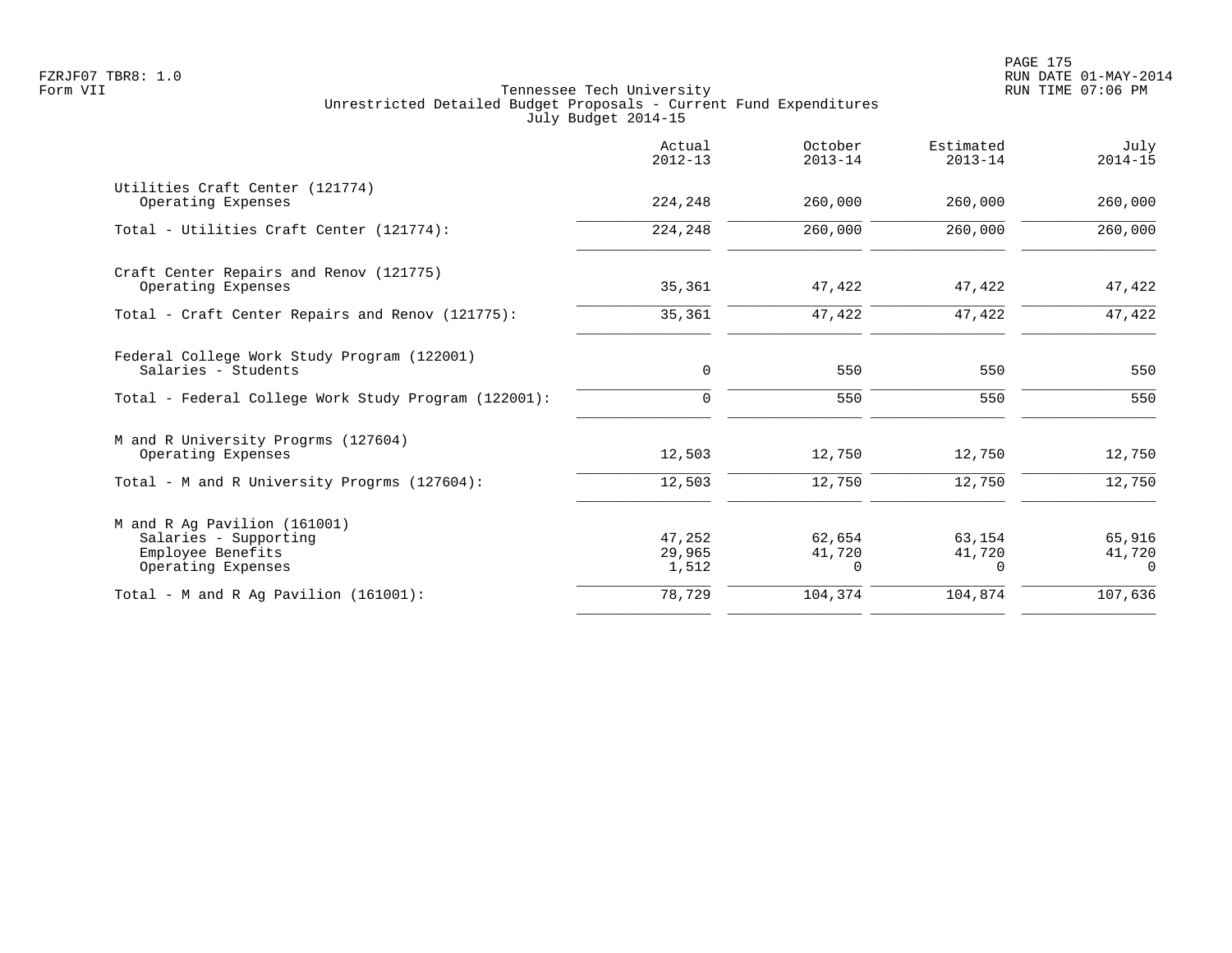|                                             | Actual<br>$2012 - 13$ | October<br>$2013 - 14$ | Estimated<br>$2013 - 14$ | July<br>$2014 - 15$ |
|---------------------------------------------|-----------------------|------------------------|--------------------------|---------------------|
| Greenhouse (162002)                         |                       |                        |                          |                     |
| Salaries - Academic                         | 4,345                 | 0                      | $\mathbf 0$              | $\mathbf 0$         |
| Salaries - Students                         | 3,712                 | $\Omega$               | 4,450                    | $\overline{0}$      |
| Employee Benefits                           | 923                   | 720                    | 720                      | 720                 |
| Travel                                      | 2,291                 | $\Omega$               | 50                       | $\Omega$            |
| Operating Expenses                          | 2,711                 | 3,500                  | 2,480                    | 3,500               |
| Total - Greenhouse (162002):                | 13,982                | 4,220                  | 7,700                    | 4,220               |
| M and R Farm (162004)                       |                       |                        |                          |                     |
| Operating Expenses                          | 5,602                 | 6,650                  | 6,650                    | 6,650               |
| Total - M and R Farm $(162004)$ :           | 5,602                 | 6,650                  | 6,650                    | 6,650               |
| Central Receiving (221005)                  |                       |                        |                          |                     |
| Salaries - Supporting                       | 31,891                | 28,262                 | 28,182                   | 28,948              |
| Salaries - Students                         | $\Omega$              | 6,000                  | $\mathbf 0$              | 6,000               |
| Salaries - Professional                     | 8,927                 | $\Omega$               | $\Omega$                 | $\Omega$            |
| Employee Benefits                           | 21,543                | 27,100                 | 27,100                   | 27,100              |
| Operating Expenses                          | 4,762                 | 3,680                  | 3,680                    | 3,680               |
| Total - Central Receiving (221005):         | 67,123                | 65,042                 | 58,962                   | 65,728              |
| Facilities Administration (241000)          |                       |                        |                          |                     |
| Salaries - Administrative                   | 113,630               | 109,244                | 111,244                  | 109,544             |
| Salaries - Supporting                       | 123,420               | 130,124                | 133,475                  | 127,816             |
| Salaries - Students                         | 7,206                 | 6,820                  | 6,820                    | 6,820               |
| Salaries - Professional                     | 206,263               | 351,051                | 246,981                  | 355,166             |
| Employee Benefits                           | 148,521               | 152,550                | 152,550                  | 173,550             |
| Travel                                      | 9,166                 | 2,530                  | 3,530                    | 4,030               |
| Operating Expenses                          | 53,479                | 61,183                 | 159,963                  | 62,503              |
| Department Revenues                         | $-46$                 | $\Omega$               | $\Omega$                 | $\Omega$            |
| Total - Facilities Administration (241000): | 661,639               | 813,502                | 814,563                  | 839,429             |
|                                             |                       |                        |                          |                     |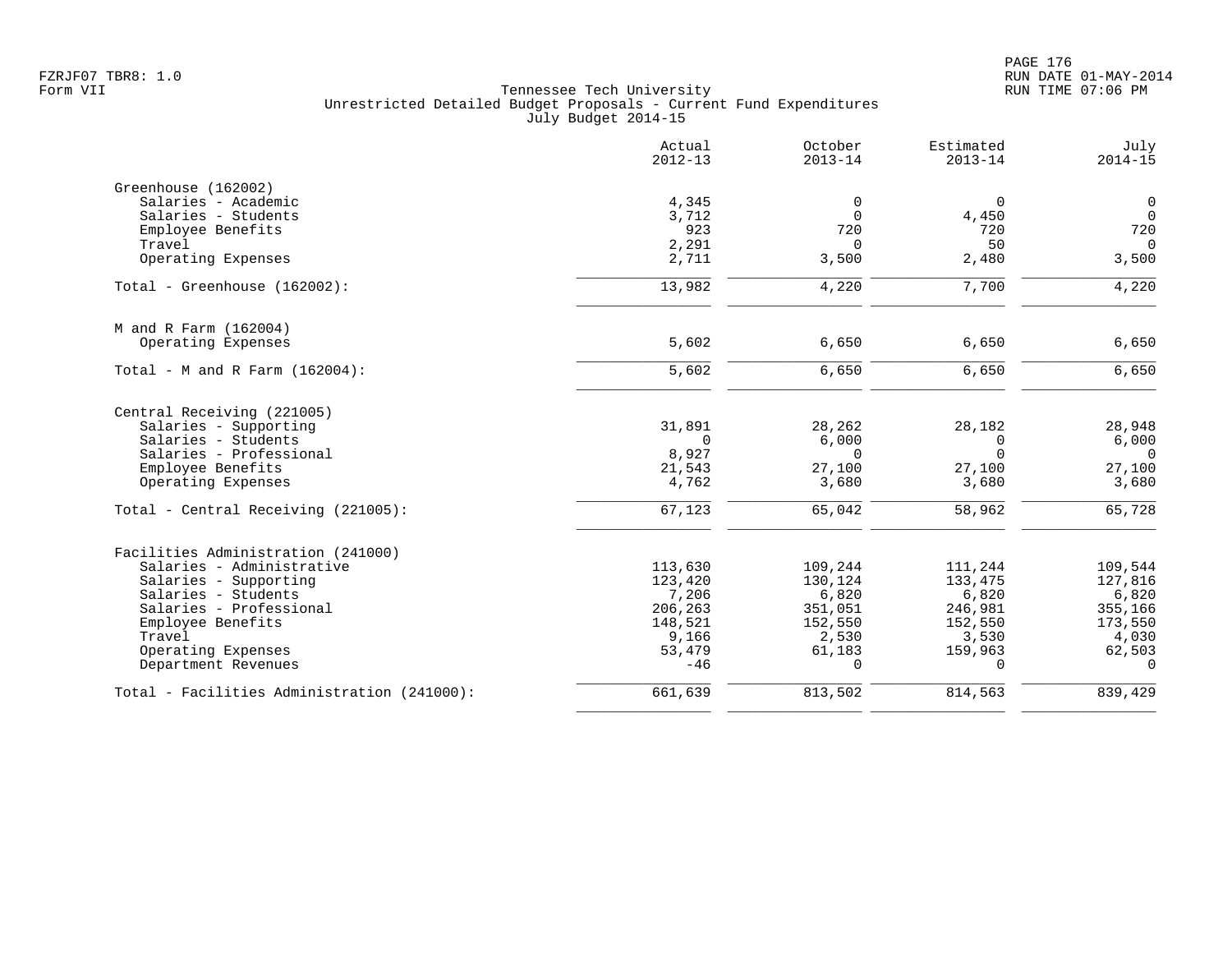| Actual<br>$2012 - 13$ | October<br>$2013 - 14$                                                 | Estimated<br>$2013 - 14$                                               | July<br>$2014 - 15$                                                    |
|-----------------------|------------------------------------------------------------------------|------------------------------------------------------------------------|------------------------------------------------------------------------|
|                       |                                                                        |                                                                        |                                                                        |
| $\mathbf 0$           | 7,500                                                                  | 7,500                                                                  | 7,500                                                                  |
|                       |                                                                        |                                                                        | 15,000                                                                 |
| 28,305                | 22,500                                                                 | 22,500                                                                 | 22,500                                                                 |
|                       |                                                                        |                                                                        |                                                                        |
| 339,118               | 343,210                                                                | 343,210                                                                | 343,210                                                                |
| 339,118               | 343,210                                                                | 343,210                                                                | 343,210                                                                |
|                       |                                                                        |                                                                        | 116,000                                                                |
|                       |                                                                        |                                                                        |                                                                        |
| 107,600               | 128,500                                                                | 116,000                                                                | 116,000                                                                |
|                       |                                                                        |                                                                        |                                                                        |
| 572,074               | 786,277                                                                | 683,227                                                                | 771,267                                                                |
|                       |                                                                        |                                                                        | 64,364                                                                 |
|                       |                                                                        |                                                                        | 396,990                                                                |
|                       |                                                                        |                                                                        | 1,000                                                                  |
|                       |                                                                        |                                                                        | 343,410                                                                |
|                       |                                                                        |                                                                        | $-9,000$                                                               |
| 1,424,445             | 1,733,271                                                              | 1,696,571                                                              | 1,568,031                                                              |
|                       | 28,305<br>107,600<br>50,746<br>378,218<br>2,309<br>422,856<br>$-1,758$ | 15,000<br>128,500<br>64,064<br>385,530<br>1,000<br>505,400<br>$-9,000$ | 15,000<br>116,000<br>60,494<br>396,990<br>2,000<br>562,860<br>$-9,000$ |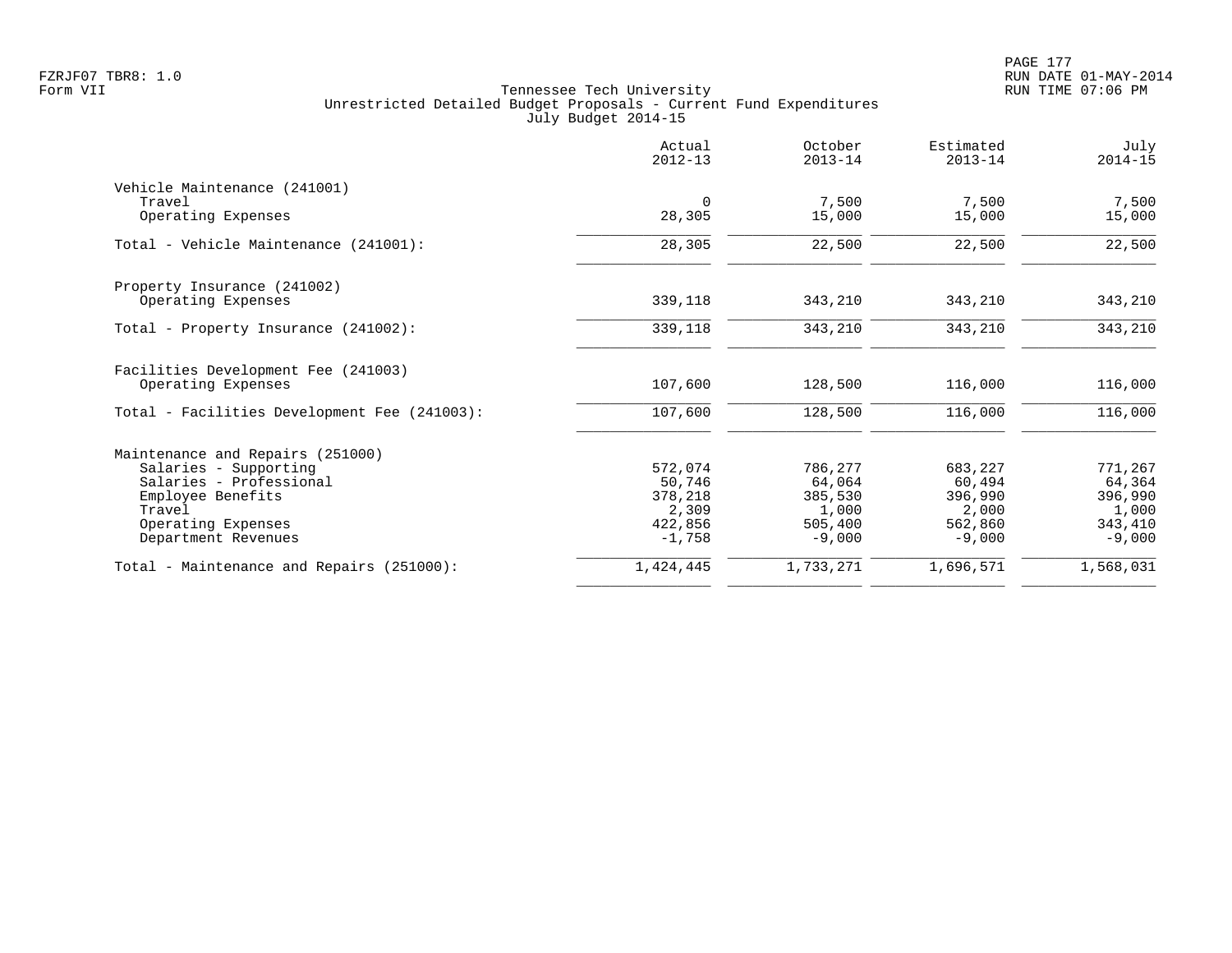PAGE 178 FZRJF07 TBR8: 1.0 RUN DATE 01-MAY-2014

|                                                                                                                                             | Actual<br>$2012 - 13$                           | October<br>$2013 - 14$                                 | Estimated<br>$2013 - 14$                            | July<br>$2014 - 15$                                 |
|---------------------------------------------------------------------------------------------------------------------------------------------|-------------------------------------------------|--------------------------------------------------------|-----------------------------------------------------|-----------------------------------------------------|
| M and R Projects (251001)<br>Salaries - Supporting<br>Operating Expenses<br>Department Revenues                                             | $\mathbf 0$<br>101,035<br>$-2,093$              | $\mathbf 0$<br>638,370<br>O                            | 8,130<br>1,021,420<br>O                             | $\mathsf{0}$<br>$\mathsf{O}\xspace$<br>$\mathbf 0$  |
| Total - M and R Projects (251001):                                                                                                          | 98,942                                          | 638,370                                                | 1,029,550                                           | 0                                                   |
| American Disability Act (251002)<br>Operating Expenses                                                                                      | 639                                             | 10,000                                                 | 10,000                                              | 10,000                                              |
| Total - American Disability Act (251002):                                                                                                   | 639                                             | 10,000                                                 | 10,000                                              | 10,000                                              |
| Fire Alarm System (251004)<br>Operating Expenses<br>Total - Fire Alarm System (251004):                                                     | 82,054<br>82,054                                | 70,000<br>70,000                                       | 70,000<br>70,000                                    | 70,000<br>70,000                                    |
| Building Controls (251005)<br>Operating Expenses<br>Total - Building Controls (251005):                                                     | 25,073<br>25,073                                | 25,000<br>25,000                                       | 50,000<br>50,000                                    | 25,000<br>25,000                                    |
| M and R HVAC (251006)<br>Salaries - Supporting<br>Salaries - Professional<br>Employee Benefits<br>Operating Expenses<br>Department Revenues | 252,700<br>34,735<br>179,795<br>207,114<br>$-3$ | 300,645<br>35,256<br>183,360<br>110,040<br>$\mathbf 0$ | 248,645<br>35,256<br>183,360<br>247,910<br>$\Omega$ | 331,692<br>35,256<br>183,360<br>110,040<br>$\Omega$ |
| Total - M and R HVAC (251006):                                                                                                              | 674,341                                         | 629,301                                                | 715,171                                             | 660,348                                             |
|                                                                                                                                             |                                                 |                                                        |                                                     |                                                     |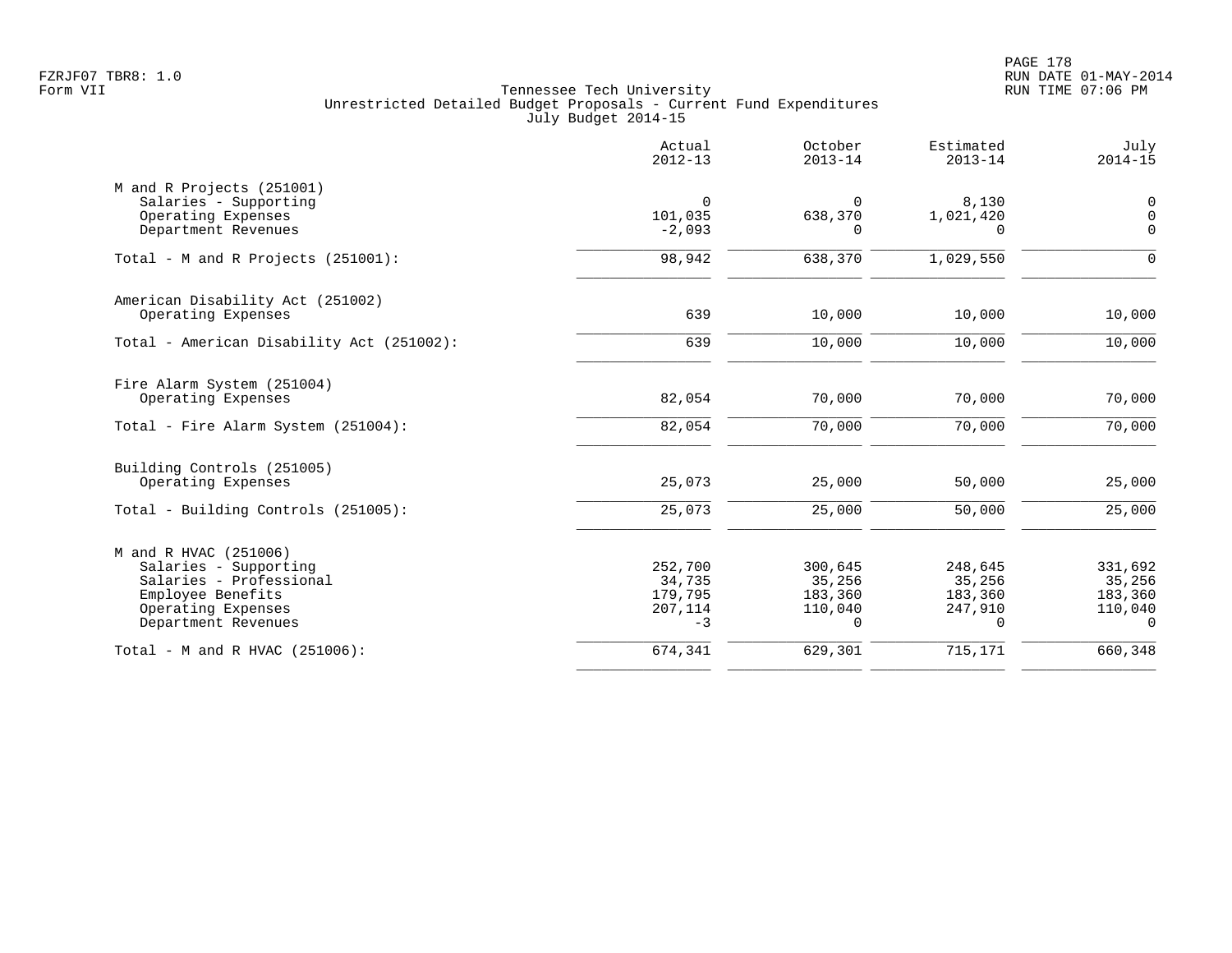|                                                   | Actual<br>$2012 - 13$ | October<br>$2013 - 14$ | Estimated<br>$2013 - 14$ | July<br>$2014 - 15$ |
|---------------------------------------------------|-----------------------|------------------------|--------------------------|---------------------|
| Stores for Reissue (251007)<br>Operating Expenses | 151,565               | 290,000                | 290,000                  | 290,000             |
|                                                   |                       |                        |                          |                     |
| Total - Stores for Reissue (251007):              | 151,565               | 290,000                | 290,000                  | 290,000             |
| Stores for Reissue Transfer In (251008)           |                       |                        |                          |                     |
| Operating Expenses                                | $-154, 351$           | $\Omega$               | $\Omega$                 | $\overline{0}$      |
| Department Revenues                               | $\Omega$              | $-290,000$             | $-290,000$               | $-290,000$          |
| Total - Stores for Reissue Transfer In (251008):  | $-154, 351$           | $-290,000$             | $-290,000$               | $-290,000$          |
| Custodial Services (255000)                       |                       |                        |                          |                     |
| Salaries - Supporting                             | 98,576                | 98,951                 | 100,781                  | 99,351              |
| Employee Benefits                                 | 46,205                | 49,000                 | 49,000                   | 49,000              |
| Operating Expenses                                | 1,286,041             | 1,256,520              | 1,254,690                | 1,256,520           |
| Total - Custodial Services (255000):              | 1,430,822             | 1,404,471              | 1,404,471                | 1,404,871           |
| Recycling (255003)                                |                       |                        |                          |                     |
| Travel                                            | 133                   | 0                      | 0                        | $\mathbf 0$         |
| Operating Expenses                                | 21,235                | 22,000                 | 22,000                   | 22,000              |
| Total - Recycling $(255003)$ :                    | 21,368                | 22,000                 | 22,000                   | 22,000              |
| Special Event Cost Center (255004)                |                       |                        |                          |                     |
| Salaries - Supporting                             | 6,900                 | $\Omega$               | $\Omega$                 | $\overline{0}$      |
| Employee Benefits                                 | 1,591                 | 2,000                  | 2,000                    | 2,000               |
| Operating Expenses<br>Department Revenues         | 47,390<br>$-1,883$    | 198,130<br>$\Omega$    | 63,560<br>$\Omega$       | 198,000<br>$\Omega$ |
|                                                   |                       |                        |                          |                     |
| Total - Special Event Cost Center (255004):       | 53,998                | 200,130                | 65,560                   | 200,000             |
|                                                   |                       |                        |                          |                     |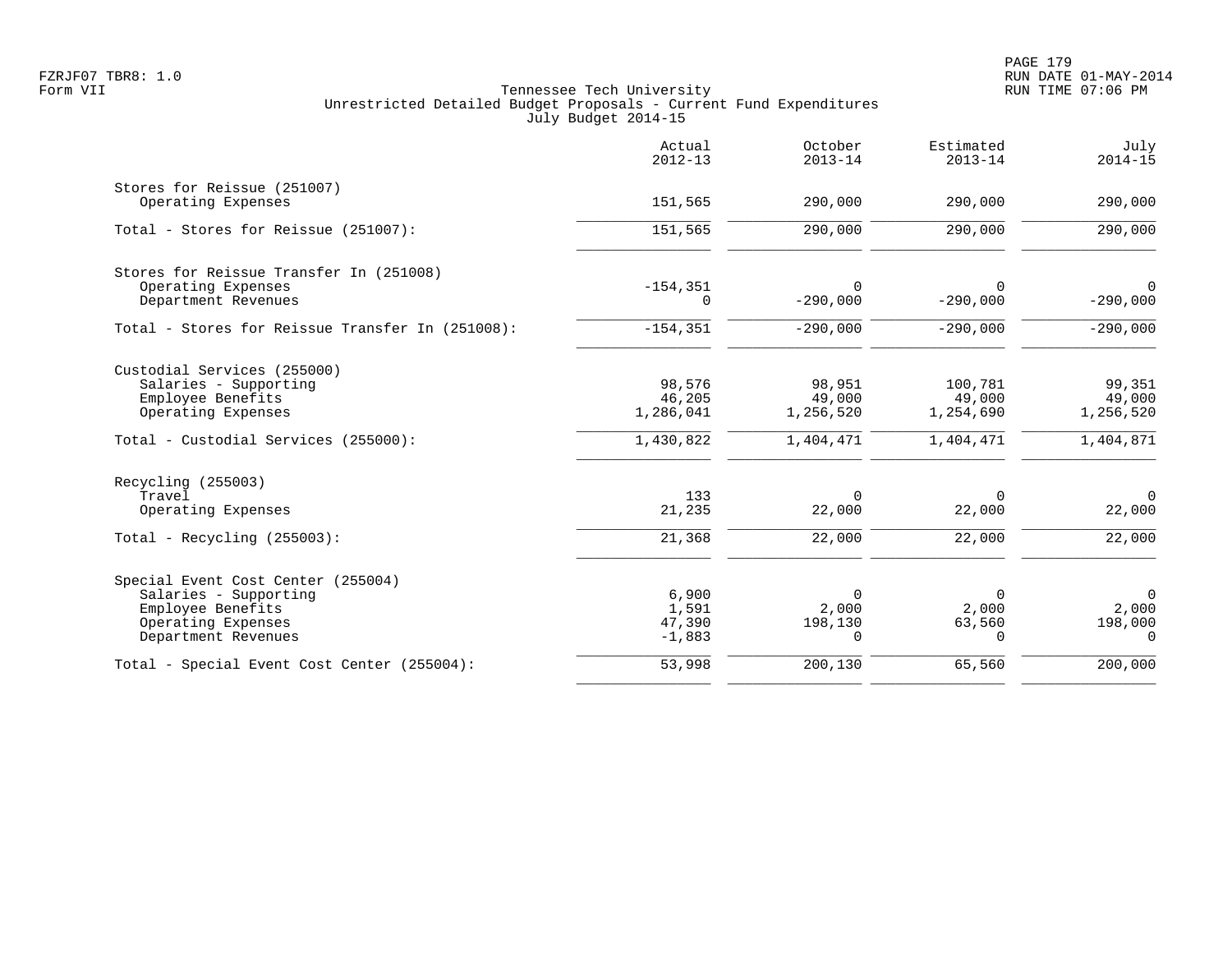|                                                                  | Actual<br>$2012 - 13$ | October<br>$2013 - 14$ | Estimated<br>$2013 - 14$ | July<br>$2014 - 15$ |
|------------------------------------------------------------------|-----------------------|------------------------|--------------------------|---------------------|
| Outside Special Event Cost Center (255007)<br>Operating Expenses | 3,144                 | 5,301                  | 22,000                   | 16,699              |
| Total - Outside Special Event Cost Center (255007):              | 3,144                 | 5,301                  | 22,000                   | 16,699              |
| Utilities Admin (260000)                                         |                       |                        |                          |                     |
| Salaries - Supporting                                            | 286,171               | 270,074                | 227,124                  | 269,127             |
| Salaries - Professional                                          | 36,535                | 37,156                 | 46,716                   | 37,256              |
| Employee Benefits                                                | 162,128               | 154,350                | 154,350                  | 154,350             |
| Travel                                                           | 538                   | 500                    | 500                      | 500                 |
| Operating Expenses                                               | 121,296               | 160,220                | 193,610                  | 160,220             |
| Total - Utilities Admin (260000):                                | 606,668               | 622,300                | 622,300                  | 621,453             |
| Utilities Main Campus (260001)<br>Operating Expenses             | 5,460,440             | 5,557,400              | 5,557,400                | 5,557,400           |
| Total - Utilities Main Campus (260001):                          | 5,460,440             | 5,557,400              | 5,557,400                | 5,557,400           |
| Utilities Farm (260002)                                          |                       |                        |                          |                     |
| Operating Expenses                                               | 50,795                | 76,680                 | 51,680                   | 51,680              |
| Total - Utilities Farm (260002):                                 | 50,795                | 76,680                 | 51,680                   | 51,680              |
| Utilities Ag Pavilion (260003)                                   |                       |                        |                          |                     |
| Operating Expenses                                               | 68,283                | 81,600                 | 106,600                  | 106,600             |
| Total - Utilities Aq Pavilion (260003):                          | 68,283                | 81,600                 | 106,600                  | 106,600             |
|                                                                  |                       |                        |                          |                     |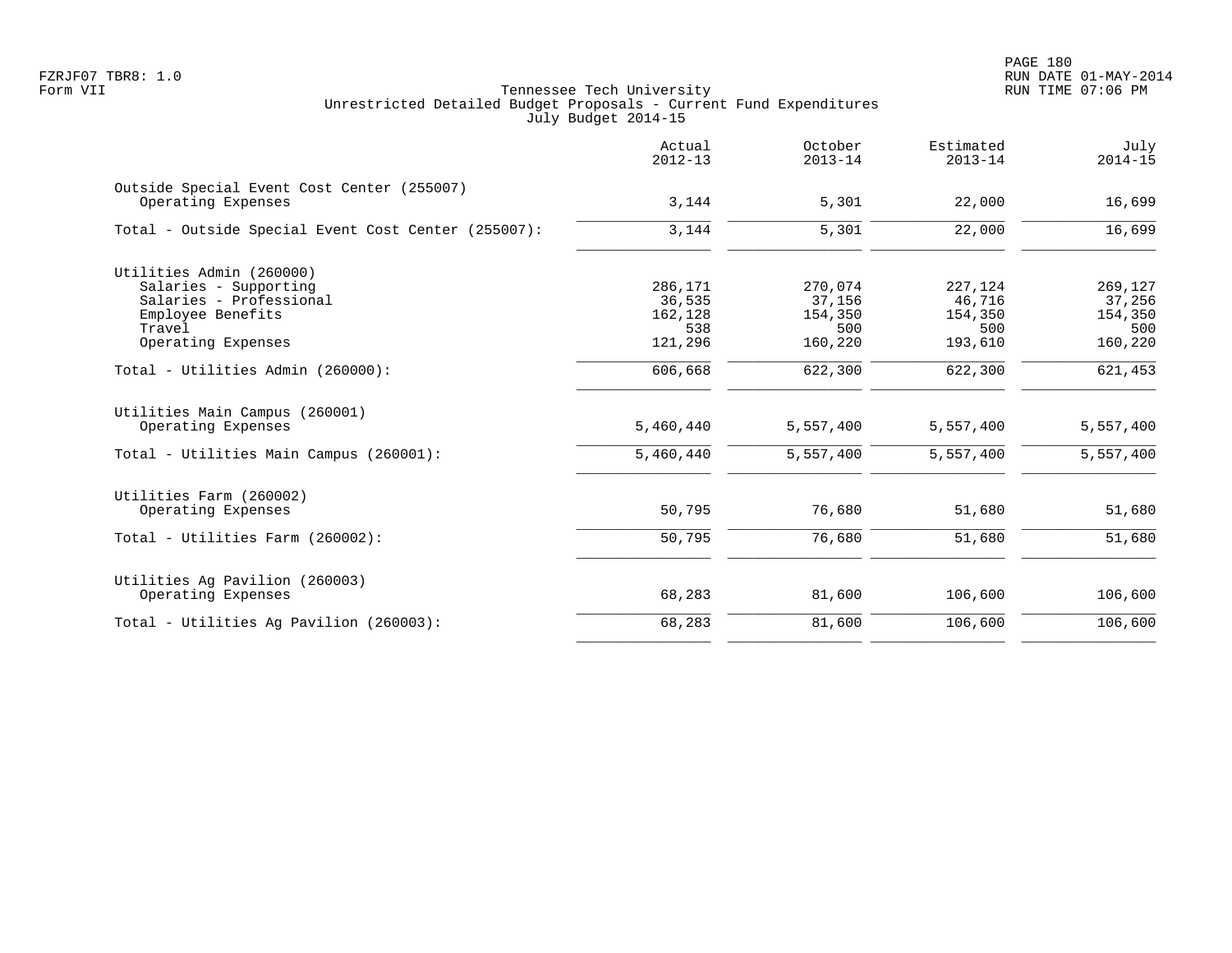|                                              | Actual<br>$2012 - 13$ | October<br>$2013 - 14$ | Estimated<br>$2013 - 14$ | July<br>$2014 - 15$ |
|----------------------------------------------|-----------------------|------------------------|--------------------------|---------------------|
| SAF Sustainable Campus Fee (260004)          |                       |                        |                          |                     |
| Salaries - Students                          | 15,370                | $\Omega$               | 9,000                    | $\overline{0}$      |
| Employee Benefits                            | 439                   | 700                    | 700                      | 700                 |
| Operating Expenses                           | 261,510               | 441,500                | 308,100                  | 157,800             |
| Capital Outlay                               | 16,061                | 0<br>$\Omega$          | 127,000                  | $\Omega$            |
| Department Revenues                          | $-126$                |                        | $\Omega$                 | $\Omega$            |
| Total - SAF Sustainable Campus Fee (260004): | 293,254               | 442,200                | 444,800                  | 158,500             |
| Utilities TVA Energy Reimb (260005)          |                       |                        |                          |                     |
| Operating Expenses                           | $-261, 224$           | $-260,000$             | $-260,000$               | $-260,000$          |
| Total - Utilities TVA Energy Reimb (260005): | $-261, 224$           | $-260,000$             | $-260,000$               | $-260,000$          |
| Utilities TVA Energy Exp (260006)            |                       |                        |                          |                     |
| Operating Expenses                           | 82,704                | 111,800                | 111,800                  | 111,800             |
| Total - Utilities TVA Energy Exp (260006):   | 82,704                | 111,800                | 111,800                  | 111,800             |
| Utilities Foundation Hall (260007)           |                       |                        |                          |                     |
| Operating Expenses                           | 32,288                | $\mathbf 0$            | 0                        | 0                   |
| Total - Utilities Foundation Hall (260007):  | 32,288                | $\mathbf 0$            | $\mathbf 0$              | $\Omega$            |
| Sustainability Office (260008)               |                       |                        |                          |                     |
| Salaries - Students                          | 410                   | 0                      | 0                        | $\mathbf 0$         |
| Salaries - Professional                      | 0                     | 55,000                 | 13,750                   | 55,000              |
| Employee Benefits                            | 0                     | 16,500                 | 16,500                   | 16,500              |
| Total - Sustainability Office (260008):      | 410                   | 71,500                 | 30,250                   | 71,500              |
|                                              |                       |                        |                          |                     |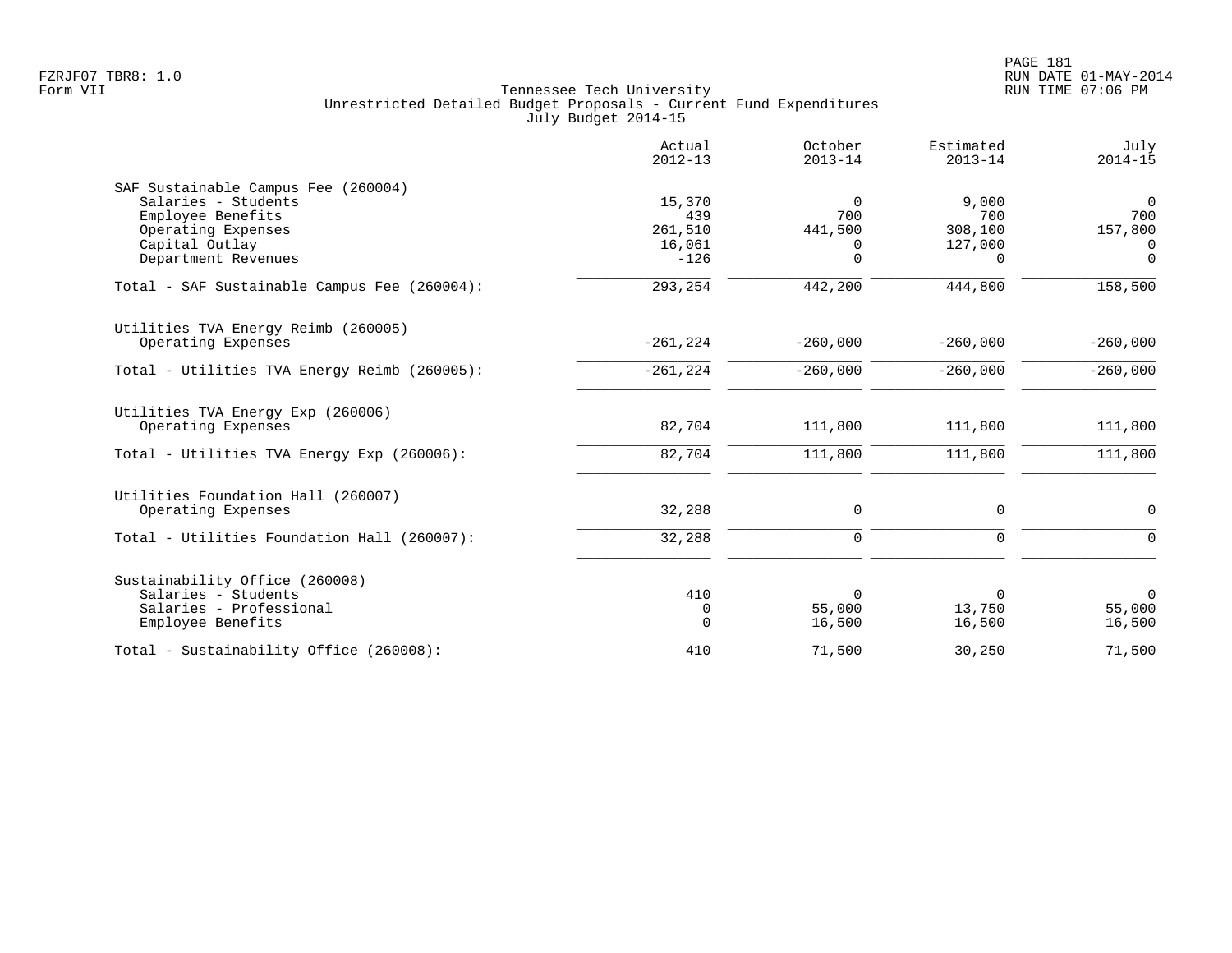|                                                 | Actual<br>$2012 - 13$ | October<br>$2013 - 14$ | Estimated<br>$2013 - 14$ | July<br>$2014 - 15$ |
|-------------------------------------------------|-----------------------|------------------------|--------------------------|---------------------|
| Grounds Roads and Walks (265000)                |                       |                        |                          |                     |
| Salaries - Supporting                           | 328,518               | 396,660                | 376,920                  | 396,192             |
| Salaries - Professional                         |                       | 58,034                 | 58,034                   | 58,034              |
| Employee Benefits<br>Travel                     | 168,725<br>$-554$     | 169,010                | 204,290                  | 204,290<br>$\Omega$ |
| Operating Expenses                              | 100,266               | $\Omega$<br>68,380     | 2,000<br>86,120          | 68,380              |
| Capital Outlay                                  | $\Omega$              | 1,580                  | 1,580                    | $\Omega$            |
| Total - Grounds Roads and Walks (265000):       | 596,955               | 693,664                | 728,944                  | 726,896             |
| Grounds Refuse Disposal (265001)                |                       |                        |                          |                     |
| Operating Expenses                              | 57,323                | 57,500                 | 57,500                   | 57,500              |
| Total - Grounds Refuse Disposal (265001):       | 57,323                | 57,500                 | 57,500                   | 57,500              |
| Major Repairs and Renovations (270000)          |                       |                        |                          |                     |
| Employee Benefits                               | $\Omega$              | 200                    | 200                      | 200                 |
| Operating Expenses                              | 86,681                | 419,220                | 419,220                  | 159,920             |
| Total - Major Repairs and Renovations (270000): | 86,681                | 419,420                | 419,420                  | 160,120             |
| TBR Spouse Dependent Discount (700000)          |                       |                        |                          |                     |
| Employee Benefits                               | 54,230                | 54,160                 | 54,160                   | 54,160              |
| Total - TBR Spouse Dependent Discount (700000): | 54,230                | 54,160                 | 54,160                   | 54,160              |
|                                                 |                       |                        |                          |                     |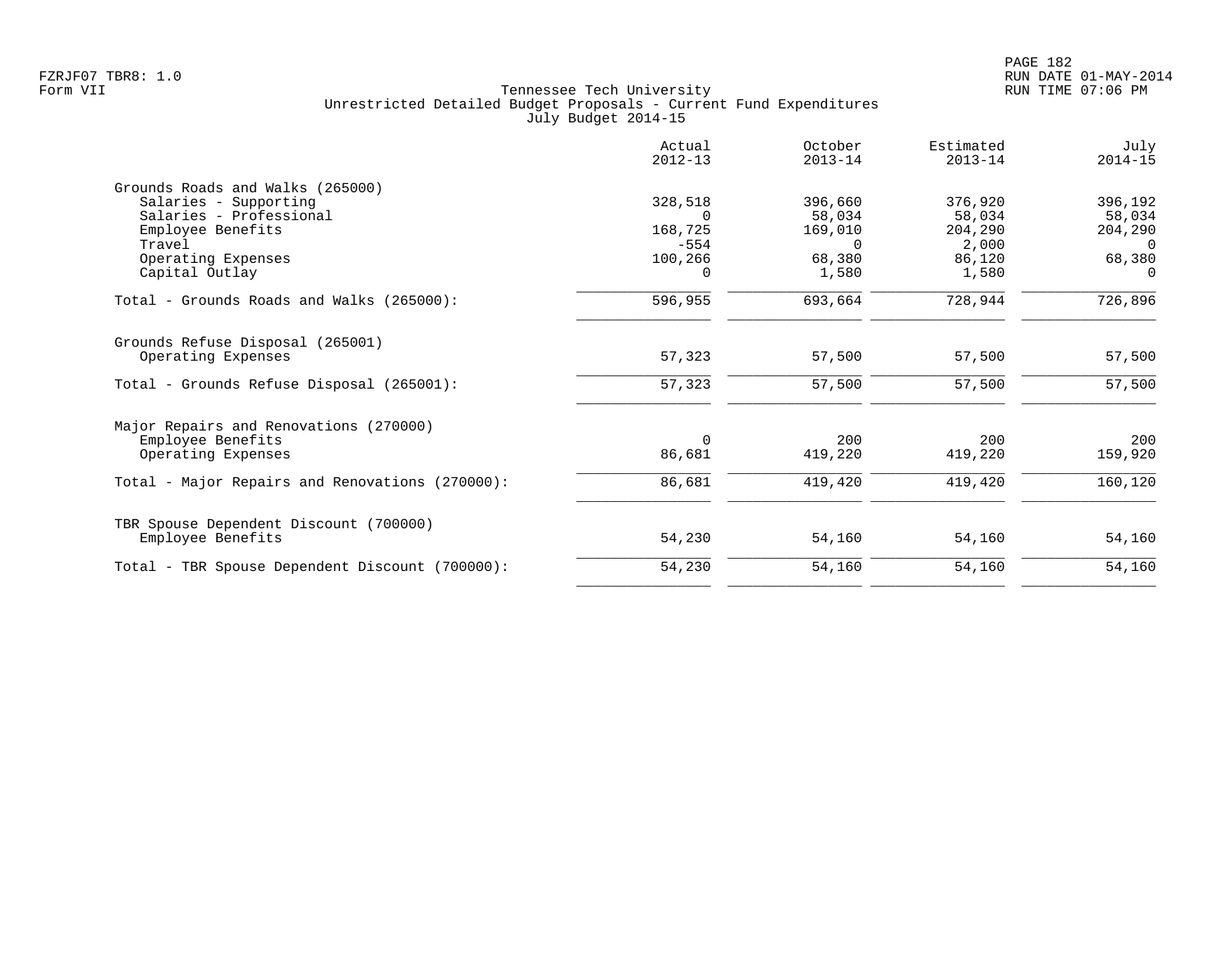PAGE 183 FZRJF07 TBR8: 1.0 RUN DATE 01-MAY-2014

|                                                                                          | Actual<br>$2012 - 13$ | October<br>$2013 - 14$ | Estimated<br>$2013 - 14$ | July<br>$2014 - 15$      |
|------------------------------------------------------------------------------------------|-----------------------|------------------------|--------------------------|--------------------------|
| TBR Employ Remission PC191 (700001)<br>Employee Benefits                                 | 2,646                 | 6,530                  | 6,530                    | 6,530                    |
| Total - TBR Employ Remission PC191 (700001):                                             | 2,646                 | 6,530                  | 6,530                    | 6,530                    |
| E and G Data Processing Allocation (700003)<br>Operating Expenses<br>Department Revenues | 2,802<br>25,039       | $\mathbf 0$<br>35,460  | 0<br>35,930              | $\overline{0}$<br>36,320 |
| Total - E and G Data Processing Allocation (700003):                                     | 27,841                | 35,460                 | 35,930                   | 36,320                   |
| E and G Claims Adjustment (700004)<br>Operating Expenses                                 | 18,082                | 21,180                 | 21,180                   | 21,180                   |
| Total - E and G Claims Adjustment (700004):                                              | 18,082                | 21,180                 | 21,180                   | 21,180                   |
| $E$ and G Support (700005)<br>Employee Benefits<br>Operating Expenses                    | $-16,713$<br>$-4,836$ | $-16,690$<br>$-8,140$  | 150,000<br>$-9,190$      | 202,430<br>$-8,380$      |
| Total - E and G Support $(700005)$ :                                                     | $-21,549$             | $-24,830$              | 140,810                  | 194,050                  |
| E and G Other Salary Pool (700009)<br>Salaries - Supporting                              | 0                     | 19,520                 | 19,520                   | 19,520                   |
| Total - E and G Other Salary Pool (700009):                                              | $\mathbf 0$           | 19,520                 | 19,520                   | 19,520                   |
|                                                                                          |                       |                        |                          |                          |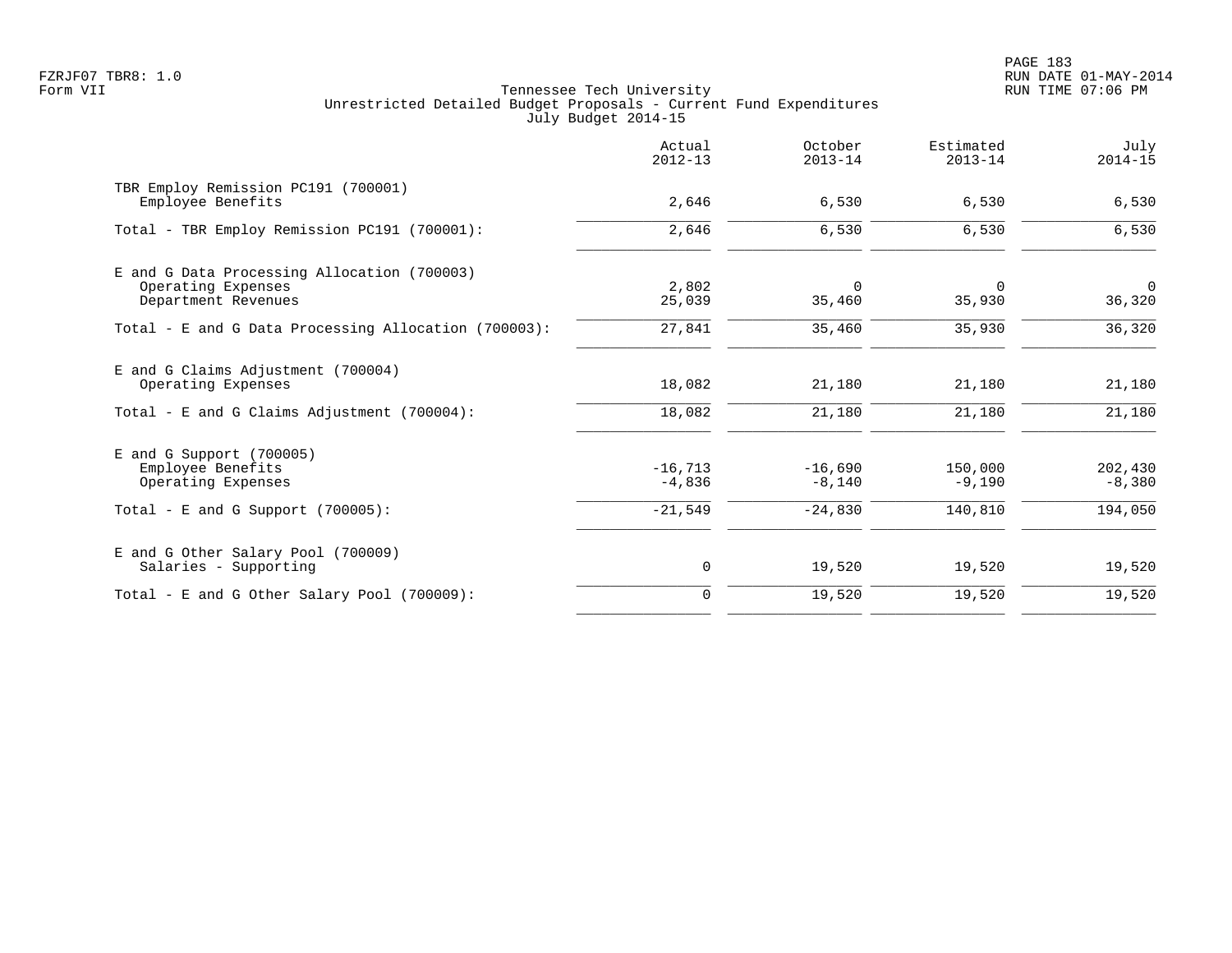|                                                                              | Actual<br>$2012 - 13$ | October<br>$2013 - 14$ | Estimated<br>$2013 - 14$ | July<br>$2014 - 15$ |
|------------------------------------------------------------------------------|-----------------------|------------------------|--------------------------|---------------------|
| App Plant Non Utility Allocation (700038)<br>Department Revenues             | $-799,010$            | $-855, 330$            | $-910, 240$              | $-935,000$          |
| Total - App Plant Non Utility Allocation (700038):                           | $-799,010$            | $-855, 330$            | $-910,240$               | $-935,000$          |
| App Plant Utilities Allocation (700039)<br>Department Revenues               | $-931,960$            | $-929,800$             | $-929,800$               | $-929,800$          |
| Total - App Plant Utilities Allocation (700039):                             | $-931,960$            | $-929,800$             | $-929,800$               | $-929,800$          |
| App Plant CC Utility Alloc (700042)<br>Department Revenues                   | $-19,130$             | $-21,340$              | $-21,340$                | $-21,340$           |
| Total - App Plant CC Utility Alloc (700042):                                 | $-19,130$             | $-21,340$              | $-21,340$                | $-21,340$           |
| App Plant CC Non Utility Alloc (700043)<br>Department Revenues               | $-62,000$             | $-65,580$              | $-63,980$                | $-65,790$           |
| Total - App Plant CC Non Utility Alloc (700043):                             | $-62,000$             | $-65,580$              | $-63,980$                | $-65,790$           |
| Post Office Allocation (700045)<br>Operating Expenses<br>Department Revenues | $\Omega$<br>4,420     | 4,490<br>0             | 4,490<br>$\Omega$        | 4,690<br>$\Omega$   |
| Total - Post Office Allocation (700045):                                     | 4,420                 | 4,490                  | 4,490                    | 4,690               |
|                                                                              |                       |                        |                          |                     |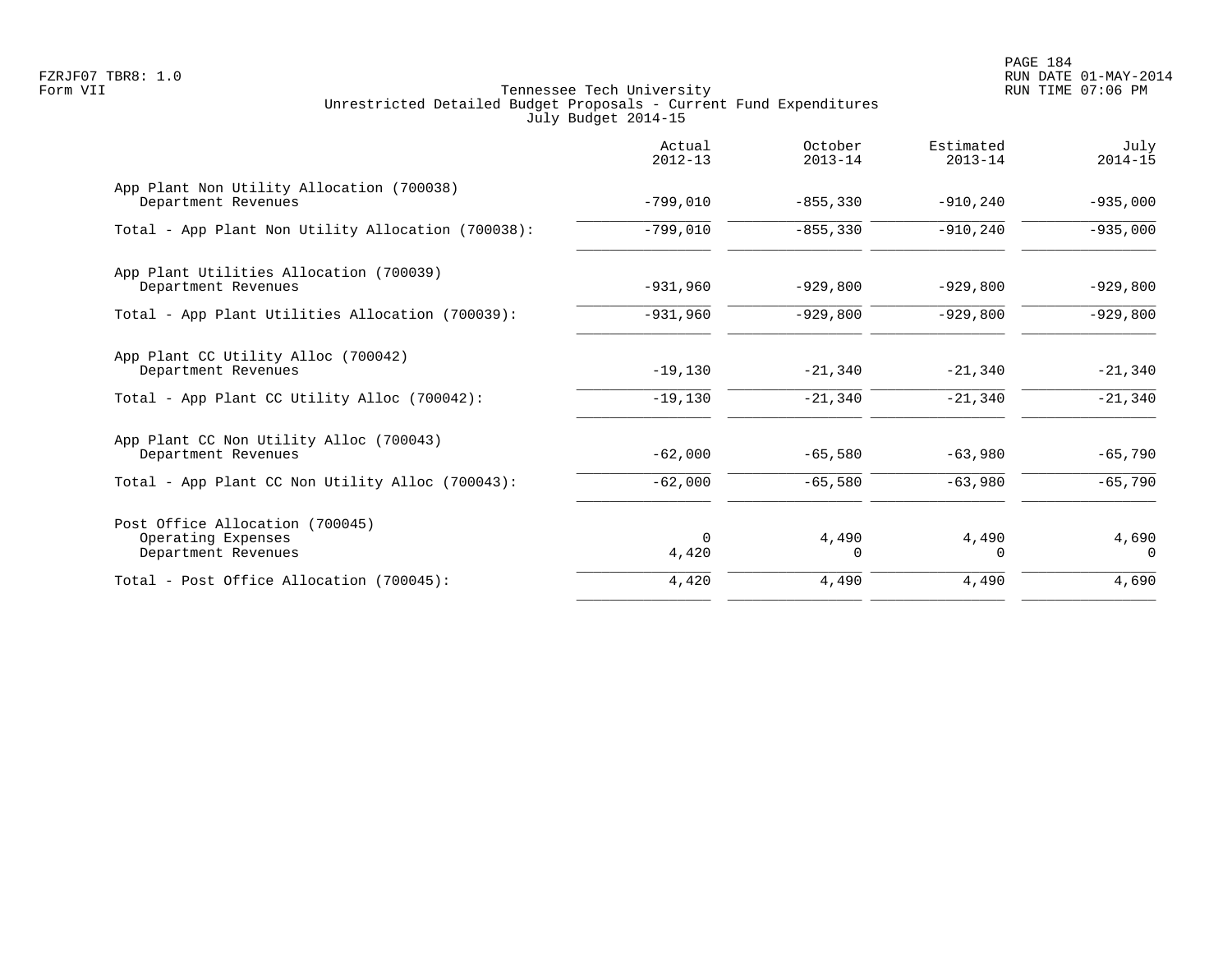PAGE 185 FZRJF07 TBR8: 1.0 RUN DATE 01-MAY-2014

|                                                                                                                                                                                                                                                            | Actual<br>$2012 - 13$                                                                                            | October<br>$2013 - 14$                                                                                      | Estimated<br>$2013 - 14$                                                                                  | July<br>$2014 - 15$                                                                                                  |
|------------------------------------------------------------------------------------------------------------------------------------------------------------------------------------------------------------------------------------------------------------|------------------------------------------------------------------------------------------------------------------|-------------------------------------------------------------------------------------------------------------|-----------------------------------------------------------------------------------------------------------|----------------------------------------------------------------------------------------------------------------------|
| Building Maintenance Support (700052)<br>Employee Benefits                                                                                                                                                                                                 | $\mathbf{0}$                                                                                                     | 7,900                                                                                                       | 7,900                                                                                                     | 7,900                                                                                                                |
| Total - Building Maintenance Support (700052):                                                                                                                                                                                                             | 0                                                                                                                | 7,900                                                                                                       | 7,900                                                                                                     | 7,900                                                                                                                |
| TTU Staff Scholarships (700067)<br>Employee Benefits                                                                                                                                                                                                       | $\mathbf 0$                                                                                                      | 0                                                                                                           | 894                                                                                                       | 894                                                                                                                  |
| Total - TTU Staff Scholarships (700067):                                                                                                                                                                                                                   | $\mathbf 0$                                                                                                      | $\mathbf 0$                                                                                                 | 894                                                                                                       | 894                                                                                                                  |
| Total - Physical Plant (500):<br>Salaries - Administrative<br>Salaries - Academic<br>Salaries - Supporting<br>Salaries - Students<br>Salaries - Professional<br>Employee Benefits<br>Travel<br>Operating Expenses<br>Capital Outlay<br>Department Revenues | 113,630<br>4,345<br>1,857,279<br>28,069<br>382,310<br>1,258,447<br>13,987<br>9,163,628<br>16,061<br>$-1,788,550$ | 109,244<br>2, 213, 776<br>16,770<br>647,306<br>1,316,600<br>11,730<br>10,824,536<br>1,580<br>$-2, 135, 590$ | 111,244<br>2,005,047<br>20,820<br>507,976<br>1,530,924<br>15,780<br>11,310,155<br>128,580<br>$-2,188,430$ | 109,544<br>- 0<br>2, 231, 257<br>16,770<br>652,076<br>1,604,354<br>13,230<br>9,481,224<br>$\Omega$<br>$-2, 214, 610$ |
| Total                                                                                                                                                                                                                                                      | 11,049,206                                                                                                       | 13,005,952                                                                                                  | 13,442,096                                                                                                | 11,893,845                                                                                                           |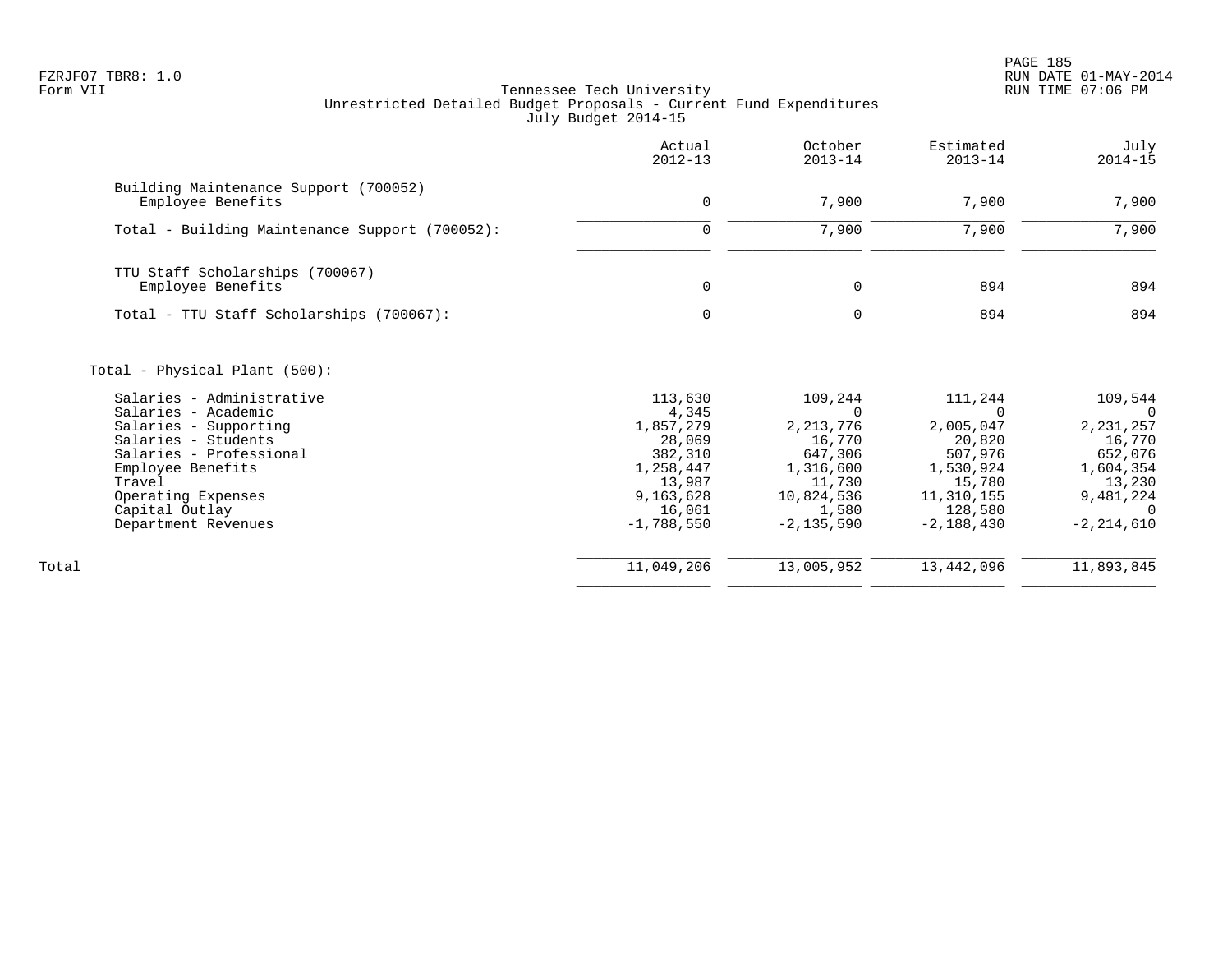|                                                                                                                                                                                                                          | Actual<br>$2012 - 13$                                                                                            | October<br>$2013 - 14$                                                                                                  | Estimated<br>$2013 - 14$                                                                                              | July<br>$2014 - 15$                                                                                                     |
|--------------------------------------------------------------------------------------------------------------------------------------------------------------------------------------------------------------------------|------------------------------------------------------------------------------------------------------------------|-------------------------------------------------------------------------------------------------------------------------|-----------------------------------------------------------------------------------------------------------------------|-------------------------------------------------------------------------------------------------------------------------|
| Total - Physical Plant (50):                                                                                                                                                                                             |                                                                                                                  |                                                                                                                         |                                                                                                                       |                                                                                                                         |
| Salaries - Administrative<br>Salaries - Academic<br>Salaries - Supporting<br>Salaries - Students<br>Salaries - Professional<br>Employee Benefits<br>Travel<br>Operating Expense<br>Capital Outlay<br>Department Revenues | 113,630<br>4,345<br>1,857,279<br>28,069<br>382,310<br>1,258,447<br>13,987<br>9,163,628<br>16,061<br>$-1,788,550$ | 109,244<br>$\Omega$<br>2, 213, 776<br>16,770<br>647,306<br>1,316,600<br>11,730<br>10,824,536<br>1,580<br>$-2, 135, 590$ | 111,244<br>$\Omega$<br>2,005,047<br>20,820<br>507,976<br>1,530,924<br>15,780<br>11,310,155<br>128,580<br>$-2,188,430$ | 109,544<br>$\Omega$<br>2, 231, 257<br>16,770<br>652,076<br>1,604,354<br>13,230<br>9,481,224<br>$\cap$<br>$-2, 214, 610$ |
| Total                                                                                                                                                                                                                    | 11,049,206                                                                                                       | 13,005,952                                                                                                              | 13,442,096                                                                                                            | 11,893,845                                                                                                              |
| Scholarships and Fellowships (55)<br>Scholarships and Fellowships (550)<br>Alumni Scholarships (120019)<br>Operating Expenses                                                                                            | 12,000                                                                                                           | 72,780                                                                                                                  | 72,780                                                                                                                | 72,780                                                                                                                  |
| Total - Alumni Scholarships (120019):                                                                                                                                                                                    | 12,000                                                                                                           | 72,780                                                                                                                  | 72,780                                                                                                                | 72,780                                                                                                                  |
| Honors Scholarship (121901)<br>Operating Expenses                                                                                                                                                                        | 496,870<br>496,870                                                                                               | 238,040<br>238,040                                                                                                      | 610,640<br>610,640                                                                                                    | 610,640<br>610,640                                                                                                      |
| Total - Honors Scholarship (121901):                                                                                                                                                                                     |                                                                                                                  |                                                                                                                         |                                                                                                                       |                                                                                                                         |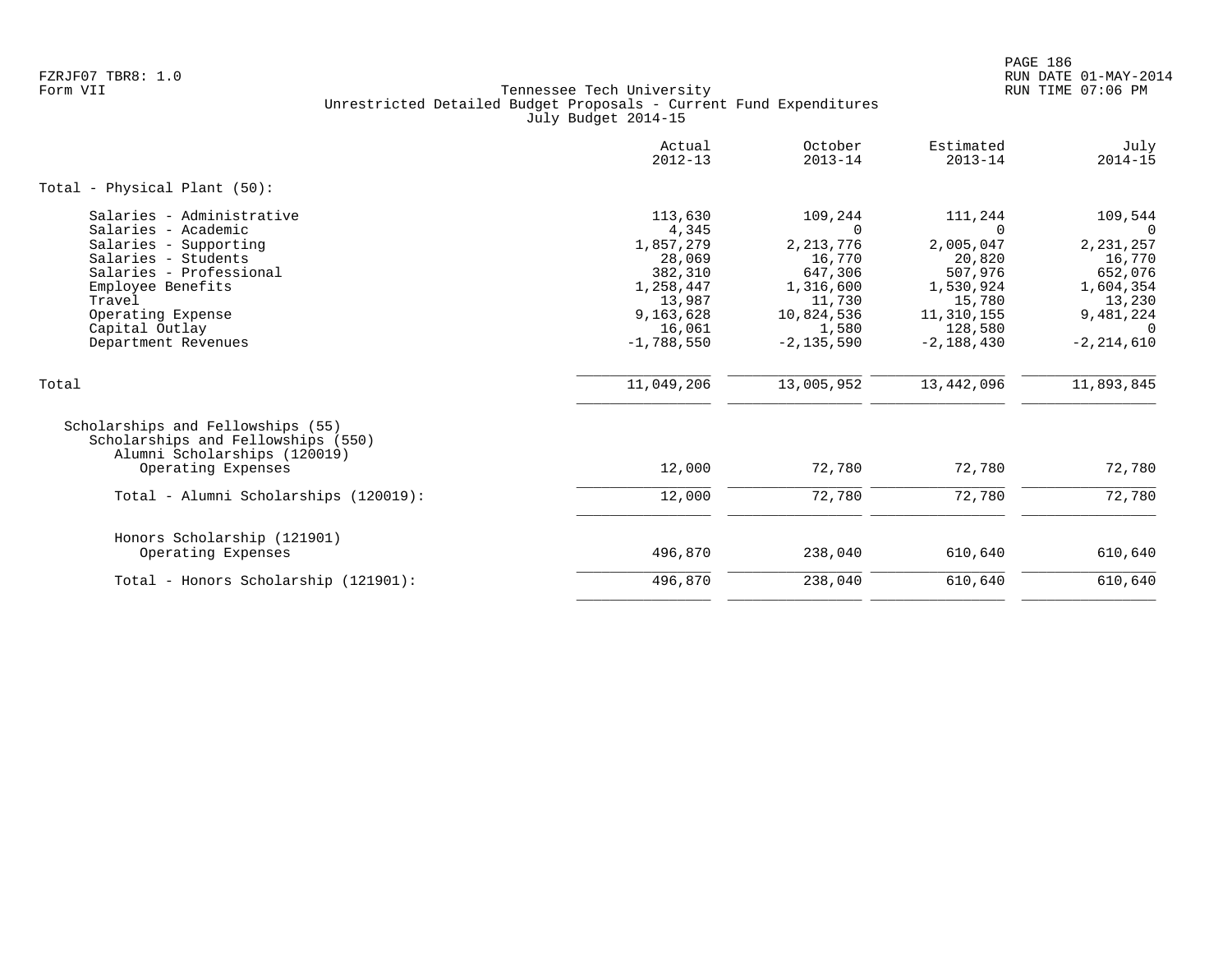|                                                                  | Actual<br>$2012 - 13$ | October<br>$2013 - 14$ | Estimated<br>$2013 - 14$ | July<br>$2014 - 15$ |
|------------------------------------------------------------------|-----------------------|------------------------|--------------------------|---------------------|
| Comm Coll Scholarship (121902)<br>Operating Expenses             | 115,000               | 134,230                | 134,230                  | 134,230             |
| Total - Comm Coll Scholarship (121902):                          | 115,000               | 134,230                | 134,230                  | 134,230             |
| Academic Work Study Program (122002)<br>Operating Expenses       | 4,000                 | 0                      | $\mathbf 0$              | $\mathbf 0$         |
| Total - Academic Work Study Program (122002):                    | 4,000                 | $\mathsf{O}$           | $\mathbf 0$              | $\Omega$            |
| Financial Aid Housing Scholarship (122003)<br>Operating Expenses | 16,290                | 39,600                 | 39,600                   | 39,600              |
| Total - Financial Aid Housing Scholarship (122003):              | 16,290                | 39,600                 | 39,600                   | 39,600              |
| SEOG Matching (122004)<br>Operating Expenses                     | 57,887                | 89,690                 | 64,690                   | 64,690              |
| Total - SEOG Matching (122004):                                  | 57,887                | 89,690                 | 64,690                   | 64,690              |
| UAS (122005)<br>Operating Expenses                               | 2,814,150             | 3,600,040              | 3,600,040                | 3,600,040           |
| $Total - UAS (122005):$                                          | 2,814,150             | 3,600,040              | 3,600,040                | 3,600,040           |
|                                                                  |                       |                        |                          |                     |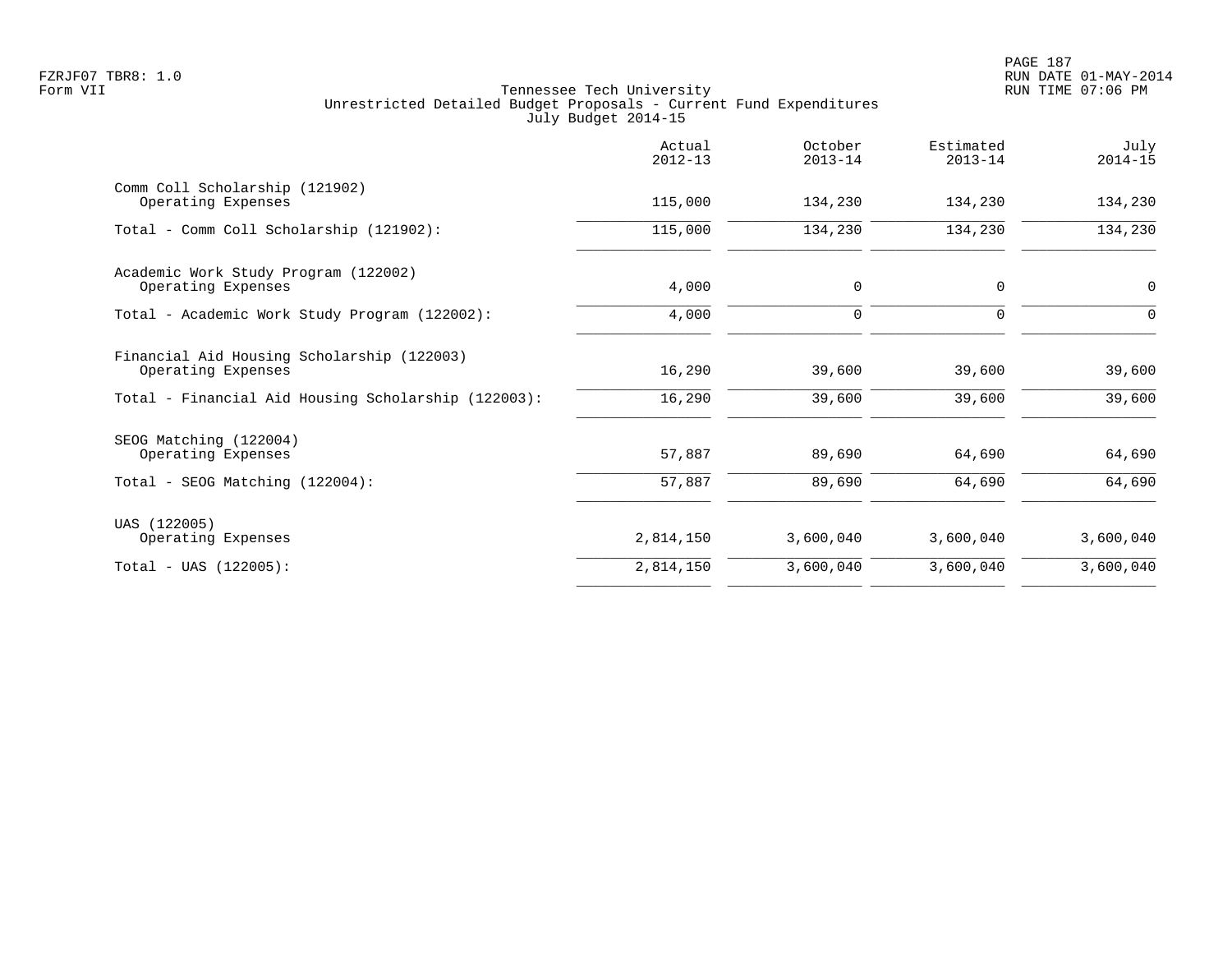PAGE 188 FZRJF07 TBR8: 1.0 RUN DATE 01-MAY-2014

|                                                         | Actual<br>$2012 - 13$ | October<br>$2013 - 14$ | Estimated<br>$2013 - 14$ | July<br>$2014 - 15$ |
|---------------------------------------------------------|-----------------------|------------------------|--------------------------|---------------------|
| Science Fair Scholarship (123011)<br>Operating Expenses | 4,500                 | 31,650                 | 31,650                   | 31,650              |
| Total - Science Fair Scholarship (123011):              | 4,500                 | 31,650                 | 31,650                   | 31,650              |
| Alumni OST Scholarship (123012)<br>Operating Expenses   | 1,000                 | 53,310                 | 53,310                   | 53,310              |
| Total - Alumni OST Scholarship (123012):                | 1,000                 | 53,310                 | 53,310                   | 53,310              |
| Boys Girls State Sch (123014)<br>Operating Expenses     | $\mathbf 0$           | 11,780                 | 11,780                   | 11,780              |
| Total - Boys Girls State Sch (123014):                  | $\mathbf 0$           | 11,780                 | 11,780                   | 11,780              |
| Admissions Hounsing Sch (123015)<br>Operating Expenses  | 77,000                | 217,440                | 217,440                  | 217,440             |
| Total - Admissions Hounsing Sch (123015):               | 77,000                | 217,440                | 217,440                  | 217,440             |
| African Am Undergrad Sch (123017)<br>Operating Expenses | 108,414               | 251,300                | 251,300                  | 251,300             |
| Total - African Am Undergrad Sch (123017):              | 108,414               | 251,300                | 251,300                  | 251,300             |
|                                                         |                       |                        |                          |                     |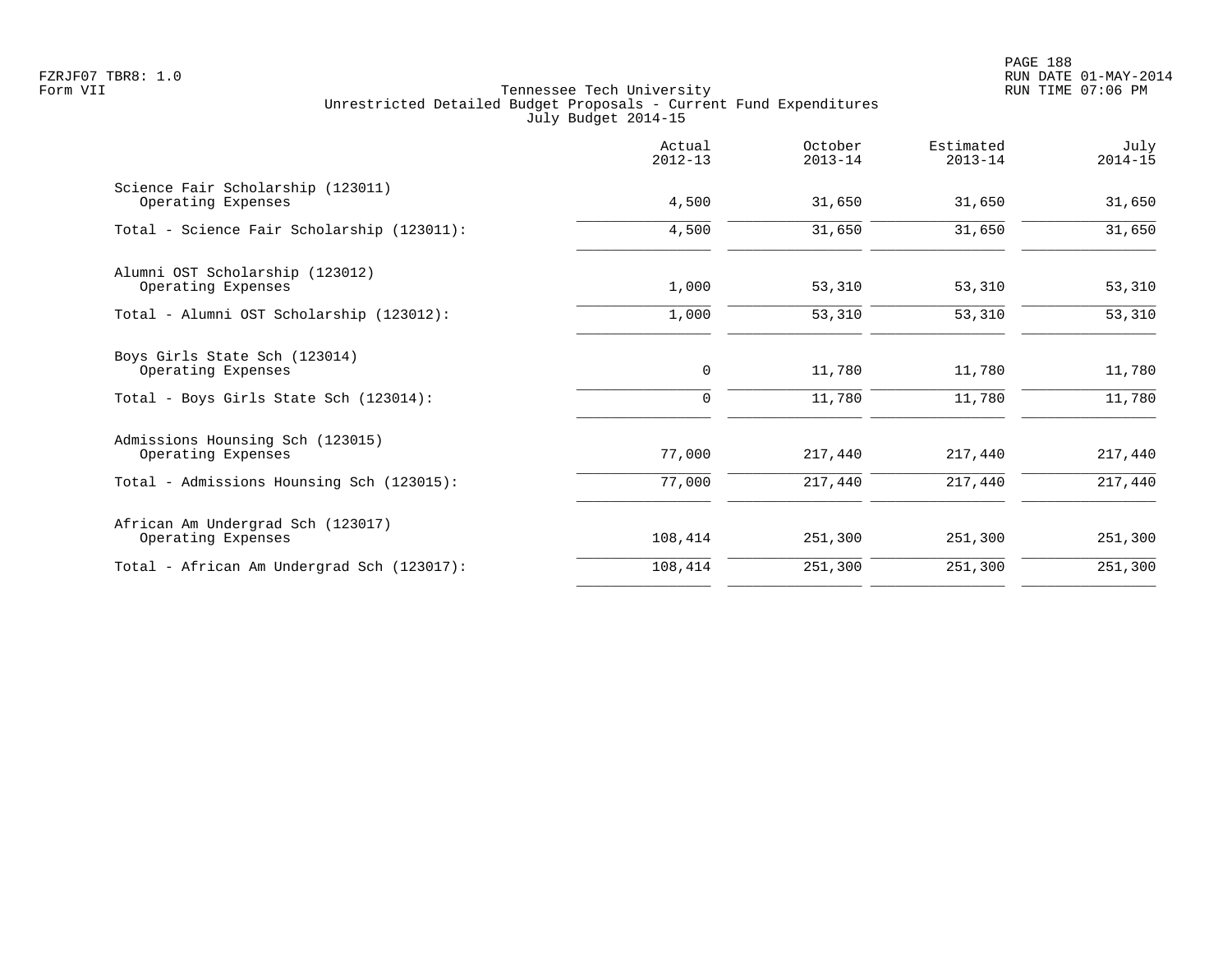|                                                                 | Actual<br>$2012 - 13$ | October<br>$2013 - 14$ | Estimated<br>$2013 - 14$ | July<br>$2014 - 15$ |
|-----------------------------------------------------------------|-----------------------|------------------------|--------------------------|---------------------|
| Minority Housing Sch (123018)<br>Operating Expenses             | $\mathbf 0$           | 123,810                | 123,810                  | 123,810             |
| Total - Minority Housing Sch (123018):                          | $\Omega$              | 123,810                | 123,810                  | 123,810             |
| Veterans Yellow Ribbon Program (123020)<br>Operating Expenses   | 29,624                | 26,030                 | 26,030                   | 26,030              |
| Total - Veterans Yellow Ribbon Program (123020):                | 29,624                | 26,030                 | 26,030                   | 26,030              |
| UAS International (123720)<br>Operating Expenses                | 5,724                 | 0                      | 12,200                   | 12,200              |
| Total - UAS International (123720):                             | 5,724                 | 0                      | 12,200                   | 12,200              |
| International Merit Scholarship (123721)<br>Operating Expenses  | 93,456                | 234,000                | 234,000                  | 234,000             |
| Total - International Merit Scholarship (123721):               | 93,456                | 234,000                | 234,000                  | 234,000             |
| International Legacy Scholarship (123722)<br>Operating Expenses | 0                     | 6,000                  | 6,000                    | 6,000               |
| Total - International Legacy Scholarship (123722):              | $\Omega$              | 6,000                  | 6,000                    | 6,000               |
|                                                                 |                       |                        |                          |                     |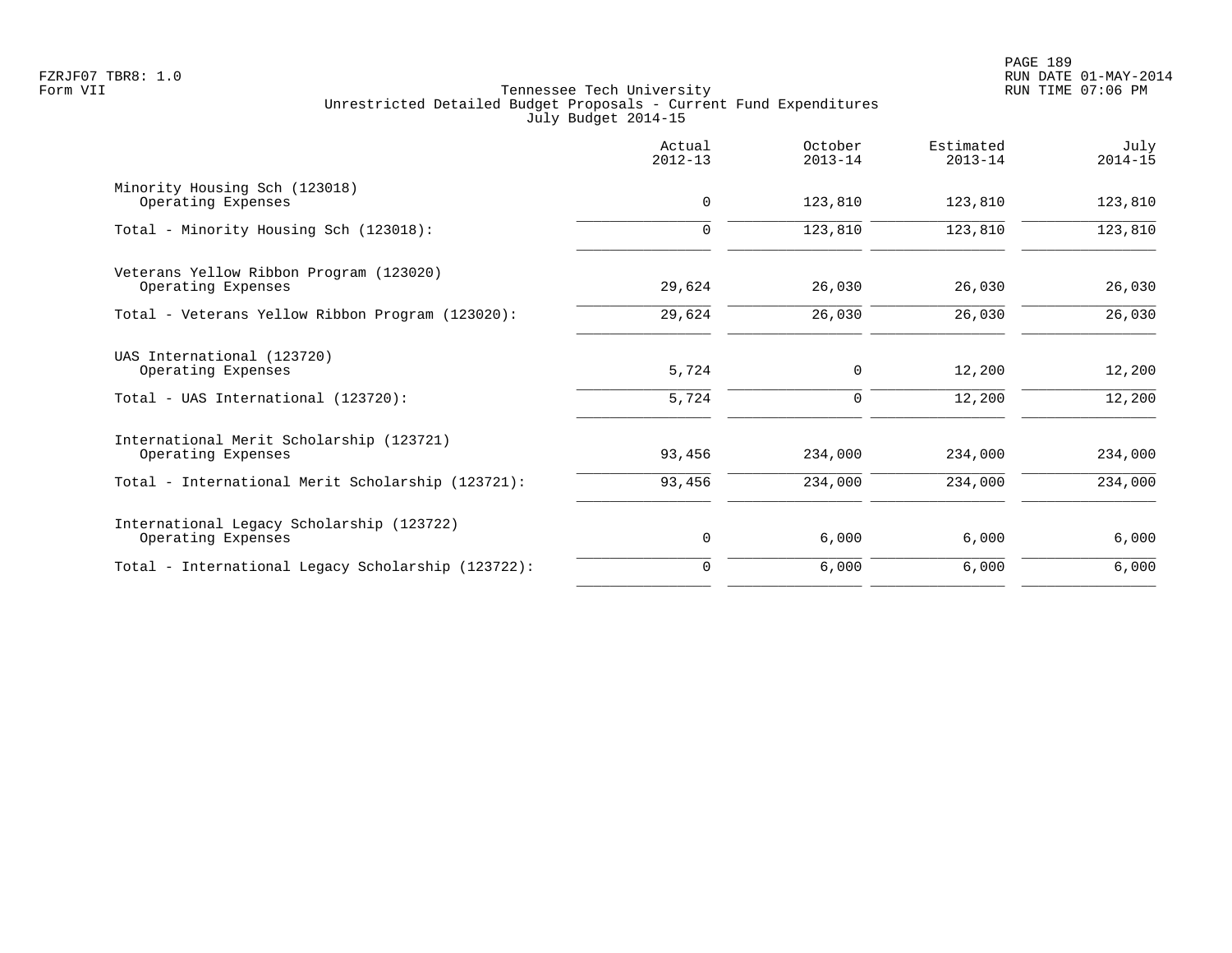PAGE 190 FZRJF07 TBR8: 1.0 RUN DATE 01-MAY-2014

|                                                                    | Actual<br>$2012 - 13$ | October<br>$2013 - 14$ | Estimated<br>$2013 - 14$ | July<br>$2014 - 15$ |
|--------------------------------------------------------------------|-----------------------|------------------------|--------------------------|---------------------|
| Multinational Enhancement Svc Schol (123723)<br>Operating Expenses | 60,000                | 160,000                | 160,000                  | 160,000             |
| Total - Multinational Enhancement Svc Schol (123723):              | 60,000                | 160,000                | 160,000                  | 160,000             |
| Fulbright Scholars OST (123724)<br>Operating Expenses              | 20,060                | 0                      | 23,200                   | 23,200              |
| Total - Fulbright Scholars OST (123724):                           | 20,060                | 0                      | 23,200                   | 23,200              |
| ROTC Housing Scholarship (125601)<br>Operating Expenses            | 104,451               | 123,810                | 123,810                  | 123,810             |
| Total - ROTC Housing Scholarship (125601):                         | 104,451               | 123,810                | 123,810                  | 123,810             |
| Varsity Spirit Scholarship (129008)<br>Operating Expenses          | 4,000                 | 5,000                  | 5,000                    | 5,000               |
| Total - Varsity Spirit Scholarship (129008):                       | 4,000                 | 5,000                  | 5,000                    | 5,000               |
| Don Cook Scholarship (140020)<br>Operating Expenses                | 0                     | 3,700                  | 3,700                    | 3,700               |
| Total - Don Cook Scholarship (140020):                             | $\Omega$              | 3,700                  | 3,700                    | 3,700               |
|                                                                    |                       |                        |                          |                     |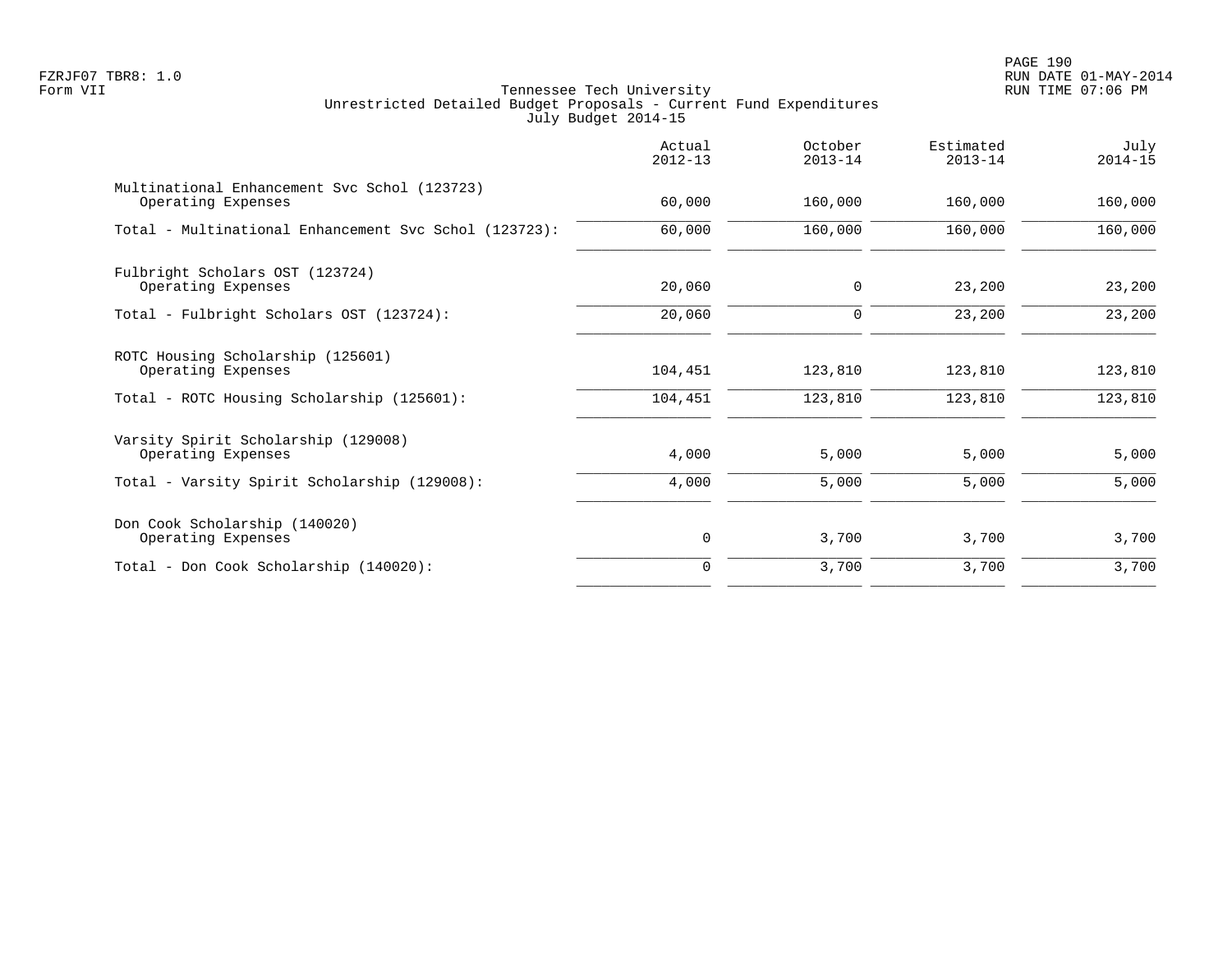| 70,210<br>70,210 | 70,210  |         |
|------------------|---------|---------|
|                  |         | 70,210  |
|                  | 70,210  | 70,210  |
| 589,510          | 152,910 | 152,910 |
| 589,510          | 152,910 | 152,910 |
| 68,960           | 8,960   | 8,960   |
| 68,960           | 8,960   | 8,960   |
| 55,590           | 60,090  | 60,090  |
| 55,590           | 60,090  | 60,090  |
| 11,040           | 11,040  | 11,040  |
| 11,040           | 11,040  | 11,040  |
|                  |         |         |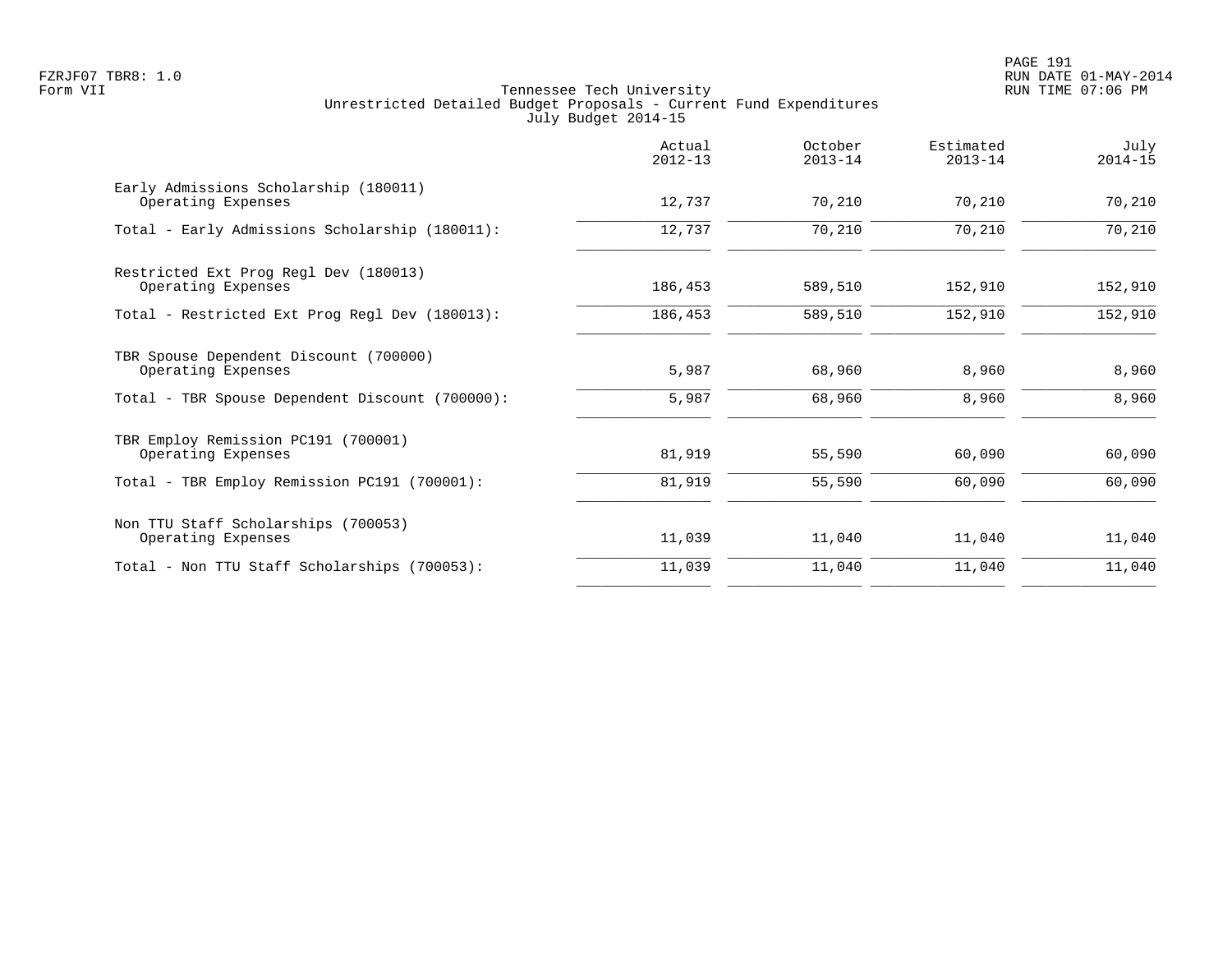|                                                                  | Actual<br>$2012 - 13$ | October<br>$2013 - 14$ | Estimated<br>$2013 - 14$ | July<br>$2014 - 15$ |
|------------------------------------------------------------------|-----------------------|------------------------|--------------------------|---------------------|
| Armed Forces Dependent Schoarship (700054)<br>Operating Expenses | $\mathbf 0$           | 12,410                 | 12,410                   | 12,410              |
| Total - Armed Forces Dependent Schoarship (700054):              | $\mathbf 0$           | 12,410                 | 12,410                   | 12,410              |
| TSAC Scholarship Match (700055)<br>Operating Expenses            | 1,500                 | 21,270                 | 6,270                    | 6,270               |
| Total - TSAC Scholarship Match (700055):                         | 1,500                 | 21,270                 | 6,270                    | 6,270               |
| State Employee Fee Waiver (700056)<br>Operating Expenses         | 148,046               | 216,370                | 151,370                  | 151,370             |
| Total - State Employee Fee Waiver (700056):                      | 148,046               | 216,370                | 151,370                  | 151,370             |
| Public Schl Teach Dep Discount (700057)<br>Operating Expenses    | 1,019,812             | 999,480                | 1,128,380                | 1,128,380           |
| Total - Public Schl Teach Dep Discount (700057):                 | 1,019,812             | 999,480                | 1,128,380                | 1,128,380           |
| State Employee Dep Discount (700058)<br>Operating Expenses       | 388,943               | 398,860                | 451,960                  | 451,960             |
| Total - State Employee Dep Discount (700058):                    | 388,943               | 398,860                | 451,960                  | 451,960             |
|                                                                  |                       |                        |                          |                     |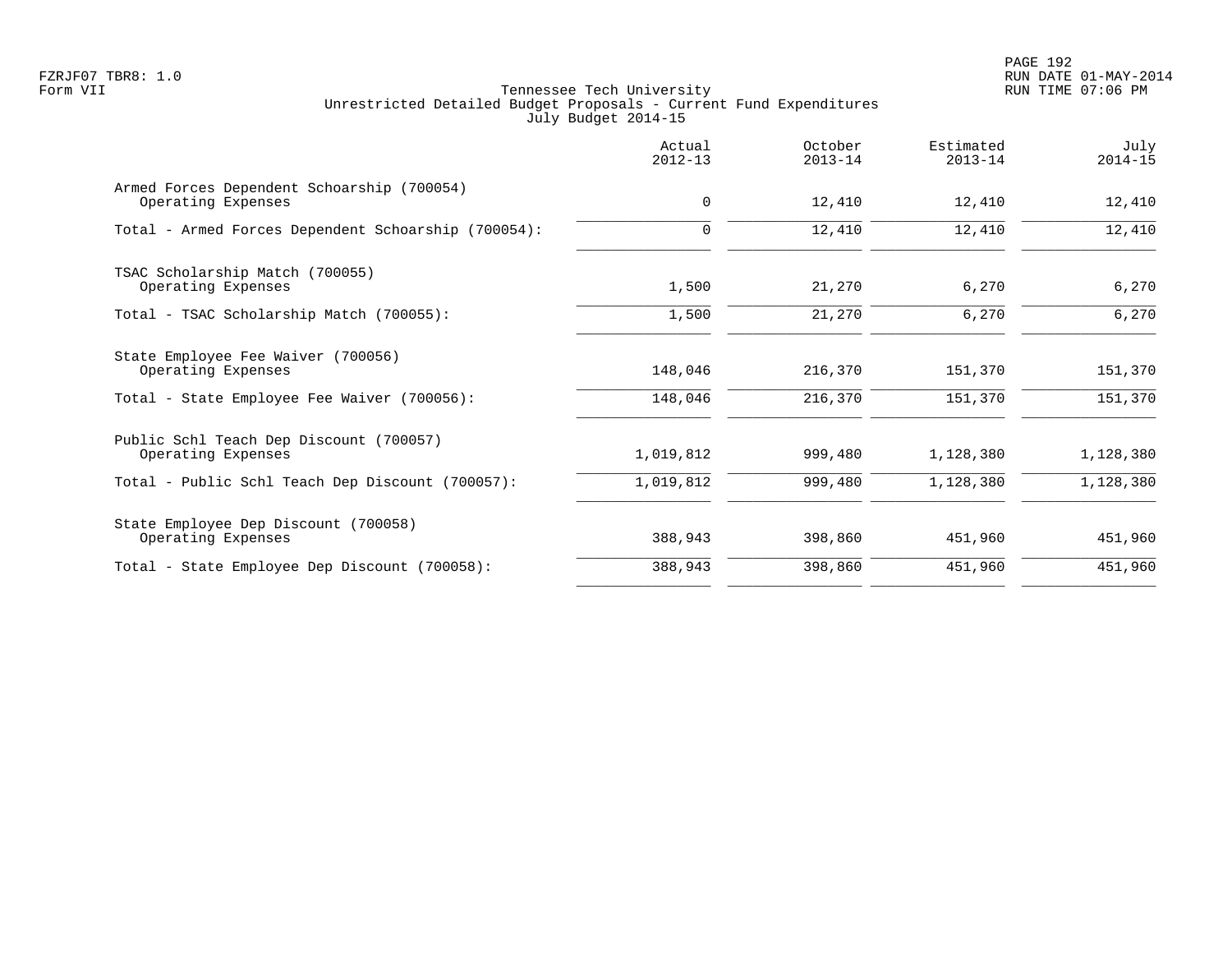| FZRJF07 TBR8: 1.0<br>Form VII<br>Unrestricted Detailed Budget Proposals - Current Fund Expenditures                                                                                                                                                     | Tennessee Tech University<br>July Budget 2014-15                                                                                    |                                                                                                                                      |                                                                                                                                          | PAGE 193<br>RUN DATE 01-MAY-2014<br>RUN TIME 07:06 PM                                                                                |
|---------------------------------------------------------------------------------------------------------------------------------------------------------------------------------------------------------------------------------------------------------|-------------------------------------------------------------------------------------------------------------------------------------|--------------------------------------------------------------------------------------------------------------------------------------|------------------------------------------------------------------------------------------------------------------------------------------|--------------------------------------------------------------------------------------------------------------------------------------|
|                                                                                                                                                                                                                                                         | Actual<br>$2012 - 13$                                                                                                               | October<br>$2013 - 14$                                                                                                               | Estimated<br>$2013 - 14$                                                                                                                 | July<br>$2014 - 15$                                                                                                                  |
| RIF Educ Assistance MOE Funds (700065)<br>Operating Expenses                                                                                                                                                                                            | 13,489                                                                                                                              | $\Omega$                                                                                                                             | $\mathbf 0$                                                                                                                              | 0                                                                                                                                    |
| Total - RIF Educ Assistance MOE Funds (700065):                                                                                                                                                                                                         | 13,489                                                                                                                              | $\Omega$                                                                                                                             | $\Omega$                                                                                                                                 | $\Omega$                                                                                                                             |
| Total - Scholarships and Fellowships (550):                                                                                                                                                                                                             |                                                                                                                                     |                                                                                                                                      |                                                                                                                                          |                                                                                                                                      |
| Operating Expenses                                                                                                                                                                                                                                      | 5,894,351                                                                                                                           | 7,865,910                                                                                                                            | 7,858,810                                                                                                                                | 7,858,810                                                                                                                            |
| Total                                                                                                                                                                                                                                                   | 5,894,351                                                                                                                           | 7,865,910                                                                                                                            | 7,858,810                                                                                                                                | 7,858,810                                                                                                                            |
| Total - Scholarships and Fellowships (55):                                                                                                                                                                                                              |                                                                                                                                     |                                                                                                                                      |                                                                                                                                          |                                                                                                                                      |
| Operating Expense                                                                                                                                                                                                                                       | 5,894,351                                                                                                                           | 7,865,910                                                                                                                            | 7,858,810                                                                                                                                | 7,858,810                                                                                                                            |
| Total                                                                                                                                                                                                                                                   | 5,894,351                                                                                                                           | 7,865,910                                                                                                                            | 7,858,810                                                                                                                                | 7,858,810                                                                                                                            |
| Total Education and General<br>Salaries - Administrative<br>Salaries - Academic<br>Salaries - Supporting<br>Salaries - Students<br>Salaries - Professional<br>Employee Benefits<br>Travel<br>Operating Expense<br>Capital Outlay<br>Department Revenues | 3,511,909<br>31,775,843<br>9,904,688<br>1,614,334<br>13,484,409<br>23,924,760<br>2,608,087<br>33,822,259<br>980,651<br>$-1,902,892$ | 4,627,993<br>36,611,827<br>10,632,893<br>974,455<br>17,340,669<br>25,694,863<br>2,061,531<br>46, 372, 594<br>435,410<br>$-3,683,130$ | 4,562,574<br>35, 514, 412<br>10,379,286<br>1,472,043<br>16,670,569<br>26, 101, 213<br>2,851,425<br>48,087,073<br>755,630<br>$-3,821,790$ | 4,732,822<br>36, 285, 265<br>10,571,843<br>891,630<br>18,530,577<br>26,993,768<br>1,725,070<br>38,971,048<br>378,490<br>$-3,729,110$ |
| Total                                                                                                                                                                                                                                                   | 119,724,048                                                                                                                         | 141,069,105                                                                                                                          | 142,572,435                                                                                                                              | 135, 351, 403                                                                                                                        |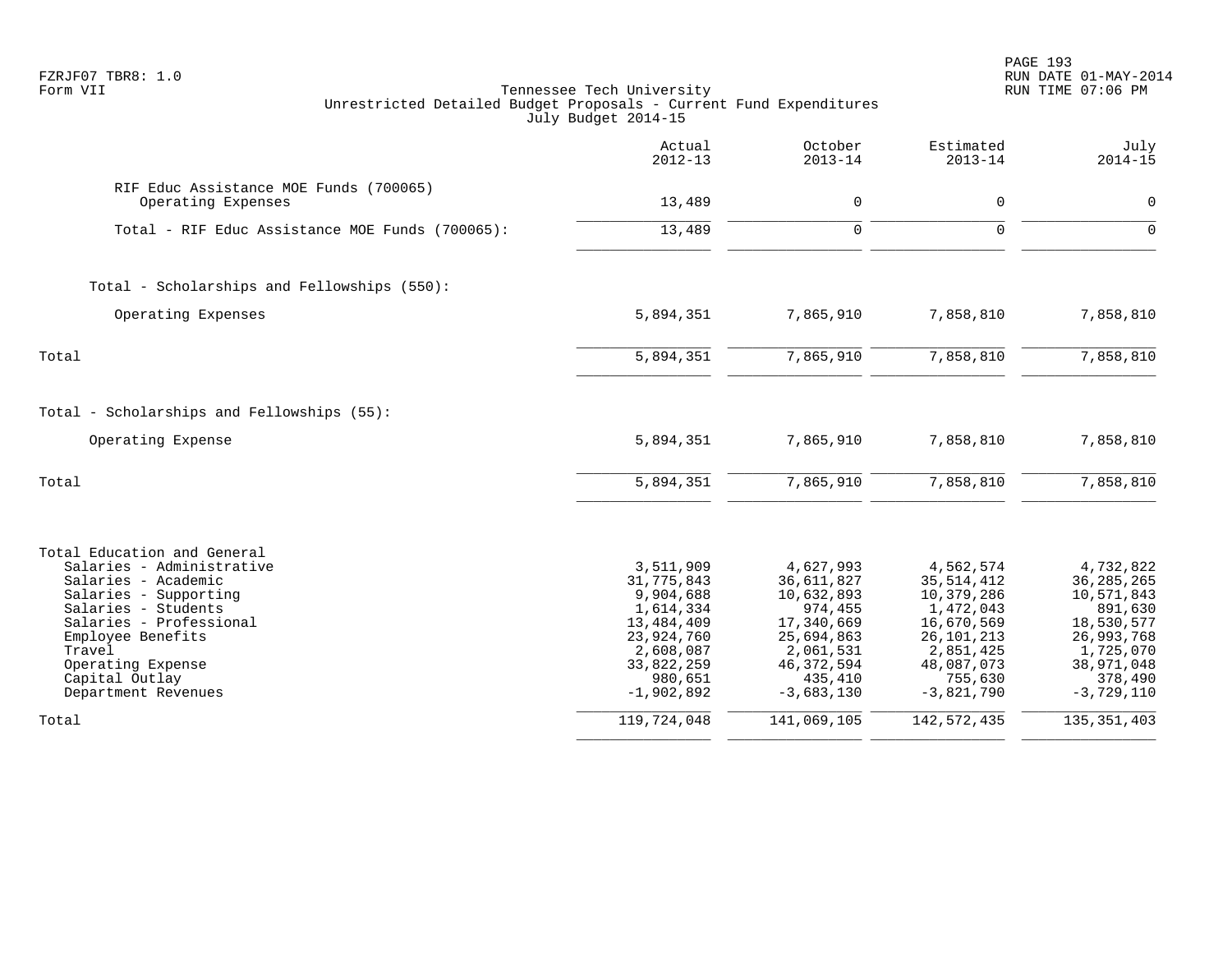|                                                                       | Actual<br>$2012 - 13$ | October<br>$2013 - 14$ | Estimated<br>$2013 - 14$ | July<br>$2014 - 15$  |
|-----------------------------------------------------------------------|-----------------------|------------------------|--------------------------|----------------------|
| E & G Transfers                                                       |                       |                        |                          |                      |
| Mandatory Transfers                                                   |                       |                        |                          |                      |
| ROI Energy Performance Contract                                       | 315,060               | 315,060                | 315,770                  | 315,770              |
| ROI Performance Contr Order 2                                         | 202,540               | 202,540                | 203,380                  | 203,000              |
| Total E & G Mandatory Transfers:                                      | 517,600               | 517,600                | 519,150                  | 518,770              |
|                                                                       |                       |                        |                          |                      |
| Non-Mandatory Transfers                                               |                       |                        |                          |                      |
| Transf to Un Ex Plant Extra Maint                                     | 90,000                | 90,000                 | 90,000                   | 90,000               |
| Transf to Un Ex Plant Parkg Paving                                    | 214,800               | 214,800                | 214,800                  | 214,800              |
| Trf to Un Ex Plt Extra Maint Local                                    | 60,000                | 60,000                 | 60,000                   | 60,000               |
| Trf to Un Ex Plt West Prop Purchase<br>Trf to Un Ex Plt Var Acad Bldg | $\Omega$<br>4,314,390 | $\Omega$<br>1,000,000  | $\Omega$<br>4,831,000    | 1,496,630<br>841,000 |
| Trf to Un Ex Plt Peachtree Street                                     | 500,000               | $\Omega$               | $\Omega$                 | $\mathbf 0$          |
| Trf to Un Ex Plt Stadium Stairs                                       | 225,000               | $\Omega$               | $\Omega$                 | $\Omega$             |
| Trf to Un Ex Plt Facilities Develop                                   | $\Omega$              | 995,000                | 1,010,000                | 1,041,000            |
| Trf to Un Ex Plt Hooper Eblen Seatg                                   | $\Omega$              | $\Omega$               | $\Omega$                 | 2,240,000            |
| Trf to Un Ex Plt Hooper Eblen Boilr                                   | $\Omega$              | $\Omega$               | $\Omega$                 | 1,750,000            |
| Transfers to RR Computer Ctr                                          | 300,000               | 300,000                | 300,000                  | 300,000              |
| Transfers to RR Motor Pool                                            | 1,977                 | $\Omega$               | $\Omega$                 | $\mathbf 0$          |
| Transfers to RR Printing                                              | 97,528                | $\Omega$               | $\Omega$                 | $\Omega$             |
| Transfers to RR MP Athletics                                          | $\Omega$              | 2,000                  | 10,000                   | 2,000                |
| Transfers to RR MP Ext Educ                                           | 4,692                 | 1,000                  | 1,000                    | 1,000                |
| Transfers to RR MP Arts n Sci                                         | 13,144                | 10,000                 | 10,000                   | 10,000               |
| Transfers to RR MP Water Ctr                                          | 14,340                | 12,000                 | 12,000                   | 12,000               |
| Transfers to RR Reserves                                              | 2,814,137             | 2,664,300              | 1,500,000                | 1,175,600            |
| Transfers to RR Athletic Fund<br>Transfers to RR Craft Ctr E&G        | 527,615               | 58,867<br>$\Omega$     | 296,047<br>$\Omega$      | 104,260<br>$\Omega$  |
| Transfers to RR Com Equipment Repl                                    | 75,968<br>77,110      | 77,110                 | 77,110                   | 77,110               |
| Transfers to RR University Police                                     | 19,010                | $\Omega$               | $\Omega$                 | $\Omega$             |
| Transfers to RR Electronic Updates                                    | 185,000               | 350,000                | 350,000                  | 350,000              |
| Transfers to ROI Fitness Center                                       | 260,553               | 263,150                | 267,050                  | 2,260,050            |
| Transfers to ROI Univ Center                                          | 100,213               | 101,200                | 102,700                  | 102,700              |
| Transfers to ROI Eblen Center                                         | 220,468               | 222,650                | 225,950                  | 225,950              |
| Total E & G Non-Mandatory Transfers:                                  | 10, 115, 945          | 6,422,077              | 9,357,657                | 12,354,100           |
|                                                                       |                       |                        |                          |                      |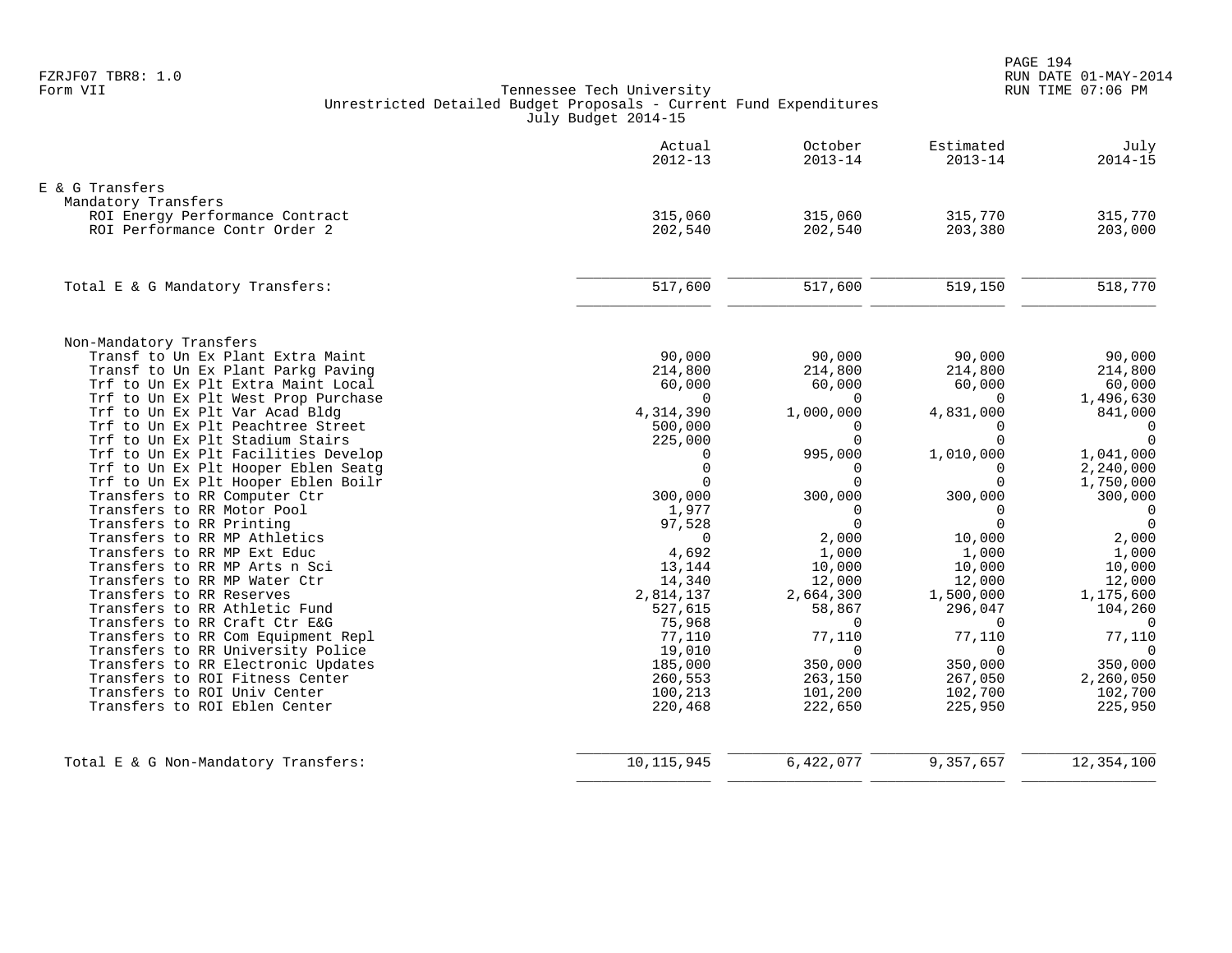|                                                                                                                                                                                                                                                                                                       | Actual<br>$2012 - 13$                                                                                                                             | October<br>$2013 - 14$                                                                                                                          | Estimated<br>$2013 - 14$                                                                                                                          | July<br>$2014 - 15$                                                                                                                                |
|-------------------------------------------------------------------------------------------------------------------------------------------------------------------------------------------------------------------------------------------------------------------------------------------------------|---------------------------------------------------------------------------------------------------------------------------------------------------|-------------------------------------------------------------------------------------------------------------------------------------------------|---------------------------------------------------------------------------------------------------------------------------------------------------|----------------------------------------------------------------------------------------------------------------------------------------------------|
| Total E & G Transfers                                                                                                                                                                                                                                                                                 | 10,633,545                                                                                                                                        | 6,939,677                                                                                                                                       | 9,876,807                                                                                                                                         | 12,872,870                                                                                                                                         |
| Total Education and General (Expenditures & Transfers)<br>Salaries - Administrative<br>Salaries - Academic<br>Salaries - Supporting<br>Salaries - Students<br>Salaries - Professional<br>Employee Benefits<br>Travel<br>Operating Expense<br>Capital Outlay<br>Department Revenues<br>E & G Transfers | 3,511,909<br>31,775,843<br>9,904,688<br>1,614,334<br>13,484,409<br>23,924,760<br>2,608,087<br>33,822,259<br>980,651<br>$-1,902,892$<br>10,633,545 | 4,627,993<br>36,611,827<br>10,632,893<br>974,455<br>17,340,669<br>25,694,863<br>2,061,531<br>46,372,594<br>435,410<br>$-3,683,130$<br>6,939,677 | 4,562,574<br>35,514,412<br>10,379,286<br>1,472,043<br>16,670,569<br>26,101,213<br>2,851,425<br>48,087,073<br>755,630<br>$-3,821,790$<br>9,876,807 | 4,732,822<br>36, 285, 265<br>10,571,843<br>891,630<br>18,530,577<br>26,993,768<br>1,725,070<br>38,971,048<br>378,490<br>$-3,729,110$<br>12,872,870 |
| Total                                                                                                                                                                                                                                                                                                 | 130, 357, 593                                                                                                                                     | 148,008,782                                                                                                                                     | 152,449,242                                                                                                                                       | 148, 224, 273                                                                                                                                      |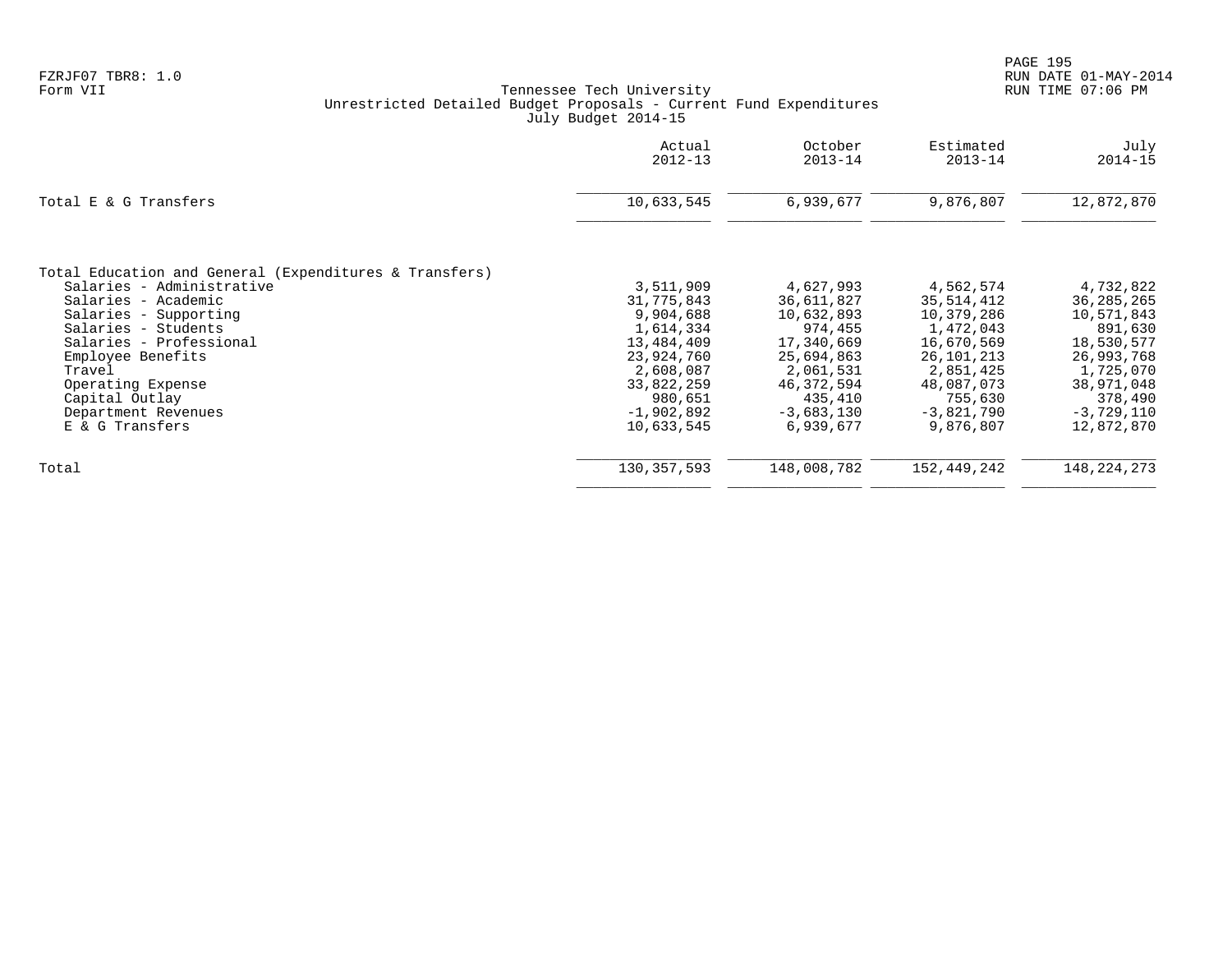|                                                       | Actual<br>$2012 - 13$ | October<br>$2013 - 14$ | Estimated<br>$2013 - 14$ | July<br>$2014 - 15$ |
|-------------------------------------------------------|-----------------------|------------------------|--------------------------|---------------------|
| Auxiliaries                                           |                       |                        |                          |                     |
| Auxiliary Expenditures                                |                       |                        |                          |                     |
| Auxiliary Enterprises Expenditures (710)              |                       |                        |                          |                     |
| Craft Center Gallery (121776)                         |                       |                        |                          |                     |
| Salaries - Supporting                                 | 6,214                 | 4,800                  | 14,000                   | 4,800               |
| Salaries - Students                                   | 5,054                 | 4,000                  | 3,500                    | 4,000               |
| Salaries - Professional                               | 33,078                | 33,806                 | 15,086                   | 32,106              |
| Employee Benefits                                     | 12,996                | 12,800                 | 12,800                   | 12,800              |
| Travel                                                | 56                    | $\Omega$               | $\Omega$                 | $\Omega$            |
| Operating Expenses                                    | 87,425                | 79,502                 | 97,522                   | 79,502              |
| Total - Craft Center Gallery (121776):                | 144,823               | 134,908                | 142,908                  | 133,208             |
| Craft Center Housing (121777)                         |                       |                        |                          |                     |
| Operating Expenses                                    | 528                   | 2,610                  | 17,650                   | 2,610               |
| Department Revenues                                   | 3,647                 | $\Omega$               | 0                        | $\Omega$            |
| Total - Craft Center Housing (121777):                | 4,175                 | 2,610                  | 17,650                   | 2,610               |
|                                                       |                       |                        |                          |                     |
| Craft Center Food Svc (121780)                        |                       |                        |                          |                     |
| Operating Expenses                                    | 1,101                 | 2,100                  | 8,800                    | 2,100               |
| Total - Craft Center Food Svc (121780):               | 1,101                 | 2,100                  | 8,800                    | 2,100               |
|                                                       |                       |                        |                          |                     |
| Residence Halls Honors (121904)<br>Operating Expenses | 94                    | 136,890                | 136,890                  | 18,630              |
|                                                       | 94                    |                        | 136,890                  | 18,630              |
| Total - Residence Halls Honors (121904):              |                       | 136,890                |                          |                     |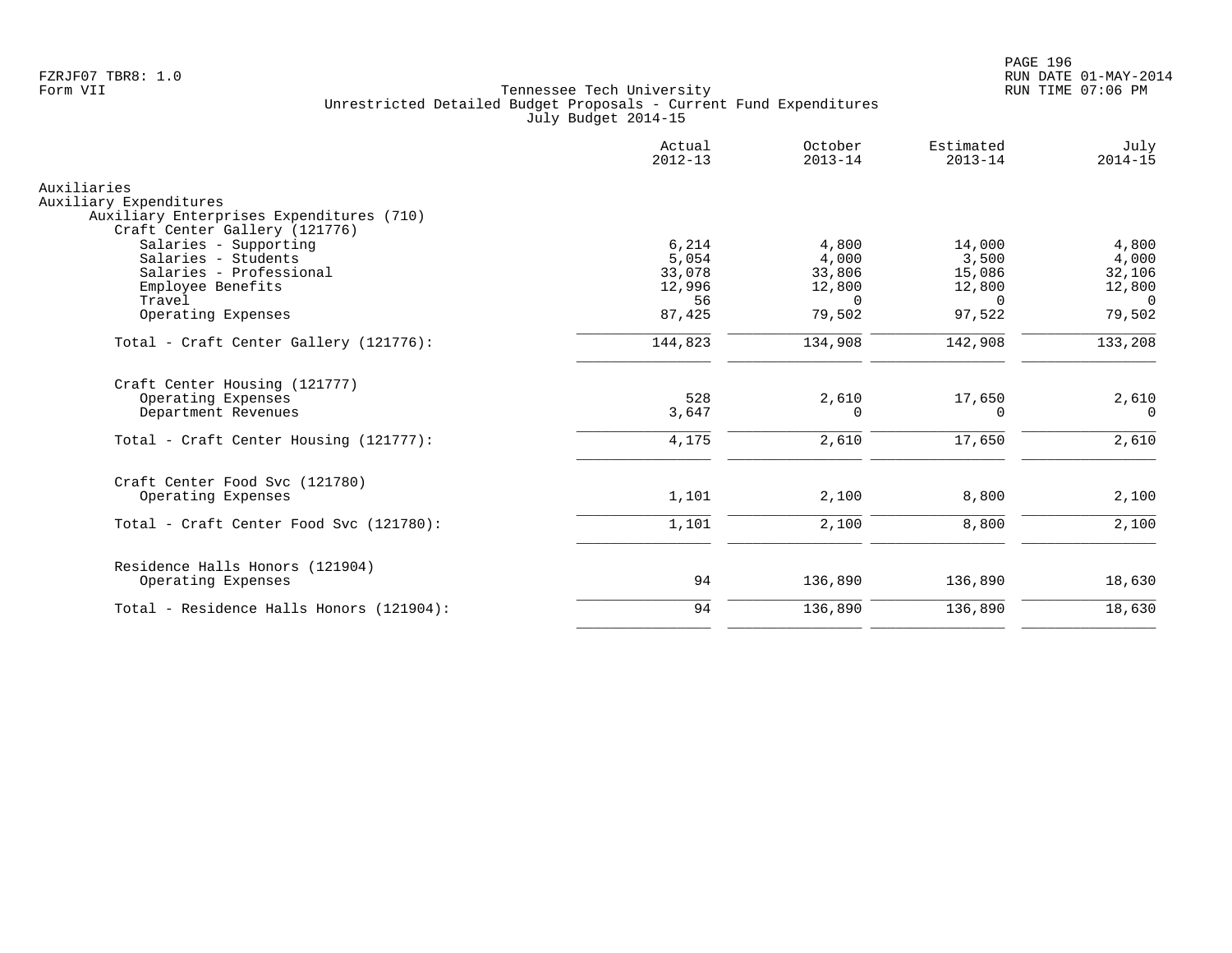PAGE 197 FZRJF07 TBR8: 1.0 RUN DATE 01-MAY-2014

|                                                 | Actual<br>$2012 - 13$ | October<br>$2013 - 14$ | Estimated<br>$2013 - 14$ | July<br>$2014 - 15$ |
|-------------------------------------------------|-----------------------|------------------------|--------------------------|---------------------|
| Residence Halls International (123705)          |                       |                        |                          |                     |
| Operating Expenses                              | 0                     | 15,450                 | 15,450                   | $\mathbf 0$         |
| Total - Residence Halls International (123705): | $\mathbf 0$           | 15,450                 | 15,450                   | $\Omega$            |
| Housing Administration (128000)                 |                       |                        |                          |                     |
| Salaries - Supporting                           | 42,430                | 50,461                 | 50,461                   | 50,561              |
| Salaries - Students                             | 14,774                | 17,690                 | 17,690                   | 17,690              |
| Salaries - Professional                         | 137,920               | 141,879                | 141,879                  | 142,142             |
| Employee Benefits                               | 65,983                | 81,070                 | 81,070                   | 81,070              |
| Travel                                          | 181                   | 500                    | 500                      | 500                 |
| Operating Expenses                              | 32,363                | 46,865                 | 46,865                   | 46,865              |
| Department Revenues                             | $-310$                | $\Omega$               | $\Omega$                 | $\Omega$            |
| Total - Housing Administration (128000):        | 293,341               | 338,465                | 338,465                  | 338,828             |
| Housing Admin Allocation (128001)               |                       |                        |                          |                     |
| Operating Expenses                              | $-293,342$            | $-338, 465$            | $-338, 465$              | $-338,828$          |
| Total - Housing Admin Allocation (128001):      | $-293, 342$           | $-338, 465$            | $-338, 465$              | $-338,828$          |
| Residential Halls General (128002)              |                       |                        |                          |                     |
| Salaries - Supporting                           | 23,372                | 24,612                 | 24,612                   | 19,706              |
| Salaries - Students                             | 18,690                | 18,500                 | 18,500                   | 18,500              |
| Salaries - Professional                         | 228,765               | 267,225                | 267,225                  | 260,632             |
| Employee Benefits                               | 129,832               | 87,380                 | 87,380                   | 87,380              |
| Travel                                          | 3,204                 | 5,000                  | 5,000                    | 5,000               |
| Operating Expenses                              | 487,776               | 534,459                | 624,599                  | 539,096             |
| Department Revenues                             | 14,521                | $\Omega$               | $\Omega$                 | $\Omega$            |
| Total - Residential Halls General (128002):     | 906,160               | 937,176                | 1,027,316                | 930,314             |
|                                                 |                       |                        |                          |                     |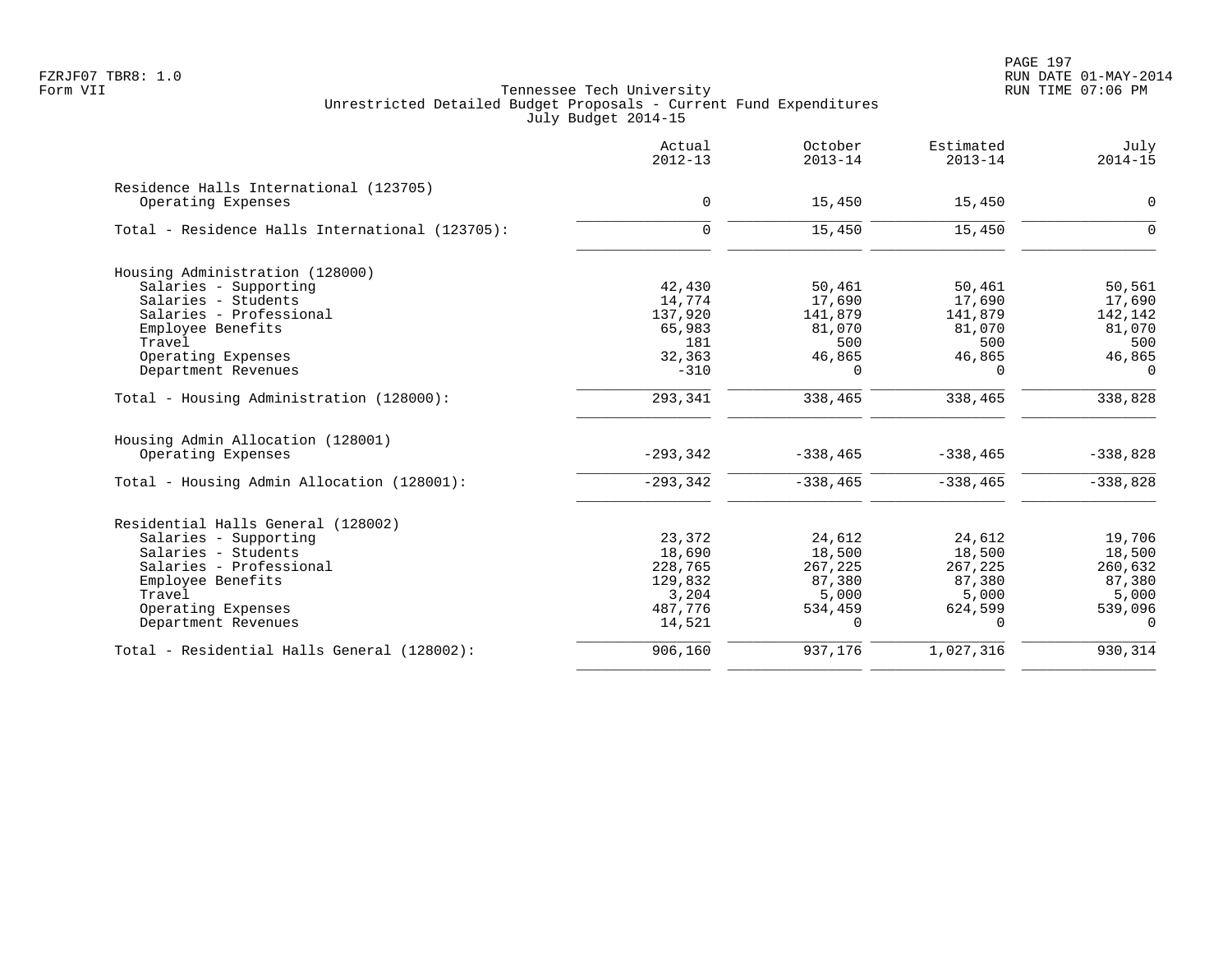|                                                                                               | Actual<br>$2012 - 13$  | October<br>$2013 - 14$ | Estimated<br>$2013 - 14$ | July<br>$2014 - 15$    |
|-----------------------------------------------------------------------------------------------|------------------------|------------------------|--------------------------|------------------------|
| Residential Halls Telephone (128003)<br>Operating Expenses                                    | 402,644                | 404,900                | 419,900                  | 419,900                |
| Total - Residential Halls Telephone (128003):                                                 | 402,644                | 404,900                | 419,900                  | 419,900                |
| Counselor Fees (128009)<br>Salaries - Students<br>Employee Benefits                           | 415,474<br>3,707       | 466,600<br>2,880       | 451,600<br>2,880         | 451,600<br>2,880       |
| Total - Counselor Fees (128009):                                                              | 419,181                | 469,480                | 454,480                  | 454,480                |
| Summer Conferences (128010)<br>Salaries - Students<br>Employee Benefits<br>Operating Expenses | 13,200<br>600<br>4,446 | 17,500<br>900<br>7,500 | 17,500<br>900<br>7,500   | 17,500<br>900<br>7,500 |
| Total - Summer Conferences (128010):                                                          | 18,246                 | 25,900                 | 25,900                   | 25,900                 |
| Residential Halls Sp Dep Disc (128011)<br>Employee Benefits                                   | 19,333                 | 23,640                 | 23,640                   | 23,640                 |
| Total - Residential Halls Sp Dep Disc (128011):                                               | 19,333                 | 23,640                 | 23,640                   | 23,640                 |
| Residential Hall PC 191 (128012)<br>Employee Benefits                                         | 1,101                  | 7,260                  | 7,260                    | 7,260                  |
| Total - Residential Hall PC 191 (128012):                                                     | 1,101                  | 7,260                  | 7,260                    | 7,260                  |
|                                                                                               |                        |                        |                          |                        |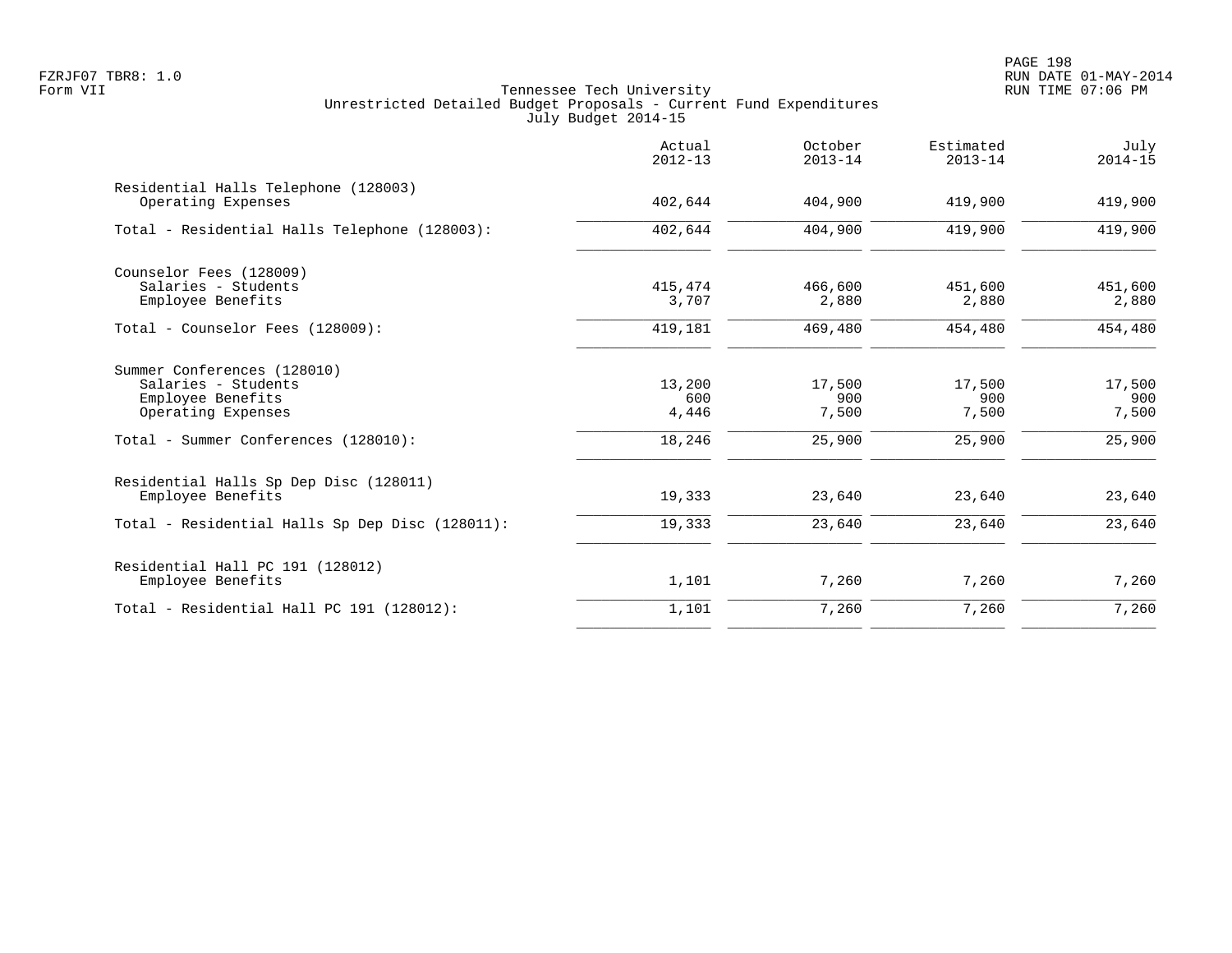|                                                     | Actual<br>$2012 - 13$ | October<br>$2013 - 14$ | Estimated<br>$2013 - 14$ | July<br>$2014 - 15$ |
|-----------------------------------------------------|-----------------------|------------------------|--------------------------|---------------------|
| Tech Village Administration (128100)                |                       |                        |                          |                     |
| Salaries - Supporting                               | 31,680                | 32,590                 | 32,590                   | 32,590              |
| Salaries - Students                                 | 30,058                | 30,660                 | 30,660                   | 30,660              |
| Salaries - Professional                             | $\Omega$              | $\Omega$               | $\Omega$                 | 30,860              |
| Employee Benefits                                   | 21,752                | 18,550                 | 18,550                   | 34,550              |
| Operating Expenses                                  | 55,695                | 79,421                 | 79,461                   | 75,177              |
| Department Revenues                                 | 3,647                 | 0                      | $\Omega$                 | $\Omega$            |
| Total - Tech Village Administration (128100):       | 142,832               | 161,221                | 161,261                  | 203,837             |
| Tech Village Telephone (128102)                     |                       |                        |                          |                     |
| Operating Expenses                                  | 90,474                | 90,200                 | 90,200                   | 90,200              |
| Total - Tech Village Telephone (128102):            | 90,474                | 90,200                 | 90,200                   | 90,200              |
| University Recreation Fitness Ctr (128500)          |                       |                        |                          |                     |
| Salaries - Academic                                 | $\Omega$              | 4,000                  | 100                      | 4,000               |
| Salaries - Supporting                               | 73,371                | 77,588                 | 103,138                  | 114,436             |
| Salaries - Students                                 | 127,717               | 111,000                | 111,000                  | 111,000             |
| Salaries - Professional                             | 162,368               | 165,793                | 163,223                  | 165,893             |
| Employee Benefits                                   | 137,352               | 137,520                | 139,520                  | 148,170             |
| Travel                                              | 413                   | $\Omega$               | 70                       | $\Omega$            |
| Operating Expenses                                  | 50,702                | 77,350                 | 67,390                   | 77,360              |
| Department Revenues                                 | 3,647                 |                        | $\Omega$                 | $\Omega$            |
| Total - University Recreation Fitness Ctr (128500): | 555,570               | 573,251                | 584,441                  | 620,859             |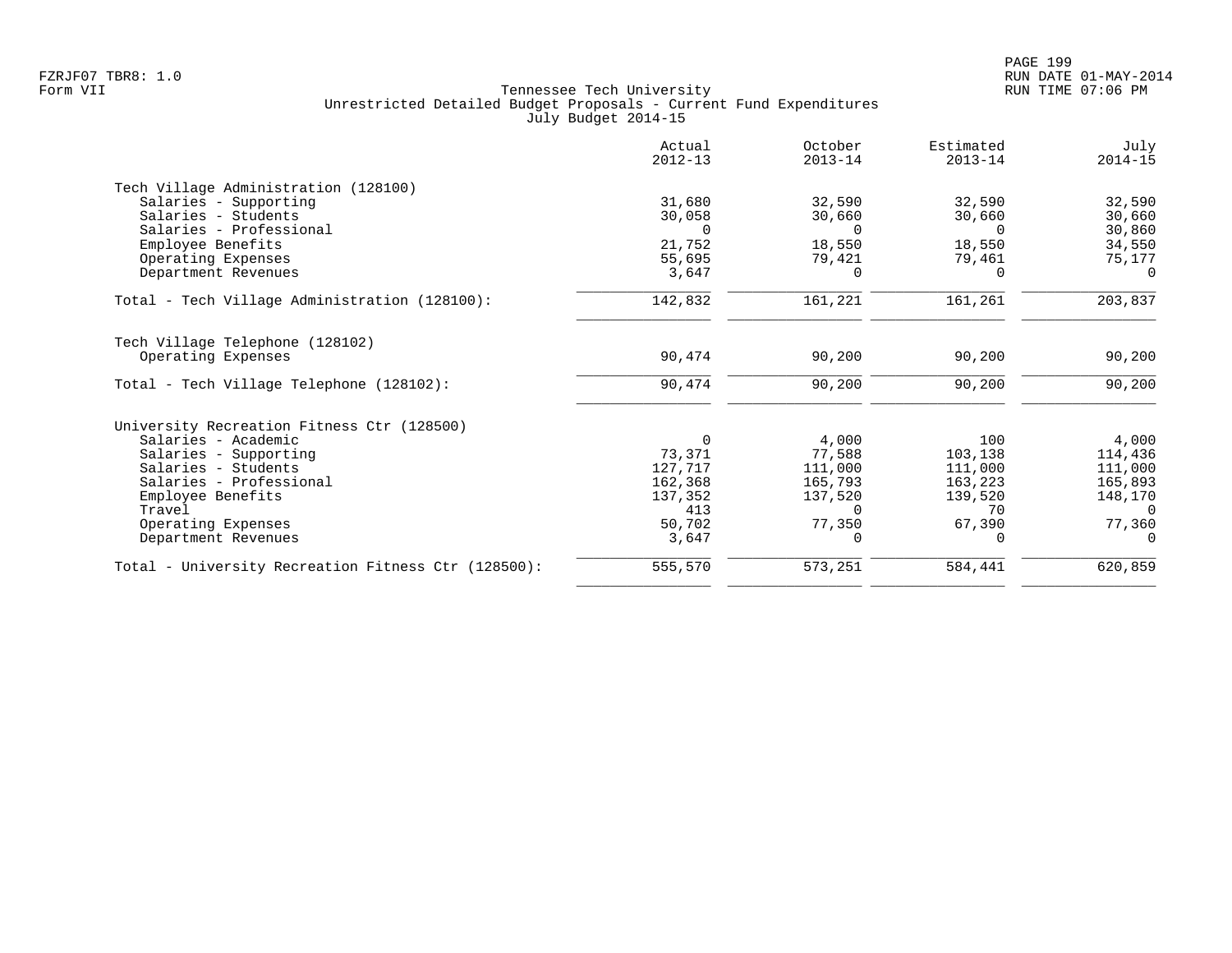PAGE 200 FZRJF07 TBR8: 1.0 RUN DATE 01-MAY-2014

|                                                           | Actual<br>$2012 - 13$ | October<br>$2013 - 14$ | Estimated<br>$2013 - 14$ | July<br>$2014 - 15$ |
|-----------------------------------------------------------|-----------------------|------------------------|--------------------------|---------------------|
| Fitness Ctr Spouse Dep Disc (128501)<br>Employee Benefits | 0                     | 4,160                  | 4,160                    | 4,160               |
| Total - Fitness Ctr Spouse Dep Disc (128501):             | $\Omega$              | 4,160                  | 4,160                    | 4,160               |
| Fitness Cheer Clinic (128503)                             |                       |                        |                          |                     |
| Salaries - Supporting                                     | <sup>0</sup>          | 42,664                 | 42,664                   | 17,915              |
| Salaries - Students                                       |                       | 28,650                 | 28,650                   | 28,650              |
| Salaries - Professional                                   |                       | 12,873                 | 12,873                   | 12,873              |
| Employee Benefits                                         |                       | 23,220                 | 23,220                   | 23,220              |
| Travel                                                    |                       | 2,000                  | 2,000                    | 2,000               |
| Operating Expenses                                        |                       | 93,700                 | 93,700                   | 93,700              |
| Capital Outlay                                            | $\mathbf 0$           | 2,500                  | 2,500                    | 2,500               |
| Total - Fitness Cheer Clinic (128503):                    | 0                     | 205,607                | 205,607                  | 180,858             |
| Residence Halls Engineering (137204)                      |                       |                        |                          |                     |
| Operating Expenses                                        | 35,657                | 92,470                 | 92,470                   | 41,400              |
| Total - Residence Halls Engineering (137204):             | 35,657                | 92,470                 | 92,470                   | 41,400              |
| Residence Halls Business (140018)                         |                       |                        |                          |                     |
| Travel                                                    | 2,310                 | $\Omega$               | $\Omega$                 | $\Omega$            |
| Operating Expenses                                        | 35,545                | 66,280                 | 66,280                   | 28,440              |
| Total - Residence Halls Business (140018):                | 37,855                | 66,280                 | 66,280                   | 28,440              |
|                                                           |                       |                        |                          |                     |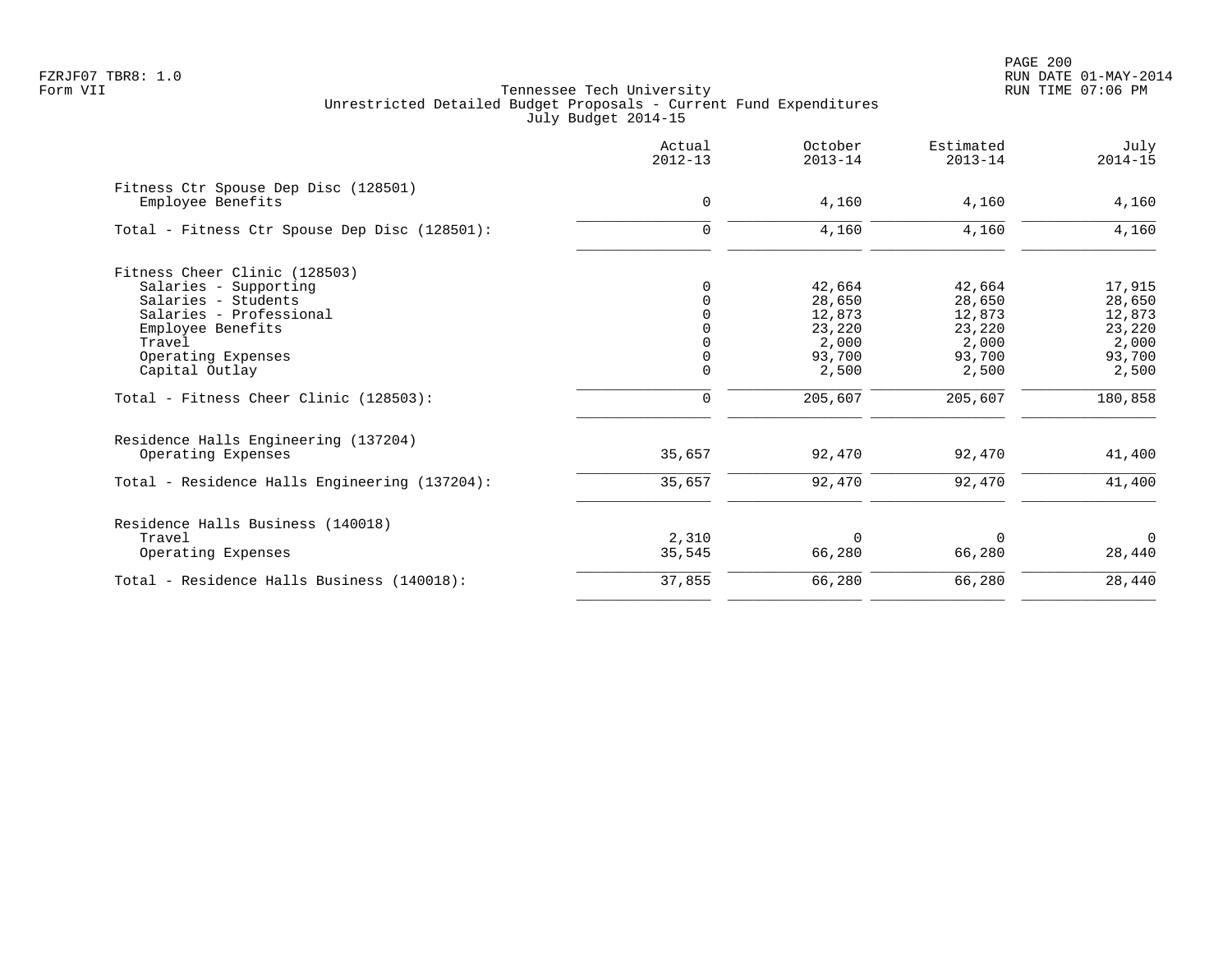|                                               | Actual<br>$2012 - 13$ | October<br>$2013 - 14$ | Estimated<br>$2013 - 14$ | July<br>$2014 - 15$ |
|-----------------------------------------------|-----------------------|------------------------|--------------------------|---------------------|
| Residential Hall Security (200006)            |                       |                        |                          |                     |
| Salaries - Supporting                         | 67,615                | 70,219                 | 70,219                   | 67,647              |
| Employee Benefits                             | 48,603                | 41,350                 | 41,350                   | 41,350              |
| Operating Expenses                            | 8,496                 | 8,530                  | 8,530                    | 8,530               |
| Total - Residential Hall Security (200006):   | 124,714               | 120,099                | 120,099                  | 117,527             |
| Director of Auxiliaries (203000)              |                       |                        |                          |                     |
| Salaries - Professional                       | 50,744                | 51,559                 | 51,559                   | 51,639              |
| Employee Benefits                             | 17,234                | 13,530                 | 13,530                   | 13,530              |
| Travel                                        | 3,669                 | 4,010                  | 4,710                    | 4,010               |
| Operating Expenses                            | 1,298                 | 1,560                  | 1,560                    | 1,660               |
| Total - Director of Auxiliaries (203000):     | 72,945                | 70,659                 | 71,359                   | 70,839              |
| Director of Auxil Transfers (203001)          |                       |                        |                          |                     |
| Operating Expenses                            | $\Omega$              | $-70,659$              | $-71,359$                | $-70,739$           |
| Department Revenues                           | $-72,944$             | $\Omega$               | $\Omega$                 | $\Omega$            |
| Total - Director of Auxil Transfers (203001): | $-72,944$             | $-70,659$              | $-71, 359$               | $-70,739$           |
| Dining Services (203002)                      |                       |                        |                          |                     |
| Salaries - Supporting                         | 4,118                 | 34,695                 | 34,695                   | 29,416              |
| Employee Benefits                             | 1,114                 | 16,550                 | 16,550                   | 16,550              |
| Travel                                        | $\Omega$              | $\Omega$               | 2,000                    | $\Omega$            |
| Operating Expenses                            | 40,739                | 40,609                 | 38,809                   | 40,619              |
| Department Revenues                           | 21,883                | 0                      | $\Omega$                 | $\Omega$            |
| Total - Dining Services (203002):             | 67,854                | 91,854                 | 92,054                   | 86,585              |
|                                               |                       |                        |                          |                     |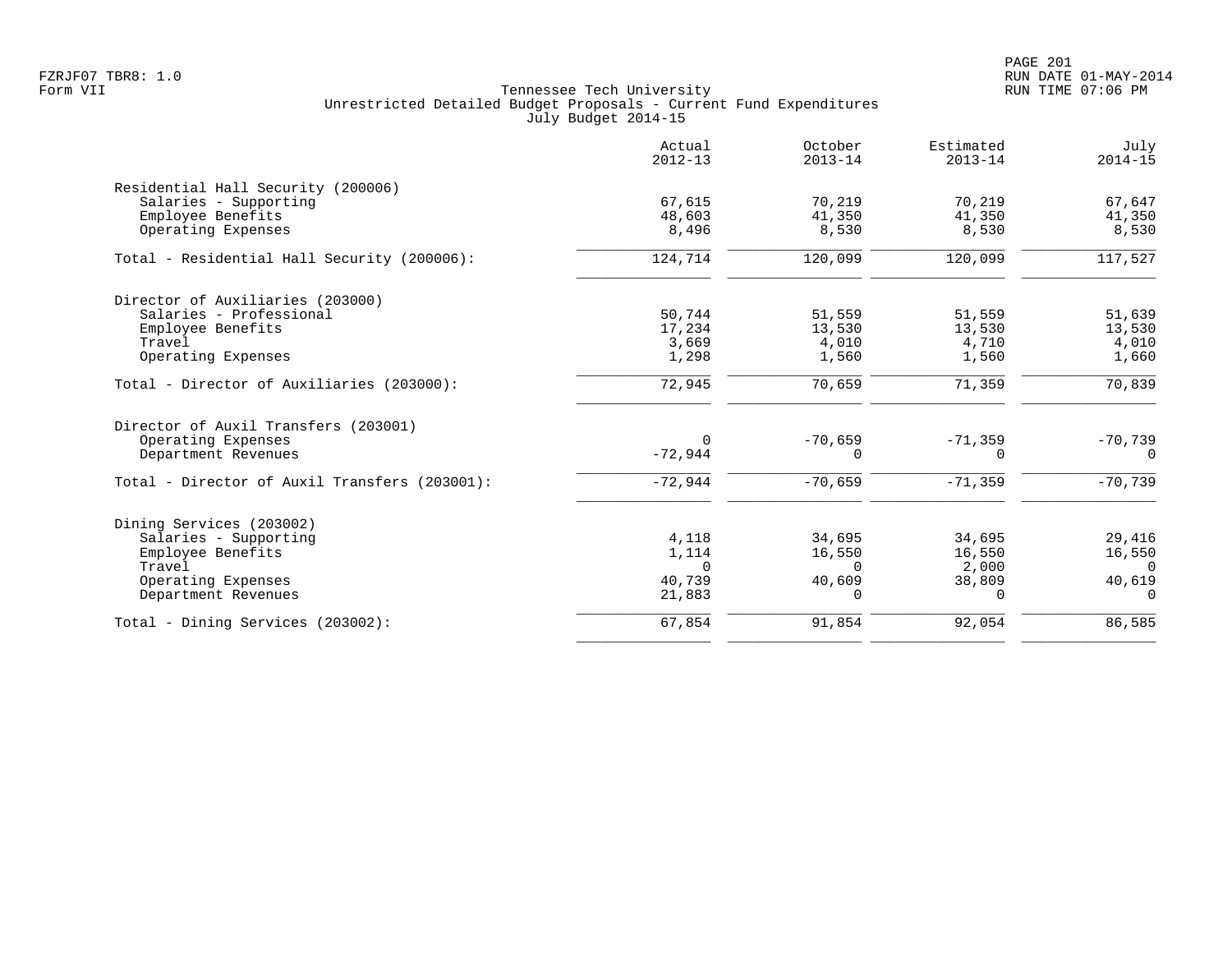|                                                | Actual<br>$2012 - 13$ | October<br>$2013 - 14$ | Estimated<br>$2013 - 14$ | July<br>$2014 - 15$ |
|------------------------------------------------|-----------------------|------------------------|--------------------------|---------------------|
| Cafeteria Insurance (203003)                   |                       |                        |                          |                     |
| Operating Expenses                             | 17                    | 260                    | 260                      | 260                 |
| Total - Cafeteria Insurance (203003):          | 17                    | 260                    | 260                      | 260                 |
| Cafe Spouse Depend Discount (203004)           |                       |                        |                          |                     |
| Employee Benefits                              | 465                   | 8,320                  | 8,320                    | 8,320               |
| Total - Cafe Spouse Depend Discount (203004):  | 465                   | 8,320                  | 8,320                    | 8,320               |
| Post Office Administration (203012)            |                       |                        |                          |                     |
| Salaries - Supporting                          | 99,830                | 104,891                | 104,891                  | 95,877              |
| Salaries - Students                            | $\Omega$              | 1,000                  | 1,000                    | 1,000               |
| Salaries - Professional                        | 28,274                | 28,887                 | 28,887                   | 28,887              |
| Employee Benefits<br>Travel                    | 89,452<br>1,439       | 60,170<br>2,200        | 60,170<br>2,200          | 60,170<br>2,200     |
| Operating Expenses                             | 13,299                | 18,330                 | 38,370                   | 18,340              |
| Department Revenues                            | 3,647                 | 0                      | $\Omega$                 | $\Omega$            |
| Total - Post Office Administration (203012):   | 235,941               | 215,478                | 235,518                  | 206,474             |
| Post Office Spouse Dependent (203014)          |                       |                        |                          |                     |
| Employee Benefits                              | 3,392                 | 10,830                 | 10,830                   | 10,830              |
| Total - Post Office Spouse Dependent (203014): | 3,392                 | 10,830                 | 10,830                   | 10,830              |
|                                                |                       |                        |                          |                     |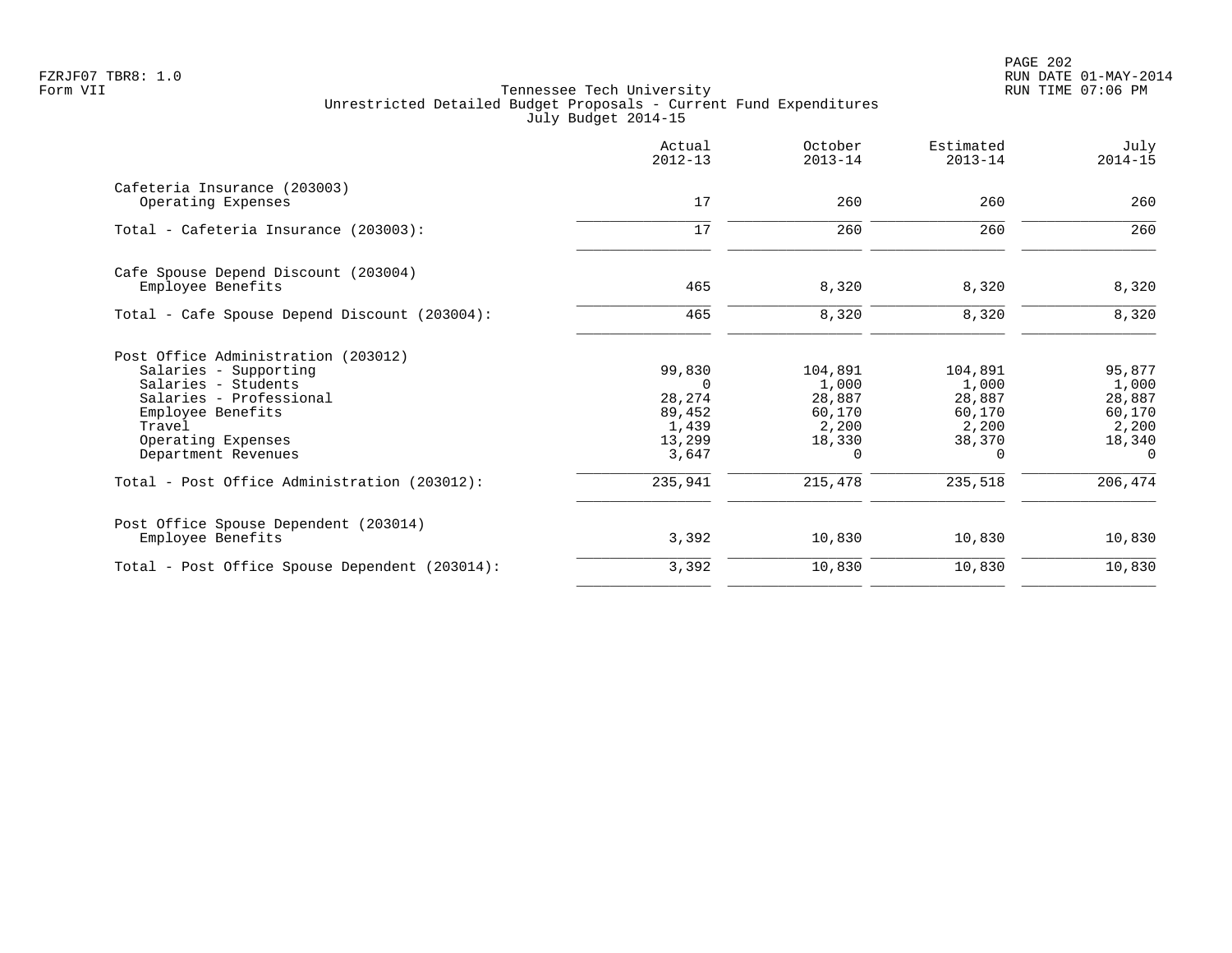PAGE 203 FZRJF07 TBR8: 1.0 RUN DATE 01-MAY-2014

|                                                                                                                    | Actual<br>$2012 - 13$                     | October<br>$2013 - 14$                   | Estimated<br>$2013 - 14$              | July<br>$2014 - 15$                      |
|--------------------------------------------------------------------------------------------------------------------|-------------------------------------------|------------------------------------------|---------------------------------------|------------------------------------------|
| Post Office PC191 (203015)<br>Employee Benefits                                                                    | $\mathbf 0$                               | 3,300                                    | 3,300                                 | 3,300                                    |
| Total - Post Office PC191 (203015):                                                                                | $\Omega$                                  | 3,300                                    | 3,300                                 | 3,300                                    |
| Bookstore Operating (203016)<br>Operating Expenses<br>Department Revenues                                          | 1,000<br>14,589                           | 19,144<br>$\Omega$                       | 19,284<br>0                           | 19,164<br>$\Omega$                       |
| Total - Bookstore Operating (203016):                                                                              | 15,589                                    | 19,144                                   | 19,284                                | 19,164                                   |
| Vending General (203017)<br>Operating Expenses<br>Department Revenues                                              | 9,778<br>7,294                            | 18,070<br>0                              | 18,130<br>0                           | 18,070<br>$\overline{0}$                 |
| Total - Vending General (203017):                                                                                  | 17,072                                    | 18,070                                   | 18,130                                | 18,070                                   |
| Tech Village General (221010)<br>Salaries - Supporting<br>Employee Benefits<br>Operating Expenses                  | 108,063<br>45,969<br>52,923               | 145,007<br>57,630<br>85,000              | 146,657<br>57,630<br>83,350           | 139,067<br>57,630<br>85,000              |
| Total - Tech Village General (221010):                                                                             | 206,955                                   | 287,637                                  | 287,637                               | 281,697                                  |
| Residence Halls Maintenance (251009)<br>Salaries - Supporting<br>Employee Benefits<br>Travel<br>Operating Expenses | 199,404<br>105,297<br>$\Omega$<br>160,376 | 229,870<br>99,000<br>$\Omega$<br>125,000 | 238,560<br>99,000<br>1,000<br>115,310 | 218,594<br>99,000<br>$\Omega$<br>125,000 |
| Total - Residence Halls Maintenance (251009):                                                                      | 465,077                                   | 453,870                                  | 453,870                               | 442,594                                  |
|                                                                                                                    |                                           |                                          |                                       |                                          |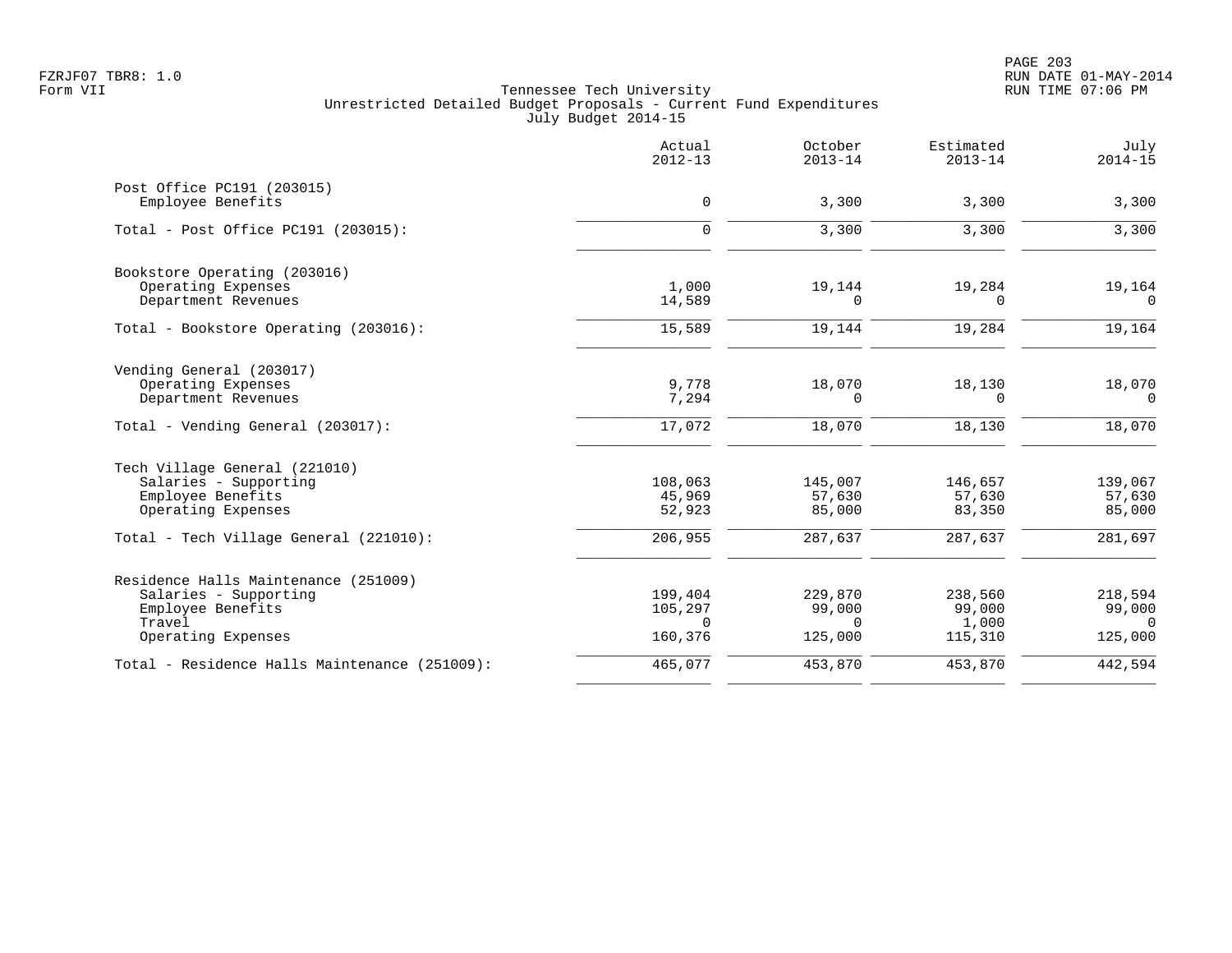|                                                                                                            | Actual<br>$2012 - 13$        | October<br>$2013 - 14$       | Estimated<br>$2013 - 14$     | July<br>$2014 - 15$          |
|------------------------------------------------------------------------------------------------------------|------------------------------|------------------------------|------------------------------|------------------------------|
| Residence Hall Custodial (255002)<br>Salaries - Supporting<br>Employee Benefits<br>Operating Expenses      | 124,391<br>21,940<br>240,819 | 133,985<br>64,000<br>238,750 | 128,645<br>64,000<br>244,090 | 134,525<br>64,000<br>238,750 |
| Total - Residence Hall Custodial (255002):                                                                 | 387,150                      | 436,735                      | 436,735                      | 437,275                      |
| Tech Village Custodial (255005)<br>Operating Expenses                                                      | 10,890                       | 29,000                       | 29,000                       | 29,000                       |
| Total - Tech Village Custodial (255005):                                                                   | 10,890                       | 29,000                       | 29,000                       | 29,000                       |
| Fitness Center Custodial (255006)<br>Operating Expenses<br>Total - Fitness Center Custodial (255006):      | 75,000<br>75,000             | 75,000<br>75,000             | 75,000<br>75,000             | 75,000<br>75,000             |
| Auxil Inst Supp Allocation (700046)<br>Department Revenues<br>Total - Auxil Inst Supp Allocation (700046): | 315,408<br>315,408           | 386,130<br>386,130           | 407,680<br>407,680           | 387,220<br>387,220           |
| Auxil Data Processing Allocation (700047)<br>Department Revenues                                           | 23,474                       | 33,240                       | 33,680                       | 34,050                       |
| Total - Auxil Data Processing Allocation (700047):                                                         | 23,474                       | 33,240                       | 33,680                       | 34,050                       |
|                                                                                                            |                              |                              |                              |                              |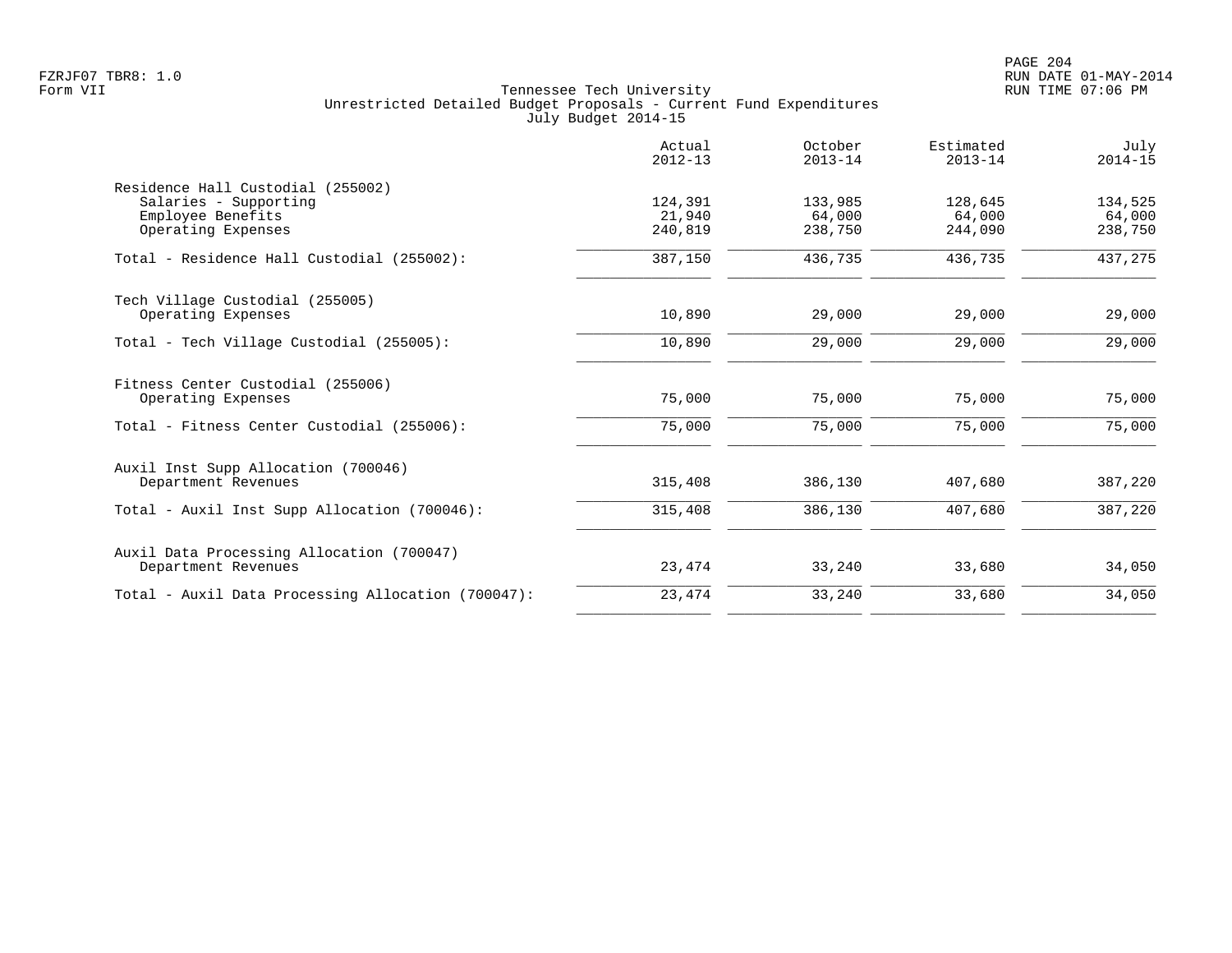|                                                                                                                                                                                              | Actual<br>$2012 - 13$                                                                                | October<br>$2013 - 14$                                                                         | Estimated<br>$2013 - 14$                                                                     | July<br>$2014 - 15$                                                                            |
|----------------------------------------------------------------------------------------------------------------------------------------------------------------------------------------------|------------------------------------------------------------------------------------------------------|------------------------------------------------------------------------------------------------|----------------------------------------------------------------------------------------------|------------------------------------------------------------------------------------------------|
| Auxil Pro Rata Allocation (700048)<br>Department Revenues                                                                                                                                    | 1,812,100                                                                                            | 1,872,070                                                                                      | 1,925,380                                                                                    | 1,951,940                                                                                      |
| Total - Auxil Pro Rata Allocation (700048):                                                                                                                                                  | 1,812,100                                                                                            | 1,872,070                                                                                      | 1,925,380                                                                                    | 1,951,940                                                                                      |
| Auxil Insurance Allocation (700049)<br>Operating Expenses                                                                                                                                    | 12,031                                                                                               | 11,200                                                                                         | 11,200                                                                                       | 11,200                                                                                         |
| Total - Auxil Insurance Allocation (700049):                                                                                                                                                 | 12,031                                                                                               | 11,200                                                                                         | 11,200                                                                                       | 11,200                                                                                         |
| TTU Staff Tuit Maint Reimbursment (700068)<br>Employee Benefits                                                                                                                              | 1,101                                                                                                | $\mathsf{O}$                                                                                   | $\mathbf{0}$                                                                                 | $\mathbf 0$                                                                                    |
| Total - TTU Staff Tuit Maint Reimbursment (700068):                                                                                                                                          | 1,101                                                                                                | 0                                                                                              | $\mathbf{0}$                                                                                 | $\Omega$                                                                                       |
| Total - Auxiliary Enterprises Expenditures (710):                                                                                                                                            |                                                                                                      |                                                                                                |                                                                                              |                                                                                                |
| Salaries - Academic<br>Salaries - Supporting<br>Salaries - Students<br>Salaries - Professional<br>Employee Benefits<br>Travel<br>Operating Expenses<br>Capital Outlay<br>Department Revenues | $\Omega$<br>780,488<br>624,967<br>641,149<br>727,223<br>11,272<br>1,617,774<br>$\Omega$<br>2,150,603 | 4,000<br>951,382<br>695,600<br>702,022<br>774,060<br>13,710<br>1,991,026<br>2,500<br>2,291,440 | 100<br>991,132<br>680,100<br>680,732<br>776,060<br>17,480<br>2,137,746<br>2,500<br>2,366,740 | 4,000<br>925,134<br>680,600<br>725,032<br>800,710<br>13,710<br>1,783,506<br>2,500<br>2,373,210 |
| Total                                                                                                                                                                                        | 6,553,476                                                                                            | 7,425,740                                                                                      | 7,652,590                                                                                    | 7,308,402                                                                                      |
|                                                                                                                                                                                              |                                                                                                      |                                                                                                |                                                                                              |                                                                                                |

Auxiliary Mandatory Transfers (720)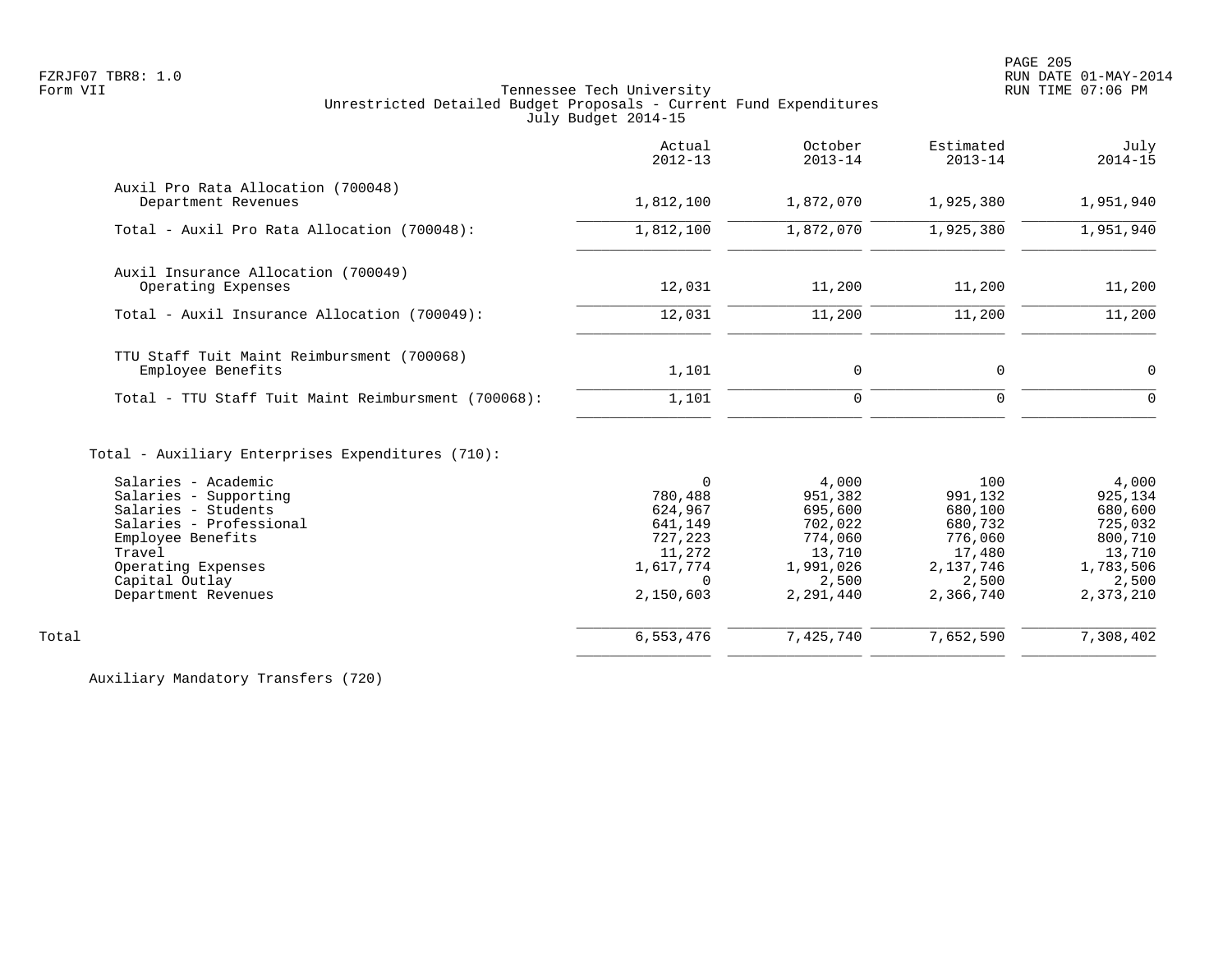|                                        | Actual<br>$2012 - 13$ | October<br>$2013 - 14$ | Estimated<br>$2013 - 14$ | July<br>$2014 - 15$ |
|----------------------------------------|-----------------------|------------------------|--------------------------|---------------------|
| Auxiliary Nonmandatory Transfers (730) |                       |                        |                          |                     |
| Total Auxiliary Expenditures           |                       |                        |                          |                     |
| Salaries - Academic                    | 0                     | 4,000                  | 100                      | 4,000               |
| Salaries - Supporting                  | 780,488               | 951,382                | 991,132                  | 925,134             |
| Salaries - Students                    | 624,967               | 695,600                | 680,100                  | 680,600             |
| Salaries - Professional                | 641,149               | 702,022                | 680,732                  | 725,032             |
| Employee Benefits                      | 727,223               | 774,060                | 776,060                  | 800,710             |
| Travel                                 | 11,272                | 13,710                 | 17,480                   | 13,710              |
| Operating Expense                      | 1,617,774             | 1,991,026              | 2,137,746                | 1,783,506           |
| Capital Outlay                         | $\Omega$              | 2,500                  | 2,500                    | 2,500               |
| Department Revenues                    | 2,150,603             | 2,291,440              | 2,366,740                | 2,373,210           |
| Total                                  | 6,553,476             | 7,425,740              | 7,652,590                | 7,308,402           |
|                                        |                       |                        |                          |                     |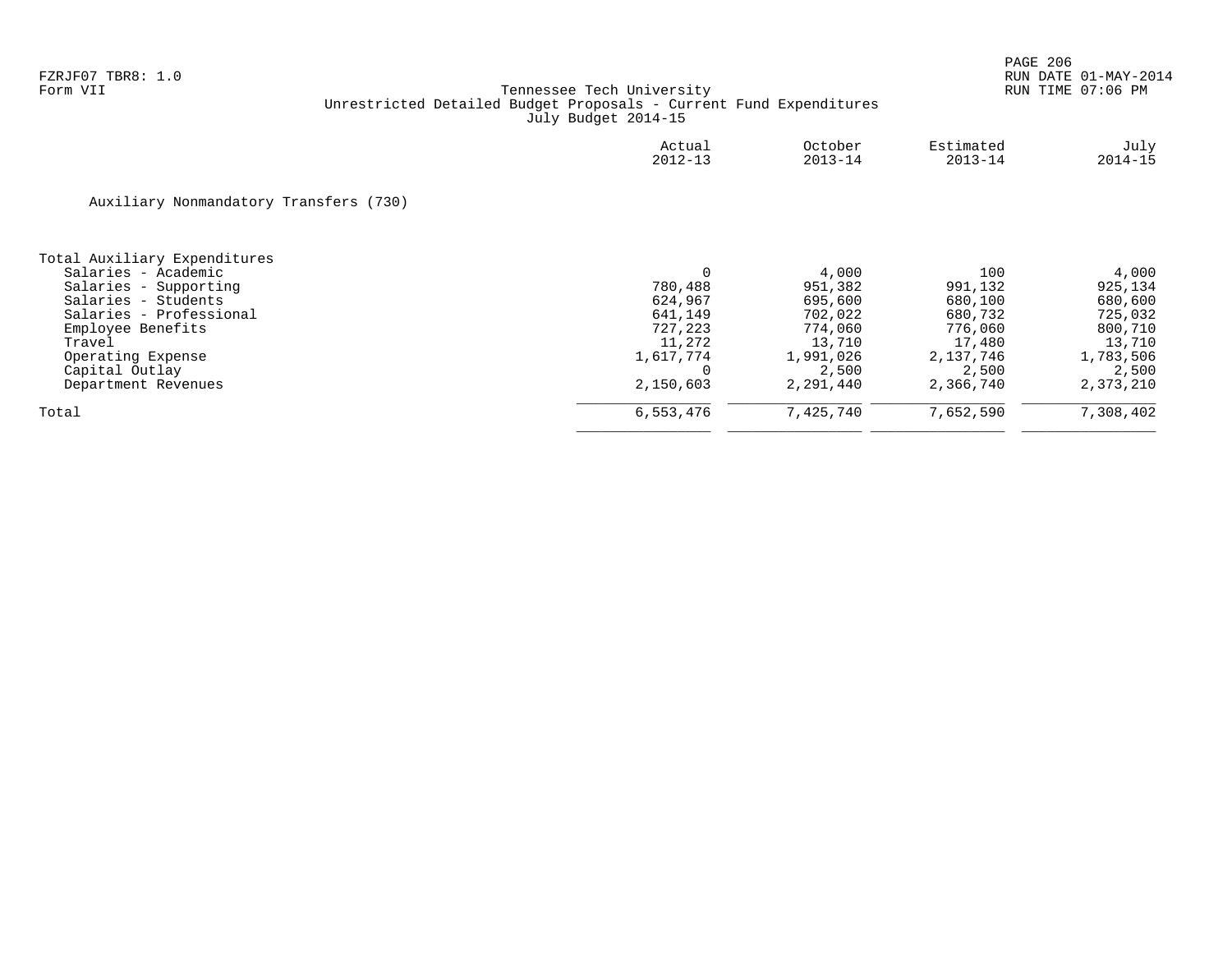|                                                                         | Actual<br>$2012 - 13$ | October<br>$2013 - 14$ | Estimated<br>$2013 - 14$ | July<br>$2014 - 15$         |
|-------------------------------------------------------------------------|-----------------------|------------------------|--------------------------|-----------------------------|
| Auxiliary Transfers                                                     |                       |                        |                          |                             |
| Mandatory Transfers                                                     |                       |                        |                          |                             |
| ROI Dorms 10TH D 2012C 914 (2004B)<br>ROI Dorms 10TH Dixie 2005A 914 Bd | 381,000               | 354,320                | 347,830                  | 347,830                     |
| ROI R H Rep 2007C 914 Bd                                                | 172,050<br>224,510    | 166,160<br>193,620     | 166,160<br>186,170       | 166,160<br>186,170          |
| ROI New Dorm 2010 917                                                   | 1,944,210             | 1,887,210              | 1,886,810                | 1,884,950                   |
| ROI TV Apts 2012A 920                                                   | 349,420               | 461,790                | 461,790                  | 461,300                     |
| ROI TV Apts Renov PH2 P921                                              | 31,647                | 12,000                 | 133,150                  | 466,210                     |
| ROI Warf Ellington P922                                                 | $\Omega$              | $\Omega$               | 16,000                   | 16,000                      |
| ROI Jobe Murphy RH P924                                                 | 0                     | $\mathbf 0$            | 3,000                    | 3,000                       |
| ROI TV Ph 3 P923                                                        | $\Omega$              | $\Omega$               | 3,000                    | 15,000                      |
| Total Auxiliary Mandatory Transfers:                                    | 3,102,837             | 3,075,100              | 3,203,910                | 3,546,620                   |
|                                                                         |                       |                        |                          |                             |
| Non-Mandatory Transfers                                                 |                       |                        |                          |                             |
| Transfers to RR Housing<br>Transfers to RR Aptments                     | 3,459,182<br>107,645  | 2,739,692<br>$\Omega$  | 3, 335, 182<br>$\Omega$  | 2,530,086<br>$\overline{0}$ |
| Transfers to RR Bookstore                                               | 576,255               | 476,306                | 476,166                  | 496,066                     |
| Transfers to RR Cafeteria                                               | 1,233,427             | 1,605,886              | 1,603,486                | 1,663,265                   |
| Transfers to RR Vending                                                 | 65,839                | 61,900                 | 76,690                   | 76,460                      |
| Transfers to RR Post Office                                             | 91,395                | 93,272                 | 91,772                   | 123,276                     |
| Transfers to RR Fitness Center                                          | 307,750               | 218,432                | 223,142                  | 192,023                     |
| Transfers to RR CC Housing<br>Transfers to RR CC Contr SR               | $\Omega$<br>$\Omega$  | 11,732<br>300          | 29,072<br>$\Omega$       | 39,212<br>$\Omega$          |
| Transfers from RR Craft Center                                          | $-9,778$              | $\Omega$               | $\Omega$                 | $\Omega$                    |
|                                                                         |                       |                        |                          |                             |
| Total Auxiliary Non-Mandatory Transfers:                                | 5,831,715             | 5,207,520              | 5,835,510                | 5,120,388                   |
|                                                                         |                       |                        |                          |                             |
| Total Auxiliary Transfers                                               | 8,934,552             | 8,282,620              | 9,039,420                | 8,667,008                   |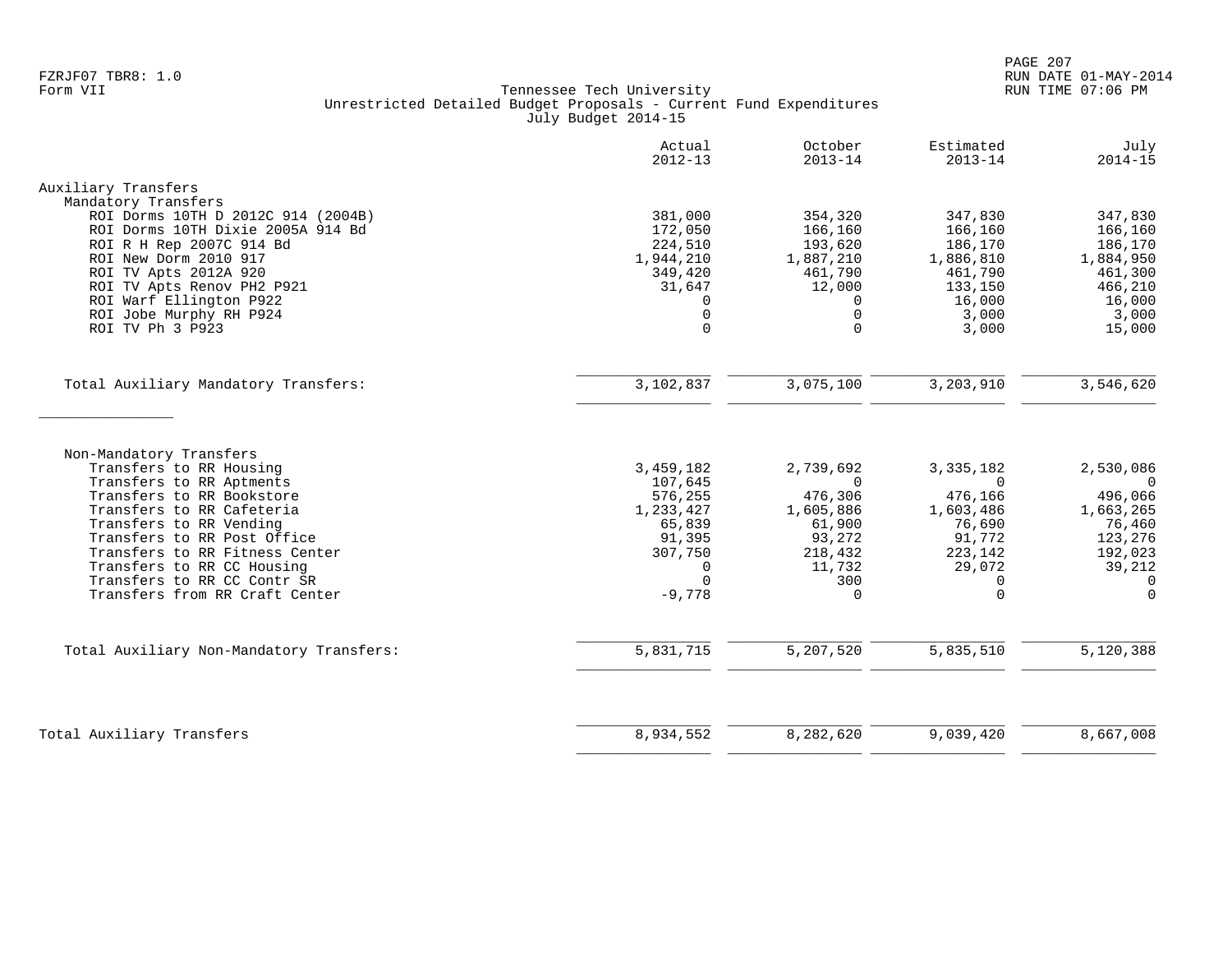|                                                        | Actual<br>$2012 - 13$ | October<br>$2013 - 14$ | Estimated<br>$2013 - 14$ | July<br>$2014 - 15$ |
|--------------------------------------------------------|-----------------------|------------------------|--------------------------|---------------------|
| Total Auxiliary Enterprises (Expenditures & Transfers) |                       |                        |                          |                     |
| Salaries - Academic                                    | $\Omega$              | 4,000                  | 100                      | 4,000               |
| Salaries - Supporting                                  | 780,488               | 951,382                | 991,132                  | 925,134             |
| Salaries - Students                                    | 624,967               | 695,600                | 680,100                  | 680,600             |
| Salaries - Professional                                | 641,149               | 702,022                | 680,732                  | 725,032             |
| Employee Benefits                                      | 727,223               | 774,060                | 776,060                  | 800,710             |
| Travel                                                 | 11,272                | 13,710                 | 17,480                   | 13,710              |
| Operating Expense                                      | 1,617,774             | 1,991,026              | 2,137,746                | 1,783,506           |
| Capital Outlay                                         | $\Omega$              | 2,500                  | 2,500                    | 2,500               |
| Department Revenues                                    | 2,150,603             | 2,291,440              | 2,366,740                | 2,373,210           |
| Auxiliary Transfers                                    | 8,934,552             | 8,282,620              | 9,039,420                | 8,667,008           |
| Total                                                  | 15,488,028            | 15,708,360             | 16,692,010               | 15,975,410          |
|                                                        |                       |                        |                          |                     |
| Total Unrestricted                                     |                       |                        |                          |                     |
| Salaries - Administrative                              | 3,511,909             | 4,627,993              | 4,562,574                | 4,732,822           |
| Salaries - Academic                                    | 31,775,843            | 36,615,827             | 35, 514, 512             | 36, 289, 265        |
| Salaries - Supporting                                  | 10,685,176            | 11,584,275             | 11,370,418               | 11,496,977          |
| Salaries - Students                                    | 2,239,301             | 1,670,055              | 2, 152, 143              | 1,572,230           |
| Salaries - Professional                                | 14, 125, 558          | 18,042,691             | 17,351,301               | 19,255,609          |
| Employee Benefits                                      | 24,651,983            | 26, 468, 923           | 26,877,273               | 27,794,478          |
| Travel                                                 | 2,619,359             | 2,075,241              | 2,868,905                | 1,738,780           |
| Operating Expenses                                     | 35,440,033            | 48, 363, 620           | 50, 224, 819             | 40,754,554          |
| Capital Outlay                                         | 980,651               | 437,910                | 758,130                  | 380,990             |
| Department Revenues                                    | 247,711               | $-1, 391, 690$         | $-1, 455, 050$           | $-1, 355, 900$      |
| E & G Transfers and Auxiliary Transfers                | 19,568,097            | 15,222,297             | 18,916,227               | 21,539,878          |
| Total                                                  | 145,845,621           | 163, 717, 142          | 169, 141, 252            | 164, 199, 683       |
|                                                        |                       |                        |                          |                     |